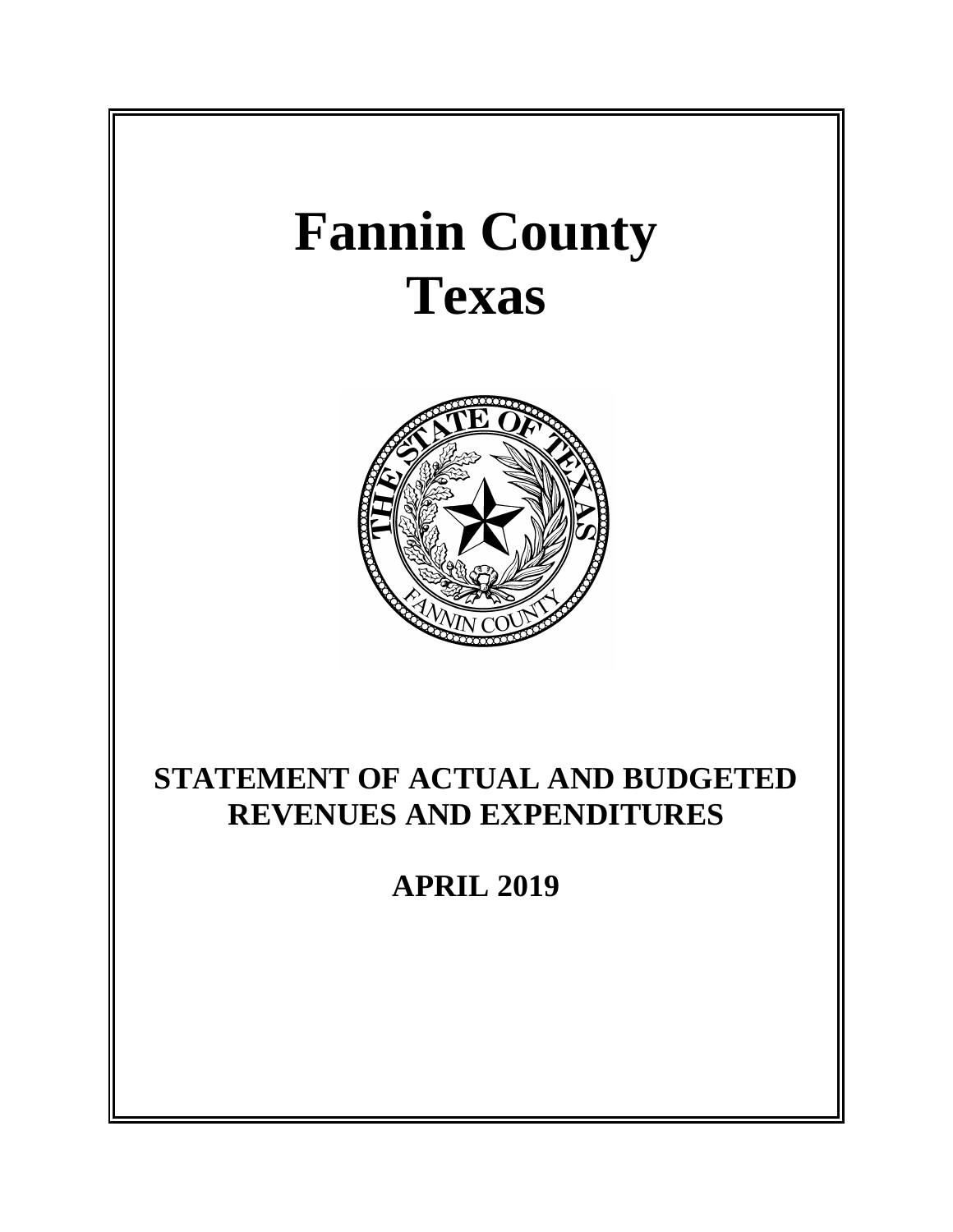|          | 05-06-2019**BUDGET ANALYSIS USAGE REPORT ** ASSET LIABILITY INCOME & EXPENSE<br>TIME: 07:06 AM - EFFECTIVE MONTH: 04 - FOR MONTH ENDING 4-30-19 |          |         |            |                                                                                 |                       | PAGE<br>1<br>PREPARER: 0004        |
|----------|-------------------------------------------------------------------------------------------------------------------------------------------------|----------|---------|------------|---------------------------------------------------------------------------------|-----------------------|------------------------------------|
| ACT      | NUM ACCOUNT-TITLE                                                                                                                               | ORIGINAL | AMENDED | ENCUMBERED | ACTIVITY<br>BUDGET-AMOUNT BUDGET-AMOUNT YEAR-TO-DATE YEAR-TO-DATE MONTH-TO-DATE | ACTIVITY              | <b>CURRENT USED</b><br>BALANCE PCT |
|          | REPORTING FUND: 0010 GENERAL FUND                                                                                                               |          |         |            |                                                                                 |                       | EFFECTIVE MONTH - 04               |
|          | 0100 PAYROLL                                                                                                                                    |          |         |            |                                                                                 |                       |                                    |
| ---- --- | 0100 PAYROLL                                                                                                                                    |          |         |            |                                                                                 | . <u>.</u>            | 116.96 15.92 116.96                |
|          | PAYROLL                                                                                                                                         |          |         |            | 116.96                                                                          | 15.92                 | 116.96                             |
|          | 0103 CASH                                                                                                                                       |          |         |            |                                                                                 |                       |                                    |
|          | 0100 GENERAL-COMBINED FUNDS CHECKING                                                                                                            |          |         |            | 1,781,727.83 629,224.53- 2,514,424.43                                           |                       |                                    |
|          | 0110 BUSINESS MONEY FUND ACCOUNT                                                                                                                |          |         |            | 2,004,478.52 3,418.25 2,004,478.52                                              |                       |                                    |
|          | 0175 TEXPOOL                                                                                                                                    |          |         |            | 1,245,021.05-                                                                   |                       | 6,878.99 3,358,761.93              |
|          | CASH                                                                                                                                            |          |         |            | 2,541,185.30 618,927.29- 7,877,664.88                                           |                       |                                    |
|          | 0104 PETTY CASH                                                                                                                                 |          |         |            |                                                                                 |                       |                                    |
|          | 0560 SHERIFF PETTY CASH                                                                                                                         |          |         |            | 0.00                                                                            | 0.00                  | 200.00                             |
|          | PETTY CASH                                                                                                                                      |          |         |            | 0.00                                                                            | 0.00                  | 200.00                             |
|          | 0105 CHANGE FUND                                                                                                                                |          |         |            |                                                                                 |                       |                                    |
|          |                                                                                                                                                 |          |         |            |                                                                                 |                       |                                    |
|          | 0003 COUNTY CLERK CHANGE FUND                                                                                                                   |          |         |            | 0.00                                                                            | 0.00                  | 100.00                             |
|          | 0075 CO.ATTORNEY CHANGE FUND                                                                                                                    |          |         |            | 0.00                                                                            | 0.00                  | 0.00                               |
|          | 0115 JURY CASH ON HAND<br>0450 DISTRICT CLK. CHANGE FUND                                                                                        |          |         |            | 0.00<br>0.00                                                                    | 0.00<br>0.00          | 1,000.00<br>50.00                  |
|          | 0455 JP#1 CASH ON HAND                                                                                                                          |          |         |            | 0.00                                                                            | 0.00                  | 100.00                             |
|          | 0457 JP#3 CASH ON HAND                                                                                                                          |          |         |            | 0.00                                                                            | 0.00                  | 100.00                             |
|          | 0499 TAX ASSESSOR CHANGE FUND                                                                                                                   |          |         |            | 0.00                                                                            | 0.00                  | 1,400.00                           |
|          |                                                                                                                                                 |          |         |            |                                                                                 |                       |                                    |
|          | CHANGE FUND                                                                                                                                     |          |         |            | 0.00                                                                            | 0.00                  | 2,750.00                           |
|          | 0120 RECEIVABLES                                                                                                                                |          |         |            |                                                                                 |                       |                                    |
|          | 0305 FINES RECEIVABLE                                                                                                                           |          |         |            | 0.00                                                                            | 0.00                  | 6,362,503.45                       |
|          | 0306 ALLOWANCE FOR UNCOLLECTIBLES                                                                                                               |          |         |            | 0.00                                                                            | 0.00                  | 1,820,597.35-                      |
|          | 0307 ALOWANCE FOR UNCOLLECTIBLES HOSPIT                                                                                                         |          |         |            | 0.00                                                                            | 0.00                  | $100,000.00 -$                     |
|          | 0311 TAXES RECEIVABLE                                                                                                                           |          |         |            | 0.00                                                                            | 0.00                  | 583,348.03                         |
|          | 0312 DUE FROM OTHER GOVERNMENTS                                                                                                                 |          |         |            | 0.00                                                                            | 0.00                  | 146,204.07                         |
|          | 0313 DUE FROM OTHER FUNDS                                                                                                                       |          |         |            | 0.00                                                                            | 0.00                  | 61,365.99                          |
|          | 0314 ACCOUNTS RECEIVABLE                                                                                                                        |          |         |            | 0.00                                                                            | 0.00                  | 148,570.00                         |
|          | RECEIVABLES                                                                                                                                     |          |         |            | 0.00                                                                            | $- - - - -$<br>0.00   | ------------<br>5, 381, 394.19     |
|          | 0133 ADVANCE TO FUND                                                                                                                            |          |         |            |                                                                                 |                       |                                    |
|          |                                                                                                                                                 |          |         |            |                                                                                 |                       |                                    |
|          | 0089 DUE FROM T.J.P.C.                                                                                                                          |          |         |            | 0.00<br>-----                                                                   | 0.00<br>$- - - - - -$ | 0.00                               |
|          | ADVANCE TO FUND                                                                                                                                 |          |         |            | 0.00                                                                            | 0.00                  | 0.00                               |
|          | 0200 LIABILITY ACCOUNT                                                                                                                          |          |         |            |                                                                                 |                       |                                    |
|          |                                                                                                                                                 |          |         |            |                                                                                 |                       |                                    |
|          | 0097 DUE TO OTHER GOVERNMENTS-FINES                                                                                                             |          |         |            | 0.00                                                                            | 0.00                  | 723,639.47                         |
|          | 0099 DUE TO OTHERS-FINES                                                                                                                        |          |         |            | 0.00                                                                            | 0.00                  | 2,476,621.92                       |
|          | 0150 ACCRUED SALARY PAYABLE                                                                                                                     |          |         |            | 0.00                                                                            | 0.00                  | 150,403.37                         |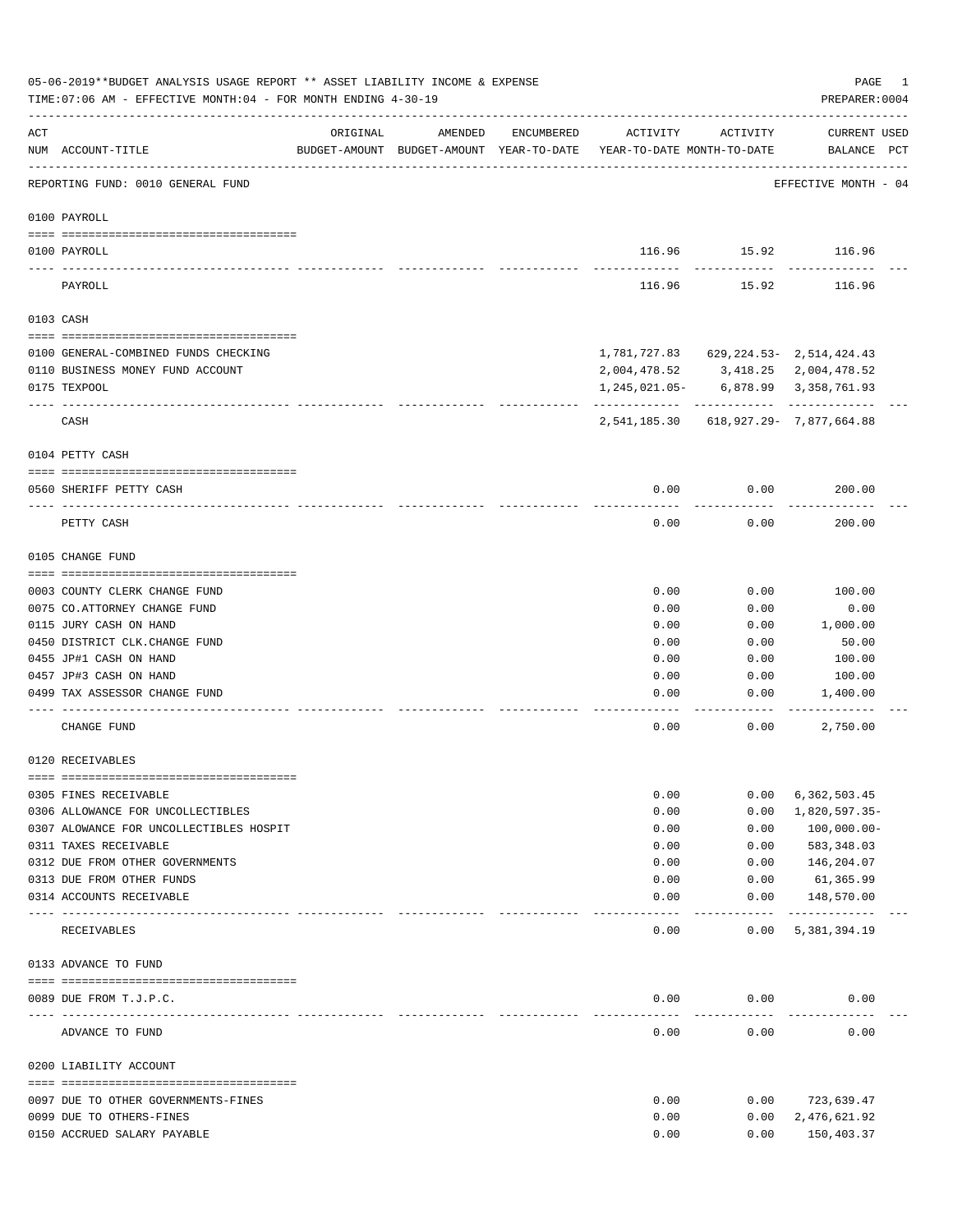|     | 05-06-2019**BUDGET ANALYSIS USAGE REPORT ** ASSET LIABILITY INCOME & EXPENSE<br>TIME: 07:06 AM - EFFECTIVE MONTH: 04 - FOR MONTH ENDING 4-30-19 |                                                      |                                         |            |                                                   |            | PAGE<br>PREPARER: 0004             | 2        |
|-----|-------------------------------------------------------------------------------------------------------------------------------------------------|------------------------------------------------------|-----------------------------------------|------------|---------------------------------------------------|------------|------------------------------------|----------|
| ACT | NUM ACCOUNT-TITLE                                                                                                                               | ORIGINAL<br>BUDGET-AMOUNT BUDGET-AMOUNT YEAR-TO-DATE | AMENDED                                 | ENCUMBERED | ACTIVITY<br>YEAR-TO-DATE MONTH-TO-DATE            | ACTIVITY   | <b>CURRENT USED</b><br>BALANCE PCT |          |
|     | ---------------------------------<br>REPORTING FUND: 0010 GENERAL FUND                                                                          |                                                      |                                         |            |                                                   |            | EFFECTIVE MONTH - 04               |          |
|     | 0155 ACCRUED FRINGE BENEFITS                                                                                                                    |                                                      |                                         |            | 0.00                                              | 0.00       | 67,427.05                          |          |
|     | 0200 DEFERRED TAX REVENUE                                                                                                                       |                                                      |                                         |            | 0.00                                              | 0.00       | 556,989.63                         |          |
|     | 0205 DEFERRED FINE REVENUE                                                                                                                      |                                                      |                                         |            | 0.00                                              | 0.00       | 1,341,644.73                       |          |
|     | 0900 SYSTEM ADDED LIABILITY LINE-ITEM                                                                                                           |                                                      |                                         |            | 0.00                                              | 0.00       | 0.00                               |          |
|     | 0910 SYSTEM ADDED LIABILITY LINE-ITEM                                                                                                           |                                                      |                                         |            | $338, 453.81 -$                                   | 0.00       | $338,453.81-$                      |          |
|     | LIABILITY ACCOUNT                                                                                                                               |                                                      |                                         |            | 338,453.81-                                       |            | 0.00 4,978,272.36                  |          |
|     | 0207 DUE TO FUND                                                                                                                                |                                                      |                                         |            |                                                   |            |                                    |          |
|     | 0070 DUE TO R.O.W.                                                                                                                              |                                                      |                                         |            | 0.00                                              | 0.00       | 0.00                               |          |
|     | 0089 DUE TO T.J.P.C.                                                                                                                            |                                                      |                                         |            | 0.00                                              | 0.00       | 0.00                               |          |
|     | 0090 DUE TO CJD                                                                                                                                 |                                                      |                                         |            | 0.00                                              | 0.00       | 1,794.00                           |          |
|     | 0970 DUE TO OTHER GOVERNMENTS                                                                                                                   |                                                      |                                         |            | 0.00                                              | 0.00       | 0.00                               |          |
|     | 0990 DUE TO OTHERS                                                                                                                              |                                                      |                                         |            | 0.00                                              | 0.00       | 344.79                             |          |
|     | DUE TO FUND                                                                                                                                     |                                                      |                                         |            | 0.00                                              | 0.00       | 2,138.79                           |          |
|     | 0225 LONG TERM LIABILITIES                                                                                                                      |                                                      |                                         |            |                                                   |            |                                    |          |
|     |                                                                                                                                                 |                                                      |                                         |            |                                                   |            |                                    |          |
|     | 0510 TIME PYMT. WARRANTS ON COMPUTERS                                                                                                           |                                                      |                                         |            | 0.00                                              | 0.00       | 0.00                               |          |
|     | LONG TERM LIABILITIES                                                                                                                           |                                                      |                                         |            | 0.00                                              | 0.00       | 0.00                               |          |
|     | 0271 EOUITY ACCOUNT                                                                                                                             |                                                      |                                         |            |                                                   |            |                                    |          |
|     | 0200 EQUITY ACCOUNT                                                                                                                             |                                                      |                                         |            | 0.00                                              |            | 0.00 5,401,958.81                  |          |
|     | EQUITY ACCOUNT                                                                                                                                  |                                                      |                                         |            | 0.00                                              |            | 0.00 5,401,958.81                  |          |
|     | 0300 CASH                                                                                                                                       |                                                      |                                         |            |                                                   |            |                                    |          |
|     | 0110 UNENCUMBERED FUND BALANCE                                                                                                                  | 1,992,882.71 1,992,882.71                            |                                         |            | 0.00                                              |            | $0.00 \quad 1,992,882.71 \quad 00$ |          |
|     |                                                                                                                                                 |                                                      |                                         |            |                                                   |            |                                    |          |
|     | CASH                                                                                                                                            |                                                      | 1,992,882.71 1,992,882.71               | 0.00       | 0.00                                              | 0.00       | 1,992,882.71                       | 00       |
|     | 0310 PROPERTY TAXES                                                                                                                             |                                                      |                                         |            |                                                   |            |                                    |          |
|     |                                                                                                                                                 |                                                      |                                         |            |                                                   |            | 87,124.36                          |          |
|     | 0110 CURRENT TAXES                                                                                                                              | 150,000.00                                           | 8,066,365.09 8,066,365.09<br>150,000.00 |            | 7,979,240.73 123,626.30<br>148,385.72   13,682.37 |            |                                    | 99<br>99 |
|     | 0120 DELINQUENT TAXES                                                                                                                           | --------------                                       | -------------                           |            |                                                   |            | 1,614.28                           | $- - -$  |
|     | PROPERTY TAXES                                                                                                                                  | 8,216,365.09                                         | 8,216,365.09                            | 0.00       | 8,127,626.45                                      | 137,308.67 | 88,738.64                          | 99       |
|     | 0318 OTHER TAXES                                                                                                                                |                                                      |                                         |            |                                                   |            |                                    |          |
|     | 0120 PAY N LIEU TAX/GRASSLAND                                                                                                                   | 16,000.00                                            | 16,000.00                               |            | 0.00                                              | 0.00       | 16,000.00                          | 00       |
|     | 0121 PAY N LIEU TAX/UPPER TRINITY                                                                                                               | 15,381.00                                            | 15,381.00                               |            | 12,705.80                                         | 0.00       | 2,675.20                           | 83       |
|     | 0122 TAX ABATEMENT/APPLICATION                                                                                                                  | 0.00                                                 | 0.00                                    |            | 18,300.00                                         | 0.00       | $18,300.00+$                       |          |
|     | 0130 COURT COSTS/ARREST FEES                                                                                                                    | 280,000.00                                           | 280,000.00                              |            | 79,119.17                                         | 13,032.22  | 200,880.83                         | 28       |
|     | 0132 ATTORNEYS & DOCTORS                                                                                                                        | 14,000.00                                            | 14,000.00                               |            | 5,048.81                                          | 1,612.79   | 8,951.19                           | 36       |
|     | 0140 TAX ON MIXED DRINKS                                                                                                                        | 12,000.00                                            | 12,000.00                               |            | 14,857.50                                         | 5,210.93   | 2,857.50+ 124                      |          |
|     | 0160 SALES TAX REVENUES                                                                                                                         | 750,000.00                                           | 750,000.00                              |            | 537,562.98                                        | 68,233.70  | 212,437.02                         | 72       |
|     | OTHER TAXES                                                                                                                                     | 1,087,381.00                                         | 1,087,381.00                            | 0.00       | 667,594.26                                        | 88,089.64  | 419,786.74 61                      |          |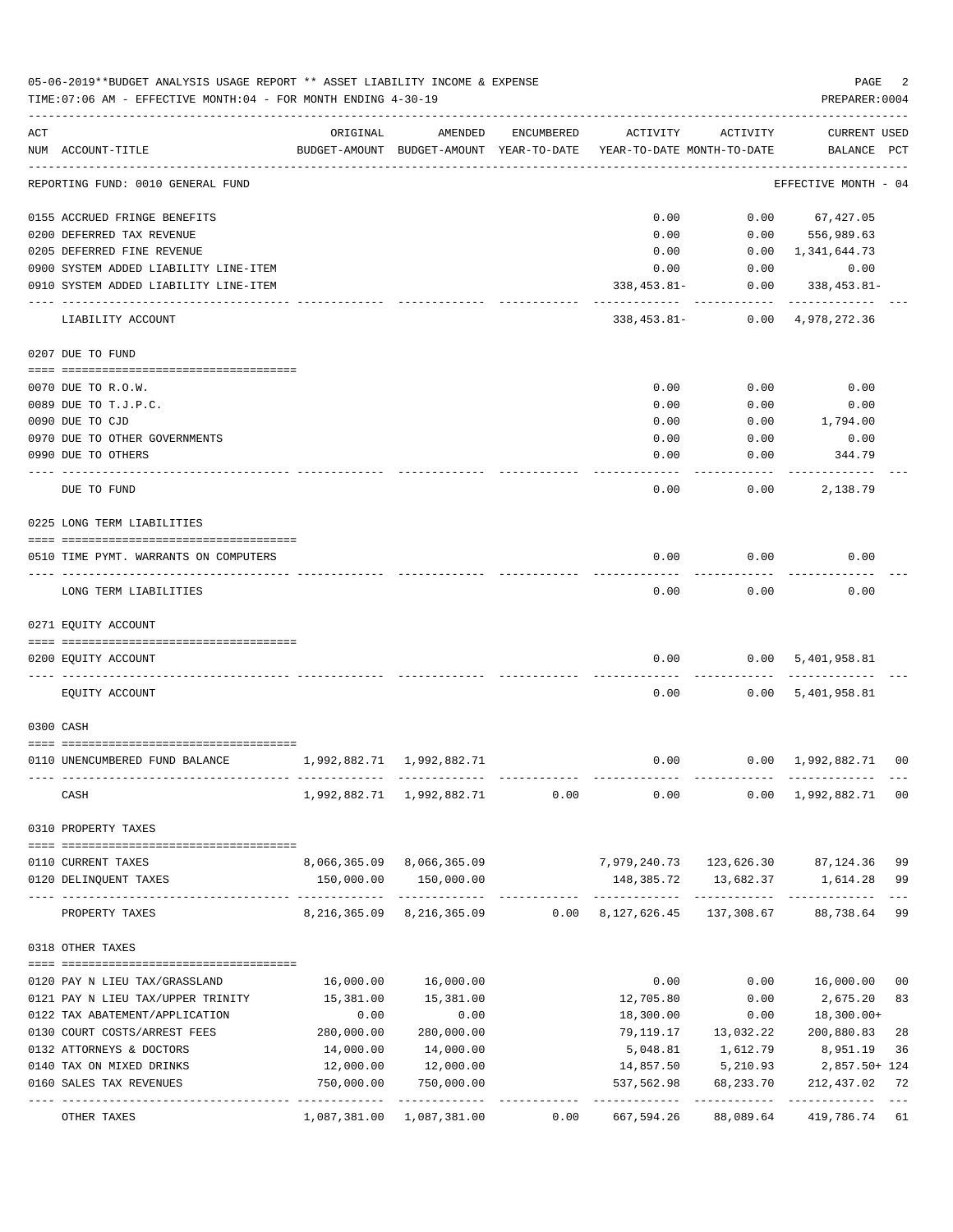|     | 05-06-2019**BUDGET ANALYSIS USAGE REPORT ** ASSET LIABILITY INCOME & EXPENSE<br>TIME: 07:06 AM - EFFECTIVE MONTH: 04 - FOR MONTH ENDING 4-30-19 |            |                                                                                |            |                  |                                      | PAGE<br>PREPARER: 0004         |              |
|-----|-------------------------------------------------------------------------------------------------------------------------------------------------|------------|--------------------------------------------------------------------------------|------------|------------------|--------------------------------------|--------------------------------|--------------|
| ACT | NUM ACCOUNT-TITLE                                                                                                                               | ORIGINAL   | AMENDED<br>BUDGET-AMOUNT BUDGET-AMOUNT YEAR-TO-DATE YEAR-TO-DATE MONTH-TO-DATE | ENCUMBERED | ACTIVITY         | ACTIVITY                             | <b>CURRENT USED</b><br>BALANCE | $_{\rm PCT}$ |
|     | REPORTING FUND: 0010 GENERAL FUND                                                                                                               |            |                                                                                |            |                  |                                      | EFFECTIVE MONTH - 04           |              |
|     | 0319 F.C. DETENTION CENTER                                                                                                                      |            |                                                                                |            |                  |                                      |                                |              |
|     | 0420 JAIL PAY PHONE COMMISSION                                                                                                                  | 150,000.00 | 150,000.00                                                                     |            | 136,269.22       | 6,900.58                             | 13,730.78                      | 91           |
|     | 0429 SCHOLARSHIP FUNDS                                                                                                                          | 0.00       | 0.00                                                                           |            | 0.00             | 0.00                                 | 0.00                           |              |
|     | 0551 ANNUAL PAYMENT                                                                                                                             | 10,000.00  | 10,000.00                                                                      |            | 0.00             | 0.00                                 | 10,000.00                      | 00           |
|     | 0552 MONTHLY MONITORING PAYMEN                                                                                                                  | 0.00       | 0.00                                                                           |            | 0.00             | 0.00                                 | 0.00                           |              |
|     | 0553 ADMINISTRATIVE FEE                                                                                                                         | 0.00       | 0.00                                                                           |            | 0.00             | 0.00                                 | 0.00                           |              |
|     | 0554 REIMB.FOR CONFINEMENT EXP.                                                                                                                 | 0.00       | 0.00                                                                           |            | 0.00             | 0.00                                 | 0.00                           |              |
|     | F.C. DETENTION CENTER                                                                                                                           | 160,000.00 | 160,000.00                                                                     |            | 0.00 136, 269.22 |                                      | 6,900.58 23,730.78 85          |              |
|     | 0320 LICENSES & PERMITS                                                                                                                         |            |                                                                                |            |                  |                                      |                                |              |
|     |                                                                                                                                                 |            |                                                                                |            |                  |                                      |                                |              |
|     | 0200 ALCOHLIC BEVERAGE LICENSE                                                                                                                  |            | 1,500.00 1,500.00                                                              |            |                  |                                      |                                | 67           |
|     | 0300 SEWAGE PERMITS/INSPECTIONS                                                                                                                 | 100,000.00 | 100,000.00                                                                     |            |                  | 52,301.41 7,340.19 47,698.59         |                                | 52           |
|     | 0545 FOOD SERV. PERMITS/CLASSES                                                                                                                 | 0.00       | 0.00                                                                           |            | 0.00             | 0.00                                 | 0.00                           |              |
|     | 0546 \$5 COUNTY FEE/FOOD HANDLERS CLASS                                                                                                         | 0.00       | 0.00                                                                           |            | 0.00             | 0.00                                 | 0.00                           |              |
|     | LICENSES & PERMITS                                                                                                                              | 101,500.00 | 101,500.00                                                                     |            |                  | $0.00$ 53, 312.41 7, 340.19          | 48,187.59                      | -53          |
|     | 0321 FEES OF TAX COLLECTOR                                                                                                                      |            |                                                                                |            |                  |                                      |                                |              |
|     | 0200 COMMISSIONS ON CAR REGIST                                                                                                                  | 110,000.00 | 110,000.00                                                                     |            | 60,779.35        |                                      | 9,422.75 49,220.65             | 55           |
|     | 0250 COMMISSION ON CAR TITLES                                                                                                                   | 45,000.00  | 45,000.00                                                                      |            | 27,050.00        |                                      | 3,960.00 17,950.00             | 60           |
|     | 0251 COMM.ON SALES TAX COLLECTIONS 260,000.00                                                                                                   |            | 260,000.00                                                                     |            | 0.00             | 0.00                                 | 260,000.00                     | 00           |
|     | 0901 TAX CERTIFICATES                                                                                                                           | 7,500.00   | 7,500.00                                                                       |            | 5,077.12         | 724.91                               | 2,422.88                       | 68           |
|     | FEES OF TAX COLLECTOR                                                                                                                           |            | 422,500.00  422,500.00                                                         | 0.00       |                  | 92,906.47  14,107.66  329,593.53  22 |                                |              |
|     | 0330 GRANTS                                                                                                                                     |            |                                                                                |            |                  |                                      |                                |              |
|     | 0396 RIFLE RESISTANT BODY ARMOR 3439801                                                                                                         | 0.00       | 0.00                                                                           |            | 0.00             | 0.00                                 | 0.00                           |              |
|     | 0403 TEAM REDEVELOPMENT TRAINING                                                                                                                | 0.00       | 0.00                                                                           |            | 0.00             | 0.00                                 | 0.00                           |              |
|     | 0437 INDIGENT DEFENSE GRANT                                                                                                                     | 34,000.00  | 34,000.00                                                                      |            | 26,120.25        | 8,819.50                             | 7,879.75 77                    |              |
|     | GRANTS                                                                                                                                          | 34,000.00  | 34,000.00                                                                      | 0.00       | 26,120.25        | 8,819.50                             | 7,879.75                       | 77           |
|     | 0340 FEES OF OFFICE                                                                                                                             |            |                                                                                |            |                  |                                      |                                |              |
|     | 0135 FAMILY PROTECTION FEE                                                                                                                      | 0.00       | 0.00                                                                           |            | 1,245.54         | 299.59                               | 1,245.54+                      |              |
|     | 0400 COUNTY JUDGE FEES                                                                                                                          | 300.00     | 300.00                                                                         |            | 268.00           | 120.00                               | 32.00                          | 89           |
|     | 0403 COUNTY CLERK FEES                                                                                                                          | 225,000.00 | 225,000.00                                                                     |            | 77,548.23        | 34,816.54                            | 147,451.77                     | 34           |
|     | 0450 DISTRICT CLERK FEES                                                                                                                        | 85,000.00  | 85,000.00                                                                      |            | 36,883.71        | 6,166.97                             | 48, 116.29                     | 43           |
|     | 0455 J. P. #1 FEES                                                                                                                              | 20,000.00  | 20,000.00                                                                      |            | 4,377.17         | 0.00                                 | 15,622.83                      | 22           |
|     | 0456 J. P. #2 FEES                                                                                                                              | 4,500.00   | 4,500.00                                                                       |            | 775.00           | 0.00                                 | 3,725.00                       | 17           |
|     | 0457 J. P. #3 FEES                                                                                                                              | 10,000.00  | 10,000.00                                                                      |            | 2,871.52         | 0.00                                 | 7,128.48                       | 29           |
|     | 0475 DISTRICT ATTORNEY FEES                                                                                                                     | 7,000.00   | 7,000.00                                                                       |            | 1,523.60         | 627.02                               | 5,476.40                       | 22           |
|     | 0480 BOND APPLICATION FEE                                                                                                                       | 0.00       | 0.00                                                                           |            | 0.00             | 0.00                                 | 0.00                           |              |
|     | 0484 ELECTION REIMBURSEMENTS                                                                                                                    | 0.00       | 0.00                                                                           |            | 535.17           | 535.17                               | $535.17+$                      |              |
|     | 0551 CONSTABLE PCT. 1 FEES                                                                                                                      | 10,000.00  | 10,000.00                                                                      |            | 3,920.00         | 140.00                               | 6,080.00                       | 39           |
|     | 0552 CONSTABLE PCT. 2 FEES                                                                                                                      | 3,000.00   | 3,000.00                                                                       |            | 760.00           | 0.00                                 | 2,240.00                       | 25           |
|     | 0553 CONSTABLE PCT. 3 FEES                                                                                                                      | 2,000.00   | 2,000.00                                                                       |            | 1,003.50         | 0.00                                 | 996.50                         | 50           |
|     | 0560 SHERIFF FEES                                                                                                                               | 45,000.00  | 45,000.00                                                                      |            | 19,997.44        | 2,472.51                             | 25,002.56                      | 44           |
|     | 0573 BOND SUPERVISION FEES                                                                                                                      | 60,000.00  | 60,000.00                                                                      |            | 40,698.00        | 8,455.00                             | 19,302.00                      | 68           |
|     | 0600 D.C.6TH COURT OF APPEALS FEE                                                                                                               | 1,500.00   | 1,500.00                                                                       |            | 882.20           | 165.23                               | 617.80                         | 59           |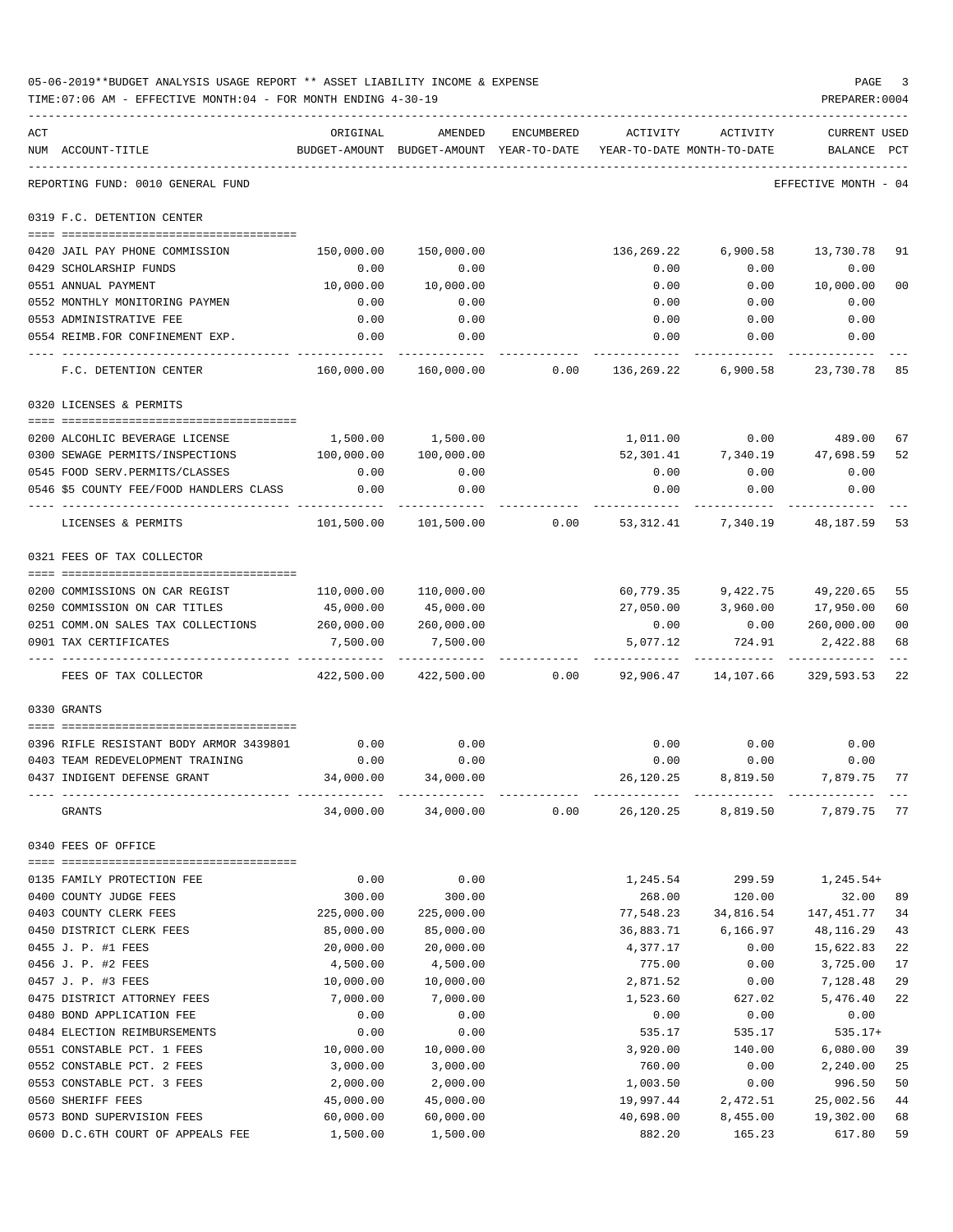### 05-06-2019\*\*BUDGET ANALYSIS USAGE REPORT \*\* ASSET LIABILITY INCOME & EXPENSE PAGE 4 TIME:07:06 AM - EFFECTIVE MONTH:04 - FOR MONTH ENDING 4-30-19 PREPARER:0004

| NUM ACCOUNT-TITLE<br>BUDGET-AMOUNT BUDGET-AMOUNT YEAR-TO-DATE<br>YEAR-TO-DATE MONTH-TO-DATE<br>BALANCE PCT<br>REPORTING FUND: 0010 GENERAL FUND<br>EFFECTIVE MONTH - 04<br>0601 C.C.6TH COURT OF APPEALS FEE<br>800.00<br>800.00<br>240.00<br>65.00<br>560.00<br>30<br>5,000.00<br>6,405.93<br>1,405.93+ 128<br>0652 SUBDIVISION FEES<br>5,000.00<br>0.00<br>0653 ZONING APPLICATION FEES<br>450.00+<br>0.00<br>0.00<br>450.00<br>450.00<br>0654 FLOOD PLAIN FEES<br>0.00<br>0.00<br>0.00<br>0.00<br>0.00<br>0900 OTHER FEES<br>0.00<br>0.00<br>0.00<br>0.00<br>0.00<br>FEES OF OFFICE<br>479,100.00<br>479,100.00<br>0.00<br>200,385.01<br>54,313.03<br>278,714.99<br>42<br>0350 FINES<br>8,000.00<br>8,000.00<br>1,414.70<br>0.00<br>6,585.30<br>18<br>0455 J. P. #1 FINES<br>0456 J. P. #2 FINES<br>1,000.00<br>1,000.00<br>0.00<br>0.00<br>1,000.00<br>0 <sub>0</sub><br>28<br>0457 J. P. #3 FINES<br>3,000.00<br>3,000.00<br>843.85<br>0.00<br>2,156.15<br>12,000.00<br>12,000.00<br>0.00<br>2,258.55<br>0.00<br>19<br>FINES<br>9,741.45<br>0352 FINES & FORFEITURES<br>331.50<br>68.50 83<br>400.00<br>0.00<br>0100 10% COMM.ON SURETY BAIL BOND FEE<br>400.00<br>200.00<br>5,930.00<br>10.00<br>5,730.00+965<br>0201 BOND FORFEITURES<br>200.00<br>FINES & FORFEITURES<br>600.00<br>600.00<br>0.00<br>6,261.50<br>10.00<br>$5,661.50+44$<br>0360 INTEREST EARNINGS<br>40,000.00 40,000.00<br>54,327.98<br>8,000.30  14,327.98+ 136<br>0100 INTEREST EARNINGS<br>0.00<br>0.00<br>4,478.52+<br>0110 INTEREST EARNINGS BUSINESS MONEY F<br>4,478.52<br>3,418.25<br>40,000.00<br>40,000.00<br>18,806.50+ 147<br>INTEREST EARNINGS<br>0.00<br>58,806.50<br>11,418.55<br>0364 SALE OF ASSETS LAND/BUILDING<br>0162 SALE OF ASSETS LAND/BUILDING<br>1,000.00 1,000.00<br>0.00<br>$0.00$ 1,000.00<br>00<br>0163 SALE OF EQUIPMENT<br>0.00<br>0.00<br>0.00<br>0.00<br>0.00<br>1,000.00<br>0.00<br>1,000.00 00<br>SALE OF ASSETS LAND/BUILDING<br>1,000.00<br>0.00<br>0.00<br>0370 MISCELLANEOUS<br>2,400.00<br>2,400.00<br>1,400.00<br>200.00<br>1,000.00<br>0100 KFYN-RADIO TOWER RENT<br>58<br>0112 TOBACCO SETTLEMENT<br>18,000.00<br>18,000.00<br>21,046.50<br>3,046.50+ 117<br>21,046.50<br>0115 RENT- VERIZON TOWER<br>11,109.00<br>11,109.00<br>3,656.73 67<br>7,452.27<br>1,064.61<br>0120 CONTRIBUTION IHC TRUST<br>3,500.00<br>3,500.00<br>3,485.57<br>0.00<br>14.43 100<br>0.00<br>0125 IHC STATE REIMBURSEMENT<br>0.00<br>0.00<br>0.00<br>0.00<br>0130 REFUNDS & MISCELLANEOUS<br>9,500.00<br>9,500.00<br>9,608.23<br>$350.00 -$<br>$108.23 + 101$<br>0.00<br>0131 AUTOMOBILE INSURANCE LOSS PAYMENTS<br>0.00<br>0.00<br>0.00<br>0.00<br>0132 PROPERTY INSURANCE LOSS PAYMENTS<br>0.00<br>0.00<br>154.82<br>0.00<br>$154.82+$<br>0135 HEALTH INS. SURPLUS DISTRIBUTION<br>0.00<br>0.00<br>0.00<br>0.00<br>0.00<br>0139 STATE JUROR REIMB.FEE<br>25,000.00<br>25,000.00<br>9,112.00<br>0.00<br>15,888.00<br>36<br>0143 D.A.SALARY REIMB.<br>27,500.00<br>27,500.00<br>9,166.66<br>18,333.34<br>33<br>0.00<br>0144 CO. JUDGE COURT FEES SALARY REIMB.<br>0.00<br>0.00<br>0.00<br>0.00<br>0.00<br>0147 UTILITIES REIMBURSEMENT<br>13,000.00<br>13,000.00<br>7,800.95<br>1,318.02<br>5,199.05<br>60<br>0151 ASST. DA LONGEVITY PAY<br>4,400.00<br>4,400.00<br>0.00<br>2,120.00<br>2,280.00<br>52<br>0152 HB 9 D.A. SUPPLEMENTAL FUNDS<br>3,500.00<br>3,500.00<br>2,518.67<br>359.81<br>981.33<br>72<br>0162 COURT REPORTER SERVICE FEE<br>5,000.00<br>5,000.00<br>3,366.65<br>690.71<br>1,633.35<br>67 | ACT | ORIGINAL | AMENDED | ENCUMBERED | ACTIVITY | ACTIVITY | <b>CURRENT USED</b> |
|--------------------------------------------------------------------------------------------------------------------------------------------------------------------------------------------------------------------------------------------------------------------------------------------------------------------------------------------------------------------------------------------------------------------------------------------------------------------------------------------------------------------------------------------------------------------------------------------------------------------------------------------------------------------------------------------------------------------------------------------------------------------------------------------------------------------------------------------------------------------------------------------------------------------------------------------------------------------------------------------------------------------------------------------------------------------------------------------------------------------------------------------------------------------------------------------------------------------------------------------------------------------------------------------------------------------------------------------------------------------------------------------------------------------------------------------------------------------------------------------------------------------------------------------------------------------------------------------------------------------------------------------------------------------------------------------------------------------------------------------------------------------------------------------------------------------------------------------------------------------------------------------------------------------------------------------------------------------------------------------------------------------------------------------------------------------------------------------------------------------------------------------------------------------------------------------------------------------------------------------------------------------------------------------------------------------------------------------------------------------------------------------------------------------------------------------------------------------------------------------------------------------------------------------------------------------------------------------------------------------------------------------------------------------------------------------------------------------------------------------------------------------------------------------------------------------------------------------------------------------------------------------------------------------------------------------------------------------------------------------------------------------------------------------------------------------------------------------------------------------------------------------------------------------------------------------------------------------------------------------------------------------------------------------------------------------------------------------------------------------------------------------------------------------------------------------------------------------------------------------------------------|-----|----------|---------|------------|----------|----------|---------------------|
|                                                                                                                                                                                                                                                                                                                                                                                                                                                                                                                                                                                                                                                                                                                                                                                                                                                                                                                                                                                                                                                                                                                                                                                                                                                                                                                                                                                                                                                                                                                                                                                                                                                                                                                                                                                                                                                                                                                                                                                                                                                                                                                                                                                                                                                                                                                                                                                                                                                                                                                                                                                                                                                                                                                                                                                                                                                                                                                                                                                                                                                                                                                                                                                                                                                                                                                                                                                                                                                                                                              |     |          |         |            |          |          |                     |
|                                                                                                                                                                                                                                                                                                                                                                                                                                                                                                                                                                                                                                                                                                                                                                                                                                                                                                                                                                                                                                                                                                                                                                                                                                                                                                                                                                                                                                                                                                                                                                                                                                                                                                                                                                                                                                                                                                                                                                                                                                                                                                                                                                                                                                                                                                                                                                                                                                                                                                                                                                                                                                                                                                                                                                                                                                                                                                                                                                                                                                                                                                                                                                                                                                                                                                                                                                                                                                                                                                              |     |          |         |            |          |          |                     |
|                                                                                                                                                                                                                                                                                                                                                                                                                                                                                                                                                                                                                                                                                                                                                                                                                                                                                                                                                                                                                                                                                                                                                                                                                                                                                                                                                                                                                                                                                                                                                                                                                                                                                                                                                                                                                                                                                                                                                                                                                                                                                                                                                                                                                                                                                                                                                                                                                                                                                                                                                                                                                                                                                                                                                                                                                                                                                                                                                                                                                                                                                                                                                                                                                                                                                                                                                                                                                                                                                                              |     |          |         |            |          |          |                     |
|                                                                                                                                                                                                                                                                                                                                                                                                                                                                                                                                                                                                                                                                                                                                                                                                                                                                                                                                                                                                                                                                                                                                                                                                                                                                                                                                                                                                                                                                                                                                                                                                                                                                                                                                                                                                                                                                                                                                                                                                                                                                                                                                                                                                                                                                                                                                                                                                                                                                                                                                                                                                                                                                                                                                                                                                                                                                                                                                                                                                                                                                                                                                                                                                                                                                                                                                                                                                                                                                                                              |     |          |         |            |          |          |                     |
|                                                                                                                                                                                                                                                                                                                                                                                                                                                                                                                                                                                                                                                                                                                                                                                                                                                                                                                                                                                                                                                                                                                                                                                                                                                                                                                                                                                                                                                                                                                                                                                                                                                                                                                                                                                                                                                                                                                                                                                                                                                                                                                                                                                                                                                                                                                                                                                                                                                                                                                                                                                                                                                                                                                                                                                                                                                                                                                                                                                                                                                                                                                                                                                                                                                                                                                                                                                                                                                                                                              |     |          |         |            |          |          |                     |
|                                                                                                                                                                                                                                                                                                                                                                                                                                                                                                                                                                                                                                                                                                                                                                                                                                                                                                                                                                                                                                                                                                                                                                                                                                                                                                                                                                                                                                                                                                                                                                                                                                                                                                                                                                                                                                                                                                                                                                                                                                                                                                                                                                                                                                                                                                                                                                                                                                                                                                                                                                                                                                                                                                                                                                                                                                                                                                                                                                                                                                                                                                                                                                                                                                                                                                                                                                                                                                                                                                              |     |          |         |            |          |          |                     |
|                                                                                                                                                                                                                                                                                                                                                                                                                                                                                                                                                                                                                                                                                                                                                                                                                                                                                                                                                                                                                                                                                                                                                                                                                                                                                                                                                                                                                                                                                                                                                                                                                                                                                                                                                                                                                                                                                                                                                                                                                                                                                                                                                                                                                                                                                                                                                                                                                                                                                                                                                                                                                                                                                                                                                                                                                                                                                                                                                                                                                                                                                                                                                                                                                                                                                                                                                                                                                                                                                                              |     |          |         |            |          |          |                     |
|                                                                                                                                                                                                                                                                                                                                                                                                                                                                                                                                                                                                                                                                                                                                                                                                                                                                                                                                                                                                                                                                                                                                                                                                                                                                                                                                                                                                                                                                                                                                                                                                                                                                                                                                                                                                                                                                                                                                                                                                                                                                                                                                                                                                                                                                                                                                                                                                                                                                                                                                                                                                                                                                                                                                                                                                                                                                                                                                                                                                                                                                                                                                                                                                                                                                                                                                                                                                                                                                                                              |     |          |         |            |          |          |                     |
|                                                                                                                                                                                                                                                                                                                                                                                                                                                                                                                                                                                                                                                                                                                                                                                                                                                                                                                                                                                                                                                                                                                                                                                                                                                                                                                                                                                                                                                                                                                                                                                                                                                                                                                                                                                                                                                                                                                                                                                                                                                                                                                                                                                                                                                                                                                                                                                                                                                                                                                                                                                                                                                                                                                                                                                                                                                                                                                                                                                                                                                                                                                                                                                                                                                                                                                                                                                                                                                                                                              |     |          |         |            |          |          |                     |
|                                                                                                                                                                                                                                                                                                                                                                                                                                                                                                                                                                                                                                                                                                                                                                                                                                                                                                                                                                                                                                                                                                                                                                                                                                                                                                                                                                                                                                                                                                                                                                                                                                                                                                                                                                                                                                                                                                                                                                                                                                                                                                                                                                                                                                                                                                                                                                                                                                                                                                                                                                                                                                                                                                                                                                                                                                                                                                                                                                                                                                                                                                                                                                                                                                                                                                                                                                                                                                                                                                              |     |          |         |            |          |          |                     |
|                                                                                                                                                                                                                                                                                                                                                                                                                                                                                                                                                                                                                                                                                                                                                                                                                                                                                                                                                                                                                                                                                                                                                                                                                                                                                                                                                                                                                                                                                                                                                                                                                                                                                                                                                                                                                                                                                                                                                                                                                                                                                                                                                                                                                                                                                                                                                                                                                                                                                                                                                                                                                                                                                                                                                                                                                                                                                                                                                                                                                                                                                                                                                                                                                                                                                                                                                                                                                                                                                                              |     |          |         |            |          |          |                     |
|                                                                                                                                                                                                                                                                                                                                                                                                                                                                                                                                                                                                                                                                                                                                                                                                                                                                                                                                                                                                                                                                                                                                                                                                                                                                                                                                                                                                                                                                                                                                                                                                                                                                                                                                                                                                                                                                                                                                                                                                                                                                                                                                                                                                                                                                                                                                                                                                                                                                                                                                                                                                                                                                                                                                                                                                                                                                                                                                                                                                                                                                                                                                                                                                                                                                                                                                                                                                                                                                                                              |     |          |         |            |          |          |                     |
|                                                                                                                                                                                                                                                                                                                                                                                                                                                                                                                                                                                                                                                                                                                                                                                                                                                                                                                                                                                                                                                                                                                                                                                                                                                                                                                                                                                                                                                                                                                                                                                                                                                                                                                                                                                                                                                                                                                                                                                                                                                                                                                                                                                                                                                                                                                                                                                                                                                                                                                                                                                                                                                                                                                                                                                                                                                                                                                                                                                                                                                                                                                                                                                                                                                                                                                                                                                                                                                                                                              |     |          |         |            |          |          |                     |
|                                                                                                                                                                                                                                                                                                                                                                                                                                                                                                                                                                                                                                                                                                                                                                                                                                                                                                                                                                                                                                                                                                                                                                                                                                                                                                                                                                                                                                                                                                                                                                                                                                                                                                                                                                                                                                                                                                                                                                                                                                                                                                                                                                                                                                                                                                                                                                                                                                                                                                                                                                                                                                                                                                                                                                                                                                                                                                                                                                                                                                                                                                                                                                                                                                                                                                                                                                                                                                                                                                              |     |          |         |            |          |          |                     |
|                                                                                                                                                                                                                                                                                                                                                                                                                                                                                                                                                                                                                                                                                                                                                                                                                                                                                                                                                                                                                                                                                                                                                                                                                                                                                                                                                                                                                                                                                                                                                                                                                                                                                                                                                                                                                                                                                                                                                                                                                                                                                                                                                                                                                                                                                                                                                                                                                                                                                                                                                                                                                                                                                                                                                                                                                                                                                                                                                                                                                                                                                                                                                                                                                                                                                                                                                                                                                                                                                                              |     |          |         |            |          |          |                     |
|                                                                                                                                                                                                                                                                                                                                                                                                                                                                                                                                                                                                                                                                                                                                                                                                                                                                                                                                                                                                                                                                                                                                                                                                                                                                                                                                                                                                                                                                                                                                                                                                                                                                                                                                                                                                                                                                                                                                                                                                                                                                                                                                                                                                                                                                                                                                                                                                                                                                                                                                                                                                                                                                                                                                                                                                                                                                                                                                                                                                                                                                                                                                                                                                                                                                                                                                                                                                                                                                                                              |     |          |         |            |          |          |                     |
|                                                                                                                                                                                                                                                                                                                                                                                                                                                                                                                                                                                                                                                                                                                                                                                                                                                                                                                                                                                                                                                                                                                                                                                                                                                                                                                                                                                                                                                                                                                                                                                                                                                                                                                                                                                                                                                                                                                                                                                                                                                                                                                                                                                                                                                                                                                                                                                                                                                                                                                                                                                                                                                                                                                                                                                                                                                                                                                                                                                                                                                                                                                                                                                                                                                                                                                                                                                                                                                                                                              |     |          |         |            |          |          |                     |
|                                                                                                                                                                                                                                                                                                                                                                                                                                                                                                                                                                                                                                                                                                                                                                                                                                                                                                                                                                                                                                                                                                                                                                                                                                                                                                                                                                                                                                                                                                                                                                                                                                                                                                                                                                                                                                                                                                                                                                                                                                                                                                                                                                                                                                                                                                                                                                                                                                                                                                                                                                                                                                                                                                                                                                                                                                                                                                                                                                                                                                                                                                                                                                                                                                                                                                                                                                                                                                                                                                              |     |          |         |            |          |          |                     |
|                                                                                                                                                                                                                                                                                                                                                                                                                                                                                                                                                                                                                                                                                                                                                                                                                                                                                                                                                                                                                                                                                                                                                                                                                                                                                                                                                                                                                                                                                                                                                                                                                                                                                                                                                                                                                                                                                                                                                                                                                                                                                                                                                                                                                                                                                                                                                                                                                                                                                                                                                                                                                                                                                                                                                                                                                                                                                                                                                                                                                                                                                                                                                                                                                                                                                                                                                                                                                                                                                                              |     |          |         |            |          |          |                     |
|                                                                                                                                                                                                                                                                                                                                                                                                                                                                                                                                                                                                                                                                                                                                                                                                                                                                                                                                                                                                                                                                                                                                                                                                                                                                                                                                                                                                                                                                                                                                                                                                                                                                                                                                                                                                                                                                                                                                                                                                                                                                                                                                                                                                                                                                                                                                                                                                                                                                                                                                                                                                                                                                                                                                                                                                                                                                                                                                                                                                                                                                                                                                                                                                                                                                                                                                                                                                                                                                                                              |     |          |         |            |          |          |                     |
|                                                                                                                                                                                                                                                                                                                                                                                                                                                                                                                                                                                                                                                                                                                                                                                                                                                                                                                                                                                                                                                                                                                                                                                                                                                                                                                                                                                                                                                                                                                                                                                                                                                                                                                                                                                                                                                                                                                                                                                                                                                                                                                                                                                                                                                                                                                                                                                                                                                                                                                                                                                                                                                                                                                                                                                                                                                                                                                                                                                                                                                                                                                                                                                                                                                                                                                                                                                                                                                                                                              |     |          |         |            |          |          |                     |
|                                                                                                                                                                                                                                                                                                                                                                                                                                                                                                                                                                                                                                                                                                                                                                                                                                                                                                                                                                                                                                                                                                                                                                                                                                                                                                                                                                                                                                                                                                                                                                                                                                                                                                                                                                                                                                                                                                                                                                                                                                                                                                                                                                                                                                                                                                                                                                                                                                                                                                                                                                                                                                                                                                                                                                                                                                                                                                                                                                                                                                                                                                                                                                                                                                                                                                                                                                                                                                                                                                              |     |          |         |            |          |          |                     |
|                                                                                                                                                                                                                                                                                                                                                                                                                                                                                                                                                                                                                                                                                                                                                                                                                                                                                                                                                                                                                                                                                                                                                                                                                                                                                                                                                                                                                                                                                                                                                                                                                                                                                                                                                                                                                                                                                                                                                                                                                                                                                                                                                                                                                                                                                                                                                                                                                                                                                                                                                                                                                                                                                                                                                                                                                                                                                                                                                                                                                                                                                                                                                                                                                                                                                                                                                                                                                                                                                                              |     |          |         |            |          |          |                     |
|                                                                                                                                                                                                                                                                                                                                                                                                                                                                                                                                                                                                                                                                                                                                                                                                                                                                                                                                                                                                                                                                                                                                                                                                                                                                                                                                                                                                                                                                                                                                                                                                                                                                                                                                                                                                                                                                                                                                                                                                                                                                                                                                                                                                                                                                                                                                                                                                                                                                                                                                                                                                                                                                                                                                                                                                                                                                                                                                                                                                                                                                                                                                                                                                                                                                                                                                                                                                                                                                                                              |     |          |         |            |          |          |                     |
|                                                                                                                                                                                                                                                                                                                                                                                                                                                                                                                                                                                                                                                                                                                                                                                                                                                                                                                                                                                                                                                                                                                                                                                                                                                                                                                                                                                                                                                                                                                                                                                                                                                                                                                                                                                                                                                                                                                                                                                                                                                                                                                                                                                                                                                                                                                                                                                                                                                                                                                                                                                                                                                                                                                                                                                                                                                                                                                                                                                                                                                                                                                                                                                                                                                                                                                                                                                                                                                                                                              |     |          |         |            |          |          |                     |
|                                                                                                                                                                                                                                                                                                                                                                                                                                                                                                                                                                                                                                                                                                                                                                                                                                                                                                                                                                                                                                                                                                                                                                                                                                                                                                                                                                                                                                                                                                                                                                                                                                                                                                                                                                                                                                                                                                                                                                                                                                                                                                                                                                                                                                                                                                                                                                                                                                                                                                                                                                                                                                                                                                                                                                                                                                                                                                                                                                                                                                                                                                                                                                                                                                                                                                                                                                                                                                                                                                              |     |          |         |            |          |          |                     |
|                                                                                                                                                                                                                                                                                                                                                                                                                                                                                                                                                                                                                                                                                                                                                                                                                                                                                                                                                                                                                                                                                                                                                                                                                                                                                                                                                                                                                                                                                                                                                                                                                                                                                                                                                                                                                                                                                                                                                                                                                                                                                                                                                                                                                                                                                                                                                                                                                                                                                                                                                                                                                                                                                                                                                                                                                                                                                                                                                                                                                                                                                                                                                                                                                                                                                                                                                                                                                                                                                                              |     |          |         |            |          |          |                     |
|                                                                                                                                                                                                                                                                                                                                                                                                                                                                                                                                                                                                                                                                                                                                                                                                                                                                                                                                                                                                                                                                                                                                                                                                                                                                                                                                                                                                                                                                                                                                                                                                                                                                                                                                                                                                                                                                                                                                                                                                                                                                                                                                                                                                                                                                                                                                                                                                                                                                                                                                                                                                                                                                                                                                                                                                                                                                                                                                                                                                                                                                                                                                                                                                                                                                                                                                                                                                                                                                                                              |     |          |         |            |          |          |                     |
|                                                                                                                                                                                                                                                                                                                                                                                                                                                                                                                                                                                                                                                                                                                                                                                                                                                                                                                                                                                                                                                                                                                                                                                                                                                                                                                                                                                                                                                                                                                                                                                                                                                                                                                                                                                                                                                                                                                                                                                                                                                                                                                                                                                                                                                                                                                                                                                                                                                                                                                                                                                                                                                                                                                                                                                                                                                                                                                                                                                                                                                                                                                                                                                                                                                                                                                                                                                                                                                                                                              |     |          |         |            |          |          |                     |
|                                                                                                                                                                                                                                                                                                                                                                                                                                                                                                                                                                                                                                                                                                                                                                                                                                                                                                                                                                                                                                                                                                                                                                                                                                                                                                                                                                                                                                                                                                                                                                                                                                                                                                                                                                                                                                                                                                                                                                                                                                                                                                                                                                                                                                                                                                                                                                                                                                                                                                                                                                                                                                                                                                                                                                                                                                                                                                                                                                                                                                                                                                                                                                                                                                                                                                                                                                                                                                                                                                              |     |          |         |            |          |          |                     |
|                                                                                                                                                                                                                                                                                                                                                                                                                                                                                                                                                                                                                                                                                                                                                                                                                                                                                                                                                                                                                                                                                                                                                                                                                                                                                                                                                                                                                                                                                                                                                                                                                                                                                                                                                                                                                                                                                                                                                                                                                                                                                                                                                                                                                                                                                                                                                                                                                                                                                                                                                                                                                                                                                                                                                                                                                                                                                                                                                                                                                                                                                                                                                                                                                                                                                                                                                                                                                                                                                                              |     |          |         |            |          |          |                     |
|                                                                                                                                                                                                                                                                                                                                                                                                                                                                                                                                                                                                                                                                                                                                                                                                                                                                                                                                                                                                                                                                                                                                                                                                                                                                                                                                                                                                                                                                                                                                                                                                                                                                                                                                                                                                                                                                                                                                                                                                                                                                                                                                                                                                                                                                                                                                                                                                                                                                                                                                                                                                                                                                                                                                                                                                                                                                                                                                                                                                                                                                                                                                                                                                                                                                                                                                                                                                                                                                                                              |     |          |         |            |          |          |                     |
|                                                                                                                                                                                                                                                                                                                                                                                                                                                                                                                                                                                                                                                                                                                                                                                                                                                                                                                                                                                                                                                                                                                                                                                                                                                                                                                                                                                                                                                                                                                                                                                                                                                                                                                                                                                                                                                                                                                                                                                                                                                                                                                                                                                                                                                                                                                                                                                                                                                                                                                                                                                                                                                                                                                                                                                                                                                                                                                                                                                                                                                                                                                                                                                                                                                                                                                                                                                                                                                                                                              |     |          |         |            |          |          |                     |
|                                                                                                                                                                                                                                                                                                                                                                                                                                                                                                                                                                                                                                                                                                                                                                                                                                                                                                                                                                                                                                                                                                                                                                                                                                                                                                                                                                                                                                                                                                                                                                                                                                                                                                                                                                                                                                                                                                                                                                                                                                                                                                                                                                                                                                                                                                                                                                                                                                                                                                                                                                                                                                                                                                                                                                                                                                                                                                                                                                                                                                                                                                                                                                                                                                                                                                                                                                                                                                                                                                              |     |          |         |            |          |          |                     |
|                                                                                                                                                                                                                                                                                                                                                                                                                                                                                                                                                                                                                                                                                                                                                                                                                                                                                                                                                                                                                                                                                                                                                                                                                                                                                                                                                                                                                                                                                                                                                                                                                                                                                                                                                                                                                                                                                                                                                                                                                                                                                                                                                                                                                                                                                                                                                                                                                                                                                                                                                                                                                                                                                                                                                                                                                                                                                                                                                                                                                                                                                                                                                                                                                                                                                                                                                                                                                                                                                                              |     |          |         |            |          |          |                     |
|                                                                                                                                                                                                                                                                                                                                                                                                                                                                                                                                                                                                                                                                                                                                                                                                                                                                                                                                                                                                                                                                                                                                                                                                                                                                                                                                                                                                                                                                                                                                                                                                                                                                                                                                                                                                                                                                                                                                                                                                                                                                                                                                                                                                                                                                                                                                                                                                                                                                                                                                                                                                                                                                                                                                                                                                                                                                                                                                                                                                                                                                                                                                                                                                                                                                                                                                                                                                                                                                                                              |     |          |         |            |          |          |                     |
|                                                                                                                                                                                                                                                                                                                                                                                                                                                                                                                                                                                                                                                                                                                                                                                                                                                                                                                                                                                                                                                                                                                                                                                                                                                                                                                                                                                                                                                                                                                                                                                                                                                                                                                                                                                                                                                                                                                                                                                                                                                                                                                                                                                                                                                                                                                                                                                                                                                                                                                                                                                                                                                                                                                                                                                                                                                                                                                                                                                                                                                                                                                                                                                                                                                                                                                                                                                                                                                                                                              |     |          |         |            |          |          |                     |
|                                                                                                                                                                                                                                                                                                                                                                                                                                                                                                                                                                                                                                                                                                                                                                                                                                                                                                                                                                                                                                                                                                                                                                                                                                                                                                                                                                                                                                                                                                                                                                                                                                                                                                                                                                                                                                                                                                                                                                                                                                                                                                                                                                                                                                                                                                                                                                                                                                                                                                                                                                                                                                                                                                                                                                                                                                                                                                                                                                                                                                                                                                                                                                                                                                                                                                                                                                                                                                                                                                              |     |          |         |            |          |          |                     |
|                                                                                                                                                                                                                                                                                                                                                                                                                                                                                                                                                                                                                                                                                                                                                                                                                                                                                                                                                                                                                                                                                                                                                                                                                                                                                                                                                                                                                                                                                                                                                                                                                                                                                                                                                                                                                                                                                                                                                                                                                                                                                                                                                                                                                                                                                                                                                                                                                                                                                                                                                                                                                                                                                                                                                                                                                                                                                                                                                                                                                                                                                                                                                                                                                                                                                                                                                                                                                                                                                                              |     |          |         |            |          |          |                     |
|                                                                                                                                                                                                                                                                                                                                                                                                                                                                                                                                                                                                                                                                                                                                                                                                                                                                                                                                                                                                                                                                                                                                                                                                                                                                                                                                                                                                                                                                                                                                                                                                                                                                                                                                                                                                                                                                                                                                                                                                                                                                                                                                                                                                                                                                                                                                                                                                                                                                                                                                                                                                                                                                                                                                                                                                                                                                                                                                                                                                                                                                                                                                                                                                                                                                                                                                                                                                                                                                                                              |     |          |         |            |          |          |                     |
|                                                                                                                                                                                                                                                                                                                                                                                                                                                                                                                                                                                                                                                                                                                                                                                                                                                                                                                                                                                                                                                                                                                                                                                                                                                                                                                                                                                                                                                                                                                                                                                                                                                                                                                                                                                                                                                                                                                                                                                                                                                                                                                                                                                                                                                                                                                                                                                                                                                                                                                                                                                                                                                                                                                                                                                                                                                                                                                                                                                                                                                                                                                                                                                                                                                                                                                                                                                                                                                                                                              |     |          |         |            |          |          |                     |
|                                                                                                                                                                                                                                                                                                                                                                                                                                                                                                                                                                                                                                                                                                                                                                                                                                                                                                                                                                                                                                                                                                                                                                                                                                                                                                                                                                                                                                                                                                                                                                                                                                                                                                                                                                                                                                                                                                                                                                                                                                                                                                                                                                                                                                                                                                                                                                                                                                                                                                                                                                                                                                                                                                                                                                                                                                                                                                                                                                                                                                                                                                                                                                                                                                                                                                                                                                                                                                                                                                              |     |          |         |            |          |          |                     |
|                                                                                                                                                                                                                                                                                                                                                                                                                                                                                                                                                                                                                                                                                                                                                                                                                                                                                                                                                                                                                                                                                                                                                                                                                                                                                                                                                                                                                                                                                                                                                                                                                                                                                                                                                                                                                                                                                                                                                                                                                                                                                                                                                                                                                                                                                                                                                                                                                                                                                                                                                                                                                                                                                                                                                                                                                                                                                                                                                                                                                                                                                                                                                                                                                                                                                                                                                                                                                                                                                                              |     |          |         |            |          |          |                     |
|                                                                                                                                                                                                                                                                                                                                                                                                                                                                                                                                                                                                                                                                                                                                                                                                                                                                                                                                                                                                                                                                                                                                                                                                                                                                                                                                                                                                                                                                                                                                                                                                                                                                                                                                                                                                                                                                                                                                                                                                                                                                                                                                                                                                                                                                                                                                                                                                                                                                                                                                                                                                                                                                                                                                                                                                                                                                                                                                                                                                                                                                                                                                                                                                                                                                                                                                                                                                                                                                                                              |     |          |         |            |          |          |                     |
|                                                                                                                                                                                                                                                                                                                                                                                                                                                                                                                                                                                                                                                                                                                                                                                                                                                                                                                                                                                                                                                                                                                                                                                                                                                                                                                                                                                                                                                                                                                                                                                                                                                                                                                                                                                                                                                                                                                                                                                                                                                                                                                                                                                                                                                                                                                                                                                                                                                                                                                                                                                                                                                                                                                                                                                                                                                                                                                                                                                                                                                                                                                                                                                                                                                                                                                                                                                                                                                                                                              |     |          |         |            |          |          |                     |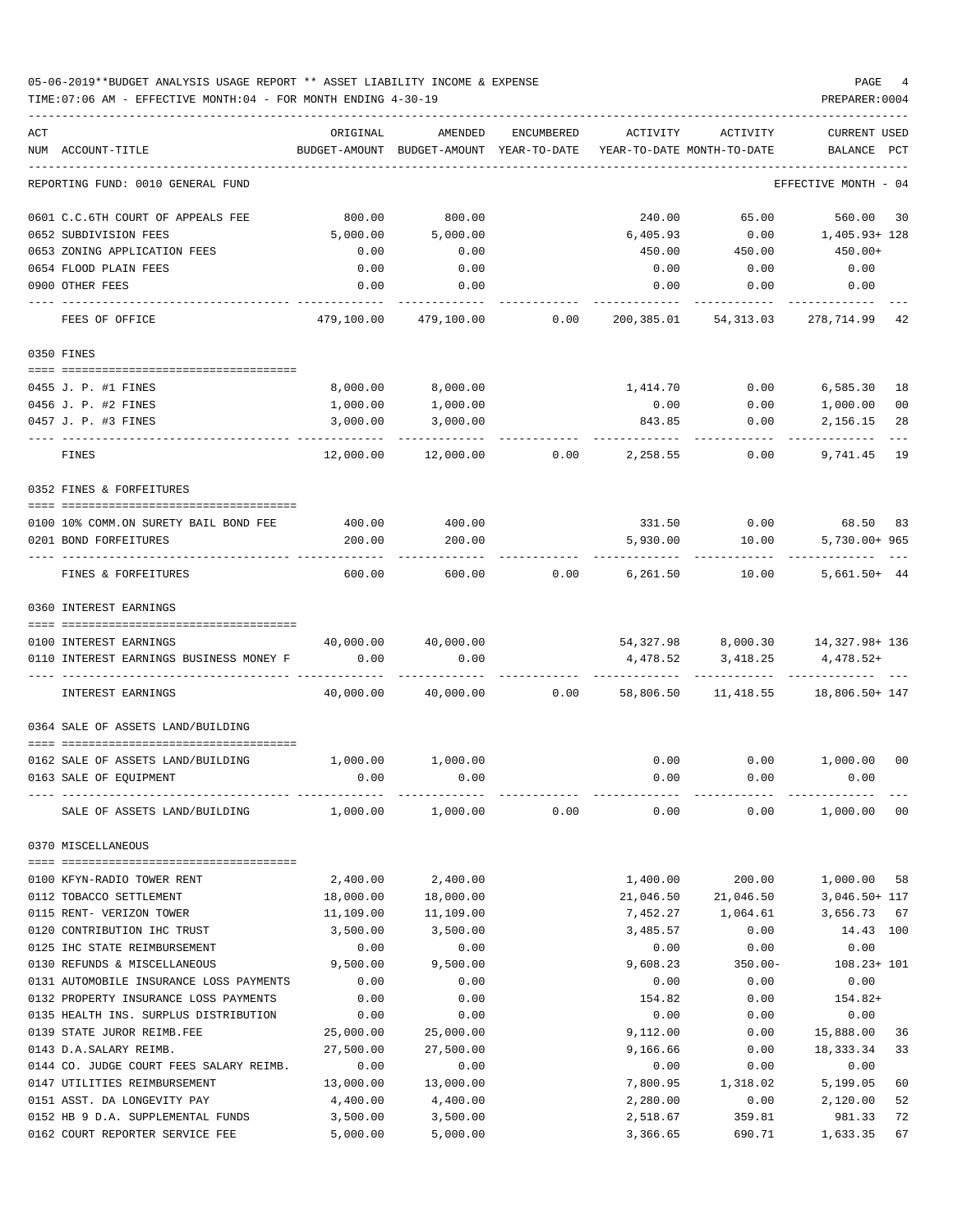| ACT | NUM ACCOUNT-TITLE                            | ORIGINAL<br>BUDGET-AMOUNT BUDGET-AMOUNT YEAR-TO-DATE | AMENDED               | ENCUMBERED    | ACTIVITY<br>YEAR-TO-DATE MONTH-TO-DATE | ACTIVITY                                  | <b>CURRENT USED</b><br>BALANCE | PCT |
|-----|----------------------------------------------|------------------------------------------------------|-----------------------|---------------|----------------------------------------|-------------------------------------------|--------------------------------|-----|
|     |                                              |                                                      |                       |               |                                        |                                           |                                |     |
|     | REPORTING FUND: 0010 GENERAL FUND            |                                                      |                       |               |                                        |                                           | EFFECTIVE MONTH - 04           |     |
|     | 0163 ADM.OF COURT JUSTICE 10% SB 1417        | 750.00                                               | 750.00                |               | 328.89                                 | 82.67                                     | 421.11                         | 44  |
|     | 0164 TIME PAYMENT FEE 40% SB 1417            | 3,000.00                                             | 3,000.00              |               | 1,315.69                               | 330.63                                    | 1,684.31                       | 44  |
|     | 0166 JUDICIAL SUPP.FEE(60 CENTS)             | 900.00                                               | 900.00                |               | 193.15                                 | 19.55                                     | 706.85                         | 21  |
|     | 0167 JUROR REIMB.FEE                         | 6,000.00                                             | 6,000.00              |               | 1,278.36                               | 130.49                                    | 4,721.64                       | 21  |
|     | 0408 COUNTY WELLNESS PROGRAM                 | 3,000.00                                             | 3,000.00              |               | 881.48                                 | 0.00                                      | 2,118.52                       | 29  |
|     | 0410 CO CT AT LAW SUPPLEMENT                 | 84,000.00                                            | 84,000.00             |               | 42,000.00                              | 0.00                                      | 42,000.00                      | 50  |
|     | 0432 PROCEEDS OF SALE OF LIVESTOCK           | 0.00                                                 | 8,043.28              |               | 8,043.28                               | 3,358.66                                  | 0.00 100                       |     |
|     | 0450 DIST. CLK. PASSPORT PHOTO               | 760.00                                               | 760.00                |               | 890.00                                 | 330.00                                    | 130.00+ 117                    |     |
|     | 0453 REIMB.CEC ODYSSEY SAAS                  | 21,593.00                                            | 21,593.00             |               | 10,796.50                              | 0.00                                      | 10,796.50 50                   |     |
|     | 0509 CANDY MACHINE COMMISSION                | 0.00                                                 | 0.00                  |               | 94.56                                  | 0.00                                      | 94.56+                         |     |
|     | 0510 DR. PEPPER COMMISSION                   | 0.00                                                 | 0.00                  |               | 48.00                                  | 0.00                                      | $48.00+$                       |     |
|     | 0553 DONATION CONST.3 RADIO EQUIP.           | 0.00                                                 | 0.00                  |               | 0.00                                   | 0.00                                      | 0.00                           |     |
|     | 0562 STATE REIMB.OFFENDER TRANSPORT 3,500.00 |                                                      | 3,500.00              |               | 5,215.40                               | 0.00                                      | 1,715.40+ 149                  |     |
|     | 0565 COCA-COLA COMMISSIONS                   | 0.00                                                 | 0.00                  |               | 0.00                                   | 0.00                                      | 0.00                           |     |
|     | MISCELLANEOUS                                |                                                      | 246,412.00 254,455.28 |               |                                        | $0.00$ 148,477.63 28,581.65 105,977.65 58 |                                |     |
|     | 0400 COUNTY JUDGE                            |                                                      |                       |               |                                        |                                           |                                |     |
|     |                                              |                                                      |                       |               |                                        |                                           |                                |     |
|     | 0101 SALARY ELECTED OFFICIAL                 | 66,658.37                                            | 66,658.37             | 0.00          | 38,456.70                              | 5,127.56                                  | 28,201.67                      | 58  |
|     | 0104 STATE PROBATE SALARY SUPPLEMENT         | 0.00                                                 | 0.00                  | 0.00          | 0.00                                   | 0.00                                      | 0.00                           |     |
|     | 0105 SALARY SECRETARY                        | 39,121.56                                            | 39,121.56             | 0.00          | 18,075.52                              | 2,250.84                                  | 21,046.04                      | 46  |
|     | 0201 SOCIAL SECURITY TAXES                   | 6,930.36                                             | 6,930.36              | 0.00          | 3,480.85                               | 488.46                                    | 3,449.51                       | 50  |
|     | 0202 GROUP HEALTH & DENTAL INSURANCE         | 22,950.24                                            | 22,950.24             | 0.00          | 9,031.11                               | 984.32                                    | 13,919.13                      | 39  |
|     | 0203 RETIREMENT                              | 12,375.78                                            | 12,375.78             | 0.00          | 6,636.23                               | 864.70                                    | 5,739.55                       | 54  |
|     | 0204 WORKERS' COMPENSATION                   | 469.48                                               | 469.48                | 0.00          | 149.42                                 | 0.00                                      | 320.06                         | 32  |
|     | 0205 MEDICARE TAX                            | 1,620.81                                             | 1,620.81              | 0.00          | 814.06                                 | 114.24                                    | 806.75                         | 50  |
|     | 0225 TRAVEL ALLOWANCE                        | 3,600.00                                             | 3,600.00              | 0.00          | 2,100.00                               | 300.00                                    | 1,500.00                       | 58  |
|     | 0310 OFFICE SUPPLIES                         | 800.00                                               | 850.00                | 34.99         | 810.99                                 | 248.18                                    | 4.02 100                       |     |
|     | 0311 POSTAL EXPENSES                         | 200.00                                               | 200.00                | 0.00          | 49.17                                  | 3.80                                      | 150.83                         | 25  |
|     | 0427 OUT OF COUNTY TRAVEL                    | 4,000.00                                             | 4,000.00              | 0.00          | 4,425.91                               | 914.13                                    | 425.91- 111                    |     |
|     | 0431 LOCAL TRAVEL                            | 0.00                                                 | 0.00                  | 0.00          | 0.00                                   | 0.00                                      | 0.00                           |     |
|     | 0435 PRINTING                                | 200.00                                               | 200.00                | 0.00          | 72.50                                  | 0.00                                      | 127.50 36                      |     |
|     | 0437 COURT REPORTER EXPENSE                  | 0.00                                                 | 0.00                  | 0.00          | 0.00                                   | 0.00                                      | 0.00                           |     |
|     | 0468 JUVENILE BOARD SALARY                   | 2,400.00                                             | 2,400.00              | 0.00          | 1,400.00                               | 200.00                                    | 1,000.00                       | 58  |
|     | 0480 BOND                                    | 400.00                                               | 1,243.00              | 0.00          | 1,243.00                               | 0.00                                      | 0.00 100                       |     |
|     | 0572 OFFICE EQUIPMENT                        | 800.00                                               | 800.00                | 0.00          | 217.00                                 | 0.00                                      | 583.00 27                      |     |
|     | 0574 TECHNOLOGY<br>0590 BOOKS                | 0.00<br>0.00                                         | 0.00<br>0.00          | 0.00<br>0.00  | 0.00<br>0.00                           | 0.00<br>0.00                              | 0.00<br>0.00                   |     |
|     | COUNTY JUDGE                                 | 162,526.60                                           | 163,419.60            | 34.99         | -----------<br>86,962.46               |                                           | 11, 496.23 76, 422.15 53       |     |
|     | 0401 911 COORDINATOR                         |                                                      |                       |               |                                        |                                           |                                |     |
|     |                                              |                                                      |                       |               |                                        |                                           |                                |     |
|     | 0403 TCOG RURAL ADDRESSING                   | 23,000.00                                            | 23,000.00             | ------------- |                                        | $0.00$ 23,000.00 0.00                     | 0.00 100                       |     |
|     | 911 COORDINATOR                              | 23,000.00                                            | 23,000.00             | 0.00          | 23,000.00                              | 0.00                                      | 0.00 100                       |     |
|     | 0403 COUNTY CLERK                            |                                                      |                       |               |                                        |                                           |                                |     |
|     | 0101 SALARY ELECTED OFFICIAL                 | 58,237.97                                            | 58,237.97             | 0.00          | 33,598.80                              | 4,479.84                                  | 24,639.17                      | 58  |
|     | 0104 SALARY DEPUTIES                         | 170,898.20                                           | 170,898.20            | 0.00          | 96,513.06                              | 12,855.88                                 | 74,385.14                      | 56  |
|     | 0107 REGULAR-TEMP. PART-TIME                 | 17,085.64                                            | 17,085.64             | 0.00          | 10,083.21                              | 1,340.96                                  | 7,002.43                       | 59  |
|     | 0201 SOCIAL SECURITY TAXES                   | 15,280.63                                            | 15,280.63             | 0.00          | 7,765.89                               | 1,028.08                                  | 7,514.74                       | 51  |
|     | 0202 GROUP HEALTH & DENTAL INSURANCE         | 80,325.84                                            | 80, 325.84            | 0.00          | 47,813.00                              | 6,693.82                                  | 32,512.84                      | 60  |
|     |                                              |                                                      |                       |               |                                        |                                           |                                |     |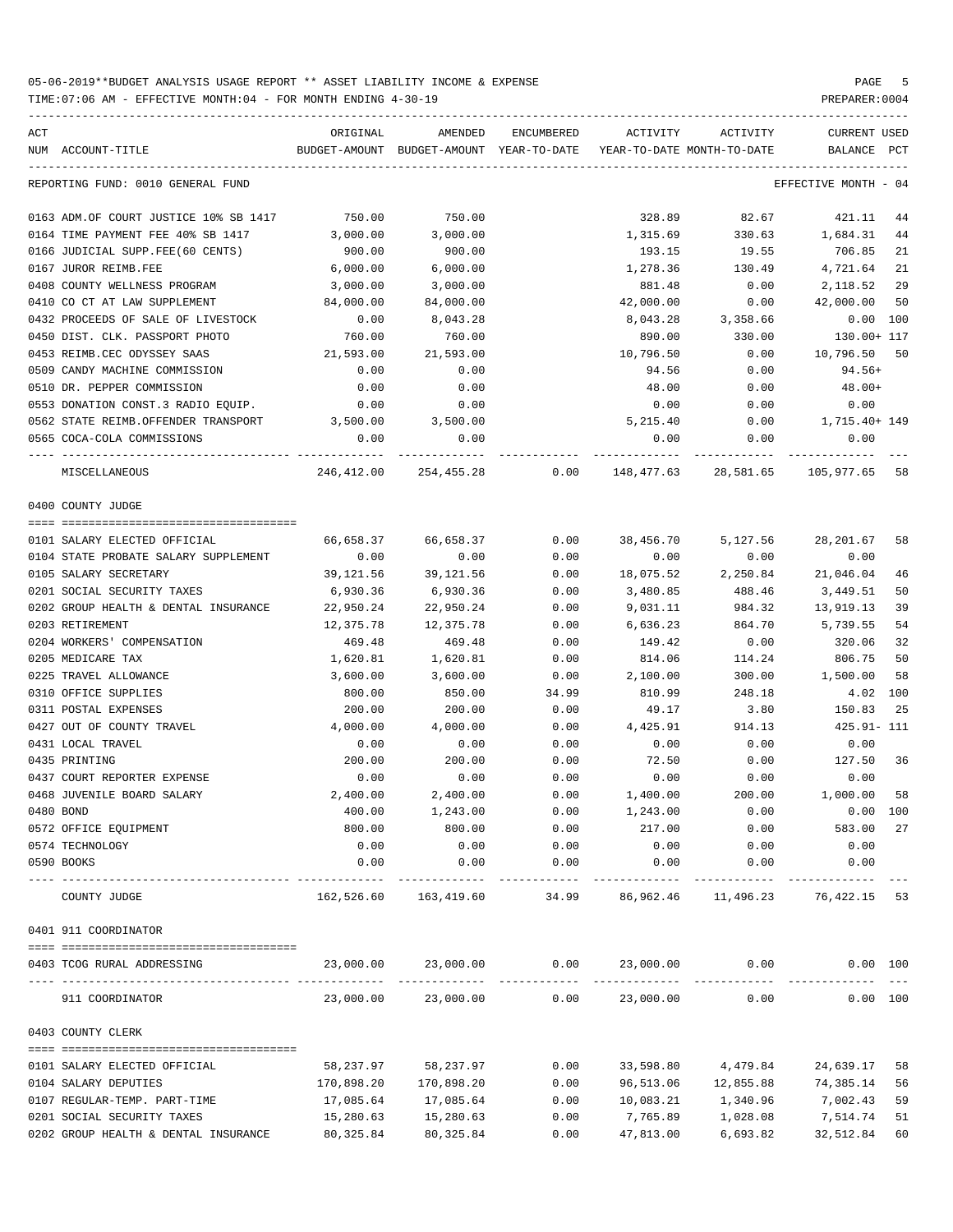TIME:07:06 AM - EFFECTIVE MONTH:04 - FOR MONTH ENDING 4-30-19 PREPARER:0004

| ACT<br>NUM ACCOUNT-TITLE                          | ORIGINAL            | AMENDED<br>BUDGET-AMOUNT BUDGET-AMOUNT YEAR-TO-DATE | ENCUMBERED   | ACTIVITY           | ACTIVITY<br>YEAR-TO-DATE MONTH-TO-DATE | <b>CURRENT USED</b><br>BALANCE PCT |                      |
|---------------------------------------------------|---------------------|-----------------------------------------------------|--------------|--------------------|----------------------------------------|------------------------------------|----------------------|
|                                                   |                     |                                                     |              |                    |                                        |                                    |                      |
| REPORTING FUND: 0010 GENERAL FUND                 |                     |                                                     |              |                    |                                        | EFFECTIVE MONTH - 04               |                      |
| 0203 RETIREMENT                                   | 28, 167. 78         | 28, 167. 78                                         | 0.00         | 16,055.02          | 2,130.99                               | 12,112.76                          | 57                   |
| 0204 WORKERS COMPENSATION                         | 1,035.14            | 1,035.14                                            | 0.00         | 340.57             | 0.00                                   | 694.57                             | 33                   |
| 0205 MEDICARE TAX                                 | 3,573.70            | 3,573.70                                            | 0.00         | 1,816.16           | 240.43                                 | 1,757.54                           | 51                   |
| 0310 OFFICE SUPPLIES                              | 3,760.00            | 3,760.00                                            | 506.10       | 2,319.99           | 859.72                                 | 933.91                             | 75                   |
| 0311 POSTAL EXPENSES                              | 1,500.00            | 1,500.00                                            | 0.00         | 716.17             | 243.95                                 | 783.83                             | 48                   |
| 0420 UTILITIES TELEPHONE                          | 0.00                | 0.00                                                | 0.00         | 0.00               | 0.00                                   | 0.00                               |                      |
| 0427 OUT OF COUNTY TRAVEL                         | 4,000.00            | 4,000.00                                            | 0.00         | 3,834.64           | 890.30                                 | 165.36                             | 96                   |
| 0431 LOCAL TRAVEL                                 | 0.00                | 0.00                                                | 0.00         | 0.00               | 0.00                                   | 0.00                               |                      |
| 0435 PRINTING                                     | 1,400.00            | 1,400.00                                            | 0.00         | 1,087.00           | 1,087.00                               | 313.00                             | 78                   |
| 0437 IMAGING/INDEXING<br>0480 BOND                | 14,000.00<br>713.00 | 14,000.00                                           | 0.00         | 3,861.52<br>513.00 | 0.00                                   | 10,138.48                          | 28<br>72             |
| 0481 DUES                                         | 225.00              | 713.00<br>225.00                                    | 0.00<br>0.00 |                    | 0.00                                   | 200.00<br>225.00                   | 0 <sub>0</sub>       |
| 0572 OFFICE EQUIPMENT                             | 3,478.83            | 3,478.83                                            | 0.00         | 0.00<br>0.00       | 0.00<br>0.00                           | 3,478.83                           | 00                   |
|                                                   | . <u>.</u>          | --------------                                      |              | -----------        |                                        | -----------                        |                      |
| COUNTY CLERK                                      | 403,681.73          | 403,681.73                                          | 506.10       |                    | 226,318.03 31,850.97                   | 176,857.60                         | 56                   |
| 0404 ELECTION                                     |                     |                                                     |              |                    |                                        |                                    |                      |
| 0109 SALARY                                       | 0.00                | 15,900.00                                           | 0.00         | 15,765.41          | 0.00                                   | 134.59                             | 99                   |
| 0201 SOCIAL SECURITY TAXES                        | 0.00                | 625.00                                              | 0.00         | 588.36             | 0.00                                   | 36.64                              | 94                   |
| 0203 RETIREMENT                                   | 0.00                | 0.00                                                | 0.00         | 0.00               | 0.00                                   | 0.00                               |                      |
| 0205 MEDICARE TAX                                 | 0.00                | 175.00                                              | 0.00         | 137.59             | 0.00                                   | 37.41                              | 79                   |
| 0310 ELECTION SUPPLIES                            | 4,000.00            | 3,700.00                                            | 0.00         | 2,737.25           | 419.20                                 | 962.75                             | 74                   |
| 0311 POSTAGE                                      | 8,500.00            | 7,515.00                                            | 0.00         | 1,175.73           | 98.60                                  | 6,339.27                           | 16                   |
| 0421 ELECTION INTERNET                            | 0.00                | 985.00                                              | 0.00         | 602.63             | 75.98                                  | 382.37                             | 61                   |
| 0423 CELL PHONE                                   | 240.00              | 240.00                                              | 0.00         | 140.00             | 20.00                                  | 100.00                             | 58                   |
| 0427 ELECTION TRAVEL                              | 2,900.00            | 2,900.00                                            | 0.00         | 223.48             | 32.95                                  | 2,676.52                           | 08                   |
| 0428 EMPLOYEE TRAINING                            | 0.00                | 0.00                                                | 0.00         | 0.00               | 0.00                                   | 0.00                               |                      |
| 0429 DPS BACKGROUND CHECK                         | 50.00               | 50.00                                               | 0.00         | 0.00               | 0.00                                   | 50.00                              | 0 <sub>0</sub>       |
| 0430 BIDS AND NOTICES                             | 600.00              | 600.00                                              | 0.00         | 345.03             | 13.53                                  | 254.97                             | 58                   |
| 0442 PROFESSIONAL SERVICE/TRANSLATOR              | 200.00              | 200.00                                              | 0.00         | 131.25             | 0.00                                   | 68.75                              | 66                   |
| 0481 DUES                                         | 0.00                | 300.00                                              | 0.00         | 300.00             | 0.00                                   | 0.00                               | 100                  |
| 0483 VOTER REGISTRATION                           | 2,000.00            | 2,000.00                                            | 0.00         | 0.00               | 0.00                                   | 2,000.00                           | 0 <sub>0</sub>       |
| 0485 ELECTION MAINT. AGREEMENT                    | 15,911.00           | 15,911.00                                           | 0.00         | 16,077.67          | 0.00                                   | 166.67- 101                        |                      |
| 0573 ELECTION EQUIPMENT                           | 2,402.79            | 2,402.79                                            | 0.00         | 0.00               | 0.00                                   | 2,402.79                           | 0 <sub>0</sub>       |
| ELECTION                                          |                     | 36,803.79 53,503.79 0.00                            |              |                    | 38,224.40 660.26                       | 15,279.39                          | 71                   |
| 0405 VETERANS' SERVICE                            |                     |                                                     |              |                    |                                        |                                    |                      |
|                                                   |                     |                                                     |              |                    |                                        |                                    |                      |
| 0102 SALARY APPOINTED OFFICIAL                    |                     | 38,816.00 38,816.00                                 | 0.00         |                    | 22,393.80 2,985.84 16,422.20           |                                    | 58                   |
| 0201 SOCIAL SECURITY TAXES                        | 2,406.59            | 2,406.59                                            | 0.00         | 1,367.68           |                                        | 182.16 1,038.91                    | 57                   |
| 0202 GROUP HEALTH & DENTAL INSURANCE 11,475.12    |                     | 11,475.12                                           | 0.00         | 6,693.82           | 956.26                                 | 4,781.30                           | 58                   |
| 0203 RETIREMENT                                   | 4,440.55            | 4,440.55                                            | 0.00         | 2,564.55           | 340.68                                 | 1,876.00                           | 58                   |
| 0204 WORKERS' COMPENSATION                        | 163.03              | 163.03                                              | 0.00         | 53.61              | 0.00                                   | 109.42                             | 33                   |
| 0205 MEDICARE TAX                                 | 562.83              | 562.83                                              | 0.00         | 319.85             | 42.60                                  | 242.98                             | 57                   |
| 0310 OFFICE SUPPLIES                              | 250.00              | 250.00                                              | 0.00         | 92.69              | 0.00                                   | 157.31                             | 37<br>0 <sub>0</sub> |
| 0311 POSTAL EXPENSES<br>0427 OUT OF COUNTY TRAVEL | 200.00<br>750.00    | 200.00<br>750.00                                    | 0.00<br>0.00 | 0.00<br>207.64     | 0.00<br>207.64                         | 200.00<br>542.36                   | 28                   |
| 0428 TRAINING/TUITION                             | 500.00              | 500.00                                              | 0.00         | 0.00               | 0.00                                   | 500.00                             | 0 <sub>0</sub>       |
| 0435 PRINTING                                     | 200.00              | 200.00                                              | 0.00         | 0.00               | 0.00                                   | 200.00                             | 0 <sub>0</sub>       |
| 0453 COMPUTER SOFTWARE                            | 500.00              | 500.00                                              | 0.00         | 0.00               | 0.00                                   | 500.00                             | 0 <sub>0</sub>       |
| 0572 OFFICE EQUIPMENT                             | 750.00              | 750.00                                              | 0.00         | 34.99              | 0.00                                   | 715.01                             | 05                   |
|                                                   |                     |                                                     |              |                    |                                        |                                    |                      |

VETERANS'SERVICE 61,014.12 61,014.12 0.00 33,728.63 4,715.18 27,285.49 55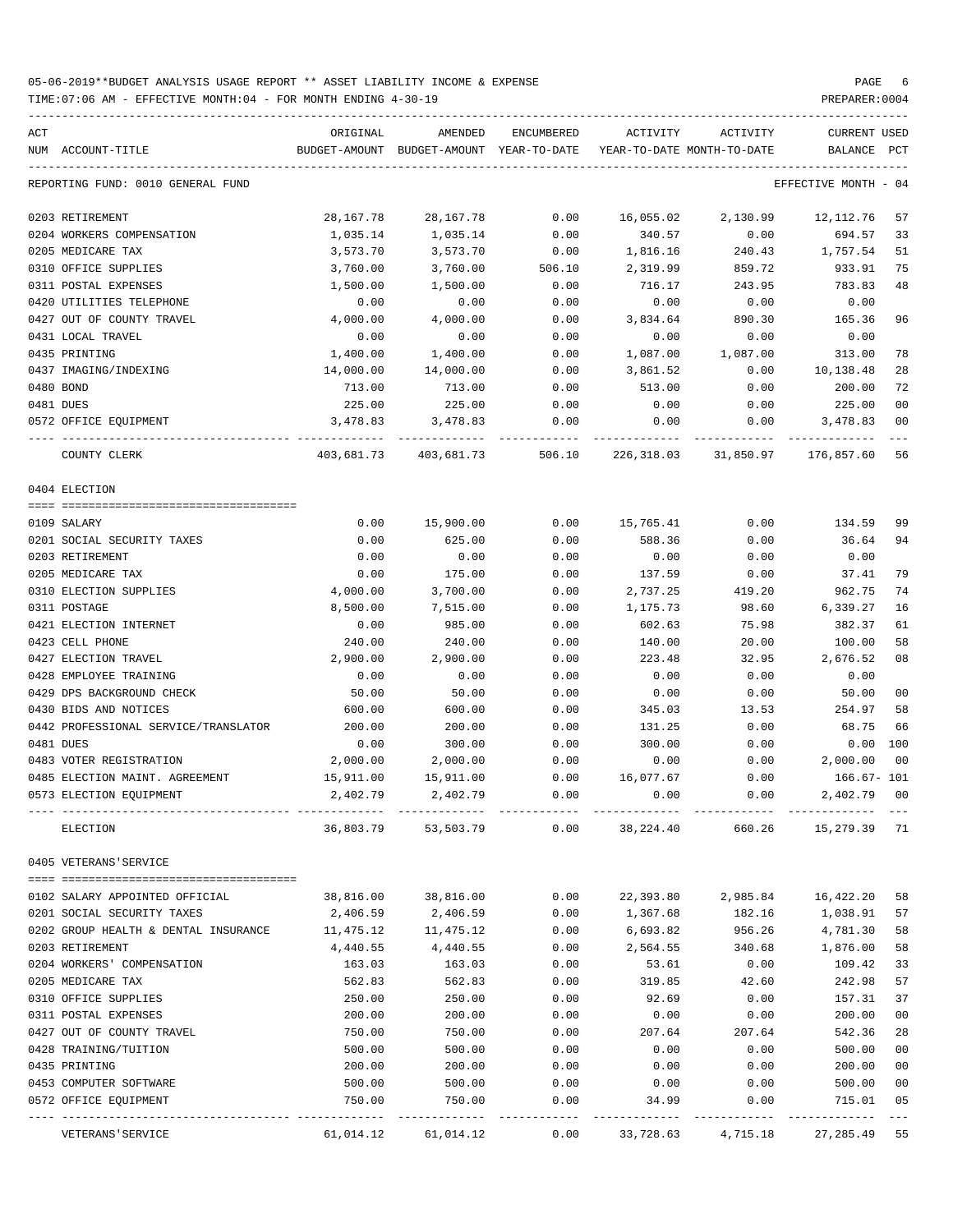|     | TIME: 07:06 AM - EFFECTIVE MONTH: 04 - FOR MONTH ENDING 4-30-19 |                  |                                                                     |              |                  |                           | PREPARER: 0004       |                |
|-----|-----------------------------------------------------------------|------------------|---------------------------------------------------------------------|--------------|------------------|---------------------------|----------------------|----------------|
| ACT |                                                                 | ORIGINAL         | AMENDED                                                             | ENCUMBERED   | ACTIVITY         | ACTIVITY                  | <b>CURRENT USED</b>  |                |
|     | NUM ACCOUNT-TITLE                                               |                  | BUDGET-AMOUNT BUDGET-AMOUNT YEAR-TO-DATE YEAR-TO-DATE MONTH-TO-DATE |              |                  |                           | BALANCE PCT          |                |
|     | REPORTING FUND: 0010 GENERAL FUND                               |                  |                                                                     |              |                  |                           | EFFECTIVE MONTH - 04 |                |
|     | 0406 EMERGENCY MANAGEMENT                                       |                  |                                                                     |              |                  |                           |                      |                |
|     |                                                                 |                  |                                                                     |              |                  |                           |                      |                |
|     | 0103 SALARY<br>0107 SALARY TEMP./EXTRA                          | 42,213.08        | 42, 213.08                                                          | 0.00         | 19,944.92        | 2,476.00                  | 22,268.16            | 47             |
|     | 0201 SOCIAL SECURITY TAXES                                      | 0.00<br>2,646.97 | 0.00<br>2,646.97                                                    | 0.00<br>0.00 | 0.00<br>1,248.51 | 0.00<br>156.00            | 0.00<br>1,398.46     | 47             |
|     | 0202 GROUP HEALTH & DENTAL INS                                  | 11,475.12        | 11,475.12                                                           | 0.00         | 968.08           | 2.54                      | 10,507.04            | 08             |
|     | 0203 RETIREMENT                                                 | 4,829.18         | 4,829.18                                                            | 0.00         | 2,285.54         | 282.52                    | 2,543.64             | 47             |
|     | 0204 WORKERS' COMPENSATION                                      | 179.31           | 179.31                                                              | 0.00         | 37.42            | 0.00                      | 141.89               | 21             |
|     | 0205 MEDICARE TAX                                               | 619.05           | 619.05                                                              | 0.00         | 291.99           | 36.48                     | 327.06               | 47             |
|     | 0225 TRAVEL ALLOWANCE                                           | 0.00             | 0.00                                                                | 0.00         | 0.00             | 0.00                      | 0.00                 |                |
|     | 0310 OFFICE SUPPLIES                                            | 150.00           | 150.00                                                              | 0.00         | 109.25           | 8.17                      | 40.75                | 73             |
|     | 0311 POSTAL EXPENSE                                             | 50.00            | 50.00                                                               | 0.00         | 0.00             | 0.00                      | 50.00                | 00             |
|     | 0330 AUTO EXPENSE-GAS & OIL                                     | 1,000.00         | 1,000.00                                                            | 0.00         | 352.83           | 270.35                    | 647.17               | 35             |
|     | 0422 R&M RADIO                                                  | 0.00             | 0.00                                                                | 0.00         | 0.00             | 0.00                      | 0.00                 |                |
|     | 0423 CELL PHONE ALLOWANCE                                       | 480.00           | 480.00                                                              | 0.00         | 240.00           | 40.00                     | 240.00               | 50             |
|     | 0427 OUT OF COUNTY TRAVEL                                       | 400.00           | 400.00                                                              | 0.00         | 0.00             | 0.00                      | 400.00               | 0 <sub>0</sub> |
|     | 0428 TRAINING & TUITION                                         | 0.00             | 0.00                                                                | 0.00         | 0.00             | 0.00                      | 0.00                 |                |
|     | 0454 R&M AUTO                                                   | 375.00           | 375.00                                                              | 0.00         | 933.65           | 20.00                     | $558.65 - 249$       |                |
|     | 0487 TRAILER/AUTO INSURANCE                                     | 700.00           | 700.00                                                              | 0.00         | 575.00           | 0.00                      | 125.00               | 82             |
|     | 0489 CODE RED EARLY WARNING SYSTEM                              | 12,768.00        | 12,768.00                                                           | 0.00         | 12,768.00        | 0.00                      | $0.00$ 100           |                |
|     | 0490 911 RADIO TOWER BUILDING                                   | 500.00           | 500.00                                                              | 0.00         | 0.00             | 0.00                      | 500.00               | 00             |
|     | 0573 RADIO EQUIPMENT                                            | 0.00             | 0.00                                                                | 0.00         | 0.00             | 0.00                      | 0.00                 |                |
|     | EMERGENCY MANAGEMENT                                            | 78,385.71        | 78,385.71                                                           |              |                  | $0.00$ 39,755.19 3,292.06 | 38,630.52            | -51            |
|     | 0409 NON-DEPARTMENTAL                                           |                  |                                                                     |              |                  |                           |                      |                |
|     | 0100 COMPENSATION PAY                                           | 0.00             | 0.00                                                                | 0.00         | 0.00             | 0.00                      | 0.00                 |                |
|     | 0201 SOCIAL SECURITY TAXES                                      | 0.00             | 0.00                                                                | 0.00         | 0.00             | 0.00                      | 0.00                 |                |
|     | 0203 RETIREMENT                                                 | 0.00             | 0.00                                                                | 0.00         | 0.00             | 0.00                      | 0.00                 |                |
|     | 0204 WORKERS' COMPENSATION                                      | 1,000.00         | 1,000.00                                                            | 0.00         | 415.86           | 0.00                      | 584.14               | 42             |
|     | 0205 MEDICARE TAX                                               | 0.00             | 0.00                                                                | 0.00         | 0.00             | 0.00                      | 0.00                 |                |
|     | 0206 UNEMPLOYMENT EXPENSE                                       | 0.00             | 0.00                                                                | 0.00         | 0.00             | 0.00                      | 0.00                 |                |
|     | 0395 ERRORS AND OMISSIONS                                       | 500.00           | 500.00                                                              | 0.00         | 0.00             | 0.00                      | 500.00               | 00             |
|     | 0399 CLAIMS SETTLEMENTS                                         | 5,000.00         | 5,000.00                                                            | 0.00         | 2,046.00         | 0.00                      | 2,954.00             | 41             |
|     | 0400 LEGAL FEES                                                 | 20,000.00        | 20,000.00                                                           | 0.00         | 1,987.00         | 0.00                      | 18,013.00            | 10             |
|     | 0401 AUDIT EXPENSE                                              | 34,000.00        | 34,000.00                                                           | 0.00         | 33,950.00        | 33,950.00                 | 50.00                | 100            |
|     | 0404 911 EMERGENCY SERVICE                                      | 8,917.00         | 8,917.00                                                            | 0.00         | 6,687.75         | 2,229.25                  | 2,229.25             | 75             |
|     | 0406 TAX APPRAISAL DISTRICT                                     | 389,000.00       | 389,000.00                                                          | 0.00         | 323,764.99       | 0.00                      | 65,235.01            | 83             |
|     | 0408 COUNTY WELLNESS PROGRAM                                    | 3,000.00         | 3,000.00                                                            | 0.00         | 1,256.63         | 585.51                    | 1,743.37             | 42             |
|     | 0426 PROFESSIONAL FEES                                          | 30,000.00        | 30,000.00                                                           | 0.00         | 0.00             | 0.00                      | 30,000.00            | 0 <sub>0</sub> |
|     | 0430 BIDS & NOTICES                                             | 1,800.00         | 1,800.00                                                            | 0.00         | 2,210.03         | 174.16                    | $410.03 - 123$       |                |
|     | 0444 LAWN MAINTENANCE                                           | 0.00             | 0.00                                                                | 0.00         | 0.00             | 0.00                      | 0.00                 |                |
|     | 0481 DUES                                                       | 9,700.00         | 9,700.00                                                            | 0.00         | 5,351.71         | 0.00                      | 4,348.29             | 55             |
|     | 0483 PUBLIC OFFICIALS INS.                                      | 20,000.00        | 17,975.00                                                           | 0.00         | 14,896.80        | 0.00                      | 3,078.20             | 83             |
|     | 0484 GENERAL LIABILITY INSURANCE                                | 8,000.00         | 8,000.00                                                            | 0.00         | 6,828.00         | 0.00                      | 1,172.00             | 85             |
|     | 0485 WATER SUPPLY AGENCY                                        | 1,000.00         | 1,000.00                                                            | 0.00         | 0.00             | 0.00                      | 1,000.00             | 0 <sub>0</sub> |
|     | 0487 TCOG-REG. INTERLOCAL AGREEMENT                             | 0.00             | 0.00                                                                | 0.00         | 0.00             | 0.00                      | 0.00                 |                |
|     | 0488 FANNIN RURAL RAIL DIST                                     | 0.00             | 0.00                                                                | 0.00         | 0.00             | 0.00                      | 0.00                 |                |
|     | 0489 COURT COSTS/ARREST FEES                                    | 240,000.00       | 240,000.00                                                          | 0.00         | 100,679.28       | 60,798.63                 | 139,320.72           | 42             |
|     | 0490 MISCELLANEOUS                                              | 312.00           | 312.00                                                              | 0.00         | 0.00             | 0.00                      | 312.00               | 0 <sub>0</sub> |
|     | 0491 SULPHUR RIVER REGIONAL MOBILITY AU                         | 2,500.00         | 2,500.00                                                            | 0.00         | 0.00             | 0.00                      | 2,500.00             | 00             |
|     | 0495 '98 JAIL BOND PAYMENT                                      | 0.00             | 0.00                                                                | 0.00         | 0.00             | 0.00                      | 0.00                 |                |
|     | 0499 BANK SERVICE FEES                                          | 8,675.00         | 8,675.00                                                            | 0.00         | 5,600.00         | 800.00                    | 3,075.00             | 65             |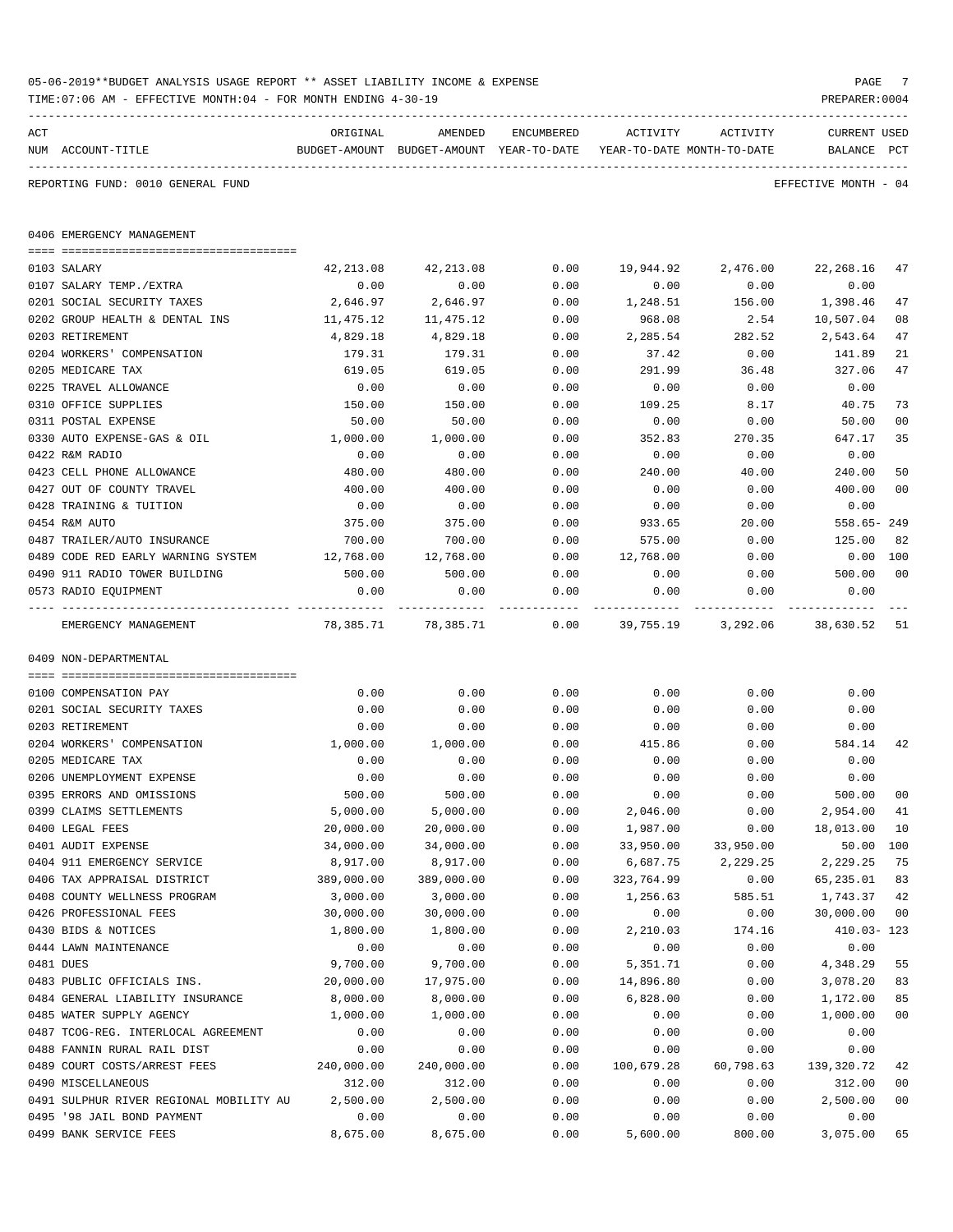TIME:07:06 AM - EFFECTIVE MONTH:04 - FOR MONTH ENDING 4-30-19 PREPARER:0004

| ACT |                                        | ORIGINAL   | AMENDED                                  | ENCUMBERED | ACTIVITY                   | ACTIVITY             | <b>CURRENT USED</b>  |                |
|-----|----------------------------------------|------------|------------------------------------------|------------|----------------------------|----------------------|----------------------|----------------|
|     | NUM ACCOUNT-TITLE                      |            | BUDGET-AMOUNT BUDGET-AMOUNT YEAR-TO-DATE |            | YEAR-TO-DATE MONTH-TO-DATE |                      | BALANCE              | PCT            |
|     |                                        |            |                                          |            |                            |                      | EFFECTIVE MONTH - 04 |                |
|     | REPORTING FUND: 0010 GENERAL FUND      |            |                                          |            |                            |                      |                      |                |
|     | 0500 6TH COURT OF APPEALS FEE          | 2,700.00   | 2,700.00                                 | 0.00       | 1,447.20                   | 745.60               | 1,252.80             | -54            |
|     | NON-DEPARTMENTAL                       | 786,104.00 | 784,079.00                               | 0.00       | 507,121.25                 | 99,283.15            | 276,957.75           | 65             |
|     | 0410 COUNTY COURT AT LAW               |            |                                          |            |                            |                      |                      |                |
|     |                                        |            |                                          |            |                            |                      |                      |                |
|     | 0101 SALARY ELECTED OFFICIAL           | 140,000.00 | 140,000.00                               | 0.00       | 80,769.30                  | 10,769.24            | 59,230.70            | 58             |
|     | 0103 SALARY COURT COORDINATOR          | 31,199.08  | 31,199.08                                | 0.00       | 17,999.40                  | 2,399.92             | 13,199.68            | 58             |
|     | 0110 SALARY COURT REPORTER             | 66,006.10  | 66,006.10                                | 0.00       | 37,728.30                  | 5,077.40             | 28, 277.80           | 57             |
|     | 0130 BAILIFF                           | 39,308.41  | 39,308.41                                | 0.00       | 22,677.75                  | 3,023.70             | 16,630.66            | 58             |
|     | 0201 SOCIAL SECURITY TAXES             | 16,573.44  | 16,573.44                                | 0.00       | 9,751.70                   | 1,367.70             | 6,821.74             | 59             |
|     | 0202 GROUP HEALTH & DENTAL INS         | 40,162.92  | 40,162.92                                | 0.00       | 23,712.92                  | 3,387.56             | 16,450.00            | 59             |
|     | 0203 RETIREMENT                        | 31,907.71  | 31,907.71                                | 0.00       | 18,389.43                  | 2,449.80             | 13,518.28            | 58             |
|     | 0204 WORKERS COMPENSATION              | 1,171.44   | 1,171.44                                 | 0.00       | 385.25                     | 0.00                 | 786.19               | 33             |
|     | 0205 MEDICARE TAX                      | 4,044.25   | 4,044.25                                 | 0.00       | 2,345.05                   | 319.87               | 1,699.20             | 58             |
|     | 0310 OFFICE SUPPLIES                   | 1,200.00   | 1,200.00                                 | 0.00       | 109.66                     | 34.06                | 1,090.34             | 09             |
|     | 0311 POSTAGE                           | 1,800.00   | 1,800.00                                 | 0.00       | 536.90                     | 76.60                | 1,263.10             | 30             |
|     | 0315 COPIER RENTAL                     | 600.00     | 600.00                                   | 0.00       | 448.64                     | 103.31               | 151.36               | 75             |
|     | 0395 BAILIFF UNIFORMS                  | 0.00       | 0.00                                     | 0.00       | 0.00                       | 0.00                 | 0.00                 |                |
|     | 0420 TELEPHONE                         | 2,400.00   | 2,400.00                                 | 0.00       | 1,390.98                   | 203.61               | 1,009.02             | 58             |
|     | 0421 DSL INTERNET                      | 0.00       | 0.00                                     | 0.00       | 0.00                       | 0.00                 | 0.00                 |                |
|     | 0424 INDIGENT ATTORNEY FEES            | 70,000.00  | 70,000.00                                | 0.00       | 27,611.25                  | 5,850.00             | 42,388.75            | 39             |
|     | 0425 PROFESSIONAL SERVICES             | 2,250.00   | 2,250.00                                 | 0.00       | 525.00                     | 150.00               | 1,725.00             | 23             |
|     | 0427 OUT OF COUNTY TRAVEL              | 2,000.00   | 2,000.00                                 | 0.00       | 9.00                       | 0.00                 | 1,991.00             | 0 <sub>0</sub> |
|     | 0435 PRINTING                          | 250.00     | 250.00                                   | 0.00       | 0.00                       | 0.00                 | 250.00               | 00             |
|     | 0437 COURT REPORTER EXPENSE            | 6,000.00   | 6,000.00                                 | 0.00       | 2,400.00                   | 0.00                 | 3,600.00             | 40             |
|     | 0439 WITNESS EXPENSE                   | 500.00     | 500.00                                   | 0.00       | 0.00                       | 0.00                 | 500.00               | 00             |
|     | 0453 R&M EQUIPMENT                     | 400.00     | 400.00                                   | 0.00       | 0.00                       | 0.00                 | 400.00               | 00             |
|     | 0467 VISITING JUDGE                    | 1,000.00   | 1,000.00                                 | 0.00       | 1,853.54                   | 615.84               | $853.54 - 185$       |                |
|     | 0468 JUVENILE BOARD SALARY             | 2,400.00   | 2,400.00                                 | 0.00       | 1,400.00                   | 200.00               | 1,000.00             | 58             |
|     | 0480 BONDS                             | 350.00     | 1,243.00                                 | 0.00       | 1,243.00                   | 0.00                 | 0.00                 | 100            |
|     | 0481 DUES                              | 300.00     | 300.00                                   | 0.00       | 0.00                       | 0.00                 | 300.00               | 00             |
|     | 0572 OFFICE EQUIPMENT                  | 600.00     | 600.00                                   | 0.00       | 0.00                       | 0.00                 | 600.00               | 0 <sub>0</sub> |
|     | 0574 TECHNOLOGY                        | 0.00       | 0.00                                     | 0.00       | 0.00                       | 0.00                 | 0.00                 |                |
|     | 0590 BOOKS & PUBLICATIONS              | 250.00     | 250.00                                   | 0.00       | 0.00                       | 0.00                 | 250.00               | 00             |
|     | 0591 LEXIS NEXIS ONLINE LEGAL          | 62.00      | 62.00                                    | 0.00       | 62.00                      | 0.00                 |                      | 0.00 100       |
|     | COUNTY COURT AT LAW                    | 462,735.35 | 463,628.35                               | 0.00       |                            | 251,349.07 36,028.61 | 212,279.28 54        |                |
|     | 0425 COURT ADMINISTRATION              |            |                                          |            |                            |                      |                      |                |
|     | 0201 SOCIAL SECURITY                   | 0.00       | 0.00                                     | 0.00       | 0.00                       | 0.00                 | 0.00                 |                |
|     | 0205 MEDICARE TAX                      | 0.00       | 0.00                                     | 0.00       | 0.00                       | 0.00                 | 0.00                 |                |
|     | 0311 JURY POSTAGE                      | 4,200.00   | 4,200.00                                 | 0.00       | 2,005.44                   | 462.00               | 2,194.56             | 48             |
|     | 0312 DISTRICT JURY SUPPLIES            | 1,000.00   | 1,000.00                                 | 0.00       | 456.91                     | 33.95                | 543.09               | 46             |
|     | 0313 GRAND JURY EXPENSE                | 5,000.00   | 5,000.00                                 | 27.16      | 2,268.58                   | 0.00                 | 2,704.26             | 46             |
|     | 0314 PETIT JURY EXPENSE                | 27,466.50  | 27,466.50                                | 0.00       | 14,850.00                  | 2,500.00             | 12,616.50            | 54             |
|     | 0316 COUNTY COURT JURY EXP.            | 0.00       | 0.00                                     | 0.00       | 0.00                       | 0.00                 | 0.00                 |                |
|     | 0317 COURT REPORTER SUPPLIES           | 100.00     | 100.00                                   | 0.00       | 0.00                       | 0.00                 | 100.00               | 0 <sub>0</sub> |
|     | 0318 J.P. JURY EXPENSE                 | 800.00     | 800.00                                   | 0.00       | 660.00                     | 0.00                 | 140.00               | 83             |
|     | 0319 CO.CT.@LAW JURY EXPENSE           | 5,000.00   | 5,000.00                                 | 0.00       | 898.77                     | $2.50-$              | 4,101.23             | 18             |
|     | 0422 REGIONAL INDIGENT DEFENSE PROGRAM | 18,056.00  | 18,056.00                                | 0.00       | 18,056.00                  | 0.00                 | 0.00                 | 100            |
|     | 0424 CO.CT. ATTORNEY FEES              | 8,000.00   | 8,000.00                                 | 0.00       | 4,579.25                   | 450.00               | 3,420.75             | 57             |
|     | 0425 CO.CT. PROFESSIONAL SERVICES      | 1,000.00   | 1,000.00                                 | 0.00       | 0.00                       | 0.00                 | 1,000.00             | 00             |
|     |                                        |            |                                          |            |                            |                      |                      |                |

0426 COUNTY COURT SUPPLIES 0.00 0.00 0.00 0.00 0.00 0.00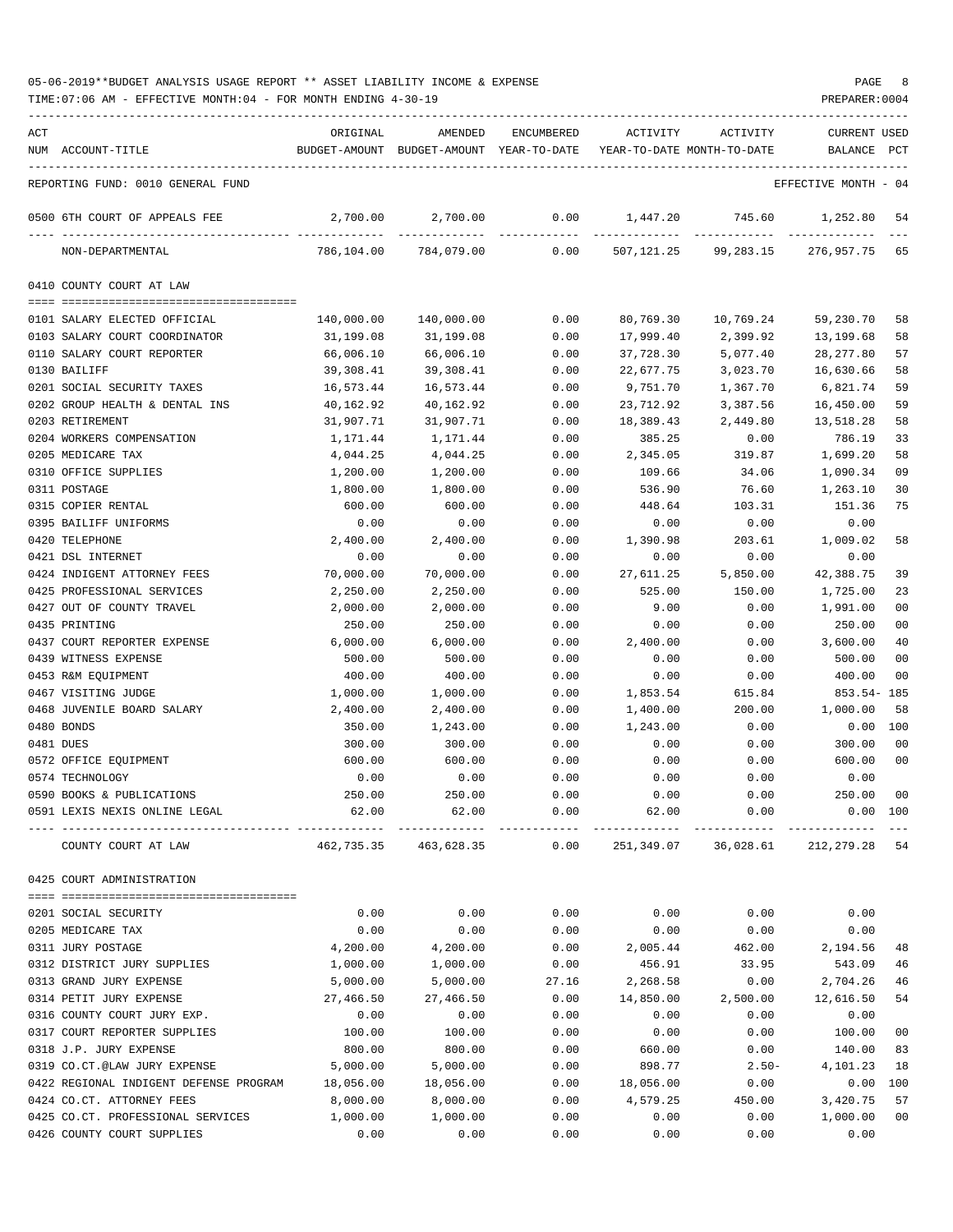| ACT                                                                                    | ORIGINAL                | AMENDED                                  | ENCUMBERED        | ACTIVITY                   | ACTIVITY               | CURRENT USED            |                         |
|----------------------------------------------------------------------------------------|-------------------------|------------------------------------------|-------------------|----------------------------|------------------------|-------------------------|-------------------------|
| NUM ACCOUNT-TITLE                                                                      |                         | BUDGET-AMOUNT BUDGET-AMOUNT YEAR-TO-DATE |                   | YEAR-TO-DATE MONTH-TO-DATE |                        | BALANCE                 | PCT                     |
| REPORTING FUND: 0010 GENERAL FUND                                                      |                         |                                          |                   |                            |                        | EFFECTIVE MONTH - 04    |                         |
| 0435 PRINTING                                                                          | 1,500.00                | 1,500.00                                 | 0.00              | 1,079.00                   | 0.00                   | 421.00                  | 72                      |
| 0465 PHYSICAL EVID. ANALYSES                                                           | 1,500.00                | 1,500.00                                 | 0.00              | 496.50                     | $829.25 -$             | 1,003.50                | 33                      |
| 0466 AUTOPSIES                                                                         | 50,000.00               | 50,000.00                                | 0.00              | 22,442.00                  | 1,149.25               | 27,558.00               | 45                      |
| 0467 VISITING JUDGE EXPENSE                                                            | 2,000.00                | 2,000.00                                 | 0.00              | 215.18                     | 134.56                 | 1,784.82                | 11                      |
| COURT ADMINISTRATION                                                                   | 125,622.50              | 125,622.50                               | 27.16             | 68,007.63                  | 3,898.01               | 57,587.71               | 54                      |
| 0435 336TH DISTRICT COURT ADMINISTRATIO                                                |                         |                                          |                   |                            |                        |                         |                         |
| 0103 SALARY COURT COORDINATOR                                                          | 36,413.37               | 36, 413.37                               | 0.00              | 20,542.77                  | 2,801.02               | 15,870.60               | 56                      |
| 0110 SALARY COURT REPORTER                                                             | 76,712.05               | 76,712.05                                | 0.00              | 43,800.69                  | 5,900.92               | 32,911.36               | 57                      |
| 0130 BAILIFF                                                                           | 40,236.95               | 40,236.95                                | 0.00              | 23, 213. 70                | 3,095.16               | 17,023.25               | 58                      |
| 0201 SOCIAL SECURITY                                                                   | 9,731.67                | 9,731.67                                 | 0.00              | 5,433.04                   | 712.57                 | 4,298.63                | 56                      |
| 0202 GROUP HEALTH INSURANCE                                                            | 34,425.36               | 34,425.36                                | 0.00              | 20,081.46                  | 2,868.78               | 14,343.90               | 58                      |
| 0203 RETIREMENT                                                                        | 17,956.50               | 17,956.50                                | 0.00              | 10,267.84                  | 1,380.30               | 7,688.66                | 57                      |
| 0204 WORKERS COMPENSATION                                                              | 644.12                  | 644.12                                   | 0.00              | 211.83                     | 0.00                   | 432.29                  | 33                      |
| 0205 MEDICARE                                                                          | 2,275.95                | 2,275.95                                 | 0.00              | 1,270.66                   | 166.65                 | 1,005.29                | 56                      |
| 0310 OFFICE SUPPLIES                                                                   | 1,800.00                | 1,800.00                                 | 0.00              | 684.66                     | 190.71                 | 1,115.34                | 38                      |
| 0311 DISTRICT JUDGE POSTAGE                                                            | 400.00                  | 400.00                                   | 0.00              | 71.59                      | 21.29                  | 328.41                  | 18                      |
| 0352 GPS/SCRAM MONITORS                                                                | 1,000.00                | 1,000.00                                 | 0.00              | 0.00                       | 0.00                   | 1,000.00                | 0 <sub>0</sub>          |
| 0395 BAILIFF UNIFORMS                                                                  | 400.00                  | 400.00                                   | 0.00              | 435.00                     | 0.00                   | $35.00 - 109$           |                         |
| 0421 LEXIS NEXIS ONLINE LEGAL                                                          | 780.00                  | 780.00                                   | 0.00              | 384.00                     | 64.00                  | 396.00                  | 49                      |
| 0427 TRAVEL                                                                            | 3,000.00                | 3,000.00                                 | 0.00              | 98.99                      | 0.00                   | 2,901.01                | 03                      |
| 0428 TRAINING/TUITION                                                                  | 2,500.00                | 2,500.00                                 | 0.00              | 470.00                     | 470.00                 | 2,030.00                | 19                      |
| 0432 ATTORNEY FEES JUVENILE                                                            | 20,000.00               | 20,000.00                                | 0.00              | 10,295.00                  | 2,850.00               | 9,705.00                | 51                      |
| 0433 ATTORNEY FEES DRUG CT                                                             | 0.00                    | 0.00                                     | 0.00              | 0.00                       | 0.00                   | 0.00                    |                         |
| 0434 APPEAL COURT TRANSCRIPTS                                                          | 40,000.00               | 40,000.00                                | 0.00              | 27,633.50                  | 0.00                   | 12,366.50               | 69                      |
| 0435 ATTORNEYS FEES APPEALS CT<br>0436 ATTORNEY FEES- CPS CASES                        | 20,000.00<br>300,000.00 | 20,000.00<br>300,000.00                  | 0.00              | 7,300.00                   | 0.00                   | 12,700.00               | 37<br>71                |
| 0437 ATTORNEY FEES                                                                     | 200,000.00              | 200,000.00                               | 0.00<br>0.00      | 212,443.63<br>94,181.55    | 45,515.09<br>15,863.50 | 87,556.37<br>105,818.45 | 47                      |
| 0438 COURT REPORTER EXPENSE                                                            | 10,000.00               | 10,000.00                                | 0.00              | 7,772.00                   | 225.50                 | 2,228.00                | 78                      |
| 0439 INVESTIGATOR EXPENSE                                                              | 10,000.00               | 10,000.00                                | 0.00              | 231.25                     | 0.00                   | 9,768.75                | 02                      |
| 0440 PHYSICIANS EXPENSE                                                                | 0.00                    | 0.00                                     | 0.00              | 0.00                       | 0.00                   | 0.00                    |                         |
| 0442 OTHER PROFESSIONAL SERV.                                                          | 35,000.00               | 35,000.00                                | 0.00              | 3,261.75                   | 525.00                 | 31,738.25               | 09                      |
| 0468 JUVENILE BOARD SALARY                                                             | 3,600.00                | 3,600.00                                 | 0.00              | 2,100.00                   | 300.00                 | 1,500.00                | 58                      |
| 0481 DUES                                                                              | 771.00                  | 771.00                                   | 0.00              | 235.00                     | 35.00                  | 536.00                  | 30                      |
| 0572 OFFICE EQUIPMENT                                                                  | 2,500.00                |                                          | 2,500.00 1,337.60 | 199.99                     | 0.00                   | 962.41                  | 62                      |
| 0574 TECHNOLOGY                                                                        | 5,300.00                | 5,300.00                                 | 0.00              | 0.00                       | $0.00$ 5,300.00        |                         | 0 <sub>0</sub>          |
| 0590 DISTRICT JUDGE BOOKS                                                              | 500.00                  | 500.00                                   | 0.00              | 0.00                       | 0.00                   | 500.00                  | 0 <sub>0</sub><br>$---$ |
| 336TH DISTRICT COURT ADMINISTRATIO 875,946.97 875,946.97 1,337.60 492,619.90 82,985.49 |                         |                                          |                   |                            |                        | 381,989.47 56           |                         |
| 0450 DISTRICT CLERK                                                                    |                         |                                          |                   |                            |                        |                         |                         |
| 0101 SALARY ELECTED OFFICIAL                                                           | 58,237.97               | 58,237.97                                | 0.00              | 33,598.80                  | 4,479.84               | 24,639.17               | 58                      |
| 0103 SALARY ASST. DIST. CLERK                                                          | 39,526.53               | 39,526.53                                | 0.00              | 22,803.75                  | 3,040.50               | 16,722.78               | 58                      |
| 0104 SALARIES DEPUTIES                                                                 | 157,943.85              | 157,943.85                               | 0.00              | 91,457.96                  | 12,164.06              | 66,485.89               | 58                      |
| 0107 SALARY PART-TIME                                                                  | 24,193.05               | 24,193.05                                | 0.00              | 13,518.95                  | 1,860.56               | 10,674.10               | 56                      |
| 0201 SOCIAL SECURITY TAXES                                                             | 17,353.89               | 17,353.89                                | 0.00              | 9,552.28                   | 1,273.52               | 7,801.61                | 55                      |
| 0202 GROUP HEALTH & DENTAL INSURANCE                                                   | 91,800.86               | 91,800.86                                | 0.00              | 55,941.21                  | 7,650.08               | 35,859.65               | 61                      |
| 0203 RETIREMENT                                                                        | 32,020.72               | 32,020.72                                | 0.00              | 18,481.45                  | 2,458.26               | 13,539.27               | 58                      |
| 0204 WORKERS COMPENSATION                                                              | 1,175.59                | 1,175.59                                 | 0.00              | 386.61                     | 0.00                   | 788.98                  | 33                      |
| 0205 MEDICARE TAX                                                                      | 4,058.57                | 4,058.57                                 | 0.00              | 2,234.01                   | 297.84                 | 1,824.56                | 55                      |
| 0310 OFFICE SUPPLIES                                                                   | 5,000.00                | 5,000.00                                 | 457.21            | 1,700.45                   | 155.00                 | 2,842.34                | 43                      |
| 0311 POSTAL EXPENSES                                                                   | 5,000.00                | 5,000.00                                 | 0.00              | 1,777.93                   | 526.40                 | 3,222.07                | 36                      |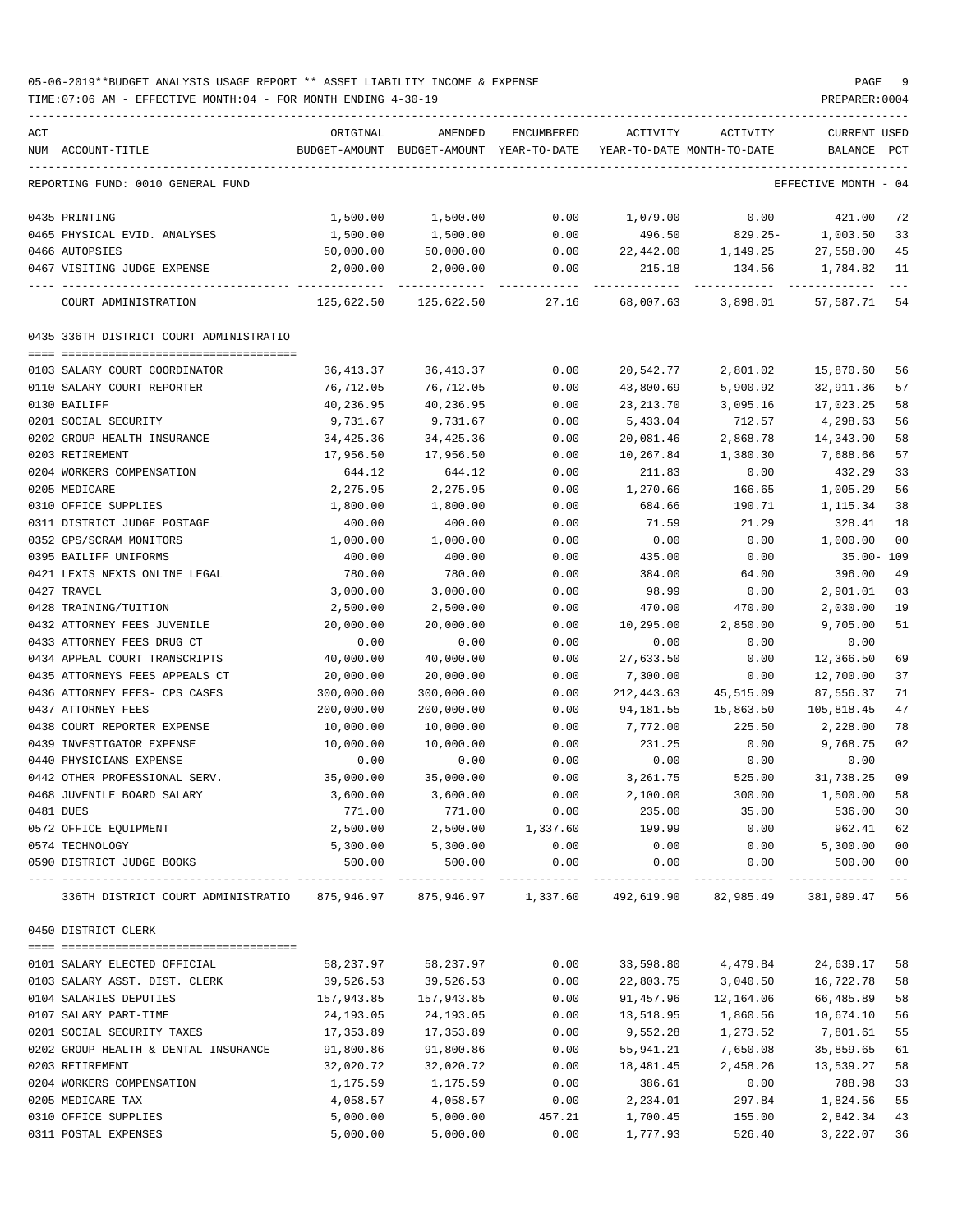TIME:07:06 AM - EFFECTIVE MONTH:04 - FOR MONTH ENDING 4-30-19 PREPARER:0004

| ACT                                           | ORIGINAL              | AMENDED                                  | ENCUMBERED   | ACTIVITY                   | ACTIVITY             | CURRENT USED                     |                |
|-----------------------------------------------|-----------------------|------------------------------------------|--------------|----------------------------|----------------------|----------------------------------|----------------|
| NUM ACCOUNT-TITLE                             |                       | BUDGET-AMOUNT BUDGET-AMOUNT YEAR-TO-DATE |              | YEAR-TO-DATE MONTH-TO-DATE |                      | BALANCE                          | PCT            |
| REPORTING FUND: 0010 GENERAL FUND             |                       |                                          |              |                            |                      | EFFECTIVE MONTH - 04             |                |
| 0313 PASSPORT PHOTO SUPPLIES                  | 1,500.00              | 1,500.00                                 | 0.00         | 0.00                       | 0.00                 | 1,500.00                         | 00             |
| 0315 COPIER RENTAL                            | 0.00                  | 0.00                                     | 0.00         | 0.00                       | 0.00                 | 0.00                             |                |
| 0353 COMPUTER EXPENSE                         | 1,400.00              | 1,400.00                                 | 0.00         | 0.00                       | 0.00                 | 1,400.00                         | 0 <sub>0</sub> |
| 0423 CELL PHONE                               | 0.00                  | 0.00                                     | 0.00         | 0.00                       | 0.00                 | 0.00                             |                |
| 0427 OUT OF COUNTY TRAVEL                     | 5,500.00              | 5,500.00                                 | 0.00         | 4,053.66                   | 0.00                 | 1,446.34                         | 74             |
| 0428 EMPLOYEE TRAINING                        | 0.00                  | 0.00                                     | 0.00         | 0.00                       | 0.00                 | 0.00                             |                |
| 0431 LOCAL TRAVEL                             | 0.00                  | 0.00                                     | 0.00         | 0.00                       | 0.00                 | 0.00                             |                |
| 0435 PRINTING                                 | 3,000.00              | 3,000.00                                 | 0.00         | 41.50                      | 0.00                 | 2,958.50                         | 01             |
| 0480 BONDS                                    | 628.00                | 628.00                                   | 0.00         | 428.00                     | 50.00                | 200.00                           | 68             |
| 0481 DUES                                     | 225.00                | 225.00                                   | 0.00         | 50.00                      | 0.00                 | 175.00                           | 22             |
| 0572 OFFICE EQUIPMENT                         | 1,000.00              | 1,000.00                                 | 0.00         | 34.01-                     | 0.00                 | 1,034.01                         | 03             |
| DISTRICT CLERK                                | 449,564.03            | 449,564.03 457.21                        |              |                            | 255,992.55 33,956.06 | 193,114.27                       | 57             |
| 0455 JUSTICE OF PEACE PCT # 1                 |                       |                                          |              |                            |                      |                                  |                |
| 0101 SALARY ELECTED OFFICIAL                  | 44,483.43             | 44,483.43                                | 0.00         | 25,663.50                  | 3,421.80             | 18,819.93                        | 58             |
| 0103 SALARY ASSISTANTS                        | 62,603.86             | 62,603.86                                | 0.00         | 36,117.60                  | 4,815.68             | 26,486.26                        | 58             |
| 0201 SOCIAL SECURITY TAXES                    | 6,788.21              | 6,788.21                                 | 0.00         | 3,884.59                   | 518.46               | 2,903.62                         | 57             |
| 0202 GROUP HEALTH & DENTAL INSURANCE          | 34,425.36             | 34,425.36                                | 0.00         | 20,081.46                  | 2,868.78             | 14,343.90                        | 58             |
| 0203 RETIREMENT                               | 12,223.33             | 12,223.33                                | 0.00         | 7,075.07                   | 939.88               | 5,148.26                         | 58             |
| 0204 WORKERS' COMPENSATION                    | 459.85                | 459.85                                   | 0.00         | 147.58                     | 0.00                 | 312.27                           | 32             |
| 0205 MEDICARE TAX                             | 1,587.57              | 1,587.57                                 | 0.00         | 908.40                     | 121.24               | 679.17                           | 57             |
| 0225 TRAVEL ALLOWANCE                         | 2,400.00              | 2,400.00                                 | 0.00         | 1,400.00                   | 200.00               | 1,000.00                         | 58             |
| 0310 OFFICE SUPPLIES                          | 850.00                | 850.00                                   | 0.00         | 475.30                     | 0.00                 | 374.70                           | 56             |
| 0311 POSTAL EXPENSES                          | 1,200.00              | 1,200.00                                 | 0.00         | 167.61                     | 19.80                | 1,032.39                         | 14             |
| 0420 UTILITIES TELEPHONE                      | 1,475.00              | 1,475.00                                 | 0.00         | 770.64                     | 119.39               | 704.36                           | 52             |
| 0422 R & M RADIO                              | 0.00                  | 0.00                                     | 0.00         | 0.00                       | 0.00                 | 0.00                             |                |
| 0423 CELL PHONE ALLOWANCE                     | 240.00                | 240.00                                   | 0.00         | 140.00                     | 20.00                | 100.00                           | 58             |
| 0427 OUT OF COUNTY TRAVEL                     | 4,680.00              | 4,680.00                                 | 0.00         | 1,400.74                   | 359.75               | 3,279.26                         | 30             |
| 0435 PRINTING                                 | 400.00                | 400.00                                   | 0.00         | 0.00                       | 0.00                 | 400.00                           | 0 <sub>0</sub> |
| 0480 BOND                                     | 343.00                | 343.00                                   | 0.00         | 178.00                     | 0.00                 | 165.00                           | 52             |
| 0481 DUES                                     | 135.00                | 135.00                                   | 0.00         | 135.00                     | 0.00                 | $0.00$ 100                       |                |
|                                               |                       |                                          |              |                            |                      |                                  | 35             |
| 0572 OFFICE EQUIPMENT<br>0573 RADIO EQUIPMENT | 2,500.00              | 2,500.00                                 | 0.00         | 882.00                     | 0.00                 | 1,618.00<br>0.00                 |                |
| 0574 TECHNOLOGY                               | 0.00<br>0.00          | 0.00<br>0.00                             | 0.00<br>0.00 | 0.00<br>0.00               | 0.00<br>0.00         | 0.00                             |                |
|                                               |                       |                                          |              |                            |                      |                                  |                |
| JUSTICE OF PEACE PCT # 1                      | 176,794.61 176,794.61 |                                          | 0.00         |                            |                      | 99,427.49 13,404.78 77,367.12 56 |                |
| 0456 JUSTICE OF PEACE PCT # 2                 |                       |                                          |              |                            |                      |                                  |                |
| 0101 SALARY ELECTED OFFICIAL                  | 44,483.43             | 44,483.43                                | 0.00         | 25,663.50                  | 3,421.80             | 18,819.93                        | 58             |
| 0104 SALARY DEPUTY                            | 39,525.13             | 39,525.13                                | 0.00         | 22,803.00                  | 3,040.40             | 16,722.13                        | 58             |
| 0201 SOCIAL SECURITY TAXES                    | 5,372.21              | 5,372.21                                 | 0.00         | 3,100.43                   | 414.30               | 2,271.78                         | 58             |
| 0202 GROUP HEALTH & DENTAL INSURANCE          | 22,950.24             | 22,950.24                                | 0.00         | 13,374.34                  | 1,910.62             | 9,575.90                         | 58             |
| 0203 RETIREMENT                               | 9,610.58              | 9,610.58                                 | 0.00         | 5,550.27                   | 737.32               | 4,060.31                         | 58             |
| 0204 WORKERS' COMPENSATION                    | 363.92                | 363.92                                   | 0.00         | 116.04                     | 0.00                 | 247.88                           | 32             |
| 0205 MEDICARE TAX                             | 1,256.40              | 1,256.40                                 | 0.00         | 725.01                     | 96.88                | 531.39                           | 58             |
| 0225 TRAVEL ALLOWANCE                         | 2,400.00              | 2,400.00                                 | 0.00         | 1,400.00                   | 200.00               | 1,000.00                         | 58             |
| 0310 OFFICE SUPPLIES                          | 700.00                | 700.00                                   | 0.00         | 316.84                     | 0.00                 | 383.16                           | 45             |
| 0311 POSTAL EXPENSES                          | 350.00                | 350.00                                   | 0.00         | 224.64                     | 0.00                 | 125.36                           | 64             |
| 0420 UTILITIES TELEPHONE                      | 1,200.00              | 1,200.00                                 | 0.00         | 678.21                     | 85.90                | 521.79                           | 57             |
| 0421 DSL LINE                                 | 1,000.00              | 1,000.00                                 | 0.00         | 476.70                     | 81.95                | 523.30                           | 48             |
| 0422 R & M RADIO                              | 100.00                | 100.00                                   | 0.00         | 0.00                       | 0.00                 | 100.00                           | 0 <sub>0</sub> |
|                                               |                       |                                          |              |                            |                      |                                  |                |

0423 CELL PHONE ALLOWANCE 240.00 240.00 0.00 140.00 20.00 100.00 58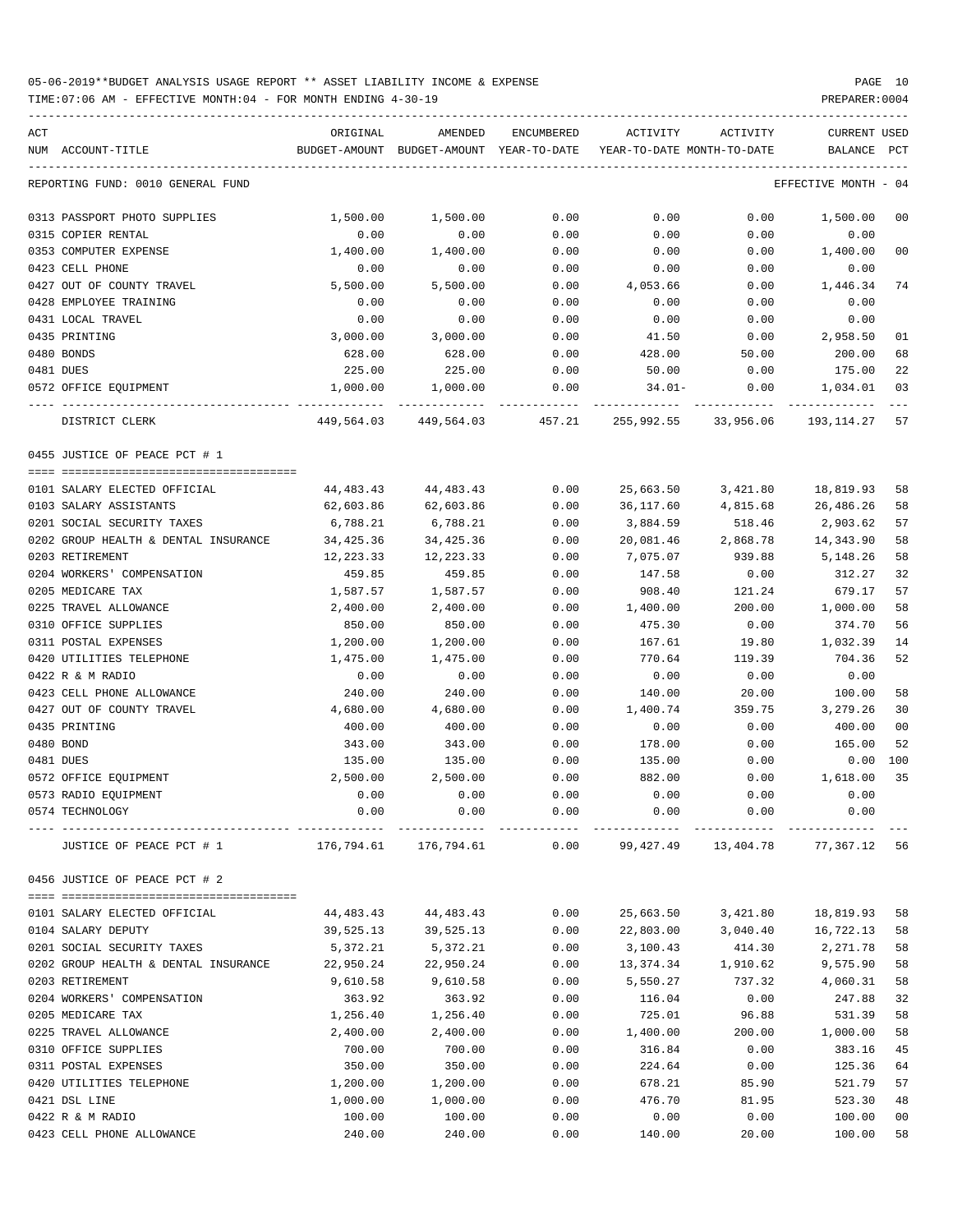### 05-06-2019\*\*BUDGET ANALYSIS USAGE REPORT \*\* ASSET LIABILITY INCOME & EXPENSE PAGE 11 TIME:07:06 AM - EFFECTIVE MONTH:04 - FOR MONTH ENDING 4-30-19 PREPARER:0004

| ACT                                    | ORIGINAL    | AMENDED                                  | ENCUMBERED | ACTIVITY   | ACTIVITY                   | <b>CURRENT USED</b> |      |
|----------------------------------------|-------------|------------------------------------------|------------|------------|----------------------------|---------------------|------|
| NUM ACCOUNT-TITLE                      |             | BUDGET-AMOUNT BUDGET-AMOUNT YEAR-TO-DATE |            |            | YEAR-TO-DATE MONTH-TO-DATE | BALANCE             | PCT  |
| REPORTING FUND: 0010 GENERAL FUND      |             |                                          |            |            |                            | EFFECTIVE MONTH     | - 04 |
| 0427 OUT OF COUNTY TRAVEL              | 4,500.00    | 4,500.00                                 | 0.00       | 3,489.81   | 853.76                     | 1,010.19            | 78   |
| 0435 PRINTING                          | 200.00      | 200.00                                   | 0.00       | 61.92      | 0.00                       | 138.08              | 31   |
| 0460 OFFICE RENTAL                     | 4,200.00    | 4,200.00                                 | 0.00       | 2,450.00   | 350.00                     | 1,750.00            | 58   |
| 0480 BOND                              | 278.00      | 278.00                                   | 0.00       | 278.00     | 0.00                       | 0.00                | 100  |
| 0481 DUES                              | 95.00       | 95.00                                    | 0.00       | 95.00      | 0.00                       | 0.00                | 100  |
| 0572 OFFICE EQUIPMENT                  | 1,400.00    | 1,225.00                                 | 83.10      | 824.49     | 0.00                       | 317.41              | 74   |
| 0573 RADIO EQUIPMENT                   | 1,000.00    | 1,175.00                                 | 0.00       | 1,175.00   | 0.00                       | 0.00                | 100  |
| 0574 TECHNOLOGY                        | 0.00        | 0.00                                     | 0.00       | 0.00       | 0.00                       | 0.00                |      |
| JUSTICE OF PEACE PCT # 2               | 141,224.91  | 141,224.91                               | 83.10      | 82,943.20  | 11,212.93                  | 58,198.61           | 59   |
| 0457 JUSTICE OF THE PEACE # 3          |             |                                          |            |            |                            |                     |      |
|                                        |             |                                          |            |            |                            |                     |      |
| 0101 SALARY ELECTED OFFICIAL           | 44,483.43   | 44,483.43                                | 0.00       | 25,663.50  | 3,421.80                   | 18,819.93           | 58   |
| 0103 SALARY ASSISTANT                  | 28,000.00   | 28,000.00                                | 0.00       | 15,531.28  | 2,153.84                   | 12,468.72           | 55   |
| 0201 SOCIAL SECURITY TAXES             | 4,657.65    | 4,657.65                                 | 0.00       | 2,649.63   | 359.34                     | 2,008.02            | 57   |
| 0202 GROUP HEALTH & DENTAL INSURANCE   | 22,950.24   | 22,950.24                                | 0.00       | 13,387.64  | 1,912.52                   | 9,562.60            | 58   |
| 0203 RETIREMENT                        | 8,292.10    | 8,292.10                                 | 0.00       | 4,717.44   | 636.18                     | 3,574.66            | 57   |
| 0204 WORKERS' COMPENSATION             | 315.52      | 315.52                                   | 0.00       | 100.12     | 0.00                       | 215.40              | 32   |
| 0205 MEDICARE TAX                      | 1,089.29    | 1,089.29                                 | 0.00       | 619.68     | 84.04                      | 469.61              | 57   |
| 0225 TRAVEL ALLOWANCE                  | 2,400.00    | 2,400.00                                 | 0.00       | 1,400.00   | 200.00                     | 1,000.00            | 58   |
| 0310 OFFICE SUPPLIES                   | 500.00      | 500.00                                   | 0.00       | 116.37     | 0.00                       | 383.63              | 23   |
| 0311 POSTAL EXPENSES                   | 250.00      | 250.00                                   | 0.00       | 100.00     | 0.00                       | 150.00              | 40   |
| 0420 UTILITIES TELEPHONE               | 200.00      | 200.00                                   | 0.00       | 0.00       | 0.00                       | 200.00              | 00   |
| 0423 CELL PHONE ALLOWANCE              | 240.00      | 240.00                                   | 0.00       | 140.00     | 20.00                      | 100.00              | 58   |
| 0427 OUT OF COUNTY TRAVEL              | 2,000.00    | 2,000.00                                 | 0.00       | 300.00     | 150.00                     | 1,700.00            | 15   |
| 0435 PRINTING                          | 250.00      | 250.00                                   | 0.00       | 57.25      | 0.00                       | 192.75              | 23   |
| 0460 OFFICE RENTAL                     | 2,500.00    | 2,500.00                                 | 0.00       | 1,666.64   | 208.33                     | 833.36              | 67   |
| 0480 BOND                              | 228.00      | 228.00                                   | 0.00       | 228.00     | 0.00                       | 0.00                | 100  |
| 0481 DUES                              | 60.00       | 60.00                                    | 0.00       | 60.00      | 0.00                       | 0.00                | 100  |
| 0572 OFFICE EQUIPMENT                  | 1,500.00    | 1,500.00                                 | 0.00       | 0.00       | 0.00                       | 1,500.00            | 00   |
| 0574 TECHNOLOGY                        | 0.00        | 0.00                                     | 0.00       | 0.00       | 0.00                       | 0.00                |      |
| JUSTICE OF THE PEACE # 3               | 119,916.23  | 119,916.23                               | 0.00       | 66,737.55  | 9,146.05                   | 53,178.68 56        |      |
| 0475 DISTRICT & CO. ATTORNEY           |             |                                          |            |            |                            |                     |      |
| 0101 DA. SALARY SUPPLEMENT             | 5,000.00    | 5,000.00                                 | 0.00       | 2,884.65   | 384.62                     | 2, 115.35           | 58   |
| 0102 HB 9 D.A. SUPPLEMENTAL FUNDS      | 3,640.00    | 3,640.00                                 | 0.00       | 2,100.00   | 280.00                     | 1,540.00            | 58   |
| 0103 SALARY ASSISTANT D.A.             | 325, 362.54 | 325, 362.54                              | 0.00       | 176,291.80 | 23, 465. 72                | 149,070.74          | 54   |
| 0104 ASST. DA LONGEVITY PAY            | 4,760.00    | 4,760.00                                 | 0.00       | 2,760.00   | 400.00                     | 2,000.00            | 58   |
| 0105 SALARIES SECRETARIES              | 183,451.04  | 183,451.04                               | 0.00       | 105,837.15 | 14, 111.62                 | 77,613.89           | 58   |
| 0106 DA SALARY REIMB. GC CH 46         |             | 27,500.00                                |            | 15,848.45  | 2,118.46                   |                     |      |
|                                        | 27,500.00   |                                          | 0.00       |            |                            | 11,651.55           | 58   |
| 0107 SALARY TEMP./EXTRA                | 0.00        | 0.00                                     | 0.00       | 0.00       | 0.00                       | 0.00                |      |
| 0108 INVESTIGATOR CRIMES AGAINST WOMEN | 0.00        | 0.00                                     | 0.00       | 0.00       | 0.00                       | 0.00                |      |
| 0109 INVESTIGATOR                      | 60,403.53   | 60,403.53                                | 0.00       | 34,848.30  | 4,646.44                   | 25, 555. 23         | 58   |
| 0110 DISCOVERY CLERK                   | 36, 171. 21 | 36, 171. 21                              | 0.00       | 19,476.80  | 2,782.40                   | 16,694.41           | 54   |
| 0201 SOCIAL SECURITY TAXES             | 40,092.20   | 40,092.20                                | 0.00       | 21,261.57  | 2,835.70                   | 18,830.63           | 53   |
| 0202 GROUP HEALTH INSURANCE            | 126,226.32  | 126,226.32                               | 0.00       | 72,191.47  | 10,517.98                  | 54,034.85           | 57   |
| 0203 RETIREMENT                        | 73,935.38   | 73,935.38                                | 0.00       | 41,232.09  | 5,498.40                   | 32,703.29           | 56   |
| 0204 WORKERS' COMPENSATION             | 1,898.84    | 1,898.84                                 | 0.00       | 634.11     | 0.00                       | 1,264.73            | 33   |
| 0205 MEDICARE TAX                      | 9,376.40    | 9,376.40                                 | 0.00       | 4,972.41   | 663.18                     | 4,403.99            | 53   |
| 0310 OFFICE SUPPLIES                   | 8,000.00    | 8,000.00                                 | 930.66     | 6,075.67   | 1,066.95                   | 993.67              | 88   |
| 0311 POSTAL EXPENSES                   | 3,000.00    | 3,000.00                                 | 0.00       | 541.94     | 167.30                     | 2,458.06            | 18   |

0315 COPIER EXPENSE 1,500.00 1,500.00 0.00 685.11 126.60 814.89 46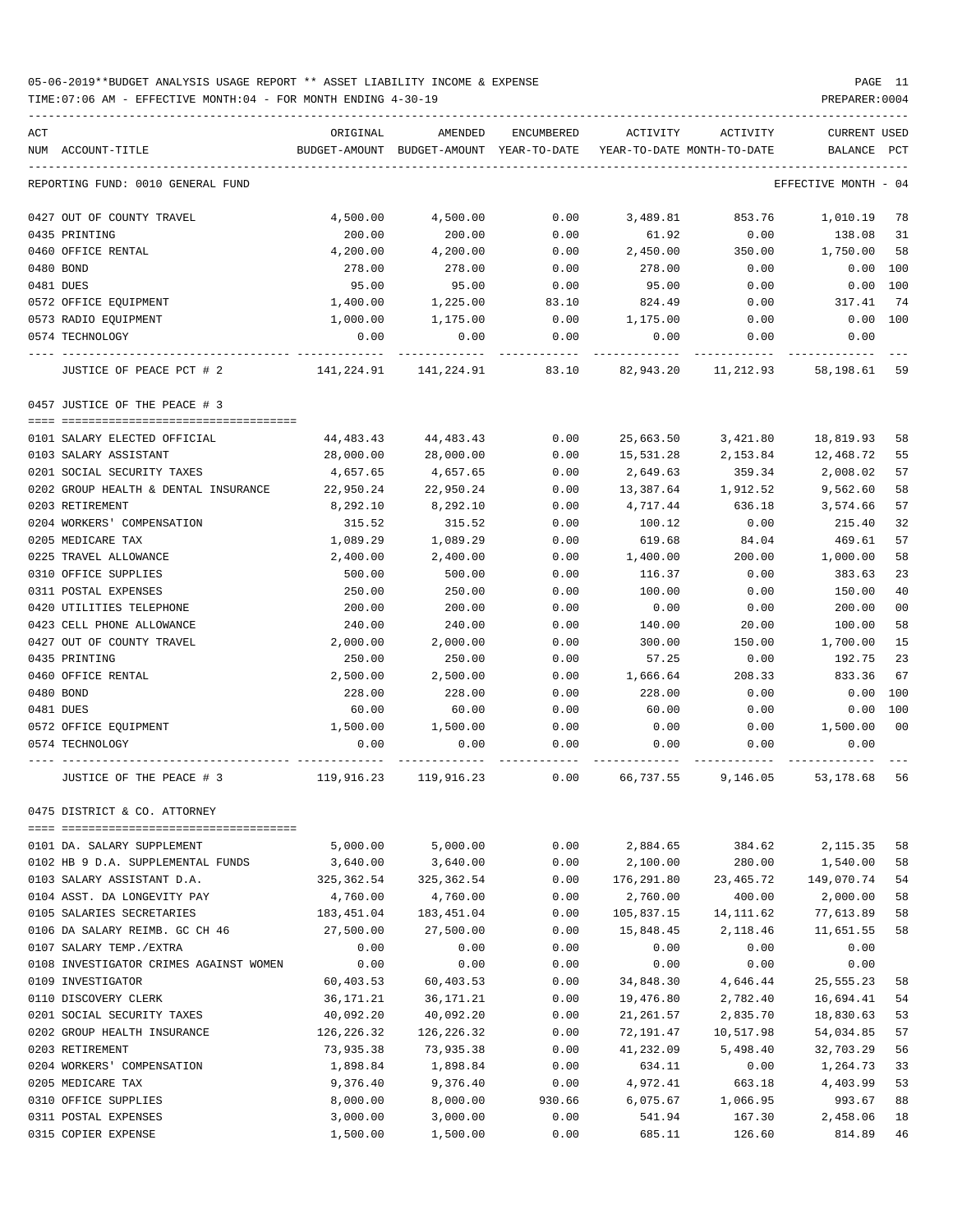TIME:07:06 AM - EFFECTIVE MONTH:04 - FOR MONTH ENDING 4-30-19 PREPARER:0004

| ACT                                  | ORIGINAL   | AMENDED                                                         | ENCUMBERED | ACTIVITY                   | ACTIVITY             | <b>CURRENT USED</b>  |                |
|--------------------------------------|------------|-----------------------------------------------------------------|------------|----------------------------|----------------------|----------------------|----------------|
| NUM ACCOUNT-TITLE                    |            | BUDGET-AMOUNT BUDGET-AMOUNT YEAR-TO-DATE                        |            | YEAR-TO-DATE MONTH-TO-DATE |                      | BALANCE PCT          |                |
| REPORTING FUND: 0010 GENERAL FUND    |            |                                                                 |            |                            |                      | EFFECTIVE MONTH - 04 |                |
| 0421 INTERNET/ONLINE LEGAL RE        | 8,400.00   | 8,400.00                                                        | 0.00       | 4,292.64                   | 715.44               | 4,107.36             | 51             |
| 0422 INVESTIGATOR CELL PHONE         | 360.00     | 360.00                                                          | 0.00       | 210.00                     | 30.00                | 150.00               | 58             |
| 0427 OUT OF COUNTY TRAVEL            | 9,000.00   | 9,000.00                                                        | 0.00       | 3,343.55                   | 1,984.74             | 5,656.45             | 37             |
| 0428 TRAINING/TUITION                | 8,000.00   | 8,000.00                                                        | 0.00       | 1,165.00                   | 700.00               | 6,835.00             | 15             |
| 0431 LOCAL TRAVEL                    | 0.00       | 0.00                                                            | 0.00       | 0.00                       | 0.00                 | 0.00                 |                |
| 0435 PRINTING                        | 1,500.00   | 1,500.00                                                        | 0.00       | 99.55                      | 0.00                 | 1,400.45             | 07             |
| 0438 CT.REPORTER-TRANSCRIPTS         | 8,750.00   | 8,750.00                                                        | 0.00       | 303.00                     | 203.00               | 8,447.00             | 03             |
| 0439 WITNESS EXPENSE                 | 5,000.00   | 5,000.00                                                        | 0.00       | 0.00                       | 0.00                 | 5,000.00             | 0 <sub>0</sub> |
| 0465 PHYS. EVIDENCE ANALYSIS         | 4,000.00   | 4,000.00                                                        | 0.00       | 81.32                      | 0.00                 | 3,918.68             | 02             |
| 0469 DPS TESTING                     | 0.00       | 0.00                                                            | 0.00       | 0.00                       | 0.00                 | 0.00                 |                |
| 0480 BOND                            | 365.00     | 365.00                                                          | 0.00       | 71.00                      | 0.00                 | 294.00               | 19             |
| 0481 DUES                            | 3,000.00   | 3,000.00                                                        | 0.00       | 540.00                     | 255.00               | 2,460.00             | 18             |
| 0572 OFFICE EQUIPMENT                | 3,000.00   | 3,000.00                                                        | 374.00     | 1,467.54                   | 0.00                 | 1,158.46             | 61             |
| 0574 TECHNOLOGY                      | 2,000.00   | 2,000.00                                                        | 0.00       | 1,984.25                   | 0.00                 | 15.75                | 99             |
| 0590 BOOKS                           | 750.00     | 750.00                                                          | 0.00       | 575.30                     | 0.00                 | 174.70               | 77             |
| DISTRICT & CO. ATTORNEY              |            | 964,442.46 964,442.46 1,304.66                                  |            |                            | 521,774.67 72,953.55 | 441,363.13           | 54             |
| 0495 COUNTY AUDITOR                  |            |                                                                 |            |                            |                      |                      |                |
|                                      |            |                                                                 |            |                            |                      |                      |                |
| 0102 SALARY APPOINTED OFFICIAL       | 72,658.37  | 72,658.37                                                       | 0.00       | 41,918.25                  | 5,589.10             | 30,740.12            | 58             |
| 0103 SALARIES ASSISTANTS             | 126,237.62 | 126,237.62                                                      | 0.00       | 69,217.19                  | 9,710.62             | 57,020.43            | 55             |
| 0201 SOCIAL SECURITY TAXES           | 12,331.55  | 12,331.55                                                       | 0.00       | 6,786.45                   | 940.77               | 5,545.10             | 55             |
| 0202 GROUP HEALTH & DENTAL INSURANCE | 45,900.48  | 45,900.48                                                       | 0.00       | 26,601.41                  | 3,763.84             | 19,299.07            | 58             |
| 0203 RETIREMENT                      | 22,753.70  | 22,753.70                                                       | 0.00       | 12,728.62                  | 1,745.70             | 10,025.08            | 56             |
| 0204 WORKERS COMPENSATION            | 835.36     | 835.36                                                          | 0.00       | 274.72                     | 0.00                 | 560.64               | 33             |
| 0205 MEDICARE TAX                    | 2,883.99   | 2,883.99                                                        | 0.00       | 1,587.07                   | 220.00               | 1,296.92             | 55             |
| 0310 OFFICE SUPPLIES                 | 900.00     | 900.00                                                          | 0.00       | 599.35                     | 0.00                 | 300.65               | 67             |
| 0353 COMPUTER SOFTWARE MAINTENANCE   | 2,810.00   | 5,225.00                                                        | 0.00       | 5,041.00                   | 0.00                 | 184.00               | 96             |
| 0427 OUT OF COUNTY TRAVEL            | 3,500.00   | 3,500.00                                                        | 0.00       | 2,752.48                   | 1,155.44             | 747.52               | 79             |
| 0431 LOCAL TRAVEL                    | 0.00       | 0.00                                                            | 0.00       | 0.00                       | 0.00                 | 0.00                 |                |
| 0435 PRINTING                        | 50.00      | 50.00                                                           | 104.00     | 39.00                      | 0.00                 | 93.00- 286           |                |
| 0452 R & M EQUIPMENT                 | 500.00     | 500.00                                                          | 0.00       | 0.00                       | 0.00                 | 500.00               | 00             |
| 0480 BOND                            | 286.00     | 286.00                                                          | 0.00       | 286.00                     | 0.00                 | $0.00$ 100           |                |
| 0481 DUES                            | 590.00     | 590.00                                                          | 0.00       | 295.00                     | 0.00                 | 295.00               | 50             |
| 0572 OFFICE EQUIPMENT                | 1,300.00   | 1,300.00                                                        | 0.00       | 472.98                     | 0.00                 | 827.02 36            |                |
| COUNTY AUDITOR                       |            | 293,537.07 295,952.07 104.00 168,599.52 23,125.47 127,248.55 57 |            |                            |                      |                      |                |
| 0496 COUNTY PURCHASING               |            |                                                                 |            |                            |                      |                      |                |
|                                      |            |                                                                 |            |                            |                      |                      |                |
| 0103 SALARY PURCHASING AGENT         | 51,695.70  | 51,695.70                                                       | 0.00       | 17,112.03                  | 4,187.99             | 34,583.67            | 33             |
| 0201 SOCIAL SECURITY TAXES           | 3,227.45   | 3,227.45                                                        | 0.00       | 1,065.35                   | 257.35               | 2,162.10             | 33             |
| 0202 GROUP HEALTH INSURANCE          | 11,475.12  | 11,475.12                                                       | 0.00       | 3,998.03                   | 1,017.46             | 7,477.09             | 35             |
| 0203 RETIREMENT                      | 5,913.99   | 5,913.99                                                        | 0.00       | 1,958.39                   | 477.85               | 3,955.60             | 33             |
| 0204 WORKERS' COMPENSATION           | 218.63     | 218.63                                                          | 0.00       | 50.52                      | 0.00                 | 168.11               | 23             |
| 0205 MEDICARE TAX                    | 754.81     | 754.81                                                          | 0.00       | 249.17                     | 60.19                | 505.64               | 33             |
| 0310 OFFICE SUPPLIES                 | 400.00     | 400.00                                                          | 26.64      | 363.61                     | 46.20                | 9.75                 | 98             |
| 0353 COMPUTER SOFTWARE MAINTENANCE   | 350.00     | 655.00                                                          | 0.00       | 655.00                     | 0.00                 | $0.00$ 100           |                |
| 0421 CELL PHONE                      | 360.00     | 360.00                                                          | 0.00       | 150.00                     | 30.00                | 210.00               | 42             |
| 0427 OUT OF COUNTY TRAVEL            | 2,000.00   | 2,000.00                                                        | 0.00       | 2,205.81                   | 5.98                 | $205.81 - 110$       |                |
| 0431 LOCAL TRAVEL                    | 0.00       | 0.00                                                            | 0.00       | 0.00                       | 0.00                 | 0.00                 |                |
| 0435 PRINTING                        | 70.00      | 70.00                                                           | 0.00       | 18.00                      | 0.00                 | 52.00                | 26             |
| 0452 R & M EQUIPMENT                 | 0.00       | 0.00                                                            | 0.00       | 0.00                       | 0.00                 | 0.00                 |                |

0480 BOND 0.00 0.00 0.00 93.00 0.00 93.00-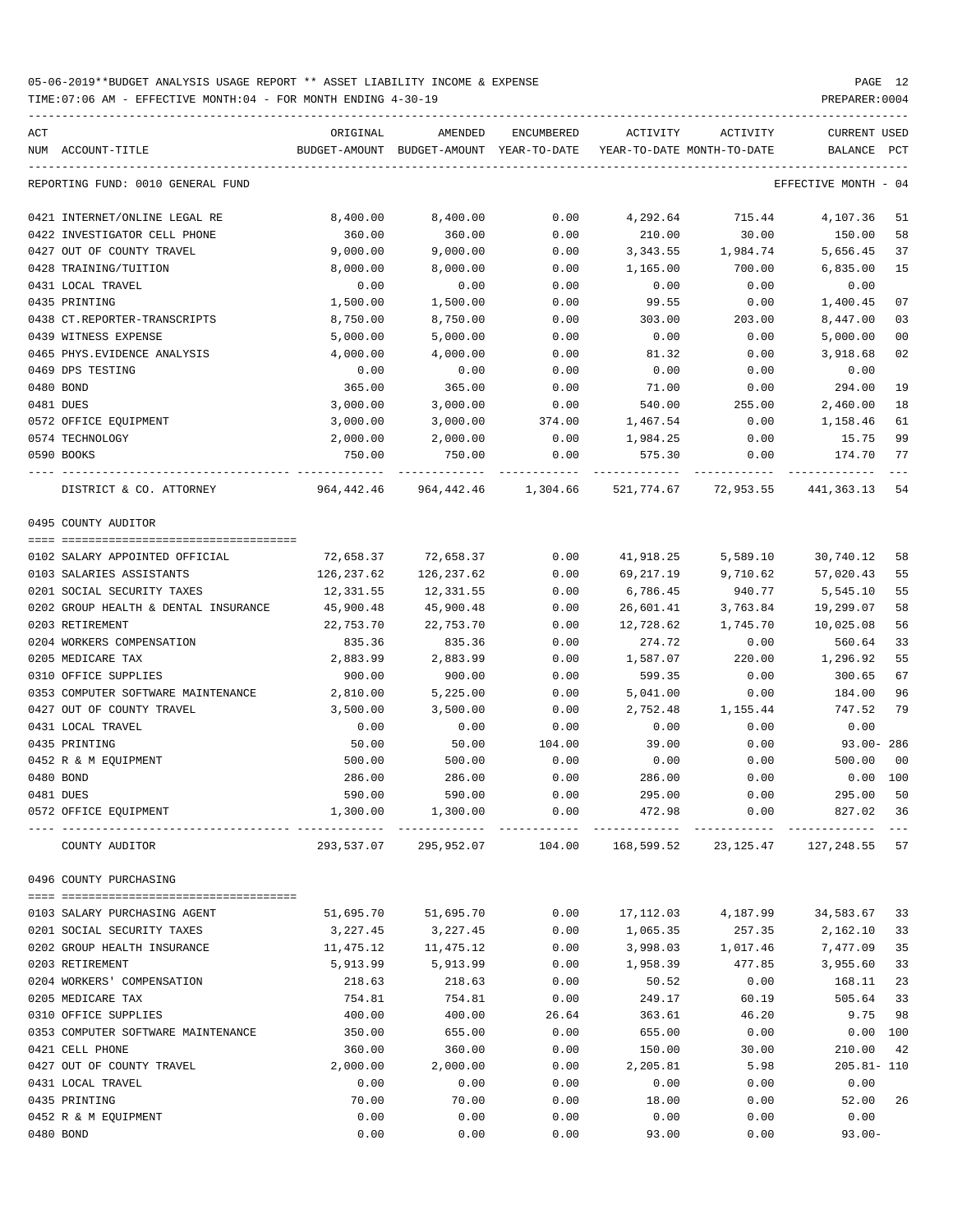TIME:07:06 AM - EFFECTIVE MONTH:04 - FOR MONTH ENDING 4-30-19 PREPARER:0004

| ACT |                                                            | ORIGINAL                             | <b>AMENDED</b>             | ENCUMBERED     | ACTIVITY               | ACTIVITY                   | <b>CURRENT USED</b>  |                |
|-----|------------------------------------------------------------|--------------------------------------|----------------------------|----------------|------------------------|----------------------------|----------------------|----------------|
|     | NUM ACCOUNT-TITLE                                          | BUDGET-AMOUNT                        | BUDGET-AMOUNT YEAR-TO-DATE |                |                        | YEAR-TO-DATE MONTH-TO-DATE | BALANCE              | PCT            |
|     | REPORTING FUND: 0010 GENERAL FUND                          |                                      |                            |                |                        |                            | EFFECTIVE MONTH - 04 |                |
|     | 0481 DUES                                                  | 450.00                               | 450.00                     | 0.00           | 354.00                 | 0.00                       | 96.00                | 79             |
|     | 0572 OFFICE EQUIPMENT                                      | 500.00                               | 500.00                     | 0.00           | 0.00                   | 0.00                       | 500.00               | 00             |
|     | COUNTY PURCHASING                                          | 77,415.70                            | 77,720.70                  | 26.64          |                        | 28,272.91 6,083.02         | 49,421.15            | 36             |
|     | 0497 COUNTY TREASURER                                      |                                      |                            |                |                        |                            |                      |                |
|     |                                                            |                                      |                            |                |                        |                            |                      |                |
|     | 0101 SALARY ELECTED OFFICIAL                               | 58,237.97                            | 58,237.97                  | 0.00           | 33,598.80              | 4,479.84                   | 24,639.17            | 58             |
|     | 0103 SALARY ASSISTANT                                      | 47,000.00                            | 47,000.00                  | 0.00           | 27, 115.35             | 3,615.38                   | 19,884.65            | 58             |
|     | 0201 SOCIAL SECURITY TAXES                                 | 6,524.75                             | 6,524.75                   | 0.00           | 2,880.46               | 375.72                     | 3,644.29             | 44<br>58       |
|     | 0202 GROUP HEALTH & DENTAL INSURANCE<br>0203 RETIREMENT    | 22,950.24<br>12,039.22               | 22,950.24<br>12,039.22     | 0.00<br>0.00   | 13,385.88<br>6,952.93  | 1,911.64<br>923.66         | 9,564.36<br>5,086.29 | 58             |
|     | 0204 WORKERS' COMPENSATION                                 | 442.00                               | 442.00                     | 0.00           | 145.36                 | 0.00                       | 296.64               | 33             |
|     | 0205 MEDICARE TAX                                          | 1,525.95                             | 1,525.95                   | 0.00           | 673.59                 | 87.86                      | 852.36               | 44             |
|     | 0310 OFFICE SUPPLIES                                       | 200.00                               | 200.00                     | 0.00           | 31.60                  | 0.00                       | 168.40               | 16             |
|     | 0427 OUT OF COUNTY TRAVEL                                  | 1,500.00                             | 1,500.00                   | 0.00           | 1,115.18               | 935.18                     | 384.82               | 74             |
|     | 0431 LOCAL TRAVEL                                          | 0.00                                 | 0.00                       | 0.00           | 0.00                   | 0.00                       | 0.00                 |                |
|     | 0435 PRINTING                                              | 200.00                               | 200.00                     | 0.00           | 60.00                  | 60.00                      | 140.00               | 30             |
|     | 0452 R&M EQUIPMENT                                         | 250.00                               | 250.00                     | 0.00           | 0.00                   | 0.00                       | 250.00               | 0 <sub>0</sub> |
|     | 0453 COMPUTER SOFTWARE MAINTEN                             | 1,300.00                             | 2,410.00                   | 0.00           | 2,314.00               | 0.00                       | 96.00                | 96             |
|     | 0480 BOND                                                  | 271.00                               | 271.00                     | 0.00           | 271.00                 | 0.00                       | 0.00                 | 100            |
|     | 0481 DUES                                                  | 175.00                               | 175.00                     | 0.00           | 175.00                 | 0.00                       | 0.00                 | 100            |
|     | 0572 OFFICE EQUIPMENT                                      | 0.00                                 | 0.00                       | 0.00           | 0.00                   | 0.00                       | 0.00                 |                |
|     | 0574 TECHNOLOGY                                            | 0.00                                 | 0.00                       | 0.00           | 0.00                   | 0.00                       | 0.00                 |                |
|     | COUNTY TREASURER                                           | 152,616.13                           | 153,726.13                 | 0.00           | 88,719.15              | 12,389.28                  | 65,006.98            | 58             |
|     | 0499 TAX ASSESSOR-COLLECTOR                                |                                      |                            |                |                        |                            |                      |                |
|     |                                                            |                                      | 58,237.97                  |                |                        |                            | 24,639.17            | 58             |
|     | 0101 SALARIES ELECTED OFFICIAL<br>0103 SALARIES ASSISTANTS | 58,237.97<br>40,712.36               | 40,712.36                  | 0.00<br>0.00   | 33,598.80<br>23,487.90 | 4,479.84<br>3,131.72       | 17,224.46            | 58             |
|     | 0104 SALARIES DEPUTIES                                     | 97,746.15                            | 97,746.15                  | 0.00           | 56,392.05              | 7,518.94                   | 41,354.10            | 58             |
|     | 0107 SALARY TEMP./EXTRA                                    | 14,678.12                            | 14,678.12                  | 0.00           | 5,344.10               | 943.00                     | 9,334.02             | 36             |
|     | 0201 SOCIAL SECURITY TAXES                                 | 13,105.23                            | 13,105.23                  | 0.00           | 6,876.39               | 927.07                     | 6,228.84             | 52             |
|     | 0202 GROUP HEALTH & DENTAL INSURANCE                       | 57,375.60                            | 57,375.60                  | 0.00           | 33,469.10              | 4,781.30                   | 23,906.50            | 58             |
|     | 0203 RETIREMENT                                            | 24,181.25                            | 24, 181. 25                | 0.00           | 13,606.97              | 1,833.96                   | 10,574.28            | 56             |
|     | 0204 WORKERS COMPENSATION                                  | 887.77                               | 887.77                     | 0.00           | 288.17                 | 0.00                       | 599.60               | 32             |
|     | 0205 MEDICARE TAX                                          | 3,064.93                             | 3,064.93                   | 0.00           | 1,608.04               | 216.79                     | 1,456.89             | 52             |
|     | 0225 LEONARD OFFICE TRAVEL                                 | 900.00                               | 900.00                     | 0.00           | 301.64                 | 0.00                       | 598.36               | 34             |
|     | 0310 OFFICE SUPPLIES                                       | 1,300.00                             | 1,300.00                   | 59.15          | 592.99                 | 66.62                      | 647.86               | 50             |
|     | 0311 POSTAL EXPENSES                                       | 6,500.00                             | 6,500.00                   | 0.00           | 527.16                 | 178.50                     | 5,972.84             | 08             |
|     | 0315 COPIER EXPENSE                                        | 500.00                               | 500.00                     | 0.00           | 394.62                 | 95.09                      | 105.38               | 79             |
|     | 0420 TELEPHONE LEONARD OFFICE                              | 735.00                               | 735.00                     | 0.00           | 434.76                 | 63.19                      | 300.24               | 59             |
|     | 0423 CELL PHONE                                            | 0.00                                 | 0.00                       | 0.00           | 0.00                   | 0.00                       | 0.00                 |                |
|     | 0427 OUT OF COUNTY TRAVEL                                  | 4,500.00                             | 4,500.00                   | 0.00           | 2,307.03               | $860.32-$                  | 2,192.97             | 51             |
|     | 0435 PRINTING                                              | 250.00                               | 250.00                     | 0.00           | 96.15                  | 0.00                       | 153.85               | 38             |
|     | 0460 LEONARD OFFICE RENT                                   | 1,200.00                             | 1,200.00                   | 0.00           | 700.00                 | 100.00                     | 500.00               | 58             |
|     | 0480 BOND                                                  | 368.00                               | 368.00                     | 0.00           | 0.00                   | 0.00                       | 368.00               | 0 <sub>0</sub> |
|     | 0481 DUES                                                  | 175.00                               | 175.00                     | 0.00           | 175.00                 | 0.00                       | 0.00 100             |                |
|     | 0572 OFFICE EQUIPMENT                                      | 700.00                               | 700.00                     | 0.00           | 668.71                 | 0.00                       | 31.29                | 96             |
|     | 0574 TECHNOLOGY                                            | 0.00<br>-------------- ------------- | 0.00<br>----------         | 0.00<br>------ | 0.00                   | 0.00<br>----------         | 0.00                 |                |
|     | TAX ASSESSOR-COLLECTOR                                     | 327,117.38                           | 327,117.38                 | 59.15          | 180,869.58             | 23,475.70                  | 146,188.65           | 55             |

0503 COMPUTER/IT DEPT.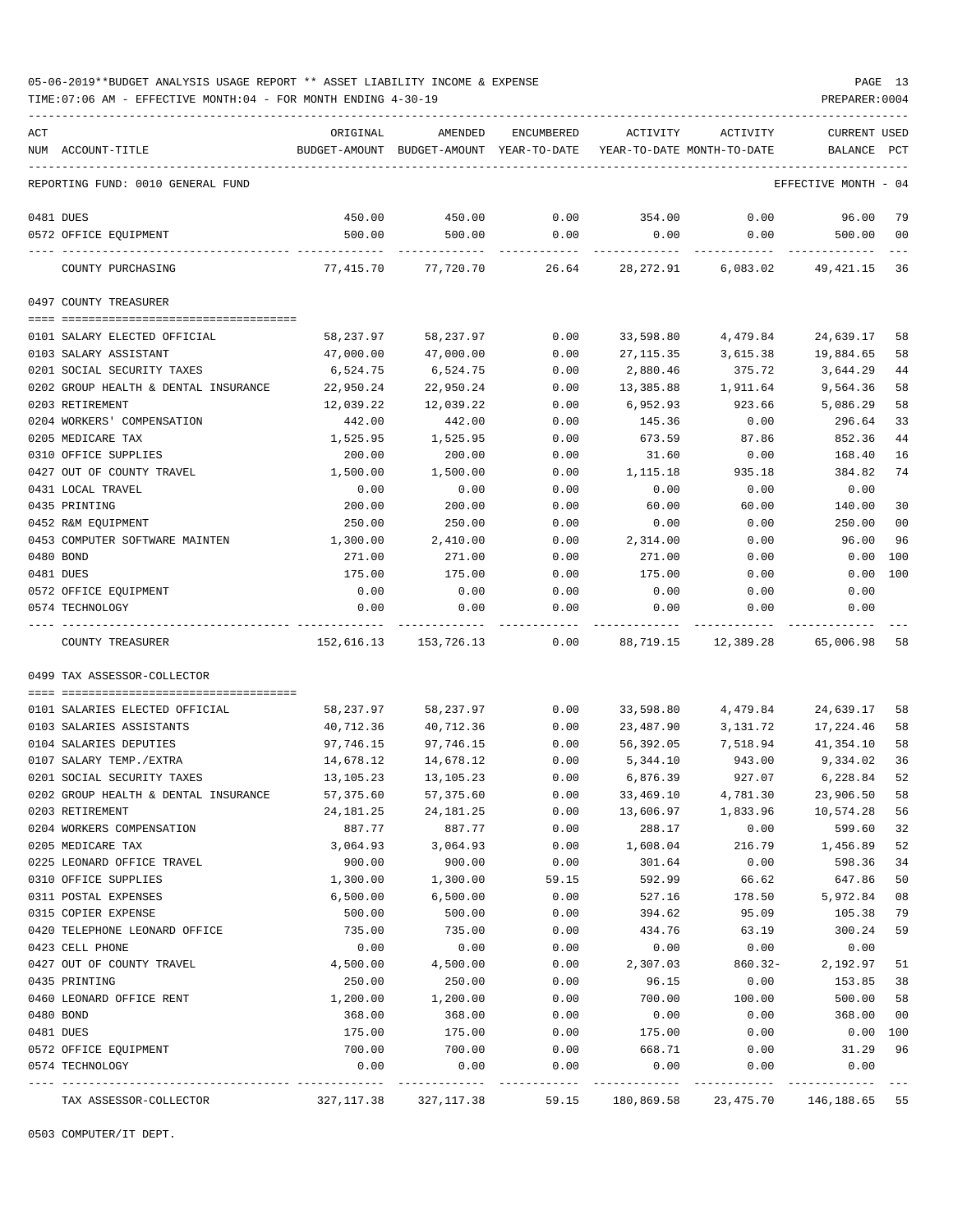| 05-06-2019**BUDGET ANALYSIS USAGE REPORT ** ASSET LIABILITY INCOME & EXPENSE | PAGE 14        |
|------------------------------------------------------------------------------|----------------|
| TIME:07:06 AM - EFFECTIVE MONTH:04 - FOR MONTH ENDING 4-30-19                | PREPARER: 0004 |

| ACT                                                     | ORIGINAL              | AMENDED                                                             | ENCUMBERED   | ACTIVITY             | ACTIVITY                     | <b>CURRENT USED</b>  |                |
|---------------------------------------------------------|-----------------------|---------------------------------------------------------------------|--------------|----------------------|------------------------------|----------------------|----------------|
| NUM ACCOUNT-TITLE                                       |                       | BUDGET-AMOUNT BUDGET-AMOUNT YEAR-TO-DATE YEAR-TO-DATE MONTH-TO-DATE |              |                      |                              | BALANCE PCT          |                |
| REPORTING FUND: 0010 GENERAL FUND                       |                       |                                                                     |              |                      |                              | EFFECTIVE MONTH - 04 |                |
|                                                         |                       |                                                                     |              |                      |                              |                      |                |
|                                                         |                       |                                                                     |              |                      |                              |                      |                |
| 0103 SALARY-TECHNICIAN                                  | 41,257.02             | 41,257.02                                                           | 0.00         | 23,802.15            | 3,173.62                     | 17,454.87            | 58             |
| 0107 PART TIME TECHNICIAN<br>0201 SOCIAL SECURITY       | 19,502.02<br>3,767.06 | 19,502.02<br>3,767.06                                               | 0.00<br>0.00 | 2,018.94             | 10,817.34 1,452.48<br>268.61 | 8,684.68<br>1,748.12 | 55<br>54       |
| 0202 GROUP HEALTH INSURANCE                             | 11,475.12             | 11,475.12                                                           | 0.00         | 6,693.82             | 956.26                       | 4,781.30             | 58             |
| 0203 RETIREMENT                                         | 6,950.83              | 6,950.83                                                            | 0.00         | 3,964.67             | 527.84                       | 2,986.16             | 57             |
| 0204 WORKERS COMPENSATION                               | 322.41                | 322.41                                                              | 0.00         | 103.50               | 0.00                         | 218.91               | 32             |
| 0205 MEDICARE TAX                                       | 881.01                | 881.01                                                              | 0.00         | 472.11               | 62.81                        | 408.90               | 54             |
| 0225 TRAVEL ALLOWANCE                                   | 828.00                | 828.00                                                              | 0.00         | 483.00               | 69.00                        | 345.00               | 58             |
| 0310 OFFICE SUPPLIES                                    | 200.00                | 200.00                                                              | 0.00         | 0.00                 | 0.00                         | 200.00               | 0 <sub>0</sub> |
| 0421 CELL PHONE ALLOWANCE                               | 414.00                | 414.00                                                              | 0.00         | 241.50               | 34.50                        | 172.50               | 58             |
| 0423 EMERGENCY INTERNET                                 | 0.00                  | 455.88                                                              | 0.00         | 238.97               | 37.99                        | 216.91               | 52             |
| 0427 OUT OF COUNTY TRAVEL                               | 900.00                | 900.00                                                              | 0.00         | 0.00                 | 0.00                         | 900.00               | 0 <sub>0</sub> |
| 0435 PRINTING                                           | 0.00                  | 0.00                                                                | 0.00         | 0.00                 | 0.00                         | 0.00                 |                |
| 0453 R&M COMPUTER/TRAINING                              | 0.00                  | 0.00                                                                | 0.00         | 0.00                 | 0.00                         | 0.00                 |                |
| 0572 OFFICE EQUIPMENT                                   | 3,550.00              | 3,094.12                                                            | 0.00         | 1,264.78             | 77.98                        | 1,829.34             | 41             |
| 0574 COMPUTER/WEB SOFTWARE                              | 3,000.00              | 3,000.00                                                            | 0.00         | 2,094.75             | 0.00                         | 905.25               | 70             |
| 0576 COUNTY COMPUTER REPLACEMENT                        | 40,000.00             | 40,000.00                                                           | 0.00         | 0.00                 | 0.00                         | 40,000.00            | 0 <sub>0</sub> |
| COMPUTER/IT DEPT.                                       |                       |                                                                     |              |                      | 52,195.53 6,661.09           | 80,851.94            | 39             |
| 0509 CONTINGENCY                                        |                       |                                                                     |              |                      |                              |                      |                |
|                                                         |                       |                                                                     |              |                      |                              |                      |                |
| 0475 CONTINGENCY                                        | 250,000.00            | 211,834.00                                                          | 0.00         | 0.00                 | 0.00                         | 211,834.00           | 00             |
| CONTINGENCY                                             | 250,000.00            | 211,834.00                                                          | 0.00         | 0.00                 | 0.00                         | 211,834.00           | 0 <sub>0</sub> |
| 0510 COURTHOUSE                                         |                       |                                                                     |              |                      |                              |                      |                |
|                                                         |                       |                                                                     |              |                      |                              |                      |                |
| 0107 REGULAR TEMP. - PART TIME                          | 0.00                  | 0.00                                                                | 0.00         | 0.00                 | 0.00                         | 0.00                 |                |
| 0115 SALARY JANITOR                                     | 39,527.92             | 39,527.92                                                           | 0.00         | 22,804.50            | 3,040.60                     | 16,723.42            | 58             |
| 0201 SOCIAL SECURITY TAXES                              | 2,450.73              | 2,450.73<br>11,475.12                                               | 0.00         | 1,393.18<br>6,693.82 | 185.56                       | 1,057.55             | 57<br>58       |
| 0202 GROUP HEALTH & DENTAL INSURANCE<br>0203 RETIREMENT | 11,475.12<br>4,521.99 | 4,521.99                                                            | 0.00<br>0.00 | 2,611.57             | 956.26<br>346.94             | 4,781.30<br>1,910.42 | 58             |
| 0204 WORKERS' COMPENSATION                              | 1,628.55              | 1,628.55                                                            | 0.00         | 746.17               | 0.00                         | 882.38               | 46             |
| 0205 MEDICARE TAX                                       | 573.15                | 573.15                                                              | 0.00         | 325.84               | 43.40                        | 247.31               | 57             |
| 0310 OFFICE SUPPLIES                                    | 4,000.00              | 4,000.00                                                            | 46.20        | 2,201.93             | 27.80                        | 1,751.87             | 56             |
| 0311 POSTAL EXPENSE                                     | 9,000.00              | 9,000.00                                                            | 0.00         | 1,421.53             | 1,417.28-                    | 7,578.47             | 16             |
| 0315 COPIER RENTAL                                      | 4,300.00              | 4,300.00                                                            | 0.00         | 2,247.15             | 361.82                       | 2,052.85             | 52             |
| 0316 EMPLOYEE AWARDS BANQUET                            | 2,500.00              | 2,500.00                                                            | 0.00         | 2,462.00             | 0.00                         | 38.00                | 98             |
| 0330 AUTO EXPENSE-GAS AND OIL                           | 700.00                | 700.00                                                              | 0.00         | 319.00               | 144.60                       | 381.00               | 46             |
| 0332 JANITOR SUPPLIES                                   | 0.00                  | 0.00                                                                | 0.00         | 0.00                 | 0.00                         | 0.00                 |                |
| 0353 R&M COMPUTER                                       | 0.00                  | 0.00                                                                | 0.00         | 0.00                 | 0.00                         | 0.00                 |                |
| 0420 TELEPHONE                                          | 0.00                  | 0.00                                                                | 0.00         | 0.00                 | 0.00                         | 0.00                 |                |
| 0421 INTERNET LINES                                     | 0.00                  | 0.00                                                                | 0.00         | 0.00                 | 0.00                         | 0.00                 |                |
| 0423 CELL PHONE                                         | 340.00                | 340.00                                                              | 0.00         | 183.29               | 26.14                        | 156.71               | 54             |
| 0440 UTILITIES ELECTRICITY<br>0441 UTILITIES GAS        | 7,000.00              | 7,000.00                                                            | 0.00<br>0.00 | 750.52<br>0.00       | 105.16                       | 6,249.48<br>0.00     | 11             |
| 0442 UTILITIES WATER                                    | 0.00<br>3,600.00      | 0.00<br>3,600.00                                                    | 0.00         | 1,681.80             | 0.00<br>280.30               | 1,918.20             | 47             |
| 0443 TRASH PICK-UP                                      | 1,000.00              | 1,000.00                                                            | 0.00         | 492.48               | 82.08                        | 507.52               | 49             |
| 0445 AIR CONDITIONER MAINTENANCE                        | 0.00                  | 0.00                                                                | 0.00         | 0.00                 | 0.00                         | 0.00                 |                |
| 0446 ELEVATOR MAINTENANCE CONTR                         | 0.00                  | 0.00                                                                | 0.00         | 0.00                 | 0.00                         | 0.00                 |                |
| 0450 R & M BUILDINGS                                    | 0.00                  | 0.00                                                                | 0.00         | 0.00                 | 0.00                         | 0.00                 |                |
| 0453 COMPUTER SOFTWARE MAINTEN                          | 165,000.00            | 151,322.00                                                          | 0.00         | 76,790.99            | 2,981.99                     | 74,531.01            | 51             |

0463 RENTAL PERSONNEL PAGER 0.00 0.00 0.00 0.00 0.00 0.00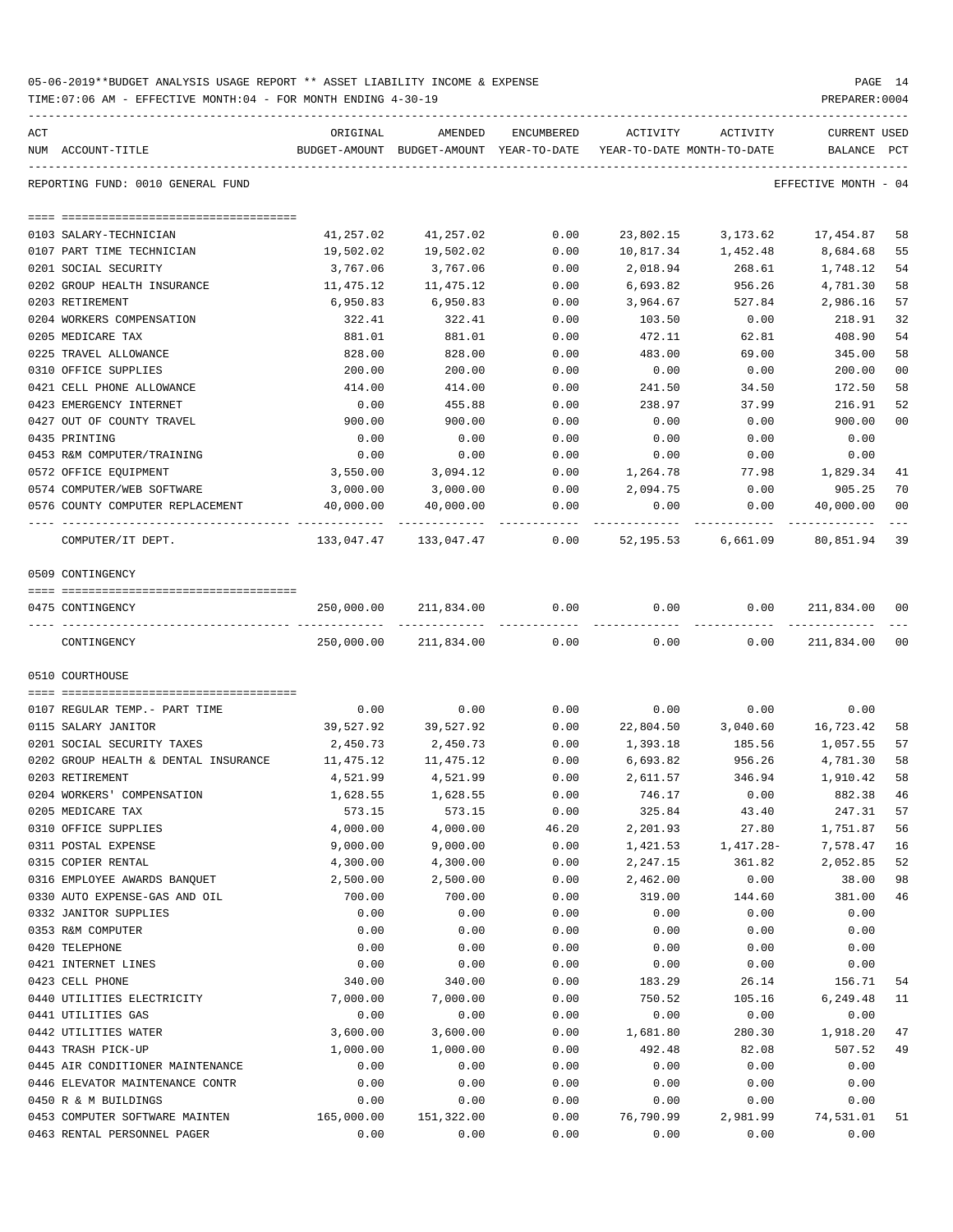| ACT<br>NUM ACCOUNT-TITLE              | ORIGINAL              | AMENDED<br>BUDGET-AMOUNT BUDGET-AMOUNT YEAR-TO-DATE YEAR-TO-DATE MONTH-TO-DATE | ENCUMBERED   | ACTIVITY     | ACTIVITY          | CURRENT USED<br>BALANCE PCT |                |
|---------------------------------------|-----------------------|--------------------------------------------------------------------------------|--------------|--------------|-------------------|-----------------------------|----------------|
|                                       |                       |                                                                                |              |              |                   |                             |                |
| REPORTING FUND: 0010 GENERAL FUND     |                       |                                                                                |              |              |                   | EFFECTIVE MONTH - 04        |                |
| 0482 FIRE INSURANCE                   | 16,500.00             | 16,500.00                                                                      | 0.00         | 0.00         | 0.00              | 16,500.00                   | 00             |
| 0500 LAND                             | 0.00                  | 0.00                                                                           | 0.00         | 0.00         | 0.00              | 0.00                        |                |
| 0530 PERMANENT IMPROVEMENTS           | 0.00                  | 0.00                                                                           | 0.00         | 0.00         | 0.00              | 0.00                        |                |
| 0572 OFFICE EQUIPMENT                 | 0.00                  | 0.00                                                                           | 0.00         | 0.00         | 0.00              | 0.00                        |                |
| 0573 ODYSSEY SOFTWARE/EQUIPMENT       | 0.00                  | 0.00                                                                           | 0.00         | 0.00         | 0.00              | 0.00                        |                |
| 0574 TECHNOLOGY                       | 1,323.00              | 1,323.00                                                                       | 0.00         | 0.00         | 0.00              | 1,323.00                    | 00             |
| 0575 LAND/BUILDING                    | 0.00                  | 0.00                                                                           | 0.00         | 0.00         | 0.00              | 0.00                        |                |
| 0577 JANITOR EQUIPMENT                | 1,000.00              | 1,000.00                                                                       | 0.00         | 0.00         | 0.00              | 1,000.00                    | 00             |
| COURTHOUSE                            |                       | 276,440.46 262,762.46 46.20 123,125.77 7,165.37                                |              |              |                   | 139,590.49                  | 47             |
| 0511 COUNTY OFFICE BUILDING           |                       |                                                                                |              |              |                   |                             |                |
| 0115 SALARY JANITOR                   |                       | 3,304.49 3,304.49                                                              | 0.00         |              | 2,871.85 377.20   | 432.64                      | 87             |
| 0201 SOCIAL SECURITY TAXES            | 204.88                | 204.88                                                                         | 0.00         | 178.04       | 23.38             | 26.84                       | 87             |
| 0203 RETIREMENT                       | 378.03                | 378.03                                                                         | 0.00         | 328.76       | 43.04             | 49.27                       | 87             |
| 0204 WORKER' COMPENSATION             | 136.14                | 136.14                                                                         | 0.00         | 62.39        | 0.00              | 73.75                       | 46             |
| 0205 MEDICARE TAX                     | 47.92                 | 47.92                                                                          | 0.00         | 41.63        | 5.46              | 6.29                        | 87             |
| 0225 JANITOR TRAVEL                   | 175.00                | 175.00                                                                         | 0.00         | 73.64        | 21.58             | 101.36                      | 42             |
| 0332 JANITOR SUPPLIES                 | 1,000.00              | 1,000.00                                                                       | 0.00         | 663.97       | 60.50             | 336.03                      | 66             |
| 0440 UTILITIES ELECTRICITY            | 5,000.00              | 5,000.00                                                                       | 0.00         | 2,267.22     | 635.29            | 2,732.78                    | 45             |
| 0441 UTILITIES GAS                    | 1,000.00              | 1,000.00                                                                       | 0.00         | 552.17       | 97.71             | 447.83                      | 55             |
| 0442 UTILITIES WATER                  | 1,000.00              | 1,000.00                                                                       | 0.00         | 590.89       | 158.16            | 409.11                      | 59             |
| 0443 TRASH PICK-UP SERVICE            | 480.00                | 480.00                                                                         | 0.00         | 246.24       | 41.04             | 233.76                      | 51             |
| 0444 LAWN MAINTENANCE                 | 0.00                  | 0.00                                                                           | 0.00         | 0.00         | 0.00              | 0.00                        |                |
| 0450 R & M BUILDING                   | 9,000.00              | 9,000.00                                                                       | 0.00         | 988.04       | 180.73            | 8,011.96                    | 11             |
| 0482 FIRE INSURANCE                   | 1,000.00              | 1,000.00                                                                       | 0.00         | 0.00         | 0.00              | 1,000.00                    | 0 <sub>0</sub> |
| 0535 BUILDINGS                        | 0.00                  | 0.00                                                                           | 0.00         | 0.00         | 0.00              | 0.00                        |                |
| COUNTY OFFICE BUILDING                |                       | 22,726.46 22,726.46                                                            | 0.00         |              | 8,864.84 1,644.09 | 13,861.62                   | 39             |
| 0512 CO-OP OFFICE BUILDING            |                       |                                                                                |              |              |                   |                             |                |
|                                       |                       |                                                                                |              |              |                   |                             |                |
| 0332 JANITOR SUPPLIES                 | 500.00                | 500.00                                                                         | 0.00         | 153.37       | 0.00              | 346.63                      | 31             |
| 0440 UTILITIES ELECTRICITY            | 6,000.00              | 6,000.00                                                                       | 0.00         | 3,469.59     | 457.53            | 2,530.41                    | 58             |
| 0442 UTILITIES WATER                  | 700.00                | 700.00                                                                         | 0.00         | 347.43       | 57.24             | 352.57                      | 50             |
| 0450 R&M BUILDING                     | 1,000.00              | 1,000.00                                                                       | 0.00         | 728.00       | 350.00            | 272.00                      | 73             |
| 0482 FIRE INSURANCE<br>0535 BUILDINGS | 1,400.00<br>0.00      | 1,400.00<br>0.00                                                               | 0.00<br>0.00 | 0.00<br>0.00 | 0.00<br>0.00      | 1,400.00<br>0.00            | 0 <sub>0</sub> |
| ---- ----------------                 | ---------<br>9,600.00 | ---------                                                                      | -----        |              |                   | ---------<br>4,901.61 49    |                |
| CO-OP OFFICE BUILDING                 |                       | 9,600.00                                                                       | 0.00         | 4,698.39     | 864.77            |                             |                |
| 0513 COURTHOUSE SOUTH ANNEX           |                       |                                                                                |              |              |                   |                             |                |
| 0115 SALARY JANITOR                   | 13,209.04             | 13,209.04                                                                      | 0.00         | 6,998.55     | 490.36            | 6,210.49                    | 53             |
| 0201 SOCIAL SECURITY TAXES            | 818.96                | 818.96                                                                         | 0.00         | 433.92       | 30.40             | 385.04                      | 53             |
| 0203 RETIREMENT                       | 1,511.11              | 1,511.11                                                                       | 0.00         | 801.49       | 55.96             | 709.62                      | 53             |
| 0204 WORKERS' COMPENSATION            | 544.21                | 544.21                                                                         | 0.00         | 249.34       | 0.00              | 294.87                      | 46             |
| 0205 MEDICARE TAX                     | 191.53                | 191.53                                                                         | 0.00         | 101.43       | 7.12              | 90.10                       | 53             |
| 0315 COPIER RENTAL                    | 1,500.00              | 1,500.00                                                                       | 0.00         | 662.50       | 110.23            | 837.50                      | 44             |
| 0332 JANITOR SUPPLIES                 | 2,000.00              | 2,000.00                                                                       | 0.00         | 651.78       | 119.37            | 1,348.22                    | 33             |
| 0420 TELEPHONE                        | 5,500.00              | 5,500.00                                                                       | 0.00         | 3,109.33     | 463.53            | 2,390.67                    | 57             |
| 0421 INTERNET                         | 3,500.00              | 3,500.00                                                                       | 0.00         | 0.00         | 0.00              | 3,500.00                    | 0 <sub>0</sub> |
| 0440 UTILITIES ELECTRICITY            | 6,000.00              | 6,000.00                                                                       | 0.00         | 2,495.55     | 418.87            | 3,504.45                    | 42             |
| 0441 UTILITIES GAS                    | 1,300.00              | 1,300.00                                                                       | 0.00         | 801.55       | 57.87             | 498.45                      | 62             |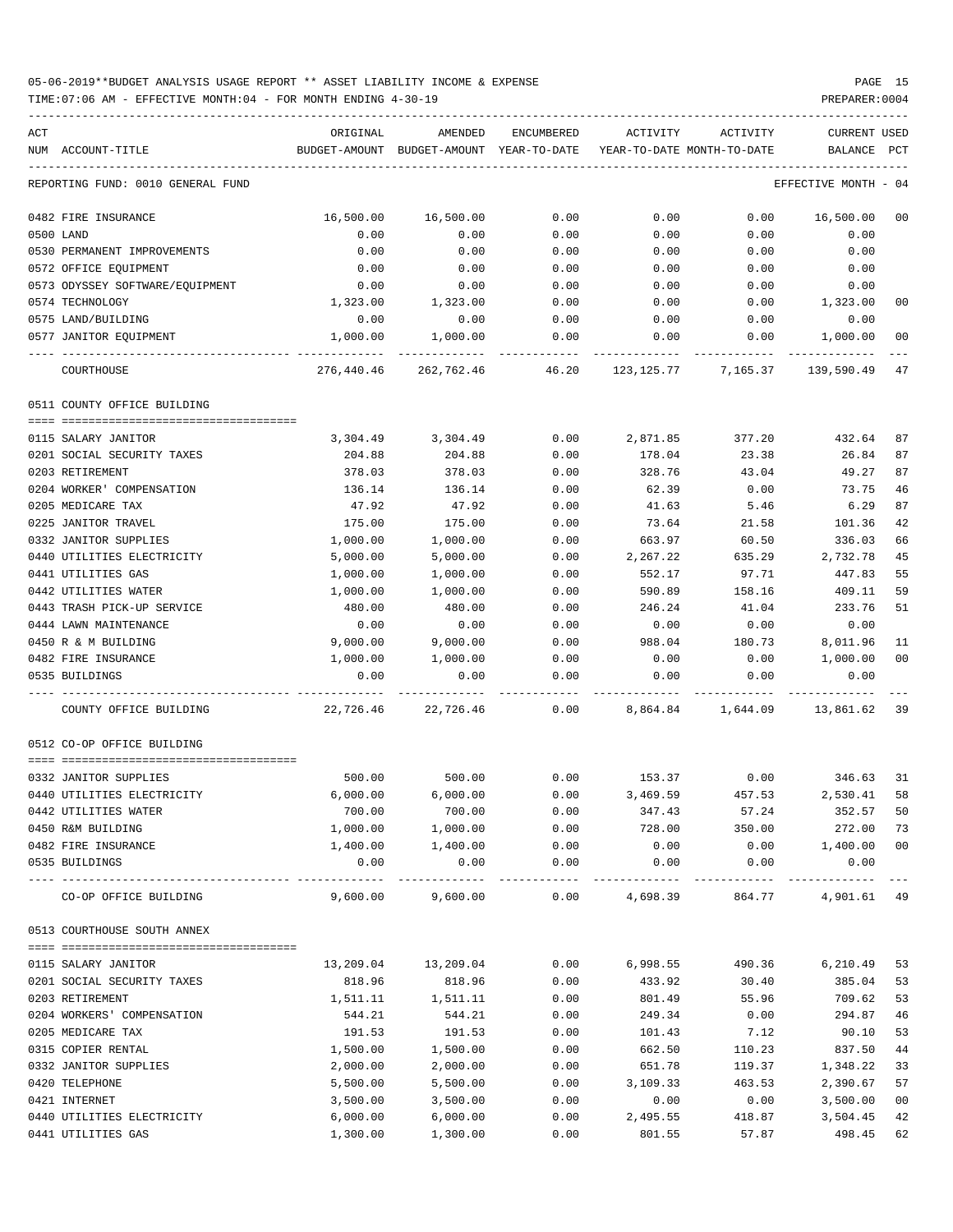| ACT | NUM ACCOUNT-TITLE                                          | ORIGINAL                               | AMENDED<br>BUDGET-AMOUNT BUDGET-AMOUNT YEAR-TO-DATE | ENCUMBERED            | ACTIVITY  | ACTIVITY<br>YEAR-TO-DATE MONTH-TO-DATE | CURRENT USED<br>BALANCE | $_{\rm PCT}$   |
|-----|------------------------------------------------------------|----------------------------------------|-----------------------------------------------------|-----------------------|-----------|----------------------------------------|-------------------------|----------------|
|     |                                                            |                                        |                                                     |                       |           |                                        |                         |                |
|     | REPORTING FUND: 0010 GENERAL FUND                          |                                        |                                                     |                       |           |                                        | EFFECTIVE MONTH - 04    |                |
|     | 0442 UTILITIES WATER                                       | 1,300.00                               | 1,300.00                                            | 0.00                  | 548.63    | 88.36                                  | 751.37                  | 42             |
|     | 0443 TRASH PICKUP SERVICE                                  | 1,000.00                               | 1,000.00                                            | 0.00                  | 492.48    | 82.08                                  | 507.52                  | 49             |
|     | 0444 LAWN MAINTENANCE                                      | 0.00                                   | 0.00                                                | 0.00                  | 0.00      | 0.00                                   | 0.00                    |                |
|     | 0450 R&M BUILDING                                          | 5,000.00                               | 20,850.00                                           | 15.99                 | 519.36    | 0.00                                   | 20,314.65               | 03             |
|     | 0455 PARKING LOT                                           | 0.00                                   | 0.00                                                | 0.00                  | 0.00      | 0.00                                   | 0.00                    |                |
|     | 0482 FIRE INSURANCE                                        | 2,300.00                               | 2,300.00                                            | 0.00                  | 0.00      | 0.00                                   | 2,300.00                | 0 <sub>0</sub> |
|     | 0531 ANNEX                                                 | 0.00                                   | 0.00                                                | 0.00                  | 0.00      | 0.00                                   | 0.00                    |                |
|     | COURTHOUSE SOUTH ANNEX                                     | 45,674.85                              | 61,524.85                                           | 15.99                 | 17,865.91 | 1,924.15                               | 43,642.95               | -29            |
|     | 0514 CITY HALL ANNEX                                       |                                        |                                                     |                       |           |                                        |                         |                |
|     | 0421 TELEPHONE/INTERNET                                    | 4,400.00                               | 4,400.00                                            |                       |           | $0.00$ 2, 241.31 411.44                | 2,158.69                | 51             |
|     |                                                            |                                        |                                                     |                       |           |                                        |                         |                |
|     | CITY HALL ANNEX                                            | 4,400.00                               | 4,400.00                                            | 0.00                  | 2,241.31  | 411.44                                 | 2,158.69 51             |                |
|     | 0515 WINDOM CO.BLDG.                                       |                                        |                                                     |                       |           |                                        |                         |                |
|     | 0440 UTILITIES ELECTRICITY                                 | 1,500.00                               | 1,500.00                                            | 0.00                  | 292.22    | 80.63                                  | 1,207.78                | 19             |
|     | 0441 UTILITIES GAS                                         | 700.00                                 | 700.00                                              | 0.00                  | 284.67    | 50.26                                  | 415.33                  | 41             |
|     | 0442 UTILITIES WATER                                       | 0.00                                   | 0.00                                                | 0.00                  | 0.00      | 0.00                                   | 0.00                    |                |
|     | 0444 LAWN MAINTENANCE                                      | 800.00                                 | 800.00                                              | 0.00                  | 100.00    | 0.00                                   | 700.00                  | 13             |
|     | 0450 R&M BUILDING                                          | 1,000.00                               | 1,000.00                                            | 0.00                  | 225.00    | 0.00                                   | 775.00                  | 23             |
|     | 0482 FIRE INSURANCE                                        | 1,600.00                               | 1,600.00                                            | 0.00                  | 0.00      | 0.00                                   | 1,600.00                | 0 <sub>0</sub> |
|     | 0501 PEST CONTROL                                          | 120.00                                 | 120.00                                              | 0.00                  | 65.00     | 65.00                                  | 55.00                   | 54             |
|     | WINDOM CO.BLDG.                                            | 5,720.00                               | 5,720.00                                            | 0.00                  | 966.89    | 195.89                                 | 4,753.11 17             |                |
|     | 0516 AGRILIFE EXTENSION BUILDING                           |                                        |                                                     |                       |           |                                        |                         |                |
|     | 0115 SALARY JANITOR                                        | 2,643.42                               | 2,643.42                                            | 0.00                  | 1,431.77  | 226.32                                 | 1,211.65                | 54             |
|     | 0201 SOCIAL SECURITY TAXES                                 | 163.89                                 | 163.89                                              | 0.00                  | 88.80     | 14.04                                  | 75.09                   | 54             |
|     | 0203 RETIREMENT                                            | 302.41                                 | 302.41                                              | 0.00                  | 163.86    | 25.82                                  | 138.55                  | 54             |
|     | 0204 WORKERS' COMPENSATION                                 | 108.91                                 | 108.91                                              | 0.00                  | 49.89     | 0.00                                   | 59.02                   | 46             |
|     | 0205 MEDICARE TAX                                          | 38.33                                  | 38.33                                               | 0.00                  | 20.79     | 3.28                                   | 17.54                   | 54             |
|     | 0225 JANITOR TRAVEL                                        | 250.00                                 | 250.00                                              | 0.00                  | 108.53    | 29.23                                  | 141.47                  | 43             |
|     | 0332 JANITOR SUPPLIES                                      | 500.00                                 | 500.00                                              | 0.00                  | 250.57    | 35.97                                  | 249.43                  | 50             |
|     | 0420 TELEPHONE                                             | 0.00                                   | 0.00                                                | 0.00                  | 0.00      | 0.00                                   | 0.00                    |                |
|     | 0440 UTILITIES ELECTRICITY                                 | 5,000.00                               | 5,000.00                                            | 0.00                  | 3,333.79  | 901.28                                 | 1,666.21                | 67             |
|     | 0441 UTILITIES GAS                                         | 0.00                                   | 0.00                                                | 0.00                  | 0.00      | 0.00                                   | 0.00                    |                |
|     | 0442 UTILITIES WATER                                       | 650.00                                 | 650.00                                              | 0.00                  | 338.40    | 54.28                                  | 311.60                  | 52             |
|     | 0443 TRASH PICKUP SERVICE                                  | 0.00                                   | 0.00                                                | 0.00                  | 0.00      | 0.00                                   | 0.00                    |                |
|     | 0444 LAWN MAINTENANCE                                      | 0.00                                   | 0.00                                                | 0.00                  | 0.00      | 0.00                                   | 0.00                    |                |
|     | 0450 R&M BUILDING                                          | 600.00                                 | 600.00                                              | 0.00                  | 166.00    | 57.00                                  | 434.00                  | 28             |
|     | 0482 FIRE INSURANCE                                        | 1,000.00                               | 1,000.00                                            | 0.00                  | 0.00      | 0.00                                   | 1,000.00                | 00             |
|     | 0530 BUILDING REMODEL                                      | 0.00                                   | 0.00                                                | 0.00                  | 0.00      | 0.00                                   | 0.00                    |                |
|     | 0535 BUILDING CONSTRUCTION                                 | 0.00                                   | 0.00                                                | 0.00                  | 0.00      | 0.00                                   | 0.00                    |                |
|     | 0572 OFFICE EQUIPMENT                                      | 0.00                                   | 0.00                                                | 0.00                  | 0.00      | 0.00                                   | 0.00                    |                |
|     | ---- ----------------------<br>AGRILIFE EXTENSION BUILDING | ----------- -------------<br>11,256.96 | 11,256.96                                           | $- - - - - -$<br>0.00 |           | 5,952.40 1,347.22                      | 5,304.56 53             |                |
|     | 0517 COURTHOUSE EAST ANNEX                                 |                                        |                                                     |                       |           |                                        |                         |                |
|     |                                                            |                                        |                                                     |                       |           |                                        |                         |                |
|     | 0535 BUILDING                                              | 0.00                                   | 0.00                                                | 0.00                  | 0.00      | 0.00                                   | 0.00                    |                |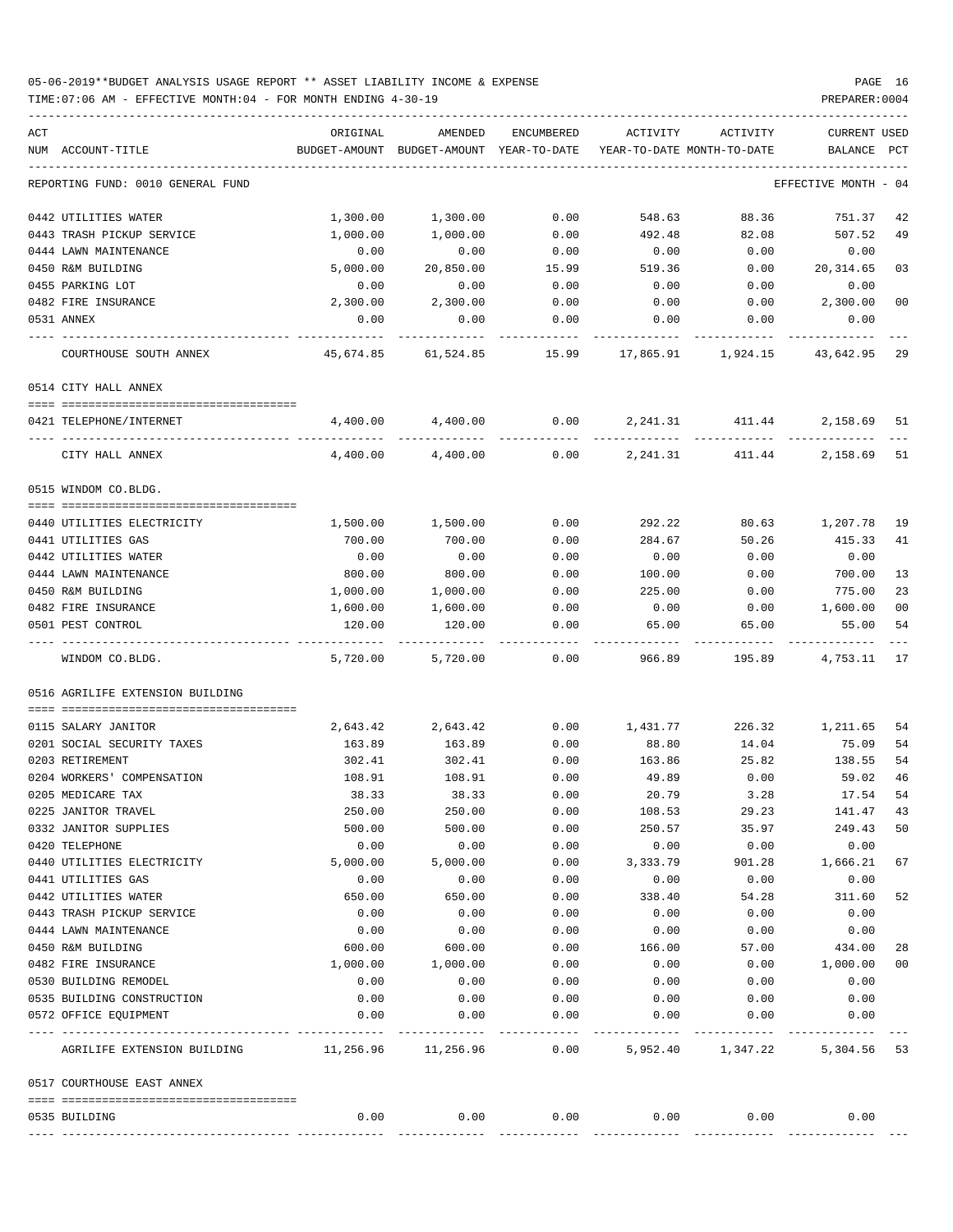| ACT | NUM ACCOUNT-TITLE                                  | ORIGINAL<br>BUDGET-AMOUNT BUDGET-AMOUNT YEAR-TO-DATE YEAR-TO-DATE MONTH-TO-DATE | AMENDED                            | ENCUMBERED    | ACTIVITY                     | ACTIVITY                             | CURRENT USED<br>BALANCE  | $_{\rm PCT}$ |
|-----|----------------------------------------------------|---------------------------------------------------------------------------------|------------------------------------|---------------|------------------------------|--------------------------------------|--------------------------|--------------|
|     | REPORTING FUND: 0010 GENERAL FUND                  |                                                                                 |                                    |               |                              |                                      | EFFECTIVE MONTH - 04     |              |
|     | COURTHOUSE EAST ANNEX                              | 0.00                                                                            | 0.00                               | 0.00          | 0.00                         | 0.00                                 | 0.00                     |              |
|     | 0518 COUNTY OFFICES RELOCATION                     |                                                                                 |                                    |               |                              |                                      |                          |              |
|     |                                                    |                                                                                 |                                    |               |                              |                                      |                          |              |
|     | 0311 POSTAL EXPENSES<br>0332 JANITOR SUPPLIES      | 344.00<br>4,500.00                                                              | 344.00<br>4,500.00                 | 0.00<br>64.09 | 346.00<br>1,542.63           | 0.00<br>140.27                       | $2.00 - 101$<br>2,893.28 | - 36         |
|     | 0420 UTILITIES TELEPHONE                           | 19,900.00                                                                       | 19,900.00                          | 0.00          | 9,402.97                     | 854.34                               | 10,497.03                | 47           |
|     | 0421 INTERNET SERVICES                             | 11,300.00                                                                       | 11,300.00                          | 0.00          | 7,670.32                     | 1,095.76                             | 3,629.68                 | 68           |
|     | 0440 UTILITIES ELECTRICITY                         | 31,600.00                                                                       | 31,600.00                          | 0.00          | 14,324.23                    | 5,775.35                             | 17,275.77                | 45           |
|     | 0441 UTILITIES GAS                                 | 4,400.00                                                                        | 4,400.00                           | 0.00          | 2,131.52                     | 509.82                               | 2,268.48                 | 48           |
|     | 0442 UTILITIES WATER                               | 6,400.00                                                                        | 6,400.00                           | 0.00          | 2,873.84                     | 1,089.52                             | 3,526.16                 | 45           |
|     | 0443 TRASH PICKUP SERVICE                          | 1,935.00                                                                        | 1,935.00                           | 0.00          | 872.28                       | 209.12                               | 1,062.72                 | 45           |
|     | 0450 R & M BUILDING                                | 12,000.00                                                                       | 12,000.00                          | 0.00          | 2,458.74                     | 0.00                                 | 9,541.26                 | 20           |
|     | 0460 MOVING EXPENSES                               | 0.00                                                                            | 0.00                               | 0.00          | 0.00                         | 0.00                                 | 0.00                     |              |
|     | 0470 OFFICE SPACE LEASE                            | 121,200.00                                                                      | 121,200.00                         | 0.00          | 79,625.00                    | 10,100.00 41,575.00                  |                          | 66           |
|     | 0483 ALARM MONITORING                              | 900.00                                                                          | 900.00                             | 0.00          | 885.60                       | 0.00                                 | 14.40                    | 98           |
|     | 0484 CLEANING SERVICES                             | 0.00                                                                            | 0.00                               | 0.00          | 0.00                         | 0.00                                 | 0.00                     |              |
|     | 0501 PEST CONTROL                                  | 1,340.00                                                                        | 1,340.00                           | 0.00          | 460.00                       | 0.00<br>----------                   | 880.00                   | 34           |
|     | COUNTY OFFICES RELOCATION                          | 215,819.00 215,819.00                                                           |                                    |               |                              | 64.09 122,593.13 19,774.18 93,161.78 |                          | 57           |
|     | 0519 GOVERNMENT BUILDING                           |                                                                                 |                                    |               |                              |                                      |                          |              |
|     |                                                    |                                                                                 |                                    |               |                              |                                      |                          |              |
|     | 0165 CONSTRUCTION                                  |                                                                                 | 200,000.00 200,000.00 0.00         |               | 0.00                         | 0.00                                 | 200,000.00 00            |              |
|     | GOVERNMENT BUILDING                                |                                                                                 | 200,000.00 200,000.00 0.00         |               | 0.00                         | 0.00                                 | 200,000.00 00            |              |
|     | 0520 LAKE FANNIN                                   |                                                                                 |                                    |               |                              |                                      |                          |              |
|     | 0484 GENERAL LIABILITY INSURANCE                   |                                                                                 | $0.00$ 2,025.00 0.00 2,025.00 0.00 |               |                              |                                      | $0.00$ 100               |              |
|     | LAKE FANNIN                                        | 0.00                                                                            |                                    |               | $2,025.00$ $0.00$ $2,025.00$ | 0.00                                 | 0.00 100                 |              |
|     | 0540 AMBULANCE SERVICE                             |                                                                                 |                                    |               |                              |                                      |                          |              |
|     |                                                    |                                                                                 |                                    |               |                              |                                      |                          |              |
|     | 0417 AMBULANCE SERVICE                             | 540,000.00                                                                      | 540,000.00                         | 0.00          |                              | 315,000.00 90,000.00                 | 225,000.00 58            |              |
|     | AMBULANCE SERVICE                                  | 540,000.00                                                                      | 540,000.00                         | 0.00          |                              | 315,000.00 90,000.00                 | 225,000.00               | 58           |
|     | 0543 FIRE PROTECTION                               |                                                                                 |                                    |               |                              |                                      |                          |              |
|     |                                                    | 84,000.00                                                                       | 84,000.00                          | 0.00          | 42,000.00                    |                                      | $0.00$ $42,000.00$       |              |
|     | 0416 FIRE PROTECTION SERVICE                       |                                                                                 | 700.00                             |               |                              |                                      |                          | 50<br>00     |
|     | 0422 R&M RADIO/TOWER<br>0440 UTILITIES ELECTRICITY | 700.00<br>0.00                                                                  | 0.00                               | 0.00<br>0.00  | 0.00<br>0.00                 | 0.00<br>0.00                         | 700.00<br>0.00           |              |
|     | 0447 REPEATER SERVICE CONTRACT                     | 8,507.60                                                                        | 8,507.60                           | 0.00          | 8,507.60                     | 0.00                                 | $0.00$ 100               |              |
|     | 0490 FCC RADIO LICENSE                             | 0.00                                                                            | 0.00                               | 0.00          | 0.00                         | 0.00                                 | 0.00                     |              |
|     |                                                    |                                                                                 |                                    | -----------   | -----------                  | ------------                         | -----------              |              |
|     | FIRE PROTECTION                                    | 93,207.60                                                                       | 93,207.60                          | 0.00          | 50,507.60                    | 0.00                                 | 42,700.00 54             |              |
|     | 0551 CONSTABLE PRECINCT # 1                        |                                                                                 |                                    |               |                              |                                      |                          |              |
|     | 0101 SALARY ELECTED OFFICIAL                       | 33,154.57                                                                       | 33,154.57                          | 0.00          |                              | 19,127.70 2,550.36 14,026.87         |                          | 58           |
|     | 0201 SOCIAL SECURITY TAXES                         | 2,204.38                                                                        | 2,204.38                           | 0.00          | 1,178.76                     | 157.10                               | 1,025.62                 | 53           |
|     | 0202 GROUP HEALTH & DENTAL INSURANCE               | 5,737.56                                                                        | 5,737.56                           | 0.00          | 3,062.36                     | 437.48                               | 2,675.20                 | 53           |
|     | 0203 RETIREMENT                                    | 3,792.88                                                                        | 3,792.88                           | 0.00          | 2,190.33                     | 290.98                               | 1,602.55                 | 58           |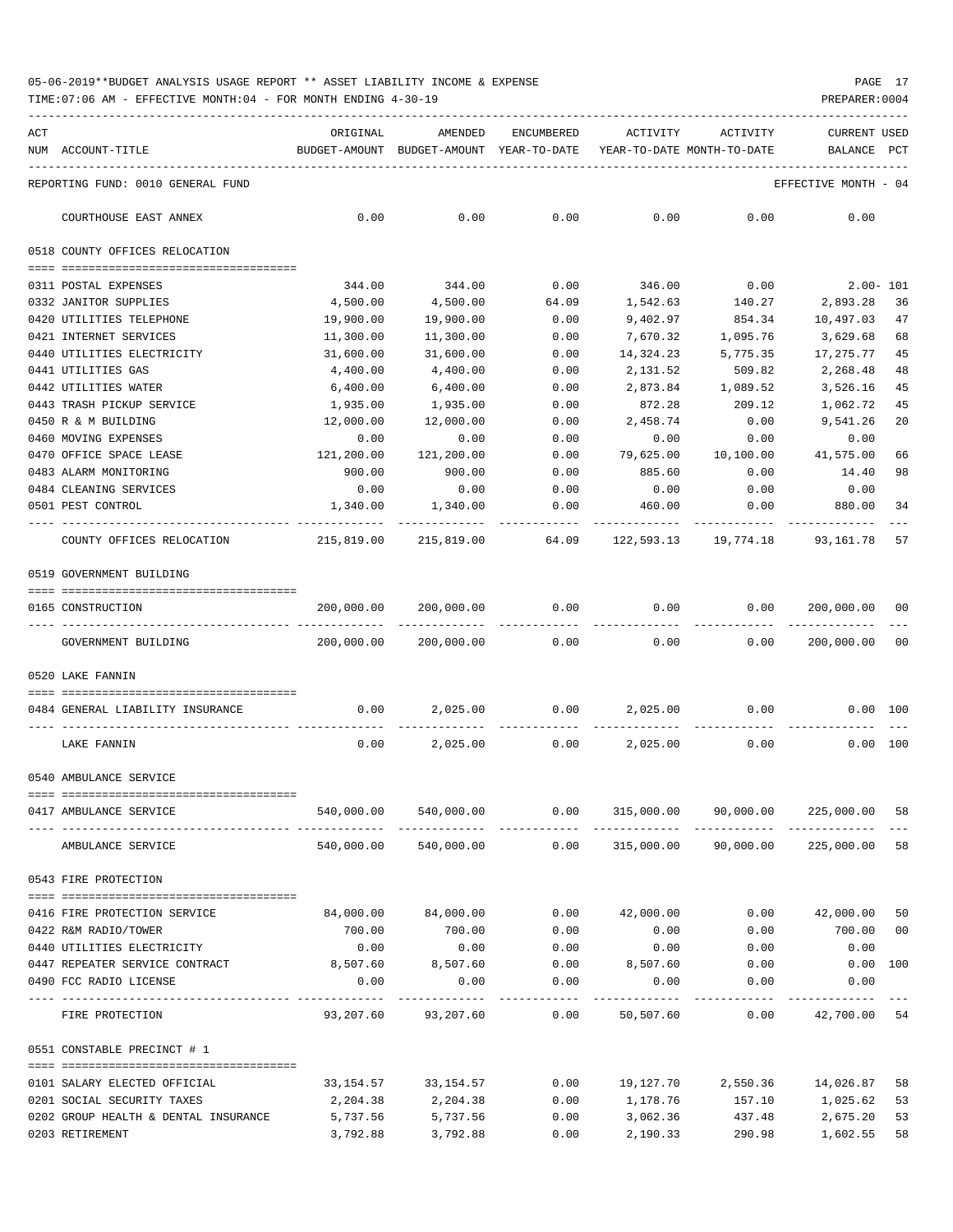TIME:07:06 AM - EFFECTIVE MONTH:04 - FOR MONTH ENDING 4-30-19 PREPARER:0004

| ACT<br>NUM ACCOUNT-TITLE             | ORIGINAL<br>BUDGET-AMOUNT                                            | AMENDED<br>BUDGET-AMOUNT YEAR-TO-DATE | <b>ENCUMBERED</b> | ACTIVITY         | ACTIVITY<br>YEAR-TO-DATE MONTH-TO-DATE                          | <b>CURRENT USED</b><br>BALANCE | PCT                  |
|--------------------------------------|----------------------------------------------------------------------|---------------------------------------|-------------------|------------------|-----------------------------------------------------------------|--------------------------------|----------------------|
|                                      |                                                                      |                                       |                   |                  |                                                                 |                                |                      |
| REPORTING FUND: 0010 GENERAL FUND    |                                                                      |                                       |                   |                  |                                                                 | EFFECTIVE MONTH - 04           |                      |
| 0204 WORKERS' COMPENSATION           | 878.20                                                               | 878.20                                | 0.00              | 294.61           | 0.00                                                            | 583.59                         | 34                   |
| 0205 MEDICARE TAX                    | 515.54                                                               | 515.54                                | 0.00              | 275.67           | 36.74                                                           | 239.87                         | 53                   |
| 0310 OFFICE SUPPLIES                 | 50.00                                                                | 50.00                                 | 0.00              | 0.00             | 0.00                                                            | 50.00                          | 0 <sub>0</sub>       |
| 0311 POSTAL EXPENSES                 | 300.00                                                               | 300.00                                | 0.00              | 63.07            | 8.30                                                            | 236.93                         | 21                   |
| 0330 AUTO EXPENSE-GAS AND OIL        | 1,625.00                                                             | 1,625.00                              | 0.00              | 669.34           | 368.91                                                          | 955.66                         | 41                   |
| 0421 ONLINE RESEARCH/ACCURINT        | 600.00                                                               | 600.00                                | 0.00              | 300.00           | 50.00                                                           | 300.00                         | 50                   |
| 0422 R & M RADIO                     | 200.00                                                               | 200.00                                | 0.00              | 0.00             | 0.00                                                            | 200.00                         | 0 <sub>0</sub>       |
| 0427 TRAVEL EXPENSE                  | 2,400.00                                                             | 2,400.00                              | 0.00              | 1,400.00         | 200.00                                                          | 1,000.00                       | 58                   |
| 0435 PRINTING                        | 50.00                                                                | 50.00                                 | 0.00              | 0.00             | 0.00                                                            | 50.00                          | 0 <sub>0</sub>       |
| 0480 BOND                            | 178.00                                                               | 178.00                                | 0.00              | 92.50            | 0.00                                                            | 85.50                          | 52                   |
| 0488 LAW ENFORCEMENT PROF. INS       | 525.00                                                               | 525.00                                | 0.00              | 483.00           | 0.00                                                            | 42.00                          | 92                   |
| 0572 EQUIPMENT<br>0574 TECHNOLOGY    | 0.00<br>0.00                                                         | 0.00<br>0.00                          | 0.00<br>0.00      | 0.00<br>0.00     | 0.00<br>0.00                                                    | 0.00<br>0.00                   |                      |
|                                      |                                                                      |                                       |                   |                  |                                                                 |                                |                      |
| CONSTABLE PRECINCT # 1               | 52,211.13                                                            | 52,211.13                             | 0.00              | 29,137.34        | 4,099.87                                                        | 23,073.79                      | 56                   |
| 0552 CONSTABLE PRECINCT #2           |                                                                      |                                       |                   |                  |                                                                 |                                |                      |
| 0101 SALARY ELECTED OFFICIAL         | 16,099.05                                                            | 16,099.05                             | 0.00              | 9,287.85         | 1,238.38                                                        | 6,811.20                       | 58                   |
| 0201 SOCIAL SECURITY TAXES           | 1,146.94                                                             | 1,146.94                              | 0.00              | 662.65           | 89.18                                                           | 484.29                         | 58                   |
| 0202 GROUP HEALTH & DENTAL INSURANCE | 11,475.12                                                            | 11,475.12                             | 0.00              | 6,693.82         | 956.26                                                          | 4,781.30                       | 58                   |
| 0203 RETIREMENT                      | 1,841.73                                                             | 1,841.73                              | 0.00              | 1,063.67         | 141.30                                                          | 778.06                         | 58                   |
| 0204 WORKERS' COMPENSATION           | 456.93                                                               | 456.93                                | 0.00              | 143.05           | 0.00                                                            | 313.88                         | 31                   |
| 0205 MEDICARE TAX                    | 268.24                                                               | 268.24                                | 0.00              | 155.00           | 20.86                                                           | 113.24                         | 58                   |
| 0310 OFFICE SUPPLIES                 | 100.00                                                               | 100.00                                | 0.00              | 0.00             | 0.00                                                            | 100.00                         | 0 <sub>0</sub>       |
| 0311 POSTAL EXPENSES                 | 600.00                                                               | 600.00                                | 0.00              | 0.00             | 0.00                                                            | 600.00                         | 0 <sub>0</sub>       |
| 0330 AUTO EXPENSE-GAS AND OIL        | 1,400.00                                                             | 1,400.00                              | 0.00              | 142.63           | 103.56                                                          | 1,257.37                       | 10                   |
| 0422 R & M RADIO                     | 164.00                                                               | 164.00                                | 0.00              | 0.00             | 0.00                                                            | 164.00                         | 0 <sub>0</sub>       |
| 0427 TRAVEL EXPENSE                  | 2,400.00                                                             | 2,400.00                              | 0.00              | 1,400.00         | 200.00                                                          | 1,000.00                       | 58                   |
| 0428 TRAINING/TUITION/TRAVEL         | 228.00                                                               | 228.00                                | 0.00              | 0.00             | 0.00                                                            | 228.00                         | 0 <sub>0</sub>       |
| 0435 PRINTING                        | 100.00                                                               | 100.00                                | 0.00              | 77.00            | 0.00                                                            | 23.00                          | 77                   |
| 0480 BOND                            | 178.00                                                               | 178.00                                | 0.00              | 177.50           | 0.00                                                            | 0.50                           | 100                  |
| 0488 LAW ENFOREMENT PROF. INS.       | 550.00                                                               | 550.00                                | 0.00              | 483.00           | 0.00                                                            | 67.00                          | 88                   |
| 0573 RADIO EQUIPMENT                 | 445.00                                                               | 445.00                                | 0.00              | 0.00             | 0.00                                                            | 445.00                         | 0 <sub>0</sub>       |
| 0574 TECHNOLOGY                      | 0.00                                                                 | 0.00                                  | 0.00              | 0.00             | 0.00                                                            | 0.00                           |                      |
| CONSTABLE PRECINCT #2                | $37,453.01$ $37,453.01$ $0.00$ $20,286.17$ $2,749.54$ $17,166.84$ 54 |                                       |                   |                  |                                                                 |                                |                      |
| 0553 CONSTABLE PRECINCT # 3          |                                                                      |                                       |                   |                  |                                                                 |                                |                      |
|                                      |                                                                      |                                       |                   |                  |                                                                 |                                |                      |
| 0101 SALARY ELECTED OFFICIAL         |                                                                      |                                       |                   |                  | $14,310.57$ $14,310.57$ $0.00$ $8,256.15$ $1,100.82$ $6,054.42$ |                                | 58                   |
| 0201 SOCIAL SECURITY TAXES           | 1,036.06                                                             | 1,036.06                              | 0.00              | 598.75           | 80.66                                                           | 437.31                         | 58                   |
| 0202 GROUP HEALTH & DENTAL INSURANCE | 11,475.12                                                            | 11,475.12                             | 0.00              | 6,693.82         | 956.26                                                          | 4,781.30                       | 58                   |
| 0203 RETIREMENT                      | 1,637.13                                                             | 1,637.13                              | 0.00              | 945.50           | 125.60                                                          | 691.63                         | 58                   |
| 0204 WORKERS' COMPENSATION           | 412.75                                                               | 412.75                                | 0.00              | 127.17           | 0.00                                                            | 285.58                         | 31                   |
| 0205 MEDICARE TAX                    | 242.30                                                               | 242.30                                | 0.00              | 140.00           | 18.86                                                           | 102.30                         | 58                   |
| 0310 OFFICE SUPPLIES                 | 100.00                                                               | 100.00                                | 0.00              | 0.00             | 0.00                                                            | 100.00                         | 0 <sub>0</sub>       |
| 0311 POSTAL EXPENSES                 | 600.00                                                               | 600.00                                | 0.00              | 0.00             | 0.00                                                            | 600.00                         | 0 <sub>0</sub>       |
| 0330 AUTO EXPENSE-GAS AND OIL        | 1,400.00                                                             | 1,400.00                              | 0.00              | 0.00             | 0.00                                                            | 1,400.00                       | 0 <sub>0</sub>       |
| 0427 TRAVEL EXPENSE<br>0435 PRINTING | 2,400.00<br>100.00                                                   | 2,400.00                              | 0.00<br>0.00      | 1,400.00<br>0.00 | 200.00<br>0.00                                                  | 1,000.00                       | 58<br>0 <sub>0</sub> |
|                                      | 0.00                                                                 | 100.00<br>0.00                        | 0.00              | 0.00             |                                                                 | 100.00<br>0.00                 |                      |
| 0480 BOND                            |                                                                      |                                       |                   |                  | 0.00                                                            | 67.00                          | 88                   |
| 0488 LAW ENFORCEMENT PROF. INS       | 550.00                                                               | 550.00                                | 0.00              | 483.00           | 0.00                                                            |                                |                      |
| 0573 RADIO EQUIPMENT                 | 0.00                                                                 | 0.00                                  | 0.00              | 0.00             | 0.00                                                            | 0.00                           |                      |

---- ---------------------------------- ------------- ------------- ------------ ------------- ------------ ------------- ---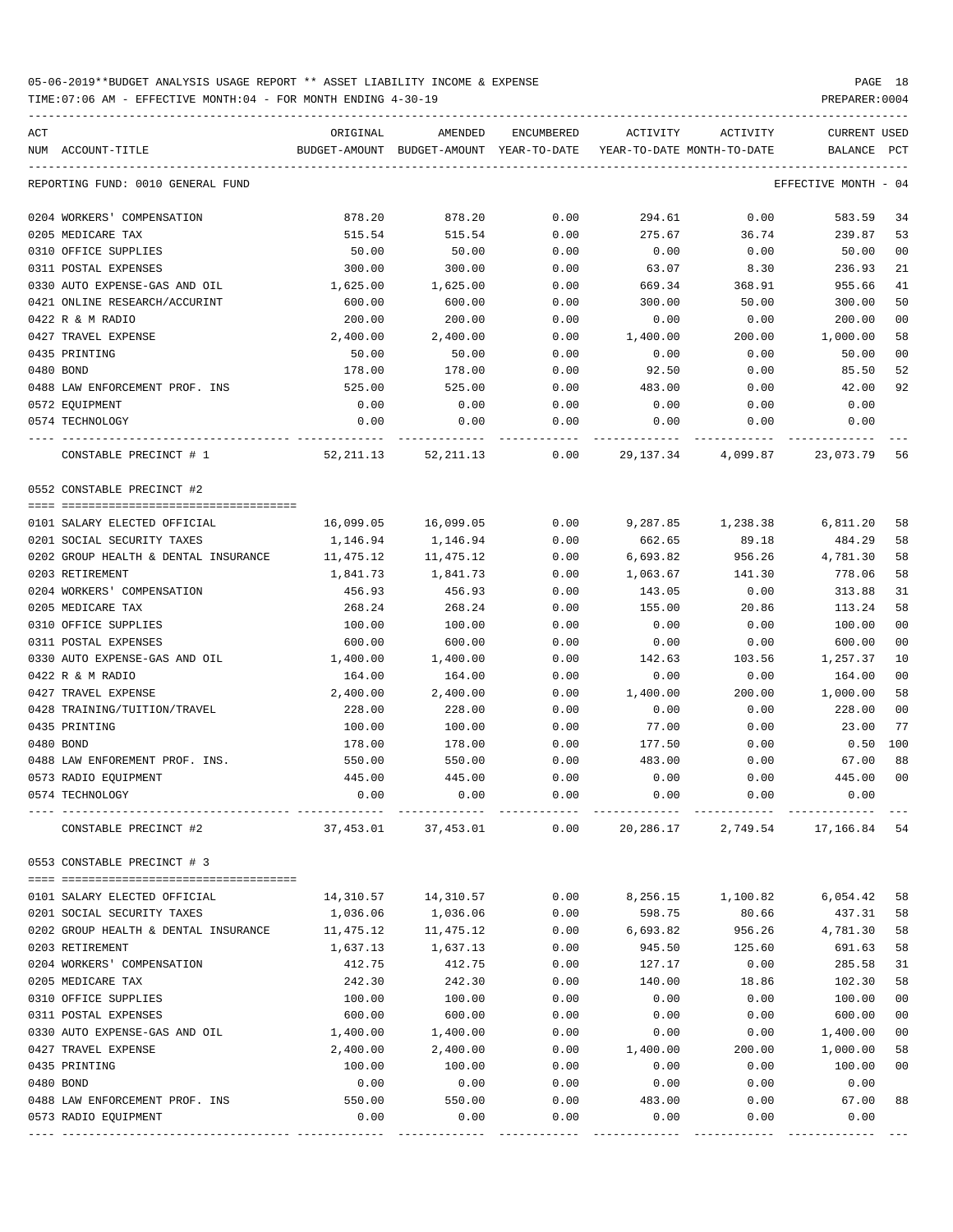| ACT | NUM ACCOUNT-TITLE                           | ORIGINAL         | AMENDED<br>BUDGET-AMOUNT BUDGET-AMOUNT YEAR-TO-DATE | ENCUMBERED   | ACTIVITY       | ACTIVITY<br>YEAR-TO-DATE MONTH-TO-DATE | CURRENT USED<br>BALANCE | PCT |
|-----|---------------------------------------------|------------------|-----------------------------------------------------|--------------|----------------|----------------------------------------|-------------------------|-----|
|     | REPORTING FUND: 0010 GENERAL FUND           |                  |                                                     |              |                |                                        | EFFECTIVE MONTH - 04    |     |
|     | CONSTABLE PRECINCT # 3                      | 34,263.93        | 34,263.93                                           | 0.00         | 18,644.39      | 2,482.20                               | 15,619.54               | 54  |
|     | 0555 ANIMAL CONTROL OFFICER                 |                  |                                                     |              |                |                                        |                         |     |
|     | 0441 ANIMAL CONTROL OFFICER/SERVICES        | 4,000.00         | 4,000.00                                            | 0.00         | 545.59         | 0.00                                   | 3, 454. 41 14           |     |
|     |                                             |                  |                                                     |              |                |                                        |                         |     |
|     | ANIMAL CONTROL OFFICER                      | 4,000.00         | 4,000.00                                            | 0.00         | 545.59         | 0.00                                   | 3, 454. 41 14           |     |
|     | 0560 COUNTY SHERIFF                         |                  |                                                     |              |                |                                        |                         |     |
|     | 0101 SALARY ELECTED OFFICIAL                | 59,993.98        | 59,993.98                                           | 0.00         | 34,611.90      | 4,614.92                               | 25,382.08               | 58  |
|     | 0102 ADMINISTRATIVE SECRETARY               | 41,935.55        | 41,935.55                                           | 0.00         | 24,193.65      | 3,225.82                               | 17,741.90               | 58  |
|     | 0103 CHIEF DEPUTY                           | 46,293.35        | 46,293.35                                           | 0.00         | 26,707.65      | 3,561.02                               | 19,585.70               | 58  |
|     | 0104 SALARIES DEPUTIES                      | 611,209.39       | 611,209.39                                          | 0.00         | 349,170.01     | 44,744.61                              | 262,039.38              | 57  |
|     | 0107 PT RECORDS/EVIDENCE CLERKS             | 14,522.79        | 14,522.79                                           | 0.00         | 7,044.21       | 1,216.47                               | 7,478.58                | 49  |
|     | 0108 COMPENSATION PAY                       | 0.00             | 0.00                                                | 0.00         | 0.00           | 0.00                                   | 0.00                    |     |
|     | 0109 INVESTIGATOR-CRIMES AGAINST CHILDR     | 34,780.26        | 34,780.26                                           | 0.00         | 20,065.50      | 2,675.40                               | 14,714.76               | 58  |
|     | 0110 JAIL ADMINISTRATOR                     | 35,475.26        | 35,475.26                                           | 0.00         | 20,466.45      | 2,728.86                               | 15,008.81               | 58  |
|     | 0111 LIEUTENANT                             | 42,084.77        | 42,084.77                                           | 0.00         | 24,279.75      | 3,237.30                               | 17,805.02               | 58  |
|     | 0113 TRANSPORT OFFICER                      | 35,823.39        | 35,823.39                                           | 0.00         | 20,667.30      | 2,755.64                               | 15,156.09               | 58  |
|     | 0114 PROF. STANDARDS OFFICER                | 0.00             | 0.00                                                | 0.00         | 0.00           | 0.00                                   | 0.00                    |     |
|     | 0120 SALARY DISPATCHER                      | 205,022.07       | 205,022.07                                          | 0.00         | 117,683.10     | 15,691.08                              | 87,338.97               | 57  |
|     | 0201 SOCIAL SECURITY TAXES                  | 70,098.49        | 70,098.49                                           | 0.00         | 39,521.81      | 5,176.18                               | 30,576.68               | 56  |
|     | 0202 GROUP HEALTH INSURANCE                 | 344,253.60       | 344,253.60                                          | 0.00         | 198,902.08     | 30,122.19                              | 145,351.52              | 58  |
|     | 0203 RETIREMENT                             | 128,944.91       | 128,944.91                                          | 0.00         | 73,854.44      | 9,635.84                               | 55,090.47               | 57  |
|     | 0204 WORKERS' COMPENSATION                  | 21,467.46        | 21,467.46                                           | 0.00         | 8,051.41       | 0.00                                   | 13,416.05               | 38  |
|     | 0205 MEDICARE TAX                           | 16,394.00        | 16,394.00                                           | 0.00         | 9,243.55       | 1,210.64                               | 7,150.45                | 56  |
|     | 0206 UNEMPLOYMENT EXPENSE                   | 3,000.00         | 4,047.74                                            | 0.00         | 4,047.74       | 309.44                                 | 0.00                    | 100 |
|     | 0250 EMPLOYEE PHYSICALS                     | 1,000.00         | 1,000.00                                            | 0.00         | 346.00         | 221.00                                 | 654.00                  | 35  |
|     | 0310 OFFICE SUPPLIES                        | 8,000.00         | 8,000.00                                            | 556.64       | 6,183.25       | 1,042.73                               | 1,260.11                | 84  |
|     | 0311 POSTAL EXPENSES                        | 1,700.00         | 1,700.00                                            | 0.00         | 1,480.17       | 243.87                                 | 219.83                  | 87  |
|     | 0315 SHERIFF COPIER RENTAL                  | 0.00             | 0.00                                                | 0.00         | 0.00           | 0.00                                   | 0.00                    |     |
|     | 0320 WEAPONS SUPPLIES                       | 0.00             | 2,487.00                                            | 306.00       | 2,181.00       | 153.00                                 | 0.00                    | 100 |
|     | 0321 PATROL SUPPLIES                        | 0.00             | 335.00                                              | 335.00       | 0.00           | 0.00                                   | 0.00                    | 100 |
|     | 0330 AUTO EXPENSE GAS & OIL                 | 84,000.00        | 75,887.15                                           | 0.00         | 29,610.51      | 4,912.64                               | 46,276.64               | 39  |
|     | 0332 SHERIFF JANITOR SUPPLIES               | 1,250.00         | 1,250.00                                            | 0.00         | 847.34         | 0.00                                   | 402.66                  | 68  |
|     | 0395 UNIFORMS/OTHER                         | 4,900.00         | 4,900.00                                            | 2,186.76     | 2,194.15       | 144.72                                 | 519.09                  | 89  |
|     | 0419 SHERIFF CELL PHONE                     | 1,080.00         | 712.50                                              | 0.00         | 280.00         | 40.00                                  | 432.50                  | 39  |
|     | 0420 TELEPHONE                              | 14,400.00        | 14,400.00                                           | 0.00         | 7,355.02       | 1,103.02                               | 7,044.98                | 51  |
|     | 0421 CELL PHONE                             | 2,400.00         | 2,400.00                                            | 0.00         | 900.00         | 125.00                                 | 1,500.00                | 38  |
|     | 0422 R & M RADIO                            | 1,055.00         | 1,055.00                                            | 0.00         | 0.00           | 0.00                                   | 1,055.00                | 00  |
|     | 0425 PROFESSIONAL SERVICES/INTERPRETER      | 0.00             | 50.00                                               | 0.00         | 50.00          | 0.00                                   | 0.00                    | 100 |
|     | 0427 OUT OF COUNTY TRAVEL                   | 4,000.00         | 4,090.18                                            | 0.00         | 4,090.18       | 0.00                                   | 0.00                    | 100 |
|     | 0428 PRISONER TRANSPORT                     | 4,500.00         | 5,500.00                                            | 0.00         | 4,611.68       | 264.01                                 | 888.32                  | 84  |
|     | 0430 BIDS AND NOTICES                       | 500.00           | 500.00                                              | 0.00         | 104.99         | 55.04                                  | 395.01                  | 21  |
|     | 0432 IMPOUNDMENT OF ESTRAY LIVESTOCK        | 1,500.00         | 9,910.78                                            | 0.00         | 20,216.50      | 5,477.50                               | 10,305.72- 204          |     |
|     | 0435 PRINTING<br>0440 UTILITIES ELECTRICITY | 1,000.00<br>0.00 | 1,000.00<br>0.00                                    | 0.00<br>0.00 | 546.94         | 0.00                                   | 453.06<br>0.00          | 55  |
|     | 0442 UTILITIES WATER                        | 3,700.00         | 3,700.00                                            | 0.00         | 0.00<br>646.64 | 0.00<br>143.54                         | 3,053.36                | 17  |
|     | 0443 SHERIFF TRASH PICKUP                   | 1,325.00         | 1,325.00                                            | 0.00         | 679.68         | 113.28                                 | 645.32                  | 51  |
|     | 0444 INTERNET SERVICE                       | 3,600.00         | 3,600.00                                            | 0.00         | 1,290.61       | 220.81                                 | 2,309.39                | 36  |
|     | 0445 AIR CONDITIONER MAINTENANCE            | 0.00             | 0.00                                                | 0.00         | 0.00           | 0.00                                   | 0.00                    |     |
|     | 0447 REPEATER SERVICE CONTRACT              | 0.00             | 0.00                                                | 0.00         | 0.00           | 0.00                                   | 0.00                    |     |
|     | 0450 SHERIFF OFF. R&M BLDG.                 | 27,000.00        | 27,000.00                                           | 0.00         | 23,627.67      | 639.41                                 | 3,372.33                | 88  |
|     | 0452 R & M EQUIPMENT                        | 0.00             | 0.00                                                | 0.00         | 0.00           | 0.00                                   | 0.00                    |     |
|     |                                             |                  |                                                     |              |                |                                        |                         |     |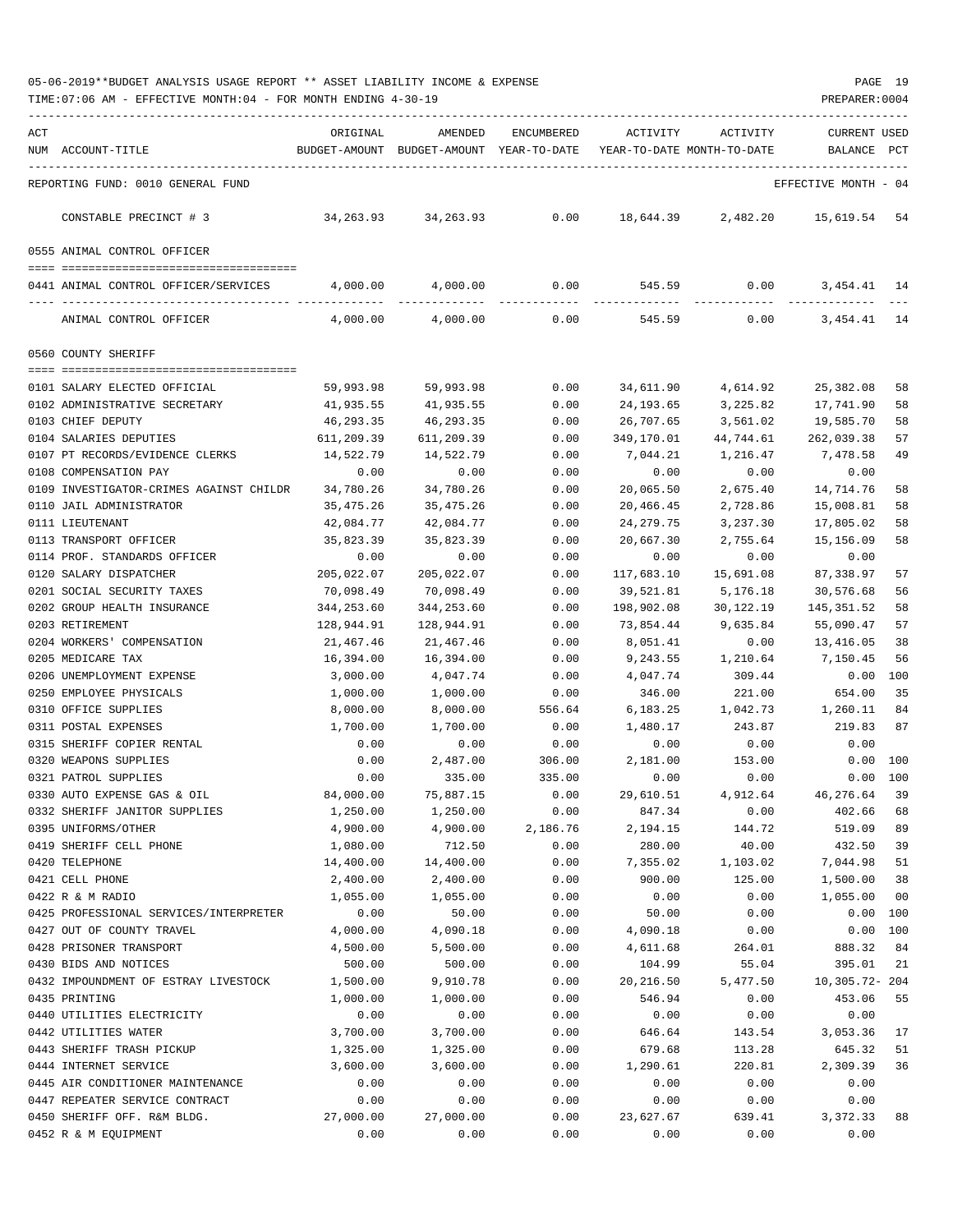TIME:07:06 AM - EFFECTIVE MONTH:04 - FOR MONTH ENDING 4-30-19 PREPARER:0004

| ACT |                                         | ORIGINAL      | AMENDED                                                   | ENCUMBERED | ACTIVITY   | ACTIVITY                         | <b>CURRENT USED</b>                                  |                |
|-----|-----------------------------------------|---------------|-----------------------------------------------------------|------------|------------|----------------------------------|------------------------------------------------------|----------------|
|     | NUM ACCOUNT-TITLE                       | BUDGET-AMOUNT | BUDGET-AMOUNT YEAR-TO-DATE                                |            |            | YEAR-TO-DATE MONTH-TO-DATE       | BALANCE                                              | PCT            |
|     | REPORTING FUND: 0010 GENERAL FUND       |               |                                                           |            |            |                                  | EFFECTIVE MONTH - 04                                 |                |
|     | 0453 TYLER/CAD MAINTENANCE              | 0.00          | 13,678.00                                                 | 0.00       | 13,678.00  | 0.00                             | 0.00 100                                             |                |
|     | 0454 R & M AUTOMOBILES                  | 32,000.00     | 32,000.00                                                 | 189.44     | 21,549.76  | 1,714.07                         | 10,260.80                                            | 68             |
|     | 0480 BOND                               | 80.00         | 80.00                                                     | 0.00       | 80.00      | 0.00                             | 0.00 100                                             |                |
|     | 0482 FIRE INSURANCE                     | 400.00        | 400.00                                                    | 0.00       | 0.00       | 0.00                             | 400.00                                               | 0 <sub>0</sub> |
|     | 0487 AUTOMOBILE INSURANCE               | 10,000.00     | 10,000.00                                                 | 0.00       | 9,162.00   | 0.00                             | 838.00                                               | 92             |
|     | 0488 LAW ENFORCEMENT INSURANCE          | 13,000.00     | 14,490.00                                                 | 0.00       | 14,490.00  | 0.00                             | 0.00                                                 | 100            |
|     | 0571 HWY. PATROL RADAR EQUIPMENT        | 0.00          | 0.00                                                      | 0.00       | 0.00       | 0.00                             | 0.00                                                 |                |
|     | 0572 OFFICE EQUIPMENT                   | 5,500.00      | 4,780.00                                                  | 0.00       | 2,141.00   | 69.99                            | 2,639.00                                             | 45             |
|     | 0573 RADIO EQUIPMENT                    | 0.00          | 0.00                                                      | 0.00       | 0.00       | 0.00                             | 0.00                                                 |                |
|     | 0574 TECHNOLOGY                         | 3,200.00      | 3,200.00                                                  | 0.00       | 1,543.98   | 0.00                             | 1,656.02                                             | 48             |
|     | 0575 AUTOMOBILES                        | 87,500.00     | 87,500.00                                                 | 0.00       | 0.00       | 0.00                             | 87,500.00                                            | 00             |
|     | 0579 WEAPONS                            | 0.00          | 2,332.93                                                  | 0.00       | 2,332.93   | 0.00                             | 0.00                                                 | 100            |
|     | 0630 AUTO NOTE PMT-PRINCIPAL            | 0.00          | 0.00                                                      | 0.00       | 0.00       | 0.00                             | 0.00                                                 |                |
|     | 0670 AUTO NOTE PMT-INTEREST             | 0.00          | 0.00                                                      | 0.00       | 0.00       | 0.00                             | 0.00                                                 |                |
|     | COUNTY SHERIFF                          |               | 2,029,889.27 2,051,610.55                                 |            |            | 3,573.84 1,150,730.55 147,589.04 | 897,306.16                                           | 56             |
|     | 0562 RIFLE RESISTANT BODY ARMOR 3439801 |               |                                                           |            |            |                                  |                                                      |                |
|     |                                         |               |                                                           |            |            |                                  |                                                      |                |
|     | 0396 BODY ARMOR                         | 0.00          | 0.00                                                      | 0.00       | 0.00       | 0.00                             | 0.00                                                 |                |
|     | RIFLE RESISTANT BODY ARMOR 3439801      | 0.00          | 0.00                                                      | 0.00       | 0.00       | 0.00                             | 0.00                                                 |                |
|     | 0565 JAIL OPERATIONS                    |               |                                                           |            |            |                                  |                                                      |                |
|     |                                         |               |                                                           |            |            |                                  |                                                      |                |
|     | 0380 PRISONER HOUSING                   | 2,100,000.00  | 2,100,000.00                                              | 0.00       | 939,650.00 |                                  | 169,250.00 1,160,350.00                              | 45             |
|     | 0400 PRISONER TRANSPORT/GUARD           | 20,000.00     | 20,000.00                                                 | 0.00       | 3,405.71   | 136.56                           | 16,594.29                                            | 17             |
|     | 0405 PRISONER MEDICAL                   | 100,000.00    | 100,000.00                                                | 0.00       | 31,224.61  | 532.13                           | 68,775.39                                            | 31             |
|     | 0429 SCHOLARSHIP AWARDS                 | 0.00          | 0.00                                                      | 0.00       | 0.00       | 0.00                             | 0.00                                                 |                |
|     | 0442 CR4200 UTILITY WATER               | 0.00          | 0.00                                                      | 0.00       | 0.00       | 0.00                             | 0.00                                                 |                |
|     | 0450 R&M BUILDING                       | 5,000.00      | 5,000.00                                                  | 0.00       | 0.00       | 0.00                             | 5,000.00                                             | 0 <sup>0</sup> |
|     | 0482 FIRE INSURANCE                     | 0.00          | 0.00                                                      | 0.00       | 0.00       | 0.00                             | 0.00                                                 |                |
|     | 0491 JUSTICE ASSISTANCE GRANT           | 0.00          | 0.00                                                      | 0.00       | 0.00       | 0.00                             | 0.00                                                 |                |
|     | 0500 LAND                               | 0.00          | 0.00                                                      | 0.00       | 0.00       | 0.00                             | 0.00                                                 |                |
|     | 0532 JAIL                               | 0.00          | 0.00                                                      | 0.00       | 0.00       | 0.00                             | 0.00                                                 |                |
|     | JAIL OPERATIONS                         |               | 2,225,000.00 2,225,000.00                                 |            |            |                                  | $0.00$ $974,280.32$ $169,918.69$ $1,250,719.68$ $44$ |                |
|     | 0570 ADULT PROBATION                    |               |                                                           |            |            |                                  |                                                      |                |
|     |                                         |               |                                                           |            |            |                                  |                                                      |                |
|     | 0420 TELEPHONE                          |               | $2,400.00$ $2,400.00$ $0.00$ $1,240.77$ $5.06$ $1,159.23$ |            |            |                                  |                                                      | 52             |
|     | 0421 TELEPHONE SYSTEM INSTALLATION      | 0.00          | 0.00                                                      | 0.00       | 0.00       | 0.00                             | 0.00                                                 |                |
|     | ADULT PROBATION                         |               | $2,400.00$ $2,400.00$ $0.00$ $1,240.77$                   |            |            |                                  | 5.06 1,159.23 52                                     |                |
|     | 0573 BOND SUPERVISION                   |               |                                                           |            |            |                                  |                                                      |                |
|     |                                         |               |                                                           |            |            |                                  |                                                      |                |
|     | 0103 SALARY-BOND SUPERVISOR             | 40,855.97     | 40,855.97                                                 | 0.00       | 24,080.83  | 2,821.92                         | 16,775.14                                            | 59             |
|     | 0201 SOCIAL SECURITY TAXES              | 2,533.07      | 2,533.07                                                  | 0.00       | 1,486.33   | 173.04                           | 1,046.74                                             | 59             |
|     | 0202 GROUP HEALTH INSURANCE             | 11,475.12     | 11,475.12                                                 | 0.00       | 6,693.82   | 956.26                           | 4,781.30                                             | 58             |
|     | 0203 RETIREMENT                         | 4,673.92      | 4,673.92                                                  | 0.00       | 2,757.53   | 321.98                           | 1,916.39                                             | 59             |
|     | 0204 WORKERS' COMPENSATION              | 171.60        | 171.60                                                    | 0.00       | 56.43      | 0.00                             | 115.17                                               | 33             |
|     | 0205 MEDICARE TAX                       | 592.41        | 592.41                                                    | 0.00       | 347.60     | 40.46                            | 244.81                                               | 59             |
|     | 0310 OFFICE SUPPLIES                    | 575.00        | 575.00                                                    | 143.34     | 186.89     | 0.00                             | 244.77                                               | 57             |
|     |                                         |               |                                                           |            |            |                                  |                                                      |                |

0311 POSTAL EXPENSES 24.50 24.50 0.00 0.00 0.00 24.50 00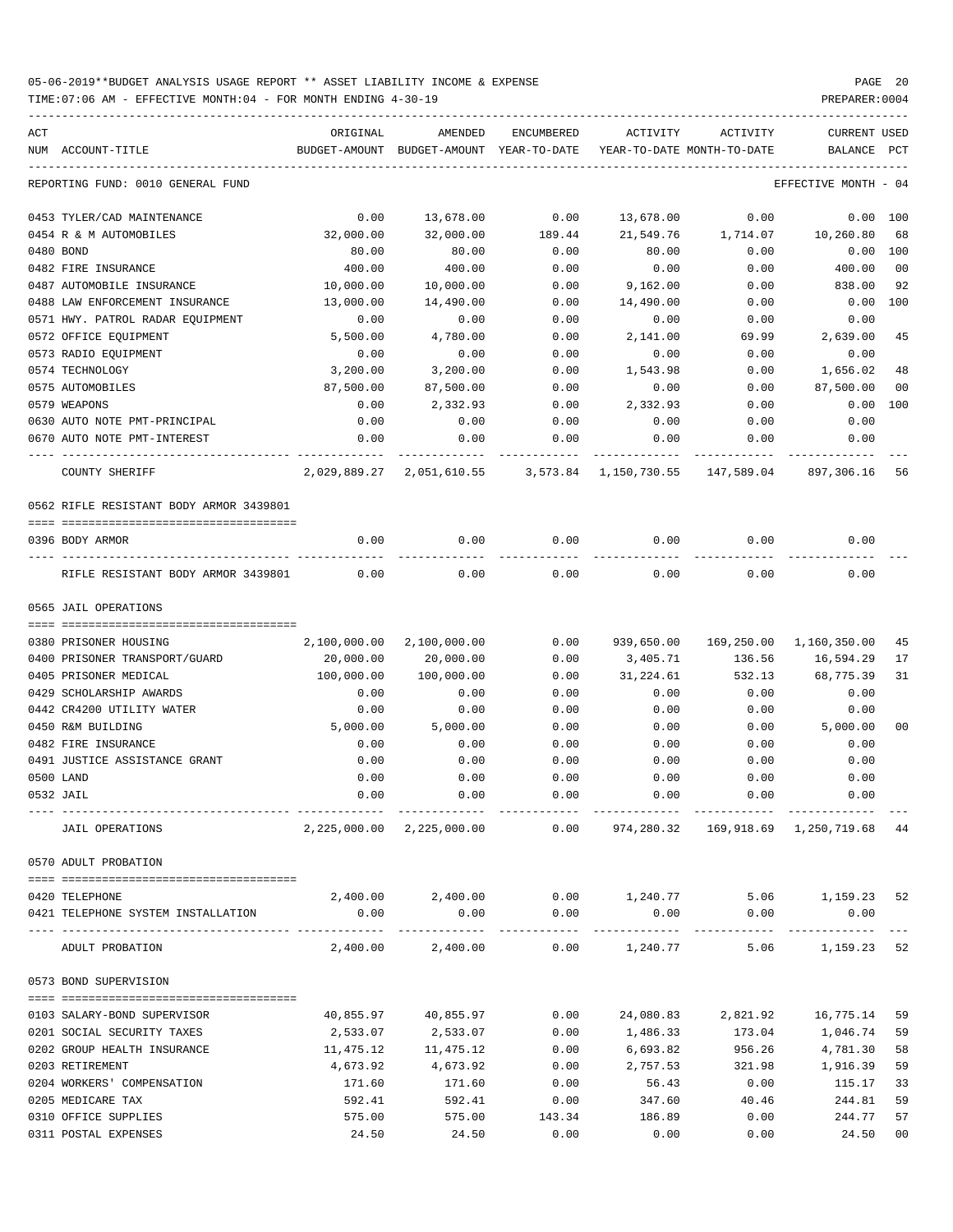### 05-06-2019\*\*BUDGET ANALYSIS USAGE REPORT \*\* ASSET LIABILITY INCOME & EXPENSE PAGE 21 TIME:07:06 AM - EFFECTIVE MONTH:04 - FOR MONTH ENDING 4-30-19 PREPARER:0004

| ACT | NUM ACCOUNT-TITLE                               | ORIGINAL           | AMENDED<br>BUDGET-AMOUNT BUDGET-AMOUNT YEAR-TO-DATE | ENCUMBERED       | ACTIVITY<br>YEAR-TO-DATE MONTH-TO-DATE | ACTIVITY                                                                     | CURRENT USED<br>BALANCE | PCT |
|-----|-------------------------------------------------|--------------------|-----------------------------------------------------|------------------|----------------------------------------|------------------------------------------------------------------------------|-------------------------|-----|
|     |                                                 |                    |                                                     |                  |                                        |                                                                              |                         |     |
|     | REPORTING FUND: 0010 GENERAL FUND               |                    |                                                     |                  |                                        |                                                                              | EFFECTIVE MONTH - 04    |     |
|     | 0313 DRUG TESTING SUPPLIES                      | 650.00             | 650.00                                              | 0.00             | 562.50                                 | 562.50                                                                       | 87.50                   | 87  |
|     | 0340 EVALUATIONS                                | 200.00             | 200.00                                              | 0.00             | 0.00                                   | 0.00                                                                         | 200.00                  | 00  |
|     | 0353 COMPUTER EXPENSE                           | 0.00               | 0.00                                                | 0.00             | 0.00                                   | 0.00                                                                         | 0.00                    |     |
|     | 0420 TELEPHONE                                  | 840.00             | 840.00                                              | 0.00             | 482.24                                 | 75.61                                                                        | 357.76                  | 57  |
|     | 0453 COMPUTER SOFTWARE                          | 1,284.00           | 1,284.00                                            | 0.00             | 856.00                                 | 107.00                                                                       | 428.00                  | 67  |
|     | 0480 BOND                                       | 0.00               | 0.00                                                | 0.00             | 0.00                                   | 0.00                                                                         | 0.00                    |     |
|     | BOND SUPERVISION                                |                    |                                                     |                  |                                        | 63,875.59    63,875.59    143.34    37,510.17    5,058.77    26,222.08    59 |                         |     |
|     | 0575 JUVENILE PROBATION                         |                    |                                                     |                  |                                        |                                                                              |                         |     |
|     | 0311 POSTAGE                                    | 0.00               | 0.00                                                | 0.00             | 17.32                                  | 0.65                                                                         | 17.32-                  |     |
|     | 0408 DETENTION OPERATING COST                   | 0.00               | 0.00                                                | 0.00             | 0.00                                   | 0.00                                                                         | 0.00                    |     |
|     | 0415 RESIDENTIAL PLACEMENT                      | 0.00               | 0.00                                                | 0.00             | 0.00                                   | 0.00                                                                         | 0.00                    |     |
|     | 0416 COUNSELING SERVICES                        | 0.00               | 0.00                                                | 0.00             | 0.00                                   | 0.00                                                                         | 0.00                    |     |
|     | 0420 TELEPHONE                                  | 0.00               | 0.00                                                | 0.00             | 0.00                                   | 0.00                                                                         | 0.00                    |     |
|     | 0427 TRAVEL & TRAINING                          | 0.00               | 0.00                                                | 0.00             | 0.00                                   | 0.00                                                                         | 0.00                    |     |
|     | 0995 JUVENILE PROBATION FUNDING 160,000.00      |                    | 160,000.00                                          | 0.00             | 160,000.00                             | 0.00                                                                         | 0.00 100                |     |
|     | JUVENILE PROBATION                              |                    | 160,000.00  160,000.00  0.00                        |                  |                                        | 160,017.32 0.65                                                              | $17.32 - 100$           |     |
|     | 0590 ENVIRONMENTAL DEVELOPMENT                  |                    |                                                     |                  |                                        |                                                                              |                         |     |
|     |                                                 |                    |                                                     |                  |                                        |                                                                              |                         |     |
|     | 0104 SALARIES DEPUTIES                          | 16,441.28          | 16,441.28                                           | 0.00             | 6,199.68                               | 1,504.68 10,241.60                                                           |                         | 38  |
|     | 0107 SALARY TEMP/EXTRA                          | 17,427.35          | 17,427.35                                           | 0.00             | 10,019.63                              | 1,340.96                                                                     | 7,407.72                | 57  |
|     | 0151 SALARY HEALTH INSPECTOR                    | 39,787.10          | 39,787.10                                           | 0.00             | 22,954.05                              | 3,060.54                                                                     | 16,833.05               | 58  |
|     | 0201 SOCIAL SECURITY TAXES                      | 4,566.66           | 4,566.66                                            | 0.00             | 2,356.77                               | 354.94                                                                       | 2,209.89                | 52  |
|     | 0202 GROUP HEALTH & DENTAL INSURANCE            | 17,212.68          | 17,212.68                                           | 0.00             | 8,701.93                               | 1,434.38                                                                     | 8,510.75                | 51  |
|     | 0203 RETIREMENT                                 | 8,426.22           | 8,426.22                                            | 0.00             | 4,484.04                               | 673.88                                                                       | 3,942.18                | 53  |
|     | 0204 WORKERS' COMPENSATION                      | 349.14             | 349.14                                              | 0.00             | 98.05                                  | 0.00                                                                         | 251.09                  | 28  |
|     | 0205 MEDICARE TAX                               | 1,068.01           | 1,068.01                                            | 0.00             | 551.16                                 | 83.00                                                                        | 516.85                  | 52  |
|     | 0310 OFFICE SUPPLIES                            | 700.00             | 700.00                                              | 0.00             | 483.20                                 | 113.60                                                                       | 216.80                  | 69  |
|     | 0311 POSTAL EXPENSE                             | 1,450.00           | 1,450.00                                            | 0.00             | 698.92                                 | 120.00                                                                       | 751.08                  | 48  |
|     | 0315 COPIER RENTAL                              | 450.00             | 450.00                                              | 0.00             | 344.05                                 | 73.89                                                                        | 105.95                  | 76  |
|     | 0330 AUTO EXPENSE GAS & OIL                     | 1,500.00           | 1,500.00                                            | 0.00             | 442.71                                 | 116.02                                                                       | 1,057.29                | 30  |
|     | 0420 TELEPHONE                                  | 750.00             | 750.00                                              | 0.00             | 441.44                                 | 61.92                                                                        | 308.56 59               |     |
|     | 0427 OUT OF COUNTY TRAVEL                       | 600.00             | 600.00                                              | 0.00             | 387.98                                 | 0.00                                                                         | 212.02                  | 65  |
|     | 0435 PRINTING<br>0453 SOFTWARE MAINTENANCE SAFE | 100.00             | 100.00                                              | 0.00             | 0.00                                   | 0.00                                                                         | 100.00                  | 00  |
|     | 0454 R&M AUTO                                   | 400.00             | 400.00                                              | 0.00             | 400.00                                 | 0.00                                                                         | 0.00 100                |     |
|     |                                                 | 1,000.00<br>300.00 | 1,000.00                                            | 0.00             | 313.50                                 | 14.50                                                                        | 686.50                  | 31  |
|     | 0467 VISITING HEALTH INSPECTOR<br>0480 BOND     |                    | 300.00                                              | 0.00             | 0.00                                   | 0.00                                                                         | 300.00                  | 00  |
|     |                                                 | 302.56             | 302.56                                              | 0.00             | 200.56                                 | 0.00                                                                         | 102.00                  | 66  |
|     | 0481 DUES<br>0487 AUTOMOBILE INSURANCE          | 160.00             | 160.00                                              | 0.00             | 0.00                                   | 0.00                                                                         | 160.00                  | 00  |
|     | 0572 OFFICE EQUIPMENT                           | 350.00             | 350.00                                              | 0.00             | 183.00                                 | 0.00                                                                         | 167.00                  | 52  |
|     |                                                 | 500.00             | 500.00                                              | 0.00             | 0.00                                   | 0.00                                                                         | 500.00                  | 00  |
|     | 0574 TECHNOLOGY<br>0575 AUTOMOBILE/PICKUP       | 0.00<br>0.00       | 0.00<br>0.00                                        | 0.00<br>0.00     | 0.00<br>0.00                           | 0.00<br>0.00                                                                 | 0.00<br>0.00            |     |
|     | ENVIRONMENTAL DEVELOPMENT                       |                    |                                                     | --------<br>0.00 |                                        | 59,260.67 8,952.31                                                           | 54,580.33 52            |     |
|     |                                                 |                    |                                                     |                  |                                        |                                                                              |                         |     |
|     | 0591 FANNIN CO DEVELOPMENT SERV.                |                    |                                                     |                  |                                        |                                                                              |                         |     |
|     | 0110 SALARY FLOOD PLAIN ADMINISTRATOR           | 35,274.00          | 35,274.00                                           | 0.00             | 18,993.66                              | 2,713.38                                                                     | 16,280.34 54            |     |
|     | 0201 SOCIAL SECURITY TAXES                      | 2,186.99           | 2,186.99                                            | 0.00             | 1,082.51                               | 153.60                                                                       | 1,104.48                | 49  |
|     | 0202 GROUP HEALTH & DENTAL INSURANCE            |                    | 11,475.12 11,475.12                                 | 0.00             | 6,215.69                               | 956.26                                                                       | 5, 259. 43 54           |     |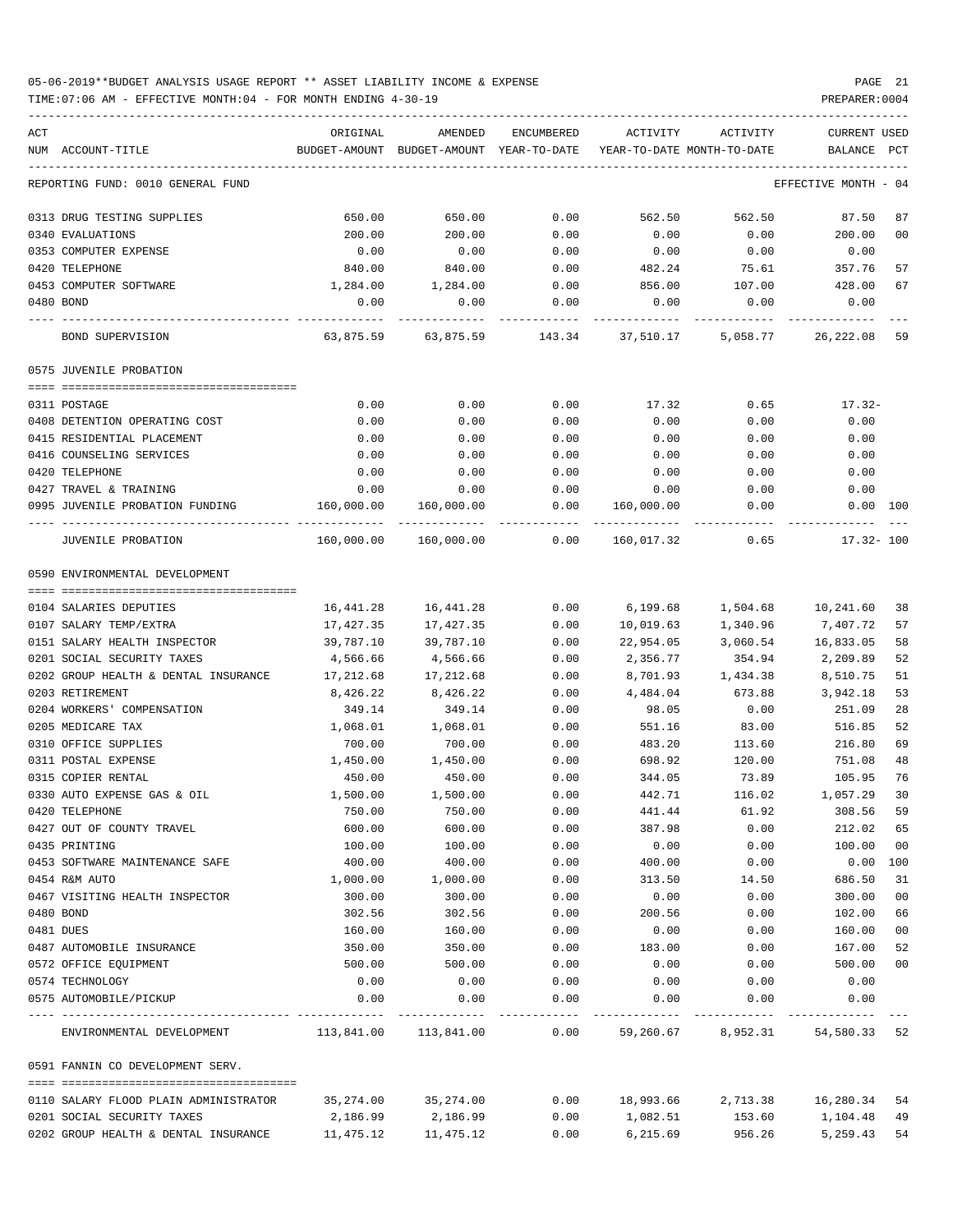| ACT                                                  | ORIGINAL  | AMENDED                                                     | ENCUMBERED           | ACTIVITY                   | ACTIVITY                        | CURRENT USED            |                |
|------------------------------------------------------|-----------|-------------------------------------------------------------|----------------------|----------------------------|---------------------------------|-------------------------|----------------|
| NUM ACCOUNT-TITLE                                    |           | BUDGET-AMOUNT BUDGET-AMOUNT YEAR-TO-DATE                    |                      | YEAR-TO-DATE MONTH-TO-DATE |                                 | BALANCE                 | PCT            |
| REPORTING FUND: 0010 GENERAL FUND                    |           |                                                             |                      |                            |                                 | EFFECTIVE MONTH - 04    |                |
| 0203 RETIREMENT                                      | 4,035.35  | 4,035.35                                                    | 0.00                 |                            | 2,174.52 309.60 1,860.83        |                         | 54             |
| 0204 WORKERS' COMPENSATION                           | 148.15    | 148.15                                                      | 0.00                 | 46.85                      | 0.00                            | 101.30                  | 32             |
| 0205 MEDICARE TAX                                    | 511.47    | 511.47                                                      | 0.00                 | 253.15                     | 35.92                           | 258.32                  | 49             |
| 0310 OFFICE SUPPLIES                                 | 700.00    | 700.00                                                      | 0.00                 | 455.94                     | 52.41                           | 244.06                  | 65             |
| 0311 POSTAL EXPENSE                                  | 500.00    | 500.00                                                      | 0.00                 | 50.00                      | 0.00                            | 450.00                  | 10             |
| 0330 AUTO EXPENSE GAS & OIL                          | 1,500.00  | 1,500.00                                                    | 0.00                 | 0.00                       | 0.00                            | 1,500.00                | 0 <sub>0</sub> |
| 0420 TELEPHONE                                       | 750.00    | 750.00                                                      | 0.00                 | 299.28                     | 61.92                           | 450.72                  | 40             |
| 0427 OUT OF COUNTY TRAVEL                            | 2,000.00  | 2,000.00                                                    | 0.00                 | 543.40                     | 543.40                          | 1,456.60                | 27             |
| 0435 PRINTING                                        | 100.00    | 100.00                                                      | 0.00                 | 0.00                       | 0.00                            | 100.00                  | 0 <sub>0</sub> |
| 0453 SOFTWARE MAINTENANCE                            | 0.00      | 0.00                                                        | 0.00                 | 0.00                       | 0.00                            | 0.00                    |                |
| 0454 R&M AUTO                                        | 1,000.00  | 1,000.00                                                    | 0.00                 | 306.31                     | 289.56                          | 693.69                  | 31             |
| 0480 BOND                                            | 50.00     | 50.00                                                       | 0.00                 | 50.00                      | 0.00                            | $0.00$ 100              |                |
| 0481 DUES                                            | 0.00      | 0.00                                                        | 0.00                 | 0.00                       | 0.00                            | 0.00                    |                |
| 0487 AUTOMOBILE INSURANCE                            | 225.00    | 225.00                                                      | 0.00                 | 0.00                       | 0.00                            | 225.00                  | 0 <sub>0</sub> |
| 0572 OFFICE EQUIPMENT                                | 800.00    | 800.00                                                      | 0.00                 | 666.79                     | 0.00                            | 133.21                  | 83             |
| 0574 TECHNOLOGY                                      | 2,100.00  | 2,100.00                                                    | 0.00                 | 2,132.62                   | 0.00                            | 32.62- 102              |                |
| 0575 AUTOMOBILE                                      | 22,500.00 | 22,500.00                                                   | 0.00                 |                            | 22,500.00 0.00                  | $0.00$ 100              |                |
| FANNIN CO DEVELOPMENT SERV. 85,856.08 85,856.08 0.00 |           |                                                             |                      |                            | 55,770.72 5,116.05 30,085.36 65 | . _ _ _ _ _ _ _ _ _ _ _ |                |
| 0640 COUNTY SERVICES                                 |           |                                                             |                      |                            |                                 |                         |                |
| 0410 FANNIN CO. CHILDRENS CTR                        | 7,000.00  | 7,000.00                                                    | 0.00                 | 7,000.00                   | 0.00                            | $0.00$ 100              |                |
| 0411 FANNIN CO. WELFARE BOARD                        | 6,000.00  | 6,000.00                                                    | 0.00                 | 6,000.00                   | 0.00                            | 0.00 100                |                |
| 0412 FANNIN CO. HISTORICAL SOC                       | 4,500.00  | 4,500.00                                                    | 0.00                 | 4,500.00                   | 0.00                            | 0.00 100                |                |
| 0413 TEXOMA COMMUNITY CENTER(M.H.M.R.)               | 22,500.00 | 22,500.00                                                   | 0.00                 | 0.00                       | 0.00                            | 22,500.00               | 0 <sub>0</sub> |
| 0414 FANNIN COUNTY CRISIS CENTER                     | 5,000.00  | 5,000.00                                                    | 0.00                 | 0.00                       | 0.00                            | 5,000.00                | 00             |
| 0415 TAPS PUBLIC TRANSIT                             | 5,000.00  | 5,000.00                                                    | 0.00                 | 5,000.00                   | 0.00                            | 0.00 100                |                |
| 0416 TRI-COUNTY SNAP                                 | 2,103.00  | 2,103.00                                                    | 0.00                 | 0.00                       | 0.00                            | 2,103.00                | 0 <sub>0</sub> |
| 0440 UTILITIES ELECTRICITY                           | 9,000.00  | 9,000.00                                                    | 0.00                 | 3,895.97                   | 1,115.61                        | 5,104.03                | 43             |
| 0441 UTILITIES GAS                                   | 2,200.00  | 2,200.00                                                    | 0.00                 | 1,331.71                   | 248.31                          | 868.29                  | 61             |
| 0442 UTILITIES WATER                                 | 3,500.00  | 3,500.00                                                    | 0.00                 | 2,077.78                   | 298.81                          | 1,422.22                | 59             |
| 0443 TRASH PICK-UP                                   | 500.00    | 500.00                                                      | 0.00                 | 246.24                     | 41.04                           | 253.76                  | 49             |
| 0450 R & M BUILDINGS (TDHS)                          | 0.00      | 0.00                                                        | 0.00                 | 0.00                       | 0.00                            | 0.00                    |                |
| 0482 FIRE INSURANCE                                  | 2,300.00  | 2,300.00                                                    | 0.00                 | 0.00                       | 0.00                            | 2,300.00                | 0 <sub>0</sub> |
| 0493 DHS PARKING LOT                                 | 0.00      | 0.00                                                        | 0.00                 | 0.00                       | 0.00                            | 0.00                    |                |
| 0575 LAKE FANNIN                                     | 0.00      | 0.00                                                        | 0.00                 | 0.00                       | 0.00                            | 0.00                    |                |
| COUNTY SERVICES                                      | 69,603.00 | 69,603.00                                                   | ------------<br>0.00 |                            | 30,051.70 1,703.77              | 39,551.30               | 43             |
| 0641 HEALTH OFFICER                                  |           |                                                             |                      |                            |                                 |                         |                |
|                                                      |           |                                                             |                      |                            |                                 |                         |                |
| 0102 SALARY APPOINTED OFFICIAL                       |           | $2,400.00$ $2,400.00$ $0.00$ $1,400.00$ $200.00$ $1,000.00$ |                      |                            |                                 |                         | 58             |
| HEALTH OFFICER                                       | 2,400.00  | 2,400.00                                                    |                      | 0.00 1,400.00              | 200.00                          | 1,000.00                | 58             |
| 0645 INDIGENT CARE                                   |           |                                                             |                      |                            |                                 |                         |                |
| 0102 SALARY IHC DIRECTOR                             | 40,982.67 | 40,982.67                                                   | 0.00                 | 23,643.90                  | 3,152.52                        | 17,338.77               | 58             |
| 0107 SALARY ASSISTANT                                | 16,441.28 | 16,441.28                                                   | 0.00                 | 6,199.68                   | 1,504.68                        | 10,241.60               | 38             |
| 0201 SOCIAL SECURITY TAX                             | 3,560.29  | 3,560.29                                                    | 0.00                 | 1,816.70                   | 282.62                          | 1,743.59                | 51             |
| 0202 GROUP HEALTH INSURANCE                          | 17,212.68 | 17,212.68                                                   | 0.00                 | 8,702.01                   | 1,434.40                        | 8,510.67                | 51             |
| 0203 RETIREMENT                                      | 6,569.30  | 6,569.30                                                    | 0.00                 | 3,415.63                   | 531.38                          | 3,153.67                | 52             |
| 0204 WORKER'S COMP                                   | 241.18    | 241.18                                                      | 0.00                 | 73.79                      | 0.00                            | 167.39                  | 31             |
| 0205 MEDICARE TAX                                    | 832.65    | 832.65                                                      | 0.00                 | 424.88                     | 66.10                           | 407.77                  | 51             |
|                                                      |           |                                                             |                      |                            |                                 |                         |                |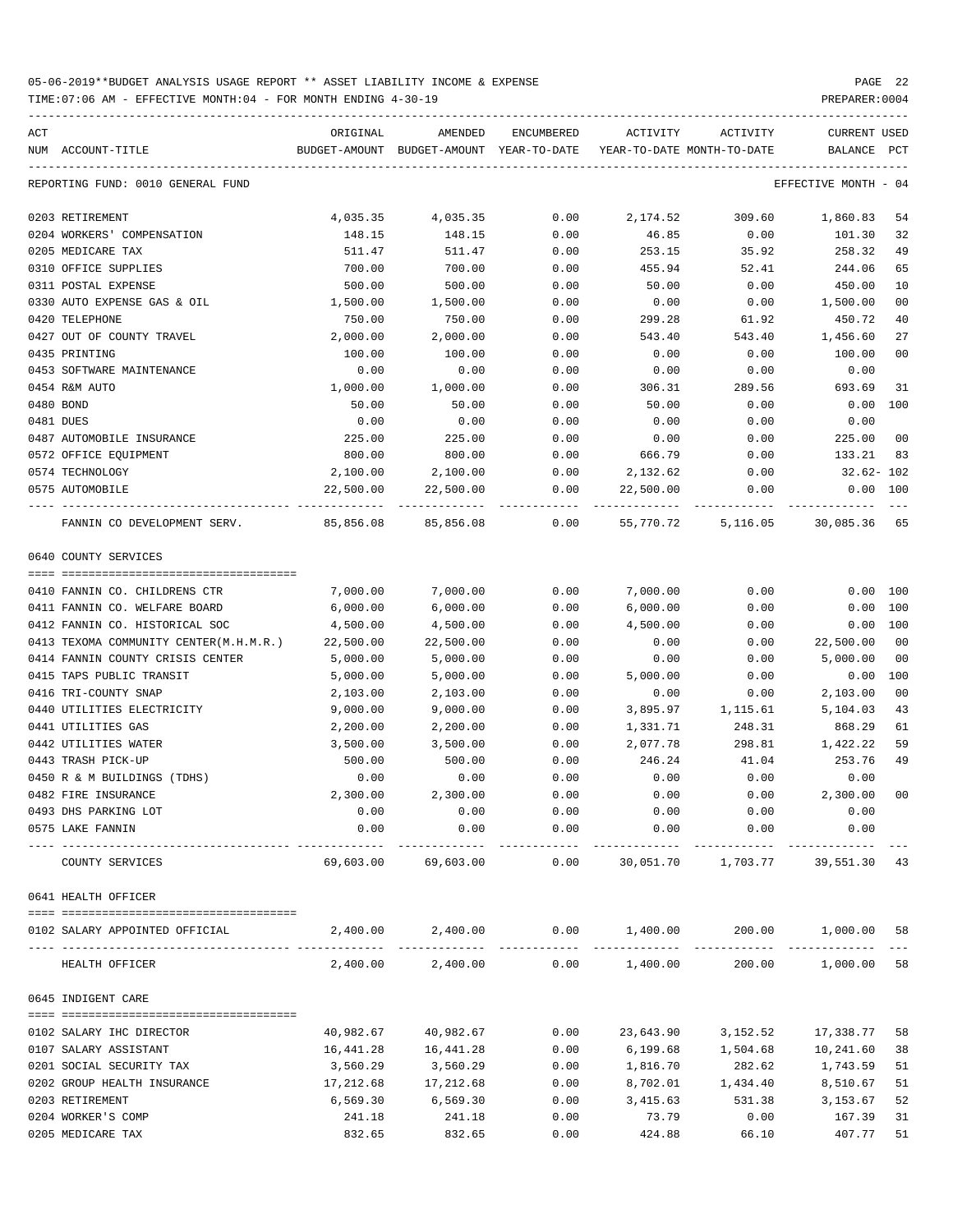| 05-06-2019**BUDGET ANALYSIS USAGE REPORT ** ASSET LIABILITY INCOME & EXPENSE |  |  |  |  | PAGE |  |
|------------------------------------------------------------------------------|--|--|--|--|------|--|
|                                                                              |  |  |  |  |      |  |

| ACT                                                    | ORIGINAL              | AMENDED                                                             | ENCUMBERED   | ACTIVITY             | ACTIVITY             | <b>CURRENT USED</b>    |                |
|--------------------------------------------------------|-----------------------|---------------------------------------------------------------------|--------------|----------------------|----------------------|------------------------|----------------|
| NUM ACCOUNT-TITLE                                      |                       | BUDGET-AMOUNT BUDGET-AMOUNT YEAR-TO-DATE YEAR-TO-DATE MONTH-TO-DATE |              |                      |                      | BALANCE PCT            |                |
| REPORTING FUND: 0010 GENERAL FUND                      |                       |                                                                     |              |                      |                      | EFFECTIVE MONTH - 04   |                |
| 0210 TOTAL SALARY & BENEFITS                           | 85,840.05             | 85,840.05                                                           | 0.00         | 44,276.59            | 6,971.70             | 41,563.46              | 52             |
| 0310 OFFICE SUPPLIES                                   | 650.00                | 650.00                                                              | 0.00         | 61.19                | 0.00                 | 588.81                 | 09             |
| 0311 POSTAL EXPENSE                                    | 275.00                | 275.00                                                              | 0.00         | 0.00                 | 0.00                 | 275.00                 | 0 <sub>0</sub> |
| 0330 BIDS & NOTICES                                    | 125.00                | 125.00                                                              | 0.00         | 0.00                 | 0.00                 | 125.00                 | 0 <sub>0</sub> |
| 0353 COMPUTER EXPENSE                                  | 12,708.00             | 12,708.00                                                           | 0.00         | 8,472.00             | 1,059.00             | 4,236.00               | 67             |
| 0390 SUBSCRIPTIONS                                     | 0.00                  | 0.00                                                                | 0.00         | 0.00                 | 0.00                 | 0.00                   |                |
| 0399 SUBTOTAL OFFICE EXPENSE                           | 13,758.00             | 13,758.00                                                           | 0.00         | 8,533.19             | 1,059.00             | 5,224.81               | 62             |
| 0404 COBRA/INSURANCE                                   | 0.00                  | 0.00                                                                | 0.00         | 0.00                 | 0.00                 | 0.00                   |                |
| 0407 INELIGIBLE IHC EXPENSE                            | 0.00                  | 0.00                                                                | 0.00         | 0.00                 | 0.00                 | 0.00                   |                |
| 0409 DIABETIC SUPPLIES                                 | 4,000.00              | 4,000.00                                                            | 0.00         | 616.32               | 0.00                 | 3,383.68               | 15             |
| 0410 CERT. REG. NURSE ANES.                            | 1,000.00              | 1,000.00                                                            | 0.00         | 0.00                 | 0.00                 | 1,000.00               | 0 <sub>0</sub> |
| 0411 PHYSICIAN, NON-EMERGENCY                          | 15,000.00             | 15,000.00                                                           | 0.00         | 0.00                 | 0.00                 | 15,000.00              | 0 <sub>0</sub> |
| 0412 PRESCRIPTIONS, DRUGS                              | 20,000.00             | 20,000.00                                                           | 0.00         | 6,598.03             | 0.00                 | 13,401.97              | 33             |
| 0413 HOSPITAL, INPATIENT                               | 50,000.00             | 50,000.00                                                           | 0.00         | 0.00                 | 0.00                 | 50,000.00              | 00             |
| 0414 HOSPITAL, OUTPATIENT                              | 60,000.00             | 60,000.00                                                           | 0.00         | 10,563.77            | 0.00                 | 49, 436.23             | 18             |
| 0415 LABORATORY/ X-RAY                                 | 4,000.00              | 4,000.00                                                            | 0.00         | 0.00                 | 0.00                 | 4,000.00               | 0 <sub>0</sub> |
| 0416 SKILLED NURSING FACILITY                          | 0.00                  | 0.00                                                                | 0.00         | 0.00                 | 0.00                 | 0.00                   |                |
| 0417 FAMILY PLANNING                                   | 0.00                  | 0.00                                                                | 0.00         | 0.00                 | 0.00                 | 0.00                   |                |
| 0418 FED. QUALIFIED HEALTH CENTER                      | 10,000.00             | 10,000.00                                                           | 0.00         | 0.00                 | 0.00                 | 10,000.00              | 00             |
| 0419 COUNSELING SERVICE                                | 0.00                  | 0.00                                                                | 0.00         | 0.00                 | 0.00                 | 0.00                   |                |
| 0420 RURAL HEALTH CLINIC                               | 0.00                  | 0.00                                                                | 0.00         | 0.00                 | 0.00                 | 0.00                   |                |
| 0421 STATE HOSPITAL CONTRACTS                          | 0.00                  | 0.00                                                                | 0.00         | 0.00                 | 0.00                 | 0.00                   |                |
| 0422 AMBULATORY SURGICAL CENTE                         | 1,000.00              | 1,000.00                                                            | 0.00         | 0.00                 | 0.00                 | 1,000.00               | 00             |
| 0423 MEDICAL EQUIP. PURCHASE                           | 1,000.00              | 1,000.00                                                            | 0.00         | 0.00                 | 0.00                 | 1,000.00               | 00             |
| 0425 TOTAL MEDICAL/IHC                                 | 166,000.00            | 166,000.00                                                          | 0.00         | 17,778.12            | 0.00                 | 148,221.88             | 11             |
| 0427 OUT OF COUNTY TRAVEL                              | 365.00                | 365.00                                                              | 0.00         | 0.00                 | 0.00                 | 365.00                 | 00             |
| 0435 PRINTING                                          | 0.00                  | 0.00                                                                | 0.00         | 0.00                 | 0.00                 | 0.00                   |                |
| 0440 TELEPHONE                                         | 1,400.00              | 1,400.00                                                            | 0.00         | 689.01               | 87.64                | 710.99                 | 49             |
| 0441 DSL LINE                                          | 720.00                | 720.00                                                              | 0.00         | 476.82               | 78.94                | 243.18                 | 66             |
| 0499 SERVICES & OTHER CHARGES                          |                       |                                                                     |              |                      |                      |                        |                |
| 0574 TECHNOLOGY                                        | 0.00                  | 0.00                                                                | 0.00         | 0.00                 | 0.00<br>____________ | 0.00                   |                |
| 0599 CAPITAL OUTLAY                                    | 0.00                  | 0.00                                                                | 0.00         | 0.00                 | 0.00                 | 0.00<br>-------------- |                |
| INDIGENT CARE                                          |                       | 268,083.05 268,083.05                                               | 0.00         | 71,753.73            | 8,197.28             | 196,329.32 27          |                |
| 0665 COUNTY AGENTS                                     |                       |                                                                     |              |                      |                      |                        |                |
|                                                        |                       |                                                                     |              |                      |                      |                        |                |
| 0105 SALARY SECRETARY                                  | 26,736.90             | 26,736.90                                                           | 0.00         | 15,425.10            | 2,056.68             | 11,311.80 58           |                |
| 0107 REGULAR-TEMP. PART-TIME                           | 0.00                  | 0.00                                                                | 0.00         | 0.00                 | 0.00                 | 0.00                   |                |
| 0150 CO. AGENTS SALARIES<br>0201 SOCIAL SECURITY TAXES | 48,611.67<br>4,746.01 | 48,611.67                                                           | 0.00<br>0.00 | 28,391.40            | 3,785.52<br>316.12   | 20,220.27              | 58<br>50       |
| 0202 GROUP HEALTH & DENTAL INSURANCE                   | 11,475.12             | 4,746.01<br>11,475.12                                               | 0.00         | 2,393.95<br>6,693.82 | 956.26               | 2,352.06<br>4,781.30   | 58             |
| 0203 RETIREMENT                                        | 3,058.70              | 3,058.70                                                            | 0.00         | 1,766.46             | 234.66               | 1,292.24               | 58             |
| 0204 WORKERS' COMPENSATION                             | 112.30                | 112.30                                                              | 0.00         | 36.93                | 0.00                 | 75.37                  | 33             |
| 0205 MEDICARE TAX                                      | 1,109.95              | 1,109.95                                                            | 0.00         | 559.79               | 73.92                | 550.16                 | 50             |
| 0310 OFFICE SUPPLIES                                   | 1,100.00              | 1,100.00                                                            | 0.00         | 188.94               | 0.00                 | 911.06                 | 17             |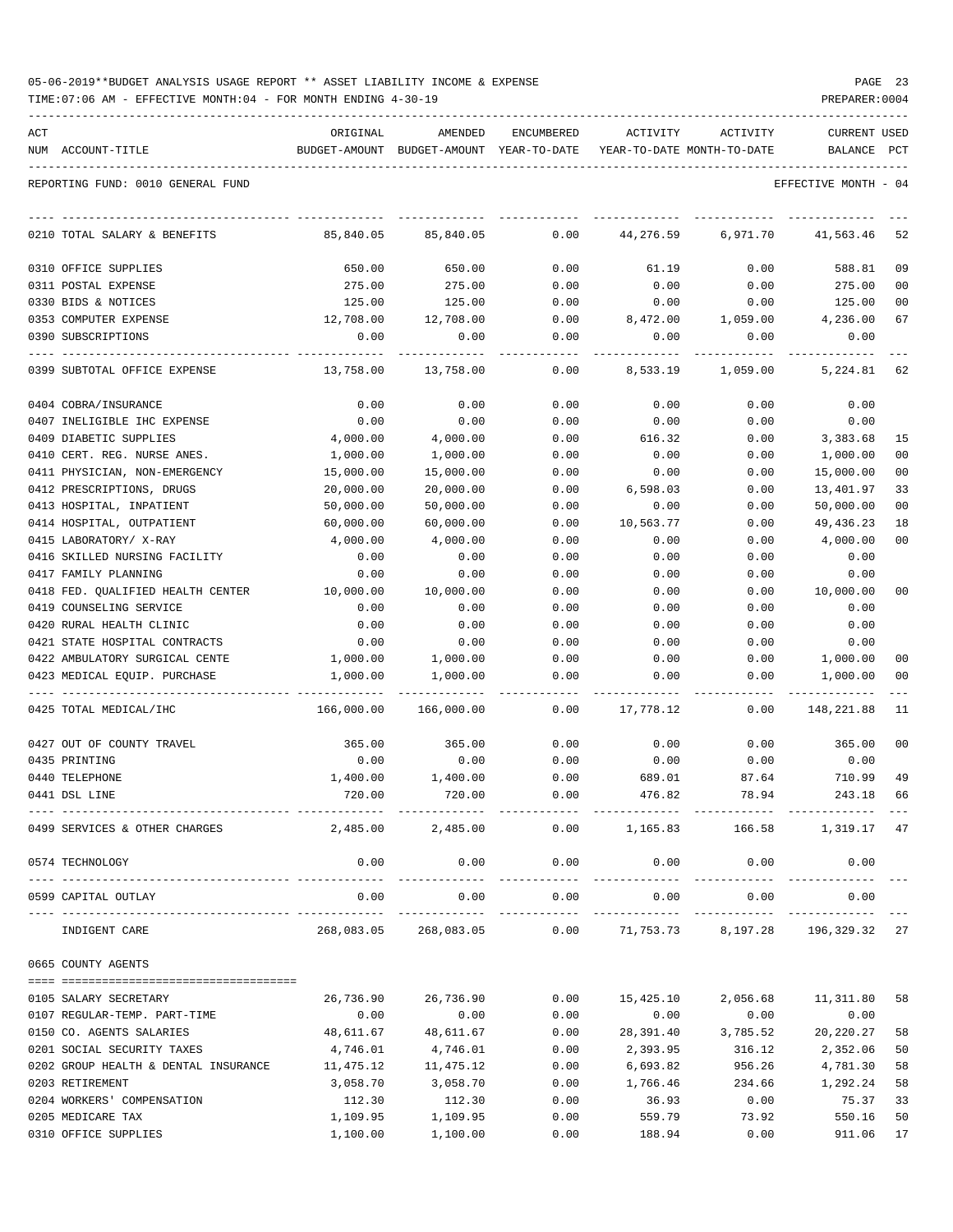| ACT |                                     | ORIGINAL                                 | AMENDED                                                       | ENCUMBERED | ACTIVITY              | ACTIVITY                                   | <b>CURRENT USED</b>  |                |
|-----|-------------------------------------|------------------------------------------|---------------------------------------------------------------|------------|-----------------------|--------------------------------------------|----------------------|----------------|
|     | NUM ACCOUNT-TITLE                   | BUDGET-AMOUNT BUDGET-AMOUNT YEAR-TO-DATE |                                                               |            |                       | YEAR-TO-DATE MONTH-TO-DATE                 | BALANCE PCT          |                |
|     | REPORTING FUND: 0010 GENERAL FUND   |                                          |                                                               |            |                       |                                            | EFFECTIVE MONTH - 04 |                |
|     | 0311 POSTAL EXPENSE                 | 300.00                                   | 300.00                                                        | 0.00       | 0.00                  | 0.00                                       | 300.00               | 0 <sub>0</sub> |
|     | 0315 COPIER RENTAL                  | 1,500.00                                 | 1,500.00                                                      | 0.00       | 763.38                | 147.37                                     | 736.62               | 51             |
|     | 0335 PROGRAM SUPPLIES               | 500.00                                   | 500.00                                                        | 0.00       | 0.00                  | 0.00                                       | 500.00               | 0 <sub>0</sub> |
|     | 0420 TELEPHONE                      | 1,800.00                                 | 1,800.00                                                      | 0.00       | 1,055.23              | 307.48                                     | 744.77               | 59             |
|     | 0421 CELL PHONE ALLOWANCE           | 1,800.00                                 | 1,800.00                                                      | 0.00       | 1,050.00              | 150.00                                     | 750.00               | 58             |
|     | 0422 CABLE INTERNET                 | 672.00                                   | 672.00                                                        | 0.00       | 392.00                | 112.00                                     | 280.00               | 58             |
|     | 0427 IN/OUT CO.TRAVEL-AG.           | 4,000.00                                 | 4,000.00                                                      | 0.00       | 331.11                | 0.00                                       | 3,668.89             | 08             |
|     | 0428 IN/OUT CO.TRAVEL-F.C.S.        | 4,000.00                                 | 4,000.00                                                      | 0.00       | 1,998.68              | 642.60                                     | 2,001.32             | 50             |
|     | 0429 IN/OUT CO.TRAVEL-4-H           | 4,000.00                                 | 4,000.00                                                      | 0.00       | 126.00                | 0.00                                       | 3,874.00             | 03             |
|     | 0572 OFFICE EQUIPMENT               | 0.00                                     | 0.00                                                          | 0.00       | 0.00                  | 0.00                                       | 0.00                 |                |
|     | 0574 TECHNOLOGY                     | 0.00                                     | 0.00                                                          | 0.00       | 0.00                  | 0.00                                       | 0.00                 |                |
|     | COUNTY AGENTS                       |                                          | 115,522.65 115,522.65 0.00                                    |            |                       | 61, 172, 79 8, 782, 61                     | 54,349.86            | 53             |
|     | 0696 DONATIONS & ALLOCATIONS        |                                          |                                                               |            |                       |                                            |                      |                |
|     | 0491 SOIL & WATER CONSERVATION      |                                          | 1,000.00 1,000.00                                             |            |                       | $0.00$ $1,000.00$ $1,000.00$               | 0.00 100             |                |
|     | 0492 INDIGENT BURIAL                | 2,000.00                                 | 2,000.00                                                      |            | $0.00$ 1,000.00       |                                            | 0.00 1,000.00        | 50             |
|     | 0494 FLOOD CONTROL SITE MAINTENANCE | 0.00                                     | 0.00                                                          | 0.00       | 0.00                  | 0.00                                       | 0.00                 |                |
|     | DONATIONS & ALLOCATIONS             |                                          | $3,000.00$ $3,000.00$ $0.00$ $2,000.00$ $1,000.00$ $1,000.00$ |            |                       |                                            |                      | 67             |
|     | 0999 ACCOUNTS PAYABLE               |                                          |                                                               |            |                       |                                            |                      |                |
|     | 0100 A/P CLEARING ACCOUNT           |                                          |                                                               |            | 0.00                  | 0.00                                       | 0.00                 |                |
|     | ACCOUNTS PAYABLE                    |                                          |                                                               |            | 0.00                  | 0.00                                       | 0.00                 |                |
|     | GENERAL FUND                        |                                          |                                                               |            |                       |                                            |                      |                |
|     | INCOME TOTALS                       |                                          |                                                               |            |                       | $9,520,018.25$ $356,889.47$ $3,281,765.83$ |                      | 74             |
|     | <b>EXPENSE TOTALS</b>               |                                          | 12,793,740.80 12,801,784.08                                   |            | 7,784.07 6,640,262.18 | 975,800.84                                 | 6,153,737.83         | 52             |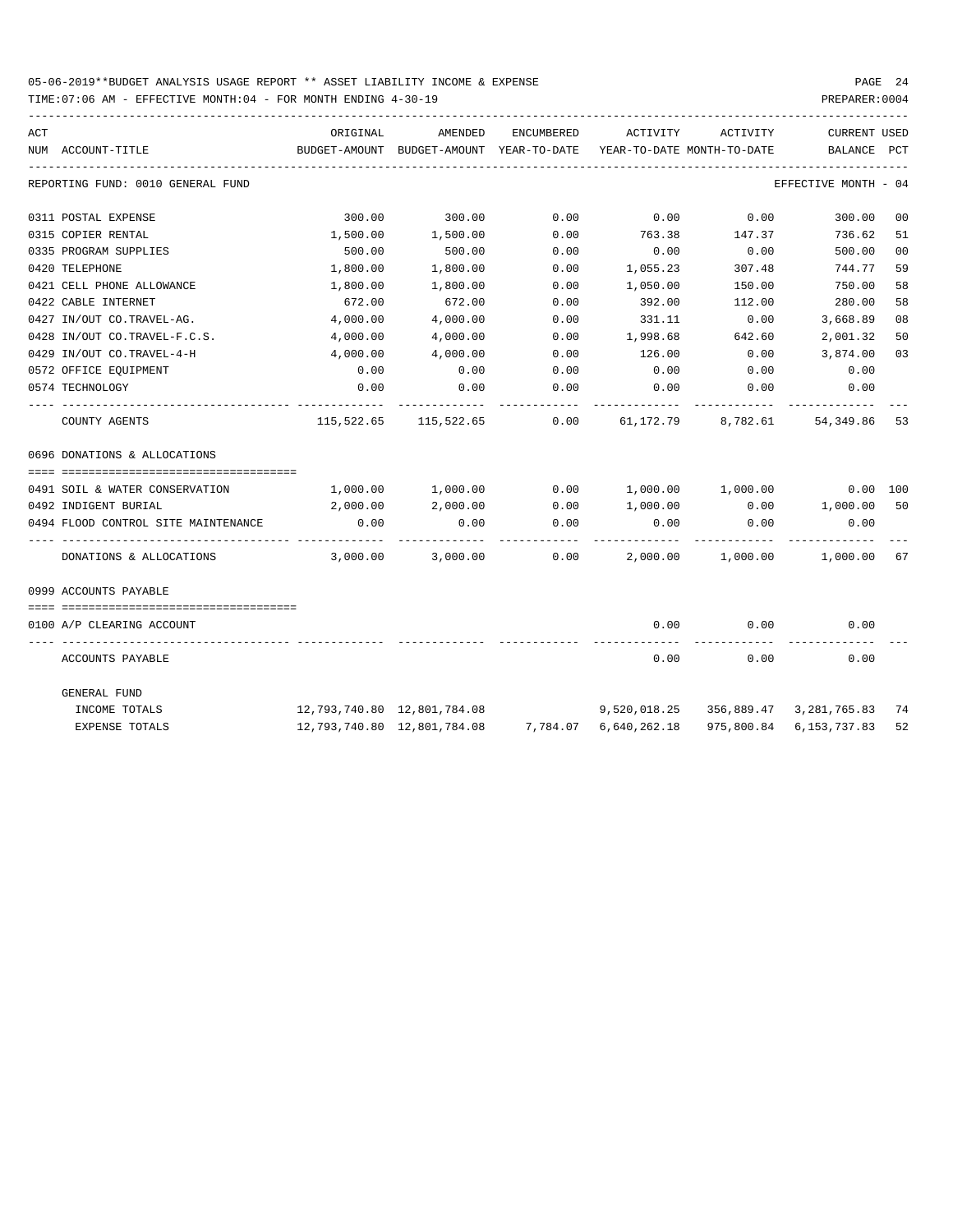|     | 05-06-2019**BUDGET ANALYSIS USAGE REPORT ** ASSET LIABILITY INCOME & EXPENSE<br>TIME: 07:06 AM - EFFECTIVE MONTH: 04 - FOR MONTH ENDING 4-30-19 |           |                                                     |            |                                        |                                                  | PREPARER: 0004                              | PAGE 25 |
|-----|-------------------------------------------------------------------------------------------------------------------------------------------------|-----------|-----------------------------------------------------|------------|----------------------------------------|--------------------------------------------------|---------------------------------------------|---------|
| ACT | NUM ACCOUNT-TITLE                                                                                                                               | ORIGINAL  | AMENDED<br>BUDGET-AMOUNT BUDGET-AMOUNT YEAR-TO-DATE | ENCUMBERED | ACTIVITY<br>YEAR-TO-DATE MONTH-TO-DATE | ACTIVITY                                         | <b>CURRENT USED</b><br>BALANCE PCT          |         |
|     | ----------------------------------<br>REPORTING FUND: 0011 COURTHOUSE SECURITY                                                                  |           |                                                     |            |                                        |                                                  | EFFECTIVE MONTH - 04                        |         |
|     | 0100 PAYROLL                                                                                                                                    |           |                                                     |            |                                        |                                                  |                                             |         |
|     | 0100 PAYROLL                                                                                                                                    |           |                                                     |            | 0.00                                   | 0.00                                             | 0.00                                        |         |
|     | ---- ----<br>PAYROLL                                                                                                                            |           |                                                     |            | 0.00                                   | -------<br>0.00                                  | 0.00                                        |         |
|     | 0102 A/P CLEARING                                                                                                                               |           |                                                     |            |                                        |                                                  |                                             |         |
|     | 0100 A/P CLEARING                                                                                                                               |           |                                                     |            | 0.00                                   | 0.00                                             | 0.00                                        |         |
|     | A/P CLEARING                                                                                                                                    |           |                                                     |            | 0.00                                   | 0.00                                             | 0.00                                        |         |
|     | 0103 CASH                                                                                                                                       |           |                                                     |            |                                        |                                                  |                                             |         |
|     | 0100 C.H. SECURITY-COMBINED FUNDS CKING                                                                                                         |           |                                                     |            |                                        |                                                  | 22,523.64- 1,563.87 105,891.97              |         |
|     | CASH                                                                                                                                            |           |                                                     |            |                                        | --------- ------------<br>$22,523.64 - 1,563.87$ | ----------<br>105,891.97                    |         |
|     | 0120 RECEIVABLES                                                                                                                                |           |                                                     |            |                                        |                                                  |                                             |         |
|     | 0313 DUE FROM OTHER FUNDS                                                                                                                       |           |                                                     |            | 0.00                                   |                                                  | $0.00$ 1,125.43                             |         |
|     | RECEIVABLES                                                                                                                                     |           |                                                     |            | 0.00                                   | ---------                                        | -----------<br>$0.00$ 1,125.43              |         |
|     | 0200 SYSTEM ADDED LIABILITY DEPARTMENT                                                                                                          |           |                                                     |            |                                        |                                                  |                                             |         |
|     | 0910 SYSTEM ADDED LIABILITY LINE-ITEM                                                                                                           |           |                                                     |            | 0.00                                   | 0.00                                             | 0.00                                        |         |
|     | SYSTEM ADDED LIABILITY DEPARTMENT                                                                                                               |           |                                                     |            | 0.00                                   | 0.00                                             | 0.00                                        |         |
|     | 0271 EQUITY ACCOUNT                                                                                                                             |           |                                                     |            |                                        |                                                  |                                             |         |
|     | 0200 EQUITY ACCOUNT                                                                                                                             |           |                                                     |            |                                        |                                                  | $0.00$ $0.00$ $129,541.04$                  |         |
|     | EQUITY ACCOUNT                                                                                                                                  |           |                                                     |            | 0.00                                   |                                                  | $0.00$ 129,541.04                           |         |
|     | 0300 CASH                                                                                                                                       |           |                                                     |            |                                        |                                                  |                                             |         |
|     | 0111 BEGINNING CASH BALANCE                                                                                                                     |           | 68,984.00 68,984.00                                 |            |                                        |                                                  | $0.00$ $0.00$ $68,984.00$ 00                |         |
|     | CASH                                                                                                                                            | 68,984.00 | 68,984.00                                           | 0.00       | --------------<br>0.00                 | -----------                                      | -------------<br>$0.00$ 68,984.00 00        |         |
|     | 0340 FEES OF OFFICE                                                                                                                             |           |                                                     |            |                                        |                                                  |                                             |         |
|     | 0600 COUNTY CLERK FEES                                                                                                                          | 7,000.00  | 7,000.00                                            |            |                                        | 2,943.57 1,293.76                                | 4,056.43                                    | 42      |
|     | 0650 DISTRICT CLERK FEES                                                                                                                        | 2,200.00  | 2,200.00                                            |            |                                        | 1,487.67 248.06                                  | 712.33                                      | 68      |
|     | 0651 JUSTICE OF PEACE FEES                                                                                                                      | 2,100.00  | 2,100.00<br>-------------                           |            | 582.91<br>-----------                  | 0.00                                             | 1,517.09                                    | 28      |
|     | FEES OF OFFICE                                                                                                                                  |           | $11,300.00$ $11,300.00$ 0.00                        |            |                                        | 5,014.15 1,541.82                                | 6,285.85                                    | 44      |
|     | 0360 INTEREST EARNINGS                                                                                                                          |           |                                                     |            |                                        |                                                  |                                             |         |
|     | 0100 INTEREST EARNINGS                                                                                                                          | 0.00      | 0.00<br>. <u>.</u> .                                |            | -------------                          | ------------                                     | $122.01$ $22.05$ $122.01+$<br>------------- |         |
|     | INTEREST EARNINGS                                                                                                                               | 0.00      | 0.00                                                | 0.00       | 122.01                                 | 22.05                                            | 122.01+                                     |         |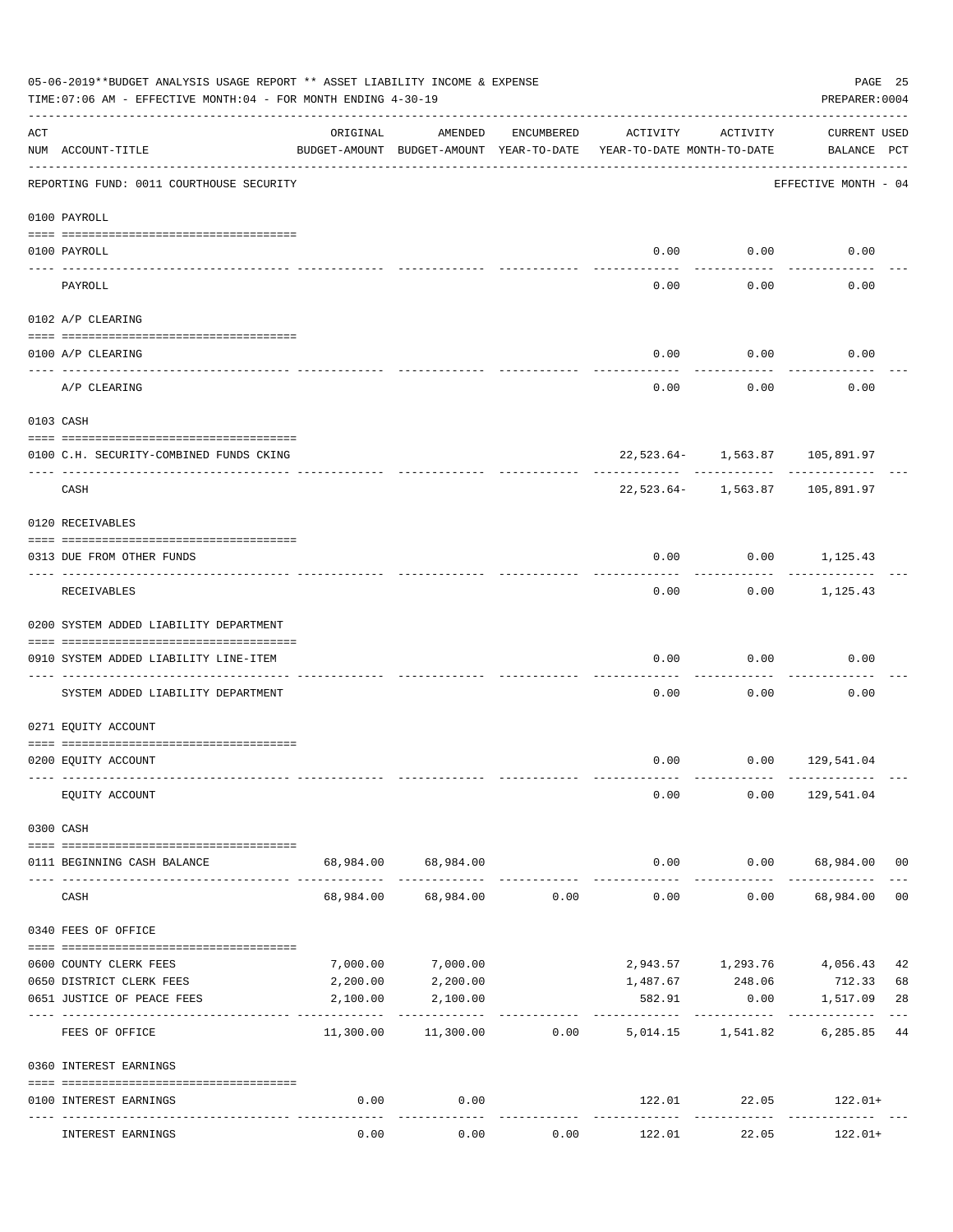|     | 05-06-2019**BUDGET ANALYSIS USAGE REPORT ** ASSET LIABILITY INCOME & EXPENSE<br>TIME: 07:06 AM - EFFECTIVE MONTH: 04 - FOR MONTH ENDING 4-30-19 |                                                                     |                                                                  |                   |             |                              | PREPARER: 0004                          | PAGE 26 |
|-----|-------------------------------------------------------------------------------------------------------------------------------------------------|---------------------------------------------------------------------|------------------------------------------------------------------|-------------------|-------------|------------------------------|-----------------------------------------|---------|
| ACT |                                                                                                                                                 | ORIGINAL                                                            | AMENDED                                                          | ENCUMBERED        | ACTIVITY    | ACTIVITY                     | <b>CURRENT USED</b>                     |         |
|     | NUM ACCOUNT-TITLE                                                                                                                               | BUDGET-AMOUNT BUDGET-AMOUNT YEAR-TO-DATE YEAR-TO-DATE MONTH-TO-DATE |                                                                  |                   |             |                              | BALANCE PCT                             |         |
|     | REPORTING FUND: 0011 COURTHOUSE SECURITY                                                                                                        |                                                                     |                                                                  |                   |             |                              | EFFECTIVE MONTH - 04                    |         |
|     | 0435 COURTHOUSE SECURITY PART TIME                                                                                                              |                                                                     |                                                                  |                   |             |                              |                                         |         |
|     | 0107 PART TIME                                                                                                                                  |                                                                     | $35,500.00$ $35,500.00$ $0.00$ 0.00 0.00 35,500.00 00            |                   |             |                              |                                         |         |
|     | COURTHOUSE SECURITY PART TIME $35,500.00$ $35,500.00$ 0.00 0.00 0.00 0.00 35,500.00 00                                                          |                                                                     |                                                                  |                   |             |                              | _____________                           |         |
|     | 0510 COURTHOUSE SECURITY EQUIP                                                                                                                  |                                                                     |                                                                  |                   |             |                              |                                         |         |
|     | 0571 EQUIPMENT                                                                                                                                  |                                                                     | $44,784.00$ $44,784.00$ $0.00$ $27,659.80$ $0.00$ $17,124.20$ 62 |                   |             |                              |                                         |         |
|     | COURTHOUSE SECURITY EQUIP 44,784.00 44,784.00 0.00 27,659.80 0.00 17,124.20 62                                                                  |                                                                     |                                                                  |                   |             | -------------- ------------- | ______________                          |         |
|     | 0560 BAILIFF                                                                                                                                    |                                                                     |                                                                  |                   |             |                              |                                         |         |
|     |                                                                                                                                                 |                                                                     |                                                                  |                   |             |                              |                                         |         |
|     | 0130 SALARY/BAILIFF                                                                                                                             | 0.00                                                                | 0.00                                                             | 0.00              | 0.00        | 0.00                         | 0.00                                    |         |
|     | 0201 SOCIAL SECURITY                                                                                                                            | 0.00                                                                | 0.00                                                             | 0.00              | 0.00        | 0.00                         | 0.00                                    |         |
|     | 0203 RETIREMENT                                                                                                                                 | 0.00                                                                | 0.00                                                             | 0.00              | 0.00        | 0.00                         | 0.00                                    |         |
|     | 0204 WORKER'S COMPENSATION                                                                                                                      | 0.00                                                                | 0.00                                                             | 0.00              | 0.00        | 0.00                         | 0.00                                    |         |
|     | 0205 MEDICARE                                                                                                                                   | 0.00                                                                | 0.00                                                             | 0.00              |             | $0.00$ 0.00                  | 0.00                                    |         |
|     | 0427 BAILIFF CONT.ED./OUT OF COUNTY                                                                                                             | 0.00                                                                | 0.00                                                             | 0.00<br>--------- | 0.00        | 0.00                         | 0.00                                    |         |
|     | BAILIFF                                                                                                                                         | 0.00                                                                | 0.00                                                             |                   | $0.00$ 0.00 | 0.00                         | 0.00                                    |         |
|     | COURTHOUSE SECURITY                                                                                                                             |                                                                     |                                                                  |                   |             |                              |                                         |         |
|     | INCOME TOTALS                                                                                                                                   |                                                                     | 80,284.00 80,284.00                                              |                   |             |                              | 5,136.16    1,563.87    75,147.84    06 |         |
|     | <b>EXPENSE TOTALS</b>                                                                                                                           | 80,284.00                                                           | 80,284.00                                                        | 0.00              | 27,659.80   | 0.00                         | 52,624.20                               | 34      |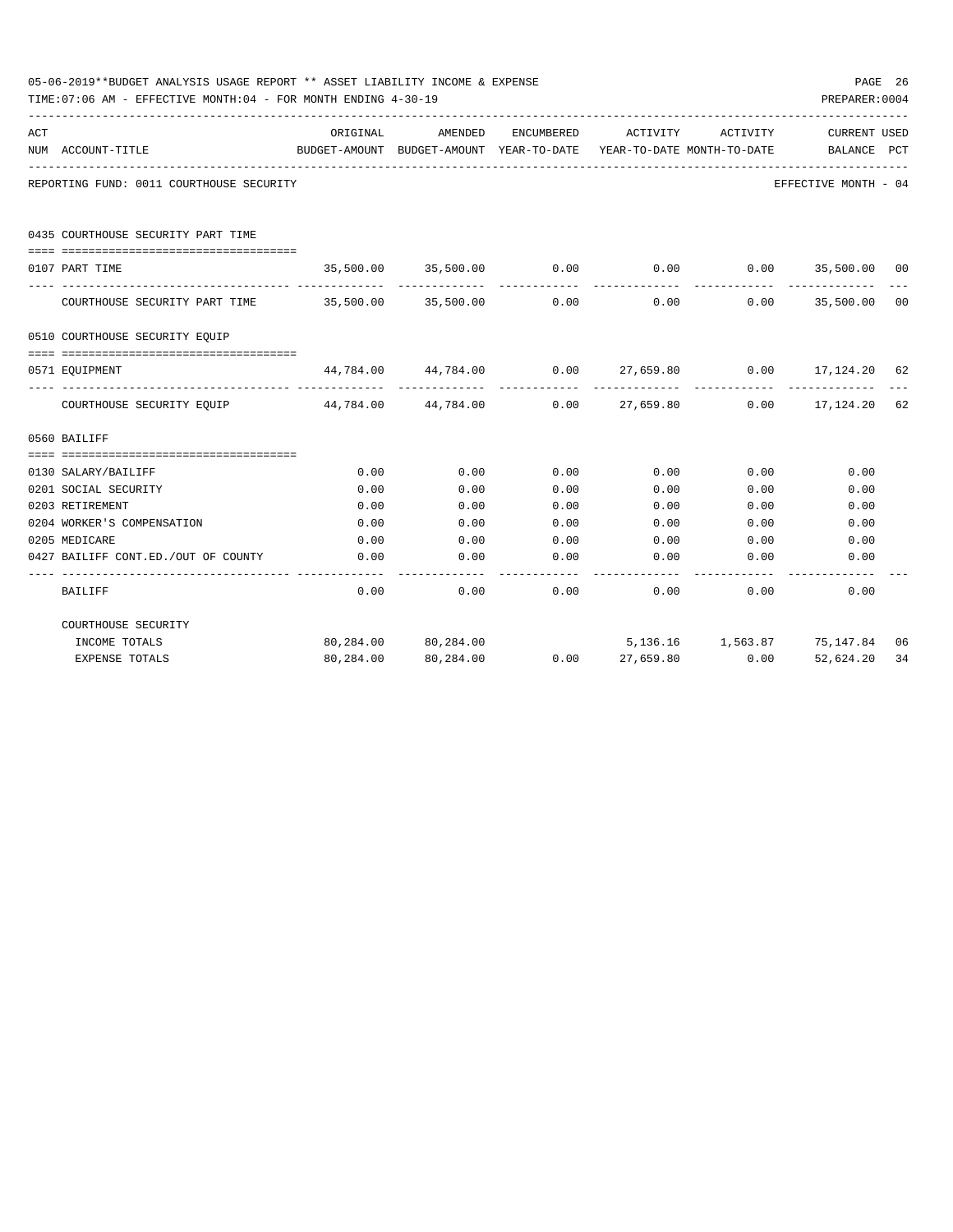|                | 05-06-2019**BUDGET ANALYSIS USAGE REPORT ** ASSET LIABILITY INCOME & EXPENSE<br>TIME: 07:06 AM - EFFECTIVE MONTH: 04 - FOR MONTH ENDING 4-30-19 |                     |                                                     |            |                                        |          | PAGE 27<br>PREPARER: 0004          |                |
|----------------|-------------------------------------------------------------------------------------------------------------------------------------------------|---------------------|-----------------------------------------------------|------------|----------------------------------------|----------|------------------------------------|----------------|
| $\mathtt{ACT}$ | NUM ACCOUNT-TITLE                                                                                                                               | ORIGINAL            | AMENDED<br>BUDGET-AMOUNT BUDGET-AMOUNT YEAR-TO-DATE | ENCUMBERED | ACTIVITY<br>YEAR-TO-DATE MONTH-TO-DATE | ACTIVITY | <b>CURRENT USED</b><br>BALANCE PCT |                |
|                | REPORTING FUND: 0012 CO.CLK.VITAL STAT.FEE                                                                                                      |                     |                                                     |            |                                        |          | EFFECTIVE MONTH - 04               |                |
|                | 0102 A/P CLEARING                                                                                                                               |                     |                                                     |            |                                        |          |                                    |                |
|                | 0100 A/P CLEARING                                                                                                                               |                     |                                                     |            | 0.00                                   | 0.00     | 0.00                               |                |
|                | ---- ----------<br>A/P CLEARING                                                                                                                 |                     |                                                     |            | 0.00                                   | 0.00     | 0.00                               |                |
|                | 0103 CASH                                                                                                                                       |                     |                                                     |            |                                        |          |                                    |                |
|                | 0100 CO.CLK.VITAL STAT.-COMB.FUNDS CKIN                                                                                                         |                     |                                                     |            |                                        |          | 1,672.49- 133.77 4,087.18          |                |
|                | CASH                                                                                                                                            |                     |                                                     |            |                                        | .        | $1,672.49 - 133.77$ 4,087.18       |                |
|                | 0120 RECEIVABLES                                                                                                                                |                     |                                                     |            |                                        |          |                                    |                |
|                | 0313 DUE FROM OTHER FUNDS                                                                                                                       |                     |                                                     |            | 0.00                                   | 0.00     | 84.00                              |                |
|                | RECEIVABLES                                                                                                                                     |                     |                                                     |            | 0.00                                   | 0.00     | 84.00                              |                |
|                | 0200 SYSTEM ADDED LIABILITY DEPARTMENT                                                                                                          |                     |                                                     |            |                                        |          |                                    |                |
|                | 0910 SYSTEM ADDED LIABILITY LINE-ITEM                                                                                                           |                     |                                                     |            | 0.00                                   | 0.00     | 0.00                               |                |
|                | SYSTEM ADDED LIABILITY DEPARTMENT                                                                                                               |                     |                                                     |            | 0.00                                   | 0.00     | 0.00                               |                |
|                | 0271 EQUITY ACCOUNT                                                                                                                             |                     |                                                     |            |                                        |          |                                    |                |
|                | 0200 EQUITY ACCOUNT                                                                                                                             |                     |                                                     |            | 0.00                                   | 0.00     | 5,843.67                           |                |
|                | EQUITY ACCOUNT                                                                                                                                  |                     |                                                     |            | 0.00                                   | 0.00     | 5,843.67                           |                |
|                | 0300 CASH                                                                                                                                       |                     |                                                     |            |                                        |          |                                    |                |
|                | 0112 BEGINNING CASH BALANCE                                                                                                                     |                     | 3,500.00 3,500.00                                   |            |                                        |          | $0.00$ $0.00$ $3,500.00$           | 0 <sup>0</sup> |
|                | CASH                                                                                                                                            |                     | 3,500.00 3,500.00 0.00                              |            | 0.00                                   | 0.00     | 3,500.00                           | 00             |
|                | 0360 INTEREST EARNINGS                                                                                                                          |                     |                                                     |            |                                        |          |                                    |                |
|                | 0100 INTEREST EARNINGS                                                                                                                          | 0.00                | 0.00                                                |            | 4.97                                   | 0.77     | $4.97+$                            |                |
|                | INTEREST EARNINGS                                                                                                                               | -----------<br>0.00 | . <u>.</u> .<br>0.00                                | 0.00       | 4.97                                   | 0.77     | $4.97+$                            |                |
|                | 0370 MISCELLANEOUS INCOME                                                                                                                       |                     |                                                     |            |                                        |          |                                    |                |
|                | 0134 CO. CLK. VITAL STAT. FEE                                                                                                                   | 500.00              | 500.00                                              |            |                                        |          | 308.00 133.00 192.00               | 62             |
|                | MISCELLANEOUS INCOME                                                                                                                            |                     | 500.00<br>500.00                                    | 0.00       | 308.00                                 | 133.00   | 192.00                             | 62             |
|                | 0403 CO.CLK. VITAL STATS.                                                                                                                       |                     |                                                     |            |                                        |          |                                    |                |
|                | 0310 OFFICE SUPPLIES                                                                                                                            |                     | 3,000.00 2,830.72 310.00                            |            | 715.50                                 |          | $0.00$ 1,805.22 36                 |                |
|                | 0427 OUT OF COUNTY TRAVEL                                                                                                                       | 1,000.00            | 1,169.28                                            |            | $0.00$ 1,269.96                        | 0.00     | 100.68- 109                        |                |
|                | 0574 COMPUTER EQUIPMENT                                                                                                                         | 0.00                | 0.00                                                | 0.00       | 0.00                                   | 0.00     | 0.00                               |                |
|                | CO.CLK. VITAL STATS.                                                                                                                            | 4,000.00            | . <u>.</u> .<br>4,000.00                            | 310.00     | 1,985.46                               | 0.00     | ------------<br>1,704.54 57        |                |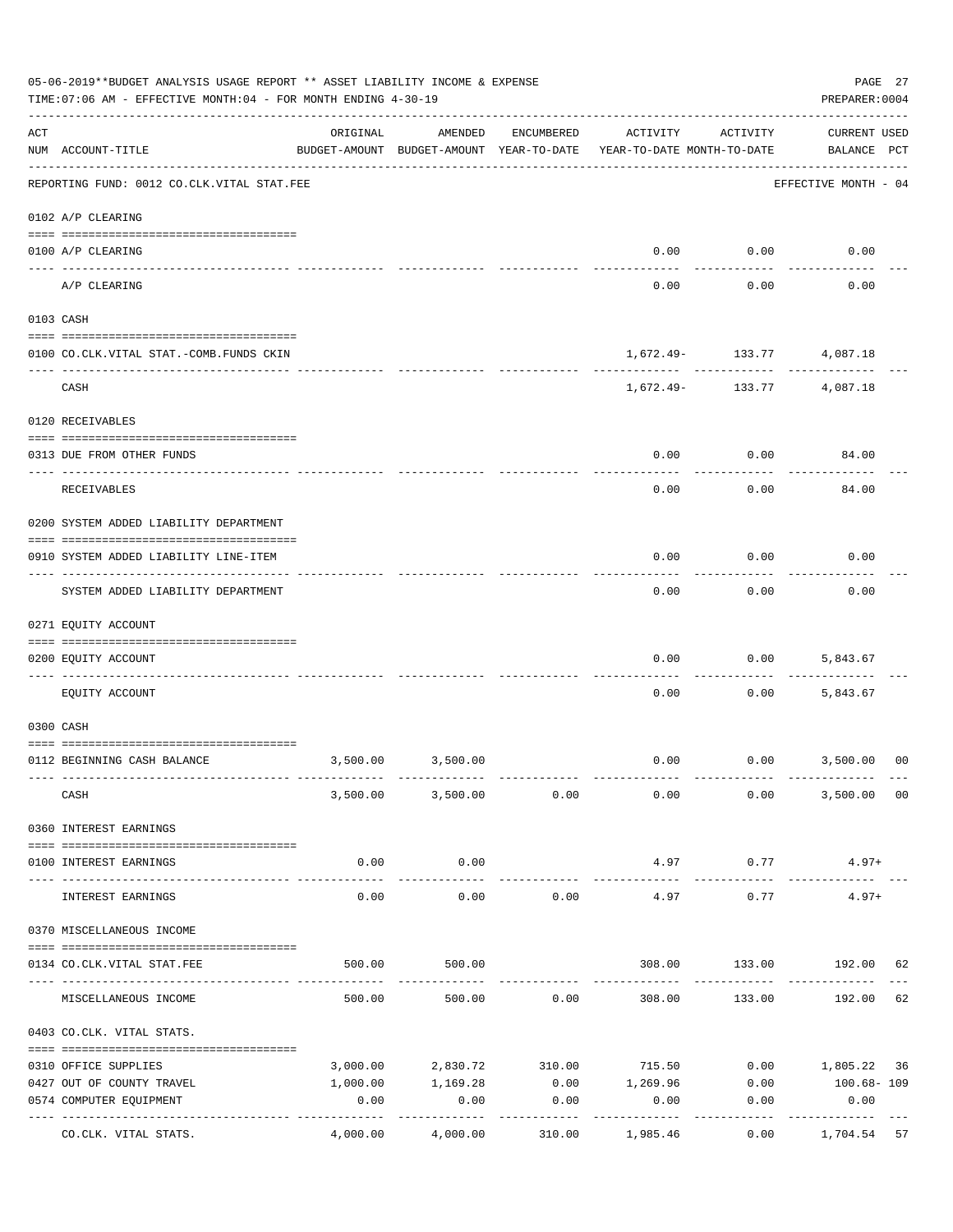| 05-06-2019**BUDGET ANALYSIS USAGE REPORT ** ASSET LIABILITY INCOME & EXPENSE<br>TIME: 07:06 AM - EFFECTIVE MONTH: 04 - FOR MONTH ENDING 4-30-19 |                           |                          |                            |                    |                                        | PAGE 28<br>PREPARER: 0004      |          |
|-------------------------------------------------------------------------------------------------------------------------------------------------|---------------------------|--------------------------|----------------------------|--------------------|----------------------------------------|--------------------------------|----------|
| ACT<br>NUM ACCOUNT-TITLE                                                                                                                        | ORIGINAL<br>BUDGET-AMOUNT | AMENDED<br>BUDGET-AMOUNT | ENCUMBERED<br>YEAR-TO-DATE | ACTIVITY           | ACTIVITY<br>YEAR-TO-DATE MONTH-TO-DATE | <b>CURRENT USED</b><br>BALANCE | PCT      |
| REPORTING FUND: 0012 CO.CLK.VITAL STAT.FEE                                                                                                      |                           |                          |                            |                    |                                        | EFFECTIVE MONTH - 04           |          |
| CO. CLK. VITAL STAT. FEE<br>INCOME TOTALS<br><b>EXPENSE TOTALS</b>                                                                              | 4,000.00<br>4,000.00      | 4,000.00<br>4,000.00     | 310.00                     | 312.97<br>1,985.46 | 133.77<br>0.00                         | 3,687.03<br>1,704.54           | 08<br>57 |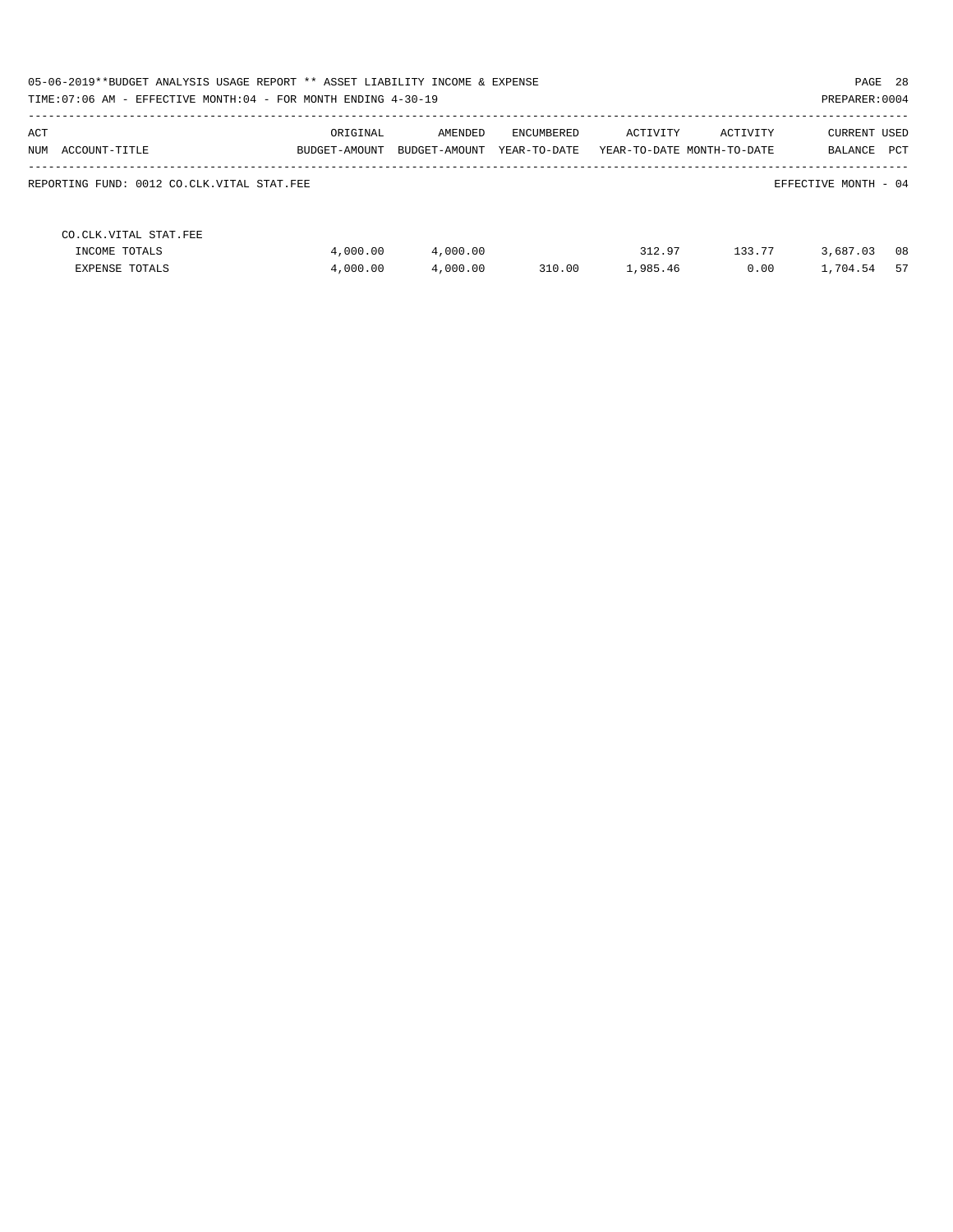|                    | 05-06-2019**BUDGET ANALYSIS USAGE REPORT ** ASSET LIABILITY INCOME & EXPENSE<br>TIME: 07:06 AM - EFFECTIVE MONTH: 04 - FOR MONTH ENDING 4-30-19 |                                                      |                    |            |                                        |                       | PREPARER: 0004                     | PAGE 29      |
|--------------------|-------------------------------------------------------------------------------------------------------------------------------------------------|------------------------------------------------------|--------------------|------------|----------------------------------------|-----------------------|------------------------------------|--------------|
| $\mathop{\rm ACT}$ | NUM ACCOUNT-TITLE                                                                                                                               | ORIGINAL<br>BUDGET-AMOUNT BUDGET-AMOUNT YEAR-TO-DATE | AMENDED            | ENCUMBERED | ACTIVITY<br>YEAR-TO-DATE MONTH-TO-DATE | ACTIVITY              | <b>CURRENT USED</b><br>BALANCE PCT |              |
|                    | REPORTING FUND: 0013 BAIL BONDS TRUST FUND                                                                                                      |                                                      |                    |            |                                        |                       | EFFECTIVE MONTH - 04               |              |
|                    | 0102 A/P CLEARING                                                                                                                               |                                                      |                    |            |                                        |                       |                                    |              |
|                    | 0100 A/P CLEARING                                                                                                                               |                                                      |                    |            | 0.00                                   | 0.00                  | 0.00                               |              |
|                    | ---- ---------<br>A/P CLEARING                                                                                                                  |                                                      |                    |            | 0.00                                   | 0.00                  | 0.00                               |              |
|                    | 0103 CASH                                                                                                                                       |                                                      |                    |            |                                        |                       |                                    |              |
|                    |                                                                                                                                                 |                                                      |                    |            |                                        |                       |                                    |              |
|                    | 0113 SURETY BAIL BOND FEE                                                                                                                       |                                                      |                    |            | 690.00                                 | 570.00                | 5,610.00                           |              |
|                    | CASH                                                                                                                                            |                                                      |                    |            | 690.00                                 | 570.00                | 5,610.00                           |              |
|                    | 0207 DUE TO FUND                                                                                                                                |                                                      |                    |            |                                        |                       |                                    |              |
|                    | 0097 DUE TO OTHER GOVERNMENTS                                                                                                                   |                                                      |                    |            | 0.00                                   | 0.00                  | 5,100.00                           |              |
|                    | DUE TO FUND                                                                                                                                     |                                                      |                    |            | 0.00                                   | 0.00                  | 5,100.00                           |              |
|                    | 0271 EQUITY ACCOUNT                                                                                                                             |                                                      |                    |            |                                        |                       |                                    |              |
|                    | 0200 EQUITY ACCOUNT                                                                                                                             |                                                      |                    |            | 0.00                                   | 0.00                  | 180.00-                            |              |
|                    | EQUITY ACCOUNT                                                                                                                                  |                                                      |                    |            | 0.00                                   | 0.00                  | 180.00-                            |              |
|                    | 0300 CASH                                                                                                                                       |                                                      |                    |            |                                        |                       |                                    |              |
|                    | 0113 BEGINNING CASH BALANCE<br>-------------------------- -                                                                                     | 0.00                                                 | 0.00               |            | 0.00                                   | 0.00                  | 0.00                               |              |
|                    | CASH                                                                                                                                            | 0.00                                                 | 0.00               | 0.00       | 0.00                                   | 0.00                  | 0.00                               |              |
|                    | 0345 BONDS                                                                                                                                      |                                                      |                    |            |                                        |                       |                                    |              |
|                    | 0113 SURETY BAIL BOND FEE                                                                                                                       | 4,000.00                                             | 4,000.00           |            |                                        |                       | 4,005.00 570.00 5.00+ 100          |              |
|                    | <b>BONDS</b>                                                                                                                                    | 4,000.00                                             | 4,000.00           | 0.00       | 4,005.00                               | 570.00                |                                    | $5.00 + 100$ |
|                    | 0370 MISCELLANEOUS                                                                                                                              |                                                      |                    |            |                                        |                       |                                    |              |
|                    | 0130 REFUNDS & MISCELLANEOUS                                                                                                                    | 0.00                                                 | 0.00               |            | 0.00                                   | 0.00                  | 0.00                               |              |
|                    | 0132 TEMPORARY BOND SECURITY                                                                                                                    | 0.00                                                 | 0.00               |            | 0.00                                   | 0.00                  | 0.00                               |              |
|                    | MISCELLANEOUS                                                                                                                                   | 0.00                                                 | ----------<br>0.00 | 0.00       | 0.00                                   | $- - - - - -$<br>0.00 | 0.00                               |              |
|                    | 0498 BAIL BOND FEE EXPENSE                                                                                                                      |                                                      |                    |            |                                        |                       |                                    |              |
|                    | 0489 10% TO STATE COMPTROLLER                                                                                                                   | 4,000.00                                             | 4,000.00           |            | $0.00$ 3,315.00                        | 0.00                  | 685.00                             | 83           |
|                    | BAIL BOND FEE EXPENSE                                                                                                                           | 4,000.00                                             | 4,000.00           | 0.00       | 3,315.00                               | 0.00                  | 685.00                             | 83           |
|                    | BAIL BONDS TRUST FUND                                                                                                                           |                                                      |                    |            |                                        |                       |                                    |              |
|                    | INCOME TOTALS                                                                                                                                   | 4,000.00                                             | 4,000.00           |            | 4,005.00                               | 570.00                |                                    | $5.00 + 100$ |
|                    | EXPENSE TOTALS                                                                                                                                  | 4,000.00                                             | 4,000.00           | 0.00       | 3,315.00                               | 0.00                  | 685.00 83                          |              |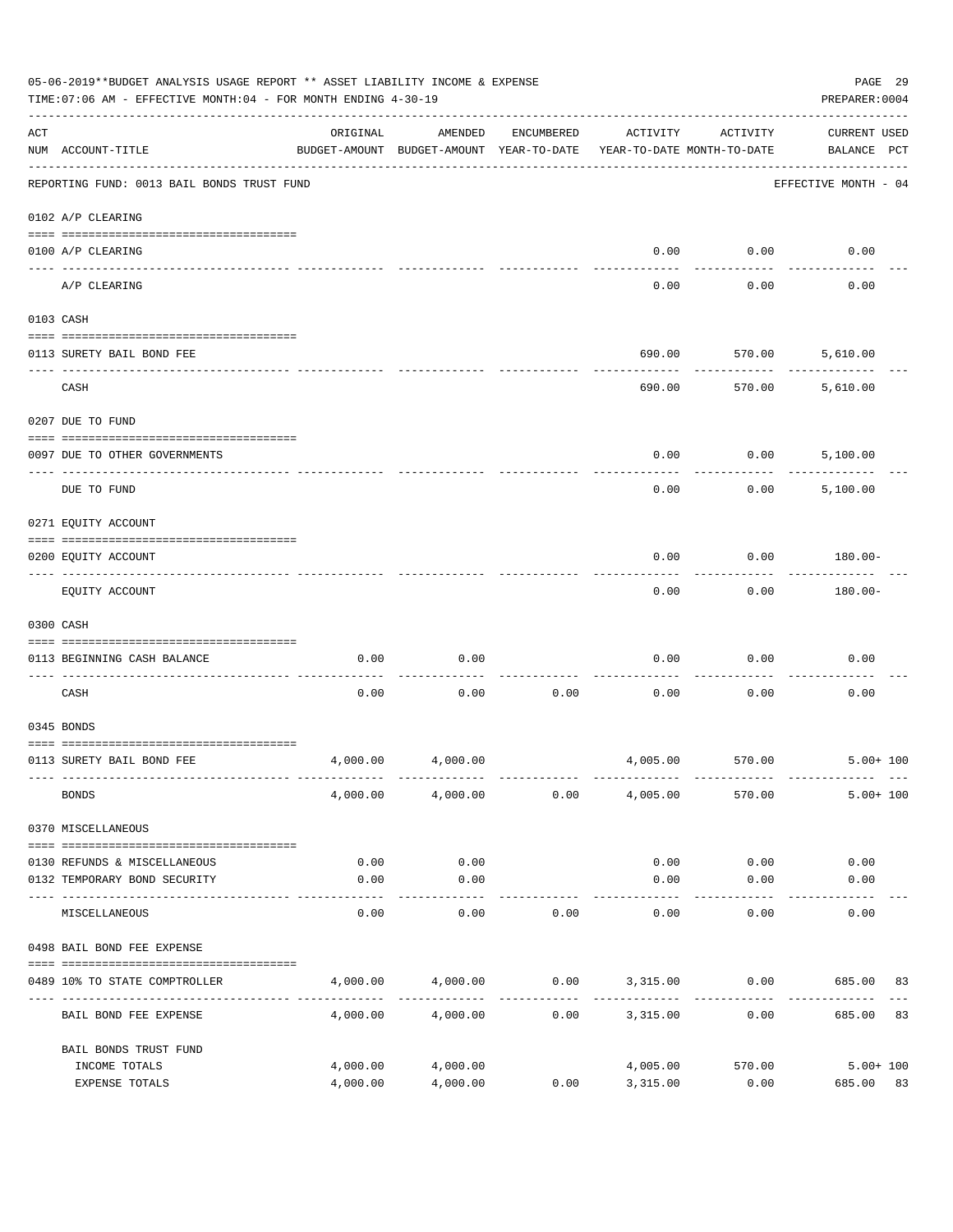|     | 05-06-2019**BUDGET ANALYSIS USAGE REPORT ** ASSET LIABILITY INCOME & EXPENSE<br>TIME: 07:06 AM - EFFECTIVE MONTH: 04 - FOR MONTH ENDING 4-30-19 |          |                                                     |            |                  |                                        | PAGE 30<br>PREPARER: 0004          |                |
|-----|-------------------------------------------------------------------------------------------------------------------------------------------------|----------|-----------------------------------------------------|------------|------------------|----------------------------------------|------------------------------------|----------------|
| ACT | NUM ACCOUNT-TITLE                                                                                                                               | ORIGINAL | AMENDED<br>BUDGET-AMOUNT BUDGET-AMOUNT YEAR-TO-DATE | ENCUMBERED | ACTIVITY         | ACTIVITY<br>YEAR-TO-DATE MONTH-TO-DATE | <b>CURRENT USED</b><br>BALANCE PCT |                |
|     | REPORTING FUND: 0014 JUSTICE CT. BLDG. SECURITY                                                                                                 |          |                                                     |            |                  |                                        | EFFECTIVE MONTH - 04               |                |
|     | 0102 A/P CLEARING                                                                                                                               |          |                                                     |            |                  |                                        |                                    |                |
|     | 0100 A/P CLEARING                                                                                                                               |          |                                                     |            | 0.00             | 0.00                                   | 0.00                               |                |
|     | ---- ----------<br>A/P CLEARING                                                                                                                 |          |                                                     |            | 0.00             | 0.00                                   | 0.00                               |                |
|     | 0103 CASH                                                                                                                                       |          |                                                     |            |                  |                                        |                                    |                |
|     | 0100 JUST.CT.BLDG.SEC.-COMB.FUNDS CKING                                                                                                         |          |                                                     |            | 193.32           |                                        | $0.00$ 17,326.15                   |                |
|     | CASH                                                                                                                                            |          |                                                     |            |                  | 193.32 0.00                            | 17,326.15                          |                |
|     | 0120 RECEIVABLES                                                                                                                                |          |                                                     |            |                  |                                        |                                    |                |
|     | 0313 DUE FROM OTHER FUNDS                                                                                                                       |          |                                                     |            | 0.00             | 0.00                                   | 66.77                              |                |
|     | RECEIVABLES                                                                                                                                     |          |                                                     |            | 0.00             | 0.00                                   | 66.77                              |                |
|     | 0200 SYSTEM ADDED LIABILITY DEPT.                                                                                                               |          |                                                     |            |                  |                                        |                                    |                |
|     | 0910 SYSTEM ADDED LIABILITY LINE-ITEM                                                                                                           |          |                                                     |            | 0.00             | 0.00                                   | 0.00                               |                |
|     | SYSTEM ADDED LIABILITY DEPT.                                                                                                                    |          |                                                     |            | 0.00             | 0.00                                   | 0.00                               |                |
|     | 0271 EQUITY ACCOUNT                                                                                                                             |          |                                                     |            |                  |                                        |                                    |                |
|     | 0200 EQUITY ACCOUNT<br>_____ ___________                                                                                                        |          |                                                     |            | 0.00             | 0.00                                   | 17,199.60                          |                |
|     | EQUITY ACCOUNT                                                                                                                                  |          |                                                     |            | 0.00             | 0.00                                   | 17,199.60                          |                |
|     | 0300 CASH                                                                                                                                       |          |                                                     |            |                  |                                        |                                    |                |
|     | 0114 BEGINNING CASH                                                                                                                             | 2,850.00 | 2,850.00                                            |            | 0.00             | 0.00                                   | 2,850.00                           | 0 <sup>0</sup> |
|     | CASH                                                                                                                                            | 2,850.00 | 2,850.00                                            | 0.00       | 0.00             | 0.00                                   | 2,850.00                           | 0 <sub>0</sub> |
|     | 0370 MISCELLANEOUS INCOME                                                                                                                       |          |                                                     |            |                  |                                        |                                    |                |
|     | 0455 JP1 SECURITY FEE                                                                                                                           | 300.00   | 300.00                                              |            | 120.29           | 0.00                                   | 179.71                             | 40             |
|     | 0456 JP2 SECURITY FEE                                                                                                                           | 150.00   | 150.00                                              |            | 10.00            | 0.00                                   | 140.00                             | 07             |
|     | 0457 JP3 SECURITY FEE                                                                                                                           | 200.00   | 200.00<br>.                                         |            | 63.03<br>------- | 0.00<br>$- - - - - -$                  | 136.97<br>----------               | 32             |
|     | MISCELLANEOUS INCOME                                                                                                                            | 650.00   | 650.00                                              | 0.00       | 193.32           | 0.00                                   | 456.68                             | 30             |
|     | 0435 JUSTICE CT.BLDG.EXP.                                                                                                                       |          |                                                     |            |                  |                                        |                                    |                |
|     | 0320 JP1 SECURITY EXPENSE                                                                                                                       | 1,000.00 | 1,000.00                                            | 0.00       | 0.00             | 0.00                                   | 1,000.00                           | 00             |
|     | 0321 JP2 SECURITY EXPENSE                                                                                                                       | 1,000.00 | 1,000.00                                            | 0.00       | 0.00             | 0.00                                   | 1,000.00                           | 0 <sub>0</sub> |
|     | 0322 JP3 SECURITY EXPENSE                                                                                                                       | 1,500.00 | 1,500.00                                            | 0.00       | 0.00             | 0.00                                   | 1,500.00                           | 0 <sub>0</sub> |
|     | JUSTICE CT.BLDG.EXP.                                                                                                                            | 3,500.00 | 3,500.00                                            | 0.00       | 0.00             | 0.00                                   | 3,500.00                           | 0 <sub>0</sub> |
|     | JUSTICE CT. BLDG. SECURITY                                                                                                                      |          |                                                     |            |                  |                                        |                                    |                |
|     | INCOME TOTALS                                                                                                                                   |          | 3,500.00 3,500.00                                   |            | 193.32           | 0.00                                   | 3,306.68                           | 06             |
|     | EXPENSE TOTALS                                                                                                                                  | 3,500.00 | 3,500.00                                            | 0.00       | 0.00             | 0.00                                   | 3,500.00                           | 0 <sub>0</sub> |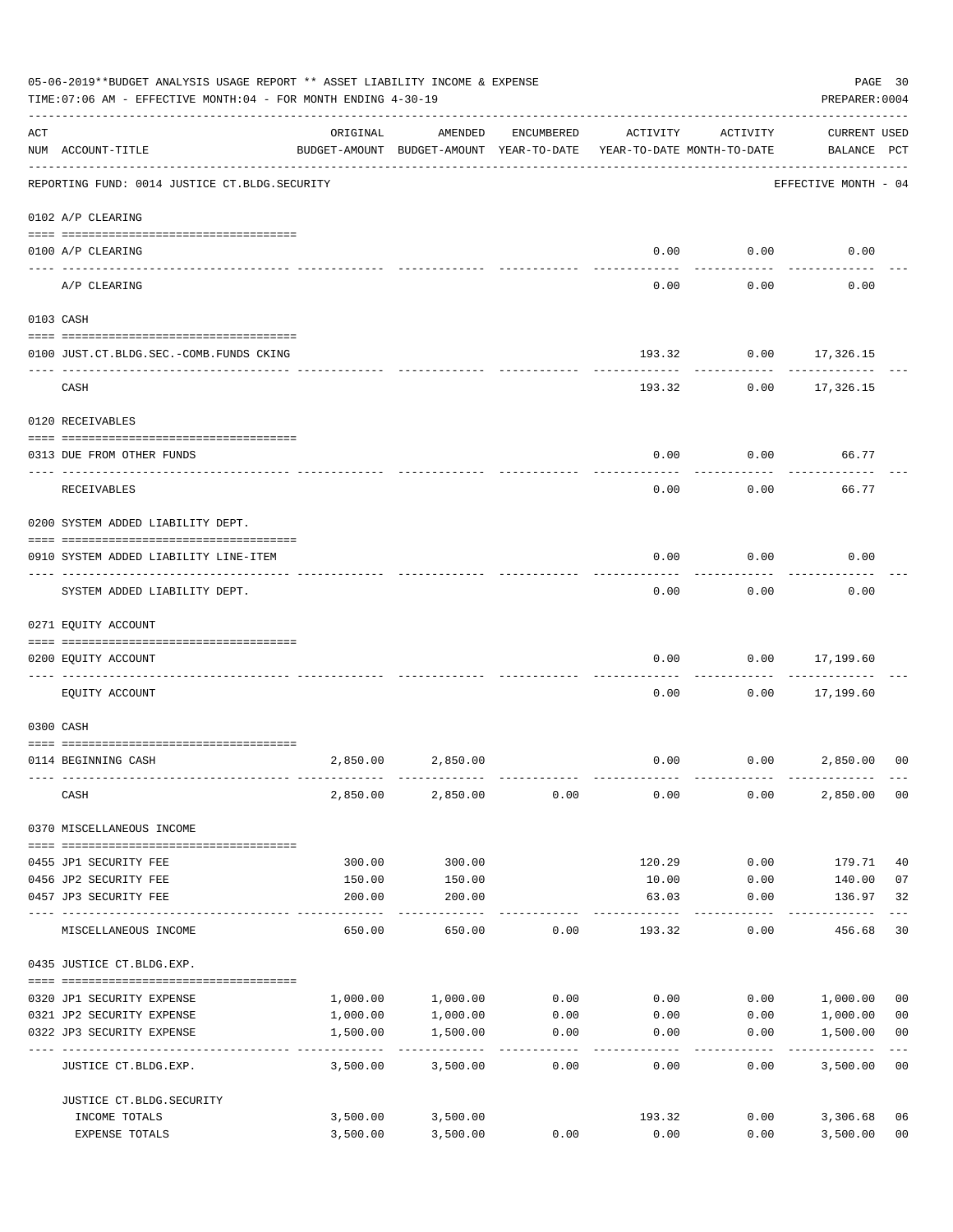|                    | 05-06-2019**BUDGET ANALYSIS USAGE REPORT ** ASSET LIABILITY INCOME & EXPENSE<br>TIME: 07:06 AM - EFFECTIVE MONTH: 04 - FOR MONTH ENDING 4-30-19 |          |                                                     |                    |                                        |             | PREPARER: 0004                     | PAGE 31        |
|--------------------|-------------------------------------------------------------------------------------------------------------------------------------------------|----------|-----------------------------------------------------|--------------------|----------------------------------------|-------------|------------------------------------|----------------|
| $\mathop{\rm ACT}$ | NUM ACCOUNT-TITLE                                                                                                                               | ORIGINAL | AMENDED<br>BUDGET-AMOUNT BUDGET-AMOUNT YEAR-TO-DATE | ENCUMBERED         | ACTIVITY<br>YEAR-TO-DATE MONTH-TO-DATE | ACTIVITY    | <b>CURRENT USED</b><br>BALANCE PCT |                |
|                    | REPORTING FUND: 0016 CO.JUDGE EXCESS SUPP.                                                                                                      |          |                                                     |                    |                                        |             | EFFECTIVE MONTH - 04               |                |
|                    | 0102 A/P CLEARING                                                                                                                               |          |                                                     |                    |                                        |             |                                    |                |
|                    | 0100 A/P CLEARING                                                                                                                               |          |                                                     |                    |                                        | $0.00$ 0.00 | 0.00                               |                |
|                    | ---- ---------<br>A/P CLEARING                                                                                                                  |          |                                                     |                    | 0.00                                   | 0.00        | 0.00                               |                |
|                    | 0103 CASH                                                                                                                                       |          |                                                     |                    |                                        |             |                                    |                |
|                    | 0100 CO.JUDGE EXCESS SUPP.-COMB.FUND CK                                                                                                         |          |                                                     |                    | 0.00                                   |             | $0.00$ 17,624.67                   |                |
|                    | CASH                                                                                                                                            |          |                                                     |                    | 0.00                                   |             | $0.00$ 17,624.67                   |                |
|                    | 0200 SYSTEM ADDED LIABILITY DEPARTMENT                                                                                                          |          |                                                     |                    |                                        |             |                                    |                |
|                    | 0910 SYSTEM ADDED LIABILITY LINE-ITEM                                                                                                           |          |                                                     |                    | 0.00                                   | 0.00        | 0.00                               |                |
|                    | SYSTEM ADDED LIABILITY DEPARTMENT                                                                                                               |          |                                                     |                    | 0.00                                   | 0.00        | 0.00                               |                |
|                    | 0271 EQUITY ACCOUNT                                                                                                                             |          |                                                     |                    |                                        |             |                                    |                |
|                    | 0200 EQUITY ACCOUNT                                                                                                                             |          |                                                     |                    | 0.00                                   |             | $0.00$ 17,624.67                   |                |
|                    | EQUITY ACCOUNT                                                                                                                                  |          |                                                     |                    | 0.00                                   |             | $0.00$ 17,624.67                   |                |
|                    | 0300 CASH                                                                                                                                       |          |                                                     |                    |                                        |             |                                    |                |
|                    | 0116 BEGINNING CASH BALANCE                                                                                                                     | 1,000.00 | 1,000.00                                            |                    | 0.00                                   | 0.00        | 1,000.00                           | 00             |
|                    | ---------------------------- -----<br>CASH                                                                                                      |          | 1,000.00 1,000.00                                   | . <u>.</u><br>0.00 | 0.00                                   | 0.00        | 1,000.00                           | 00             |
|                    | 0370 MISCELLANEOUS INCOME                                                                                                                       |          |                                                     |                    |                                        |             |                                    |                |
|                    | 0149 CO. JUDGE EXCESS SUPP.                                                                                                                     |          | 500.00 500.00                                       |                    |                                        |             | $0.00$ $0.00$ $500.00$ 00          |                |
|                    | MISCELLANEOUS INCOME                                                                                                                            | 500.00   | 500.00                                              | 0.00               | 0.00                                   | 0.00        | 500.00                             | 0 <sub>0</sub> |
|                    | 0400 CO. JUDGE EXCESS SUPP.                                                                                                                     |          |                                                     |                    |                                        |             |                                    |                |
|                    | 0310 OFFICE SUPPLIES                                                                                                                            | 300.00   | 300.00                                              | 0.00               | 0.00                                   | 0.00        | 300.00                             | 0 <sub>0</sub> |
|                    | 0427 OUT OF COUNTY TRAVEL                                                                                                                       | 500.00   | 500.00                                              | 0.00               | 0.00                                   | 0.00        | 500.00                             | 0 <sub>0</sub> |
|                    | 0572 OFFICE EQUIPMENT                                                                                                                           | 400.00   | 400.00                                              | 0.00               | 0.00                                   | 0.00        | 400.00                             | 0 <sub>0</sub> |
|                    | 0590 COUNTY JUDGE BOOKS                                                                                                                         | 300.00   | 300.00                                              | 0.00               | 0.00                                   | 0.00        | 300.00                             | 0 <sub>0</sub> |
|                    | CO. JUDGE EXCESS SUPP.                                                                                                                          | 1,500.00 | 1,500.00                                            | 0.00               | 0.00                                   | 0.00        | 1,500.00                           | 0 <sub>0</sub> |
|                    | CO.JUDGE EXCESS SUPP.                                                                                                                           |          |                                                     |                    |                                        |             |                                    |                |
|                    | INCOME TOTALS                                                                                                                                   | 1,500.00 | 1,500.00                                            |                    | 0.00                                   | 0.00        | 1,500.00                           | 0 <sub>0</sub> |
|                    | EXPENSE TOTALS                                                                                                                                  | 1,500.00 | 1,500.00                                            | 0.00               | 0.00                                   | 0.00        | 1,500.00                           | 0 <sub>0</sub> |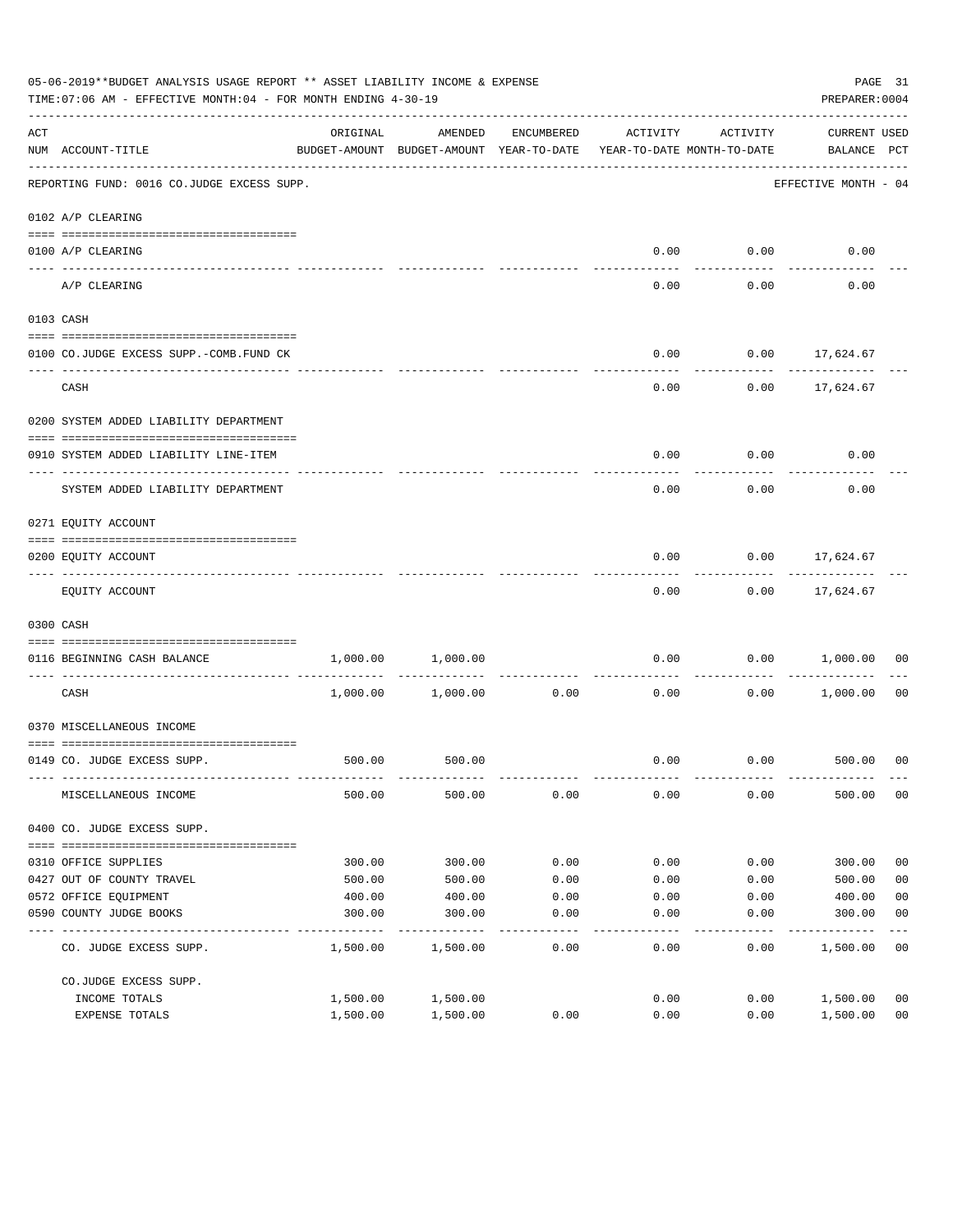|     | 05-06-2019**BUDGET ANALYSIS USAGE REPORT ** ASSET LIABILITY INCOME & EXPENSE<br>TIME: 07:06 AM - EFFECTIVE MONTH: 04 - FOR MONTH ENDING 4-30-19 |                                                                                 |                       |                     |          |                   |                                    |                |
|-----|-------------------------------------------------------------------------------------------------------------------------------------------------|---------------------------------------------------------------------------------|-----------------------|---------------------|----------|-------------------|------------------------------------|----------------|
| ACT | NUM ACCOUNT-TITLE                                                                                                                               | ORIGINAL<br>BUDGET-AMOUNT BUDGET-AMOUNT YEAR-TO-DATE YEAR-TO-DATE MONTH-TO-DATE | AMENDED               | ENCUMBERED          | ACTIVITY | ACTIVITY          | <b>CURRENT USED</b><br>BALANCE PCT |                |
|     | REPORTING FUND: 0017 PROBATE JUDGES EDUCATION                                                                                                   |                                                                                 |                       |                     |          |                   | EFFECTIVE MONTH - 04               |                |
|     | 0102 A/P CLEARING                                                                                                                               |                                                                                 |                       |                     |          |                   |                                    |                |
|     | 0100 A/P CLEARING                                                                                                                               |                                                                                 |                       |                     | 0.00     | 0.00              | 0.00                               |                |
|     | ---- --------<br>A/P CLEARING                                                                                                                   |                                                                                 |                       |                     | 0.00     | 0.00              | 0.00                               |                |
|     | 0103 CASH                                                                                                                                       |                                                                                 |                       |                     |          |                   |                                    |                |
|     | 0100 PROB.JUDGES ED. - COMB. FUNDS CKING                                                                                                        |                                                                                 |                       |                     | 925.33   |                   | 40.00 4,852.50                     |                |
|     | CASH                                                                                                                                            |                                                                                 |                       |                     | 925.33   | -----------       | 40.00 4,852.50                     |                |
|     | 0120 RECEIVABLES                                                                                                                                |                                                                                 |                       |                     |          |                   |                                    |                |
|     | 0313 DUE FROM OTHER FUNDS                                                                                                                       |                                                                                 |                       |                     | 0.00     | 0.00              | 25.00                              |                |
|     | RECEIVABLES                                                                                                                                     |                                                                                 |                       |                     | 0.00     | 0.00              | 25.00                              |                |
|     | 0271 EQUITY ACCOUNT                                                                                                                             |                                                                                 |                       |                     |          |                   |                                    |                |
|     | 0200 EQUITY ACCOUNT                                                                                                                             |                                                                                 |                       |                     | 0.00     | 0.00              | 3,952.17                           |                |
|     | EQUITY ACCOUNT                                                                                                                                  |                                                                                 |                       |                     | 0.00     | 0.00              | 3,952.17                           |                |
|     | 0300 CASH                                                                                                                                       |                                                                                 |                       |                     |          |                   |                                    |                |
|     | 0117 BEGINNING CASH BALANCE                                                                                                                     |                                                                                 | 1,000.00 1,000.00     |                     | 0.00     | 0.00              | 1,000.00                           | 00             |
|     | CASH                                                                                                                                            |                                                                                 | $1,000.00$ $1,000.00$ | -----------<br>0.00 | 0.00     | ---------<br>0.00 | 1,000.00                           | 00             |
|     | 0340 FEES OF OFFICE                                                                                                                             |                                                                                 |                       |                     |          |                   |                                    |                |
|     | 0131 PROBATE JUDGES EDUCATION                                                                                                                   |                                                                                 | 600.00 600.00         |                     |          |                   | 150.00 40.00 450.00                | 25             |
|     | FEES OF OFFICE                                                                                                                                  | 600.00                                                                          | 600.00                | 0.00                | 150.00   | 40.00             | 450.00                             | 25             |
|     | 0370 MISCELLANEOUS                                                                                                                              |                                                                                 |                       |                     |          |                   |                                    |                |
|     | 0130 REFUNDS & MISCELLANEOUS                                                                                                                    | 0.00                                                                            | 0.00                  |                     | 775.33   | 0.00              | $775.33+$                          |                |
|     | MISCELLANEOUS                                                                                                                                   | 0.00                                                                            | -----------<br>0.00   | 0.00                | 775.33   | 0.00              | -------------<br>$775.33+$         |                |
|     | 0400 PROBATE JUDGES EDUCATION                                                                                                                   |                                                                                 |                       |                     |          |                   |                                    |                |
|     | 0427 OUT OF COUNTY TRAVEL                                                                                                                       | 1,600.00                                                                        | 1,600.00              | 0.00                | 0.00     |                   | $0.00$ 1,600.00 00                 |                |
|     | PROBATE JUDGES EDUCATION                                                                                                                        |                                                                                 | 1,600.00 1,600.00     | -----------<br>0.00 | 0.00     |                   | 0.00 1,600.00                      | 0 <sub>0</sub> |
|     | PROBATE JUDGES EDUCATION                                                                                                                        |                                                                                 |                       |                     |          |                   |                                    |                |
|     | INCOME TOTALS                                                                                                                                   | 1,600.00                                                                        | 1,600.00              |                     | 925.33   | 40.00             | 674.67                             | 58             |
|     | EXPENSE TOTALS                                                                                                                                  | 1,600.00                                                                        | 1,600.00              | 0.00                | 0.00     | 0.00              | 1,600.00                           | 0 <sub>0</sub> |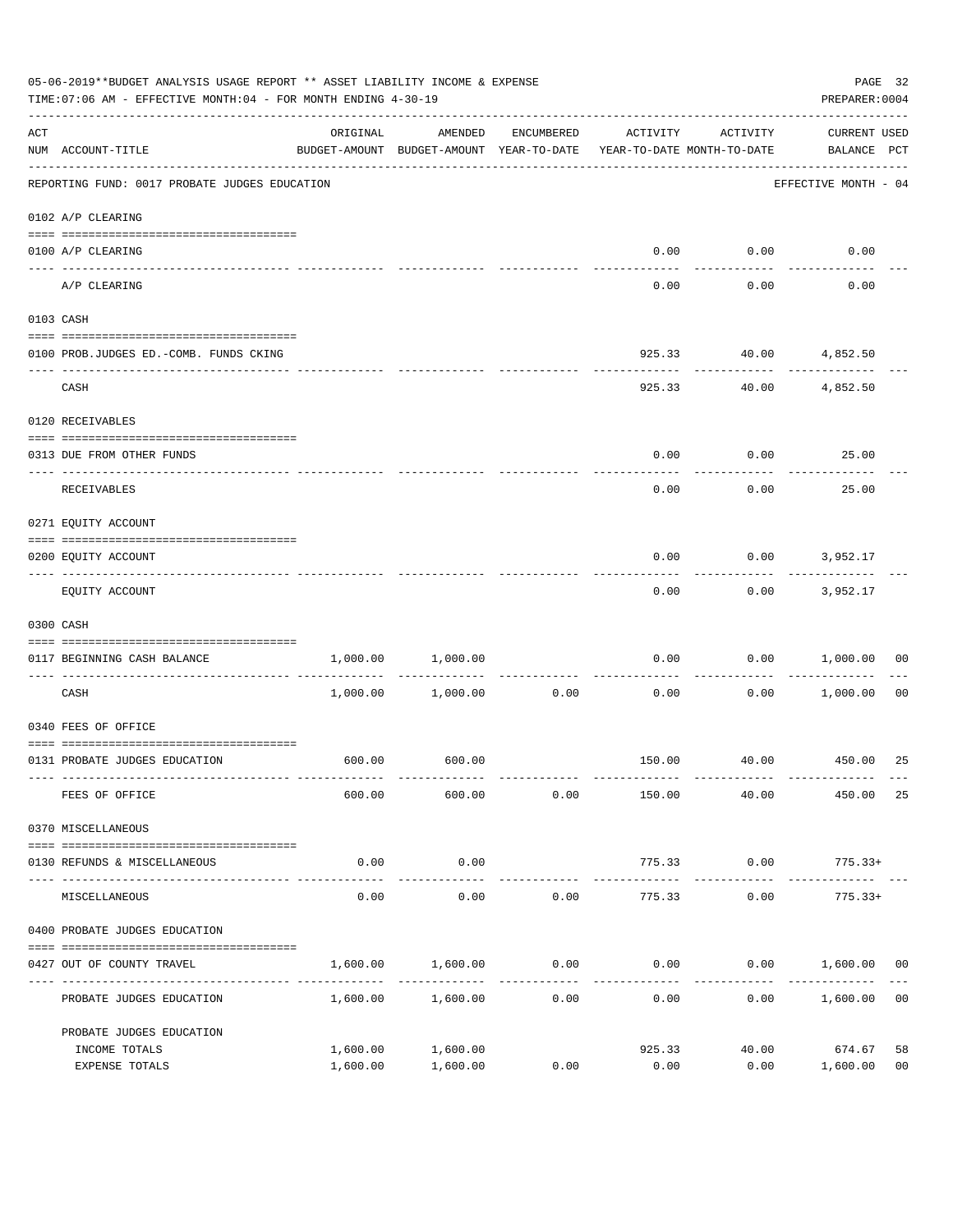|     | 05-06-2019**BUDGET ANALYSIS USAGE REPORT ** ASSET LIABILITY INCOME & EXPENSE<br>TIME: 07:06 AM - EFFECTIVE MONTH: 04 - FOR MONTH ENDING 4-30-19 |           |                                                     |               |                                        |                               | PAGE 33<br>PREPARER: 0004          |    |
|-----|-------------------------------------------------------------------------------------------------------------------------------------------------|-----------|-----------------------------------------------------|---------------|----------------------------------------|-------------------------------|------------------------------------|----|
| ACT | NUM ACCOUNT-TITLE                                                                                                                               | ORIGINAL  | AMENDED<br>BUDGET-AMOUNT BUDGET-AMOUNT YEAR-TO-DATE | ENCUMBERED    | ACTIVITY<br>YEAR-TO-DATE MONTH-TO-DATE | ACTIVITY                      | <b>CURRENT USED</b><br>BALANCE PCT |    |
|     | REPORTING FUND: 0018 CO.CLERK RECORD MNGMT.                                                                                                     |           |                                                     |               |                                        |                               | EFFECTIVE MONTH - 04               |    |
|     | 0100 PAYROLL                                                                                                                                    |           |                                                     |               |                                        |                               |                                    |    |
|     | 0100 PAYROLL                                                                                                                                    |           |                                                     |               | 0.00                                   | 0.00                          | 0.00                               |    |
|     | PAYROLL                                                                                                                                         |           |                                                     |               | 0.00                                   | 0.00                          | 0.00                               |    |
|     | 0102 A/P CLEARING                                                                                                                               |           |                                                     |               |                                        |                               |                                    |    |
|     | 0100 A/P CLEARING                                                                                                                               |           |                                                     |               | 0.00                                   | 0.00                          | 0.00                               |    |
|     | A/P CLEARING                                                                                                                                    |           |                                                     |               | 0.00                                   | 0.00                          | 0.00                               |    |
|     | 0103 CASH                                                                                                                                       |           |                                                     |               |                                        |                               |                                    |    |
|     | 0100 CO.CLK.REC.MNGMT.-COMB.FUNDS CKING                                                                                                         |           |                                                     |               |                                        | 12,655.81- 5,672.71 62,560.42 |                                    |    |
|     | --------------------------------<br>CASH                                                                                                        |           |                                                     |               |                                        | 12,655.81- 5,672.71 62,560.42 | ------------                       |    |
|     | 0120 RECEIVABLES                                                                                                                                |           |                                                     |               |                                        |                               |                                    |    |
|     | 0313 DUE FROM OTHER FUNDS                                                                                                                       |           |                                                     |               | 0.00                                   | 0.00                          | 6,194.83                           |    |
|     | RECEIVABLES                                                                                                                                     |           |                                                     |               | 0.00                                   | 0.00                          | 6,194.83                           |    |
|     | 0200 SYSTEM ADDED LIABILITY DEPARTMENT                                                                                                          |           |                                                     |               |                                        |                               |                                    |    |
|     | 0150 ACCRUED SALARY PAYABLE                                                                                                                     |           |                                                     |               | 0.00                                   | 0.00                          | 1,123.70                           |    |
|     | 0155 ACCRUED FRINGE BENEFITS                                                                                                                    |           |                                                     |               | 0.00                                   | 0.00                          | 629.81                             |    |
|     | 0910 SYSTEM ADDED LIABILITY LINE-ITEM                                                                                                           |           |                                                     |               | 0.00                                   | 0.00                          | 0.00                               |    |
|     | SYSTEM ADDED LIABILITY DEPARTMENT                                                                                                               |           |                                                     |               | 0.00                                   | 0.00                          | 1,753.51                           |    |
|     | 0271 EQUITY ACCOUNT                                                                                                                             |           |                                                     |               |                                        |                               |                                    |    |
|     | 0200 EQUITY ACCOUNT                                                                                                                             |           |                                                     |               | 0.00                                   |                               | $0.00$ 79,657.55                   |    |
|     | EQUITY ACCOUNT                                                                                                                                  |           |                                                     |               | 0.00                                   | 0.00                          | 79,657.55                          |    |
|     | 0300 CASH                                                                                                                                       |           |                                                     |               |                                        |                               |                                    |    |
|     | 0118 BEGINNING CASH BALANCE                                                                                                                     |           | 45,808.59 45,808.59<br>--------------               |               | 0.00                                   |                               | $0.00$ 45,808.59 00                |    |
|     | CASH                                                                                                                                            | 45,808.59 | 45,808.59 0.00                                      | ------------- | -----<br>0.00                          | 0.00                          | 45,808.59                          | 00 |
|     | 0360 INTEREST EARNINGS                                                                                                                          |           |                                                     |               |                                        |                               |                                    |    |
|     | 0100 INTEREST EARNINGS                                                                                                                          | 0.00      | 0.00                                                |               |                                        | 66.00 12.03                   | $66.00+$                           |    |
|     | INTEREST EARNINGS                                                                                                                               | 0.00      | 0.00                                                | 0.00          | 66.00                                  | 12.03                         | $66.00+$                           |    |
|     | 0370 MISCELLANEOUS INCOME                                                                                                                       |           |                                                     |               |                                        |                               |                                    |    |
|     | 0130 REFUNDS & MISCELLANEOUS                                                                                                                    | 0.00      | 0.00                                                |               |                                        | 0.00 0.00                     | 0.00                               |    |
|     | 0133 CO. CLERK PRESERVE REC FEE                                                                                                                 | 55,000.00 | 55,000.00                                           |               | 24,308.38                              | 11,060.22 30,691.62           |                                    | 44 |
|     |                                                                                                                                                 |           |                                                     |               |                                        |                               |                                    |    |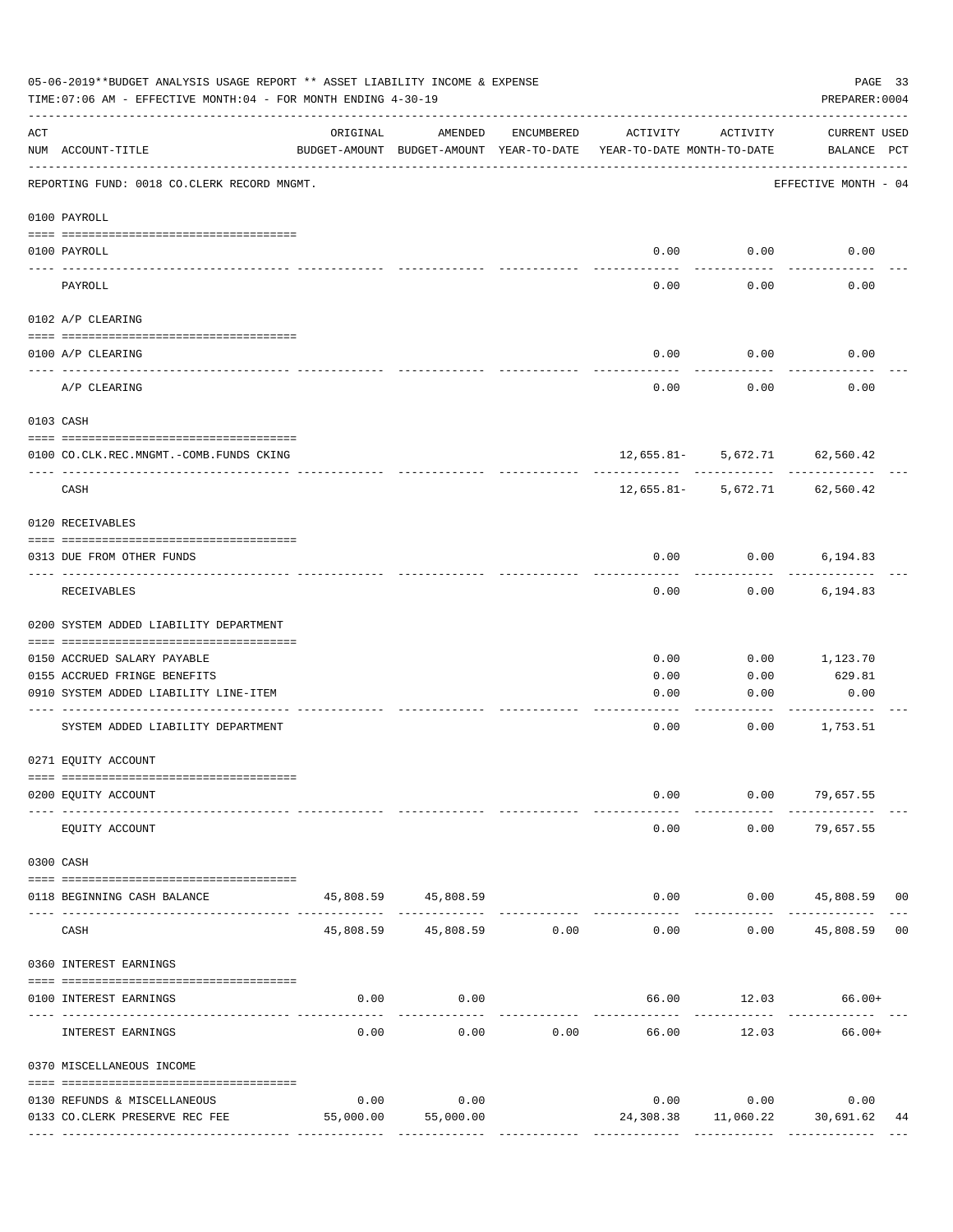| ACT |                                             | ORIGINAL                                                                 | AMENDED               |      | ENCUMBERED ACTIVITY ACTIVITY |        | <b>CURRENT USED</b>                                       |                |
|-----|---------------------------------------------|--------------------------------------------------------------------------|-----------------------|------|------------------------------|--------|-----------------------------------------------------------|----------------|
|     | NUM ACCOUNT-TITLE                           | BUDGET-AMOUNT BUDGET-AMOUNT YEAR-TO-DATE                                 |                       |      | YEAR-TO-DATE MONTH-TO-DATE   |        | BALANCE                                                   | PCT            |
|     | REPORTING FUND: 0018 CO.CLERK RECORD MNGMT. |                                                                          |                       |      |                              |        | EFFECTIVE MONTH - 04                                      |                |
|     | MISCELLANEOUS INCOME                        |                                                                          |                       |      |                              |        | 55,000.00 55,000.00 0.00 24,308.38 11,060.22 30,691.62 44 |                |
|     | 0402 CO.CLERK RECORD MNGMT.                 |                                                                          |                       |      |                              |        |                                                           |                |
|     | 0103 SALARY ASSISTANT                       | 28,364.04                                                                | 28,364.04             |      |                              |        | $0.00$ 16,962.30 2,314.84 11,401.74 60                    |                |
|     | 0107 SALARY TEMP/EXTRA                      | 0.00                                                                     | 0.00                  | 0.00 | 0.00                         |        | $0.00$ 0.00                                               |                |
|     | 0201 SOCIAL SECURITY TAXES                  | 1,758.57                                                                 | 1,758.57              | 0.00 | 844.98                       |        | 112.92 913.59                                             | 48             |
|     | 0202 GROUP HEALTH INSURANCE                 | 11,475.12                                                                | 11,475.12             | 0.00 | 6,693.82                     | 956.26 | 4,781.30                                                  | 58             |
|     | 0203 RETIREMENT                             | 3,244.85                                                                 | 3,244.85              | 0.00 | 1,942.34                     |        | 264.12 1,302.51                                           | 60             |
|     | 0204 WORKERS COMPENSATION                   | 119.13                                                                   | 119.13                | 0.00 | 39.18                        | 0.00   | 79.95                                                     | 33             |
|     | 0205 MEDICARE TAX                           | 411.28                                                                   | 411.28                | 0.00 | 197.57                       | 26.40  | 213.71                                                    | 48             |
|     | 0310 OFFICE SUPPLIES                        | 800.00                                                                   | 800.00                | 0.00 | 0.00                         | 0.00   | 800.00                                                    | 0 <sup>0</sup> |
|     | 0312 IMAGING SYSTEM                         | 51,204.00                                                                | 51,204.00             | 0.00 |                              |        | 10,350.00   1,725.00   40,854.00                          | 20             |
|     | 0315 COPIER MAINTENANCE                     | 435.60                                                                   | 435.60                | 0.00 | 0.00                         | 0.00   | 435.60                                                    | 00             |
|     | 0420 TELEPHONE                              | 0.00                                                                     | 0.00                  | 0.00 | 0.00                         | 0.00   | 0.00                                                      |                |
|     | 0437 DIGITAL IMAGING OF MICROFILM           | 0.00                                                                     | 0.00                  | 0.00 | 0.00                         | 0.00   | 0.00                                                      |                |
|     | 0453 COMPUTER SOFTWARE                      | 0.00                                                                     | 0.00                  | 0.00 | 0.00                         | 0.00   | 0.00                                                      |                |
|     | 0490 CO.CLERK MISCELLANEOUS                 | 1,496.00                                                                 | 1,496.00 0.00         |      |                              |        | $0.00$ $0.00$ $1,496.00$                                  | 00             |
|     | 0574 COMPUTER EQUIPMENT                     | 1,500.00                                                                 | 1,500.00              | 0.00 |                              |        | $0.00$ $0.00$ $1,500.00$                                  | 00             |
|     | CO.CLERK RECORD MNGMT.                      | $100,808.59$ $100,808.59$ $0.00$ $37,030.19$ $5,399.54$ $63,778.40$ $37$ |                       |      |                              |        |                                                           |                |
|     | CO.CLERK RECORD MNGMT.                      |                                                                          |                       |      |                              |        |                                                           |                |
|     | INCOME TOTALS                               |                                                                          | 100,808.59 100,808.59 |      |                              |        | 24, 374.38   11, 072.25   76, 434.21   24                 |                |
|     | <b>EXPENSE TOTALS</b>                       | 100,808.59                                                               | 100,808.59            |      |                              |        | $0.00$ 37,030.19 5,399.54 63,778.40                       | 37             |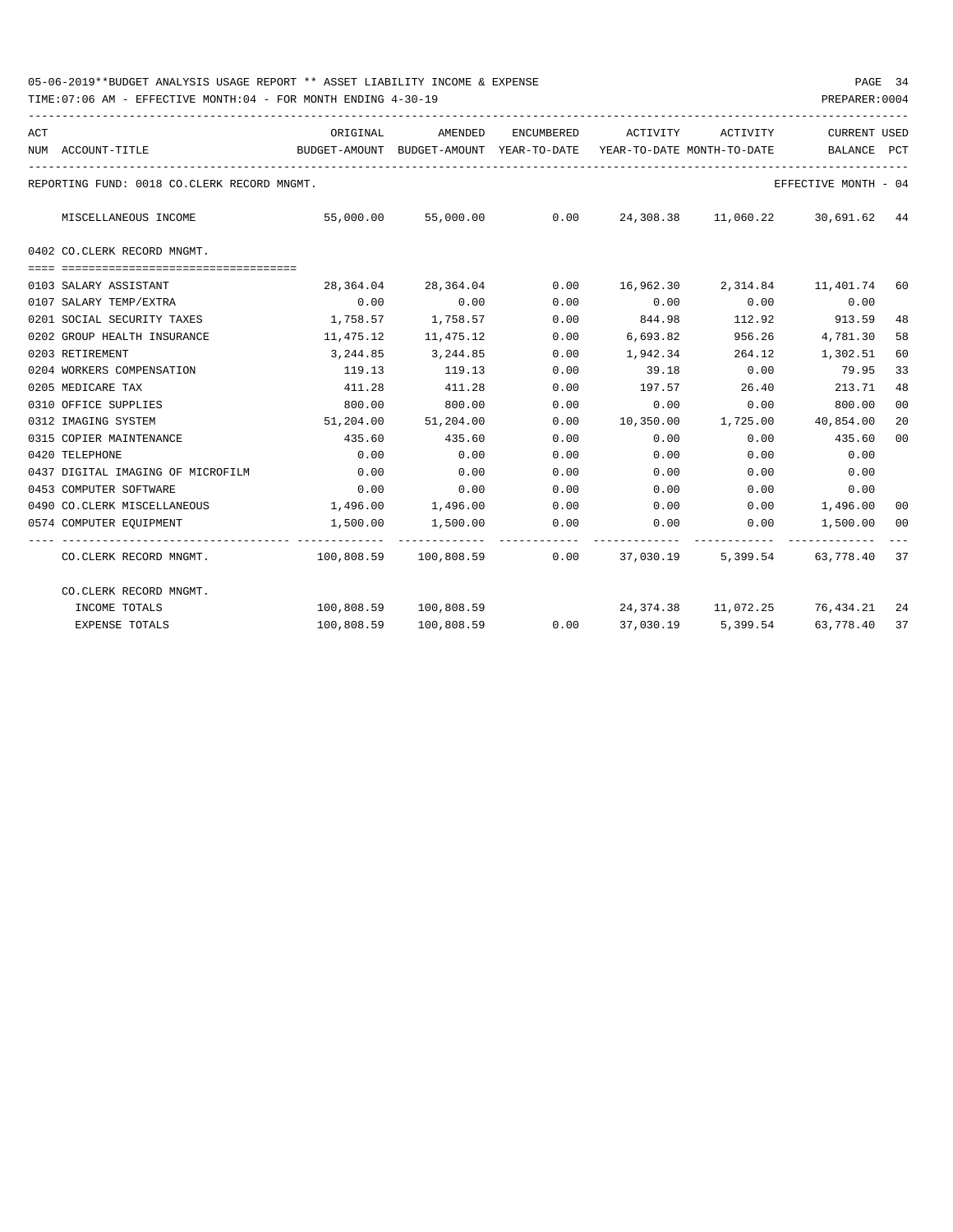| 05-06-2019**BUDGET ANALYSIS USAGE REPORT ** ASSET LIABILITY INCOME & EXPENSE<br>TIME: 07:06 AM - EFFECTIVE MONTH: 04 - FOR MONTH ENDING 4-30-19 |                                              |                                        |                                                     |               |                                          |                           | PAGE 35<br>PREPARER: 0004          |    |
|-------------------------------------------------------------------------------------------------------------------------------------------------|----------------------------------------------|----------------------------------------|-----------------------------------------------------|---------------|------------------------------------------|---------------------------|------------------------------------|----|
| ACT                                                                                                                                             | NUM ACCOUNT-TITLE                            | ORIGINAL                               | AMENDED<br>BUDGET-AMOUNT BUDGET-AMOUNT YEAR-TO-DATE | ENCUMBERED    | ACTIVITY<br>YEAR-TO-DATE MONTH-TO-DATE   | ACTIVITY                  | <b>CURRENT USED</b><br>BALANCE PCT |    |
|                                                                                                                                                 | REPORTING FUND: 0019 DIST.CLK.RECORDS MNGMT. |                                        |                                                     |               |                                          |                           | EFFECTIVE MONTH - 04               |    |
|                                                                                                                                                 | 0100 PAYROLL                                 |                                        |                                                     |               |                                          |                           |                                    |    |
|                                                                                                                                                 | 0100 PAYROLL                                 |                                        |                                                     |               | 0.00                                     | 0.00                      | 0.00                               |    |
|                                                                                                                                                 | ---- ----<br>PAYROLL                         |                                        |                                                     |               | 0.00                                     | 0.00                      | 0.00                               |    |
|                                                                                                                                                 | 0102 A/P CLEARING                            |                                        |                                                     |               |                                          |                           |                                    |    |
|                                                                                                                                                 | 0100 A/P CLEARING                            |                                        |                                                     |               | 0.00                                     | 0.00                      | 0.00                               |    |
|                                                                                                                                                 | A/P CLEARING                                 |                                        |                                                     |               | 0.00                                     | 0.00                      | 0.00                               |    |
|                                                                                                                                                 | 0103 CASH                                    |                                        |                                                     |               |                                          |                           |                                    |    |
|                                                                                                                                                 | 0100 DIST.CLK.REC.MNGMT-COMB.FUNDS CKIN      |                                        |                                                     |               |                                          | 1,521.81 256.74 12,548.12 |                                    |    |
|                                                                                                                                                 | CASH                                         |                                        |                                                     |               | 1,521.81                                 | 256.74                    | 12,548.12                          |    |
|                                                                                                                                                 | 0120 RECEIVABLES                             |                                        |                                                     |               |                                          |                           |                                    |    |
|                                                                                                                                                 | 0313 DUE FROM OTHER FUNDS                    |                                        |                                                     |               | 0.00                                     | 0.00                      | 186.65                             |    |
|                                                                                                                                                 | RECEIVABLES                                  |                                        |                                                     |               | 0.00                                     | 0.00                      | 186.65                             |    |
|                                                                                                                                                 | 0200 LIABILITY ACCOUNT                       |                                        |                                                     |               |                                          |                           |                                    |    |
|                                                                                                                                                 | 0150 ACCRUED SALARY PAYABLE                  |                                        |                                                     |               | 0.00                                     | 0.00                      | 0.01                               |    |
|                                                                                                                                                 | 0155 ACCRUED FRINGE BENEFITS                 |                                        |                                                     |               | 0.00                                     | 0.00                      | 0.00                               |    |
|                                                                                                                                                 | 0910 SYSTEM ADDED LIABILITY LINE-ITEM        |                                        |                                                     |               | 0.00                                     | 0.00                      | 0.00                               |    |
|                                                                                                                                                 | LIABILITY ACCOUNT                            |                                        |                                                     |               | 0.00                                     | 0.00                      | 0.01                               |    |
|                                                                                                                                                 | 0271 EQUITY ACCOUNT                          |                                        |                                                     |               |                                          |                           |                                    |    |
|                                                                                                                                                 | 0200 EQUITY ACCOUNT                          |                                        |                                                     |               | 0.00                                     |                           | $0.00$ 11, 212.95                  |    |
|                                                                                                                                                 | EQUITY ACCOUNT                               |                                        |                                                     |               | 0.00                                     | 0.00                      | 11,212.95                          |    |
|                                                                                                                                                 | 0300 CASH                                    |                                        |                                                     |               |                                          |                           |                                    |    |
|                                                                                                                                                 | 0119 BEGINNING CASH BALANCE                  |                                        | 4,000.00 4,000.00                                   |               | 0.00                                     | 0.00<br>.                 | 4,000.00 00<br>.                   |    |
|                                                                                                                                                 | CASH                                         | 4,000.00                               |                                                     | 4,000.00 0.00 | 0.00                                     | 0.00                      | 4,000.00                           | 00 |
|                                                                                                                                                 | 0360 INTEREST EARNINGS                       |                                        |                                                     |               |                                          |                           |                                    |    |
|                                                                                                                                                 | 0100 INTEREST EARNINGS                       | 0.00                                   | 0.00                                                |               |                                          | $12.22$ $2.62$ $12.22+$   |                                    |    |
|                                                                                                                                                 | INTEREST EARNINGS                            | 0.00                                   | 0.00                                                | 0.00          | -------------<br>12.22                   | ---------<br>2.62         | $12.22+$                           |    |
|                                                                                                                                                 | 0370 MISCELLEANEOUS INCOME                   |                                        |                                                     |               |                                          |                           |                                    |    |
|                                                                                                                                                 | 0136 DIST.CLK.PRES.REC.FEE                   | 2,000.00<br>------------ ------------- | 2,000.00                                            |               | 1,509.59                                 | 254.12                    | 490.41 75                          |    |
|                                                                                                                                                 | ----------------<br>MISCELLEANEOUS INCOME    | 2,000.00                               | 2,000.00                                            | 0.00          | ------------- --------------<br>1,509.59 | ------------<br>254.12    | 490.41                             | 75 |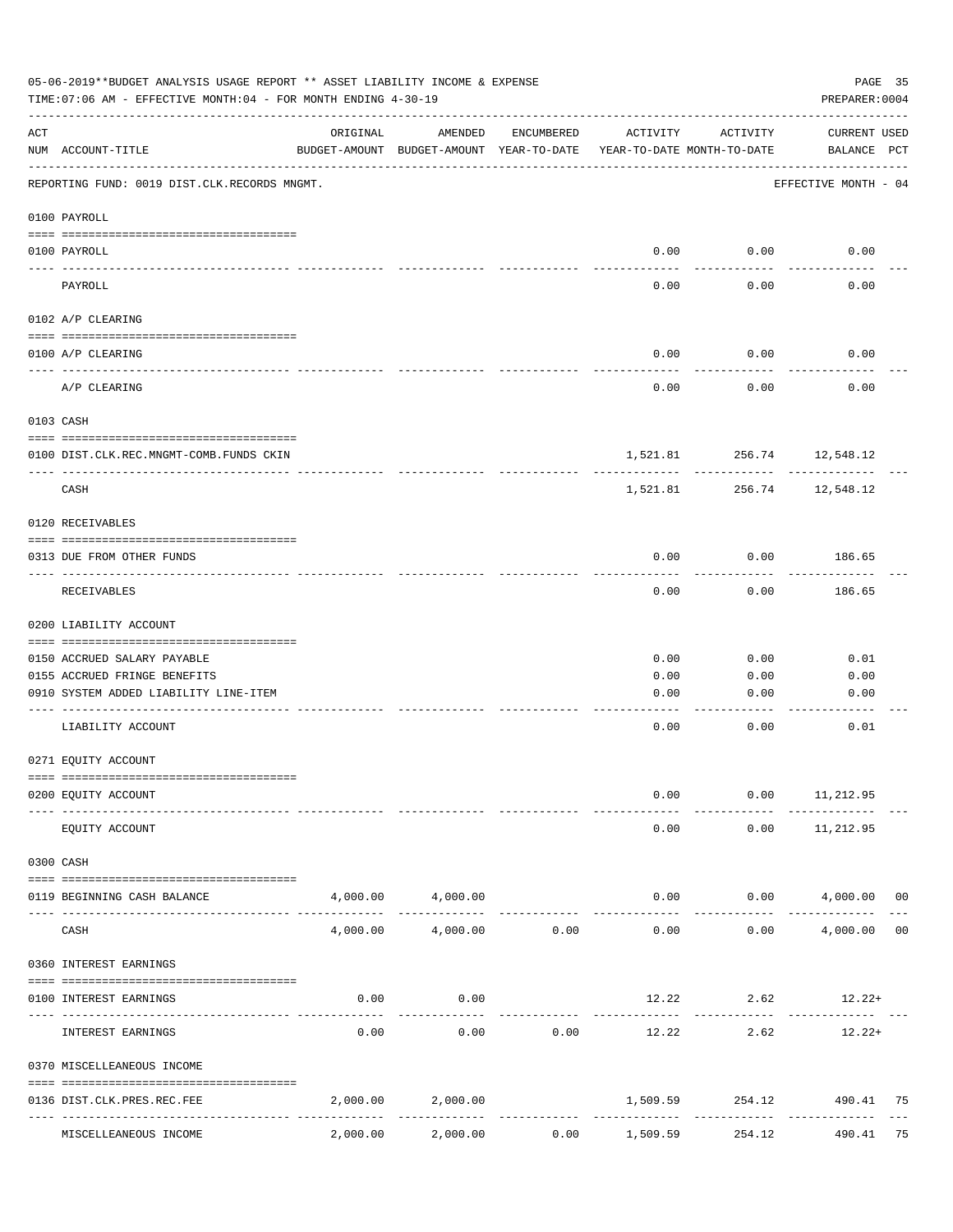| 05-06-2019**BUDGET ANALYSIS USAGE REPORT ** ASSET LIABILITY INCOME & EXPENSE | PAGE 36        |
|------------------------------------------------------------------------------|----------------|
| TIME:07:06 AM - EFFECTIVE MONTH:04 - FOR MONTH ENDING 4-30-19                | PREPARER: 0004 |

| ACT |                                                                                          | ORIGINAL | AMENDED                      | ENCUMBERED | ACTIVITY             | ACTIVITY                                                                                                                                                                                                                    | <b>CURRENT USED</b>         |    |
|-----|------------------------------------------------------------------------------------------|----------|------------------------------|------------|----------------------|-----------------------------------------------------------------------------------------------------------------------------------------------------------------------------------------------------------------------------|-----------------------------|----|
|     | BUDGET-AMOUNT BUDGET-AMOUNT YEAR-TO-DATE YEAR-TO-DATE MONTH-TO-DATE<br>NUM ACCOUNT-TITLE |          |                              |            |                      |                                                                                                                                                                                                                             | BALANCE PCT                 |    |
|     | REPORTING FUND: 0019 DIST.CLK.RECORDS MNGMT.                                             |          |                              |            |                      |                                                                                                                                                                                                                             | EFFECTIVE MONTH - 04        |    |
|     | 0450 DIST.CLERK REC. MNGMT.                                                              |          |                              |            |                      |                                                                                                                                                                                                                             |                             |    |
|     |                                                                                          |          |                              |            |                      |                                                                                                                                                                                                                             |                             |    |
|     | 0107 SALARY TEMP/EXTRA                                                                   | 0.00     | 0.00                         | 0.00       | 0.00                 | 0.00                                                                                                                                                                                                                        | 0.00                        |    |
|     | 0201 SOCIAL SECURITY TAXES                                                               | 0.00     | 0.00                         | 0.00       | 0.00                 | 0.00                                                                                                                                                                                                                        | 0.00                        |    |
|     | 0203 RETIREMENT                                                                          | 0.00     | 0.00                         | 0.00       | 0.00                 | 0.00                                                                                                                                                                                                                        | 0.00                        |    |
|     | 0204 WORKERS COMPENSATION                                                                | 0.00     | 0.00                         | 0.00       | 0.00                 | 0.00                                                                                                                                                                                                                        | 0.00                        |    |
|     | 0205 MEDICARE TAX                                                                        | 0.00     | 0.00                         | 0.00       | 0.00                 | 0.00                                                                                                                                                                                                                        | 0.00                        |    |
|     | 0310 OFFICE SUPPLIES                                                                     | 1,000.00 | 1,000.00                     | 0.00       | 0.00                 |                                                                                                                                                                                                                             | 0.00 1,000.00               | 00 |
|     | 0400 RECORDS STORAGE SHELVING                                                            | 0.00     | 0.00                         | 0.00       | 0.00                 | 0.00                                                                                                                                                                                                                        | 0.00                        |    |
|     | 0435 PRINTING                                                                            | 0.00     | 0.00                         | 0.00       | 0.00                 | 0.00                                                                                                                                                                                                                        | 0.00                        |    |
|     | 0572 OFFICE EQUIPMENT                                                                    |          | 5,000.00 5,000.00            | 0.00       |                      | $0.00$ and $0.00$ and $0.00$ and $0.00$ and $0.00$ and $0.00$ and $0.00$ and $0.00$ and $0.00$ and $0.00$ and $0.00$ and $0.00$ and $0.00$ and $0.00$ and $0.00$ and $0.00$ and $0.00$ and $0.00$ and $0.00$ and $0.00$ and | 0.00<br>5.000.00            | 00 |
|     | DIST.CLERK REC. MNGMT.                                                                   |          | $6,000.00$ $6,000.00$ $0.00$ |            | 0.00                 |                                                                                                                                                                                                                             | 0.00<br>6.000.00            | 00 |
|     | DIST.CLK.RECORDS MNGMT.                                                                  |          |                              |            |                      |                                                                                                                                                                                                                             |                             |    |
|     | INCOME TOTALS                                                                            |          | 6,000.00 6,000.00            |            |                      |                                                                                                                                                                                                                             | 1,521.81 256.74 4,478.19 25 |    |
|     | <b>EXPENSE TOTALS</b>                                                                    | 6,000.00 | 6.000.00                     |            | $0.00$ $0.00$ $0.00$ |                                                                                                                                                                                                                             | 6.000.00                    | 00 |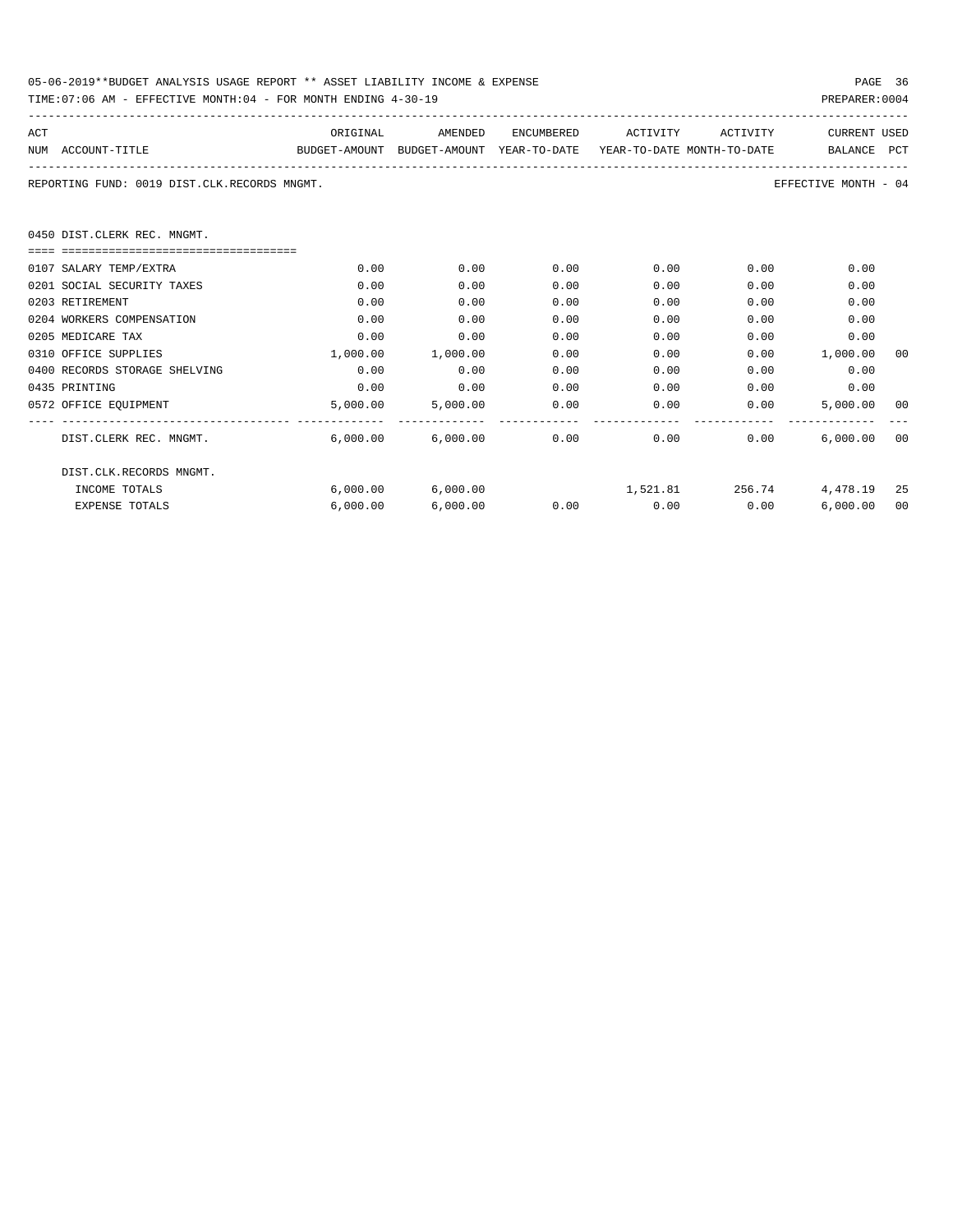| 05-06-2019**BUDGET ANALYSIS USAGE REPORT ** ASSET LIABILITY INCOME & EXPENSE<br>TIME: 07:06 AM - EFFECTIVE MONTH: 04 - FOR MONTH ENDING 4-30-19<br>PREPARER: 0004 |                                                  |           |                                                     |              |                                        |              |                                                |  |  |  |
|-------------------------------------------------------------------------------------------------------------------------------------------------------------------|--------------------------------------------------|-----------|-----------------------------------------------------|--------------|----------------------------------------|--------------|------------------------------------------------|--|--|--|
| ACT                                                                                                                                                               | NUM ACCOUNT-TITLE                                | ORIGINAL  | AMENDED<br>BUDGET-AMOUNT BUDGET-AMOUNT YEAR-TO-DATE | ENCUMBERED   | ACTIVITY<br>YEAR-TO-DATE MONTH-TO-DATE | ACTIVITY     | CURRENT USED<br>BALANCE PCT                    |  |  |  |
|                                                                                                                                                                   | REPORTING FUND: 0020 COUNTY OFFICES REC.MNGMT.   |           |                                                     |              |                                        |              | EFFECTIVE MONTH - 04                           |  |  |  |
|                                                                                                                                                                   | 0100 PAYROLL                                     |           |                                                     |              |                                        |              |                                                |  |  |  |
|                                                                                                                                                                   | 0100 PAYROLL                                     |           |                                                     |              | 0.00                                   | 0.00         | 0.00                                           |  |  |  |
|                                                                                                                                                                   | ----- -------<br>PAYROLL                         |           |                                                     |              | 0.00                                   | 0.00         | 0.00                                           |  |  |  |
|                                                                                                                                                                   | 0102 A/P CLEARING                                |           |                                                     |              |                                        |              |                                                |  |  |  |
|                                                                                                                                                                   | 0100 A/P CLEARING                                |           |                                                     |              | 0.00                                   | 0.00         | 0.00                                           |  |  |  |
|                                                                                                                                                                   | A/P CLEARING                                     |           |                                                     |              | 0.00                                   | 0.00         | 0.00                                           |  |  |  |
|                                                                                                                                                                   | 0103 CASH                                        |           |                                                     |              |                                        |              |                                                |  |  |  |
|                                                                                                                                                                   | 0100 CO.OFF.REC.MNGMT-COMB. FUNDS CKING          |           |                                                     |              |                                        |              | 2,354.15 1,157.10 47,429.09                    |  |  |  |
|                                                                                                                                                                   | CASH                                             |           |                                                     |              | 2,354.15                               | ----------   | 1,157.10 47,429.09                             |  |  |  |
|                                                                                                                                                                   | 0120 RECEIVABLES                                 |           |                                                     |              |                                        |              |                                                |  |  |  |
|                                                                                                                                                                   | 0313 DUE FROM OTHER FUNDS                        |           |                                                     |              | 0.00                                   |              | $0.00$ 1,023.27                                |  |  |  |
|                                                                                                                                                                   | RECEIVABLES                                      |           |                                                     |              | 0.00                                   | 0.00         | 1,023.27                                       |  |  |  |
|                                                                                                                                                                   | 0200 SYSTEM ADDED LIABILITY DEPARTMENT           |           |                                                     |              |                                        |              |                                                |  |  |  |
|                                                                                                                                                                   | 0150 ACCRUED SALARY PAYABLE                      |           |                                                     |              | 0.00                                   | 0.00         | 316.17                                         |  |  |  |
|                                                                                                                                                                   | 0155 ACCRUED FRINGE BENEFITS                     |           |                                                     |              | 0.00                                   | 0.00         | 58.74                                          |  |  |  |
|                                                                                                                                                                   | 0910 SYSTEM ADDED LIABILITY LINE-ITEM            |           |                                                     |              | 0.00                                   | 0.00         | 0.00                                           |  |  |  |
|                                                                                                                                                                   | SYSTEM ADDED LIABILITY DEPARTMENT                |           |                                                     |              | 0.00                                   | 0.00         | --------<br>374.91                             |  |  |  |
|                                                                                                                                                                   | 0271 EQUITY ACCOUNT                              |           |                                                     |              |                                        |              |                                                |  |  |  |
|                                                                                                                                                                   | 0200 EQUITY ACCOUNT                              |           |                                                     |              | 0.00                                   |              | $0.00$ 45,723.30                               |  |  |  |
|                                                                                                                                                                   | EQUITY ACCOUNT                                   |           |                                                     |              | 0.00                                   | 0.00         | 45,723.30                                      |  |  |  |
|                                                                                                                                                                   | 0300 CASH                                        |           |                                                     |              |                                        |              |                                                |  |  |  |
|                                                                                                                                                                   | 0120 BEGINNING CASH BALANCE                      | 0.00      | 0.00                                                |              |                                        | 0.00<br>0.00 | 0.00                                           |  |  |  |
|                                                                                                                                                                   | ------------------ --------------<br>CASH        | 0.00      | -------<br>0.00                                     | 0.00         | 0.00                                   | 0.00         | 0.00                                           |  |  |  |
|                                                                                                                                                                   | 0360 INTEREST EARNINGS                           |           |                                                     |              |                                        |              |                                                |  |  |  |
|                                                                                                                                                                   | 0100 INTEREST EARNINGS                           | 0.00      | 0.00                                                |              |                                        | 47.32 9.71   | $47.32+$                                       |  |  |  |
|                                                                                                                                                                   | INTEREST EARNINGS                                | 0.00      | 0.00                                                | 0.00         | 47.32                                  | 9.71         | $47.32+$                                       |  |  |  |
|                                                                                                                                                                   | 0370 MISCELLENEOUS INCOME                        |           |                                                     |              |                                        |              |                                                |  |  |  |
|                                                                                                                                                                   | 0135 CO.OFFICE REC.MNGMT.FEE<br>---------------- |           | 13,463.88 13,463.88<br>-------------                | ------------ |                                        |              | 4,934.17 1,301.49 8,529.71 37<br>------------- |  |  |  |
|                                                                                                                                                                   | MISCELLENEOUS INCOME                             | 13,463.88 | 13,463.88                                           | 0.00         | 4,934.17                               | 1,301.49     | 8,529.71<br>37                                 |  |  |  |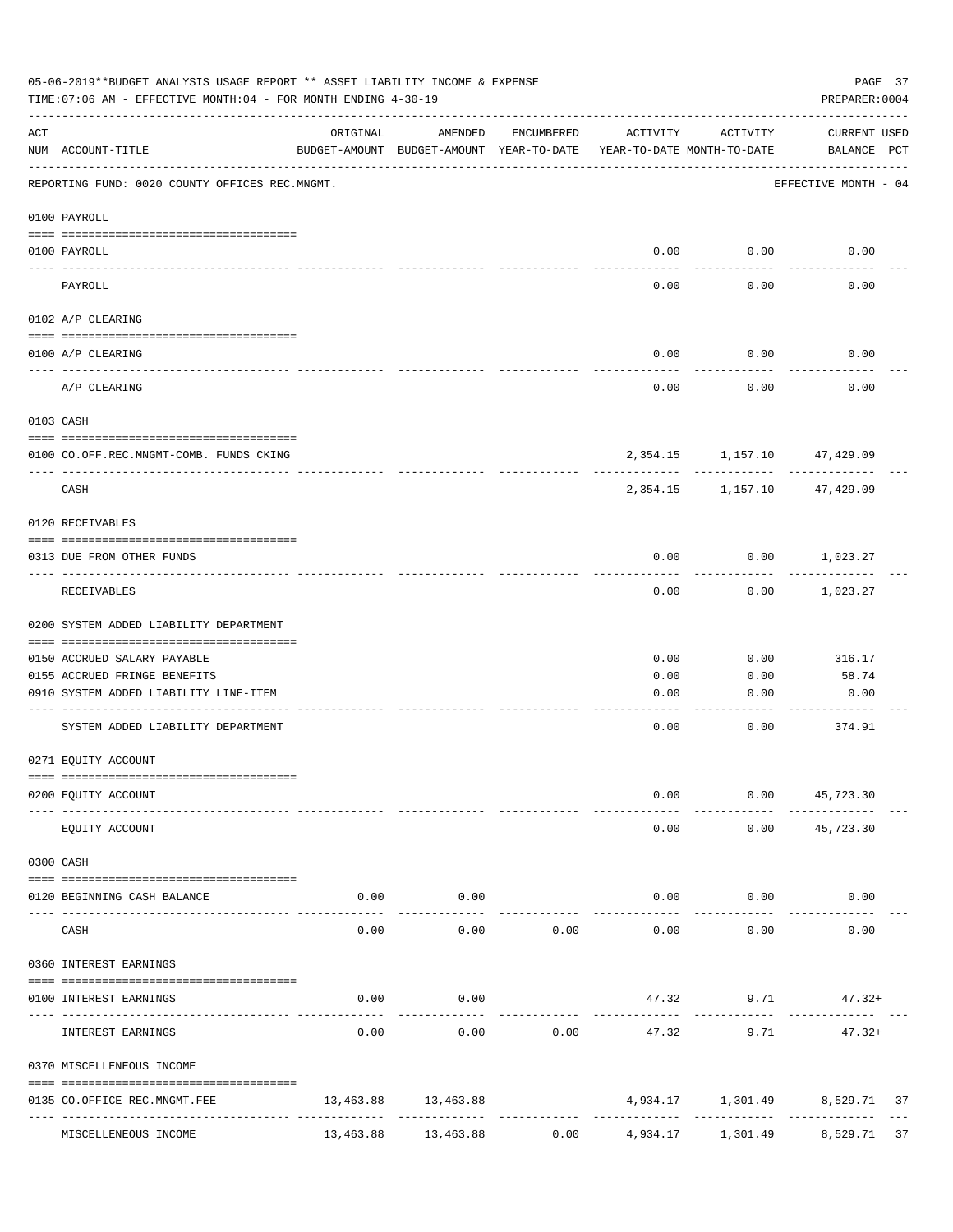| 05-06-2019**BUDGET ANALYSIS USAGE REPORT ** ASSET LIABILITY INCOME & EXPENSE | PAGE 38        |  |
|------------------------------------------------------------------------------|----------------|--|
| TIME:07:06 AM - EFFECTIVE MONTH:04 - FOR MONTH ENDING 4-30-19                | PREPARER: 0004 |  |

| ACT |                                                                                          | ORIGINAL | AMENDED             |      | ENCUMBERED ACTIVITY ACTIVITY |      | CURRENT USED                           |     |  |  |
|-----|------------------------------------------------------------------------------------------|----------|---------------------|------|------------------------------|------|----------------------------------------|-----|--|--|
|     | BUDGET-AMOUNT BUDGET-AMOUNT YEAR-TO-DATE YEAR-TO-DATE_MONTH-TO-DATE<br>NUM ACCOUNT-TITLE |          |                     |      |                              |      | BALANCE PCT                            |     |  |  |
|     |                                                                                          |          |                     |      |                              |      |                                        |     |  |  |
|     | REPORTING FUND: 0020 COUNTY OFFICES REC.MNGMT.<br>EFFECTIVE MONTH - 04                   |          |                     |      |                              |      |                                        |     |  |  |
|     |                                                                                          |          |                     |      |                              |      |                                        |     |  |  |
|     | 0449 COUNTY OFFICES REC.MNGMT.                                                           |          |                     |      |                              |      |                                        |     |  |  |
|     |                                                                                          |          |                     |      |                              |      |                                        |     |  |  |
|     |                                                                                          |          |                     |      |                              |      |                                        |     |  |  |
|     | 0103 SALARY ASSISTANT                                                                    | 0.00     | 0.00                | 0.00 | 0.00                         |      | $0.00$ 0.00                            |     |  |  |
|     | 0107 SALARY TEMP./EXTRA                                                                  |          | 8,295.44 8,295.44   | 0.00 | 0.00                         |      | $0.00$ 8,295.44                        | 00  |  |  |
|     | 0201 SOCIAL SECURITY TAXES                                                               | 514.32   | 514.32              | 0.00 | 0.00                         | 0.00 | 514.32                                 | 00  |  |  |
|     | 0202 GROUP HEALTH INSURANCE                                                              | 0.00     | 0.00                | 0.00 | 0.00                         | 0.00 | 0.00                                   |     |  |  |
|     | 0203 RETIREMENT                                                                          | 949.00   | 949.00              | 0.00 | 0.00                         | 0.00 | 949.00                                 | 00  |  |  |
|     | 0204 WORKERS COMPENSATION                                                                | 34.84    | 34.84               | 0.00 | 0.00                         | 0.00 | 34.84                                  | 00  |  |  |
|     | 0205 MEDICARE TAX                                                                        | 120.28   | 120.28              | 0.00 | 0.00                         |      | 0.00<br>120.28                         | 00  |  |  |
|     | 0310 OFFICE SUPPLIES                                                                     | 0.00     | 0.00                | 0.00 | 0.00                         | 0.00 | 0.00                                   |     |  |  |
|     | 0350 RECORDS DISPOSAL                                                                    | 2,000.00 | 2,000.00            | 0.00 | 1,077.34 154.10              |      | 922.66                                 | 54  |  |  |
|     | 0400 RECORDS STORAGE SHELVING                                                            | 0.00     | 0.00                | 0.00 | 0.00                         |      | 0.00<br>0.00                           |     |  |  |
|     | 0453 COMPUTER SOFTWARE MAINTENANCE 1,550.00 1,550.00                                     |          |                     | 0.00 | 1,550.00 0.00                |      | $0.00$ 100                             |     |  |  |
|     | 0460 EQUIPMENT RENTAL                                                                    | 0.00     | 0.00                | 0.00 | $0.00$ 0.00                  |      | 0.00                                   |     |  |  |
|     | 0574 COMPUTER EQUIPMENT                                                                  | 0.00     | 0.00                | 0.00 | $0.00$ 0.00                  |      | 0.00                                   |     |  |  |
|     | COUNTY OFFICES REC.MNGMT. 463.88 13,463.88 13,463.88 0.00 2,627.34 154.10 10,836.54      |          |                     |      |                              |      |                                        | -20 |  |  |
|     | COUNTY OFFICES REC.MNGMT.                                                                |          |                     |      |                              |      |                                        |     |  |  |
|     | INCOME TOTALS                                                                            |          | 13,463.88 13,463.88 |      |                              |      | 4,981.49 1,311.20 8,482.39 37          |     |  |  |
|     | <b>EXPENSE TOTALS</b>                                                                    |          | 13,463.88 13,463.88 |      |                              |      | $0.00$ $2.627.34$ $154.10$ $10.836.54$ | 20  |  |  |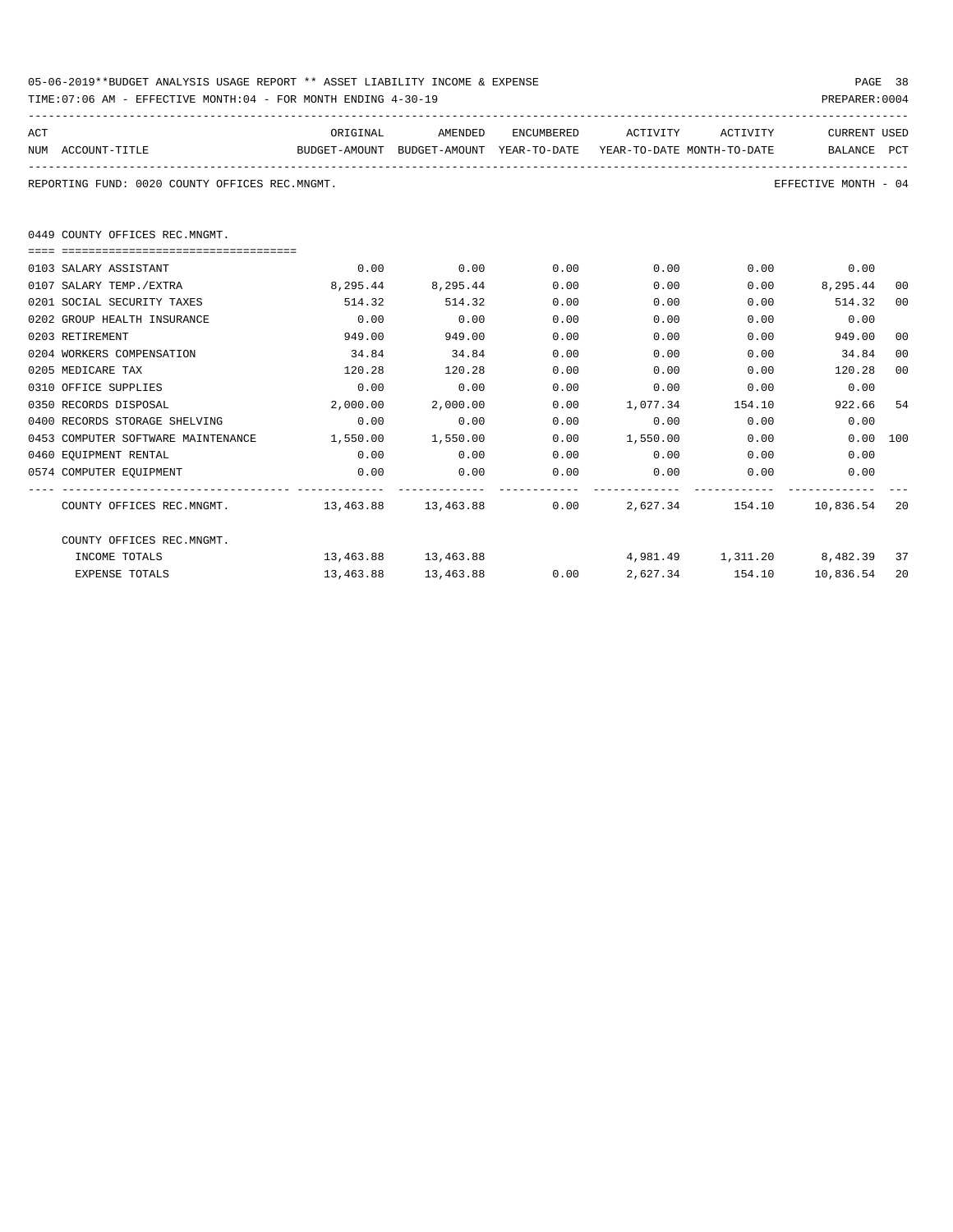|          | 05-06-2019**BUDGET ANALYSIS USAGE REPORT ** ASSET LIABILITY INCOME & EXPENSE<br>TIME: 07:06 AM - EFFECTIVE MONTH: 04 - FOR MONTH ENDING 4-30-19 |                                                      |         |            |                                        |                                                      | PAGE 39<br>PREPARER: 0004          |  |
|----------|-------------------------------------------------------------------------------------------------------------------------------------------------|------------------------------------------------------|---------|------------|----------------------------------------|------------------------------------------------------|------------------------------------|--|
| ACT      | NUM ACCOUNT-TITLE                                                                                                                               | ORIGINAL<br>BUDGET-AMOUNT BUDGET-AMOUNT YEAR-TO-DATE | AMENDED | ENCUMBERED | ACTIVITY<br>YEAR-TO-DATE MONTH-TO-DATE | ACTIVITY                                             | <b>CURRENT USED</b><br>BALANCE PCT |  |
|          | REPORTING FUND: 0021 FANNIN CO. R & B #1 FUND                                                                                                   |                                                      |         |            |                                        |                                                      | EFFECTIVE MONTH - 04               |  |
|          | 0100 PAYROLL                                                                                                                                    |                                                      |         |            |                                        |                                                      |                                    |  |
|          | 0100 PAYROLL                                                                                                                                    |                                                      |         |            | 0.00                                   | 0.00                                                 | 0.00                               |  |
| ---- --- | PAYROLL                                                                                                                                         |                                                      |         |            | 0.00                                   | -------<br>0.00                                      | 0.00                               |  |
|          | 0102 A/P CLEARING                                                                                                                               |                                                      |         |            |                                        |                                                      |                                    |  |
|          | 0100 A/P CLEARING                                                                                                                               |                                                      |         |            | 0.00                                   | 0.00                                                 | 0.00                               |  |
|          | A/P CLEARING                                                                                                                                    |                                                      |         |            | 0.00                                   | 0.00                                                 | 0.00                               |  |
|          | 0103 CASH                                                                                                                                       |                                                      |         |            |                                        |                                                      |                                    |  |
|          | 0100 R&B#1-COMBINED FUNDS CHECKING                                                                                                              |                                                      |         |            |                                        | 139,859.60 59,950.68- 241,715.20                     |                                    |  |
|          | 0175 TEXPOOL                                                                                                                                    |                                                      |         |            | 262.85                                 | 36.75                                                | 17,955.76                          |  |
|          | CASH                                                                                                                                            |                                                      |         |            |                                        | ----------<br>140, 122. 45 59, 913. 93- 259, 670. 96 | . <u>.</u> .                       |  |
|          | 0120 RECEIVABLES                                                                                                                                |                                                      |         |            |                                        |                                                      |                                    |  |
|          | 0311 TAXES RECEIVABLE                                                                                                                           |                                                      |         |            | 0.00                                   | 0.00                                                 | 31,539.44                          |  |
|          | 0312 DUE FROM OTHER GOVERNMENTS                                                                                                                 |                                                      |         |            | 0.00                                   | 0.00                                                 | 8,402.82                           |  |
|          | 0313 DUE FROM OTHER FUNDS                                                                                                                       |                                                      |         |            | 0.00                                   | 0.00                                                 | 3,155.88                           |  |
|          | 0315 INVENTORY ASSET                                                                                                                            |                                                      |         |            | 0.00                                   | 0.00                                                 | 9,596.02<br>----------             |  |
|          | RECEIVABLES                                                                                                                                     |                                                      |         |            | 0.00                                   | 0.00                                                 | 52,694.16                          |  |
|          | 0200 LIABILITY ACCOUNT                                                                                                                          |                                                      |         |            |                                        |                                                      |                                    |  |
|          | 0150 ACCRUED SALARY PAYABLE                                                                                                                     |                                                      |         |            | 0.00                                   | 0.00                                                 | 11,400.30                          |  |
|          | 0155 ACCRUED FRINGE BENEFITS                                                                                                                    |                                                      |         |            | 0.00                                   | 0.00                                                 | 5,267.57                           |  |
|          | 0200 DEFERRED TAX REVENUE                                                                                                                       |                                                      |         |            | 0.00                                   | 0.00                                                 | 30,023.03                          |  |
|          | 0900 SYSTEM ADDED LIABILITY LINE-ITEM                                                                                                           |                                                      |         |            | 0.00                                   | 0.00                                                 | 0.00                               |  |
|          | 0910 SYSTEM ADDED LIABILITY LINE-ITEM                                                                                                           |                                                      |         |            | $19,574.66-$                           | 0.00                                                 | 19,574.66-                         |  |
|          | LIABILITY ACCOUNT                                                                                                                               |                                                      |         |            | $19,574.66-$                           | ------------<br>0.00                                 | 27, 116.24                         |  |
|          | 0207 DUE TO FUND                                                                                                                                |                                                      |         |            |                                        |                                                      |                                    |  |
|          | 0070 DUE TO RIGHT OF WAY                                                                                                                        |                                                      |         |            | 0.00                                   | 0.00                                                 | 0.00                               |  |
|          | 0131 DUE TO RD. DIST. 17A                                                                                                                       |                                                      |         |            | 0.00                                   | 0.00                                                 | 0.00                               |  |
|          | -------------------------- ----------<br>DUE TO FUND                                                                                            |                                                      |         |            | 0.00                                   | 0.00                                                 | 0.00                               |  |
|          | 0231 LOANS                                                                                                                                      |                                                      |         |            |                                        |                                                      |                                    |  |
|          |                                                                                                                                                 |                                                      |         |            |                                        |                                                      |                                    |  |
|          | 0100 LOAN BSB EQUIPMENT                                                                                                                         |                                                      |         |            | 0.00                                   | 0.00                                                 | 0.00                               |  |
|          | LOANS                                                                                                                                           |                                                      |         |            | 0.00                                   | 0.00                                                 | 0.00                               |  |
|          | 0271 EQUITY ACCOUNT                                                                                                                             |                                                      |         |            |                                        |                                                      |                                    |  |
|          |                                                                                                                                                 |                                                      |         |            |                                        |                                                      |                                    |  |
|          | 0200 EQUITY ACCOUNTY                                                                                                                            |                                                      |         |            | 0.00                                   |                                                      | $0.00$ 125,551.77                  |  |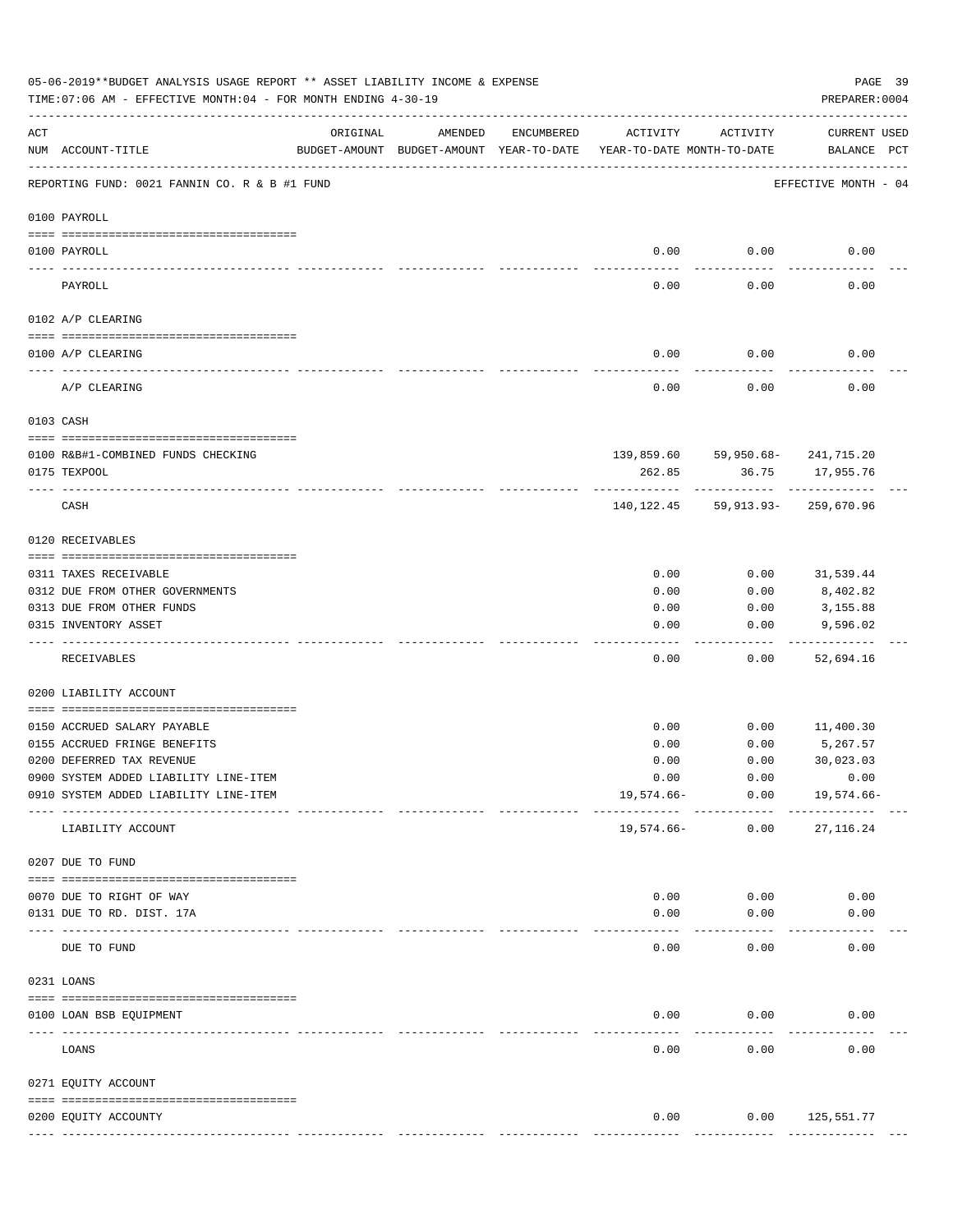|     | 05-06-2019**BUDGET ANALYSIS USAGE REPORT ** ASSET LIABILITY INCOME & EXPENSE<br>TIME: 07:06 AM - EFFECTIVE MONTH: 04 - FOR MONTH ENDING 4-30-19 |                                                                           |                                                                         |            |                                        |                                                  | PREPARER: 0004                     | PAGE 40     |
|-----|-------------------------------------------------------------------------------------------------------------------------------------------------|---------------------------------------------------------------------------|-------------------------------------------------------------------------|------------|----------------------------------------|--------------------------------------------------|------------------------------------|-------------|
| ACT | NUM ACCOUNT-TITLE                                                                                                                               | ORIGINAL<br>BUDGET-AMOUNT BUDGET-AMOUNT YEAR-TO-DATE                      | AMENDED                                                                 | ENCUMBERED | ACTIVITY<br>YEAR-TO-DATE MONTH-TO-DATE | ACTIVITY                                         | <b>CURRENT USED</b><br>BALANCE PCT |             |
|     | REPORTING FUND: 0021 FANNIN CO. R & B #1 FUND                                                                                                   |                                                                           |                                                                         |            |                                        |                                                  | EFFECTIVE MONTH - 04               |             |
|     | EQUITY ACCOUNT                                                                                                                                  |                                                                           |                                                                         |            |                                        | $0.00$ $0.00$ $125,551.77$                       |                                    |             |
|     | 0300 TOTAL REV/TRANSFERS                                                                                                                        |                                                                           |                                                                         |            |                                        |                                                  |                                    |             |
|     | 0121 BEGINNING CASH BALANCE                                                                                                                     | 162,984.29 162,984.29                                                     |                                                                         |            |                                        | $0.00$ $0.00$ $162,984.29$ 00                    |                                    |             |
|     | TOTAL REV/TRANSFERS                                                                                                                             |                                                                           | $162,984.29$ $162,984.29$ $0.00$ $0.00$ $0.00$ $162,984.29$             |            |                                        |                                                  |                                    | 00          |
|     | 0310 PROPERTY TAXES                                                                                                                             |                                                                           |                                                                         |            |                                        |                                                  |                                    |             |
|     |                                                                                                                                                 |                                                                           |                                                                         |            |                                        |                                                  |                                    |             |
|     | 0110 CURRENT TAXES<br>0120 DELINQUENT TAXES                                                                                                     |                                                                           | 488,734.52 488,734.52<br>10,000.00   10,000.00                          |            |                                        | 459,303.38 7,485.26 29,431.14<br>8,571.51 828.44 | 1,428.49                           | 94<br>86    |
|     | PROPERTY TAXES                                                                                                                                  |                                                                           | -----------<br>498,734.52 498,734.52 0.00 467,874.89 8,313.70 30,859.63 |            | -----------                            | ------------                                     |                                    | 94          |
|     | 0318 OTHER TAXES                                                                                                                                |                                                                           |                                                                         |            |                                        |                                                  |                                    |             |
|     |                                                                                                                                                 |                                                                           |                                                                         |            |                                        |                                                  |                                    |             |
|     | 0120 PAY N LIEU TAX/GRASSLAND<br>0121 PAY N LIEU TAX/UPPER TRINITY                                                                              | 1,500.00 1,500.00<br>0.00                                                 | 0.00                                                                    |            |                                        | $0.00$ $0.00$ $1,500.00$<br>873.41 0.00 873.41+  |                                    | 00          |
|     | 0160 SALES TAX REVENUES                                                                                                                         | 41,000.00                                                                 | 41,000.00                                                               |            |                                        | 30,900.25 3,922.22                               | 10,099.75                          | 75          |
|     | OTHER TAXES                                                                                                                                     | . <u>.</u><br>42,500.00                                                   | 42,500.00 0.00                                                          |            |                                        | ------------<br>31,773.66 3,922.22 10,726.34     |                                    | 75          |
|     | 0321 FEES OF TAX COLLECTOR                                                                                                                      |                                                                           |                                                                         |            |                                        |                                                  |                                    |             |
|     | 0200 CAR REGISTRATION/SALES TAX                                                                                                                 | 100,000.00    100,000.00                                                  |                                                                         |            |                                        | 73,448.04   0.00   26,551.96   73                |                                    |             |
|     | 0300 COUNTY'S ADDITIONAL \$10                                                                                                                   | 50,000.00                                                                 | 50,000.00                                                               |            |                                        | 39,372.18 6,065.10                               | 10,627.82                          | 79          |
|     |                                                                                                                                                 |                                                                           |                                                                         |            |                                        |                                                  |                                    |             |
|     | FEES OF TAX COLLECTOR                                                                                                                           | 150,000.00   150,000.00      0.00   112,820.22   6,065.10   37,179.78  75 |                                                                         |            |                                        |                                                  |                                    |             |
|     | 0330 GRANTS                                                                                                                                     |                                                                           |                                                                         |            |                                        |                                                  |                                    |             |
|     |                                                                                                                                                 |                                                                           |                                                                         |            |                                        |                                                  |                                    |             |
|     | 0200 FEMA GRANT                                                                                                                                 | 0.00                                                                      | 0.00                                                                    |            |                                        | $0.00$ $0.00$ $0.00$                             |                                    |             |
|     | GRANTS                                                                                                                                          | 0.00                                                                      | 0.00                                                                    | 0.00       | 0.00                                   | 0.00                                             | 0.00                               |             |
|     | 0350 FINES                                                                                                                                      |                                                                           |                                                                         |            |                                        |                                                  |                                    |             |
|     | 0403 COUNTY CLERK FINES                                                                                                                         | 7,000.00                                                                  | 7,000.00                                                                |            | 1,015.50                               | 538.02                                           | 5,984.50                           | 15          |
|     | 0450 DISTRICT CLERK FINES                                                                                                                       | 7,000.00                                                                  | 7,000.00                                                                |            |                                        | 4,096.24 881.45                                  | 2,903.76                           | 59          |
|     | 0455 J. P. #1 FINES                                                                                                                             | 4,100.00                                                                  | 4,100.00                                                                |            | 1,647.74                               | 0.00                                             | 2,452.26                           | 40          |
|     | 0456 J. P. #2 FINES                                                                                                                             | 2,000.00                                                                  | 2,000.00                                                                |            | 611.97                                 | 0.00                                             | 1,388.03                           | 31          |
|     | 0457 J. P. #3 FINES                                                                                                                             | 2,500.00                                                                  | 2,500.00                                                                |            | 627.32                                 | 0.00                                             | 1,872.68                           | 25<br>$---$ |
|     | FINES                                                                                                                                           | 22,600.00                                                                 | 22,600.00                                                               | 0.00       |                                        | 7,998.77 1,419.47                                | 14,601.23 35                       |             |
|     | 0360 INTEREST EARNINGS                                                                                                                          |                                                                           |                                                                         |            |                                        |                                                  |                                    |             |
|     | 0100 INTEREST EARNINGS<br>--------------------                                                                                                  | 300.00                                                                    | 300.00<br>--------------                                                |            | --------------                         | 423.61 100.30<br>____________                    | 123.61+ 141                        |             |
|     | INTEREST EARNINGS                                                                                                                               | 300.00                                                                    | 300.00                                                                  | 0.00       | 423.61                                 | 100.30                                           | 123.61+ 141                        |             |
|     | 0364 SALE OF EQUIPMENT                                                                                                                          |                                                                           |                                                                         |            |                                        |                                                  |                                    |             |
|     | 0162 LAND/BUILDING                                                                                                                              | 0.00                                                                      | 0.00                                                                    |            | 0.00                                   | 0.00                                             | 0.00                               |             |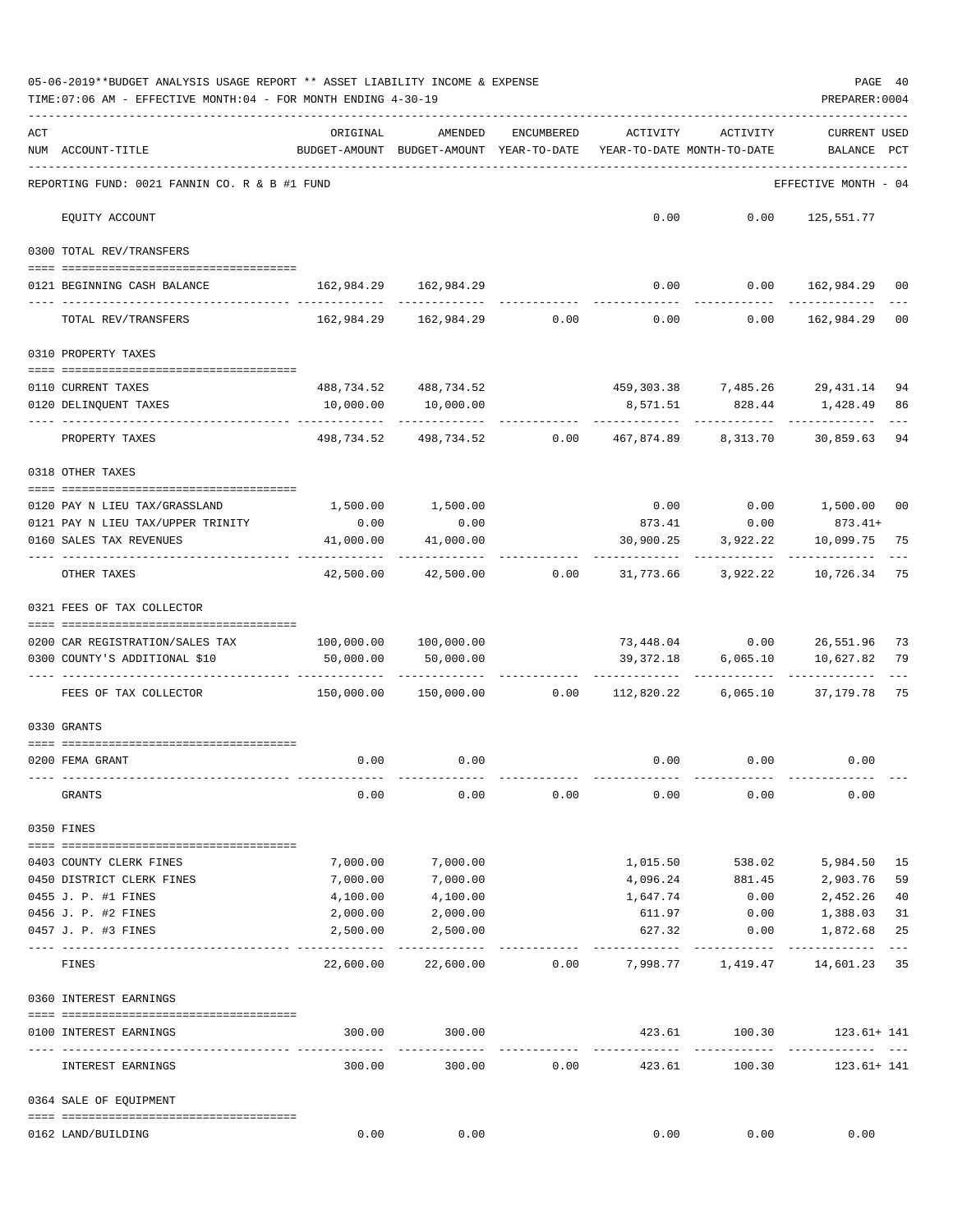TIME:07:06 AM - EFFECTIVE MONTH:04 - FOR MONTH ENDING 4-30-19 PREPARER:0004

| ACT | NUM ACCOUNT-TITLE                             | ORIGINAL                                                    | AMENDED<br>BUDGET-AMOUNT BUDGET-AMOUNT YEAR-TO-DATE          | ENCUMBERED                   | ACTIVITY        | ACTIVITY<br>YEAR-TO-DATE MONTH-TO-DATE                   | <b>CURRENT USED</b><br>BALANCE | $_{\rm PCT}$ |
|-----|-----------------------------------------------|-------------------------------------------------------------|--------------------------------------------------------------|------------------------------|-----------------|----------------------------------------------------------|--------------------------------|--------------|
|     | REPORTING FUND: 0021 FANNIN CO. R & B #1 FUND |                                                             |                                                              |                              |                 |                                                          | EFFECTIVE MONTH - 04           |              |
|     | 0163 SALE OF EQUIPMENT                        | 10,000.00                                                   | 10,000.00                                                    |                              | 0.00            | 0.00                                                     | 10,000.00                      | 00           |
|     | SALE OF EQUIPMENT                             | 10,000.00                                                   | 10,000.00                                                    | 0.00                         | 0.00            | 0.00                                                     | 10,000.00                      | $_{00}$      |
|     | 0370 MISCELLANEOUS REVENUES                   |                                                             |                                                              |                              |                 |                                                          |                                |              |
|     | 0100 PROPERTY LEASE                           | 0.00                                                        | 0.00                                                         |                              | 0.00            | 0.00                                                     | 0.00                           |              |
|     | 0120 STATE LATERAL ROAD                       | 15,000.00                                                   | 15,000.00                                                    |                              | 8,468.06        | 0.00                                                     | 6,531.94                       | 56           |
|     | 0125 TDT. WEIGHT FEES                         | 11,000.00                                                   | 11,000.00                                                    |                              |                 | 20,669.19 9,209.02                                       | $9,669.19 + 188$               |              |
|     | 0130 REFUNDS & MISCELLANEOUS                  | 3,000.00                                                    | 3,000.00                                                     |                              | 91.80           | 0.00                                                     | 2,908.20                       | 03           |
|     | 0140 PROCEEDS OF LOAN                         | 0.00                                                        | 0.00                                                         |                              | 0.00            | 0.00                                                     | 0.00                           |              |
|     | 0145 REIMBURSEMENT OF MATERIALS               | 12,000.00                                                   | 12,000.00                                                    |                              | 7,132.11        | 1,987.49                                                 | 4,867.89                       | 59           |
|     | MISCELLANEOUS REVENUES                        | 41,000.00                                                   | 41,000.00                                                    | 0.00                         | 36,361.16       | 11,196.51                                                | 4,638.84                       | 89           |
|     | 0509 CONTINGENCY                              |                                                             |                                                              |                              |                 |                                                          |                                |              |
|     | 0475 CONTINGENCY                              | 20,000.00                                                   | 20,000.00                                                    | 0.00                         | 0.00            | 0.00                                                     | 20,000.00                      | 00           |
|     | CONTINGENCY                                   | 20,000.00                                                   | 20,000.00                                                    | 0.00                         | 0.00            | 0.00                                                     | 20,000.00                      | $_{00}$      |
|     | 0621 ROAD & BRIDGE 1                          |                                                             |                                                              |                              |                 |                                                          |                                |              |
|     | 0100 COMPENSATION PAY                         | 0.00                                                        | 0.00                                                         | 0.00                         |                 | $0.00$ 0.00                                              | 0.00                           |              |
|     | 0101 SALARY ELECTED OFFICIAL                  | 62,720.97                                                   | 62,720.97                                                    | 0.00                         | 36,185.25       | 4,824.70                                                 | 26,535.72                      |              |
|     | 0105 SALARY SECRETARY                         | 0.00                                                        | 0.00                                                         | 0.00                         | 0.00            | 0.00                                                     | 0.00                           | 58           |
|     | 0106 SALARY PRECINCT EMPLOYEES                | 187,242.88                                                  | 187, 242.88                                                  | 0.00                         | 95,123.77       | 13,401.35                                                | 92, 119. 11                    | 51           |
|     | 0107 REGULAR-TEMP. PART-TIME                  | 0.00                                                        | 0.00                                                         | 0.00                         | 0.00            | 0.00                                                     | 0.00                           |              |
|     | 0108 SALARY-FOREMAN                           | 44,784.01                                                   | 44,784.01                                                    | 0.00                         | 26, 269.31      | 3,344.48                                                 | 18,514.70                      | 59           |
|     | 0199 TOTAL SALARIES                           | 294,747.86                                                  | 294,747.86                                                   | 0.00                         | 157,578.33      | 21,570.53                                                | 137,169.53                     | 53           |
|     | 0201 SOCIAL SECURITY TAXES                    | 18,311.57                                                   | 18,311.57                                                    | 0.00                         |                 |                                                          |                                | 52           |
|     | 0202 GROUP HEALTH INSURANCE                   | 80,325.84                                                   | 80,325.84                                                    | 0.00                         | 45,723.52       |                                                          | 7, 146. 43 34, 602. 32         | 57           |
|     | 0203 RETIREMENT                               | 33,719.16                                                   | 33,719.16                                                    | 0.00                         | 18,046.95       | 2,461.21                                                 | 15,672.21                      | 54           |
|     | 0204 WORKERS' COMPENSATION                    |                                                             | 9,729.75 9,729.75                                            |                              | $0.00$ 3,643.73 |                                                          | $0.00$ 6,086.02 37             |              |
|     | 0205 MEDICARE TAX                             | 4,282.54                                                    | 4,282.54                                                     | 0.00                         | 2,231.93        | 305.15                                                   | 2,050.61 52                    |              |
|     | 0206 UNEMPLOYMENT EXPENSE                     | 0.00                                                        | 0.00                                                         | 0.00                         | 0.00            | 0.00                                                     | 0.00                           |              |
|     | 0299 TOTAL EMPLOYEE BENEFITS                  | 146,368.86 146,368.86 0.00 79,189.84 11,217.58 67,179.02 54 | -------------                                                | ------------                 |                 |                                                          |                                |              |
|     | 0314 EMPLOYEE PHYSICALS/DOT TESTING           | 450.00                                                      | 450.00                                                       | 0.00                         | 270.00          | 65.00                                                    | 180.00 60                      |              |
|     | 0340 SHOP SUPPLIES                            | 3,000.00                                                    | 3,000.00                                                     | 0.00                         | 979.62          |                                                          | 19.68 2,020.38 33              |              |
|     | 0341 R & B MAT. ROCK & GRAVEL 120,000.00      |                                                             |                                                              |                              |                 | $120,000.00$ $0.00$ $104,501.20$ $10,424.82$ $15,498.80$ |                                | 87           |
|     | 0342 R & B MAT. CULVERTS                      | 25,000.00                                                   |                                                              | 25,000.00   0.00   25,985.72 |                 | 0.00                                                     | 985.72- 104                    |              |
|     | 0343 R & B MAT. HARDWRE & LUMB                | 2,042.14                                                    | 2,042.14 0.00                                                |                              | 185.35          | 0.00                                                     | 1,856.79                       | 09           |
|     | 0344 R & B MAT ASPHALT /RD OIL                | 80,000.00                                                   | 80,000.00                                                    | 0.00                         |                 | 36,469.34 18,250.00                                      | 43,530.66 46                   |              |
|     | 0345 CHEMICALS                                | 0.00                                                        | 0.00                                                         | 0.00                         | 0.00            | 0.00                                                     | 0.00                           |              |
|     | 0346 CETRZ EXPENDITURES                       | 0.00                                                        | 0.00                                                         | 0.00                         | 0.00            | 0.00                                                     | 0.00                           |              |
|     | 0350 DEBRIS REMOVAL                           | 0.00                                                        |                                                              | $0.00$ 0.00                  | 0.00            |                                                          | $0.00$ 0.00                    |              |
|     | 0399 TOTAL R&B MATERIAL                       |                                                             | 230,492.14 230,492.14 0.00 168,391.23 28,759.50 62,100.91 73 |                              |                 |                                                          |                                |              |
|     | 0400 LEGAL FEES                               | 0.00                                                        | 0.00                                                         | 0.00                         |                 | $0.00$ 0.00                                              | 0.00                           |              |
|     | 0420 UTILITY TELEPHONE                        | 725.00                                                      | 725.00                                                       | 0.00                         |                 | 424.87 61.76 300.13 59                                   |                                |              |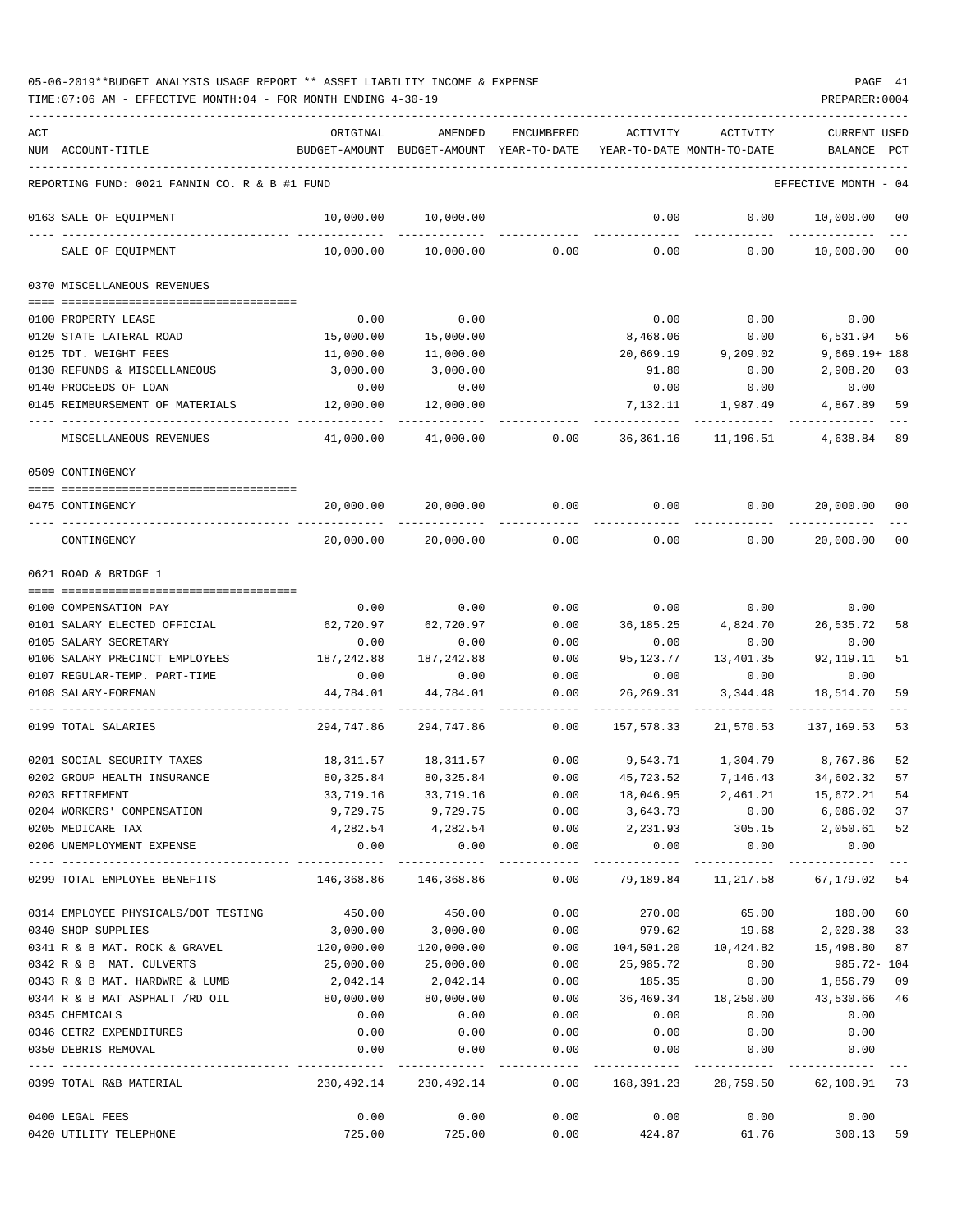TIME:07:06 AM - EFFECTIVE MONTH:04 - FOR MONTH ENDING 4-30-19 PREPARER:0004

| ACT | NUM ACCOUNT-TITLE                             | ORIGINAL<br>BUDGET-AMOUNT | AMENDED<br>BUDGET-AMOUNT YEAR-TO-DATE          | ENCUMBERED   | ACTIVITY   | ACTIVITY<br>YEAR-TO-DATE MONTH-TO-DATE                                | <b>CURRENT USED</b><br>BALANCE | PCT            |
|-----|-----------------------------------------------|---------------------------|------------------------------------------------|--------------|------------|-----------------------------------------------------------------------|--------------------------------|----------------|
|     |                                               |                           |                                                |              |            |                                                                       |                                |                |
|     | REPORTING FUND: 0021 FANNIN CO. R & B #1 FUND |                           |                                                |              |            |                                                                       | EFFECTIVE MONTH - 04           |                |
|     | 0421 CELL PHONE ALLOWANCE                     | 600.00                    | 600.00                                         | 0.00         | 350.00     | 50.00                                                                 | 250.00                         | 58             |
|     | 0423 INTERNET SERVICE                         | 0.00                      | 0.00                                           | 0.00         | 0.00       | 0.00                                                                  | 0.00                           |                |
|     | 0427 OUT OF COUNTY TRAVEL                     | 1,435.58                  | 1,435.58                                       | 0.00         | 265.00     | 0.00                                                                  | 1,170.58                       | 18             |
|     | 0430 BIDS, NOTICES & PERMITS                  | 800.00                    | 800.00                                         | 0.00         | 68.28      | 41.28                                                                 | 731.72                         | 09             |
|     | 0435 PRINTING                                 | 100.00                    | 100.00                                         | 0.00         | 0.00       | 0.00                                                                  | 100.00                         | 00             |
|     | 0440 UTILITY ELECTRICITY                      | 1,600.00                  | 1,600.00                                       | 0.00         | 588.39     | 82.20                                                                 | 1,011.61                       | 37             |
|     | 0442 UTILITY WATER                            | 250.00                    | 250.00                                         | 0.00         | 118.27     | 35.37                                                                 | 131.73                         | 47             |
|     | 0443 TRASH DUMPSTER PICKUP                    | 1,000.00                  | 1,000.00                                       | 0.00         | 524.79     | 149.94                                                                | 475.21                         | 52             |
|     | 0447 REPEATER SERVICE CONTRACT                | 708.97                    | 708.97                                         | 0.00         | 708.97     | 0.00                                                                  | 0.00                           | 100            |
|     | 0450 R & M BUILDING                           | 300.00                    | 300.00                                         | 0.00         | 0.00       | 0.00                                                                  | 300.00                         | 0 <sub>0</sub> |
|     | 0453 COMPUTER SOFTWARE                        | 912.50                    | 912.50                                         | 0.00         | 0.00       | 0.00                                                                  | 912.50                         | 0 <sub>0</sub> |
|     | 0457 R & M MACHINERY GAS & OIL                | 51,000.00                 | 51,000.00                                      | 0.00         | 20, 249.35 | 1,760.85                                                              | 30,750.65                      | 40             |
|     | 0458 R & M MACHINERY PARTS                    | 30,000.00                 | 30,000.00                                      | 0.00         | 27,111.59  | 2,915.01                                                              | 2,888.41                       | 90             |
|     | 0459 R & M MACH. TIRES & TUBES                | 20,000.00                 | 20,000.00                                      | 0.00         | 4,624.88   | 2,859.88                                                              | 15,375.12                      | 23             |
|     | 0460 EQUIPMENT RENTAL/LEASE                   | 0.00                      | 0.00                                           | 0.00         | 0.00       | 0.00                                                                  | 0.00                           |                |
|     | 0480 BOND                                     | 0.00                      | 0.00                                           | 0.00         | 0.00       | 0.00                                                                  | 0.00                           |                |
|     | 0482 INSURANCE                                | 4,500.00                  | 4,500.00                                       | 0.00         | 3,084.80   | 0.00                                                                  | 1,415.20                       | 69             |
|     | 0485 PRISONER SUPPLIES                        | 0.00                      | 0.00                                           | 0.00         | 0.00       | 0.00                                                                  | 0.00                           |                |
|     | 0488 FANNIN RURAL RAIL DISTRICT               | 0.00                      | 0.00                                           | 0.00         | 0.00       | 0.00                                                                  | 0.00                           |                |
|     | 0490 MISCELLANEOUS                            | 1,000.00                  | 1,000.00                                       | 0.00         | 106.30     | 0.00                                                                  | 893.70                         | 11             |
|     | 0491 SOIL & WATER CONSERVATION                | 250.00                    | 250.00                                         | 0.00         | 250.00     | 250.00                                                                | 0.00                           | 100            |
|     | 0492 TDRA FLOOD CASH MATCH                    | 0.00                      | 0.00                                           | 0.00         | 0.00       | 0.00                                                                  | 0.00                           |                |
|     | 0494 FLOOD CONTROL SITE MAINTENANCE           | 5,500.00                  | 5,500.00                                       | 0.00         | 5,500.00   | 0.00                                                                  | 0.00                           | 100            |
|     | 0495 PIPELINE SALES TAX REIMBURSEMENT         | 0.00                      | 0.00                                           | 0.00         | 0.00       | 0.00                                                                  | 0.00                           |                |
|     | 0496 TCOG HAZARDOUS WASTEMATCH                | 1,250.00                  | 1,250.00                                       | 0.00         | 0.00       | 0.00                                                                  | 1,250.00                       | 00             |
|     | 0499 TOTAL SER.& OTHER CHARGES                | 121,932.05                | 121,932.05                                     | 0.00         | 63,975.49  | 8,206.29                                                              | 57,956.56                      | 52             |
|     | 0500 LAND                                     |                           |                                                |              | 0.00       | 0.00                                                                  | 0.00                           |                |
|     | 0535 BUILDING                                 |                           |                                                |              | 0.00       | 0.00                                                                  | 0.00                           |                |
|     | 0570 COMPUTER EQUIPMENT                       | 300.00                    | 300.00                                         | 0.00         | 0.00       | 0.00                                                                  | 300.00                         | 00             |
|     | 0571 PURCHASE OF MACH./EQUIP.                 | 99,000.00                 | 99,000.00                                      | $40,000.00-$ | 20,000.00  | 20,000.00                                                             | 119,000.00                     | 20             |
|     | 0573 RADIO EQUIPMENT                          | 0.00                      | 0.00                                           | 0.00         | 0.00       | 0.00                                                                  | 0.00                           |                |
|     | 0575 LAND AND BUILDING                        | 0.00                      | 0.00                                           | 0.00         | 0.00       | 0.00                                                                  | 0.00                           |                |
|     | 0599 CAPITAL OUTLAY                           |                           |                                                |              |            | 99,300.00  99,300.00  40,000.00  20,000.00  20,000.00  119,300.00  20 |                                |                |
|     | 0630 NOTE PAYMENT                             | 0.00                      | 0.00                                           | 0.00         | 0.00       | 0.00                                                                  | 0.00                           |                |
|     | 0670 NOTE PAYMENT-INTEREST                    | 0.00                      | 0.00                                           | 0.00         | 0.00       | 0.00                                                                  | 0.00                           |                |
|     | 0695 SURVEYING                                | 0.00                      | 0.00                                           | 0.00         | 0.00       | 0.00                                                                  | 0.00                           |                |
|     | ROAD & BRIDGE 1                               |                           | 892,840.91  892,840.91  40,000.00-  489,134.89 |              |            | 89,753.90                                                             | 443,706.02 50                  |                |
|     | 0625 ADMINISTRATIVE OFFICE R&B #1             |                           |                                                |              |            |                                                                       |                                |                |
|     |                                               |                           |                                                |              |            |                                                                       |                                |                |
|     | 0105 SALARY SECRETARY                         | 9,881.28                  | 9,881.28                                       | 0.00         | 5,700.75   | 760.10                                                                | 4,180.53                       | 58             |
|     | 0201 SOCIAL SECURITY TAXES                    | 612.64                    | 612.64                                         | 0.00         | 252.68     | 32.82                                                                 | 359.96                         | 41             |
|     | 0202 GROUP HEALTH INSURANCE                   | 2,868.78                  | 2,868.78                                       | 0.00         | 1,673.56   | 239.08                                                                | 1,195.22                       | 58             |
|     | 0203 RETIREMENT                               | 1,130.42                  | 1,130.42                                       | 0.00         | 652.79     | 86.74                                                                 | 477.63                         | 58             |
|     | 0204 WORKERS' COMPENSATION                    | 41.50                     | 41.50                                          | 0.00         | 13.65      | 0.00                                                                  | 27.85                          | 33             |
|     | 0205 MEDICARE TAX                             | 143.28                    | 143.28                                         | 0.00         | 58.84      | 7.64                                                                  | 84.44                          | 41             |
|     | 0310 OFFICE SUPPLIES                          | 100.00                    | 100.00                                         | 0.00         | 68.04      | 50.95                                                                 | 31.96                          | 68             |
|     | 0311 POSTAL EXPENSES                          | 0.00                      | 0.00                                           | 0.00         | 0.00       | 0.00                                                                  | 0.00                           |                |
|     | 0353 COMPUTER EXPENSE                         | 500.00                    | 500.00                                         | 0.00         | 0.00       | 0.00                                                                  | 500.00                         | 0 <sub>0</sub> |

0427 OUT OF COUNTY TRAVEL 0.00 0.00 0.00 0.00 0.00 0.00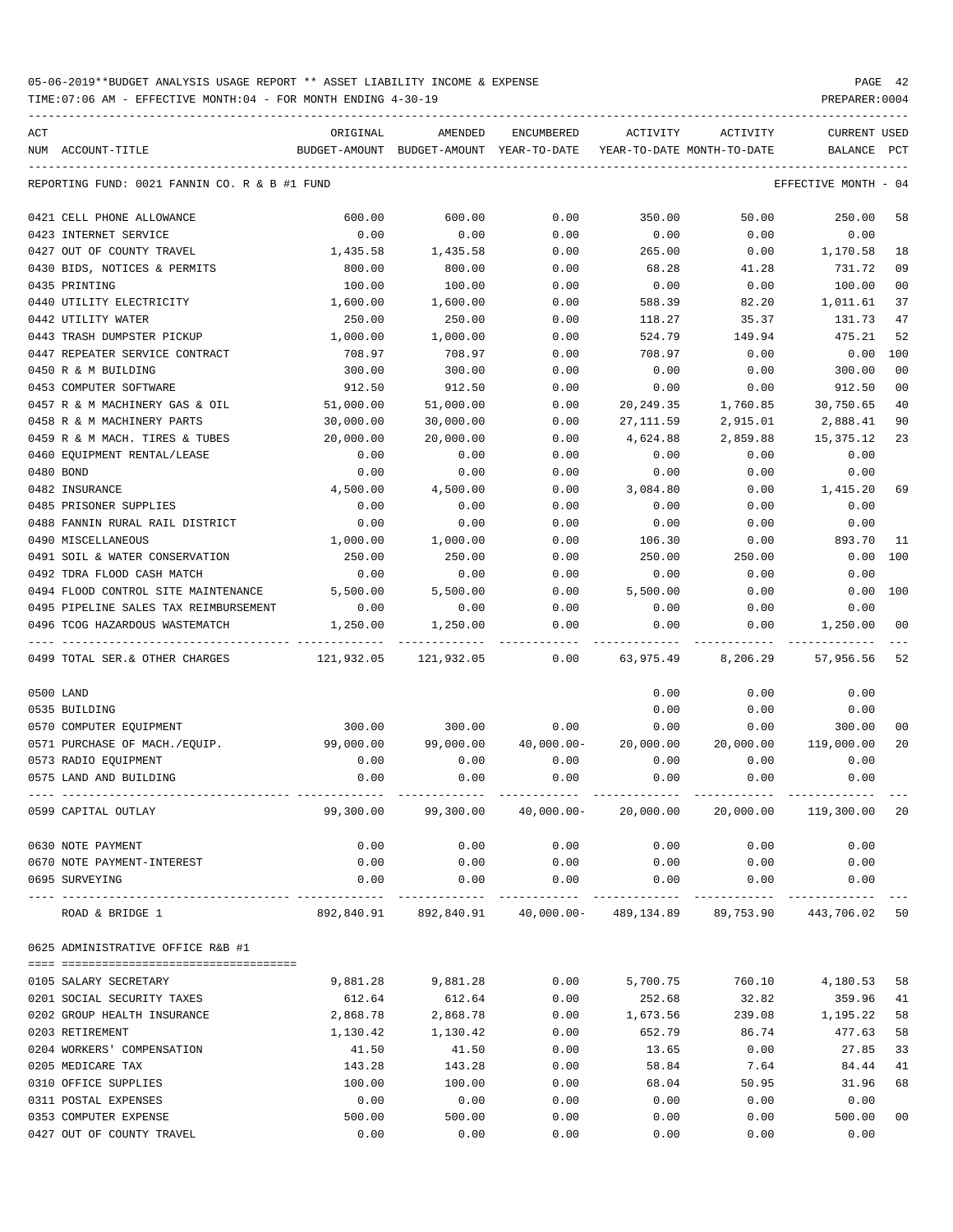05-06-2019\*\*BUDGET ANALYSIS USAGE REPORT \*\* ASSET LIABILITY INCOME & EXPENSE PAGE 43 TIME:07:06 AM - EFFECTIVE MONTH:04 - FOR MONTH ENDING 4-30-19 PREPARER:0004

| ACT |                                                                       | ORIGINAL      | AMENDED       | ENCUMBERED    | ACTIVITY                   | ACTIVITY  | <b>CURRENT USED</b> |     |  |  |
|-----|-----------------------------------------------------------------------|---------------|---------------|---------------|----------------------------|-----------|---------------------|-----|--|--|
| NUM | ACCOUNT-TITLE                                                         | BUDGET-AMOUNT | BUDGET-AMOUNT | YEAR-TO-DATE  | YEAR-TO-DATE MONTH-TO-DATE |           | BALANCE             | PCT |  |  |
|     |                                                                       |               |               |               |                            |           |                     |     |  |  |
|     | REPORTING FUND: 0021 FANNIN CO. R & B #1 FUND<br>EFFECTIVE MONTH - 04 |               |               |               |                            |           |                     |     |  |  |
|     |                                                                       |               |               |               |                            |           |                     |     |  |  |
|     | 0480 BOND                                                             | 0.00          | 0.00          | 0.00          | 0.00                       | 0.00      | 0.00                |     |  |  |
|     | 0572 OFFICE EQUIPMENT                                                 | 0.00          | 0.00          | 0.00          | 0.00                       | 0.00      | 0.00                |     |  |  |
|     | 0574 COMPUTER EQUIPMENT                                               | 0.00          | 0.00          | 0.00          | 0.00                       | 0.00      | 0.00                |     |  |  |
|     | ADMINISTRATIVE OFFICE R&B #1                                          | 15,277.90     | 15,277.90     | 0.00          | 8,420.31                   | 1,177.33  | 6,857.59            | 55  |  |  |
|     |                                                                       |               |               |               |                            |           |                     |     |  |  |
|     |                                                                       |               |               |               |                            |           |                     |     |  |  |
|     | FANNIN CO. R & B #1 FUND                                              |               |               |               |                            |           |                     |     |  |  |
|     | INCOME TOTALS                                                         | 928, 118.81   | 928,118.81    |               | 657,252.31                 | 31,017.30 | 270,866.50          | 71  |  |  |
|     | <b>EXPENSE TOTALS</b>                                                 | 928, 118.81   | 928, 118.81   | $40,000.00 -$ | 497,555.20                 | 90,931.23 | 470,563.61          | 49  |  |  |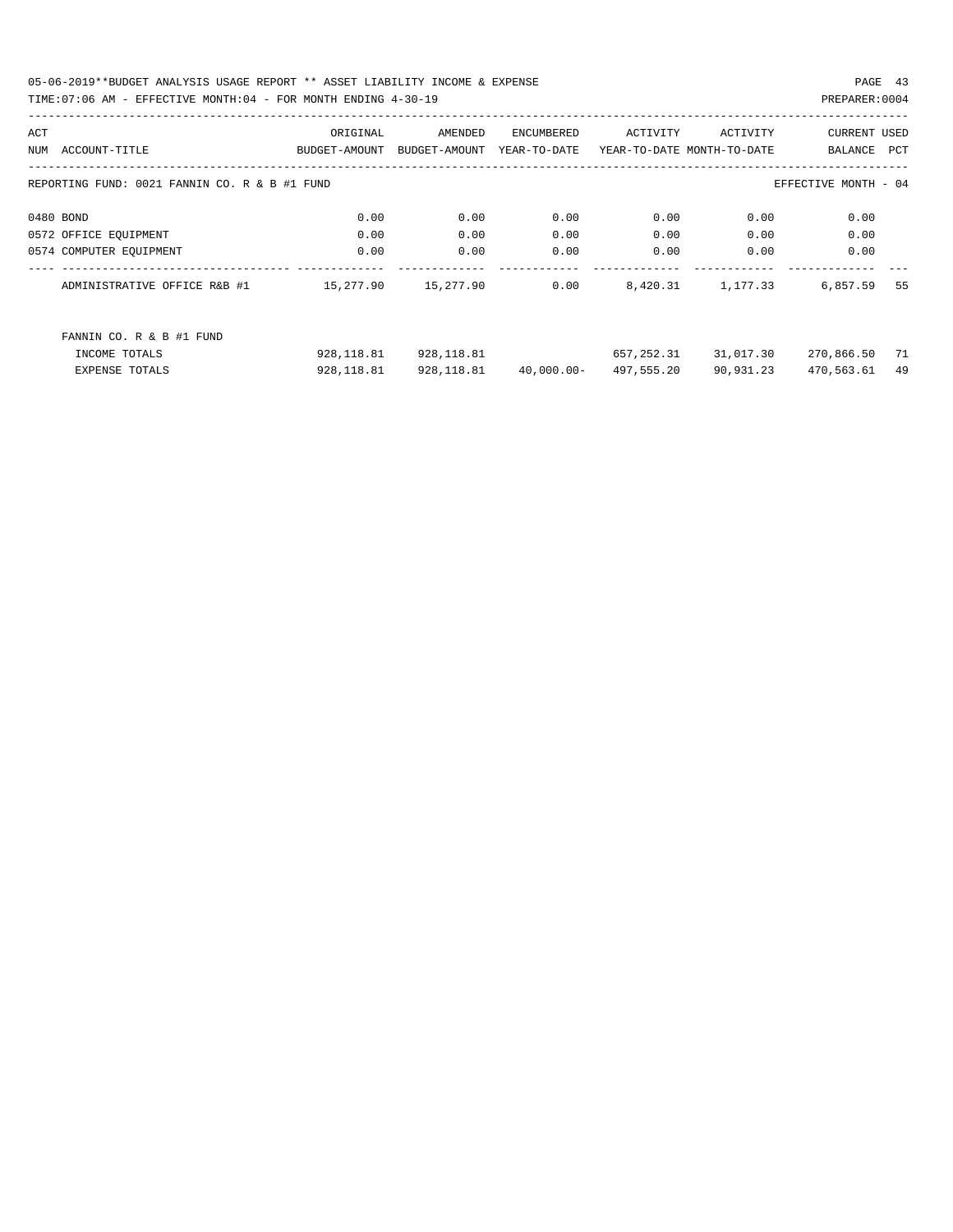|     | 05-06-2019**BUDGET ANALYSIS USAGE REPORT ** ASSET LIABILITY INCOME & EXPENSE<br>TIME: 07:06 AM - EFFECTIVE MONTH: 04 - FOR MONTH ENDING 4-30-19 |           |                                                                                |            |              |                      | PAGE 44<br>PREPARER: 0004                         |                |
|-----|-------------------------------------------------------------------------------------------------------------------------------------------------|-----------|--------------------------------------------------------------------------------|------------|--------------|----------------------|---------------------------------------------------|----------------|
| ACT | NUM ACCOUNT-TITLE                                                                                                                               | ORIGINAL  | AMENDED<br>BUDGET-AMOUNT BUDGET-AMOUNT YEAR-TO-DATE YEAR-TO-DATE MONTH-TO-DATE | ENCUMBERED | ACTIVITY     | ACTIVITY             | CURRENT USED<br>BALANCE PCT                       |                |
|     | REPORTING FUND: 0022 FANNIN CO. R & B #2 FUND                                                                                                   |           |                                                                                |            |              |                      | EFFECTIVE MONTH - 04                              |                |
|     | 0100 PAYROLL                                                                                                                                    |           |                                                                                |            |              |                      |                                                   |                |
|     | 0100 PAYROLL                                                                                                                                    |           |                                                                                |            |              | $0.00$ 0.00          | 0.00                                              |                |
|     | ---- ----<br>PAYROLL                                                                                                                            |           |                                                                                |            | 0.00         | 0.00                 | 0.00                                              |                |
|     | 0102 A/P CLEARING                                                                                                                               |           |                                                                                |            |              |                      |                                                   |                |
|     | 0100 A/P CLEARING                                                                                                                               |           |                                                                                |            | 0.00         | 0.00                 | 0.00                                              |                |
|     | A/P CLEARING                                                                                                                                    |           |                                                                                |            | 0.00         | 0.00                 | 0.00                                              |                |
|     | 0103 CASH                                                                                                                                       |           |                                                                                |            |              |                      |                                                   |                |
|     |                                                                                                                                                 |           |                                                                                |            |              |                      |                                                   |                |
|     | 0100 R&B#2- COMBINED FUNDS CHECKING<br>0175 TEXPOOL                                                                                             |           |                                                                                |            | 3,760.63     | 526.02               | 331, 416.75 36, 565.57- 426, 483.55<br>256,811.00 |                |
|     | CASH                                                                                                                                            |           |                                                                                |            | 335,177.38   |                      | 36,039.55- 683,294.55                             |                |
|     | 0120 RECEIVABLES                                                                                                                                |           |                                                                                |            |              |                      |                                                   |                |
|     | 0311 TAXES RECEIVABLE                                                                                                                           |           |                                                                                |            | 0.00         | 0.00                 | 35,406.18                                         |                |
|     | 0312 DUE FROM OTHER GOVERNMENT                                                                                                                  |           |                                                                                |            | 0.00         | 0.00                 | 9,319.86                                          |                |
|     | 0313 DUE FROM OTHER FUNDS                                                                                                                       |           |                                                                                |            | 0.00         | 0.00                 | 3,676.18                                          |                |
|     | 0315 INVENTORY ASSET                                                                                                                            |           |                                                                                |            | 0.00         | 0.00                 | 43,974.52<br>----------                           |                |
|     | RECEIVABLES                                                                                                                                     |           |                                                                                |            | 0.00         | 0.00                 | 92,376.74                                         |                |
|     | 0200 LIABILITY ACCOUNT                                                                                                                          |           |                                                                                |            |              |                      |                                                   |                |
|     | 0150 ACCRUED SALARY PAYABLE                                                                                                                     |           |                                                                                |            | 0.00         |                      | $0.00$ 10,957.40                                  |                |
|     | 0155 ACCRUED FRINGE BENEFITS                                                                                                                    |           |                                                                                |            | 0.00         | 0.00                 | 5,609.02                                          |                |
|     | 0200 DEFERRED TAX REVENUE                                                                                                                       |           |                                                                                |            | 0.00         | 0.00                 | 33,639.77                                         |                |
|     | 0900 SYSTEM ADDED LIABILITY LINE-ITEM                                                                                                           |           |                                                                                |            | 0.00         | 0.00                 | 0.00                                              |                |
|     | 0910 SYSTEM ADDED LIABILITY LINE-ITEM                                                                                                           |           |                                                                                |            | $2,573.26 -$ | 0.00<br>------------ | $2,573.26 -$                                      |                |
|     | LIABILITY ACCOUNT                                                                                                                               |           |                                                                                |            | $2,573.26-$  | 0.00                 | 47,632.93                                         |                |
|     | 0207 DUE TO FUND                                                                                                                                |           |                                                                                |            |              |                      |                                                   |                |
|     | 0070 DUE TO RIGHT OF WAY                                                                                                                        |           |                                                                                |            | 0.00         | 0.00                 | 0.00                                              |                |
|     | --------------- -------------<br>DUE TO FUND                                                                                                    |           |                                                                                |            | 0.00         | 0.00                 | 0.00                                              |                |
|     | 0271 EQUITY ACCOUNT                                                                                                                             |           |                                                                                |            |              |                      |                                                   |                |
|     | 0200 EQUITY ACCOUNT                                                                                                                             |           |                                                                                |            | 0.00         |                      | $0.00$ 390, 287.72                                |                |
|     |                                                                                                                                                 |           |                                                                                |            |              |                      |                                                   |                |
|     | EQUITY ACCOUNT                                                                                                                                  |           |                                                                                |            | 0.00         | 0.00                 | 390,287.72                                        |                |
|     | 0300 TOTAL REV/TRANSFERS                                                                                                                        |           |                                                                                |            |              |                      |                                                   |                |
|     | 0122 BEGINNING CASH BALANCE<br>-------------- ------------                                                                                      | 19,487.52 | 19,487.52<br>--------------                                                    |            | 0.00         | 0.00                 | 19,487.52<br>------------                         | 00             |
|     | TOTAL REV/TRANSFERS                                                                                                                             | 19,487.52 | 19,487.52                                                                      | 0.00       | 0.00         | 0.00                 | 19,487.52                                         | 0 <sub>0</sub> |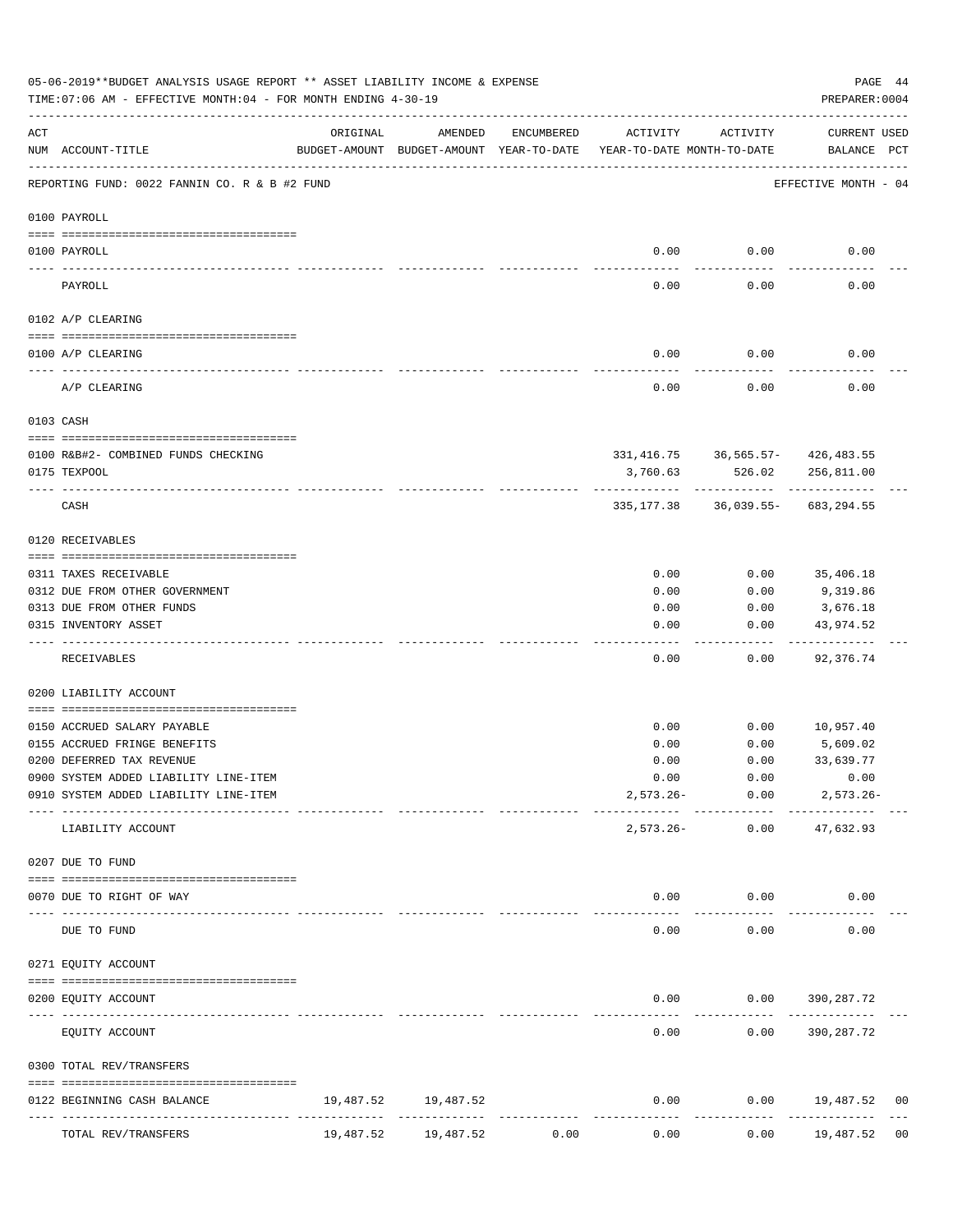|     | 05-06-2019**BUDGET ANALYSIS USAGE REPORT ** ASSET LIABILITY INCOME & EXPENSE<br>TIME: 07:06 AM - EFFECTIVE MONTH: 04 - FOR MONTH ENDING 4-30-19 |                                                                                 |                                 |            |                                    |                         | PAGE 45<br>PREPARER: 0004                                         |                           |
|-----|-------------------------------------------------------------------------------------------------------------------------------------------------|---------------------------------------------------------------------------------|---------------------------------|------------|------------------------------------|-------------------------|-------------------------------------------------------------------|---------------------------|
| ACT | NUM ACCOUNT-TITLE                                                                                                                               | ORIGINAL<br>BUDGET-AMOUNT BUDGET-AMOUNT YEAR-TO-DATE YEAR-TO-DATE MONTH-TO-DATE | AMENDED                         | ENCUMBERED |                                    | ACTIVITY ACTIVITY       | <b>CURRENT USED</b><br>BALANCE PCT                                |                           |
|     | REPORTING FUND: 0022 FANNIN CO. R & B #2 FUND                                                                                                   |                                                                                 |                                 |            |                                    |                         | EFFECTIVE MONTH - 04                                              |                           |
|     | 0310 PROPERTY TAXES                                                                                                                             |                                                                                 |                                 |            |                                    |                         |                                                                   |                           |
|     | 0110 CURRENT TAXES                                                                                                                              |                                                                                 |                                 |            |                                    |                         | 569,310.52 569,310.52 535,027.65 8,719.34 34,282.87               | 94                        |
|     | 0120 DELINQUENT TAXES                                                                                                                           |                                                                                 | 12,000.00   12,000.00           |            |                                    |                         | 9,984.69 965.02 2,015.31                                          | 83                        |
|     | PROPERTY TAXES                                                                                                                                  |                                                                                 |                                 |            |                                    |                         | 581,310.52 581,310.52 0.00 545,012.34 9,684.36 36,298.18          | $\qquad \qquad - -$<br>94 |
|     | 0318 OTHER TAXES                                                                                                                                |                                                                                 |                                 |            |                                    |                         |                                                                   |                           |
|     |                                                                                                                                                 |                                                                                 |                                 |            |                                    |                         |                                                                   |                           |
|     | 0120 PAY N LIEU TAX/GRASSLAND                                                                                                                   | 1,700.00                                                                        | 1,700.00                        |            |                                    |                         | $0.00$ $0.00$ $1,700.00$ $00$                                     |                           |
|     | 0121 PAY N LIEU TAX/UPPER TRINITY                                                                                                               | 0.00                                                                            | 0.00                            |            | 1,017.41                           | 0.00                    | 1,017.41+                                                         |                           |
|     | 0160 SALES TAX REVENUES                                                                                                                         | 48,000.00                                                                       | 48,000.00                       |            | 35,994.68                          | 4,568.86<br>----------- | 12,005.32                                                         | 75                        |
|     | OTHER TAXES                                                                                                                                     | 49,700.00                                                                       |                                 |            |                                    |                         | 49,700.00        0.00      37,012.09      4,568.86      12,687.91 | 74                        |
|     | 0321 FEES OF TAX COLLECTOR                                                                                                                      |                                                                                 |                                 |            |                                    |                         |                                                                   |                           |
|     |                                                                                                                                                 | 80,000.00 80,000.00                                                             |                                 |            |                                    |                         | 85,557.27 0.00 5,557.27+ 107                                      |                           |
|     | 0200 CAR REGISTRATION/SALES TAX<br>0300 COUNTY'S ADDITIONAL \$10                                                                                | 65,000.00                                                                       | 65,000.00                       |            |                                    |                         | 45,863.25 7,065.02 19,136.75 71                                   |                           |
|     | FEES OF TAX COLLECTOR                                                                                                                           | 145,000.00   145,000.00      0.00   131,420.52    7,065.02   13,579.48  91      | ----------------------------    |            |                                    |                         |                                                                   |                           |
|     | 0330 GRANTS                                                                                                                                     |                                                                                 |                                 |            |                                    |                         |                                                                   |                           |
|     | 0200 FEMA GRANT                                                                                                                                 | 0.00                                                                            | 0.00                            |            |                                    | $0.00$ 0.00             | 0.00                                                              |                           |
|     |                                                                                                                                                 |                                                                                 |                                 |            |                                    |                         |                                                                   |                           |
|     | GRANTS                                                                                                                                          | 0.00                                                                            |                                 |            | $0.00$ $0.00$ $0.00$ $0.00$ $0.00$ |                         | 0.00                                                              |                           |
|     | 0350 FINES                                                                                                                                      |                                                                                 |                                 |            |                                    |                         |                                                                   |                           |
|     | 0403 COUNTY CLERK FINES                                                                                                                         |                                                                                 | 8,500.00 8,500.00               |            |                                    |                         | 1, 182.91 626.71 7, 317.09                                        | 14                        |
|     | 0450 DISTRICT CLERK FINES                                                                                                                       | 8,500.00                                                                        | 8,500.00                        |            |                                    | 4,771.56 1,026.77       | 3,728.44                                                          | 56                        |
|     | 0455 J. P. #1 FINES                                                                                                                             | 4,750.00                                                                        | 4,750.00                        |            | 1,919.41                           | 0.00                    | 2,830.59 40                                                       |                           |
|     | 0456 J. P. #2 FINES                                                                                                                             | 2,000.00                                                                        | 2,000.00                        |            | 712.86                             | 0.00                    | 1,287.14                                                          | 36                        |
|     | 0457 J. P. #3 FINES                                                                                                                             | 2,750.00                                                                        | 2,750.00<br>------------        |            | 730.74<br>-------------            | ------------            | $0.00$ 2,019.26<br>-------------                                  | 27                        |
|     | FINES                                                                                                                                           | 26,500.00                                                                       |                                 |            |                                    |                         | 26,500.00   0.00   9,317.48   1,653.48   17,182.52                | 35                        |
|     | 0360 INTEREST EARNINGS                                                                                                                          |                                                                                 |                                 |            |                                    |                         |                                                                   |                           |
|     | 0100 INTEREST EARNINGS                                                                                                                          |                                                                                 | 3,500.00 3,500.00               |            |                                    |                         | 3,626.01 623.66 126.01+104                                        |                           |
|     | INTEREST EARNINGS                                                                                                                               |                                                                                 | 3,500.00 3,500.00 0.00 3,626.01 |            |                                    |                         | 623.66 126.01+104                                                 |                           |
|     | 0364 SALE OF EQUIPMENT                                                                                                                          |                                                                                 |                                 |            |                                    |                         |                                                                   |                           |
|     | --------------------------------------<br>0163 SALE OF EQUIPMENT                                                                                |                                                                                 | 5,000.00 5,000.00               |            |                                    | $0.00$ $0.00$           | 5,000.00 00                                                       |                           |
|     | SALE OF EQUIPMENT                                                                                                                               |                                                                                 | 5,000.00 5,000.00 0.00          |            | 0.00                               | 0.00                    | -------------<br>5,000.00 00                                      |                           |
|     | 0370 MISCELLANEOUS REVENUES                                                                                                                     |                                                                                 |                                 |            |                                    |                         |                                                                   |                           |
|     | 0120 STATE LATERAL ROAD                                                                                                                         | 20,000.00                                                                       | 20,000.00                       |            | 9,864.17                           |                         | $0.00$ 10,135.83 49                                               |                           |
|     | 0125 TDT WEIGHT FEES                                                                                                                            |                                                                                 | 13,000.00 13,000.00             |            |                                    |                         | 24,076.87   10,727.29   11,076.87+ 185                            |                           |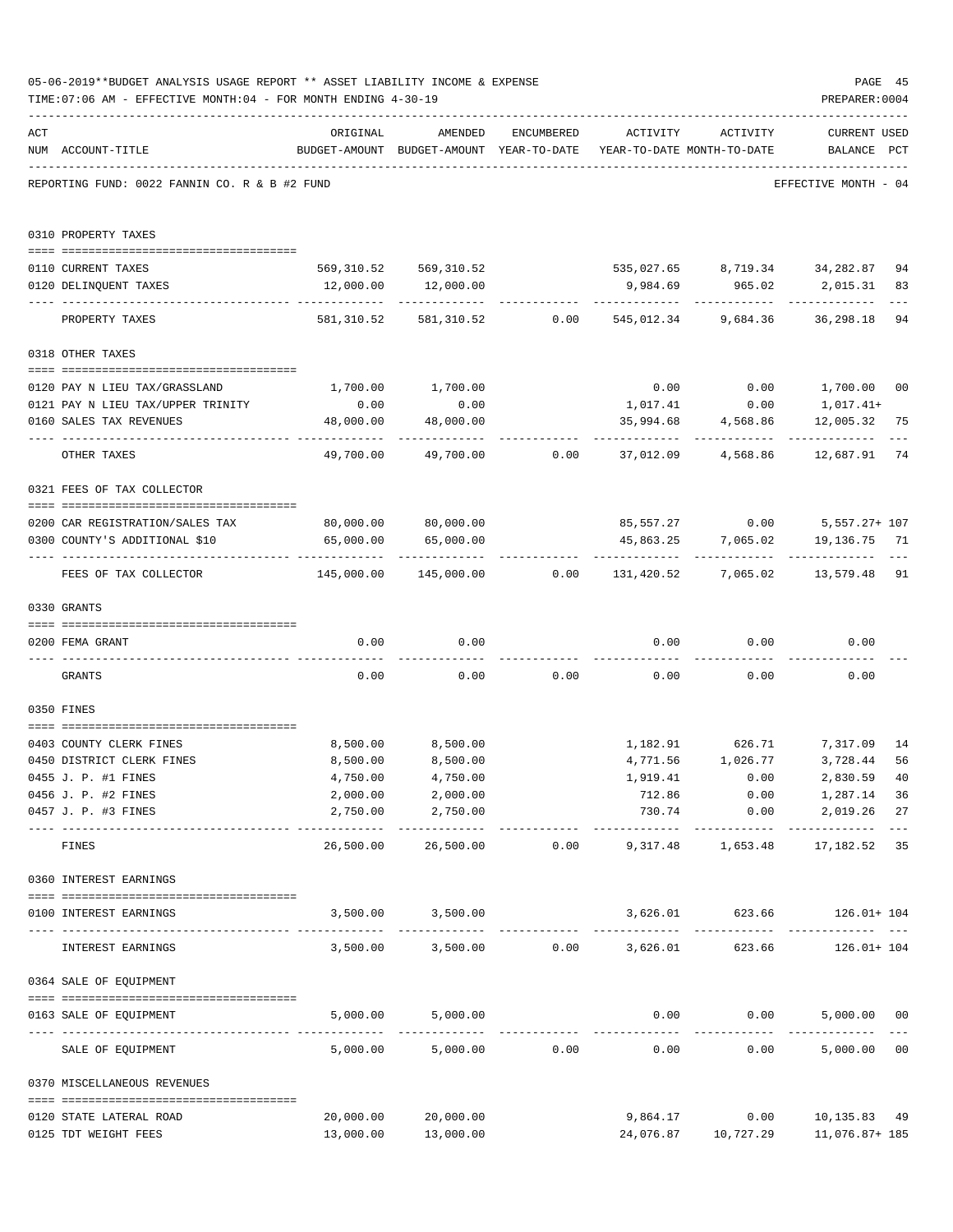### 05-06-2019\*\*BUDGET ANALYSIS USAGE REPORT \*\* ASSET LIABILITY INCOME & EXPENSE PAGE 46 TIME:07:06 AM - EFFECTIVE MONTH:04 - FOR MONTH ENDING 4-30-19 PREPARER:0004

| ACT |                                               | ORIGINAL                | AMENDED                                  | ENCUMBERED           | ACTIVITY                   | ACTIVITY                           | <b>CURRENT USED</b>  |        |
|-----|-----------------------------------------------|-------------------------|------------------------------------------|----------------------|----------------------------|------------------------------------|----------------------|--------|
|     | NUM ACCOUNT-TITLE                             |                         | BUDGET-AMOUNT BUDGET-AMOUNT YEAR-TO-DATE |                      | YEAR-TO-DATE MONTH-TO-DATE |                                    | BALANCE              | PCT    |
|     | REPORTING FUND: 0022 FANNIN CO. R & B #2 FUND |                         |                                          |                      |                            |                                    | EFFECTIVE MONTH - 04 |        |
|     | 0130 REFUNDS & MISCELLANEOUS                  | 0.00                    | 0.00                                     |                      | 0.00                       | 0.00                               | 0.00                 |        |
|     | 0131 AUTOMOBILE INSURANCE LOSS PAYMENT        | 0.00                    | 0.00                                     |                      | 0.00                       | 0.00                               | 0.00                 |        |
|     | 0140 PROCEEDS OF LOAN                         | 0.00                    | 0.00                                     |                      | 0.00                       | 0.00                               | 0.00                 |        |
|     | 0145 REIMBURSEMENT OF MATERIALS               | 7,000.00                | 7,000.00                                 |                      | 9,617.01                   | 2,679.56                           | 2,617.01+ 137        |        |
|     | 0150 TRENTON HIGH MEADOWS SUBDIVISION         | 4,000.00                | 4,000.00                                 |                      | 4,200.00                   | 0.00                               | 200.00+ 105          |        |
|     | MISCELLANEOUS REVENUES                        | 44,000.00               | 44,000.00                                | 0.00                 | 47,758.05                  | 13,406.85                          | 3,758.05+ 109        |        |
|     | 0509 CONTINGENCY                              |                         |                                          |                      |                            |                                    |                      |        |
|     |                                               |                         |                                          |                      |                            |                                    |                      |        |
|     | 0475 CONTINGENCY                              | 10,000.00               | 10,000.00                                | 0.00                 | 0.00                       | 0.00                               | 10,000.00 00         |        |
|     | CONTINGENCY                                   | 10,000.00               | 10,000.00                                | 0.00                 | 0.00                       | 0.00                               | 10,000.00            | 00     |
|     | 0622 ROAD & BRIDGE 2                          |                         |                                          |                      |                            |                                    |                      |        |
|     | 0100 COMPENSATION PAY                         | 0.00                    | 0.00                                     | 0.00                 | 0.00                       | 0.00                               | 0.00                 |        |
|     | 0101 SALARY ELECTED OFFICIAL                  | 62,720.97               | 62,720.97                                | 0.00                 |                            | 36, 185. 25 4, 824. 70 26, 535. 72 |                      | 58     |
|     | 0105 SALARY SECRETARY                         | 0.00                    | 0.00                                     | 0.00                 | 0.00                       | 0.00                               | 0.00                 |        |
|     | 0106 SALARY PRECINCT EMPLOYEES                | 223, 167.69 223, 167.69 |                                          | 0.00                 | 127,118.40                 | 17,234.52                          | 96,049.29            | 57     |
|     | 0107 REGULAR-TEMP. PART-TIME                  | 0.00                    | 0.00                                     | 0.00                 | 0.00                       | 0.00                               | 0.00                 |        |
|     | 0199 TOTAL SALARIES                           | 285,888.66              | 285,888.66                               | 0.00                 | 163,303.65                 | 22,059.22                          | 122,585.01           | 57     |
|     | 0201 SOCIAL SECURITY TAXES                    | 17,762.30               | 17,762.30                                | 0.00                 | 9,711.62                   | 1,308.50                           | 8,050.68             | 55     |
|     | 0202 GROUP HEALTH INSURANCE                   | 91,800.96               | 91,800.96                                | 0.00                 | 53,550.56                  | 7,650.08                           | 38,250.40            | 58     |
|     | 0203 RETIREMENT                               | 32,705.66               | 32,705.66                                | 0.00                 | 18,700.67                  | 2,516.98                           | 14,004.99            | 57     |
|     | 0204 WORKERS' COMPENSATION                    | 9,374.50                | 9,374.50                                 | 0.00                 | 3,509.13                   | 0.00                               | 5,865.37             | 37     |
|     | 0205 MEDICARE TAX                             | 4,154.09                | 4,154.09                                 | 0.00                 | 2,271.17                   | 306.02                             | 1,882.92             | 55     |
|     | 0206 UNEMPLOYMENT EXPENSE                     | 0.00                    | 0.00                                     | 0.00                 | 0.00                       | 0.00                               | 0.00                 |        |
|     | 0299 TOTAL EMPLOYEE BENEFITS                  |                         | 155,797.51 155,797.51                    | 0.00                 | 87,743.15                  | 11,781.58                          | 68,054.36            | 56     |
|     | 0312 CONTRACT LABOR                           | 0.00                    | 0.00                                     | 0.00                 | 0.00                       | 0.00                               | 0.00                 |        |
|     | 0314 EMPLOYEE PHYSICALS/DOT TESTING           | 400.00                  | 400.00                                   | 0.00                 | 235.00                     | 0.00                               | 165.00               | 59     |
|     | 0340 SHOP SUPPLIES                            | 4,000.00                | 4,000.00                                 | 0.00                 | 1,714.04                   | 370.40                             | 2,285.96             | 43     |
|     | 0341 R & B MAT. ROCK & GRAVEL                 | 146,307.00              | 146,307.00                               | 0.00                 | 68,753.86                  | 9,062.36                           | 77,553.14            | 47     |
|     | 0342 R & B MAT. CULVERTS                      | 15,000.00               | 15,000.00                                | 0.00                 | 7,502.86                   | 0.00                               | 7,497.14             | 50     |
|     | 0343 R & B MAT. HARDWRE & LUMB                | 6,000.00                | 6,000.00                                 | 0.00                 | 38.50                      | 0.00                               | 5,961.50             | 01     |
|     | 0344 R & B MAT. ASPHALT/RD OIL                | 42,000.00               | 42,000.00                                | 0.00                 | 0.00                       | 0.00                               | 42,000.00            | 00     |
|     | 0345 CHEMICALS                                | 1,000.00                | 1,000.00                                 | 0.00                 | 0.00                       | 0.00                               | 1,000.00             | $00\,$ |
|     | 0346 CETRZ EXPENDITURES                       | 0.00                    | 0.00                                     | 0.00                 | 0.00                       | 0.00                               | 0.00                 |        |
|     | 0350 DEBRIS REMOVAL                           | 0.00                    | 0.00                                     | 0.00                 | 0.00                       | 0.00                               | 0.00                 |        |
|     | 0395 UNIFORMS                                 | 2,800.00                | 2,800.00                                 | 0.00<br>------------ | 1,766.04                   | 264.54                             | 1,033.96             | 63     |
|     | 0399 TOTAL R&B MATERIALS                      |                         |                                          |                      |                            |                                    |                      |        |
|     | 0400 LEGAL FEES                               | 0.00                    | 0.00                                     | 0.00                 | 0.00                       | 0.00                               | 0.00                 |        |
|     | 0420 UTILITY TELEPHONE                        | 1,900.00                | 1,900.00                                 | 0.00                 | 911.35                     | 134.90                             | 988.65               | 48     |
|     | 0421 CELL PHONE ALLOWANCE                     | 600.00                  | 600.00                                   | 0.00                 | 350.00                     | 50.00                              | 250.00               | 58     |
|     | 0427 OUT OF COUNTY TRAVEL                     | 800.00                  | 800.00                                   | 0.00                 | 2,165.41                   | 0.00                               | $1,365.41 - 271$     |        |
|     | 0430 BIDS, NOTICES & PERMITS                  | 1,000.00                | 1,000.00                                 | 0.00                 | 0.00                       | 0.00                               | 1,000.00             | 00     |
|     | 0435 PRINTING                                 | 100.00                  | 100.00                                   | 0.00                 | 75.00                      | 0.00                               | 25.00                | 75     |
|     | 0440 UTILITY ELECTRICITY                      | 2,000.00                | 2,000.00                                 | 0.00                 | 882.48                     | 150.76                             | 1,117.52             | 44     |
|     | 0441 UTILITY GAS                              | 750.00                  | 750.00                                   | 0.00                 | 561.19                     | 60.78                              | 188.81               | 75     |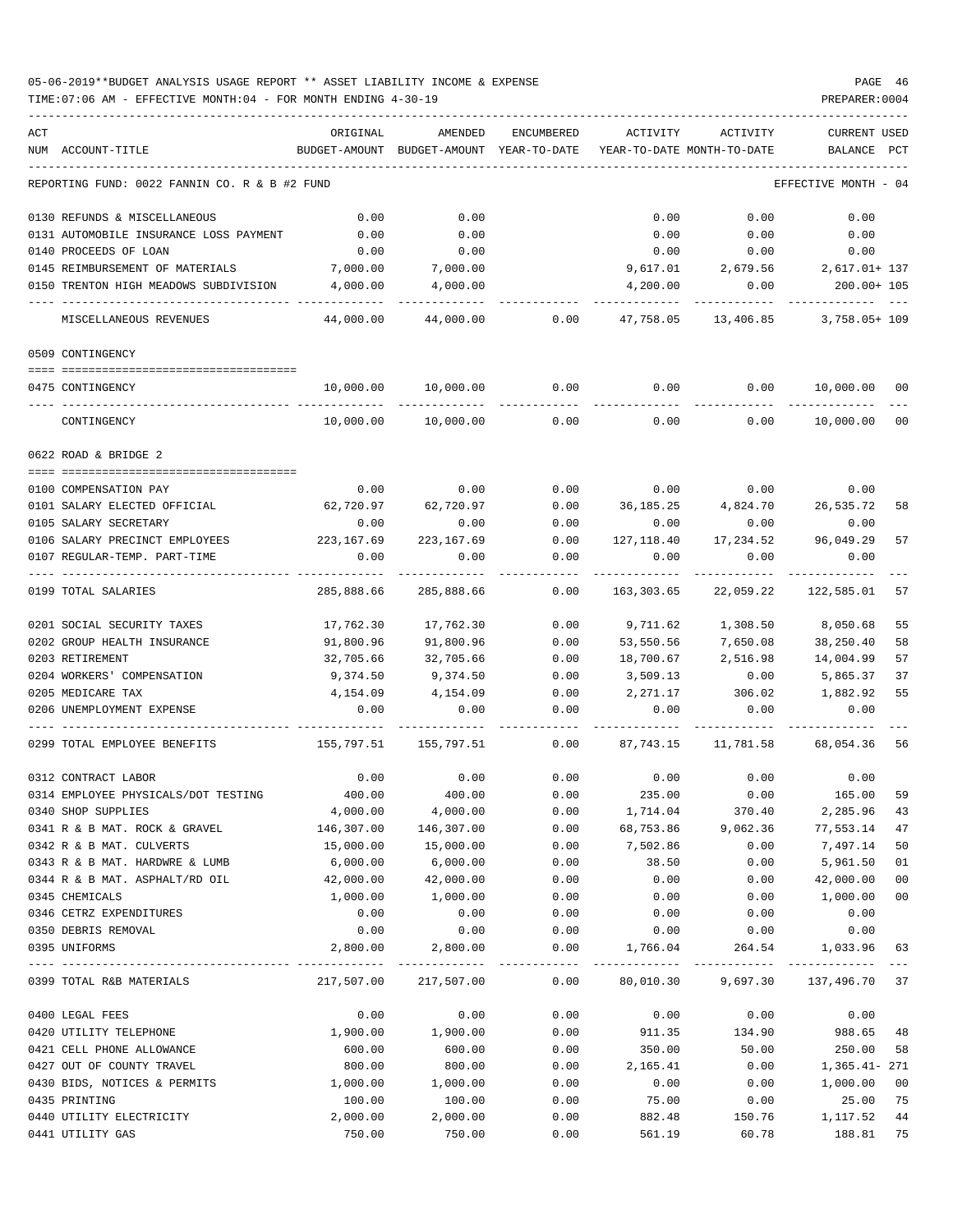TIME:07:06 AM - EFFECTIVE MONTH:04 - FOR MONTH ENDING 4-30-19 PREPARER:0004

----------------------------------------------------------------------------------------------------------------------------------- ACT ORIGINAL AMENDED ENCUMBERED ACTIVITY ACTIVITY CURRENT USED NUM ACCOUNT-TITLE BUDGET-AMOUNT BUDGET-AMOUNT YEAR-TO-DATE YEAR-TO-DATE MONTH-TO-DATE BALANCE PCT ----------------------------------------------------------------------------------------------------------------------------------- REPORTING FUND: 0022 FANNIN CO. R & B #2 FUND COORS AND REPORTING THE SERVICE MONTH - 04 0442 UTILITY WATER 4 20.00 940.00 940.00 940.00 0.00 469.44 78.24 470.56 50 0443 TRASH PICKUP 1,300.00 1,300.00 0.00 661.50 0.00 638.50 51 0447 REPEATER SERVICE CONTRACT 708.97 708.97 0.00 708.97 0.00 0.00 100 0450 R&M BUILDING 2,000.00 2,000.00 0.00 0.00 0.00 2,000.00 00 0453 COMPUTER SOFTWARE  $\begin{array}{cccccccc} 0.00 & 0.00 & 0.00 & 0.00 & 0.00 & 0.00 & 0.00 & 0.00 & 0.00 & 0.00 & 0.00 & 0.00 & 0.00 & 0.00 & 0.00 & 0.00 & 0.00 & 0.00 & 0.00 & 0.00 & 0.00 & 0.00 & 0.00 & 0.00 & 0.00 & 0.00 & 0.00 & 0.00 & 0.00 & 0.00 & 0.00 & 0.0$ 0457 R & M MACHINERY GAS & OIL  $70,000.00$   $70,000.00$   $0.00$   $0.00$   $43,268.07$   $4,460.43$   $26,731.93$   $62$ 0458 R & M MACHINERY PARTS 25,000.00 41,000.00 0.00 35,371.16 22,079.42 5,628.84 86 0459 R & M MACH. TIRES & TUBES 15,000.00 15,000.00 1,212.00 1,100.00 1,100.00 12,688.00 15 0460 EQUIPMENT RENTAL/LEASE 0.00 0.00 0.00 0.00 0.00 0.00 0480 BOND 178.00 178.00 0.00 178.00 0.00 0.00 100 0482 INSURANCE 8,500.00 8,500.00 0.00 5,934.80 0.00 2,565.20 70 0485 PRISONER SUPPLIES 0.00 0.00 0.00 0.00 0.00 0.00 0488 FANNIN RURAL RAIL DISTRICT 0.00 0.00 0.00 0.00 0.00 0.00 0490 MISCELLANEOUS 1,000.00 1,000.00 0.00 0.00 0.00 1,000.00 00 0491 SOIL & WATER CONSERVATION 250.00 250.00 0.00 250.00 250.00 0.00 100 0492 TDRA FLOOD CASH MATCH 0.00 0.00 0.00 0.00 0.00 0.00 0493 TRENTON HIGH MEADOWS SUBDIVISION 4,000.00 4,000.00 0.00 0.00 0.00 4,000.00 00 0494 FLOOD CONTROL SITE MAINTENANCE 4,000.00 4,000.00 0.00 4,000.00 0.00 0.00 100 0495 PIPELINE SALES TAX REIMBURSEMENT  $0.00$  0.00 0.00 0.00 0.00 0.00 0.00 0.00 0496 TCOG HAZARDOUS WASTEMATCH 0.00 0.00 0.00 0.00 0.00 0.00 ---- ---------------------------------- ------------- ------------- ------------ ------------- ------------ ------------- --- 0499 TOTAL SER.& OTHER CHARGES 140,026.97 156,026.97 1,212.00 96,887.37 28,364.53 57,927.60 63 0500 LAND 0.00 0.00 0.00 0535 BUILDING 0.00 0.00 0.00 0562 LAND/BUILDING 0.00 0.00 0.00 0.00 0.00 0.00 0570 COMPUTER EQUIPMENT 0.00 0.00 0.00 0.00 0.00 0.00 0571 PURCHASE OF MACH./EQUIP. 50,000.00 34,000.00 0.00 0.00 0.00 34,000.00 00 0573 RADIO EQUIPMENT 0.00 0.00 0.00 0.00 0.00 0.00 0575 LAND/BUILDING 0.00 0.00 0.00 0580 PRECINCT BRIDGE 0.00 0.00 0.00 0.00 0.00 0.00 ---- ---------------------------------- ------------- ------------- ------------ ------------- ------------ ------------- --- 0599 CAPITAL OUTLAY 50,000.00 34,000.00 0.00 0.00 0.00 34,000.00 00 ---- ---------------------------------- ------------- ------------- ------------ ------------- ------------ ------------- --- ROAD & BRIDGE 2 849,220.14 849,220.14 849,220.14 1,212.00 427,944.47 71,902.63 420,063.67 51 0625 ADMINISTRATIVE OFFICE R&B #2 ==== =================================== 0105 SALARY SECRETARY 9,881.28 9,881.28 0.00 5,700.75 760.10 4,180.53 58 0201 SOCIAL SECURITY TAXES 612.64 612.64 0.00 252.56 32.80 360.08 41 0202 GROUP HEALTH INSURANCE 2,868.78 2,868.78 0.00 1,673.42 239.06 1,195.36 58 0203 RETIREMENT 1,130.42 1,130.42 0.00 652.85 86.72 477.57 58 0204 WORKERS' COMPENSATION 41.50 41.50 0.00 13.65 0.00 27.85 33 0205 MEDICARE TAX 64.15 (143.28 143.28 0.00 59.13 7.68 84.15 41 0310 OFFICE SUPPLIES 100.00 100.00 0.00 99.02 12.79 0.98 99 0311 POSTAL EXPENSES 0.00 0.00 0.00 0.00 0.00 0.00 0353 COMPUTER EXPENSE 500.00 500.00 0.00 0.00 0.00 500.00 00 0427 OUT OF COUNTY TRAVEL  $\begin{array}{cccc} 0.00 & 0.00 & 0.00 & 0.00 & 0.00 & 0.00 & 0.00 \end{array}$ 0480 BOND 0.00 0.00 0.00 0.00 0.00 0.00 0572 OFFICE EQUIPMENT 0.00 0.00 0.00 0.00 0.00 0.00 0574 COMPUTER EQUIPMENT 0.00 0.00 0.00 0.00 0.00 0.00 ---- ---------------------------------- ------------- ------------- ------------ ------------- ------------ ------------- ---

ADMINISTRATIVE OFFICE R&B #2 15,277.90 15,277.90 0.00 8,451.38 1,139.15 6,826.52 55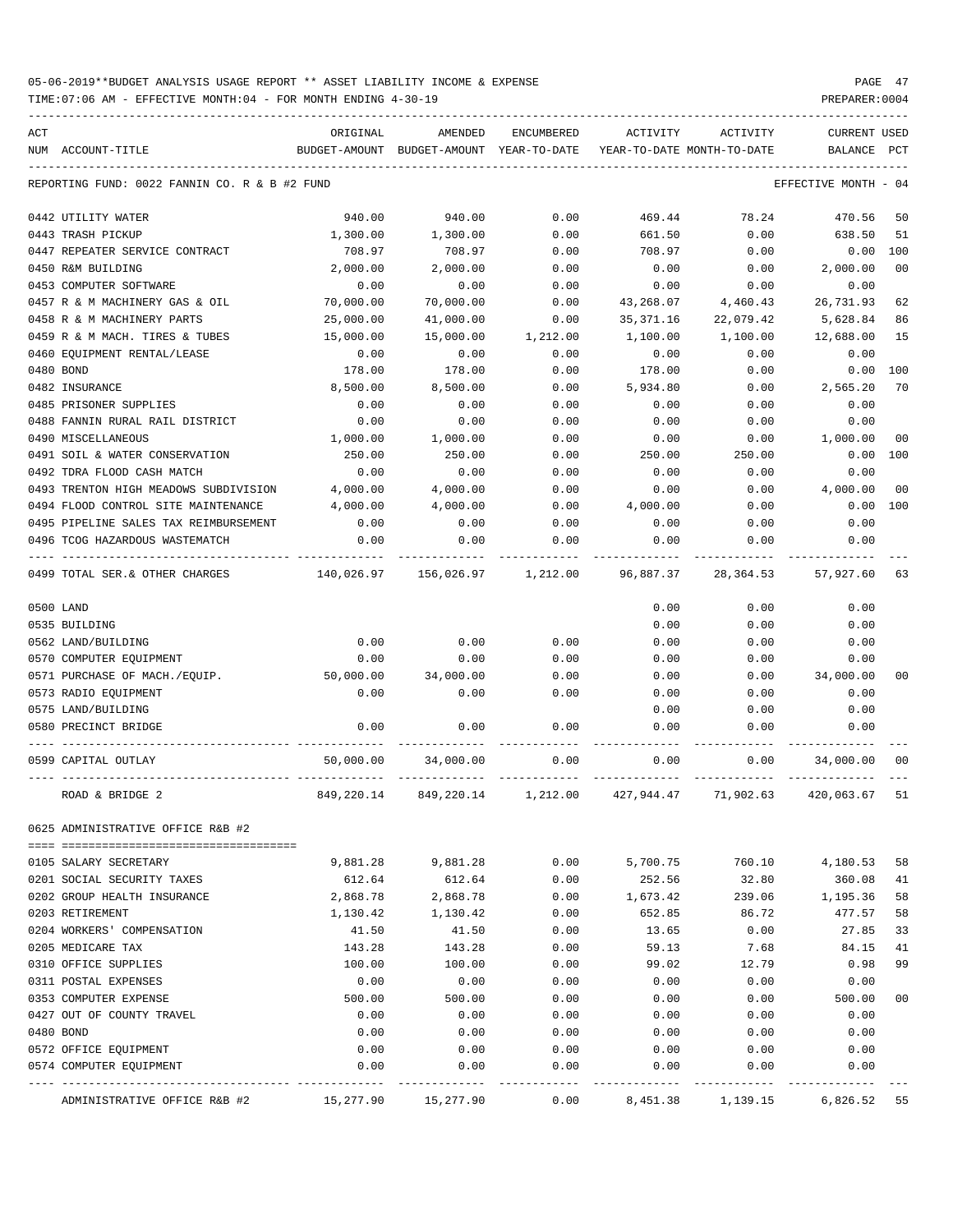| 05-06-2019**BUDGET ANALYSIS USAGE REPORT ** ASSET LIABILITY INCOME & EXPENSE |               |               |                   |            |                            |                      |     |
|------------------------------------------------------------------------------|---------------|---------------|-------------------|------------|----------------------------|----------------------|-----|
| TIME: 07:06 AM - EFFECTIVE MONTH: 04 - FOR MONTH ENDING 4-30-19              |               |               |                   |            |                            | PREPARER: 0004       |     |
| ACT                                                                          | ORIGINAL      | AMENDED       | <b>ENCUMBERED</b> | ACTIVITY   | ACTIVITY                   | <b>CURRENT USED</b>  |     |
| NUM ACCOUNT-TITLE                                                            | BUDGET-AMOUNT | BUDGET-AMOUNT | YEAR-TO-DATE      |            | YEAR-TO-DATE MONTH-TO-DATE | BALANCE              | PCT |
| REPORTING FUND: 0022 FANNIN CO. R & B #2 FUND                                |               |               |                   |            |                            | EFFECTIVE MONTH - 04 |     |
| FANNIN CO. R & B #2 FUND                                                     |               |               |                   |            |                            |                      |     |
| INCOME TOTALS                                                                | 874,498.04    | 874,498.04    |                   | 774,146.49 | 37,002.23                  | 100,351.55           | 89  |
| EXPENSE TOTALS                                                               | 874,498.04    | 874,498.04    | 1,212.00          | 436,395.85 | 73,041.78                  | 436,890.19           | 50  |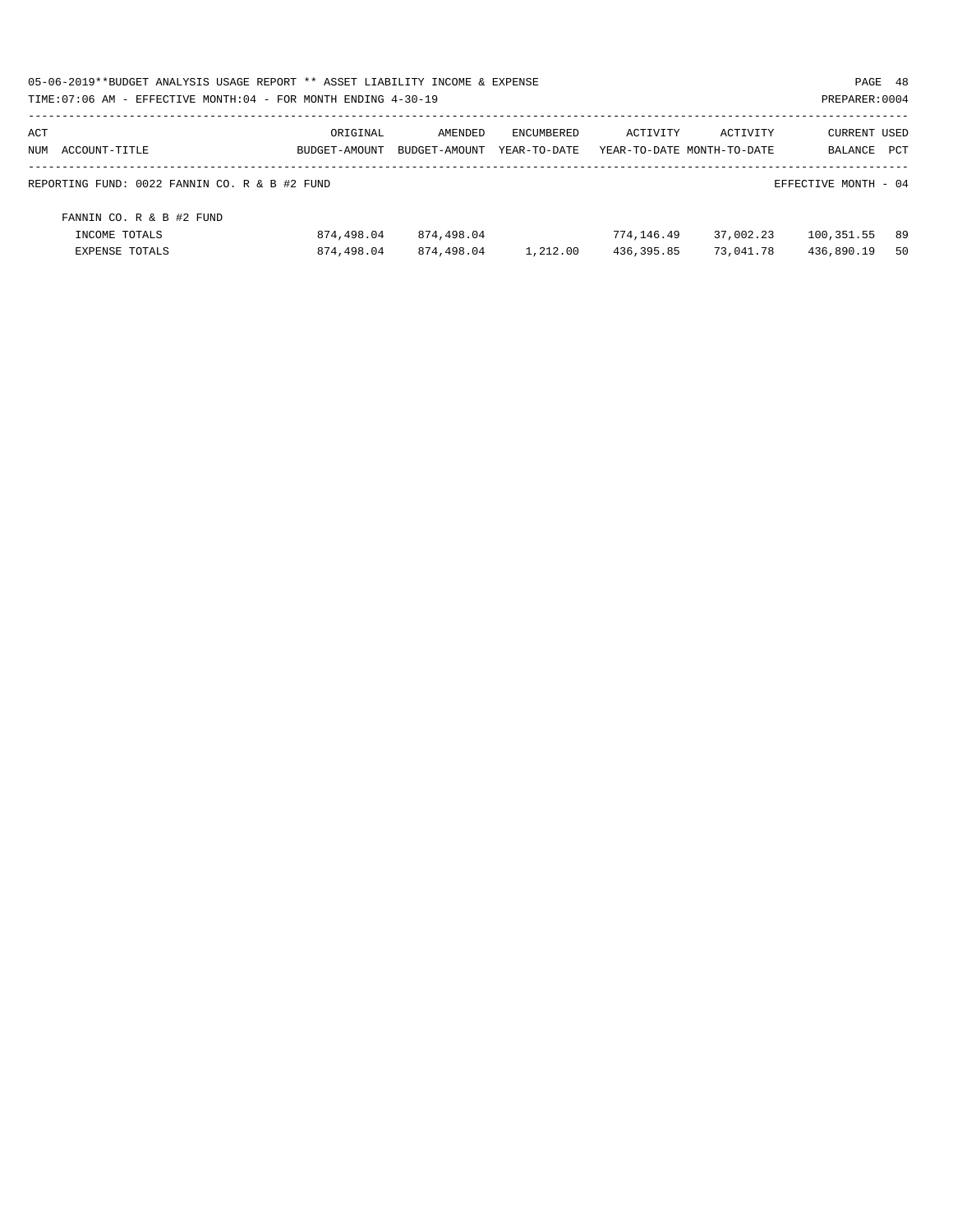|           | 05-06-2019**BUDGET ANALYSIS USAGE REPORT ** ASSET LIABILITY INCOME & EXPENSE<br>TIME: 07:06 AM - EFFECTIVE MONTH: 04 - FOR MONTH ENDING 4-30-19 |                                                                                 |                     |               |              |                      | PREPARER: 0004                                                           | PAGE 49 |
|-----------|-------------------------------------------------------------------------------------------------------------------------------------------------|---------------------------------------------------------------------------------|---------------------|---------------|--------------|----------------------|--------------------------------------------------------------------------|---------|
| ACT       | NUM ACCOUNT-TITLE                                                                                                                               | ORIGINAL<br>BUDGET-AMOUNT BUDGET-AMOUNT YEAR-TO-DATE YEAR-TO-DATE MONTH-TO-DATE | AMENDED             | ENCUMBERED    | ACTIVITY     | ACTIVITY             | CURRENT USED<br>BALANCE PCT                                              |         |
|           | REPORTING FUND: 0023 FANNIN CO. R & B #3 FUND                                                                                                   |                                                                                 |                     |               |              |                      | EFFECTIVE MONTH - 04                                                     |         |
|           | 0100 PAYROLL                                                                                                                                    |                                                                                 |                     |               |              |                      |                                                                          |         |
|           | 0100 PAYROLL                                                                                                                                    |                                                                                 |                     |               |              | $0.00$ 0.00          | 0.00                                                                     |         |
| ---- ---- | PAYROLL                                                                                                                                         |                                                                                 |                     |               | 0.00         | 0.00                 | 0.00                                                                     |         |
|           | 0102 A/P CLEARING                                                                                                                               |                                                                                 |                     |               |              |                      |                                                                          |         |
|           | 0100 A/P CLEARING                                                                                                                               |                                                                                 |                     |               | 0.00         | 0.00                 | 0.00                                                                     |         |
|           | A/P CLEARING                                                                                                                                    |                                                                                 |                     |               | 0.00         | 0.00                 | 0.00                                                                     |         |
|           | 0103 CASH                                                                                                                                       |                                                                                 |                     |               |              |                      |                                                                          |         |
|           |                                                                                                                                                 |                                                                                 |                     |               |              |                      |                                                                          |         |
|           | 0100 R&B#3-COMBINED FUNDS CHECKING<br>0175 TEXPOOL                                                                                              |                                                                                 |                     |               |              |                      | 244,015.24   19,880.87-   609,363.92<br>16,553.05- 19,517.87- 215,392.56 |         |
|           |                                                                                                                                                 |                                                                                 |                     |               |              |                      |                                                                          |         |
|           | CASH                                                                                                                                            |                                                                                 |                     |               |              |                      | 227,462.19 39,398.74- 824,756.48                                         |         |
|           | 0120 RECEIVABLES                                                                                                                                |                                                                                 |                     |               |              |                      |                                                                          |         |
|           | 0311 TAXES RECEIVABLE                                                                                                                           |                                                                                 |                     |               | 0.00         | 0.00                 | 53,118.05                                                                |         |
|           | 0312 DUE FROM OTHER GOVERNMENTS                                                                                                                 |                                                                                 |                     |               | 0.00         | 0.00                 | 14,682.25                                                                |         |
|           | 0313 DUE FROM OTHER FUNDS                                                                                                                       |                                                                                 |                     |               | 0.00         | 0.00                 | 5,514.25                                                                 |         |
|           | 0315 INVENTORY                                                                                                                                  |                                                                                 |                     |               | 0.00         | 0.00                 | 66,704.86                                                                |         |
|           |                                                                                                                                                 |                                                                                 |                     |               |              |                      | ----------                                                               |         |
|           | RECEIVABLES                                                                                                                                     |                                                                                 |                     |               | 0.00         | 0.00                 | 140,019.41                                                               |         |
|           | 0200 LIABILITY ACCOUNT                                                                                                                          |                                                                                 |                     |               |              |                      |                                                                          |         |
|           |                                                                                                                                                 |                                                                                 |                     |               | 0.00         |                      | $0.00$ 10,785.65                                                         |         |
|           | 0150 ACCRUED SALARY PAYABLE<br>0155 ACCRUED FRINGE BENEFITS                                                                                     |                                                                                 |                     |               |              | 0.00                 | 5,606.58                                                                 |         |
|           | 0200 DEFERRED TAX REVENUE                                                                                                                       |                                                                                 |                     |               | 0.00<br>0.00 | 0.00                 | 50,468.42                                                                |         |
|           | 0900 SYSTEM ADDED LIABILITY LINE-ITEM                                                                                                           |                                                                                 |                     |               | 0.00         | 0.00                 | 0.00                                                                     |         |
|           | 0910 SYSTEM ADDED LIABILITY LINE-ITEM                                                                                                           |                                                                                 |                     |               | 12,481.81-   | 0.00                 | 12,481.81-                                                               |         |
|           | LIABILITY ACCOUNT                                                                                                                               |                                                                                 |                     |               | 12,481.81-   | ------------<br>0.00 | 54, 378.84                                                               |         |
|           | 0205 SHORT-TERM LOAN                                                                                                                            |                                                                                 |                     |               |              |                      |                                                                          |         |
|           |                                                                                                                                                 |                                                                                 |                     |               |              |                      |                                                                          |         |
|           | 0571 SHORT-TERM LOAN/EQUIPMENT                                                                                                                  | 0.00                                                                            | 0.00<br>$- - - - -$ | 0.00<br>----- | 0.00         | 0.00                 | 0.00                                                                     |         |
|           | SHORT-TERM LOAN                                                                                                                                 | 0.00                                                                            | 0.00                | 0.00          | 0.00         | 0.00                 | 0.00                                                                     |         |
|           | 0231 LOANS                                                                                                                                      |                                                                                 |                     |               |              |                      |                                                                          |         |
|           | 0571 LOAN OF CAPITAL EQUIP. PURCHASE                                                                                                            |                                                                                 |                     |               | 0.00         | 0.00                 | 0.00                                                                     |         |
|           | LOANS                                                                                                                                           |                                                                                 |                     |               | 0.00         | 0.00                 | 0.00                                                                     |         |
|           | 0271 EQUITY ACCOUNT                                                                                                                             |                                                                                 |                     |               |              |                      |                                                                          |         |
|           | 0200 EQUITY ACCOUNT                                                                                                                             |                                                                                 |                     |               | 0.00         | 0.00                 | 670,453.05                                                               |         |
|           | ---- -----------<br>EQUITY ACCOUNT                                                                                                              |                                                                                 |                     |               | 0.00         | 0.00                 | .<br>670, 453.05                                                         |         |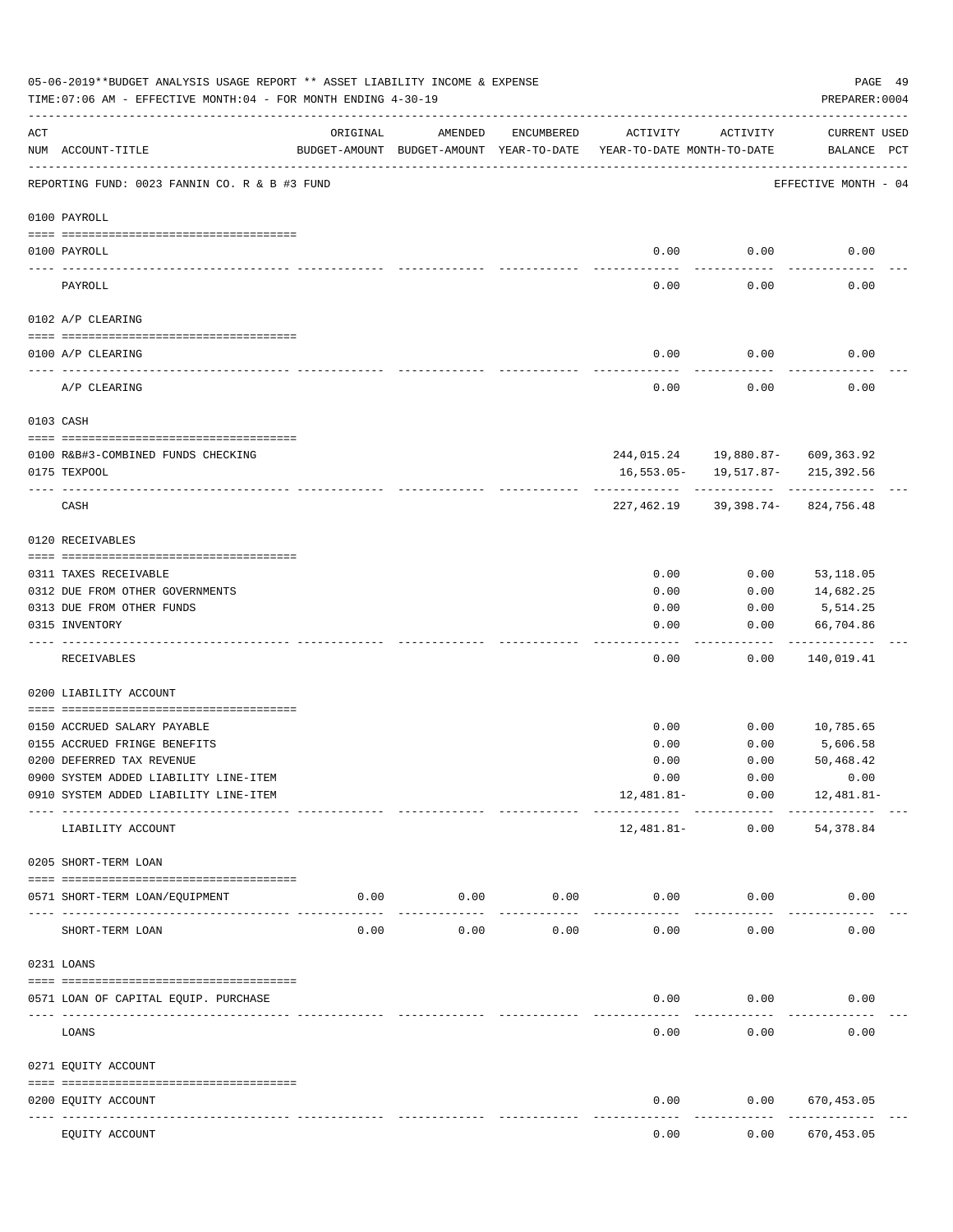|     | 05-06-2019**BUDGET ANALYSIS USAGE REPORT ** ASSET LIABILITY INCOME & EXPENSE<br>TIME: 07:06 AM - EFFECTIVE MONTH: 04 - FOR MONTH ENDING 4-30-19 |                                                                                                      |                                                                                |                 |                              |                          | PAGE 50<br>PREPARER: 0004                                                         |                |
|-----|-------------------------------------------------------------------------------------------------------------------------------------------------|------------------------------------------------------------------------------------------------------|--------------------------------------------------------------------------------|-----------------|------------------------------|--------------------------|-----------------------------------------------------------------------------------|----------------|
| ACT | NUM ACCOUNT-TITLE                                                                                                                               | ORIGINAL                                                                                             | AMENDED<br>BUDGET-AMOUNT BUDGET-AMOUNT YEAR-TO-DATE YEAR-TO-DATE MONTH-TO-DATE |                 | ENCUMBERED ACTIVITY ACTIVITY |                          | <b>CURRENT USED</b><br>BALANCE PCT                                                |                |
|     | REPORTING FUND: 0023 FANNIN CO. R & B #3 FUND                                                                                                   |                                                                                                      |                                                                                |                 |                              |                          | EFFECTIVE MONTH - 04                                                              |                |
|     | 0300 CASH                                                                                                                                       |                                                                                                      |                                                                                |                 |                              |                          |                                                                                   |                |
|     | 0123 BEGINNING CASH BALANCE                                                                                                                     |                                                                                                      | 33,636.95 151,900.27                                                           |                 |                              |                          | $0.00$ $0.00$ $151,900.27$ 00                                                     |                |
|     | CASH                                                                                                                                            |                                                                                                      |                                                                                |                 |                              |                          | $33,636.95$ $151,900.27$ $0.00$ $0.00$ $0.00$ $151,900.27$                        | 0 <sub>0</sub> |
|     | 0310 PROPERTY TAXES                                                                                                                             |                                                                                                      |                                                                                |                 |                              |                          |                                                                                   |                |
|     |                                                                                                                                                 |                                                                                                      |                                                                                |                 |                              |                          |                                                                                   |                |
|     | 0110 CURRENT TAXES                                                                                                                              |                                                                                                      | 853,966.45 853,966.45                                                          |                 |                              |                          | 802,541.43  13,079.02  51,425.02                                                  | 94             |
|     | 0120 DELINQUENT TAXES<br>-------------------- -------------                                                                                     |                                                                                                      | 16,500.00 16,500.00<br>-------------                                           |                 |                              |                          | 14,976.97   1,447.53   1,523.03                                                   | 91             |
|     | PROPERTY TAXES                                                                                                                                  | 870,466.45                                                                                           |                                                                                |                 |                              |                          | 52,948.05                                                                         | 94             |
|     | 0318 OTHER TAXES                                                                                                                                |                                                                                                      |                                                                                |                 |                              |                          |                                                                                   |                |
|     | 0120 PAY N LIEU TAX/GRASSLAND                                                                                                                   |                                                                                                      | 2,500.00 2,500.00                                                              |                 |                              |                          | $0.00$ $0.00$ $2,500.00$                                                          | 0 <sub>0</sub> |
|     | 0121 PAY N LIEU TAX/UPPER TRINITY                                                                                                               | 0.00                                                                                                 | 0.00                                                                           |                 |                              | 1,526.12 0.00            | 1,526.12+                                                                         |                |
|     | 0160 SALES TAX REVENUES                                                                                                                         | 75,000.00                                                                                            | 75,000.00                                                                      |                 |                              | 53,992.01 6,853.29       | 21,007.99                                                                         | 72             |
|     | OTHER TAXES                                                                                                                                     |                                                                                                      |                                                                                |                 |                              |                          | ------------<br>$77,500.00$ $77,500.00$ $0.00$ $55,518.13$ $6,853.29$ $21,981.87$ | $- - -$<br>72  |
|     | 0321 FEES OF TAX COLLECTOR                                                                                                                      |                                                                                                      |                                                                                |                 |                              |                          |                                                                                   |                |
|     |                                                                                                                                                 |                                                                                                      |                                                                                |                 |                              |                          |                                                                                   |                |
|     | 0200 CAR REGISTRATION/SALES TAX 125,000.00 125,000.00<br>0300 COUNTY'S ADDITIONAL \$10                                                          | 95,000.00                                                                                            | 95,000.00                                                                      |                 |                              | 68,794.92 10,597.52      | 128, 335.87   0.00   3, 335.87+ 103<br>26,205.08 72                               |                |
|     | FEES OF TAX COLLECTOR                                                                                                                           | ------------ -------------<br>220,000.00   220,000.00      0.00   197,130.79   10,597.52   22,869.21 |                                                                                |                 |                              | ----------- ------------ | _____________                                                                     | $- - -$<br>90  |
|     | 0330 GRANTS                                                                                                                                     |                                                                                                      |                                                                                |                 |                              |                          |                                                                                   |                |
|     |                                                                                                                                                 |                                                                                                      |                                                                                |                 |                              |                          |                                                                                   |                |
|     | 0200 FEMA GRANT                                                                                                                                 | 0.00                                                                                                 | 0.00                                                                           |                 |                              |                          | $0.00$ $0.00$ $0.00$ $0.00$                                                       |                |
|     | GRANTS                                                                                                                                          | 0.00                                                                                                 | 0.00                                                                           | 0.00            | 0.00                         | 0.00                     | 0.00                                                                              |                |
|     | 0350 FINES                                                                                                                                      |                                                                                                      |                                                                                |                 |                              |                          |                                                                                   |                |
|     | 0403 COUNTY CLERK FINES                                                                                                                         | 12,000.00                                                                                            | 12,000.00                                                                      |                 |                              |                          | 1,774.38 940.08 10,225.62                                                         | 15             |
|     | 0450 DISTRICT CLERK FINES                                                                                                                       | 15,000.00                                                                                            | 15,000.00                                                                      |                 |                              | 7,157.37 1,540.16        | 7,842.63                                                                          | 48             |
|     | 0455 J. P. #1 FINES                                                                                                                             | 7,000.00                                                                                             | 7,000.00                                                                       |                 | 2,879.10                     | 0.00                     | 4,120.90                                                                          | 41             |
|     | 0456 J. P. #2 FINES                                                                                                                             | 3,000.00                                                                                             | 3,000.00                                                                       |                 | 1,069.29                     | 0.00                     | 1,930.71                                                                          | 36             |
|     | 0457 J. P. #3 FINES                                                                                                                             | 4,000.00                                                                                             | 4,000.00                                                                       |                 | 1,096.10                     | 0.00                     | 2,903.90                                                                          | 27<br>$---$    |
|     | FINES                                                                                                                                           |                                                                                                      | $41,000.00$ $41,000.00$ $0.00$ $13,976.24$ $2,480.24$                          |                 |                              |                          | 27,023.76                                                                         | 34             |
|     | 0360 INTEREST EARNINGS                                                                                                                          |                                                                                                      |                                                                                |                 |                              |                          |                                                                                   |                |
|     |                                                                                                                                                 |                                                                                                      |                                                                                |                 |                              |                          |                                                                                   |                |
|     | 0100 INTEREST EARNINGS                                                                                                                          | 2,000.00                                                                                             | 2,000.00                                                                       |                 | 3,566.80<br>______________   | 614.78<br>-------------  | 1,566.80+ 178                                                                     |                |
|     | INTEREST EARNINGS                                                                                                                               | 2,000.00                                                                                             | 2,000.00                                                                       | $0.00$ 3,566.80 |                              |                          | 1,566.80+ 178<br>614.78                                                           |                |
|     | 0364 SALE OF ASSETS                                                                                                                             |                                                                                                      |                                                                                |                 |                              |                          |                                                                                   |                |
|     | 0162 LAND/BUILDING                                                                                                                              | 0.00                                                                                                 | 0.00                                                                           |                 | 0.00                         | 0.00                     | 0.00                                                                              |                |
|     | 0163 SALE OF EQUIPMENT                                                                                                                          | 5,000.00                                                                                             | 5,000.00                                                                       |                 | 0.00                         |                          | 5,000.00<br>0.00                                                                  | 0 <sub>0</sub> |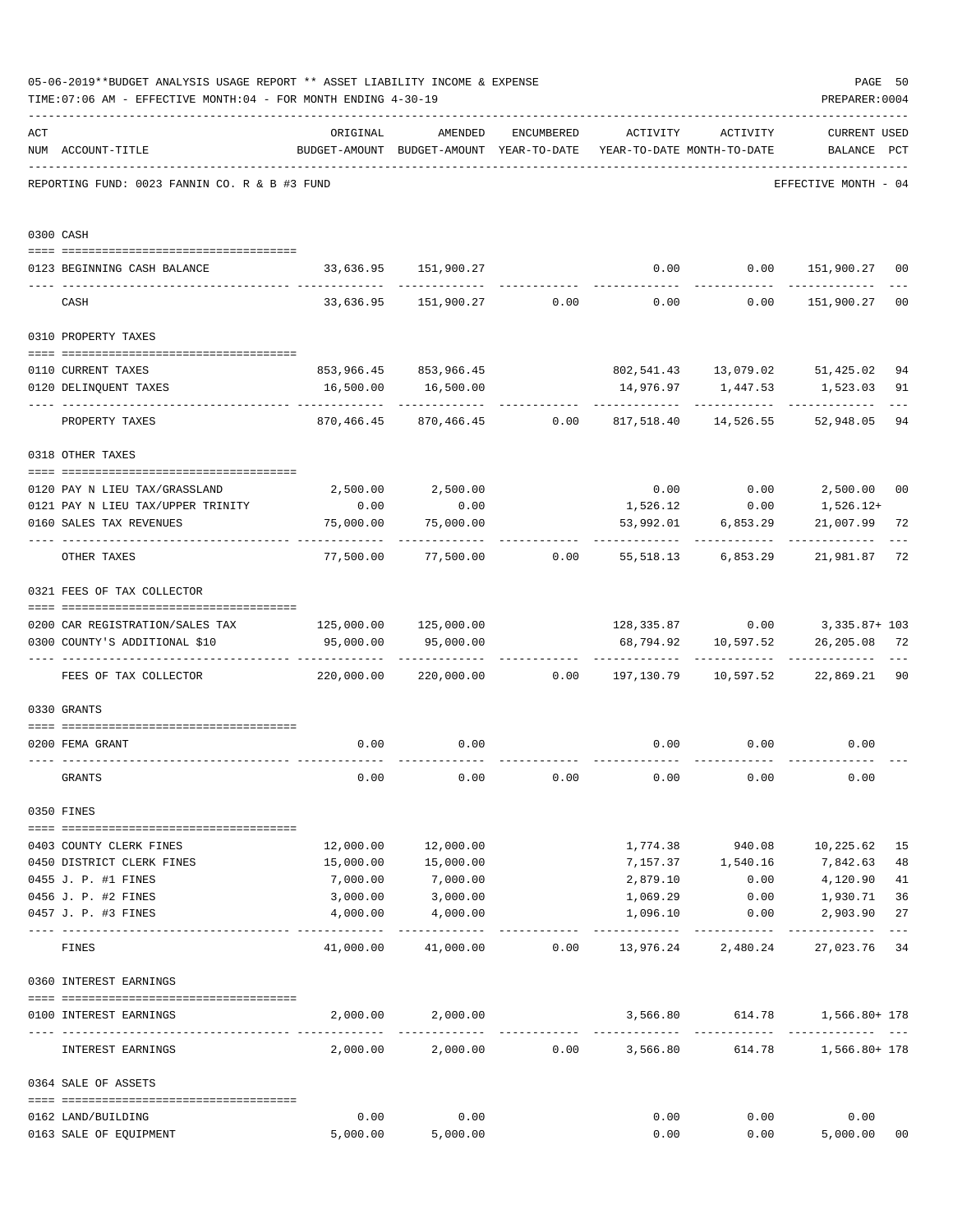| 05-06-2019**BUDGET ANALYSIS USAGE REPORT ** ASSET LIABILITY INCOME & EXPENSE |  |  |  |  |  | PAGE |  |
|------------------------------------------------------------------------------|--|--|--|--|--|------|--|
|                                                                              |  |  |  |  |  |      |  |

TIME:07:06 AM - EFFECTIVE MONTH:04 - FOR MONTH ENDING 4-30-19 PREPARER:0004

| ACT |                                               | ORIGINAL                | AMENDED                                                             | ENCUMBERED          | ACTIVITY                        | ACTIVITY  | <b>CURRENT USED</b>  |     |
|-----|-----------------------------------------------|-------------------------|---------------------------------------------------------------------|---------------------|---------------------------------|-----------|----------------------|-----|
|     | NUM ACCOUNT-TITLE                             |                         | BUDGET-AMOUNT BUDGET-AMOUNT YEAR-TO-DATE YEAR-TO-DATE MONTH-TO-DATE |                     |                                 |           | BALANCE              | PCT |
|     |                                               |                         |                                                                     |                     |                                 |           |                      |     |
|     | REPORTING FUND: 0023 FANNIN CO. R & B #3 FUND |                         |                                                                     |                     |                                 |           | EFFECTIVE MONTH - 04 |     |
|     | SALE OF ASSETS                                | 5,000.00                | 5,000.00                                                            | 0.00                | 0.00                            | 0.00      | 5,000.00             | 00  |
|     | 0370 MISCELLANEOUS REVENUES                   |                         |                                                                     |                     |                                 |           |                      |     |
|     | 0120 STATE LATERAL ROAD                       | 25,000.00               | 25,000.00                                                           |                     | 14,796.25                       | 0.00      | 10,203.75            | 59  |
|     | 0125 TDT WEIGHT FEES                          | 20,000.00               | 20,000.00                                                           |                     | 36,115.30                       | 16,090.93 | 16, 115. 30+ 181     |     |
|     | 0130 REFUNDS & MISCELLANEOUS                  | 3,000.00                | 3,000.00                                                            |                     | 1,983.45                        | 208.00    | 1,016.55             | 66  |
|     | 0139 RESTITUTION                              | 0.00                    | 0.00                                                                |                     | 0.00                            | 0.00      | 0.00                 |     |
|     | 0140 PROCEEDS OF LOANS                        | 0.00                    | 0.00                                                                |                     | 0.00                            | 0.00      | 0.00                 |     |
|     | 0145 REIMBURSEMENT OF MATERIALS               | 13,000.00               | 13,000.00                                                           |                     | 12,680.32                       | 6,352.76  | 319.68               | 98  |
|     | MISCELLANEOUS REVENUES                        | 61,000.00               | 61,000.00                                                           | 0.00                | 65,575.32                       | 22,651.69 | 4,575.32+ 108        |     |
|     | 0509 CONTINGENCY                              |                         |                                                                     |                     |                                 |           |                      |     |
|     | 0475 CONTINGENCY                              | 20,000.00               | 0.00                                                                | 0.00                | 0.00                            | 0.00      | 0.00                 |     |
|     | CONTINGENCY                                   | 20,000.00               | 0.00                                                                | 0.00                | 0.00                            | 0.00      | 0.00                 |     |
|     | 0623 ROAD & BRIDGE 3                          |                         |                                                                     |                     |                                 |           |                      |     |
|     |                                               |                         |                                                                     |                     |                                 |           |                      |     |
|     | 0100 COMPENSATION PAY                         | 0.00                    | 0.00                                                                | 0.00                | 0.00                            | 0.00      | 0.00                 |     |
|     | 0101 SALARY ELECTED OFFICIAL                  | 62,720.97               | 62,720.97                                                           | 0.00                | 36,185.25                       | 4,824.70  | 26,535.72            | 58  |
|     | 0105 SALARY SECRETARY                         | 9,618.35                | 9,618.35                                                            | 0.00                | 4,712.25                        | 743.76    | 4,906.10             | 49  |
|     | 0106 SALARY PRECINCT EMPLOYEES                | 269,123.88              | 269,123.88                                                          | 0.00                | 140,825.30                      | 18,165.04 | 128,298.58           | 52  |
|     | 0107 REGULAR-TEMP. PART-TIME                  | 16,277.96               | 16,277.96                                                           | 0.00                | 1,812.72                        | 0.00      | 14,465.24            | 11  |
|     | 0199 TOTAL SALARIES                           | 357,741.16              | 357,741.16                                                          | 0.00                | 183,535.52                      | 23,733.50 | 174,205.64           | 51  |
|     | 0201 SOCIAL SECURITY TAXES                    | 22,217.15               | 22,217.15                                                           | 0.00                | 11,324.15                       | 1,465.36  | 10,893.00            | 51  |
|     | 0202 GROUP HEALTH INSURANCE                   | 114,751.20              | 114,751.20                                                          | 0.00                | 65,025.68                       | 7,648.42  | 49,725.52            | 57  |
|     | 0203 RETIREMENT                               | 40,925.59               | 40,925.59                                                           | 0.00                | 21,017.75                       | 2,708.01  | 19,907.84            | 51  |
|     | 0204 WORKERS' COMPENSATION                    | 11,910.48               | 11,910.48                                                           | 0.00                | 4,467.96                        | 0.00      | 7,442.52             | 38  |
|     | 0205 MEDICARE TAX                             | 5,195.95                | 5,195.95                                                            | 0.00                | 2,648.46                        | 342.72    | 2,547.49             | 51  |
|     | 0206 UNEMPLOYMENT EXPENSE                     | 0.00                    | 0.00                                                                | 0.00                | 0.00                            | 0.00      | 0.00                 |     |
|     | 0299 TOTAL EMPLOYEE BENEFITS                  | $195,000.37$ 195,000.37 |                                                                     |                     | $0.00$ $104,484.00$ $12,164.51$ |           | 90,516.37            | 54  |
|     | 0310 OFFICE SUPPLIES                          | 500.00                  | 500.00                                                              | 0.00                | 147.04                          | 0.00      | 352.96               | 29  |
|     | 0314 EMPLOYEE PHYSICALS/DOT TESTING           | 200.00                  | 200.00                                                              | 0.00                | 105.00                          | 65.00     | 95.00                | 53  |
|     | 0315 COPIER EXPENSE                           | 0.00                    | 0.00                                                                | 0.00                | 0.00                            | 0.00      | 0.00                 |     |
|     | 0340 SHOP SUPPLIES                            | 6,500.00                | 6,500.00                                                            | 0.00                | 1,558.08                        | 65.99     | 4,941.92             | 24  |
|     | 0341 R & B MAT. ROCK & GRAVEL                 | 155,000.00              | 165,000.00                                                          | 0.00                | 123,910.82                      | 12,528.40 | 41,089.18            | 75  |
|     | 0342 R & B MAT. CULVERTS                      | 35,000.00               | 35,000.00                                                           | 0.00                | 18,047.18                       | 11,994.18 | 16,952.82            | 52  |
|     | 0343 R & B MAT. HARDWRE & LUMB                | 5,000.00                | 5,000.00                                                            | 0.00                | 4,795.82                        | 2,812.93  | 204.18               | 96  |
|     | 0344 R & B MAT. ASPHALT/RD OIL                | 85,000.00               | 85,000.00                                                           | 0.00                | 15,980.16                       | 0.00      | 69,019.84            | 19  |
|     | 0345 CHEMICALS                                | 3,000.00                | 3,000.00                                                            | 0.00                | 0.00                            | 0.00      | 3,000.00             | 00  |
|     | 0346 CETRZ EXPENDITURES                       | 0.00                    | 0.00                                                                | 0.00                | 0.00                            | 0.00      | 0.00                 |     |
|     | 0350 DEBRIS REMOVAL                           | 4,000.00                | 4,000.00                                                            | 0.00                | 738.00                          | 0.00      | 3,262.00             | 18  |
|     | 0395 UNIFORMS                                 | 1,000.00                | 1,000.00<br>------------                                            | 0.00<br>----------- | 704.45                          | 191.52    | 295.55               | 70  |
|     | 0399 TOTAL R&B MATERIALS                      | 295,200.00              | 305,200.00                                                          | 0.00                | 165,986.55                      | 27,658.02 | 139,213.45 54        |     |
|     | 0400 LEGAL FEES                               | 0.00                    | 0.00                                                                | 0.00                | 0.00                            | 0.00      | 0.00                 |     |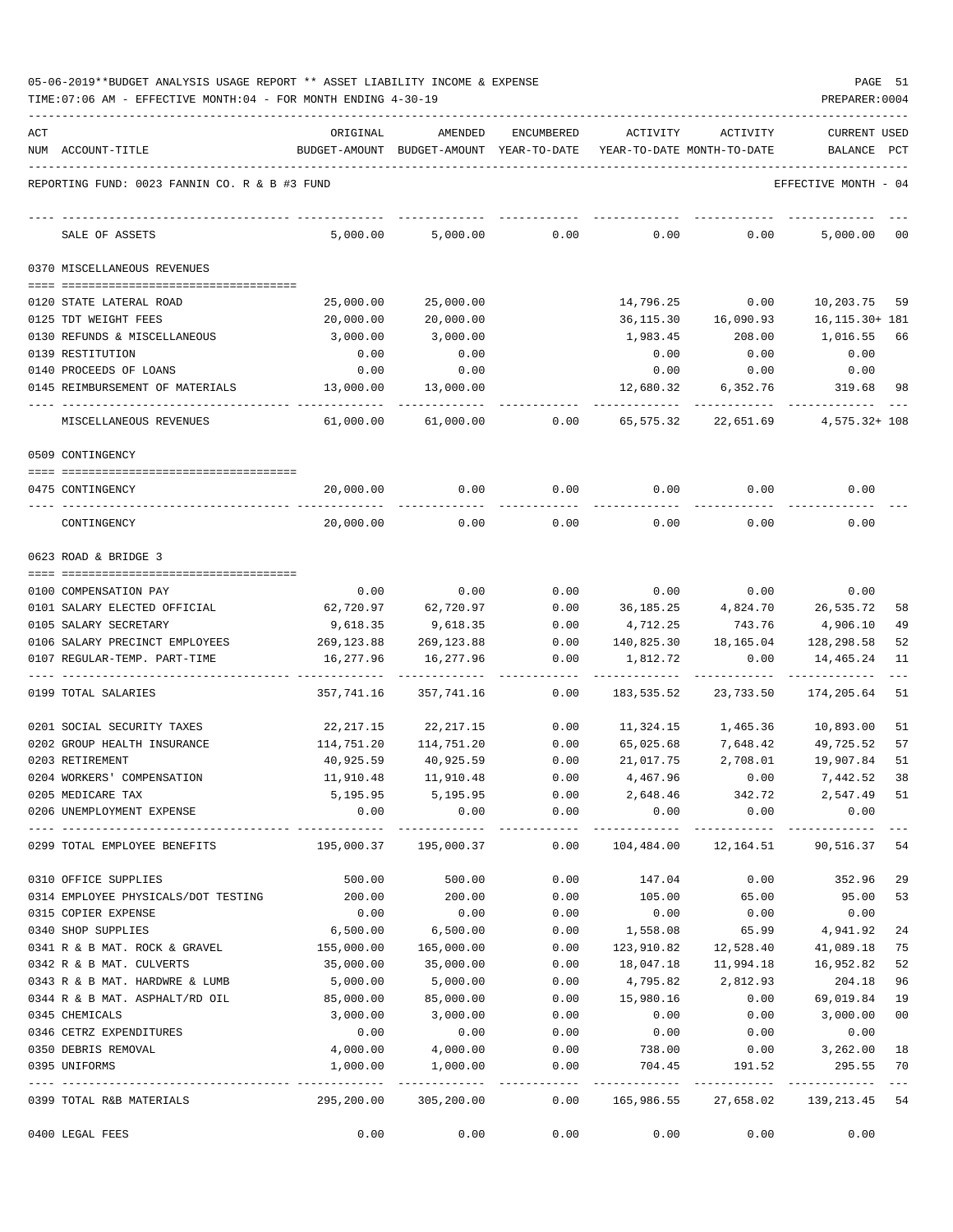TIME:07:06 AM - EFFECTIVE MONTH:04 - FOR MONTH ENDING 4-30-19 PREPARER:0004

| ACT |                                               | ORIGINAL                                 | AMENDED                   | ENCUMBERED       | ACTIVITY                   | ACTIVITY  | <b>CURRENT USED</b>   |                |
|-----|-----------------------------------------------|------------------------------------------|---------------------------|------------------|----------------------------|-----------|-----------------------|----------------|
|     | NUM ACCOUNT-TITLE                             | BUDGET-AMOUNT BUDGET-AMOUNT YEAR-TO-DATE |                           |                  | YEAR-TO-DATE MONTH-TO-DATE |           | BALANCE               | PCT            |
|     | REPORTING FUND: 0023 FANNIN CO. R & B #3 FUND |                                          |                           |                  |                            |           | EFFECTIVE MONTH - 04  |                |
|     | 0420 UTILITY TELEPHONE                        | 700.00                                   | 700.00                    | 0.00             | 569.53                     | 52.95     | 130.47                | 81             |
|     | 0421 INTERNET SERVICE                         | 1,000.00                                 | 1,000.00                  | 0.00             | 528.17                     | 81.95     | 471.83                | 53             |
|     | 0423 CELL PHONE ALLOWANCE                     | 600.00                                   | 600.00                    | 0.00             | 350.00                     | 50.00     | 250.00                | 58             |
|     | 0427 OUT OF COUNTY TRAVEL                     | 3,500.00                                 | 3,500.00                  | 0.00             | 1,140.92                   | $75.00 -$ | 2,359.08              | 33             |
|     | 0430 BIDS, NOTICES & PERMITS                  | 1,200.00                                 | 1,200.00                  | 0.00             | 837.00                     | 0.00      | 363.00                | 70             |
|     | 0435 PRINTING                                 | 100.00                                   | 100.00                    | 0.00             | 0.00                       | 0.00      | 100.00                | 0 <sub>0</sub> |
|     | 0440 UTILITY ELECTRICITY                      | 3,125.00                                 | 3,125.00                  | 0.00             | 1,457.06                   | 275.96    | 1,667.94              | 47             |
|     | 0441 UTILITY GAS                              | 500.00                                   | 500.00                    | 0.00             | 311.00                     | 0.00      | 189.00                | 62             |
|     | 0442 UTILITY WATER                            | 700.00                                   | 700.00                    | 0.00             | 193.25                     | 32.20     | 506.75                | 28             |
|     | 0443 TRASH DUMPSTER PICKUP                    | 1,000.00                                 | 1,000.00                  | 0.00             | 524.79                     | 149.94    | 475.21                | 52             |
|     | 0447 REPEATER SERVICE CONTRACT                | 708.97                                   | 708.97                    | 0.00             | 708.97                     | 0.00      | 0.00                  | 100            |
|     | 0450 R&M BUILDING                             | 1,500.00                                 | 1,500.00                  | 0.00             | 6.33                       | 0.00      | 1,493.67              | 0 <sub>0</sub> |
|     | 0453 COMPUTER SOFTWARE                        | 1,000.00                                 | 1,000.00                  | 0.00             | 0.00                       | 0.00      | 1,000.00              | 0 <sub>0</sub> |
|     | 0457 R & M MACHINERY GAS & OIL                | 150,000.00                               | 119,946.00                | 0.00             | 53,962.12                  | 10,214.47 | 65,983.88             | 45             |
|     | 0458 R & M MACHINERY PARTS                    | 70,000.00                                | 115,000.00                | 0.00             | 106,940.74                 | 15,839.95 | 8,059.26              | 93             |
|     | 0459 R & M MACH. TIRES & TUBES                | 25,000.00                                | 25,000.00                 | 0.00             | 9,307.00                   | 5,568.00  | 15,693.00             | 37             |
|     | 0460 EQUIPMENT RENTAL/LEASE                   | 5,000.00                                 | 0.00                      | 0.00             | 0.00                       | 0.00      | 0.00                  |                |
|     | 0480 BOND                                     | 150.00                                   | 150.00                    | 0.00             | 150.00                     | 0.00      | 0.00 100              |                |
|     | 0482 INSURANCE                                | 7,000.00                                 | 7,000.00                  | 0.00             | 5,362.80                   | 0.00      | 1,637.20              | 77             |
|     | 0485 PRISONER SUPPLIES                        | 0.00                                     | 0.00                      | 0.00             | 0.00                       | 0.00      | 0.00                  |                |
|     | 0488 FANNIN RURAL RAIL DISTRICT               | 0.00                                     | 0.00                      | 0.00             | 0.00                       | 0.00      | 0.00                  |                |
|     | 0490 MISCELLANEOUS                            | 1,500.00                                 | 1,500.00                  | 0.00             | 0.00                       | 0.00      | 1,500.00              | 0 <sub>0</sub> |
|     | 0491 SOIL & WATER CONSERVATION                | 250.00                                   | 250.00                    | 0.00             | 250.00                     | 250.00    | 0.00                  | 100            |
|     | 0492 TDRA FLOOD CASH MATCH                    | 0.00                                     | 0.00                      | 0.00             | 0.00                       | 0.00      | 0.00                  |                |
|     | 0494 FLOOD CONTROL SITE MAINTENANCE           | 0.00                                     | 0.00                      | 0.00             | 0.00                       | 0.00      | 0.00                  |                |
|     | 0495 PIPELINE SALES TAX REIMBURSEMENT         | 0.00                                     | 0.00                      | 0.00             | 0.00                       | 0.00      | 0.00                  |                |
|     | 0496 TCOG HAZARDOUS WASTEMATCH                | 1,250.00                                 | 1,250.00                  | 0.00             | 0.00                       | 0.00      | 1,250.00              | 00             |
|     | 0499 TOTAL SER.& OTHER CHARGES                |                                          | 275,783.97 285,729.97     | 0.00             | 182,599.68                 | 32,440.42 | 103,130.29            | 64             |
|     | 0500 LAND                                     |                                          |                           |                  | 0.00                       | 0.00      | 0.00                  |                |
|     | 0535 BUILDING                                 |                                          |                           |                  | 0.00                       | 0.00      | 0.00                  |                |
|     | 0562 LAND/BUILDING                            | 0.00                                     | 0.00                      | 0.00             | 0.00                       | 0.00      | 0.00                  |                |
|     | 0570 COMPUTER EQUIPMENT                       | 0.00                                     | 0.00                      | 0.00             | 0.00                       | 0.00      | 0.00                  |                |
|     | 0571 PURCHASE OF MACH./EQUIP.                 | 150,000.00                               | 268, 317.32               | 0.00             | 268, 317.32                | 0.00      | 0.00 100              |                |
|     | 0572 OFFICE EQUIPMENT                         | 0.00                                     | 0.00                      | 0.00             | 0.00                       | 0.00      | 0.00                  |                |
|     | 0573 RADIO EQUIPMENT                          | 600.00                                   | 600.00                    | 0.00             | 0.00                       | 0.00      | 600.00                | 0 <sub>0</sub> |
|     | 0575 LAND/BUILDING                            | 1,000.00                                 | 1,000.00                  | 0.00             | 0.00                       | 0.00      | 1,000.00              | 0 <sub>0</sub> |
|     | 0580 PRECINCT BRIDGE                          | 0.00<br>---------                        | 0.00                      | 0.00             | 0.00                       | 0.00<br>. | 0.00                  |                |
|     | 0599 CAPITAL OUTLAY                           | 151,600.00                               | ----------<br>269,917.32  | $------$<br>0.00 | 268,317.32                 | 0.00      | ---------<br>1,600.00 | 99             |
|     | 0630 NOTE PAYMENT-PRINCIPAL                   | 0.00                                     | 0.00                      | 0.00             | 0.00                       | 0.00      | 0.00                  |                |
|     | 0670 NOTE PAYMENT-INTEREST                    | 0.00                                     | 0.00                      | 0.00             | 0.00                       | 0.00      | 0.00                  |                |
|     | ROAD & BRIDGE 3                               |                                          | 1,275,325.50 1,413,588.82 |                  | 0.00 904,923.07 95,996.45  |           | 508,665.75 64         |                |
|     | 0625 ADMINISTRATIVE OFFICE R&B #3             |                                          |                           |                  |                            |           |                       |                |
|     |                                               |                                          |                           |                  |                            |           |                       |                |
|     | 0105 SALARY SECRETARY                         | 9,881.28                                 | 9,881.28                  | 0.00             | 5,700.75                   | 760.10    | 4,180.53              | 58             |
|     | 0201 SOCIAL SECURITY TAXES                    | 612.64                                   | 612.64                    | 0.00             | 252.56                     | 32.80     | 360.08                | 41             |
|     | 0202 GROUP HEALTH INSURANCE                   | 2,868.78                                 | 2,868.78                  | 0.00             | 1,673.42                   | 239.06    | 1,195.36              | 58             |
|     | 0203 RETIREMENT                               | 1,130.42                                 | 1,130.42                  | 0.00             | 652.85                     | 86.72     | 477.57                | 58             |
|     | 0204 WORKERS' COMPENSATION                    | 41.50                                    | 41.50                     | 0.00             | 13.65                      | 0.00      | 27.85                 | 33             |

0205 MEDICARE TAX 64.15 (143.28 143.28 0.00 59.13 7.68 84.15 41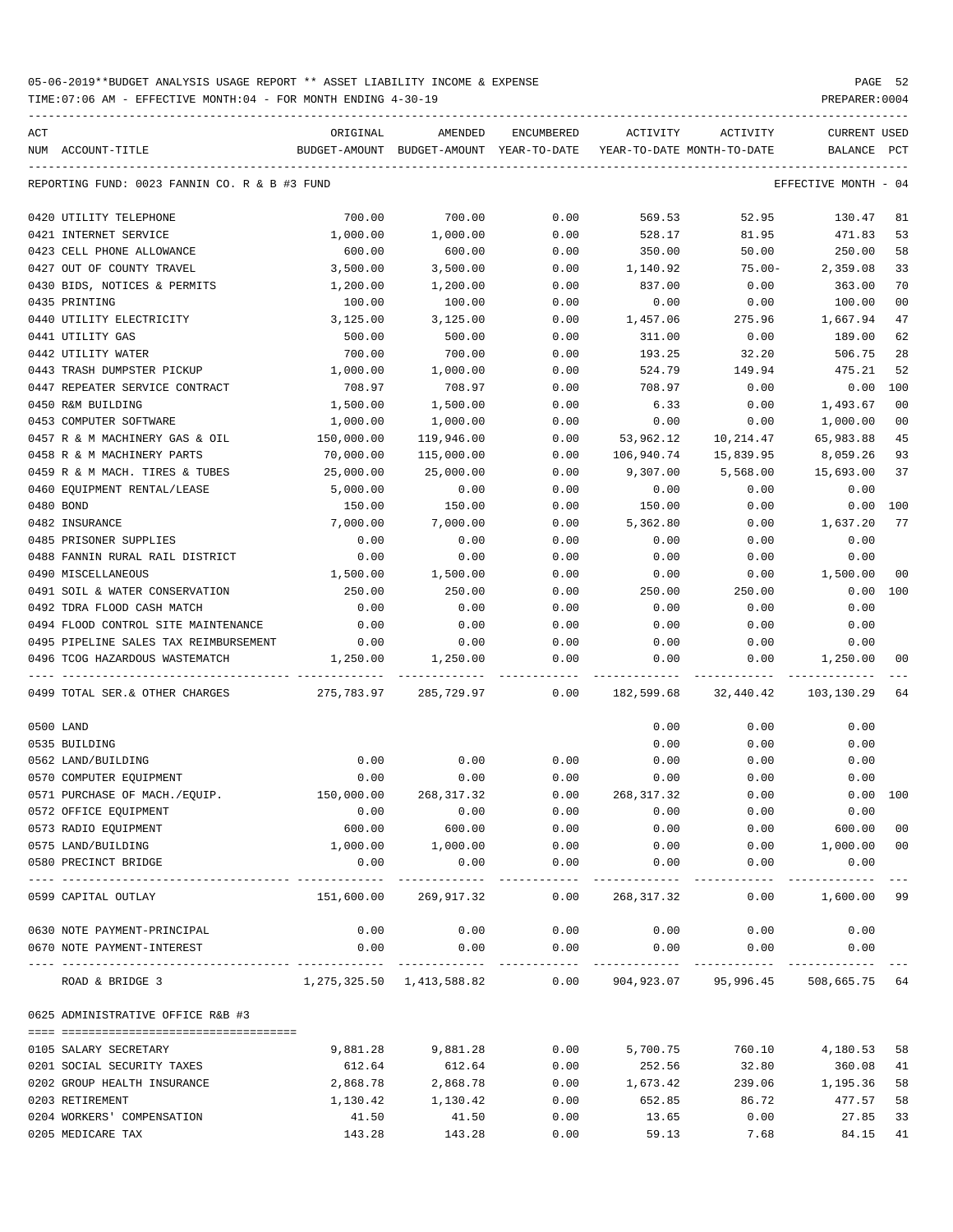TIME:07:06 AM - EFFECTIVE MONTH:04 - FOR MONTH ENDING 4-30-19

| ACT |                                               | ORIGINAL                                                          | AMENDED                   | ENCUMBERED   | ACTIVITY                   | ACTIVITY  | <b>CURRENT USED</b>  |            |
|-----|-----------------------------------------------|-------------------------------------------------------------------|---------------------------|--------------|----------------------------|-----------|----------------------|------------|
|     | NUM ACCOUNT-TITLE                             | BUDGET-AMOUNT BUDGET-AMOUNT                                       |                           | YEAR-TO-DATE | YEAR-TO-DATE MONTH-TO-DATE |           | BALANCE              | <b>PCT</b> |
|     | REPORTING FUND: 0023 FANNIN CO. R & B #3 FUND |                                                                   |                           |              |                            |           | EFFECTIVE MONTH - 04 |            |
|     | 0310 OFFICE SUPPLIES                          | 100.00                                                            | 100.00                    | 0.00         | 66.25                      | 0.00      | 33.75 66             |            |
|     | 0311 POSTAL EXPENSES                          | 0.00                                                              | 0.00                      | 0.00         | 0.00                       | 0.00      | 0.00                 |            |
|     | 0353 COMPUTER EXPENSE                         | 500.00                                                            | 500.00                    | 0.00         | 0.00                       | 0.00      | 500.00               | 00         |
|     | 0427 OUT OF COUNTY TRAVEL                     | 0.00                                                              | 0.00                      | 0.00         | 0.00                       | 0.00      | 0.00                 |            |
|     | 0480 BOND                                     | 0.00                                                              | 0.00                      | 0.00         | 0.00                       | 0.00      | 0.00                 |            |
|     | 0572 OFFICE EQUIPMENT                         | 0.00                                                              | 0.00                      | 0.00         | 0.00                       | 0.00      | 0.00                 |            |
|     | 0574 COMPUTER EQUIPMENT                       | 0.00                                                              | 0.00                      | 0.00         | 0.00                       | 0.00      | 0.00                 |            |
|     | ADMINISTRATIVE OFFICE R&B #3                  | 15,277.90   15,277.90     0.00    8,418.61   1,126.36    6,859.29 |                           |              |                            |           |                      | 55         |
|     | FANNIN CO. R & B #3 FUND                      |                                                                   |                           |              |                            |           |                      |            |
|     | INCOME TOTALS                                 |                                                                   | 1,310,603.40 1,428,866.72 |              | 1,153,285.68               | 57,724.07 | 275,581.04           | 81         |
|     | <b>EXPENSE TOTALS</b>                         |                                                                   | 1,310,603.40 1,428,866.72 |              | $0.00$ $913,341.68$        | 97,122.81 | 515,525.04           | 64         |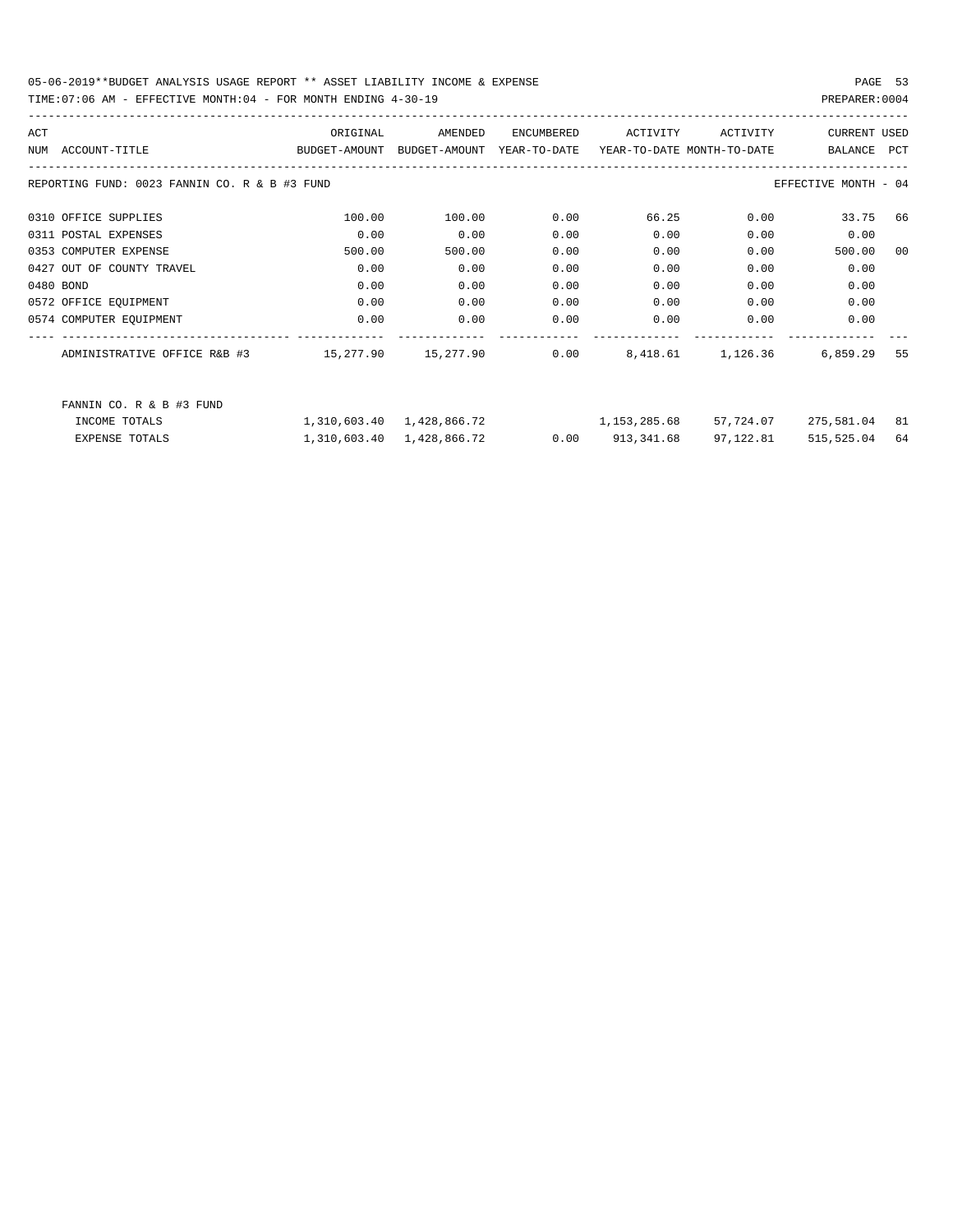|          | 05-06-2019**BUDGET ANALYSIS USAGE REPORT ** ASSET LIABILITY INCOME & EXPENSE<br>TIME: 07:06 AM - EFFECTIVE MONTH: 04 - FOR MONTH ENDING 4-30-19 |                                                      |                            |                                |                                        |                                            | PAGE 54<br>PREPARER: 0004          |    |
|----------|-------------------------------------------------------------------------------------------------------------------------------------------------|------------------------------------------------------|----------------------------|--------------------------------|----------------------------------------|--------------------------------------------|------------------------------------|----|
| ACT      | NUM ACCOUNT-TITLE                                                                                                                               | ORIGINAL<br>BUDGET-AMOUNT BUDGET-AMOUNT YEAR-TO-DATE | AMENDED                    | ENCUMBERED                     | ACTIVITY<br>YEAR-TO-DATE MONTH-TO-DATE | ACTIVITY                                   | <b>CURRENT USED</b><br>BALANCE PCT |    |
|          | REPORTING FUND: 0024 FANNIN CO. R & B #4 FUND                                                                                                   |                                                      |                            |                                |                                        |                                            | EFFECTIVE MONTH - 04               |    |
|          | 0100 PAYROLL                                                                                                                                    |                                                      |                            |                                |                                        |                                            |                                    |    |
|          | 0100 PAYROLL                                                                                                                                    |                                                      |                            |                                |                                        | $0.00$ 0.00                                | 0.00                               |    |
| -------- | PAYROLL                                                                                                                                         |                                                      |                            |                                | 0.00                                   | 0.00                                       | 0.00                               |    |
|          | 0102 A/P CLEARING                                                                                                                               |                                                      |                            |                                |                                        |                                            |                                    |    |
|          | 0100 A/P CLEARING                                                                                                                               |                                                      |                            |                                | 0.00                                   | 0.00                                       | 0.00                               |    |
|          | A/P CLEARING                                                                                                                                    |                                                      |                            |                                | 0.00                                   | 0.00                                       | 0.00                               |    |
|          | 0103 CASH                                                                                                                                       |                                                      |                            |                                |                                        |                                            |                                    |    |
|          | 0100 R&B#4- COMBINED FUNDS CHECKING                                                                                                             |                                                      |                            |                                |                                        | 86,584.64 65,413.24- 132,053.34            |                                    |    |
|          | 0175 TEXPOOL                                                                                                                                    |                                                      |                            |                                | 102,248.35                             | 349.53                                     | 305,399.45                         |    |
|          | CASH                                                                                                                                            |                                                      |                            |                                |                                        | 188,832.99 65,063.71- 437,452.79           |                                    |    |
|          | 0120 RECEIVABLES                                                                                                                                |                                                      |                            |                                |                                        |                                            |                                    |    |
|          | 0311 TAXES RECEIVABLE                                                                                                                           |                                                      |                            |                                | 0.00                                   | 0.00                                       | 29,512.36                          |    |
|          | 0312 DUE FROM OTHER GOVERNMENTS                                                                                                                 |                                                      |                            |                                | 0.00                                   | 0.00                                       | 8,357.46                           |    |
|          | 0313 DUE FROM OTHER FUNDS                                                                                                                       |                                                      |                            |                                | 0.00                                   | 0.00                                       | 3,138.83                           |    |
|          | 0315 INVENTORY                                                                                                                                  |                                                      |                            |                                | 0.00                                   | 0.00                                       | 6,887.10                           |    |
|          | RECEIVABLES                                                                                                                                     |                                                      |                            |                                | 0.00                                   | 0.00                                       | 47,895.75                          |    |
|          | 0200 LIABILITY ACCOUNT                                                                                                                          |                                                      |                            |                                |                                        |                                            |                                    |    |
|          | 0150 ACCRUED SALARY PAYABLE                                                                                                                     |                                                      |                            |                                | 0.00                                   |                                            | $0.00$ 9,049.70                    |    |
|          | 0155 ACCRUED FRINGE BENEFITS                                                                                                                    |                                                      |                            |                                | 0.00                                   | 0.00                                       | 4,413.27                           |    |
|          | 0200 DEFERRED TAX REVENUE                                                                                                                       |                                                      |                            |                                | 0.00                                   | 0.00                                       | 28,004.13                          |    |
|          | 0900 SYSTEM ADDED LIABILITY LINE-ITEM                                                                                                           |                                                      |                            |                                | 0.00                                   | 0.00                                       | 0.00                               |    |
|          | 0910 SYSTEM ADDED LIABILITY LINE-ITEM                                                                                                           |                                                      |                            |                                |                                        | $4,417.15 - 0.00$<br>-------- ------------ | $4,417.15-$                        |    |
|          | LIABILITY ACCOUNT                                                                                                                               |                                                      |                            |                                | $4,417.15-$                            | 0.00                                       | 37,049.95                          |    |
|          | 0271 EQUITY ACCOUNT                                                                                                                             |                                                      |                            |                                |                                        |                                            |                                    |    |
|          | 0200 EQUITY ACCOUNT<br>---- --------------                                                                                                      |                                                      | <u>La de de de de dece</u> |                                | -----                                  | $0.00$ $0.00$ $255,048.45$<br>----------   | ____________                       |    |
|          | EQUITY ACCOUNT                                                                                                                                  |                                                      |                            |                                | 0.00                                   | 0.00                                       | 255,048.45                         |    |
|          | 0300 TOTAL REV/TRANSFERS                                                                                                                        |                                                      |                            |                                |                                        |                                            |                                    |    |
|          | 0124 BEGINNING CASH BALANCE                                                                                                                     |                                                      | 102,339.09 102,339.09      | ------------------------------ |                                        |                                            | $0.00$ $0.00$ $102,339.09$ 00      |    |
|          | TOTAL REV/TRANSFERS                                                                                                                             |                                                      | 102,339.09 102,339.09 0.00 |                                | 0.00                                   | 0.00                                       | 102,339.09 00                      |    |
|          | 0310 PROPERTY TAXES                                                                                                                             |                                                      |                            |                                |                                        |                                            |                                    |    |
|          | 0110 CURRENT TAXES                                                                                                                              |                                                      | 486,096.60 486,096.60      |                                |                                        |                                            | 456,824.37 7,444.86 29,272.23      | 94 |
|          | 0120 DELINQUENT TAXES                                                                                                                           | 9,000.00                                             | 9,000.00                   |                                |                                        | 8,525.24 823.97 474.76                     |                                    | 95 |
|          |                                                                                                                                                 |                                                      |                            |                                |                                        |                                            |                                    |    |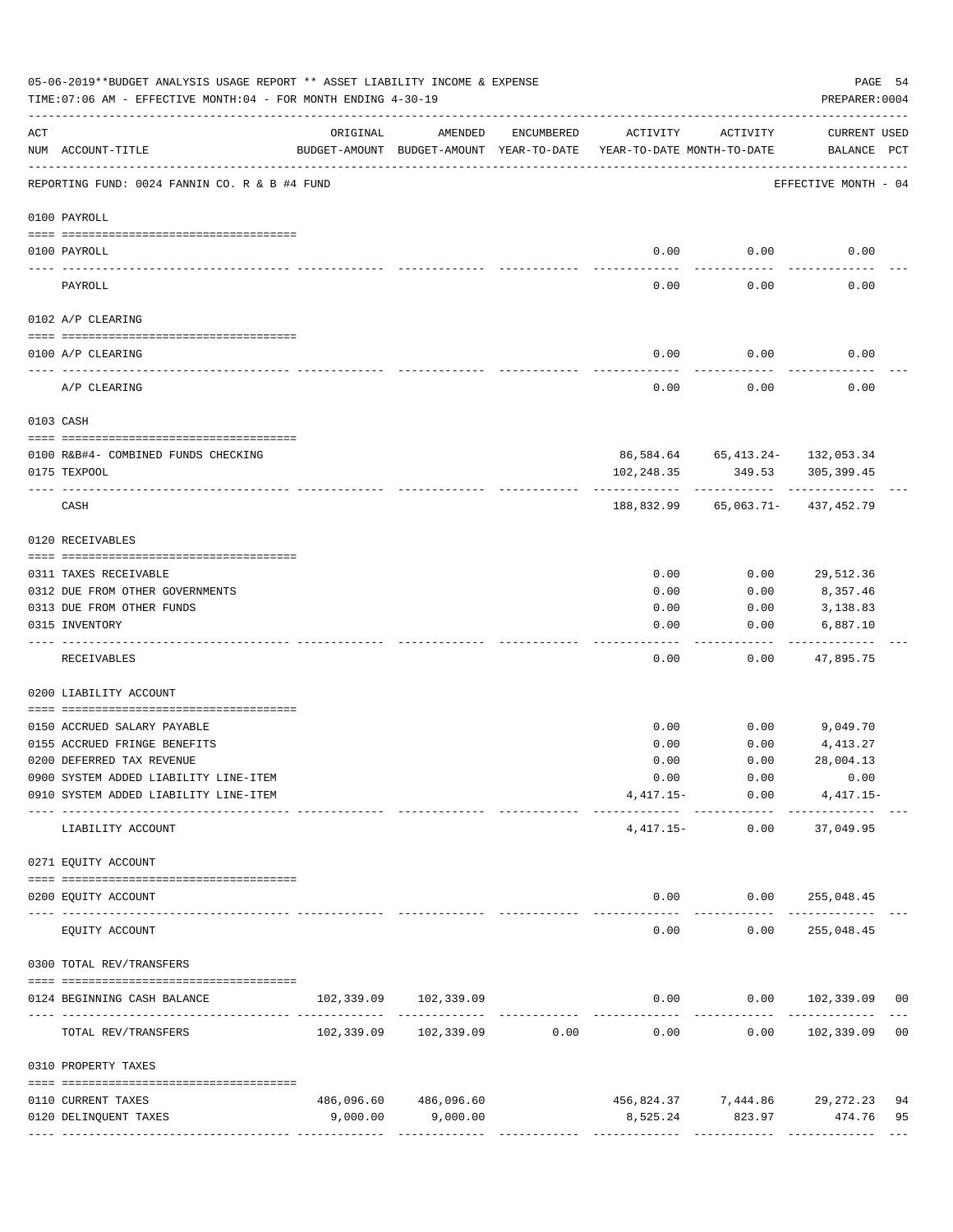05-06-2019\*\*BUDGET ANALYSIS USAGE REPORT \*\* ASSET LIABILITY INCOME & EXPENSE PAGE 55 TIME:07:06 AM - EFFECTIVE MONTH:04 - FOR MONTH ENDING 4-30-19 PREPARER:0004

| ACT | NUM ACCOUNT-TITLE                                                | ORIGINAL                                           | AMENDED<br>BUDGET-AMOUNT BUDGET-AMOUNT YEAR-TO-DATE | ENCUMBERED | ACTIVITY             | ACTIVITY<br>YEAR-TO-DATE MONTH-TO-DATE | <b>CURRENT USED</b><br>BALANCE            | $_{\rm PCT}$ |
|-----|------------------------------------------------------------------|----------------------------------------------------|-----------------------------------------------------|------------|----------------------|----------------------------------------|-------------------------------------------|--------------|
|     | REPORTING FUND: 0024 FANNIN CO. R & B #4 FUND                    |                                                    |                                                     |            |                      |                                        | EFFECTIVE MONTH - 04                      |              |
|     | PROPERTY TAXES                                                   | 495,096.60                                         | 495,096.60                                          | 0.00       | 465,349.61           | 8,268.83                               | 29,746.99                                 | 94           |
|     | 0318 OTHER TAXES                                                 |                                                    |                                                     |            |                      |                                        |                                           |              |
|     | 0120 PAY N LIEU TAX/GRASSLAND                                    | 1,600.00                                           | 1,600.00                                            |            | 0.00                 | 0.00                                   | 1,600.00 00                               |              |
|     | 0121 PAY N LIEU TAX/UPPER TRINITY                                | 0.00                                               | 0.00                                                |            | 868.70               | 0.00                                   | 868.70+                                   |              |
|     | 0160 SALES TAX REVENUES                                          | 41,000.00                                          | 41,000.00                                           |            | 30,733.43            | 3,901.04                               | 10,266.57                                 | 75           |
|     | OTHER TAXES                                                      | 42,600.00                                          | 42,600.00                                           | 0.00       | 31,602.13            | 3,901.04                               | ---------<br>10,997.87 74                 |              |
|     | 0321 FEES OF TAX COLLECTOR                                       |                                                    |                                                     |            |                      |                                        |                                           |              |
|     |                                                                  |                                                    |                                                     |            |                      |                                        |                                           |              |
|     | 0200 CAR REGISTRATION/SALES TAX<br>0300 COUNTY'S ADDITIONAL \$10 | 73,000.00<br>55,000.00                             | 73,000.00<br>55,000.00                              |            | 39,159.65            | 6,032.36                               | 73,051.63 0.00 51.63+ 100<br>15,840.35 71 |              |
|     |                                                                  |                                                    |                                                     |            |                      |                                        |                                           |              |
|     | FEES OF TAX COLLECTOR                                            | 128,000.00                                         | 128,000.00                                          | 0.00       | 112,211.28           | 6,032.36                               | 15,788.72 88                              |              |
|     | 0330 GRANTS                                                      |                                                    |                                                     |            |                      |                                        |                                           |              |
|     |                                                                  |                                                    |                                                     |            |                      |                                        |                                           |              |
|     | 0200 FEMA GRANT                                                  | 0.00                                               | 0.00                                                |            | 0.00                 | 0.00                                   | 0.00                                      |              |
|     | GRANTS                                                           | 0.00                                               | 0.00                                                | 0.00       | 0.00                 | 0.00                                   | 0.00                                      |              |
|     | 0350 FINES                                                       |                                                    |                                                     |            |                      |                                        |                                           |              |
|     |                                                                  |                                                    |                                                     |            |                      |                                        |                                           |              |
|     | 0403 COUNTY CLERK FINES<br>0450 DISTRICT CLERK FINES             | 7,000.00<br>7,000.00                               | 7,000.00<br>7,000.00                                |            | 1,010.01<br>4,074.16 | 535.11<br>876.69                       | 5,989.99<br>2,925.84                      | 14<br>58     |
|     | 0455 J. P. #1 FINES                                              | 4,000.00                                           | 4,000.00                                            |            | 1,638.85             | 0.00                                   | 2,361.15                                  | 41           |
|     | 0456 J. P. #2 FINES                                              | 2,000.00                                           | 2,000.00                                            |            | 608.68               | 0.00                                   | 1,391.32                                  | 30           |
|     | 0457 J. P. #3 FINES                                              | 2,500.00                                           | 2,500.00                                            |            | 623.93               | 0.00                                   | 1,876.07                                  | 25           |
|     | FINES                                                            | 22,500.00                                          | 22,500.00                                           | 0.00       | 7,955.63             | 1,411.80                               | 14,544.37                                 | 35           |
|     | 0360 INTEREST EARNINGS                                           |                                                    |                                                     |            |                      |                                        |                                           |              |
|     | 0100 INTEREST EARNING                                            | 1,500.00                                           | 1,500.00                                            |            | 2,099.18             | 391.17                                 | 599.18+ 140                               |              |
|     |                                                                  |                                                    |                                                     |            |                      |                                        |                                           |              |
|     | INTEREST EARNINGS                                                |                                                    | 1,500.00 1,500.00                                   | 0.00       | 2,099.18             | 391.17                                 | 599.18+ 140                               |              |
|     | 0364 SALE OF ASSETS                                              |                                                    |                                                     |            |                      |                                        |                                           |              |
|     | 0162 LAND/BUILDING                                               | 0.00                                               | 0.00                                                |            | 0.00                 | 0.00                                   | 0.00                                      |              |
|     | 0163 SALE OF EQUIPMENT                                           | 10,000.00                                          | 10,000.00                                           |            | 0.00                 | 0.00                                   | 10,000.00 00                              |              |
|     | --- --------------<br>SALE OF ASSETS                             | --------------------- ---------------<br>10,000.00 | -------------<br>10,000.00                          | 0.00       | 0.00                 | -----<br>0.00                          | -----------<br>10,000.00                  | $00\,$       |
|     |                                                                  |                                                    |                                                     |            |                      |                                        |                                           |              |
|     | 0370 MISCELLANEOUS REVENUES                                      |                                                    |                                                     |            |                      |                                        |                                           |              |
|     | 0120 STATE LATERAL ROAD                                          | 15,000.00                                          | 15,000.00                                           |            | 8,422.35             |                                        | 0.00<br>6,577.65                          | 56           |
|     | 0125 TDT WEIGHT FEES                                             | 11,000.00                                          | 11,000.00                                           |            | 20,557.62            | 9,159.31                               | $9,557.62 + 187$                          |              |
|     | 0130 REFUNDS & MISCELLANEOUS                                     | 1,100.00                                           | 1,100.00                                            |            | 432.86               | 0.00                                   | 667.14                                    | 39           |
|     | 0138 SALE OF SCRAP IRON                                          | 0.00                                               | 0.00                                                |            | 0.00                 | 0.00                                   | 0.00                                      |              |
|     | 0140 PROCEEDS OF LOAN                                            | 0.00                                               | 0.00                                                |            | 0.00                 | 0.00                                   | 0.00                                      |              |
|     | 0145 REIMBURSEMENT OF MATERIALS                                  | 12,000.00                                          | 12,000.00                                           |            | 1,761.64             | 399.02                                 | 10,238.36                                 | 15           |
|     | 0146 SALE OF RECYCLED MATERIALS                                  | 500.00                                             | 500.00                                              |            | 211.30               | 0.00                                   | 288.70                                    | 42           |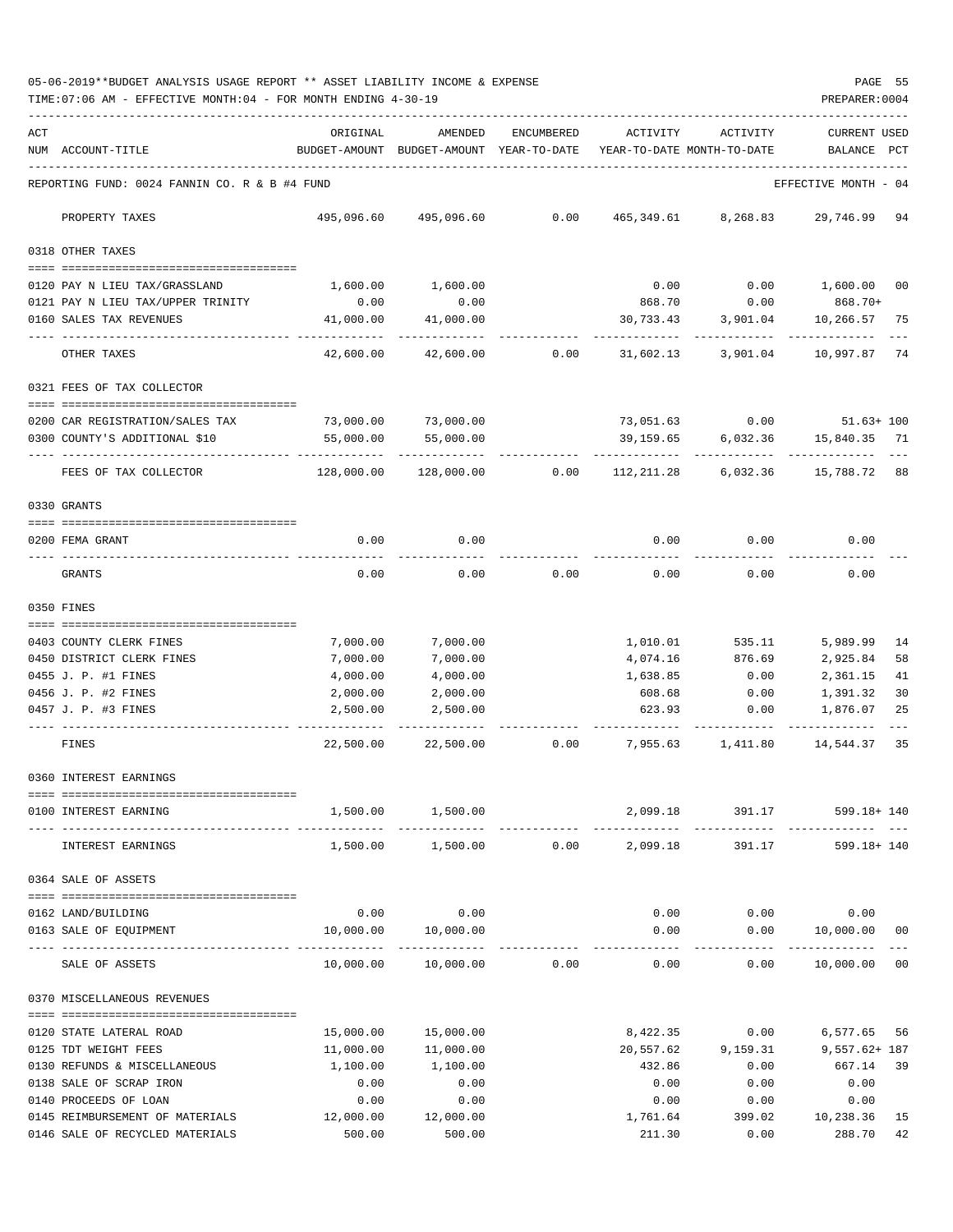TIME:07:06 AM - EFFECTIVE MONTH:04 - FOR MONTH ENDING 4-30-19 PREPARER:0004

| ACT |                                               | ORIGINAL   | AMENDED                                  | <b>ENCUMBERED</b>   | ACTIVITY   | ACTIVITY                   | <b>CURRENT USED</b>  |     |
|-----|-----------------------------------------------|------------|------------------------------------------|---------------------|------------|----------------------------|----------------------|-----|
|     | NUM ACCOUNT-TITLE                             |            | BUDGET-AMOUNT BUDGET-AMOUNT YEAR-TO-DATE |                     |            | YEAR-TO-DATE MONTH-TO-DATE | BALANCE              | PCT |
|     | REPORTING FUND: 0024 FANNIN CO. R & B #4 FUND |            |                                          |                     |            |                            | EFFECTIVE MONTH - 04 |     |
|     | 0147 OFFICE RENTAL                            | 0.00       | 0.00                                     |                     | 0.00       | 0.00                       | 0.00                 |     |
|     | MISCELLANEOUS REVENUES                        | 39,600.00  | 39,600.00                                | 0.00                | 31,385.77  | 9,558.33                   | 8,214.23             | 79  |
|     | 0509 CONTINGENCY                              |            |                                          |                     |            |                            |                      |     |
|     | 0475 CONTINGENCY                              | 0.00       | 0.00                                     | 0.00                |            | $0.00$ 0.00                | 0.00                 |     |
|     |                                               |            |                                          |                     |            |                            |                      |     |
|     | CONTINGENCY                                   | 0.00       | 0.00                                     | 0.00                | 0.00       | 0.00                       | 0.00                 |     |
|     | 0624 ROAD & BRIDGE 4                          |            |                                          |                     |            |                            |                      |     |
|     | 0100 COMPENSATION PAY                         | 0.00       | 0.00                                     | 0.00                | 0.00       | 0.00                       | 0.00                 |     |
|     | 0101 SALARY ELECTED OFFICIAL                  | 62,720.97  | 62,720.97                                | 0.00                | 36,185.25  | 4,824.70                   | 26,535.72            | 58  |
|     | 0105 SALARY SECRETARY                         | 27,537.94  | 27,537.94                                | 0.00                | 15,887.25  | 2,118.30                   | 11,650.69            | 58  |
|     | 0106 SALARY PRECINCT EMPLOYEES                | 175,807.02 | 175,807.02                               | 0.00                | 88,735.21  | 12,117.91                  | 87,071.81            | 50  |
|     | 0107 REGULAR-TEMP. PART-TIME                  | 0.00       | 0.00                                     | 0.00                | 0.00       | 0.00                       | 0.00                 |     |
|     | 0108 LABOR REIMBURSEMENT                      | 0.00       | 0.00                                     | 0.00                | 0.00       | 0.00                       | 0.00                 |     |
|     | 0199 TOTAL SALARIES                           | 266,065.93 | 266,065.93                               | 0.00                | 140,807.71 | 19,060.91                  | 125,258.22           | 53  |
|     | 0201 SOCIAL SECURITY TAXES                    | 16,496.09  | 16,496.09                                | 0.00                | 8,696.85   | 1,178.43                   | 7,799.24             | 53  |
|     | 0202 GROUP HEALTH INSURANCE                   | 91,800.96  | 91,800.96                                | 0.00                | 51,159.91  | 8,128.21                   | 40,641.05            | 56  |
|     | 0203 RETIREMENT                               | 30,437.94  | 30,437.94                                | 0.00                | 16,126.94  | 2,174.86                   | 14,311.00            | 53  |
|     | 0204 WORKERS' COMPENSATION                    | 7,566.94   | 7,566.94                                 | 0.00                | 2,827.58   | 0.00                       | 4,739.36             | 37  |
|     | 0205 MEDICARE TAX                             | 3,857.96   | 3,857.96                                 | 0.00                | 2,033.86   | 275.60                     | 1,824.10             | 53  |
|     | 0206 UNEMPLOYMENT EXPENSE                     | 0.00       | 0.00                                     | 0.00                | 0.00       | 0.00                       | 0.00                 |     |
|     | 0299 TOTAL EMPLOYEE BENEFITS                  | 150,159.89 | 150,159.89                               | 0.00                | 80,845.14  | 11,757.10                  | 69, 314.75           | 54  |
|     | 0310 OFFICE SUPPLIES                          | 250.00     | 250.00                                   | 0.00                | 0.00       | 0.00                       | 250.00               | 00  |
|     | 0314 EMPLOYEE PHYSICALS/DOT TESTING           | 275.00     | 275.00                                   | 0.00                | 40.00      | 0.00                       | 235.00               | 15  |
|     | 0340 SHOP SUPPLIES                            | 2,250.00   | 2,250.00                                 | 0.00                |            | 1,480.30 386.26            | 769.70               | 66  |
|     | 0341 R & B MAT. ROCK & GRAVEL                 | 100,000.00 | 98, 314.02                               | 0.00                | 48,755.45  | 5,238.56                   | 49,558.57            | 50  |
|     | 0342 R & B MAT. CULVERTS                      | 9.000.00   | 9,000.00                                 | 0.00                | 4,411.80   | 0.00                       | 4,588.20             | 49  |
|     | 0343 R & B MAT. HARDWRE & LUMB                | 2,500.00   | 2,500.00                                 | 0.00                | 98.25      | 98.25                      | 2,401.75 04          |     |
|     | 0344 R & B MAT. ASPHALT/RD OIL                | 60,000.00  | 60,000.00                                | 0.00                | 11,198.52  | 1,473.28                   | 48,801.48            | 19  |
|     | 0345 CHEMICALS                                | 1,500.00   | 1,500.00                                 | 0.00                | 0.00       | 0.00                       | 1,500.00             | 00  |
|     | 0346 CETRZ EXPENDITURES                       | 0.00       | 0.00                                     | 0.00                | 0.00       | 0.00                       | 0.00                 |     |
|     | 0350 DEBRIS REMOVAL<br>0395 EMPLOYEE UNIFORMS | 0.00       | 0.00                                     | 0.00                | 0.00       | 0.00                       | 0.00                 |     |
|     |                                               | 2,500.00   | 2,500.00<br>------------                 | 0.00<br>$- - - - -$ | 1,657.25   | 19.74                      | 842.75               | 66  |
|     | 0399 TOTAL R&B MATERIALS                      | 178,275.00 | 176,589.02                               | 0.00                | 67,641.57  | 7,216.09                   | 108,947.45 38        |     |
|     | 0400 LEGAL FEES                               | 0.00       | 0.00                                     | 0.00                | 0.00       | 0.00                       | 0.00                 |     |
|     | 0420 UTILITY TELEPHONE                        | 1,500.00   | 1,500.00                                 | 0.00                | 677.60     | 175.08                     | 822.40               | 45  |
|     | 0421 DSL INTERNET                             | 720.00     | 720.00                                   | 0.00                | 495.76     | 157.88                     | 224.24               | 69  |
|     | 0423 CELL PHONE ALLOWANCE                     | 0.00       | 0.00                                     | 0.00                | 0.00       | 0.00                       | 0.00                 |     |
|     | 0427 OUT OF COUNTY TRAVEL                     | 4,600.00   | 4,600.00                                 | 0.00                | 2,384.62   | 0.00                       | 2,215.38             | 52  |
|     | 0430 BIDS, NOTICES & PERMITS                  | 300.00     | 300.00                                   | 0.00                | 0.00       | 0.00                       | 300.00               | 00  |
|     | 0435 PRINTING                                 | 100.00     | 100.00                                   | 0.00                | 0.00       | 0.00                       | 100.00               | 00  |
|     | 0440 UTILITY ELECTRICITY                      | 4,000.00   | 4,000.00                                 | 0.00                | 1,916.95   | 448.56                     | 2,083.05             | 48  |
|     | 0441 UTILITY GAS                              | 750.00     | 750.00                                   | 0.00                | 466.56     | 79.75                      | 283.44               | 62  |
|     | 0442 UTILITY WATER                            | 2,500.00   | 2,500.00                                 | 0.00                | 325.68     | 54.28                      | 2,174.32             | 13  |
|     | 0443 TRASH PICKUP                             | 2,500.00   | 2,500.00                                 | 0.00                | 1,037.70   | 345.90                     | 1,462.30 42          |     |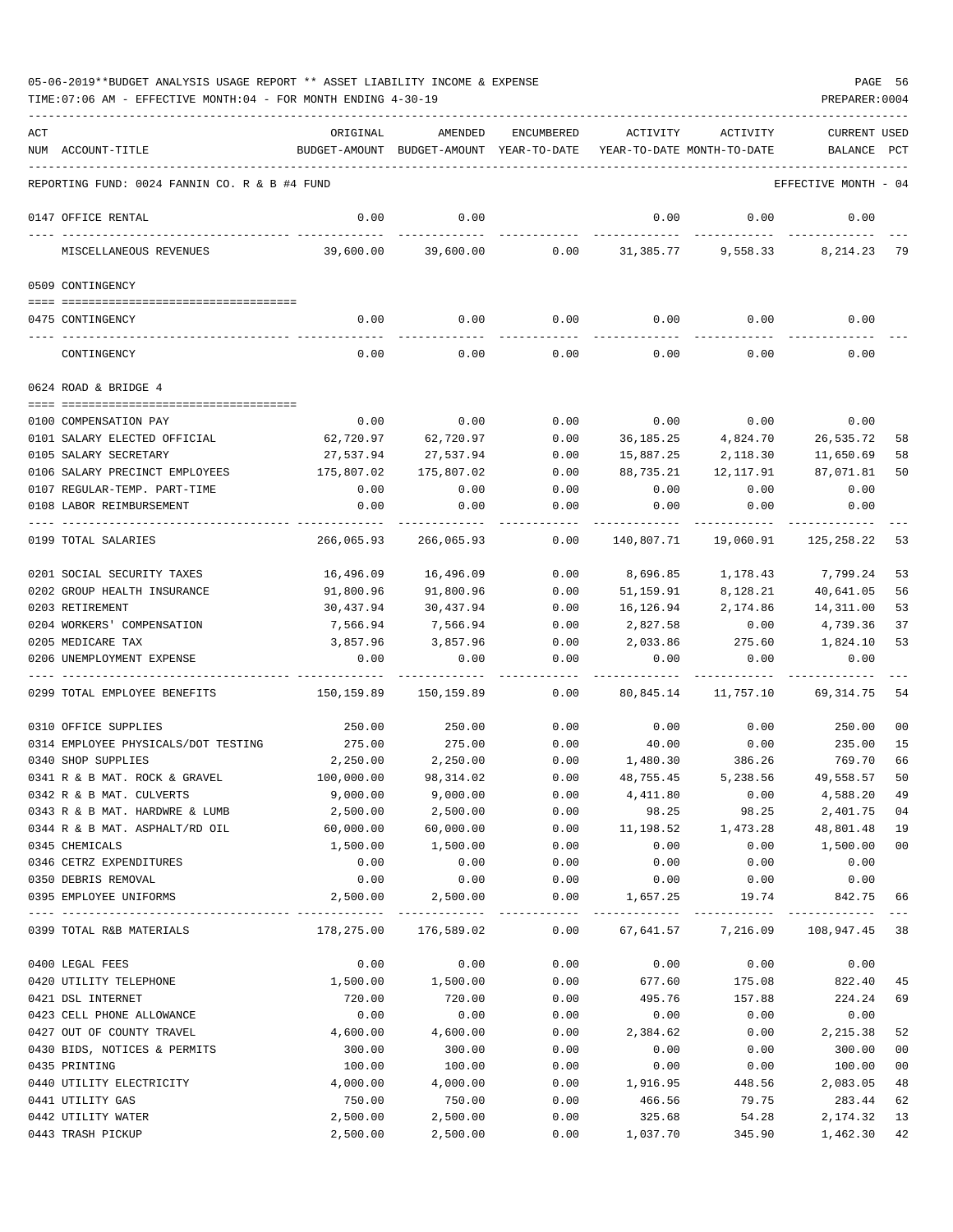TIME:07:06 AM - EFFECTIVE MONTH:04 - FOR MONTH ENDING 4-30-19 PREPARER:0004

----------------------------------------------------------------------------------------------------------------------------------- ACT ORIGINAL AMENDED ENCUMBERED ACTIVITY ACTIVITY CURRENT USED NUM ACCOUNT-TITLE BUDGET-AMOUNT BUDGET-AMOUNT YEAR-TO-DATE YEAR-TO-DATE MONTH-TO-DATE BALANCE PCT ----------------------------------------------------------------------------------------------------------------------------------- REPORTING FUND: 0024 FANNIN CO. R & B #4 FUND COORS AND REPORTING MONTH - 04 0447 REPEATER SERVICE CONTRACT 708.97 708.97 0.00 708.97 0.00 0.00 100 0450 R&M BUILDING 2,000.00 2,000.00 0.00 0.00 0.00 2,000.00 00 0453 COMPUTER SOFTWARE 1,500.00 1,500.00 0.00 0.00 0.00 1,500.00 00 0457 R & M MACHINERY GAS & OIL 44,500.00 44,500.00 0.00 21,515.30 1,936.04 22,984.70 48 0458 R & M MACHINERY PARTS 24,000.00 24,000.00 0.00 12,224.84 2,358.46 11,775.16 51 0459 R & M MACH. TIRES & TUBES 9,000.00 9,000.00 0.00 6,034.00 105.00 2,966.00 67 0460 EQUIPMENT RENTAL/LEASE 25,000.00 25,000.00 0.00 6,646.32 0.00 18,353.68 27 0480 BOND 178.00 178.00 0.00 178.00 0.00 0.00 100 0482 INSURANCE 6,000.00 6,000.00 0.00 2,775.80 0.00 3,224.20 46 0485 PRISONER'S SUPPLIES 0.00 0.00 0.00 0.00 0.00 0.00 0488 FANNIN RURAL RAIL DISTRICT 0.00 0.00 0.00 0.00 0.00 0.00 0490 MISCELLANEOUS 500.00 217.40 0.00 0.00 0.00 217.40 00 0491 SOIL & WATER CONSERVATION 250.00 250.00 0.00 250.00 250.00 0.00 100 0492 TDRA FLOOD CASH MATCH 0.00 0.00 0.00 0.00 0.00 0.00 0494 FLOOD CONTROL SITE MAINTENANCE 0.00 0.00 0.00 0.00 0.00 0.00 0495 PIPELINE SALES TAX REIMBURSEMENT  $0.00$  0.00 0.00 0.00 0.00 0.00 0.00 0496 TCOG HAZARDOUS WASTEMATCH 1,250.00 1,250.00 0.00 0.00 0.00 1,250.00 00 ---- ---------------------------------- ------------- ------------- ------------ ------------- ------------ ------------- --- 0499 TOTAL SER.& OTHER CHARGES 131,856.97 131,574.37 0.00 57,638.10 5,910.95 73,936.27 44 0500 LAND 0.00 0.00 0.00 0535 BUILDING 0.00 0.00 0.00 0570 COMPUTER EQUIPMENT 0.00 282.60 0.00 282.60 0.00 0.00 100 0571 PURCHASE OF MACH./EQUIP. 100,000.00 101,685.98 0.00 101,685.98 49,502.00 0.00 100 0573 RADIO EQUIPMENT 0.00 0.00 0.00 0.00 0.00 0.00 0575 BUILDING 0.00 0.00 0.00 0.00 0.00 0.00 ---- ---------------------------------- ------------- ------------- ------------ ------------- ------------ ------------- --- 0599 CAPITAL OUTLAY 100,000.00 101,968.58 0.00 101,968.58 49,502.00 0.00 100 ---- ---------------------------------- ------------- ------------- ------------ ------------- ------------ ------------- --- ROAD & BRIDGE 4 626,357.79 826,357.79 826,357.79 0.00 448,901.10 93,447.05 377,456.69 54 0625 ADMINISTRATIVE OFFICE R&B #4 ==== =================================== 0105 SALARY SECRETARY 9,881.28 9,881.28 0.00 5,700.75 760.10 4,180.53 58 0201 SOCIAL SECURITY TAXES 612.64 612.64 0.00 252.56 32.80 360.08 41 0202 GROUP HEALTH INSURANCE 2,868.78 2,868.78 0.00 1,673.42 239.06 1,195.36 58 0203 RETIREMENT 1,130.42 1,130.42 0.00 652.85 86.72 477.57 58 0204 WORKERS' COMPENSATION 41.50 41.50 0.00 13.65 0.00 27.85 33 0205 MEDICARE TAX 143.28 143.28 0.00 59.13 7.68 84.15 41 0310 OFFICE SUPPLIES 100.00 100.00 0.00 100.00 53.83 0.00 100 0311 POSTAL EXPENSES 0.00 0.00 0.00 0.00 0.00 0.00 0353 COMPUTER EXPENSE 500.00 500.00 0.00 0.00 0.00 500.00 00 0427 OUT OF COUNTY TRAVEL 0.00 0.00 0.00 0.00 0.00 0.00 0480 BOND 0.00 0.00 0.00 0.00 0.00 0.00 0572 OFFICE EQUIPMENT 0.00 0.00 0.00 0.00 0.00 0.00 0574 COMPUTER EQUIPMENT 0.00 0.00 0.00 0.00 0.00 0.00 ---- ---------------------------------- ------------- ------------- ------------ ------------- ------------ ------------- --- ADMINISTRATIVE OFFICE R&B #4 15,277.90 15,277.90 0.00 8,452.36 1,180.19 6,825.54 55 FANNIN CO. R & B #4 FUND

| INCOME TOTALS  | 841,635.69 | 841,635.69 |      | 650,603.60 | 29,563.53 | 191,032.09      | 77 |
|----------------|------------|------------|------|------------|-----------|-----------------|----|
| EXPENSE TOTALS | 841,635.69 | 841,635.69 | 0.00 | 457,353.46 | 94,627.24 | 384, 282, 23 54 |    |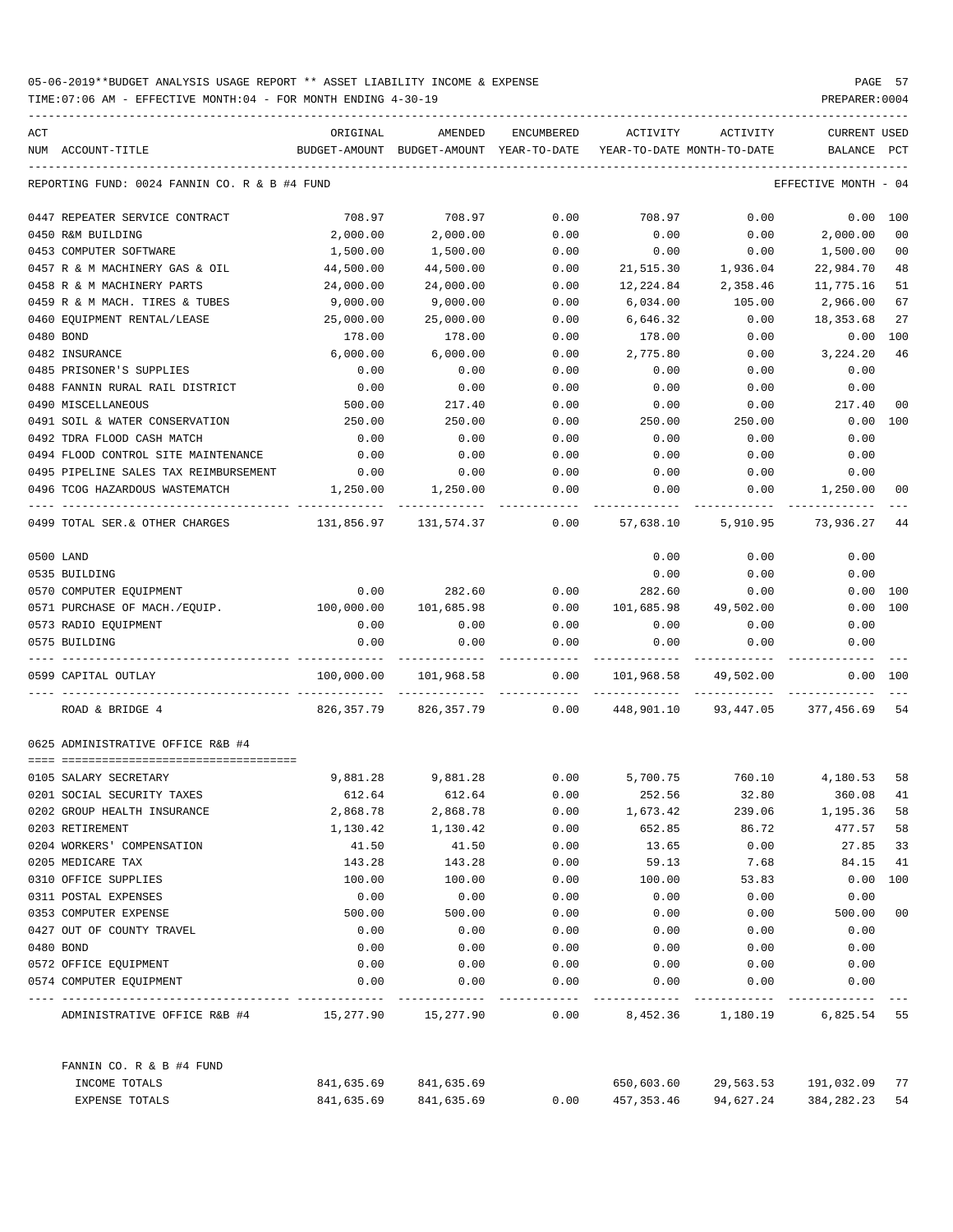|     | 05-06-2019**BUDGET ANALYSIS USAGE REPORT ** ASSET LIABILITY INCOME & EXPENSE<br>TIME: 07:06 AM - EFFECTIVE MONTH: 04 - FOR MONTH ENDING 4-30-19 |               |                            |                   |                            |                 | PAGE 58<br>PREPARER: 0004 |
|-----|-------------------------------------------------------------------------------------------------------------------------------------------------|---------------|----------------------------|-------------------|----------------------------|-----------------|---------------------------|
| ACT |                                                                                                                                                 | ORIGINAL      | AMENDED                    | <b>ENCUMBERED</b> | ACTIVITY                   | <b>ACTIVITY</b> | <b>CURRENT USED</b>       |
|     | NUM ACCOUNT-TITLE                                                                                                                               | BUDGET-AMOUNT | BUDGET-AMOUNT YEAR-TO-DATE |                   | YEAR-TO-DATE MONTH-TO-DATE |                 | BALANCE PCT               |
|     | REPORTING FUND: 0025 FANNIN COUNTY BEES                                                                                                         |               |                            |                   |                            |                 | EFFECTIVE MONTH - 04      |
|     | 0103 CASH                                                                                                                                       |               |                            |                   |                            |                 |                           |
|     | 0100 BEES-COMBINED FUNDS CHECKING                                                                                                               |               |                            |                   | 0.00                       | 0.00            | 2,177.67                  |
|     | CASH                                                                                                                                            |               |                            |                   | 0.00                       | 0.00            | 2,177.67                  |
|     | 0271 EQUITY ACCOUNT                                                                                                                             |               |                            |                   |                            |                 |                           |
|     |                                                                                                                                                 |               |                            |                   |                            |                 |                           |
|     | 0200 EQUITY ACCOUNT                                                                                                                             |               |                            |                   | 0.00                       | 0.00            | 2,177.67                  |
|     | EQUITY ACCOUNT                                                                                                                                  |               |                            |                   | 0.00                       | 0.00            | 2,177.67                  |
|     | 0300 CASH                                                                                                                                       |               |                            |                   |                            |                 |                           |
|     |                                                                                                                                                 |               |                            |                   |                            |                 |                           |
|     | 0125 BEGINNING CASH BALANCE                                                                                                                     | 0.00          | 0.00                       |                   | 0.00                       | 0.00            | 0.00                      |
|     | CASH                                                                                                                                            | 0.00          | 0.00                       | 0.00              | 0.00                       | 0.00            | 0.00                      |
|     | 0370 MISC. INCOME                                                                                                                               |               |                            |                   |                            |                 |                           |
|     |                                                                                                                                                 |               |                            |                   |                            |                 |                           |
|     | 0138 SALE OF SCRAP IRON                                                                                                                         | 0.00          | 0.00                       |                   | 0.00                       | 0.00            | 0.00                      |
|     | 0625 DONATIONS                                                                                                                                  | 0.00          | 0.00                       |                   | 0.00                       | 0.00            | 0.00                      |
|     | MISC. INCOME                                                                                                                                    | 0.00          | 0.00                       | 0.00              | 0.00                       | 0.00            | 0.00                      |
|     | 0625 FANNIN COUNTY BEES                                                                                                                         |               |                            |                   |                            |                 |                           |
|     | 0310 OFFICE SUPPLIES                                                                                                                            | 0.00          | 0.00                       | 0.00              | 0.00                       | 0.00            | 0.00                      |
|     | 0343 ROAD SIGNS                                                                                                                                 | 0.00          | 0.00                       | 0.00              | 0.00                       | 0.00            | 0.00                      |
|     | 0353 COMPUTER EXPENSE                                                                                                                           | 0.00          | 0.00                       | 0.00              | 0.00                       | 0.00            | 0.00                      |
|     | 0427 TRAVEL EXPENSE                                                                                                                             | 0.00          | 0.00                       | 0.00              | 0.00                       | 0.00            | 0.00                      |
|     | 0572 OFFICE EQUIPMENT                                                                                                                           | 0.00          | 0.00                       | 0.00              | 0.00                       | 0.00            | 0.00                      |
|     | FANNIN COUNTY BEES                                                                                                                              | 0.00          | 0.00                       | 0.00              | 0.00                       | 0.00            | 0.00                      |
|     | FANNIN COUNTY BEES                                                                                                                              |               |                            |                   |                            |                 |                           |
|     | INCOME TOTALS                                                                                                                                   | 0.00          | 0.00                       |                   | 0.00                       | 0.00            | 0.00                      |
|     | <b>EXPENSE TOTALS</b>                                                                                                                           | 0.00          | 0.00                       | 0.00              | 0.00                       | 0.00            | 0.00                      |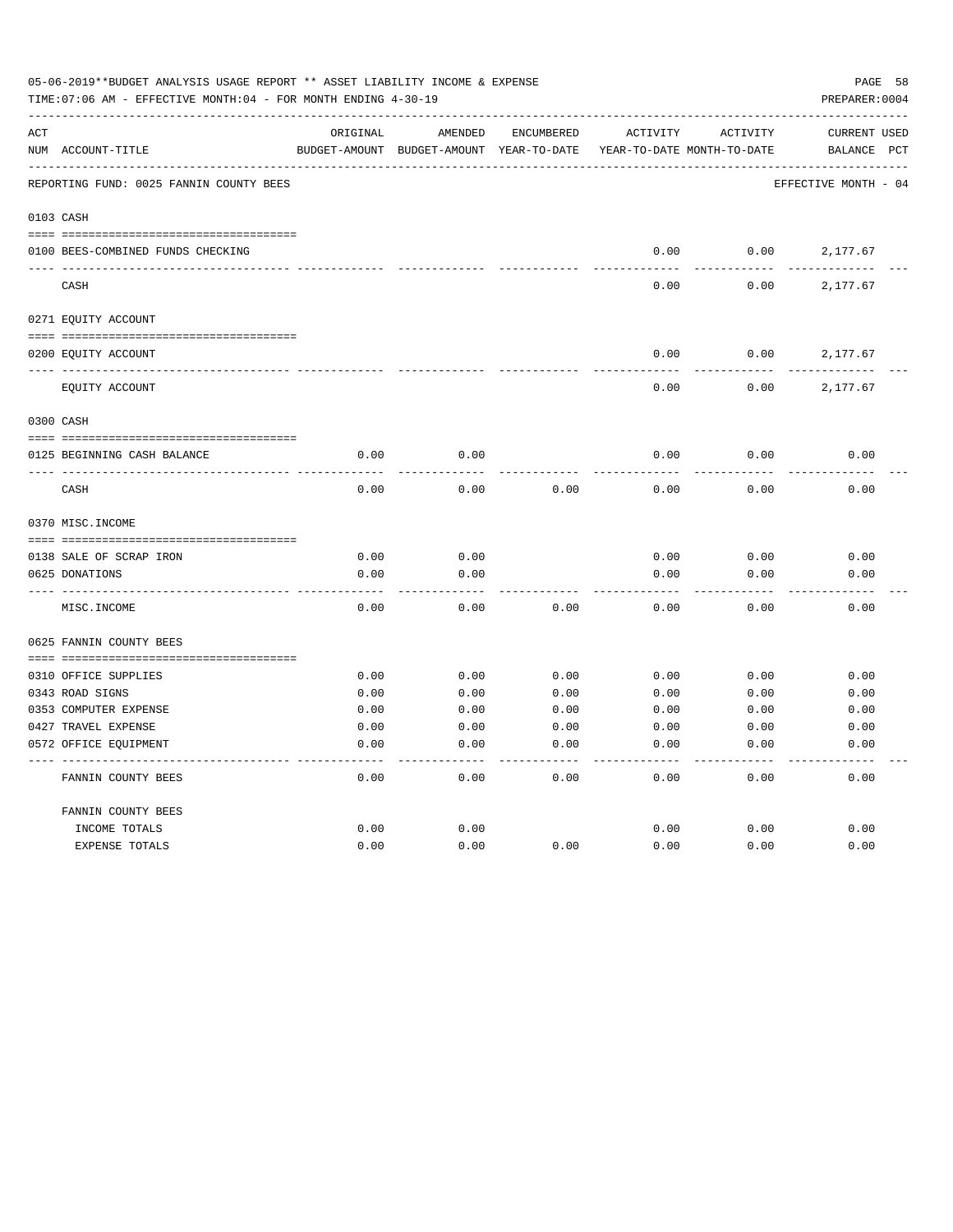|     | 05-06-2019**BUDGET ANALYSIS USAGE REPORT ** ASSET LIABILITY INCOME & EXPENSE<br>TIME: 07:06 AM - EFFECTIVE MONTH: 04 - FOR MONTH ENDING 4-30-19 |                                        |                                                                                |            |          |                     | PAGE 59<br>PREPARER: 0004          |                |
|-----|-------------------------------------------------------------------------------------------------------------------------------------------------|----------------------------------------|--------------------------------------------------------------------------------|------------|----------|---------------------|------------------------------------|----------------|
| ACT | NUM ACCOUNT-TITLE                                                                                                                               | ORIGINAL                               | AMENDED<br>BUDGET-AMOUNT BUDGET-AMOUNT YEAR-TO-DATE YEAR-TO-DATE MONTH-TO-DATE | ENCUMBERED | ACTIVITY | ACTIVITY            | <b>CURRENT USED</b><br>BALANCE PCT |                |
|     | REPORTING FUND: 0026 J.P.#1 JUST.CT.TECHNOLOGY                                                                                                  |                                        |                                                                                |            |          |                     | EFFECTIVE MONTH - 04               |                |
|     | 0102 A/P CLEARING                                                                                                                               |                                        |                                                                                |            |          |                     |                                    |                |
|     | 0100 A/P CLEARING                                                                                                                               |                                        |                                                                                |            |          | $0.00$ $0.00$       | 0.00                               |                |
|     | A/P CLEARING                                                                                                                                    |                                        |                                                                                |            | 0.00     | 0.00                | 0.00                               |                |
|     | 0103 CASH                                                                                                                                       |                                        |                                                                                |            |          |                     |                                    |                |
|     | 0100 J.P.#1 JUST.CT.TECH-COMB.FUND CKIN                                                                                                         |                                        |                                                                                |            | 535.22   |                     | 10.02 47,683.58                    |                |
|     | CASH                                                                                                                                            |                                        |                                                                                |            | 535.22   | -----------         | -------------<br>10.02 47,683.58   |                |
|     | 0120 RECEIVABLES                                                                                                                                |                                        |                                                                                |            |          |                     |                                    |                |
|     | 0313 DUE FROM OTHER FUNDS                                                                                                                       |                                        |                                                                                |            | 0.00     |                     | $0.00$ 148.95                      |                |
|     |                                                                                                                                                 |                                        |                                                                                |            |          |                     |                                    |                |
|     | RECEIVABLES                                                                                                                                     |                                        |                                                                                |            | 0.00     | 0.00                | 148.95                             |                |
|     | 0200 SYSTEM ADDED LIABILITY DEPARTMENT                                                                                                          |                                        |                                                                                |            |          |                     |                                    |                |
|     | 0910 SYSTEM ADDED LIABILITY LINE-ITEM                                                                                                           |                                        |                                                                                |            | 0.00     | 0.00<br>.           | 0.00                               |                |
|     | SYSTEM ADDED LIABILITY DEPARTMENT                                                                                                               |                                        |                                                                                |            | 0.00     | 0.00                | 0.00                               |                |
|     | 0271 EQUITY ACCOUNT                                                                                                                             |                                        |                                                                                |            |          |                     |                                    |                |
|     | 0200 EQUITY ACCOUNT                                                                                                                             |                                        |                                                                                |            | 0.00     | 0.00                | 47,297.31                          |                |
|     | EQUITY ACCOUNT                                                                                                                                  |                                        |                                                                                |            | 0.00     | 0.00                | 47,297.31                          |                |
|     | 0300 CASH                                                                                                                                       |                                        |                                                                                |            |          |                     |                                    |                |
|     | 0126 BEGINNING CASH BALANCE                                                                                                                     | 1,000.00                               | 1,000.00                                                                       |            |          |                     | $0.00$ $0.00$ $1,000.00$           | 00             |
|     | CASH                                                                                                                                            |                                        | 1,000.00 1,000.00 0.00                                                         |            | 0.00     |                     | $0.00$ 1,000.00 00                 |                |
|     | 0360 INTEREST EARNINGS                                                                                                                          |                                        |                                                                                |            |          |                     |                                    |                |
|     | 0100 INTEREST EARNINGS                                                                                                                          | 0.00                                   | 0.00                                                                           |            | 50.05    | 10.02               | $50.05+$                           |                |
|     | INTEREST EARNINGS                                                                                                                               | .<br>0.00                              | -----------<br>0.00                                                            | 0.00       | 50.05    | ----------<br>10.02 | $50.05+$                           |                |
|     | 0370 MISCELLANEOUS INCOME                                                                                                                       |                                        |                                                                                |            |          |                     |                                    |                |
|     | 0455 J.P.#1 TECHNOLOGY FEES                                                                                                                     | 1,500.00                               | 1,500.00                                                                       |            |          |                     | 485.17 0.00 1,014.83 32            |                |
|     | MISCELLANEOUS INCOME                                                                                                                            |                                        | $1,500.00$ $1,500.00$ 0.00                                                     |            |          | 485.17              | $0.00$ 1,014.83                    | 32             |
|     | 0455 J.P.#1 TECHNOLOGY EQUIP.                                                                                                                   |                                        |                                                                                |            |          |                     |                                    |                |
|     | 0420 OMNIBASE TELEPHONE LINE                                                                                                                    | 0.00                                   | 0.00                                                                           | 0.00       |          | $0.00$ 0.00         | 0.00                               |                |
|     | 0572 OFFICE EQUIPMENT                                                                                                                           | 2,500.00                               | 2,500.00                                                                       | 0.00       | 0.00     | 0.00                | 2,500.00                           | 0 <sub>0</sub> |
|     | J.P.#1 TECHNOLOGY EQUIP.                                                                                                                        | ------------ -------------<br>2,500.00 | 2,500.00                                                                       | 0.00       | 0.00     | 0.00                | 2,500.00                           | 0 <sub>0</sub> |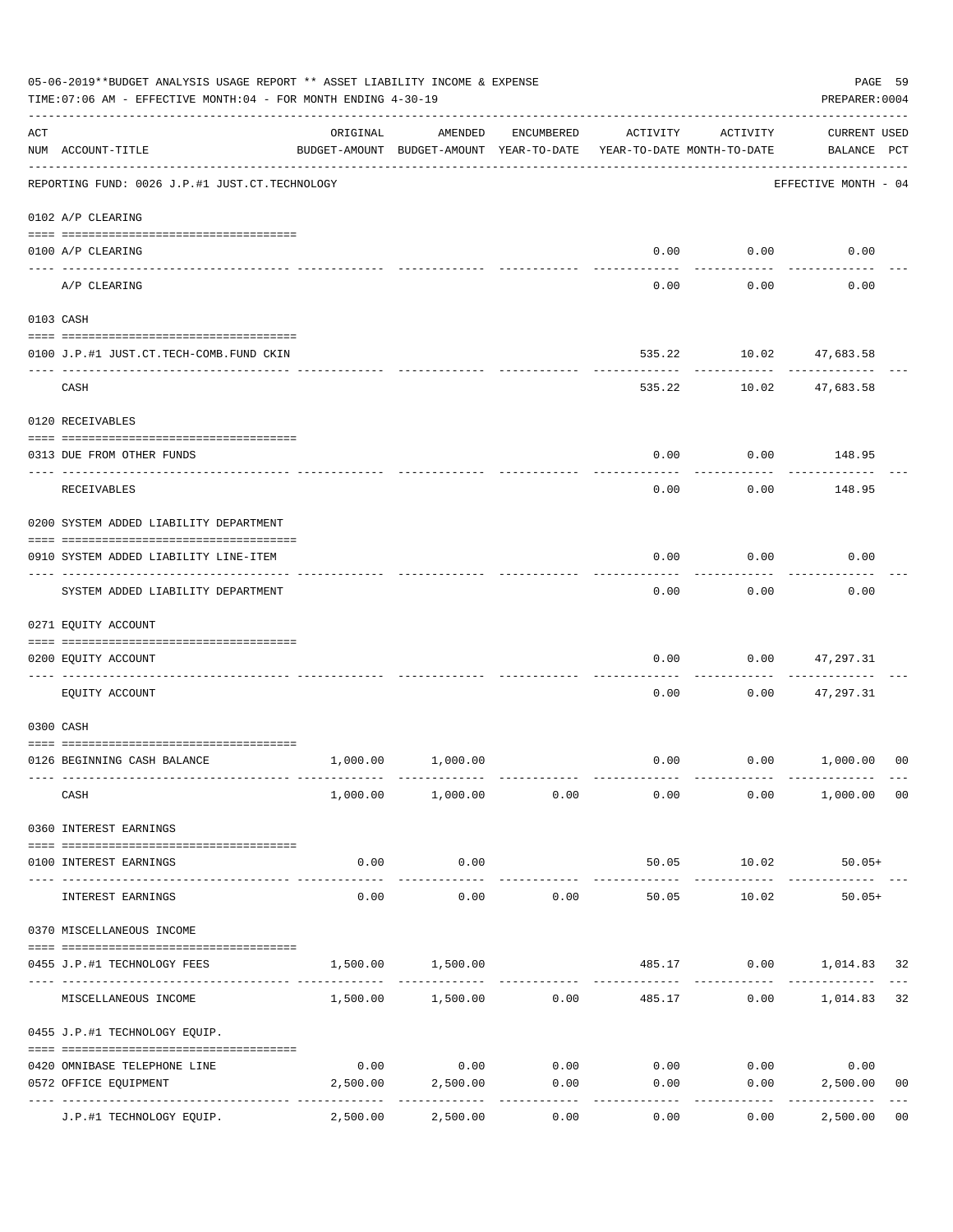|     | 05-06-2019**BUDGET ANALYSIS USAGE REPORT ** ASSET LIABILITY INCOME & EXPENSE |               |               |              |                            |          | PAGE 60              |            |
|-----|------------------------------------------------------------------------------|---------------|---------------|--------------|----------------------------|----------|----------------------|------------|
|     | TIME: 07:06 AM - EFFECTIVE MONTH: 04 - FOR MONTH ENDING 4-30-19              |               |               |              |                            |          | PREPARER: 0004       |            |
| ACT |                                                                              | ORIGINAL      | AMENDED       | ENCUMBERED   | ACTIVITY                   | ACTIVITY | <b>CURRENT USED</b>  |            |
|     | NUM ACCOUNT-TITLE                                                            | BUDGET-AMOUNT | BUDGET-AMOUNT | YEAR-TO-DATE | YEAR-TO-DATE MONTH-TO-DATE |          | BALANCE              | <b>PCT</b> |
|     | REPORTING FUND: 0026 J.P.#1 JUST.CT.TECHNOLOGY                               |               |               |              |                            |          | EFFECTIVE MONTH - 04 |            |
|     | J.P.#1 JUST.CT.TECHNOLOGY                                                    |               |               |              |                            |          |                      |            |
|     | INCOME TOTALS                                                                | 2,500.00      | 2,500.00      |              | 535.22                     | 10.02    | 1,964.78             | - 21       |
|     | <b>EXPENSE TOTALS</b>                                                        | 2.500.00      | 2,500.00      | 0.00         | 0.00                       | 0.00     | 2,500.00             | - 00       |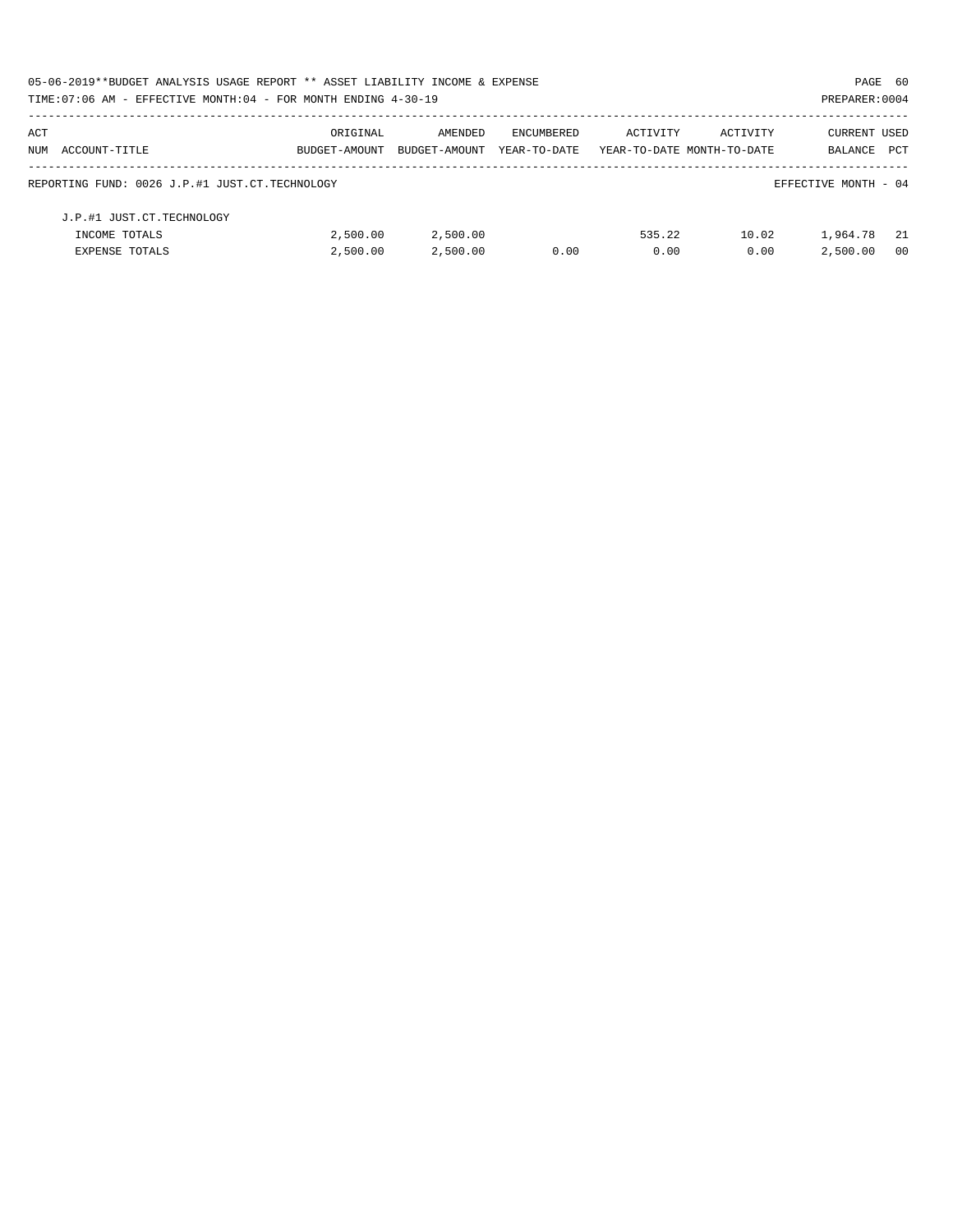|                    | 05-06-2019**BUDGET ANALYSIS USAGE REPORT ** ASSET LIABILITY INCOME & EXPENSE<br>TIME: 07:06 AM - EFFECTIVE MONTH: 04 - FOR MONTH ENDING 4-30-19 |                      |                                                                                |                     |                                    |                    | PREPARER: 0004                     | PAGE 61        |
|--------------------|-------------------------------------------------------------------------------------------------------------------------------------------------|----------------------|--------------------------------------------------------------------------------|---------------------|------------------------------------|--------------------|------------------------------------|----------------|
| $\mathop{\rm ACT}$ | NUM ACCOUNT-TITLE                                                                                                                               | ORIGINAL             | AMENDED<br>BUDGET-AMOUNT BUDGET-AMOUNT YEAR-TO-DATE YEAR-TO-DATE MONTH-TO-DATE | ENCUMBERED          | ACTIVITY                           | ACTIVITY           | <b>CURRENT USED</b><br>BALANCE PCT |                |
|                    | -------------------------------------<br>REPORTING FUND: 0027 J.P.#2 JUST.CT.TECHNOLOGY                                                         |                      |                                                                                |                     |                                    |                    | EFFECTIVE MONTH - 04               |                |
|                    | 0102 A/P CLEARING                                                                                                                               |                      |                                                                                |                     |                                    |                    |                                    |                |
|                    | 0100 A/P CLEARING                                                                                                                               |                      |                                                                                |                     | 0.00                               | 0.00               | 0.00                               |                |
|                    | ---- -------<br>A/P CLEARING                                                                                                                    |                      |                                                                                |                     | 0.00                               | 0.00               | 0.00                               |                |
|                    | 0103 CASH                                                                                                                                       |                      |                                                                                |                     |                                    |                    |                                    |                |
|                    | 0100 J.P.#2 JUST.CT.TECH-COMB.FUND CKIN                                                                                                         |                      |                                                                                |                     |                                    |                    | 185.26- 2.15 10,171.84             |                |
|                    | CASH                                                                                                                                            |                      |                                                                                |                     |                                    | .                  | 185.26- 2.15 10,171.84             |                |
|                    | 0120 RECEIVABLES                                                                                                                                |                      |                                                                                |                     |                                    |                    |                                    |                |
|                    | 0313 DUE FROM OTHER FUNDS                                                                                                                       |                      |                                                                                |                     | 0.00                               | 0.00               | 27.99                              |                |
|                    | RECEIVABLES                                                                                                                                     |                      |                                                                                |                     | 0.00                               | 0.00               | 27.99                              |                |
|                    | 0271 EQUITY ACCOUNT                                                                                                                             |                      |                                                                                |                     |                                    |                    |                                    |                |
|                    | 0200 EQUITY ACCOUNT                                                                                                                             |                      |                                                                                |                     | 0.00                               |                    | $0.00$ 10,385.09<br>-----------    |                |
|                    | EQUITY ACCOUNT                                                                                                                                  |                      |                                                                                |                     | 0.00                               |                    | $0.00$ 10,385.09                   |                |
|                    | 0300 CASH                                                                                                                                       |                      |                                                                                |                     |                                    |                    |                                    |                |
|                    | 0127 BEGINNING CASH BALANCE                                                                                                                     | 1,000.00             | 1,000.00                                                                       |                     | 0.00<br>------------ ------------- | 0.00<br>---------- | 1,000.00                           | 00             |
|                    | CASH                                                                                                                                            |                      | $1,000.00$ $1,000.00$                                                          | 0.00                | 0.00                               | 0.00               | 1,000.00                           | 0 <sub>0</sub> |
|                    | 0360 INTEREST EARNINGS                                                                                                                          |                      |                                                                                |                     |                                    |                    |                                    |                |
|                    | 0100 INTEREST EARNINGS                                                                                                                          | 0.00                 | 0.00                                                                           |                     |                                    |                    | $10.74$ $2.15$ $10.74+$            |                |
|                    | INTEREST EARNINGS                                                                                                                               | 0.00                 | 0.00                                                                           | 0.00                | 10.74                              | 2.15               | $10.74+$                           |                |
|                    | 0370 MISCELLANEOUS INCOME                                                                                                                       |                      |                                                                                |                     |                                    |                    |                                    |                |
|                    | 0456 J.P.#2 TECHNOLOGY FEES                                                                                                                     | 500.00               | 500.00                                                                         |                     | 40.00                              | 0.00               | 460.00 08                          |                |
|                    | MISCELLANEOUS INCOME                                                                                                                            | 500.00               | 500.00                                                                         | 0.00                | ______________<br>40.00            | .<br>0.00          | 460.00                             | 08             |
|                    | 0456 TECHNOLOGY EQUIPMENT                                                                                                                       |                      |                                                                                |                     |                                    |                    |                                    |                |
|                    | 0452 R & M EQUIPMENT                                                                                                                            |                      | $0.00$ 236.00 0.00 236.00                                                      |                     |                                    | 0.00               | $0.00$ 100                         |                |
|                    | 0572 OFFICE EQUIPMENT                                                                                                                           | 1,500.00             | 1,264.00                                                                       | 0.00                | 0.00                               | 0.00               | 1,264.00 00                        |                |
|                    | ---------------------<br>TECHNOLOGY EQUIPMENT                                                                                                   | 1,500.00             | 1,500.00                                                                       | -----------<br>0.00 | 236.00                             | 0.00               | 1,264.00                           | 16             |
|                    | J.P.#2 JUST.CT.TECHNOLOGY                                                                                                                       |                      |                                                                                |                     |                                    |                    |                                    |                |
|                    | INCOME TOTALS<br>EXPENSE TOTALS                                                                                                                 | 1,500.00<br>1,500.00 | 1,500.00<br>1,500.00                                                           | 0.00                | 50.74<br>236.00                    | 2.15<br>0.00       | 1,449.26<br>1,264.00               | 03<br>16       |
|                    |                                                                                                                                                 |                      |                                                                                |                     |                                    |                    |                                    |                |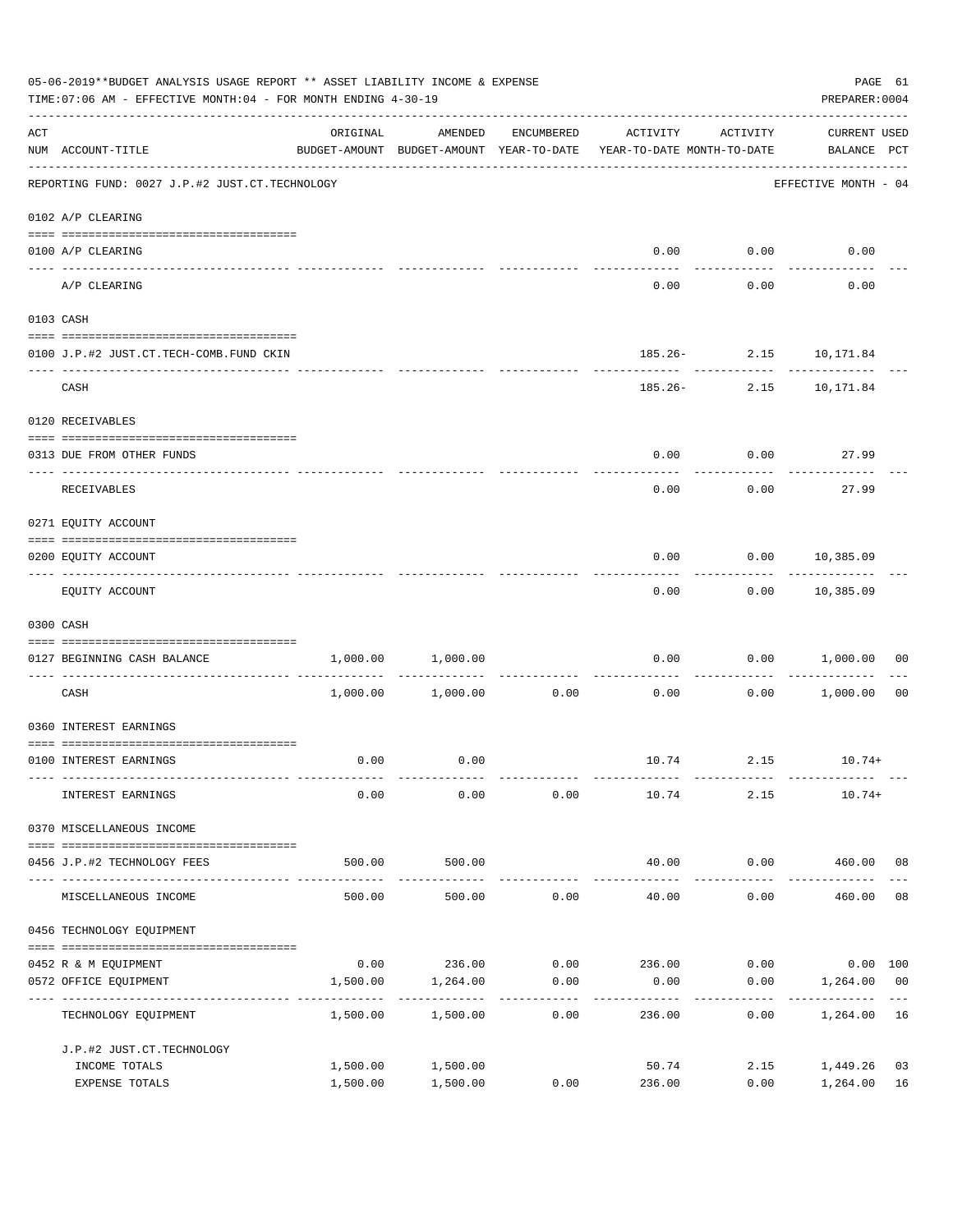|     | 05-06-2019**BUDGET ANALYSIS USAGE REPORT ** ASSET LIABILITY INCOME & EXPENSE<br>TIME: 07:06 AM - EFFECTIVE MONTH: 04 - FOR MONTH ENDING 4-30-19 |                  |                                                     |                             |                                                 |                       | PAGE 62<br>PREPARER: 0004          |                |
|-----|-------------------------------------------------------------------------------------------------------------------------------------------------|------------------|-----------------------------------------------------|-----------------------------|-------------------------------------------------|-----------------------|------------------------------------|----------------|
| ACT | NUM ACCOUNT-TITLE                                                                                                                               | ORIGINAL         | AMENDED<br>BUDGET-AMOUNT BUDGET-AMOUNT YEAR-TO-DATE | ENCUMBERED                  | ACTIVITY<br>YEAR-TO-DATE MONTH-TO-DATE          | ACTIVITY              | <b>CURRENT USED</b><br>BALANCE PCT |                |
|     | REPORTING FUND: 0028 J.P.#3 JUST.CT.TECHNOLOGY                                                                                                  |                  |                                                     |                             |                                                 |                       | EFFECTIVE MONTH - 04               |                |
|     | 0102 A/P CLEARING                                                                                                                               |                  |                                                     |                             |                                                 |                       |                                    |                |
|     | 0100 A/P CLEARING                                                                                                                               |                  |                                                     |                             | 0.00                                            | 0.00                  | 0.00                               |                |
|     | ---- ---------<br>A/P CLEARING                                                                                                                  |                  |                                                     |                             | 0.00                                            | 0.00                  | 0.00                               |                |
|     | 0103 CASH                                                                                                                                       |                  |                                                     |                             |                                                 |                       |                                    |                |
|     | 0100 J.P.#3 JUST.CT.TECH-COMB.FUND CKIN                                                                                                         |                  |                                                     |                             | $8.50 -$                                        | $36.92-$              | 5,390.77                           |                |
|     | CASH                                                                                                                                            |                  |                                                     |                             | $8.50 -$                                        | $36.92-$              | 5,390.77                           |                |
|     | 0120 RECEIVABLES                                                                                                                                |                  |                                                     |                             |                                                 |                       |                                    |                |
|     | 0313 DUE FROM OTHER FUNDS                                                                                                                       |                  |                                                     |                             | 0.00                                            | 0.00                  | 90.09                              |                |
|     | RECEIVABLES                                                                                                                                     |                  |                                                     |                             | 0.00                                            | 0.00                  | 90.09                              |                |
|     | 0200 SYSTEM ADDED LIABILITY DEPARTMENT                                                                                                          |                  |                                                     |                             |                                                 |                       |                                    |                |
|     | 0910 SYSTEM ADDED LIABILITY LINE-ITEM                                                                                                           |                  |                                                     |                             | 0.00                                            | 0.00                  | 0.00                               |                |
|     | SYSTEM ADDED LIABILITY DEPARTMENT                                                                                                               |                  |                                                     |                             | 0.00                                            | 0.00                  | 0.00                               |                |
|     | 0271 EQUITY ACCOUNT                                                                                                                             |                  |                                                     |                             |                                                 |                       |                                    |                |
|     | 0200 EQUITY ACCOUNT                                                                                                                             |                  |                                                     |                             | 0.00                                            | 0.00                  | 5,489.36                           |                |
|     | EOUITY ACCOUNT                                                                                                                                  |                  |                                                     |                             | 0.00                                            | 0.00                  | 5,489.36                           |                |
|     | 0300 CASH                                                                                                                                       |                  |                                                     |                             |                                                 |                       |                                    |                |
|     | 0128 BEGINNING CASH                                                                                                                             | 2,800.00         | 2,800.00                                            |                             | 0.00                                            | 0.00                  | 2,800.00                           | 00             |
|     | CASH                                                                                                                                            |                  |                                                     |                             | $2,800.00$ $2,800.00$ $0.00$ $0.00$             | 0.00                  | 2,800.00 00                        |                |
|     | 0360 INTEREST EARNINGS                                                                                                                          |                  |                                                     |                             |                                                 |                       |                                    |                |
|     | 0100 INTEREST EARNINGS                                                                                                                          | 0.00             | 0.00                                                |                             | 5.69                                            | 1.07                  | $5.69+$                            |                |
|     | INTEREST EARNINGS                                                                                                                               | 0.00             | 0.00                                                | 0.00                        | 5.69                                            | ------------<br>1.07  | -----------<br>$5.69+$             |                |
|     | 0370 MISCELLANEOUS INCOME                                                                                                                       |                  |                                                     |                             |                                                 |                       |                                    |                |
|     | 0456 J.P.#3 TECHNOLOGY FEES                                                                                                                     | 700.00           | 700.00                                              |                             | 252.02                                          | $0.00$ $447.98$ 36    |                                    |                |
|     | ------------------------------ -----<br>MISCELLANEOUS INCOME                                                                                    | 700.00           |                                                     | ------------<br>700.00 0.00 | 252.02                                          | ----------<br>0.00    | 447.98                             | 36             |
|     | 0457 TECHNOLOGY EQUIPMENT                                                                                                                       |                  |                                                     |                             |                                                 |                       |                                    |                |
|     |                                                                                                                                                 |                  |                                                     |                             |                                                 |                       |                                    |                |
|     | 0423 INTERNET SERVICE<br>0572 OFFICE EQUIPMENT                                                                                                  | 0.00<br>3,500.00 | 3,500.00                                            | 0.00                        | $0.00$ $0.00$ $266.21$ $37.99$ $266.21$<br>0.00 | 0.00                  | 3,500.00                           | 0 <sub>0</sub> |
|     | TECHNOLOGY EQUIPMENT                                                                                                                            | 3,500.00         | 3,500.00                                            | -----------<br>0.00         | ------------<br>266.21                          | ------------<br>37.99 | -------------<br>3,233.79          | 08             |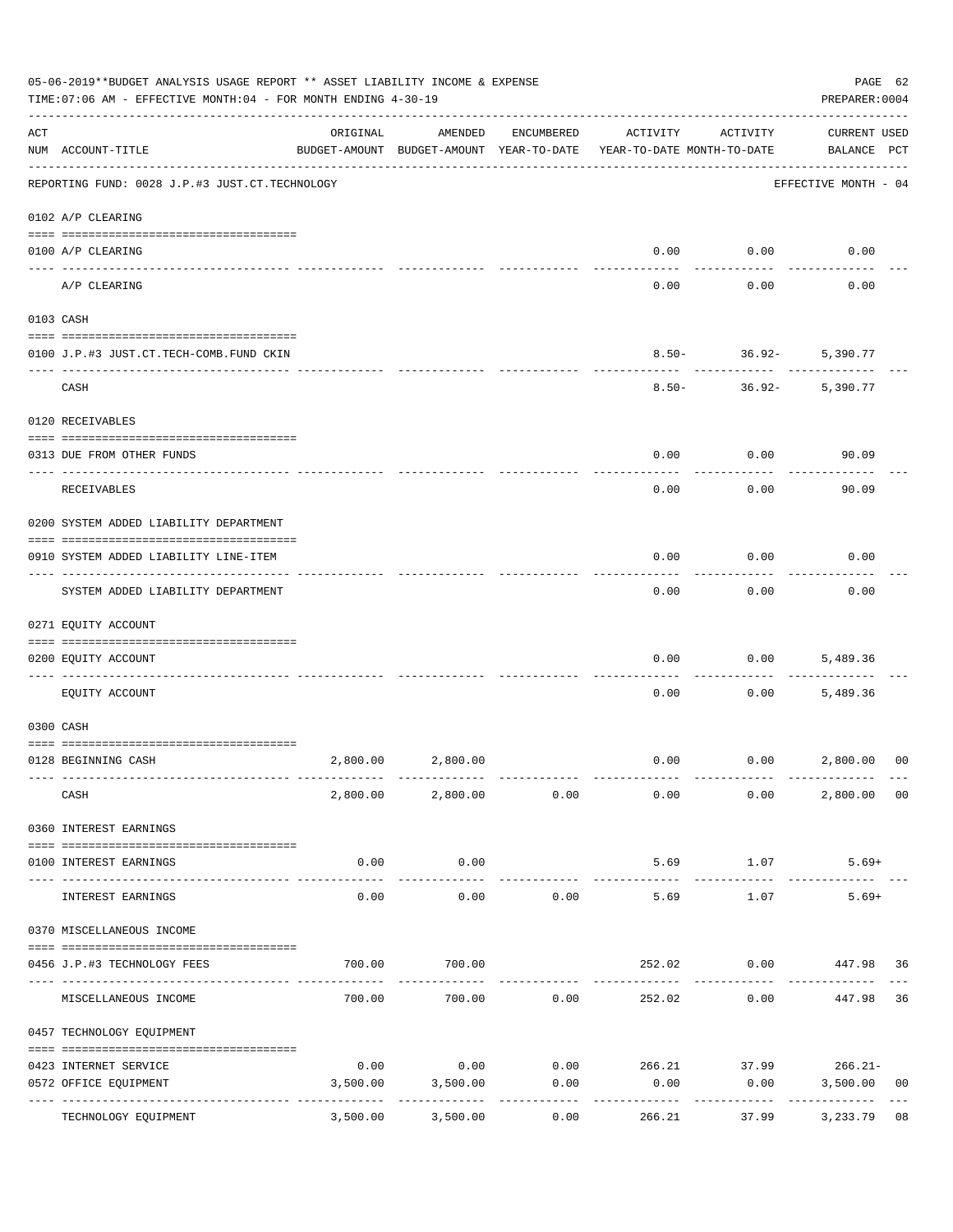| 05-06-2019**BUDGET ANALYSIS USAGE REPORT ** ASSET LIABILITY INCOME & EXPENSE |               |               |              |                            |          | PAGE 63              |            |
|------------------------------------------------------------------------------|---------------|---------------|--------------|----------------------------|----------|----------------------|------------|
| TIME: 07:06 AM - EFFECTIVE MONTH: 04 - FOR MONTH ENDING 4-30-19              |               |               |              |                            |          | PREPARER: 0004       |            |
| ACT                                                                          | ORIGINAL      | AMENDED       | ENCUMBERED   | ACTIVITY                   | ACTIVITY | CURRENT USED         |            |
| NUM ACCOUNT-TITLE                                                            | BUDGET-AMOUNT | BUDGET-AMOUNT | YEAR-TO-DATE | YEAR-TO-DATE MONTH-TO-DATE |          | BALANCE              | <b>PCT</b> |
| REPORTING FUND: 0028 J.P.#3 JUST.CT.TECHNOLOGY                               |               |               |              |                            |          | EFFECTIVE MONTH - 04 |            |
| J.P.#3 JUST.CT.TECHNOLOGY                                                    |               |               |              |                            |          |                      |            |
| INCOME TOTALS                                                                | 3.500.00      | 3,500.00      |              | 257.71                     | 1.07     | 3, 242, 29           | - 07       |
| <b>EXPENSE TOTALS</b>                                                        | 3,500.00      | 3,500.00      | 0.00         | 266.21                     | 37.99    | 3, 233, 79           | 08         |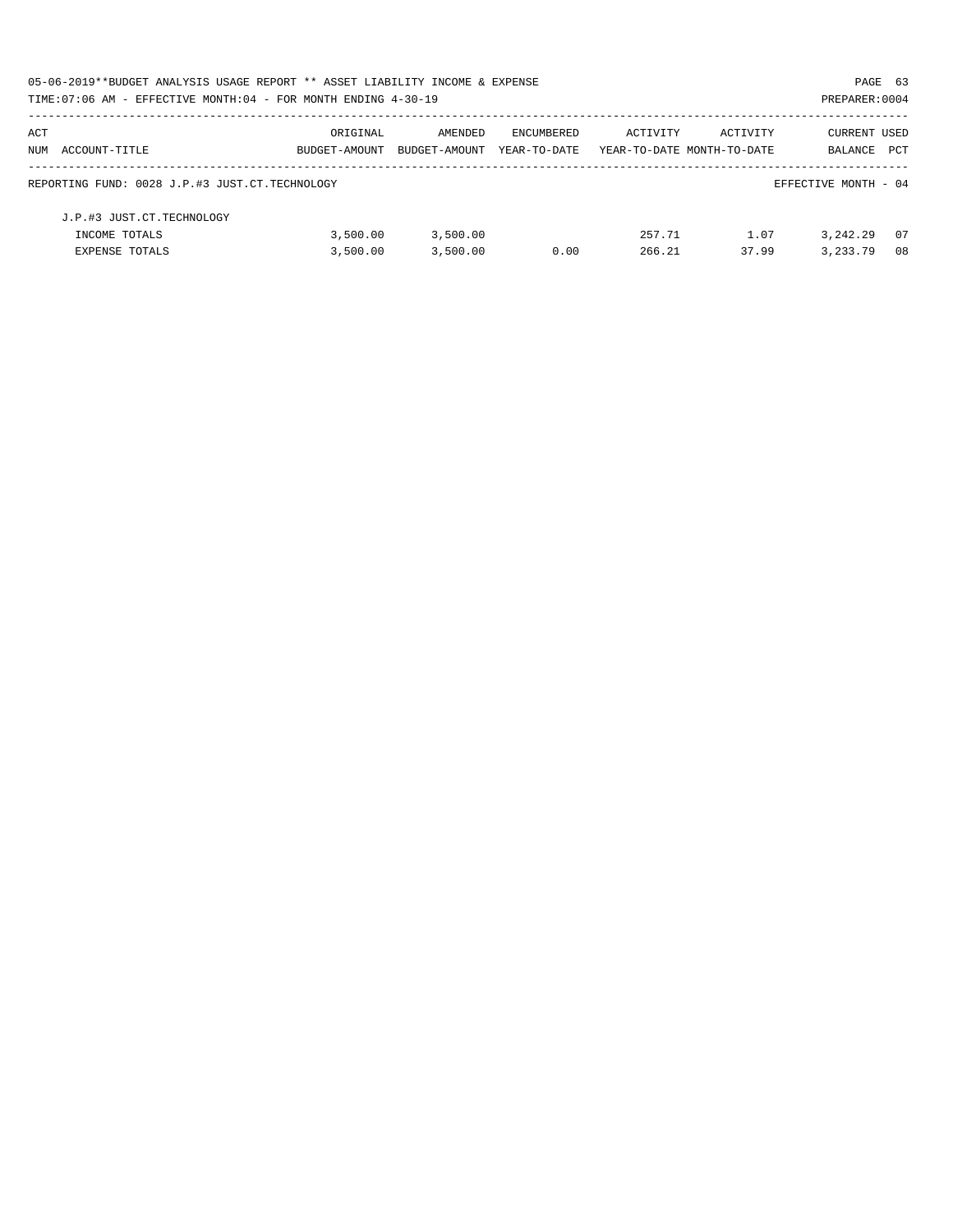|     | 05-06-2019**BUDGET ANALYSIS USAGE REPORT ** ASSET LIABILITY INCOME & EXPENSE<br>TIME: 07:06 AM - EFFECTIVE MONTH: 04 - FOR MONTH ENDING 4-30-19 |          |                                                     |            |          |                                        | PAGE 64<br>PREPARER: 0004          |
|-----|-------------------------------------------------------------------------------------------------------------------------------------------------|----------|-----------------------------------------------------|------------|----------|----------------------------------------|------------------------------------|
| ACT | NUM ACCOUNT-TITLE                                                                                                                               | ORIGINAL | AMENDED<br>BUDGET-AMOUNT BUDGET-AMOUNT YEAR-TO-DATE | ENCUMBERED | ACTIVITY | ACTIVITY<br>YEAR-TO-DATE MONTH-TO-DATE | <b>CURRENT USED</b><br>BALANCE PCT |
|     | REPORTING FUND: 0030 SHERIFF WORK RELEASE                                                                                                       |          |                                                     |            |          |                                        | EFFECTIVE MONTH - 04               |
|     | 0103 CASH                                                                                                                                       |          |                                                     |            |          |                                        |                                    |
|     | 0100 SHERIFF WORK RELEASE-COMB FUND CKI                                                                                                         |          |                                                     |            | 0.00     | 0.00                                   | 983.14                             |
|     | CASH                                                                                                                                            |          |                                                     |            | 0.00     | 0.00                                   | 983.14                             |
|     | 0271 EQUITY ACCOUNT                                                                                                                             |          |                                                     |            |          |                                        |                                    |
|     | 0200 EQUITY ACCOUNT                                                                                                                             |          |                                                     |            | 0.00     | 0.00                                   | 983.14                             |
|     | EQUITY ACCOUNT                                                                                                                                  |          |                                                     |            | 0.00     | 0.00                                   | 983.14                             |
|     | 0360 INTEREST EARNINGS                                                                                                                          |          |                                                     |            |          |                                        |                                    |
|     | 0100 INTEREST EARNINGS                                                                                                                          | 0.00     | 0.00                                                |            | 0.00     | 0.00                                   | 0.00                               |
|     |                                                                                                                                                 |          |                                                     |            |          |                                        |                                    |
|     | INTEREST EARNINGS                                                                                                                               | 0.00     | 0.00                                                | 0.00       | 0.00     | 0.00                                   | 0.00                               |
|     | 0370 MISCELLANEOUS INCOME                                                                                                                       |          |                                                     |            |          |                                        |                                    |
|     | 0569 SHERIFF WORK RELEASE                                                                                                                       | 0.00     | 0.00                                                |            | 0.00     | 0.00                                   | 0.00                               |
|     | ---------------<br>MISCELLANEOUS INCOME                                                                                                         | 0.00     | 0.00                                                | 0.00       | 0.00     | 0.00                                   | 0.00                               |
|     | 0569 WORK RELEASE                                                                                                                               |          |                                                     |            |          |                                        |                                    |
|     | 0310 OFFICE SUPPLIES                                                                                                                            | 0.00     | 0.00                                                | 0.00       | 0.00     | 0.00                                   | 0.00                               |
|     | 0421 ONLINE RESEARCH                                                                                                                            | 0.00     | 0.00                                                | 0.00       | 0.00     | 0.00                                   | 0.00                               |
|     | 0571 EQUIPMENT                                                                                                                                  | 0.00     | 0.00                                                | 0.00       | 0.00     | 0.00                                   | 0.00                               |
|     | <b>WORK RELEASE</b>                                                                                                                             | 0.00     | 0.00                                                | 0.00       | 0.00     | 0.00                                   | 0.00                               |
|     | SHERIFF WORK RELEASE                                                                                                                            |          |                                                     |            |          |                                        |                                    |
|     | INCOME TOTALS                                                                                                                                   | 0.00     | 0.00                                                |            | 0.00     | 0.00                                   | 0.00                               |
|     | <b>EXPENSE TOTALS</b>                                                                                                                           | 0.00     | 0.00                                                | 0.00       | 0.00     | 0.00                                   | 0.00                               |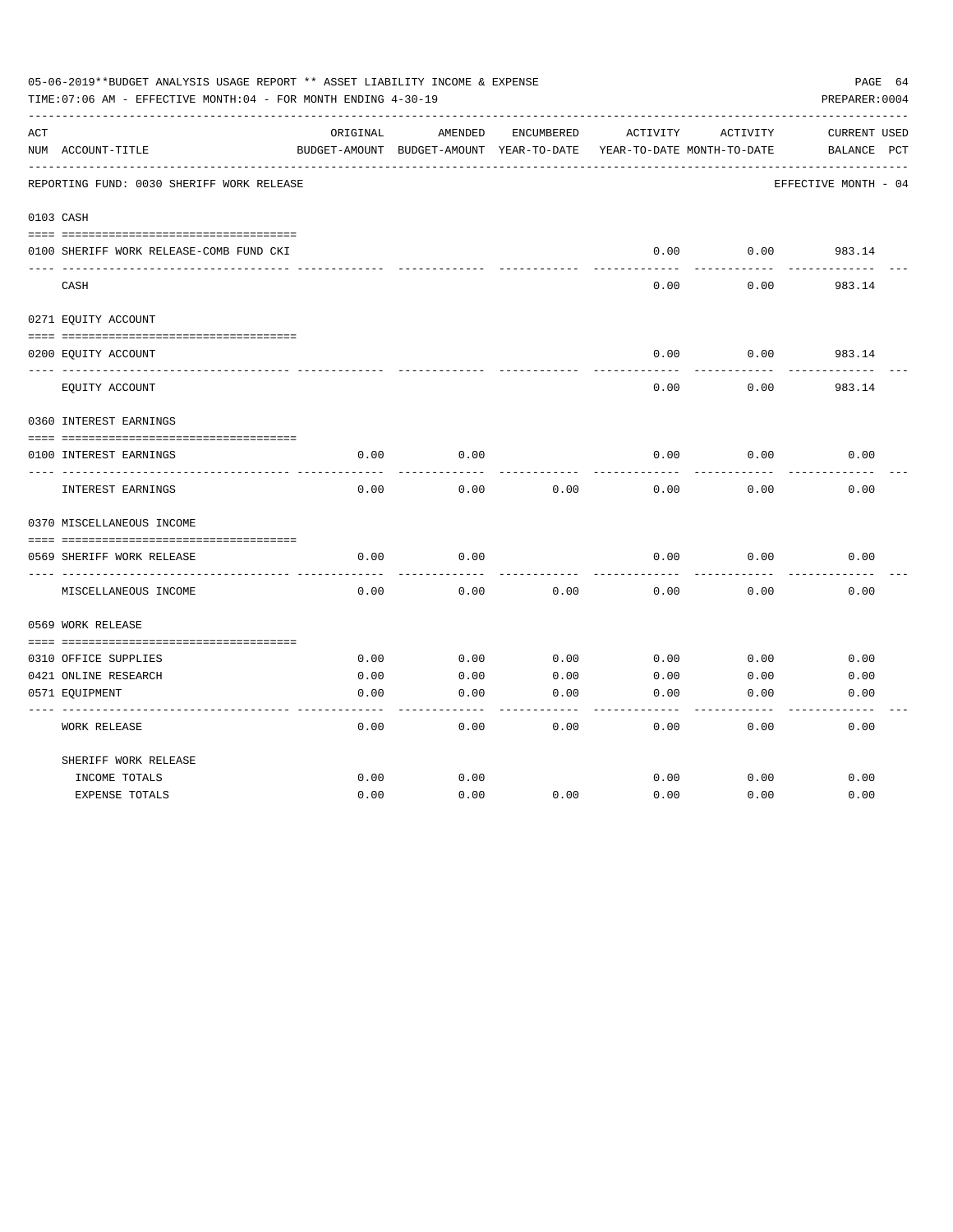|     | 05-06-2019**BUDGET ANALYSIS USAGE REPORT ** ASSET LIABILITY INCOME & EXPENSE<br>TIME: 07:06 AM - EFFECTIVE MONTH: 04 - FOR MONTH ENDING 4-30-19 |                                                                                 |                           |              |                                                             |              | PAGE 65<br>PREPARER: 0004          |                |
|-----|-------------------------------------------------------------------------------------------------------------------------------------------------|---------------------------------------------------------------------------------|---------------------------|--------------|-------------------------------------------------------------|--------------|------------------------------------|----------------|
| ACT | NUM ACCOUNT-TITLE                                                                                                                               | ORIGINAL<br>BUDGET-AMOUNT BUDGET-AMOUNT YEAR-TO-DATE YEAR-TO-DATE MONTH-TO-DATE | AMENDED                   | ENCUMBERED   | ACTIVITY                                                    | ACTIVITY     | <b>CURRENT USED</b><br>BALANCE PCT |                |
|     | REPORTING FUND: 0031 COURTHOUSE RESTORATION FUND                                                                                                |                                                                                 |                           |              |                                                             |              | EFFECTIVE MONTH - 04               |                |
|     | 0103 CASH                                                                                                                                       |                                                                                 |                           |              |                                                             |              |                                    |                |
|     | 0100 COURTHOUSE RESTORATION-COMB.FUND                                                                                                           |                                                                                 |                           |              |                                                             |              | 59,514.36 0.00 47,817.92-          |                |
|     | 0175 TEXPOOL                                                                                                                                    |                                                                                 |                           |              | 0.00                                                        | 0.00         | 0.00                               |                |
|     | CASH                                                                                                                                            |                                                                                 |                           |              | 59,514.36                                                   | 0.00         | 47,817.92-                         |                |
|     | 0271 EQUITY ACCOUNT                                                                                                                             |                                                                                 |                           |              |                                                             |              |                                    |                |
|     | 0200 EQUITY ACCOUNT                                                                                                                             |                                                                                 |                           |              | 0.00                                                        |              | $0.00 107,332.28-$                 |                |
|     | EQUITY ACCOUNT                                                                                                                                  |                                                                                 |                           |              | 0.00                                                        | 0.00         | 107,332.28-                        |                |
|     | 0300 CASH                                                                                                                                       |                                                                                 |                           |              |                                                             |              |                                    |                |
|     |                                                                                                                                                 |                                                                                 |                           |              |                                                             |              |                                    |                |
|     | 0131 BEGINNING CASH BALANCE<br>-------------------------- --                                                                                    | 0.00                                                                            | 0.00                      |              | 0.00                                                        | 0.00         | 0.00                               |                |
|     | CASH                                                                                                                                            | 0.00                                                                            | 0.00                      | 0.00         | 0.00                                                        | 0.00         | 0.00                               |                |
|     | 0330 GRANT INCOME                                                                                                                               |                                                                                 |                           |              |                                                             |              |                                    |                |
|     | 0510 COURTHOUSE RESTORATION                                                                                                                     | 2,756,774.00 2,756,774.00                                                       |                           |              |                                                             |              | 117,514.36 0.00 2,639,259.64       | 04             |
|     | GRANT INCOME                                                                                                                                    |                                                                                 |                           |              | 2,756,774.00 2,756,774.00 0.00 117,514.36 0.00 2,639,259.64 |              |                                    | 04             |
|     | 0370 MISCELLANEOUS INCOME                                                                                                                       |                                                                                 |                           |              |                                                             |              |                                    |                |
|     | 0131 RESTORATION DONATIONS                                                                                                                      | 0.00                                                                            | 0.00                      |              | 0.00                                                        | 0.00         | 0.00                               |                |
|     | MISCELLANEOUS INCOME                                                                                                                            | 0.00                                                                            | 0.00                      | 0.00         | 0.00                                                        | 0.00         | 0.00                               |                |
|     | 0509 CONTINGENCY                                                                                                                                |                                                                                 |                           |              |                                                             |              |                                    |                |
|     | 0475 CONTINGENCY                                                                                                                                | 245,080.00                                                                      | 245,080.00                | 0.00         | 0.00                                                        | 0.00         | 245,080.00                         | 0 <sub>0</sub> |
|     | CONTINGENCY                                                                                                                                     |                                                                                 | 245,080.00 245,080.00     | 0.00         | 0.00                                                        | 0.00         | 245,080.00                         | 0 <sub>0</sub> |
|     | 0510 COURTHOUSE RESTORATION PHASE 1                                                                                                             |                                                                                 |                           |              |                                                             |              |                                    |                |
|     |                                                                                                                                                 |                                                                                 |                           |              |                                                             |              |                                    |                |
|     | 0403 ARCHITECTURAL FEES                                                                                                                         | 960.00                                                                          | 960.00                    | 0.00         | 0.00                                                        | 0.00         | 960.00                             | 0 <sub>0</sub> |
|     | 0451 ASBESTOS ABATEMENT<br>0482 DEMOLITION                                                                                                      | 0.00<br>0.00                                                                    | 0.00<br>0.00              | 0.00<br>0.00 | 0.00<br>0.00                                                | 0.00<br>0.00 | 0.00<br>0.00                       |                |
|     | 0490 MISCELLANEOUS                                                                                                                              | 0.00                                                                            | 0.00                      | 0.00         | 0.00                                                        | 0.00         | 0.00                               |                |
|     | COURTHOUSE RESTORATION PHASE 1                                                                                                                  | 960.00                                                                          | 960.00                    | 0.00         | 0.00                                                        | 0.00         | 960.00                             | 00             |
|     | 0511 COURTHOUSE RESTORATION PHASE 2                                                                                                             |                                                                                 |                           |              |                                                             |              |                                    |                |
|     | 0165 CONSTRUCTION                                                                                                                               |                                                                                 | 2,450,782.00 2,450,782.00 | 0.00         | 0.00                                                        | 0.00         | 2,450,782.00                       | 00             |
|     | 0403 ARCHITECTURAL FEES                                                                                                                         | 47,040.00                                                                       | 47,040.00                 | 0.00         | 58,000.00                                                   | 0.00         | 10,960.00-123                      |                |
|     | 0451 ASBESTOS & OTHER TESTING                                                                                                                   | 11,680.00                                                                       | 11,680.00                 | 0.00         | 0.00                                                        | 0.00         | 11,680.00                          | 0 <sub>0</sub> |
|     | 0453 IT DESIGN                                                                                                                                  | 880.00                                                                          | 880.00                    | 0.00         | 0.00                                                        | 0.00         | 880.00                             | 0 <sub>0</sub> |
|     | 0455 SECURITY                                                                                                                                   | 352.00                                                                          | 352.00                    | 0.00         | 0.00                                                        | 0.00         | 352.00                             | 0 <sub>0</sub> |
|     | COURTHOUSE RESTORATION PHASE 2 2,510,734.00 2,510,734.00                                                                                        |                                                                                 |                           | 0.00         | 58,000.00                                                   | 0.00         | 2,452,734.00                       | 02             |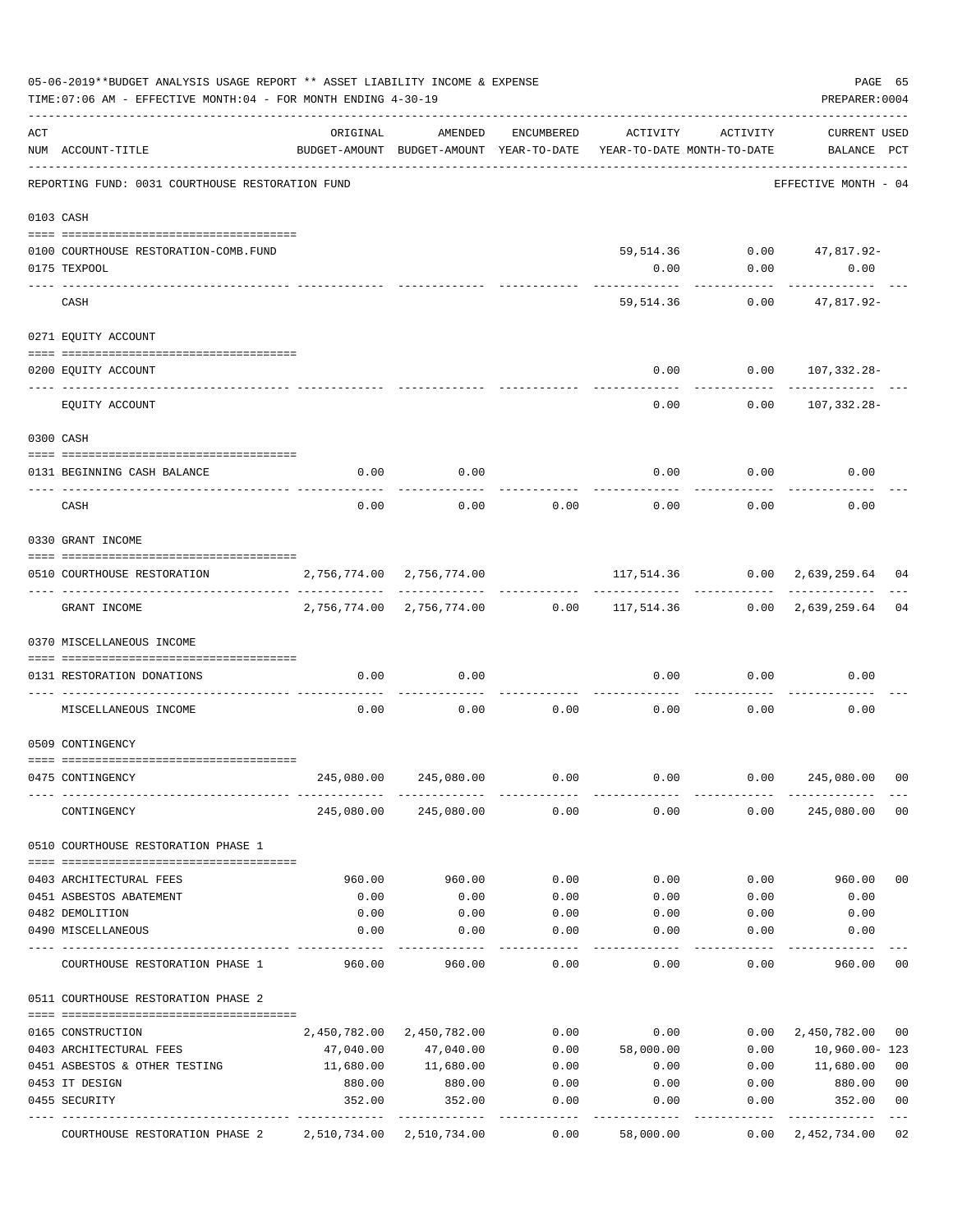| 05-06-2019**BUDGET ANALYSIS USAGE REPORT ** ASSET LIABILITY INCOME & EXPENSE |               |               |              |            |                            | PAGE 66              |    |
|------------------------------------------------------------------------------|---------------|---------------|--------------|------------|----------------------------|----------------------|----|
| TIME: 07:06 AM - EFFECTIVE MONTH: 04 - FOR MONTH ENDING 4-30-19              |               |               |              |            |                            | PREPARER: 0004       |    |
| ACT                                                                          | ORIGINAL      | AMENDED       | ENCUMBERED   | ACTIVITY   | ACTIVITY                   | CURRENT USED         |    |
| NUM ACCOUNT-TITLE                                                            | BUDGET-AMOUNT | BUDGET-AMOUNT | YEAR-TO-DATE |            | YEAR-TO-DATE MONTH-TO-DATE | BALANCE PCT          |    |
| REPORTING FUND: 0031 COURTHOUSE RESTORATION FUND                             |               |               |              |            |                            | EFFECTIVE MONTH - 04 |    |
| COURTHOUSE RESTORATION FUND                                                  |               |               |              |            |                            |                      |    |
| INCOME TOTALS                                                                | 2,756,774.00  | 2,756,774.00  |              | 117,514.36 | 0.00                       | 2,639,259.64         | 04 |
| <b>EXPENSE TOTALS</b>                                                        | 2,756,774.00  | 2,756,774.00  | 0.00         | 58,000.00  | 0.00                       | 2,698,774.00         | 02 |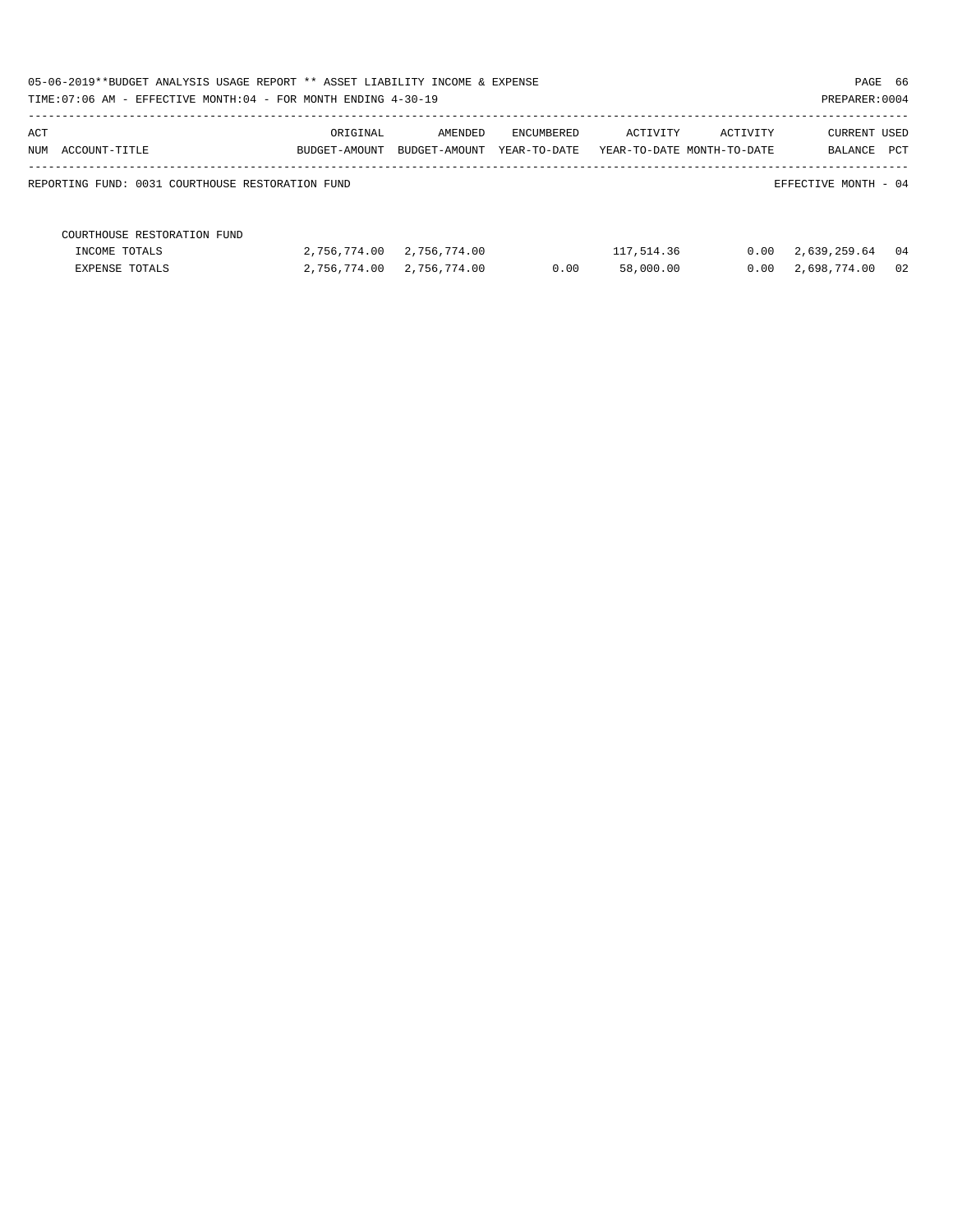|     | 05-06-2019**BUDGET ANALYSIS USAGE REPORT ** ASSET LIABILITY INCOME & EXPENSE<br>TIME: 07:06 AM - EFFECTIVE MONTH: 04 - FOR MONTH ENDING 4-30-19 |          |                                                     |            |                                        |                        | PAGE 67<br>PREPARER: 0004          |                |
|-----|-------------------------------------------------------------------------------------------------------------------------------------------------|----------|-----------------------------------------------------|------------|----------------------------------------|------------------------|------------------------------------|----------------|
| ACT | NUM ACCOUNT-TITLE                                                                                                                               | ORIGINAL | AMENDED<br>BUDGET-AMOUNT BUDGET-AMOUNT YEAR-TO-DATE | ENCUMBERED | ACTIVITY<br>YEAR-TO-DATE MONTH-TO-DATE | ACTIVITY               | <b>CURRENT USED</b><br>BALANCE PCT |                |
|     | REPORTING FUND: 0033 BAIL BONDSMAN APP. FEES                                                                                                    |          |                                                     |            |                                        |                        | EFFECTIVE MONTH - 04               |                |
|     | 0102 A/P CLEARING                                                                                                                               |          |                                                     |            |                                        |                        |                                    |                |
|     | 0100 A/P CLEARING                                                                                                                               |          |                                                     |            | 0.00                                   | 0.00                   | 0.00                               |                |
|     | ---- --------<br>A/P CLEARING                                                                                                                   |          |                                                     |            | 0.00                                   | 0.00                   | 0.00                               |                |
|     | 0103 BAIL BONDSMAN AP.FEE CASH                                                                                                                  |          |                                                     |            |                                        |                        |                                    |                |
|     | 0100 BAIL BONDSMAN APP.-COMB FUND CKING                                                                                                         |          |                                                     |            | 0.00                                   | 0.00                   | 8,596.74                           |                |
|     | BAIL BONDSMAN AP.FEE CASH                                                                                                                       |          |                                                     |            | 0.00                                   | 0.00                   | 8,596.74                           |                |
|     | 0271 EQUITY ACCOUNT                                                                                                                             |          |                                                     |            |                                        |                        |                                    |                |
|     | 0200 EQUITY ACCOUNT                                                                                                                             |          |                                                     |            | 0.00                                   |                        | $0.00$ 8,596.74                    |                |
|     | EQUITY ACCOUNT                                                                                                                                  |          |                                                     |            | 0.00                                   | 0.00                   | 8,596.74                           |                |
|     | 0300 CASH                                                                                                                                       |          |                                                     |            |                                        |                        |                                    |                |
|     | 0133 BEGINNING CASH BALANCE                                                                                                                     | 0.00     | 0.00                                                |            | 0.00                                   | 0.00                   | 0.00                               |                |
|     | CASH                                                                                                                                            | 0.00     | 0.00                                                | 0.00       | 0.00                                   | 0.00                   | 0.00                               |                |
|     | 0340 BAIL BOND APPLICATION FEE                                                                                                                  |          |                                                     |            |                                        |                        |                                    |                |
|     | 0480 APPLICATION FEE                                                                                                                            | 500.00   | 500.00                                              |            | 0.00                                   | 0.00                   | 500.00                             | 00             |
|     | BAIL BOND APPLICATION FEE                                                                                                                       | 500.00   | 500.00                                              | 0.00       | 0.00                                   | 0.00                   | 500.00                             | 0 <sub>0</sub> |
|     | 0498 BAIL BONDSMAN EXP.                                                                                                                         |          |                                                     |            |                                        |                        |                                    |                |
|     | 0310 OFFICE SUPPLIES                                                                                                                            | 500.00   | 500.00 0.00                                         |            |                                        | $0.00$ $0.00$ $500.00$ |                                    | 00             |
|     | 0427 OUT OF COUNTY TRAVEL                                                                                                                       | 0.00     | 0.00                                                | 0.00       | 0.00                                   | 0.00                   | 0.00                               |                |
|     | BAIL BONDSMAN EXP.                                                                                                                              | 500.00   | 500.00                                              | 0.00       | 0.00                                   | 0.00                   | 500.00                             | 0 <sub>0</sub> |
|     | BAIL BONDSMAN APP. FEES                                                                                                                         |          |                                                     |            |                                        |                        |                                    |                |
|     | INCOME TOTALS                                                                                                                                   | 500.00   | 500.00                                              |            | 0.00                                   | 0.00                   | 500.00                             | 0 <sub>0</sub> |
|     | EXPENSE TOTALS                                                                                                                                  | 500.00   | 500.00                                              | 0.00       | 0.00                                   | 0.00                   | 500.00                             | 0 <sub>0</sub> |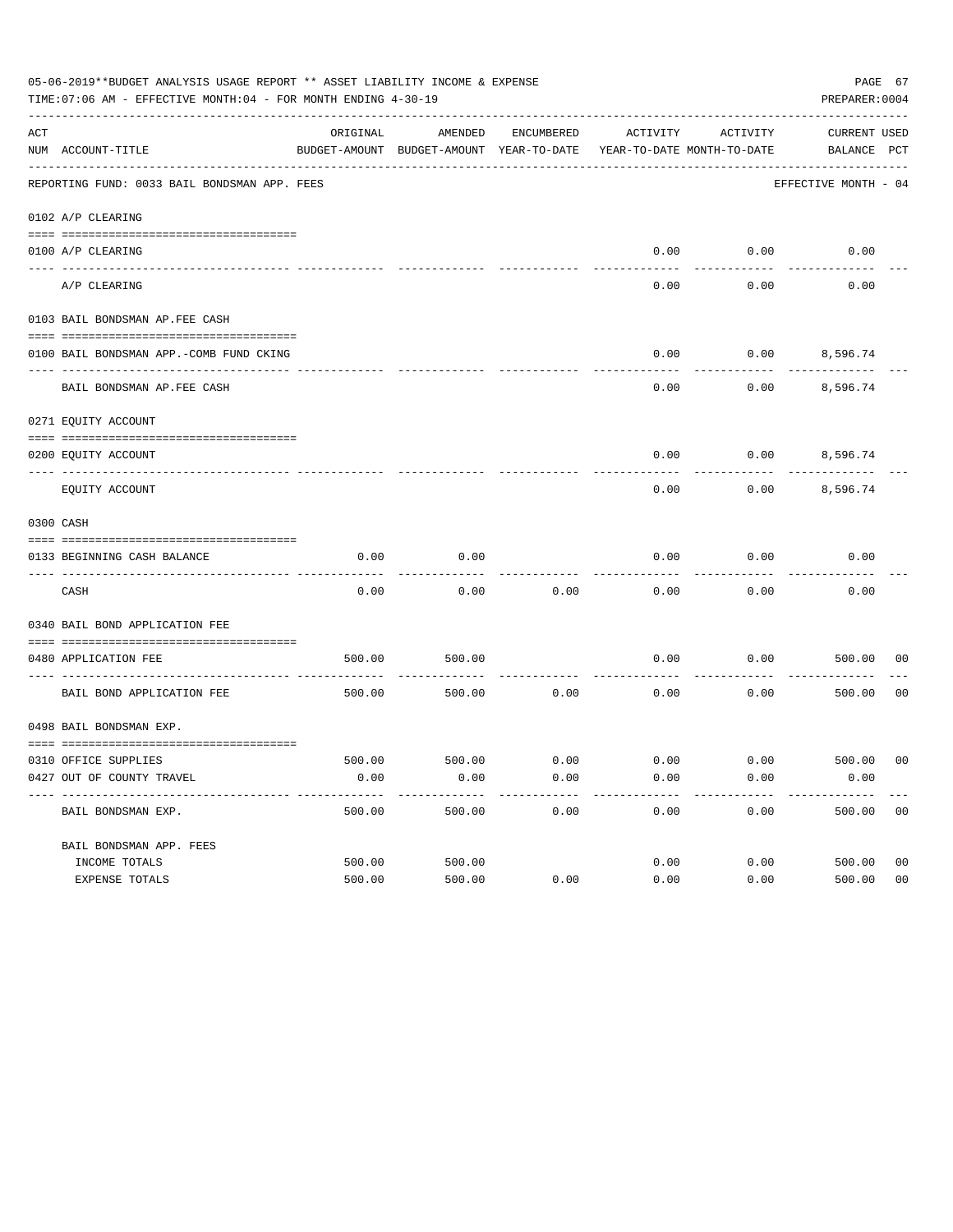|     | 05-06-2019**BUDGET ANALYSIS USAGE REPORT ** ASSET LIABILITY INCOME & EXPENSE<br>TIME: 07:06 AM - EFFECTIVE MONTH: 04 - FOR MONTH ENDING 4-30-19 |           |                                                                                |                     |                |                           | PAGE 68<br>PREPARER: 0004          |                |
|-----|-------------------------------------------------------------------------------------------------------------------------------------------------|-----------|--------------------------------------------------------------------------------|---------------------|----------------|---------------------------|------------------------------------|----------------|
| ACT | NUM ACCOUNT-TITLE                                                                                                                               | ORIGINAL  | AMENDED<br>BUDGET-AMOUNT BUDGET-AMOUNT YEAR-TO-DATE YEAR-TO-DATE MONTH-TO-DATE | ENCUMBERED          | ACTIVITY       | ACTIVITY                  | <b>CURRENT USED</b><br>BALANCE PCT |                |
|     | REPORTING FUND: 0034 DISTRICT CT.RECORDS ARCHIVE                                                                                                |           |                                                                                |                     |                |                           | EFFECTIVE MONTH - 04               |                |
|     | 0100 PAYROLL                                                                                                                                    |           |                                                                                |                     |                |                           |                                    |                |
|     |                                                                                                                                                 |           |                                                                                |                     |                |                           |                                    |                |
|     | 0100 PAYROLL<br>--------------------------- --------<br>---- -------                                                                            |           |                                                                                |                     |                | $0.00$ $0.00$             | 0.00                               |                |
|     | PAYROLL                                                                                                                                         |           |                                                                                |                     | 0.00           | 0.00                      | 0.00                               |                |
|     | 0103 CASH                                                                                                                                       |           |                                                                                |                     |                |                           |                                    |                |
|     | 0100 DISTRICT CT.REC.ARCHIVE COMB.FUND                                                                                                          |           |                                                                                |                     |                | 2,707.94 461.66 29,979.02 |                                    |                |
|     | CASH                                                                                                                                            |           |                                                                                |                     |                | 2,707.94 461.66 29,979.02 | ------------- -------------        |                |
|     | 0120 RECEIVABLES                                                                                                                                |           |                                                                                |                     |                |                           |                                    |                |
|     | 0313 DUE FROM OTHER FUNDS                                                                                                                       |           |                                                                                |                     | 0.00           |                           | $0.00$ 331.18                      |                |
|     | RECEIVABLES                                                                                                                                     |           |                                                                                |                     | 0.00           | 0.00                      | 331.18                             |                |
|     | 0271 EQUITY ACCOUNT                                                                                                                             |           |                                                                                |                     |                |                           |                                    |                |
|     | 0200 EQUITY ACCOUNT                                                                                                                             |           |                                                                                |                     | 0.00           |                           | $0.00$ 27,602.26                   |                |
|     | EQUITY ACCOUNT                                                                                                                                  |           |                                                                                |                     | 0.00           | ---------<br>0.00         | -----------<br>27,602.26           |                |
|     | 0300 CASH                                                                                                                                       |           |                                                                                |                     |                |                           |                                    |                |
|     | 0134 BEGINNING CASH BALANCE                                                                                                                     | 7,000.00  | 7,000.00                                                                       |                     | 0.00           |                           | 0.00 7,000.00                      | 0 <sub>0</sub> |
|     | ----------------------------<br>CASH                                                                                                            |           | 7,000.00 7,000.00                                                              | 0.00                | 0.00           |                           | 0.00 7,000.00                      | 0 <sub>0</sub> |
|     | 0360 INTEREST INCOME                                                                                                                            |           |                                                                                |                     |                |                           |                                    |                |
|     |                                                                                                                                                 |           |                                                                                |                     |                |                           |                                    |                |
|     | 0100 INTEREST INCOME                                                                                                                            | 0.00      | 0.00                                                                           |                     |                | 29.77 6.17                | $29.77+$                           |                |
|     | INTEREST INCOME                                                                                                                                 | 0.00      | 0.00                                                                           | 0.00                |                | 29.77 6.17                | 29.77+                             |                |
|     | 0370 MISCELLANEOUS INCOME                                                                                                                       |           |                                                                                |                     |                |                           |                                    |                |
|     | 0450 DISTRICT CT.RECORDS ARCHIVE FEE                                                                                                            |           | 3,000.00 3,000.00                                                              |                     |                | 2,678.17 455.49           | 321.83 89                          |                |
|     | MISCELLANEOUS INCOME                                                                                                                            |           | $3,000.00$ $3,000.00$ $0.00$ $2,678.17$                                        |                     |                | 455.49                    | 321.83                             | 89             |
|     | 0450 DISTRICT CT.RECORDS ARCHIVE EQUIPM                                                                                                         |           |                                                                                |                     |                |                           |                                    |                |
|     | 0107 SALARYTEMP/EXTRA                                                                                                                           | 0.00      | 0.00                                                                           | 0.00                | 0.00           | 0.00                      | 0.00                               |                |
|     | 0201 SOCIAL SECURITY TAXES                                                                                                                      | 0.00      | 0.00                                                                           | 0.00                | 0.00           | 0.00                      | 0.00                               |                |
|     | 0203 RETIREMENT                                                                                                                                 | 0.00      | 0.00                                                                           | 0.00                | 0.00           | 0.00                      | 0.00                               |                |
|     | 0204 WORKERS COMPENSATION                                                                                                                       | 0.00      | 0.00                                                                           | 0.00                | 0.00           | 0.00                      | 0.00                               |                |
|     | 0205 MEDICARE TAX                                                                                                                               | 0.00      | 0.00                                                                           | 0.00                | 0.00           | 0.00                      | 0.00                               |                |
|     | 0572 OFFICE EQUIPMENT<br>-------------------- -------------                                                                                     | 10,000.00 | 10,000.00                                                                      | 0.00                | 0.00           | 0.00                      | 10,000.00                          | 00             |
|     | DISTRICT CT.RECORDS ARCHIVE EQUIPM 10,000.00 10,000.00                                                                                          |           | -------------                                                                  | -----------<br>0.00 | ------<br>0.00 | ---------<br>0.00         | ------------<br>10,000.00          | 0 <sub>0</sub> |
|     | DISTRICT CT.RECORDS ARCHIVE                                                                                                                     |           |                                                                                |                     |                |                           |                                    |                |
|     | INCOME TOTALS                                                                                                                                   |           | 10,000.00 10,000.00                                                            |                     | 2,707.94       | 461.66                    | 7,292.06                           | 27             |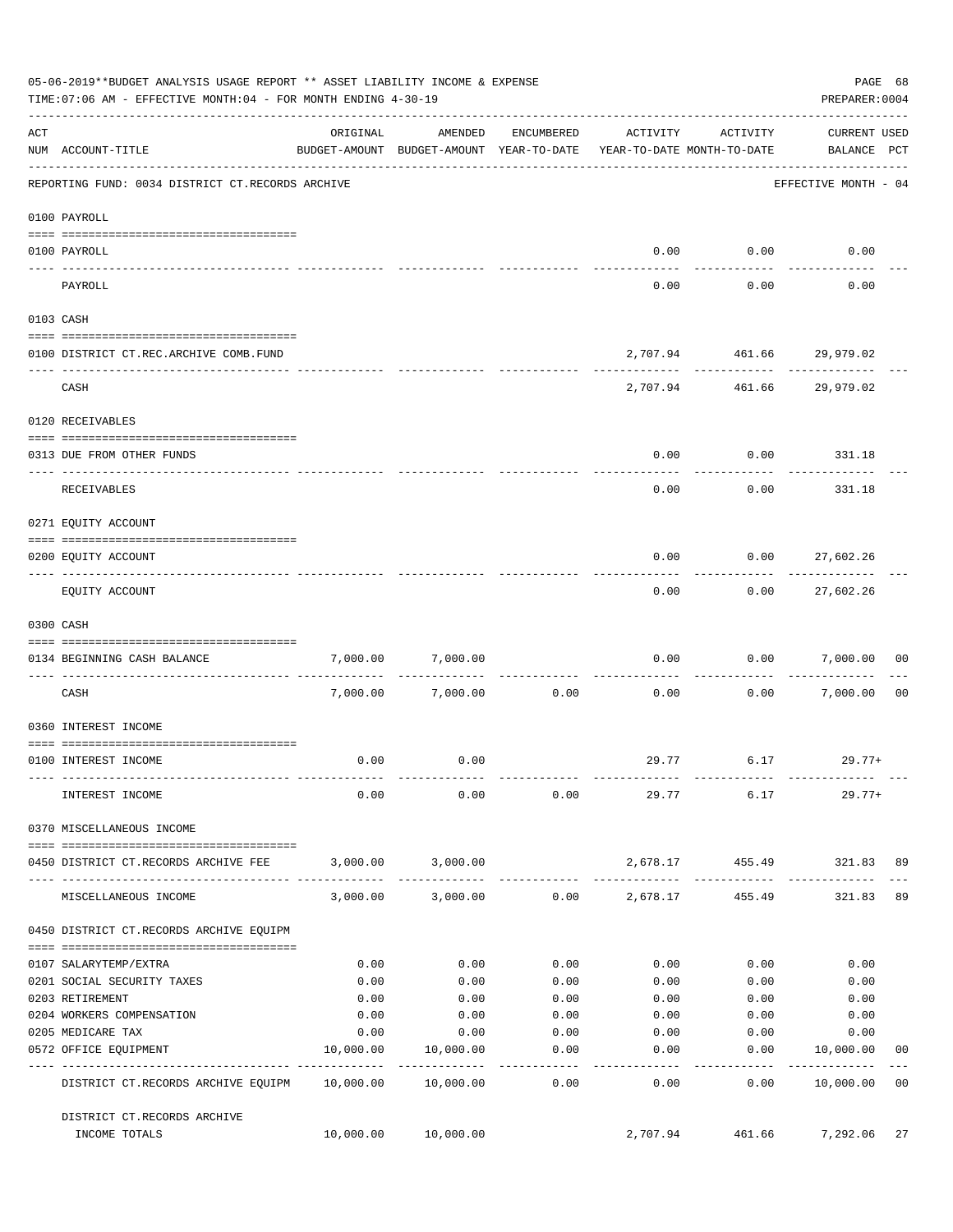|                                                  |                           |                          |                                   |          | 05-06-2019**BUDGET ANALYSIS USAGE REPORT ** ASSET LIABILITY INCOME & EXPENSE<br>PAGE 69<br>TIME:07:06 AM - EFFECTIVE MONTH:04 - FOR MONTH ENDING 4-30-19<br>PREPARER: 0004 |                                       |            |  |  |  |  |  |  |
|--------------------------------------------------|---------------------------|--------------------------|-----------------------------------|----------|----------------------------------------------------------------------------------------------------------------------------------------------------------------------------|---------------------------------------|------------|--|--|--|--|--|--|
| ACT<br>ACCOUNT-TITLE<br>NUM                      | ORIGINAL<br>BUDGET-AMOUNT | AMENDED<br>BUDGET-AMOUNT | <b>ENCUMBERED</b><br>YEAR-TO-DATE | ACTIVITY | ACTIVITY<br>YEAR-TO-DATE MONTH-TO-DATE                                                                                                                                     | <b>CURRENT USED</b><br><b>BALANCE</b> | <b>PCT</b> |  |  |  |  |  |  |
| REPORTING FUND: 0034 DISTRICT CT.RECORDS ARCHIVE |                           |                          |                                   |          |                                                                                                                                                                            | EFFECTIVE MONTH - 04                  |            |  |  |  |  |  |  |
| <b>EXPENSE TOTALS</b>                            | 10,000.00                 | 10,000.00                | 0.00                              | 0.00     | 0.00                                                                                                                                                                       | 10,000.00                             | - 00       |  |  |  |  |  |  |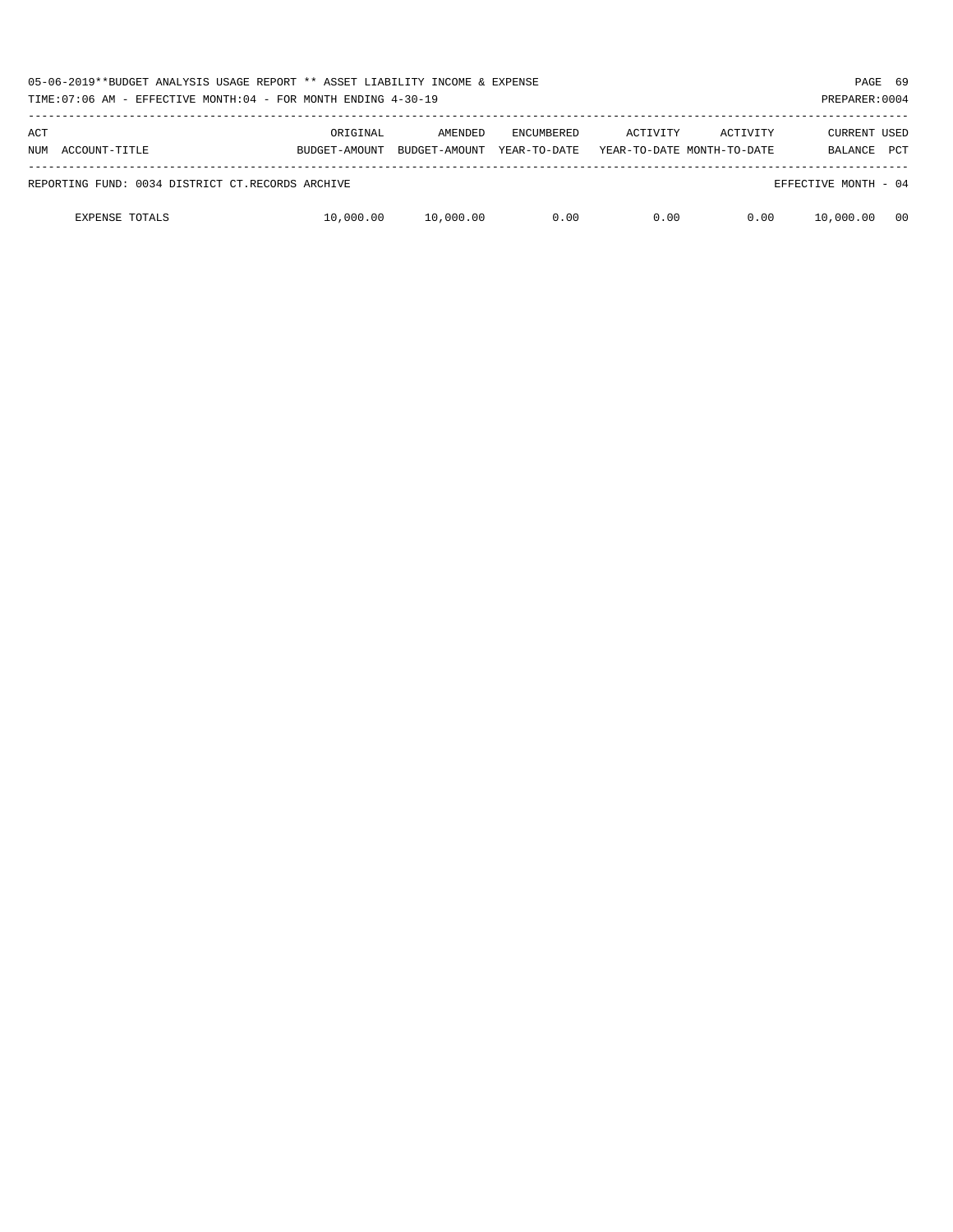| 05-06-2019**BUDGET ANALYSIS USAGE REPORT ** ASSET LIABILITY INCOME & EXPENSE<br>TIME: 07:06 AM - EFFECTIVE MONTH: 04 - FOR MONTH ENDING 4-30-19 |                                         |           |                     |                    |                                                                                 |                                            |                                             |                |
|-------------------------------------------------------------------------------------------------------------------------------------------------|-----------------------------------------|-----------|---------------------|--------------------|---------------------------------------------------------------------------------|--------------------------------------------|---------------------------------------------|----------------|
| ACT                                                                                                                                             | NUM ACCOUNT-TITLE                       | ORIGINAL  |                     | AMENDED ENCUMBERED | ACTIVITY<br>BUDGET-AMOUNT BUDGET-AMOUNT YEAR-TO-DATE YEAR-TO-DATE MONTH-TO-DATE | ACTIVITY                                   | CURRENT USED<br>BALANCE PCT                 |                |
|                                                                                                                                                 | REPORTING FUND: 0035 LAW LIBRARY FUND   |           |                     |                    |                                                                                 |                                            | -------------------<br>EFFECTIVE MONTH - 04 |                |
|                                                                                                                                                 | 0103 CASH                               |           |                     |                    |                                                                                 |                                            |                                             |                |
|                                                                                                                                                 | 0100 LAW LIBRARY-COMBINED FUND CHECKING |           |                     |                    |                                                                                 | 7,424.73 1,646.21 165,351.36               |                                             |                |
|                                                                                                                                                 | CASH                                    |           |                     |                    |                                                                                 | 7,424.73 1,646.21 165,351.36               |                                             |                |
|                                                                                                                                                 | 0120 RECEIVABLES                        |           |                     |                    |                                                                                 |                                            |                                             |                |
|                                                                                                                                                 | 0313 DUE FROM OTHER FUNDS               |           |                     |                    |                                                                                 | $0.00$ $0.00$ $1,049.55$                   |                                             |                |
|                                                                                                                                                 | RECEIVABLES                             |           |                     |                    | 0.00                                                                            |                                            | $0.00$ 1,049.55                             |                |
|                                                                                                                                                 | 0200 LIABILITY ACCOUNT                  |           |                     |                    |                                                                                 |                                            |                                             |                |
|                                                                                                                                                 | 0910 SYSTEM ADDED LIABILITY LI          |           |                     |                    |                                                                                 | $300.00 - 0.00$ 300.00-                    |                                             |                |
|                                                                                                                                                 | LIABILITY ACCOUNT                       |           |                     |                    | $300.00 -$                                                                      | ------------<br>0.00                       | $300.00 -$                                  |                |
|                                                                                                                                                 | 0271 EQUITY ACCOUNT                     |           |                     |                    |                                                                                 |                                            |                                             |                |
|                                                                                                                                                 | 0200 EQUITY ACCOUNT                     |           |                     |                    |                                                                                 | $0.00$ $0.00$ $158,976.18$                 |                                             |                |
|                                                                                                                                                 | EQUITY ACCOUNT                          |           |                     |                    |                                                                                 | . <u>.</u> .<br>$0.00$ $0.00$ $158,976.18$ | -------------                               |                |
|                                                                                                                                                 | 0340 FEES OF OFFICE                     |           |                     |                    |                                                                                 |                                            |                                             |                |
|                                                                                                                                                 | 0403 COUNTY CLERK FEES                  |           | 5,000.00 5,000.00   |                    |                                                                                 | 1,680.00  455.00  3,320.00                 |                                             | 34             |
|                                                                                                                                                 | 0450 DISTRICT CLERK FEES                |           | 10,000.00 10,000.00 |                    |                                                                                 | 6,175.49 1,156.66                          | 3,824.51                                    | 62             |
|                                                                                                                                                 | FEES OF OFFICE                          |           |                     |                    | $15,000.00$ $15,000.00$ $0.00$ $7,855.49$ $1,611.66$ $7,144.51$                 |                                            |                                             | 52             |
|                                                                                                                                                 | 0360 INTEREST EARNINGS                  |           |                     |                    |                                                                                 |                                            |                                             |                |
|                                                                                                                                                 | 0100 INTEREST EARNINGS                  | 50.00     | 50.00               |                    | 169.24                                                                          | 34.55                                      | 119.24+ 338                                 |                |
|                                                                                                                                                 | INTEREST EARNINGS                       | 50.00     | 50.00               | 0.00               | 169.24                                                                          | 34.55                                      | 119.24+ 338                                 |                |
|                                                                                                                                                 | 0475 LAW LIBRARY                        |           |                     |                    |                                                                                 |                                            |                                             |                |
|                                                                                                                                                 | 0310 OFFICE SUPPLIES                    | 2,000.00  | 2,000.00            | 0.00               | 0.00                                                                            | 0.00                                       | 2,000.00                                    | 0 <sub>0</sub> |
|                                                                                                                                                 | 0421 LEXIS NEXIS ONLINE LEGAL RESEARCH  | 4,000.00  | 4,000.00            | 0.00               | 300.00                                                                          | 0.00                                       | 3,700.00                                    | 08             |
|                                                                                                                                                 | 0453 R&M COMPUTER                       | 200.00    | 200.00              | 0.00               | 0.00                                                                            | 0.00                                       | 200.00                                      | 0 <sub>0</sub> |
|                                                                                                                                                 | 0574 TECHNOLOGY                         | 8,350.00  | 8,350.00            | 0.00               | 0.00                                                                            | 0.00                                       | 8,350.00                                    | 0 <sub>0</sub> |
|                                                                                                                                                 | 0590 LAW BOOKS                          | 500.00    | 500.00              | 0.00               | 0.00                                                                            | 0.00                                       | 500.00                                      | 0 <sub>0</sub> |
|                                                                                                                                                 | LAW LIBRARY                             |           | 15,050.00 15,050.00 | 0.00               | 300.00                                                                          | 0.00                                       | 14,750.00                                   | 02             |
|                                                                                                                                                 | LAW LIBRARY FUND                        |           |                     |                    |                                                                                 |                                            |                                             |                |
|                                                                                                                                                 | INCOME TOTALS                           | 15,050.00 | 15,050.00           |                    | 8,024.73                                                                        | 1,646.21                                   | 7,025.27                                    | 53             |
|                                                                                                                                                 | EXPENSE TOTALS                          | 15,050.00 | 15,050.00           | 0.00               | 300.00                                                                          | 0.00                                       | 14,750.00                                   | 02             |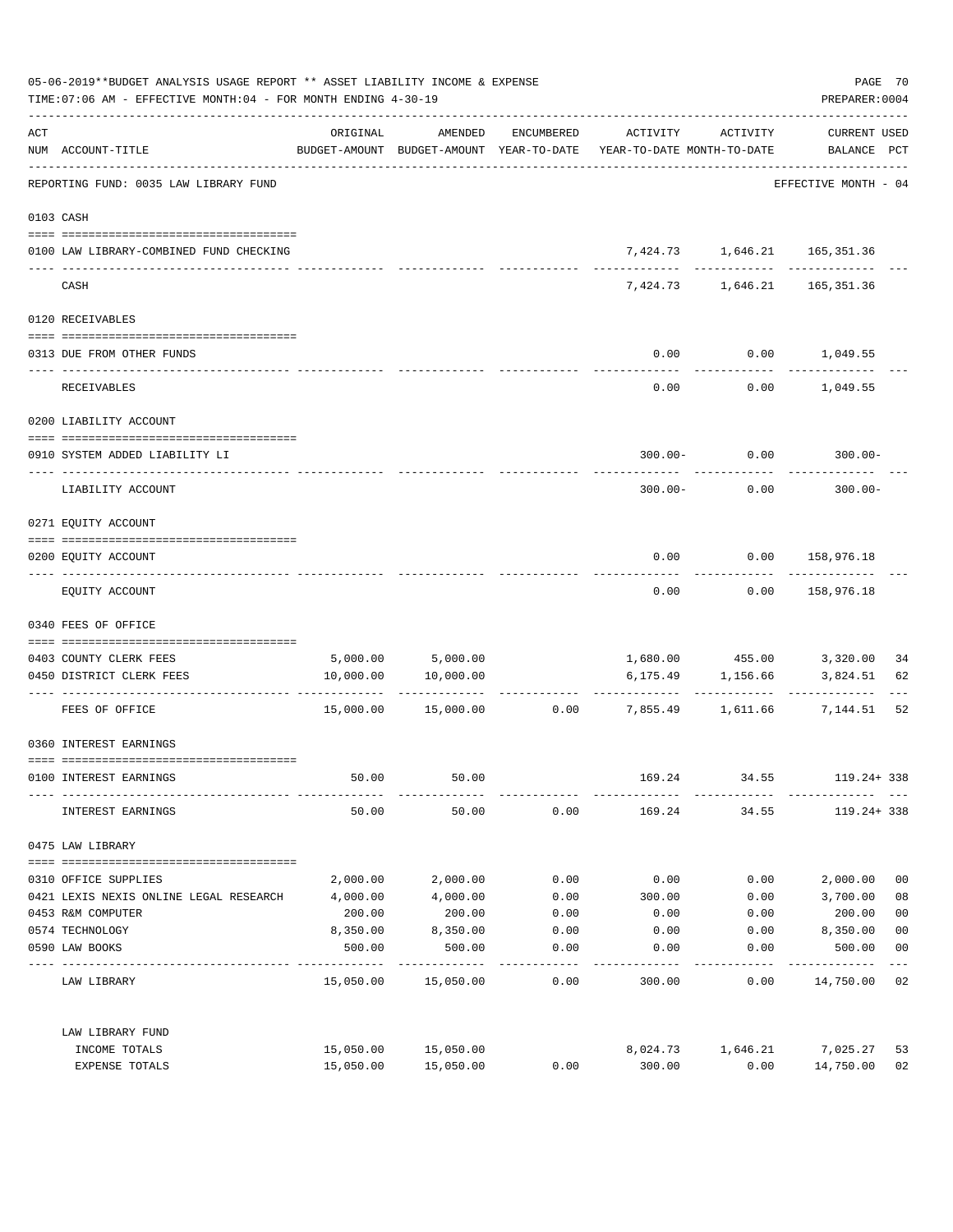| 05-06-2019**BUDGET ANALYSIS USAGE REPORT ** ASSET LIABILITY INCOME & EXPENSE<br>TIME: 07:06 AM - EFFECTIVE MONTH: 04 - FOR MONTH ENDING 4-30-19 |                                                                       |                                                      |                            |                       |                                        |                         |                                          |                |
|-------------------------------------------------------------------------------------------------------------------------------------------------|-----------------------------------------------------------------------|------------------------------------------------------|----------------------------|-----------------------|----------------------------------------|-------------------------|------------------------------------------|----------------|
| $\mathop{\rm ACT}$                                                                                                                              | NUM ACCOUNT-TITLE                                                     | ORIGINAL<br>BUDGET-AMOUNT BUDGET-AMOUNT YEAR-TO-DATE | AMENDED                    | ENCUMBERED            | ACTIVITY<br>YEAR-TO-DATE MONTH-TO-DATE | ACTIVITY                | <b>CURRENT USED</b><br>BALANCE PCT       |                |
|                                                                                                                                                 | REPORTING FUND: 0036 D.A. FEE ACCOUNT FUND                            |                                                      |                            |                       |                                        |                         | EFFECTIVE MONTH - 04                     |                |
|                                                                                                                                                 | 0100 PAYROLL                                                          |                                                      |                            |                       |                                        |                         |                                          |                |
|                                                                                                                                                 | 0100 PAYROLL                                                          |                                                      |                            |                       |                                        | $0.00$ 0.00             | 0.00                                     |                |
| ---- ---                                                                                                                                        | PAYROLL                                                               |                                                      |                            |                       | 0.00                                   | 0.00                    | 0.00                                     |                |
|                                                                                                                                                 | 0102 A/P CLEARING                                                     |                                                      |                            |                       |                                        |                         |                                          |                |
|                                                                                                                                                 |                                                                       |                                                      |                            |                       |                                        |                         |                                          |                |
|                                                                                                                                                 | 0100 A/P CLEARING                                                     |                                                      |                            |                       | 0.00                                   | 0.00                    | 0.00                                     |                |
|                                                                                                                                                 | A/P CLEARING                                                          |                                                      |                            |                       | 0.00                                   | 0.00                    | 0.00                                     |                |
|                                                                                                                                                 | 0103 CASH                                                             |                                                      |                            |                       |                                        |                         |                                          |                |
|                                                                                                                                                 |                                                                       |                                                      |                            |                       |                                        |                         |                                          |                |
|                                                                                                                                                 | 0136 D. A. FEE CASH ACCT.<br>0236 D.A. FEE SEIZURE FUND               |                                                      |                            |                       |                                        | $9,042.34 - 2,158.39 -$ | 1, 112.61 106.48 12, 270.69<br>13,375.14 |                |
|                                                                                                                                                 | CASH                                                                  |                                                      |                            |                       |                                        |                         | $7,929.73 - 2,051.91 - 25,645.83$        |                |
|                                                                                                                                                 | 0200 LIABILITY ACCOUNT                                                |                                                      |                            |                       |                                        |                         |                                          |                |
|                                                                                                                                                 |                                                                       |                                                      |                            |                       |                                        |                         |                                          |                |
|                                                                                                                                                 | 0150 ACCRUED SALARY PAYABLE                                           |                                                      |                            |                       | 0.00                                   | 0.00                    | 0.00                                     |                |
|                                                                                                                                                 | 0155 ACCRUED FRINGE BENEFITS<br>0910 SYSTEM ADDED LIABILITY LINE-ITEM |                                                      |                            |                       | 0.00<br>0.00                           | 0.00<br>0.00            | 0.01<br>0.00                             |                |
|                                                                                                                                                 |                                                                       |                                                      |                            |                       |                                        |                         |                                          |                |
|                                                                                                                                                 | LIABILITY ACCOUNT                                                     |                                                      |                            |                       | 0.00                                   | 0.00                    | 0.01                                     |                |
|                                                                                                                                                 | 0271 EQUITY ACCOUNT                                                   |                                                      |                            |                       |                                        |                         |                                          |                |
|                                                                                                                                                 | 0200 EQUITY ACCOUNT                                                   |                                                      |                            |                       | 0.00                                   | 0.00                    | 33,575.55                                |                |
|                                                                                                                                                 | EQUITY ACCOUNT                                                        |                                                      |                            |                       | 0.00                                   | 0.00                    | 33,575.55                                |                |
|                                                                                                                                                 | 0300 CASH                                                             |                                                      |                            |                       |                                        |                         |                                          |                |
|                                                                                                                                                 | 0136 BEGINNING CASH BALANCE-D.A.FEE                                   |                                                      | 0.00 1,000.00              |                       |                                        | 0.00                    | 0.00 1,000.00                            | 0 <sub>0</sub> |
|                                                                                                                                                 | 0236 BEGINNING CASH BALANCE-SEIZURE                                   | 0.00                                                 | 17,437.62                  |                       | 0.00                                   |                         | $0.00$ 17,437.62 00                      |                |
|                                                                                                                                                 | CASH                                                                  | 0.00                                                 | -------------<br>18,437.62 | -------------<br>0.00 | -------------<br>0.00                  | -----------<br>0.00     | .<br>18,437.62 00                        |                |
|                                                                                                                                                 | 0340 FEES OF OFFICE                                                   |                                                      |                            |                       |                                        |                         |                                          |                |
|                                                                                                                                                 |                                                                       |                                                      |                            |                       |                                        |                         |                                          |                |
|                                                                                                                                                 | 0475 DISTRICT ATTORNEY FEES                                           |                                                      | 2,000.00 2,000.00          |                       |                                        |                         | 1,100.82 130.00 899.18                   | 55             |
|                                                                                                                                                 | FEES OF OFFICE                                                        |                                                      |                            |                       | 2,000.00 2,000.00 0.00 1,100.82        | 130.00                  | 899.18                                   | 55             |
|                                                                                                                                                 | 0352 OTHER FORFEITURES                                                |                                                      |                            |                       |                                        |                         |                                          |                |
|                                                                                                                                                 | 0200 CONTRABAND FORFEITURE                                            | 0.00                                                 | 0.00                       |                       |                                        |                         | $2,715.20$ $0.00$ $2,715.20+$            |                |
|                                                                                                                                                 | 0300 D.A. SEIZURE FUND                                                | 0.00                                                 | 0.00                       |                       | 0.00                                   | 0.00                    | 0.00                                     |                |
|                                                                                                                                                 | OTHER FORFEITURES                                                     | 0.00                                                 | ----------<br>0.00         | 0.00                  | . <u>.</u> .<br>2,715.20               | 0.00                    | -----------<br>$2,715.20+$               |                |

0360 INTEREST EARNINGS

==== ===================================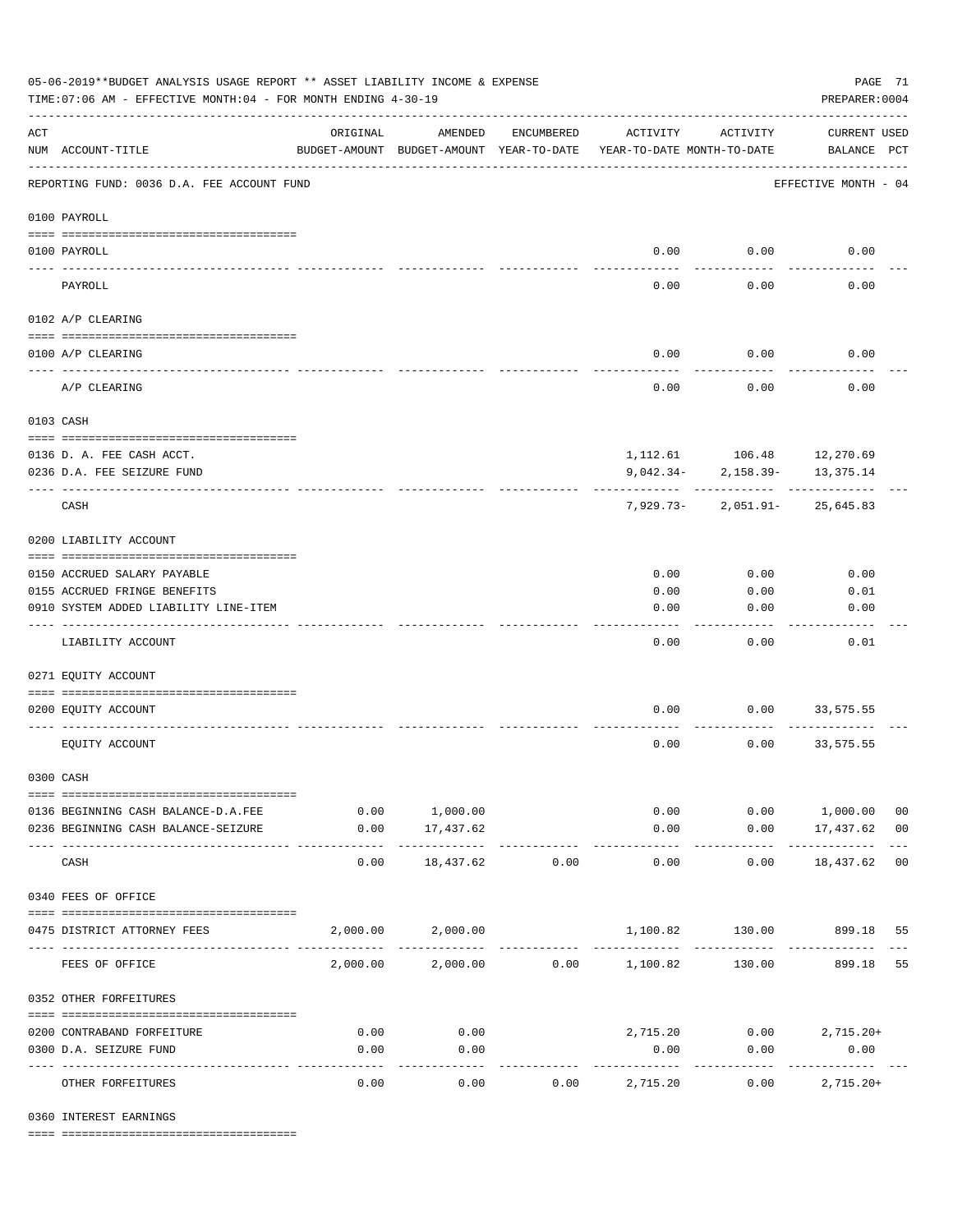TIME:07:06 AM - EFFECTIVE MONTH:04 - FOR MONTH ENDING 4-30-19 PREPARER:0004

| ACT |                                            | ORIGINAL              | AMENDED                                                             | ENCUMBERED | ACTIVITY              | ACTIVITY             | CURRENT USED         |    |
|-----|--------------------------------------------|-----------------------|---------------------------------------------------------------------|------------|-----------------------|----------------------|----------------------|----|
|     | NUM ACCOUNT-TITLE                          |                       | BUDGET-AMOUNT BUDGET-AMOUNT YEAR-TO-DATE YEAR-TO-DATE MONTH-TO-DATE |            |                       |                      | BALANCE PCT          |    |
|     | REPORTING FUND: 0036 D.A. FEE ACCOUNT FUND |                       |                                                                     |            |                       |                      | EFFECTIVE MONTH - 04 |    |
|     | 0100 INTEREST EARNINGS-D.A. FEE            | 0.00                  | 0.00                                                                |            | 6.71                  | 0.99                 | $6.71+$              |    |
|     | 0236 INTEREST EARNINGS-SEIZURE FUND        | 0.00                  | 0.00                                                                |            | 10.70                 | 1.26                 | $10.70+$             |    |
|     | INTEREST EARNINGS                          | -------------<br>0.00 | -------<br>0.00                                                     | 0.00       | ------------<br>17.41 | ---------<br>2.25    | $17.41+$             |    |
|     | 0370 MISCELLANEOUS                         |                       |                                                                     |            |                       |                      |                      |    |
|     |                                            |                       |                                                                     |            |                       |                      |                      |    |
|     | 0130 REFUNDS & MISCELLANEOUS               | 0.00                  | 0.00                                                                |            |                       | 824.08 92.49 824.08+ |                      |    |
|     | 0319 RESTITUTION                           | 0.00                  | 0.00                                                                |            | 0.00                  | 0.00                 | 0.00                 |    |
|     | MISCELLANEOUS                              | 0.00                  | 0.00                                                                | 0.00       | 824.08                | 92.49                | $824.08+$            |    |
|     | 0475 DISTRICT ATTORNEY DEPT                |                       |                                                                     |            |                       |                      |                      |    |
|     |                                            |                       |                                                                     |            |                       |                      |                      |    |
|     | 0107 SALARY SUPPLEMENT                     | 2,000.00              | 0.00                                                                | 0.00       | 0.00                  | 0.00                 | 0.00                 |    |
|     | 0201 SOCIAL SECURITY TAXES                 | 0.00                  | 0.00                                                                | 0.00       | 0.00                  | 0.00                 | 0.00                 |    |
|     | 0203 RETIREMENT                            | 0.00                  | 0.00                                                                | 0.00       | 0.00                  | 0.00                 | 0.00                 |    |
|     | 0204 WORKERS COMPENSATION                  | 0.00                  | 0.00                                                                | 0.00       | 0.00                  | 0.00                 | 0.00                 |    |
|     | 0205 MEDICARE TAX                          | 0.00                  | 0.00                                                                | 0.00       | 0.00                  | 0.00                 | 0.00                 |    |
|     | 0310 OFFICE SUPPLIES                       | 0.00                  | 0.00                                                                | 0.00       | 0.00                  | 0.00                 | 0.00                 |    |
|     | 0321 CONTINUING EDUCATION                  | 0.00                  | 0.00                                                                | 0.00       | 0.00                  | 0.00                 | 0.00                 |    |
|     | 0353 COMPUTER EXPENSE                      | 0.00                  | 0.00                                                                | 0.00       | 0.00                  | 0.00                 | 0.00                 |    |
|     | 0421 INVESTIGATOR/HOT CK. ONLINE           | 0.00                  | 0.00                                                                | 0.00       | 0.00                  | 0.00                 | 0.00                 |    |
|     | 0490 MISCELLANEOUS                         | 0.00                  | 1,000.00                                                            | 0.00       | 819.00                | 117.00               | 181.00               | 82 |
|     | 0499 BANK SERVICE FEES                     | 0.00                  | 0.00                                                                | 0.00       | 0.00                  | 0.00                 | 0.00                 |    |
|     | 0572 OFFICE EQUIPMENT                      | 0.00                  | 0.00                                                                | 0.00       | 0.00                  | 0.00                 | 0.00                 |    |
|     | 0574 COMPUTER EQUIPMENT                    | 0.00                  | 0.00                                                                | 0.00       | 0.00                  | 0.00                 | 0.00                 |    |
|     | DISTRICT ATTORNEY DEPT                     | 2,000.00              | 1,000.00                                                            | 0.00       | 819.00                | 117.00               | 181.00               | 82 |
|     | 0477 D.A. SEIZURE                          |                       |                                                                     |            |                       |                      |                      |    |
|     |                                            |                       |                                                                     |            |                       |                      |                      |    |
|     | 0107 SALARY SUPPLEMENT                     | 0.00                  | 16,308.24                                                           | 0.00       |                       | 9,408.60 1,254.48    | 6,899.64             | 58 |
|     | 0201 SOCIAL SECURITY TAXES                 | 0.00                  | 1,011.14                                                            | 0.00       | 482.55                | 63.38                | 528.59               | 48 |
|     | 0203 RETIREMENT                            | 0.00                  | 1,875.64                                                            | 0.00       | 1,077.40              | 143.12               | 798.24               | 57 |
|     | 0204 WORKERS COMPENSATION                  | 0.00                  | 6.00                                                                | 0.00       | 3.00                  | 0.00                 | 3.00                 | 50 |
|     | 0205 MEDICARE TAX                          | 0.00                  | 236.60                                                              | 0.00       | 112.84                | 14.82                | 123.76               | 48 |
|     | 0310 OFFICE SUPPLIES                       | 0.00                  | 0.00                                                                | 0.00       | 0.00                  | 0.00                 | 0.00                 |    |
|     | 0321 TRAINING                              | 0.00                  | 0.00                                                                | 0.00       | 0.00                  | 0.00                 | 0.00                 |    |
|     | 0470 CIVIL PROCESS                         | 0.00                  | 0.00                                                                | 0.00       | 0.00                  | 0.00                 | 0.00                 |    |
|     | 0480 TOWING                                | 0.00                  | 0.00                                                                | 0.00       | 0.00                  | 0.00                 | 0.00                 |    |
|     | 0490 MISCELLANEOUS                         | 0.00                  | 0.00                                                                | 0.00       | 683.85                | 683.85               | $683.85-$            |    |
|     | 0499 BANK SERVICE FEES                     | 0.00                  | 0.00                                                                | 0.00       | 0.00                  | 0.00                 | 0.00                 |    |
|     | 0572 OFFICE EQUIPMENT                      | 0.00                  | 0.00                                                                | 0.00       | 0.00                  | 0.00                 | 0.00                 |    |
|     | 0574 COMPUTER EQUIPMENT                    | 0.00                  | 0.00                                                                | 0.00       | 0.00                  | 0.00                 | 0.00                 |    |
|     | D.A. SEIZURE                               | 0.00                  | 19,437.62                                                           | 0.00       | 11,768.24             | 2,159.65             | 7,669.38 61          |    |
|     | 0999 ACCOUNTS PAYABLE                      |                       |                                                                     |            |                       |                      |                      |    |
|     | 0100 A/P CLEARING ACCOUNT                  |                       |                                                                     |            | 0.00                  | 0.00                 | 0.00                 |    |
|     | ACCOUNTS PAYABLE                           |                       |                                                                     |            | 0.00                  | 0.00                 | 0.00                 |    |

D.A. FEE ACCOUNT FUND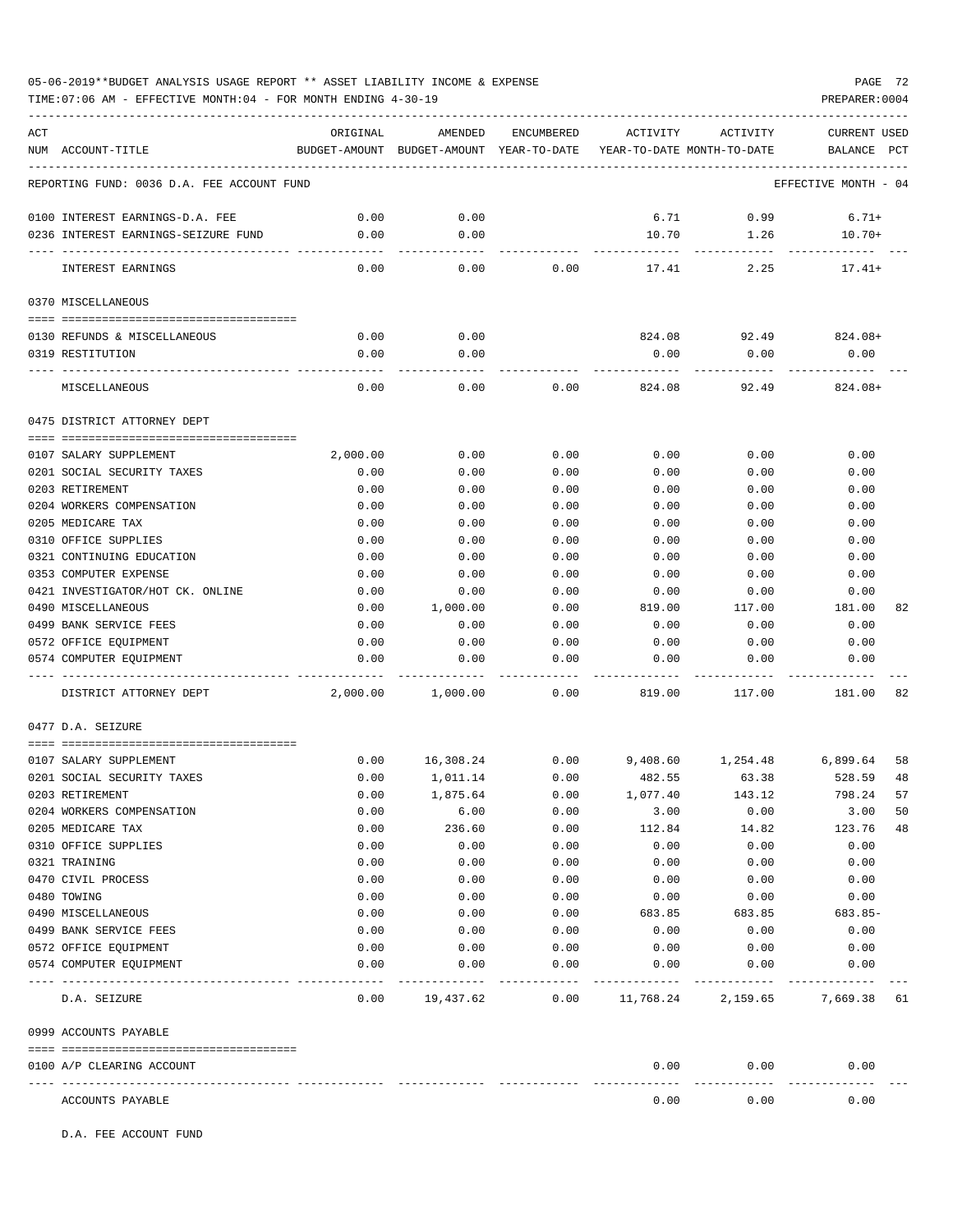| 05-06-2019**BUDGET ANALYSIS USAGE REPORT ** ASSET LIABILITY INCOME & EXPENSE | PAGE 73        |  |
|------------------------------------------------------------------------------|----------------|--|
| TIME:07:06 AM - EFFECTIVE MONTH:04 - FOR MONTH ENDING 4-30-19                | PREPARER: 0004 |  |

| ACT<br>NUM | ACCOUNT-TITLE                              | ORIGINAL<br>BUDGET-AMOUNT | AMENDED<br>BUDGET-AMOUNT | ENCUMBERED<br>YEAR-TO-DATE | ACTIVITY              | ACTIVITY<br>YEAR-TO-DATE MONTH-TO-DATE | CURRENT USED<br>BALANCE | <b>PCT</b> |
|------------|--------------------------------------------|---------------------------|--------------------------|----------------------------|-----------------------|----------------------------------------|-------------------------|------------|
|            | REPORTING FUND: 0036 D.A. FEE ACCOUNT FUND |                           |                          |                            |                       |                                        | EFFECTIVE MONTH - 04    |            |
|            | INCOME TOTALS<br>EXPENSE TOTALS            | 2,000.00<br>2,000.00      | 20,437.62<br>20,437.62   | 0.00                       | 4,657.51<br>12,587.24 | 224.74<br>2,276.65                     | 15,780.11<br>7,850.38   | 23<br>62   |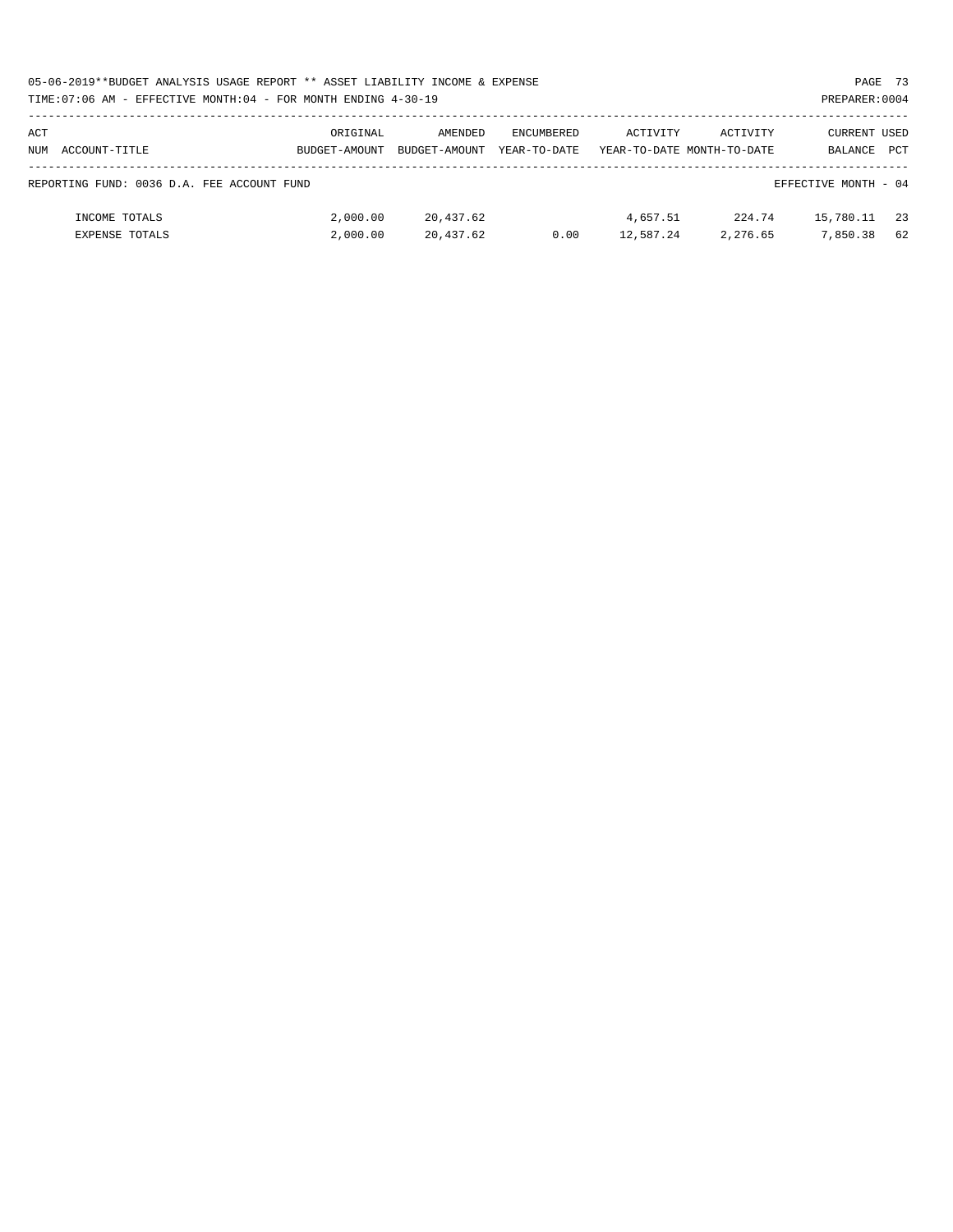|     | 05-06-2019**BUDGET ANALYSIS USAGE REPORT ** ASSET LIABILITY INCOME & EXPENSE<br>PREPARER: 0004<br>TIME:07:06 AM - EFFECTIVE MONTH:04 - FOR MONTH ENDING 4-30-19 |          |                                          |            |          |                            |                      |  |  |  |
|-----|-----------------------------------------------------------------------------------------------------------------------------------------------------------------|----------|------------------------------------------|------------|----------|----------------------------|----------------------|--|--|--|
| ACT |                                                                                                                                                                 | ORIGINAL | AMENDED                                  | ENCUMBERED | ACTIVITY | ACTIVITY                   | <b>CURRENT USED</b>  |  |  |  |
|     | NUM ACCOUNT-TITLE                                                                                                                                               |          | BUDGET-AMOUNT BUDGET-AMOUNT YEAR-TO-DATE |            |          | YEAR-TO-DATE MONTH-TO-DATE | BALANCE PCT          |  |  |  |
|     | REPORTING FUND: 0037 CONTRABAND SEIZURE                                                                                                                         |          |                                          |            |          |                            | EFFECTIVE MONTH - 04 |  |  |  |
|     | 0103 CONTRABAND SEIZURE                                                                                                                                         |          |                                          |            |          |                            |                      |  |  |  |
|     | 0137 CASH-CONTRABAND SEIZURE                                                                                                                                    |          |                                          |            | 1,096.89 | 0.27                       | 6,708.19             |  |  |  |
|     | CONTRABAND SEIZURE                                                                                                                                              |          |                                          |            | 1,096.89 | 0.27                       | 6,708.19             |  |  |  |
|     | 0200 LIABILITY ACCOUNT                                                                                                                                          |          |                                          |            |          |                            |                      |  |  |  |
|     | 0910 SYSTEM ADDED LIABILITY LINE-ITEM                                                                                                                           |          |                                          |            | 0.00     | 0.00                       | 0.00                 |  |  |  |
|     | LIABILITY ACCOUNT                                                                                                                                               |          |                                          |            | 0.00     | 0.00                       | 0.00                 |  |  |  |
|     | 0207 DUE TO                                                                                                                                                     |          |                                          |            |          |                            |                      |  |  |  |
|     | 0099 HELD IN TRUST                                                                                                                                              |          |                                          |            | 1,095.00 | 0.00                       | 4,304.46             |  |  |  |
|     | DUE TO                                                                                                                                                          |          |                                          |            | 1,095.00 | 0.00                       | 4,304.46             |  |  |  |
|     | 0271 EQUITY ACCOUNT                                                                                                                                             |          |                                          |            |          |                            |                      |  |  |  |
|     | 0200 EOUITY ACCOUNT                                                                                                                                             |          |                                          |            | 0.00     | 0.00                       | 2,401.84             |  |  |  |
|     | EQUITY ACCOUNT                                                                                                                                                  |          |                                          |            | 0.00     | 0.00                       | 2,401.84             |  |  |  |
|     | 0360 INTEREST EARNINGS                                                                                                                                          |          |                                          |            |          |                            |                      |  |  |  |
|     | 0100 INTEREST EARNINGS                                                                                                                                          | 0.00     | 0.00                                     |            | 1.89     | 0.27                       | $1.89+$              |  |  |  |
|     | INTEREST EARNINGS                                                                                                                                               | 0.00     | 0.00                                     | 0.00       | 1.89     | 0.27                       | $1.89+$              |  |  |  |
|     | 0370 MISCELLANEOUS                                                                                                                                              |          |                                          |            |          |                            |                      |  |  |  |
|     | 0130 REFUNDS & MISCELLANEOUS                                                                                                                                    | 0.00     | 0.00                                     |            | 0.00     | 0.00                       | 0.00                 |  |  |  |
|     | MISCELLANEOUS                                                                                                                                                   | 0.00     | 0.00                                     | 0.00       | 0.00     | 0.00                       | 0.00                 |  |  |  |
|     | CONTRABAND SEIZURE                                                                                                                                              |          |                                          |            |          |                            |                      |  |  |  |
|     | INCOME TOTALS                                                                                                                                                   | 0.00     | 0.00                                     |            | 1.89     | 0.27                       | $1.89+$              |  |  |  |
|     | EXPENSE TOTALS                                                                                                                                                  | 0.00     | 0.00                                     | 0.00       | 0.00     | 0.00                       | 0.00                 |  |  |  |
|     |                                                                                                                                                                 |          |                                          |            |          |                            |                      |  |  |  |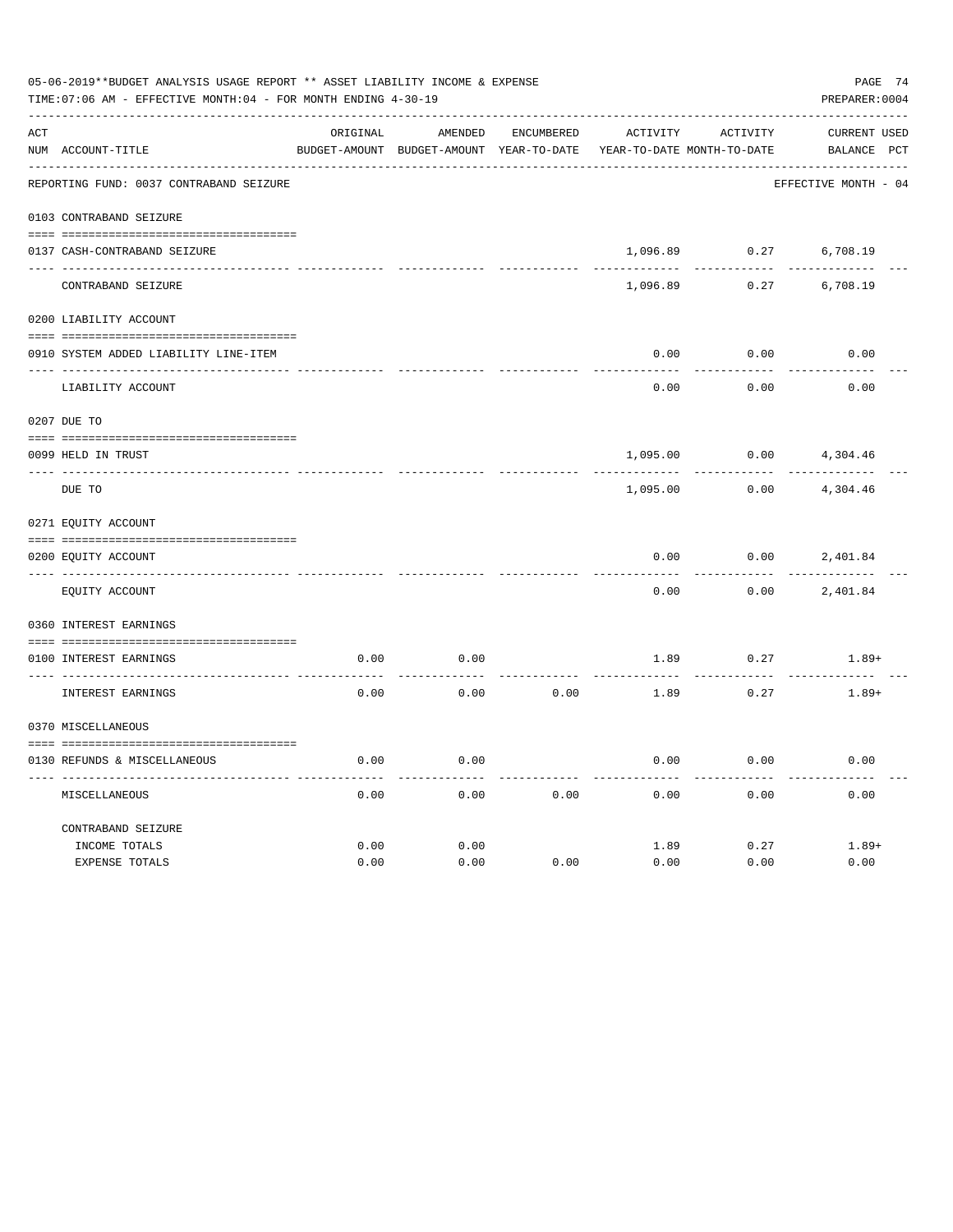| 05-06-2019**BUDGET ANALYSIS USAGE REPORT ** ASSET LIABILITY INCOME & EXPENSE<br>TIME: 07:06 AM - EFFECTIVE MONTH: 04 - FOR MONTH ENDING 4-30-19<br>PREPARER: 0004 |                                          |          |                                                     |                   |                                        |          |                                    |  |  |
|-------------------------------------------------------------------------------------------------------------------------------------------------------------------|------------------------------------------|----------|-----------------------------------------------------|-------------------|----------------------------------------|----------|------------------------------------|--|--|
| ACT                                                                                                                                                               | NUM ACCOUNT-TITLE                        | ORIGINAL | AMENDED<br>BUDGET-AMOUNT BUDGET-AMOUNT YEAR-TO-DATE | <b>ENCUMBERED</b> | ACTIVITY<br>YEAR-TO-DATE MONTH-TO-DATE | ACTIVITY | <b>CURRENT USED</b><br>BALANCE PCT |  |  |
|                                                                                                                                                                   | REPORTING FUND: 0038 IHC CO-OP GIN       |          |                                                     |                   |                                        |          | EFFECTIVE MONTH - 04               |  |  |
|                                                                                                                                                                   | 0102 A/P CLEARING                        |          |                                                     |                   |                                        |          |                                    |  |  |
|                                                                                                                                                                   | 0100 A/P CLEARING                        |          |                                                     |                   | 0.00                                   | 0.00     | 0.00                               |  |  |
|                                                                                                                                                                   | A/P CLEARING                             |          |                                                     |                   | 0.00                                   | 0.00     | 0.00                               |  |  |
|                                                                                                                                                                   | 0103 IHC CO-OP GIN CASH                  |          |                                                     |                   |                                        |          |                                    |  |  |
|                                                                                                                                                                   | 0100 IHC CO-OP GIN-COMBINED FUND CKING   |          |                                                     |                   | $29.65 -$                              | 0.15     | 519.99                             |  |  |
|                                                                                                                                                                   | 0175 IHC CO-OP GIN TEXPOOL               |          |                                                     |                   | 275.65                                 | 38.57    | 18,820.66                          |  |  |
|                                                                                                                                                                   | IHC CO-OP GIN CASH                       |          |                                                     |                   | 246.00                                 | 38.72    | 19,340.65                          |  |  |
|                                                                                                                                                                   | 0200 SYSTEM ADDED LIABILITY DEPARTMENT   |          |                                                     |                   |                                        |          |                                    |  |  |
|                                                                                                                                                                   |                                          |          |                                                     |                   |                                        |          |                                    |  |  |
|                                                                                                                                                                   | 0900 SYSTEM ADDED LIABILITY LINE-ITEM    |          |                                                     |                   | 0.00                                   | 0.00     | 0.00                               |  |  |
|                                                                                                                                                                   | SYSTEM ADDED LIABILITY DEPARTMENT        |          |                                                     |                   | 0.00                                   | 0.00     | 0.00                               |  |  |
|                                                                                                                                                                   | 0271 EQUITY ACCOUNT                      |          |                                                     |                   |                                        |          |                                    |  |  |
|                                                                                                                                                                   |                                          |          |                                                     |                   |                                        |          |                                    |  |  |
|                                                                                                                                                                   | 0200 EQUITY ACCOUNT<br>---- ------------ |          |                                                     |                   | 0.00                                   | 0.00     | 19,094.65                          |  |  |
|                                                                                                                                                                   | EQUITY ACCOUNT                           |          |                                                     |                   | 0.00                                   | 0.00     | 19,094.65                          |  |  |
|                                                                                                                                                                   | 0360 INTEREST EARNINGS                   |          |                                                     |                   |                                        |          |                                    |  |  |
|                                                                                                                                                                   | 0100 INTEREST EARNINGS                   | 0.00     | 0.00                                                |                   | 246.00                                 | 38.72    | $246.00+$                          |  |  |
|                                                                                                                                                                   | <b>INTEREST EARNINGS</b>                 | 0.00     | 0.00                                                | 0.00              | 246.00                                 | 38.72    | $246.00+$                          |  |  |
|                                                                                                                                                                   | 0645 CO-OP FUND                          |          |                                                     |                   |                                        |          |                                    |  |  |
|                                                                                                                                                                   |                                          |          |                                                     |                   |                                        |          |                                    |  |  |
|                                                                                                                                                                   | 0412 PRESCRIPTIONS                       | 0.00     | 0.00                                                | 0.00              | 0.00                                   | 0.00     | 0.00                               |  |  |
|                                                                                                                                                                   | CO-OP FUND                               | 0.00     | 0.00                                                | 0.00              | 0.00                                   | 0.00     | 0.00                               |  |  |
|                                                                                                                                                                   | IHC CO-OP GIN                            |          |                                                     |                   |                                        |          |                                    |  |  |
|                                                                                                                                                                   | INCOME TOTALS                            | 0.00     | 0.00                                                |                   | 246.00                                 | 38.72    | $246.00+$                          |  |  |
|                                                                                                                                                                   | <b>EXPENSE TOTALS</b>                    | 0.00     | 0.00                                                | 0.00              | 0.00                                   | 0.00     | 0.00                               |  |  |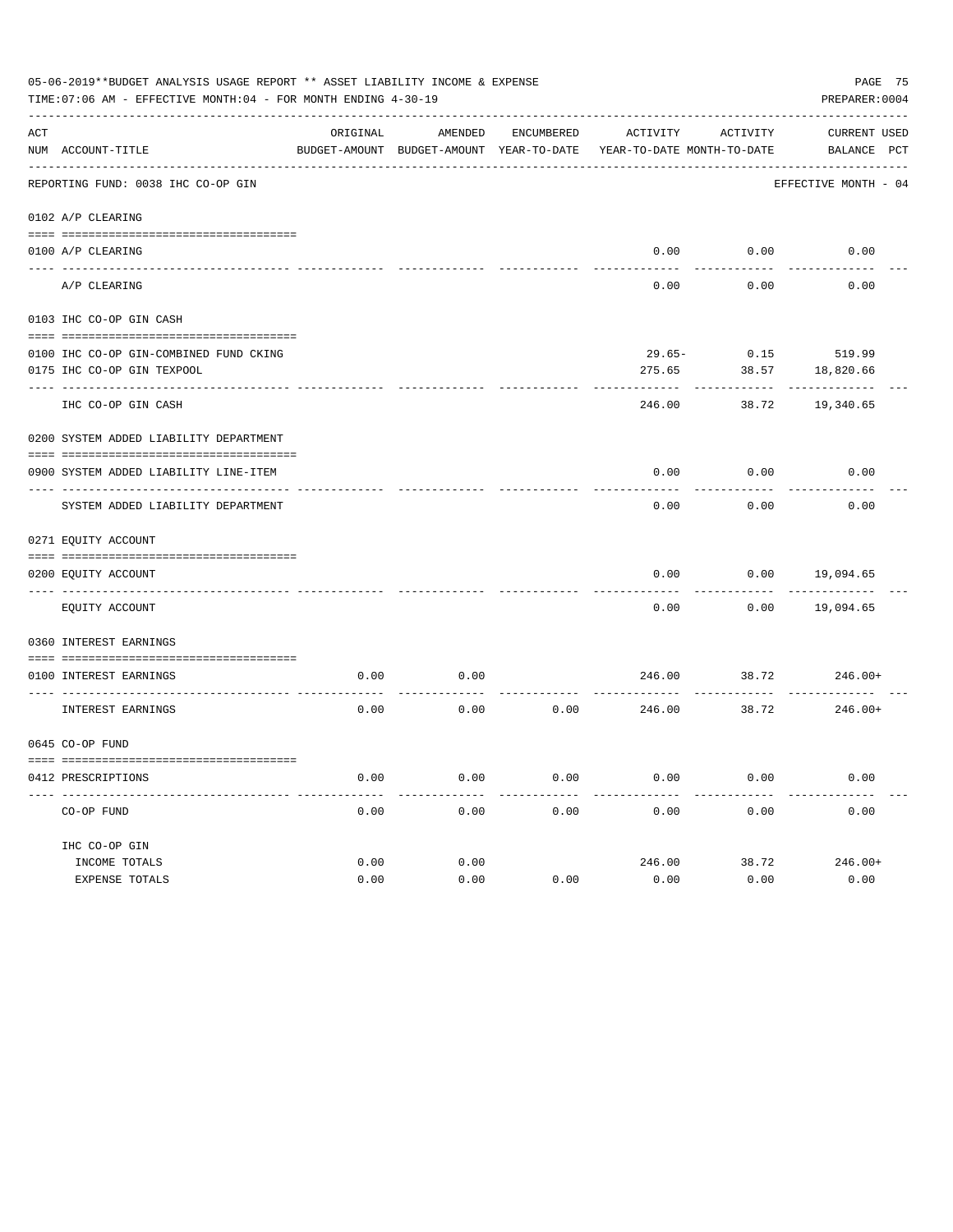|     | 05-06-2019**BUDGET ANALYSIS USAGE REPORT ** ASSET LIABILITY INCOME & EXPENSE<br>TIME: 07:06 AM - EFFECTIVE MONTH: 04 - FOR MONTH ENDING 4-30-19 |              |                                                                                |                   |              |                              | PAGE 76<br>PREPARER: 0004          |
|-----|-------------------------------------------------------------------------------------------------------------------------------------------------|--------------|--------------------------------------------------------------------------------|-------------------|--------------|------------------------------|------------------------------------|
| ACT | NUM ACCOUNT-TITLE                                                                                                                               | ORIGINAL     | AMENDED<br>BUDGET-AMOUNT BUDGET-AMOUNT YEAR-TO-DATE YEAR-TO-DATE MONTH-TO-DATE | ENCUMBERED        | ACTIVITY     | ACTIVITY                     | <b>CURRENT USED</b><br>BALANCE PCT |
|     | REPORTING FUND: 0039 IHC B.R. COOPER                                                                                                            |              |                                                                                |                   |              |                              | EFFECTIVE MONTH - 04               |
|     | 0102 A/P CLEARING                                                                                                                               |              |                                                                                |                   |              |                              |                                    |
|     | 0100 A/P CLEARING                                                                                                                               |              |                                                                                |                   |              | $0.00$ 0.00                  | 0.00                               |
|     | ---- ---------<br>A/P CLEARING                                                                                                                  |              |                                                                                |                   | 0.00         | 0.00                         | 0.00                               |
|     | 0103 IHC B.R. COOPER CASH                                                                                                                       |              |                                                                                |                   |              |                              |                                    |
|     |                                                                                                                                                 |              |                                                                                |                   |              |                              |                                    |
|     | 0100 IHC B.R. COOPER-COMB.FUND CHECKING                                                                                                         |              |                                                                                |                   |              | 1, 184. 46 3. 08 14, 350. 12 |                                    |
|     | 0175 B.R. COOPER-TEXPOOL                                                                                                                        |              |                                                                                |                   | 91.96        | 12.84                        | 6,274.10                           |
|     | IHC B.R. COOPER CASH                                                                                                                            |              |                                                                                |                   | 1,276.42     | 15.92                        | 20,624.22                          |
|     | 0200 SYSTEM ADDED LIABILITY DEPARTMENT                                                                                                          |              |                                                                                |                   |              |                              |                                    |
|     | 0900 SYSTEM ADDED LIABILITY LINE-ITEM                                                                                                           |              |                                                                                |                   | 0.00         | 0.00                         | 0.00                               |
|     | SYSTEM ADDED LIABILITY DEPARTMENT                                                                                                               |              |                                                                                |                   | 0.00         | 0.00                         | 0.00                               |
|     | 0271 EQUITY ACCOUNT                                                                                                                             |              |                                                                                |                   |              |                              |                                    |
|     |                                                                                                                                                 |              |                                                                                |                   |              |                              |                                    |
|     | 0200 EQUITY ACCOUNT                                                                                                                             |              |                                                                                |                   | 0.00         | 0.00                         | 19,347.80                          |
|     | EQUITY ACCOUNT                                                                                                                                  |              |                                                                                |                   | 0.00         |                              | $0.00$ 19,347.80                   |
|     | 0360 INTEREST EARNINGS                                                                                                                          |              |                                                                                |                   |              |                              |                                    |
|     | 0100 INTEREST EARNINGS                                                                                                                          | 0.00         | 0.00                                                                           |                   | 96.07        | 15.92                        | 96.07+                             |
|     | INTEREST EARNINGS                                                                                                                               | 0.00         | 0.00                                                                           | 0.00              |              | 96.07 15.92                  | $96.07+$                           |
|     | 0370 MISCELLANEOUS INCOME                                                                                                                       |              |                                                                                |                   |              |                              |                                    |
|     |                                                                                                                                                 |              |                                                                                |                   |              |                              |                                    |
|     | 0150 BONNIE RUTH COOPER TRUST                                                                                                                   | 0.00         | 0.00                                                                           |                   | 1,180.35     | 0.00                         | $1,180.35+$                        |
|     | MISCELLANEOUS INCOME                                                                                                                            | 0.00         | 0.00                                                                           | 0.00              | 1,180.35     | 0.00                         | $1,180.35+$                        |
|     | 0645 BONNIE RUTH COOPER                                                                                                                         |              |                                                                                |                   |              |                              |                                    |
|     |                                                                                                                                                 |              |                                                                                |                   |              |                              |                                    |
|     | 0404 COBRA/INSURANCE                                                                                                                            | 0.00         | 0.00                                                                           | 0.00              | 0.00         | 0.00                         | 0.00                               |
|     | 0410 CERT. REG. NURSE ANES.                                                                                                                     | 0.00         | 0.00                                                                           | 0.00              | 0.00         | 0.00                         | 0.00                               |
|     | 0411 PHYSICIAN, NON-EMERGENCY                                                                                                                   | 0.00         | 0.00                                                                           | 0.00              | 0.00         | 0.00                         | 0.00                               |
|     | 0412 PRESCRIPTIONS, DRUGS<br>0413 HOSPITAL-INPATIENT                                                                                            | 0.00<br>0.00 | 0.00<br>0.00                                                                   | 0.00<br>0.00      | 0.00<br>0.00 | 0.00<br>0.00                 | 0.00<br>0.00                       |
|     | 0414 HOSPITAL, OUTPATIENT                                                                                                                       | 0.00         | 0.00                                                                           | 0.00              | 0.00         | 0.00                         | 0.00                               |
|     | 0415 LABORATORY/X-RAY                                                                                                                           | 0.00         | 0.00                                                                           | 0.00              | 0.00         | 0.00                         | 0.00                               |
|     | 0418 FED. QUALIFIED HEALTH CENTER                                                                                                               | 0.00         | 0.00                                                                           | 0.00              | 0.00         | 0.00                         | 0.00                               |
|     | 0422 AMBULATORY SURGICAL CENTER                                                                                                                 | 0.00         | 0.00                                                                           | 0.00              | 0.00         | 0.00                         | 0.00                               |
|     | --------------------------------<br>BONNIE RUTH COOPER                                                                                          | 0.00         | $- - - -$<br>0.00                                                              | $- - - -$<br>0.00 | 0.00         | 0.00                         | 0.00                               |
|     | IHC B.R. COOPER                                                                                                                                 |              |                                                                                |                   |              |                              |                                    |
|     | INCOME TOTALS                                                                                                                                   | 0.00         | 0.00                                                                           |                   | 1,276.42     | 15.92                        | 1,276.42+                          |
|     | EXPENSE TOTALS                                                                                                                                  | 0.00         | 0.00                                                                           | 0.00              | 0.00         | 0.00                         | 0.00                               |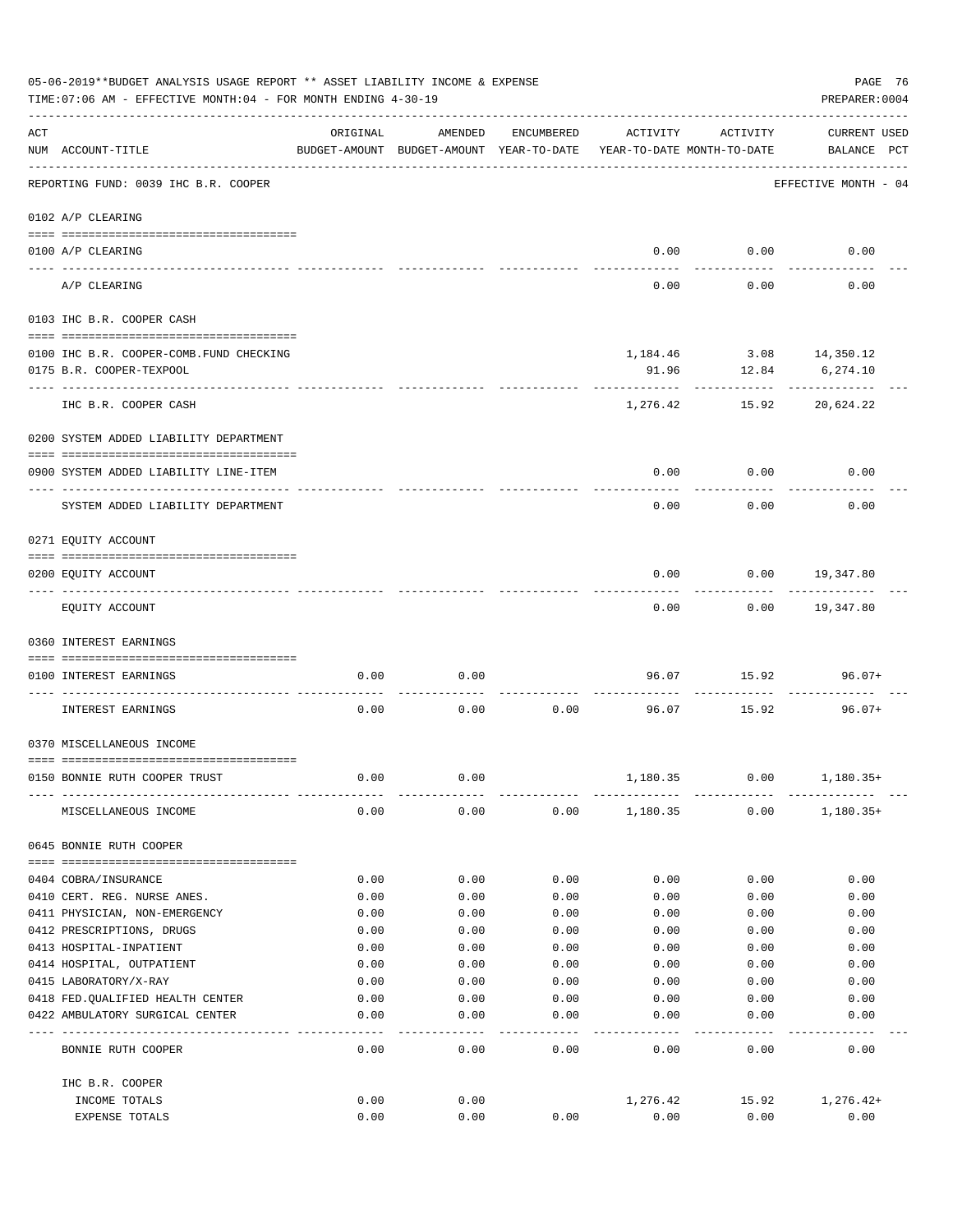|                                        |                                                   |                       |                                                                                                              |                                                                                                           |                        | PREPARER: 0004                               | PAGE 77                                                                                                                                                                                                                                                                                                                                                        |
|----------------------------------------|---------------------------------------------------|-----------------------|--------------------------------------------------------------------------------------------------------------|-----------------------------------------------------------------------------------------------------------|------------------------|----------------------------------------------|----------------------------------------------------------------------------------------------------------------------------------------------------------------------------------------------------------------------------------------------------------------------------------------------------------------------------------------------------------------|
| NUM ACCOUNT-TITLE                      | ORIGINAL                                          | AMENDED               |                                                                                                              |                                                                                                           |                        | CURRENT USED                                 |                                                                                                                                                                                                                                                                                                                                                                |
| REPORTING FUND: 0040 NAACHO            |                                                   |                       |                                                                                                              |                                                                                                           |                        |                                              |                                                                                                                                                                                                                                                                                                                                                                |
| 0103 CASH                              |                                                   |                       |                                                                                                              |                                                                                                           |                        |                                              |                                                                                                                                                                                                                                                                                                                                                                |
|                                        |                                                   |                       |                                                                                                              |                                                                                                           |                        |                                              |                                                                                                                                                                                                                                                                                                                                                                |
| 0100 NAACHO-COMBINED FUND CKING        |                                                   |                       |                                                                                                              |                                                                                                           |                        |                                              |                                                                                                                                                                                                                                                                                                                                                                |
| CASH                                   |                                                   |                       |                                                                                                              |                                                                                                           |                        |                                              |                                                                                                                                                                                                                                                                                                                                                                |
| 0200 SYSTEM ADDED LIABILITY DEPARTMENT |                                                   |                       |                                                                                                              |                                                                                                           |                        |                                              |                                                                                                                                                                                                                                                                                                                                                                |
| 0910 SYSTEM ADDED LIABILITY LINE-ITEM  |                                                   |                       |                                                                                                              | 0.00                                                                                                      | 0.00                   | 0.00                                         |                                                                                                                                                                                                                                                                                                                                                                |
|                                        |                                                   |                       |                                                                                                              |                                                                                                           | ---------              |                                              |                                                                                                                                                                                                                                                                                                                                                                |
| SYSTEM ADDED LIABILITY DEPARTMENT      |                                                   |                       |                                                                                                              | 0.00                                                                                                      | 0.00                   | 0.00                                         |                                                                                                                                                                                                                                                                                                                                                                |
| 0271 EOUITY ACCOUNT                    |                                                   |                       |                                                                                                              |                                                                                                           |                        |                                              |                                                                                                                                                                                                                                                                                                                                                                |
|                                        |                                                   |                       |                                                                                                              |                                                                                                           |                        |                                              |                                                                                                                                                                                                                                                                                                                                                                |
| 0200 EQUITY ACCOUNT                    |                                                   |                       |                                                                                                              |                                                                                                           |                        |                                              |                                                                                                                                                                                                                                                                                                                                                                |
| EQUITY ACCOUNT                         |                                                   |                       |                                                                                                              | 0.00                                                                                                      |                        |                                              |                                                                                                                                                                                                                                                                                                                                                                |
| 0300 CASH                              |                                                   |                       |                                                                                                              |                                                                                                           |                        |                                              |                                                                                                                                                                                                                                                                                                                                                                |
|                                        |                                                   |                       |                                                                                                              |                                                                                                           |                        |                                              |                                                                                                                                                                                                                                                                                                                                                                |
| 0110 UNENCUMBERED FUND BALANCE         |                                                   |                       |                                                                                                              | 0.00                                                                                                      |                        |                                              |                                                                                                                                                                                                                                                                                                                                                                |
| CASH                                   |                                                   |                       |                                                                                                              | 0.00                                                                                                      |                        |                                              | 00                                                                                                                                                                                                                                                                                                                                                             |
| 0330 GRANT INCOME                      |                                                   |                       |                                                                                                              |                                                                                                           |                        |                                              |                                                                                                                                                                                                                                                                                                                                                                |
| 0410 NAACHO GRANT INCOME               | 0.00                                              | 0.00                  |                                                                                                              | 0.00                                                                                                      | 0.00                   | 0.00                                         |                                                                                                                                                                                                                                                                                                                                                                |
| GRANT INCOME                           | 0.00                                              |                       |                                                                                                              |                                                                                                           |                        | 0.00                                         |                                                                                                                                                                                                                                                                                                                                                                |
| 0411 NACCHO                            |                                                   |                       |                                                                                                              |                                                                                                           |                        |                                              |                                                                                                                                                                                                                                                                                                                                                                |
|                                        |                                                   |                       |                                                                                                              |                                                                                                           |                        |                                              |                                                                                                                                                                                                                                                                                                                                                                |
|                                        |                                                   |                       |                                                                                                              |                                                                                                           |                        |                                              |                                                                                                                                                                                                                                                                                                                                                                |
| 0574 COMPUTER EOUIPMENT                | 0.00                                              | 0.00                  | 0.00                                                                                                         | 0.00                                                                                                      | 0.00                   | 0.00                                         |                                                                                                                                                                                                                                                                                                                                                                |
| NACCHO                                 | 2,597.43                                          | ---------<br>2,597.43 | 0.00                                                                                                         | --------<br>1,607.24                                                                                      | ----------<br>1,074.45 | 990.19 62                                    |                                                                                                                                                                                                                                                                                                                                                                |
| NAACHO                                 |                                                   |                       |                                                                                                              |                                                                                                           |                        |                                              |                                                                                                                                                                                                                                                                                                                                                                |
| INCOME TOTALS                          | 2,597.43                                          | 2,597.43              |                                                                                                              | 0.00                                                                                                      | 0.00                   | 2,597.43                                     | 0 <sub>0</sub>                                                                                                                                                                                                                                                                                                                                                 |
| EXPENSE TOTALS                         | 2,597.43                                          | 2,597.43              | 0.00                                                                                                         | 1,607.24                                                                                                  | 1,074.45               | 990.19                                       | 62                                                                                                                                                                                                                                                                                                                                                             |
|                                        | 0310 OFFICE SUPPLIES<br>0427 OUT OF COUNTY TRAVEL |                       | TIME: 07:06 AM - EFFECTIVE MONTH: 04 - FOR MONTH ENDING 4-30-19<br>2,597.43 2,597.43<br>1,997.43<br>1,997.43 | 05-06-2019**BUDGET ANALYSIS USAGE REPORT ** ASSET LIABILITY INCOME & EXPENSE<br>2,597.43 2,597.43<br>0.00 | 0.00<br>823.25         | $0.00$ $0.00$ $0.00$ $0.00$ $0.00$<br>623.25 | ENCUMBERED ACTIVITY ACTIVITY<br>BUDGET-AMOUNT BUDGET-AMOUNT YEAR-TO-DATE YEAR-TO-DATE MONTH-TO-DATE BALANCE PCT<br>EFFECTIVE MONTH - 04<br>1,607.24- 1,074.45- 756.22<br>1,607.24- 1,074.45- 756.22<br>$0.00$ $0.00$ $2,363.46$<br>$0.00$ 2,363.46<br>$0.00$ 2,597.43 00<br>$0.00$ 2,597.43<br>600.00 600.00 600.00 783.99 451.20 183.99-131<br>$1, 174.18$ 41 |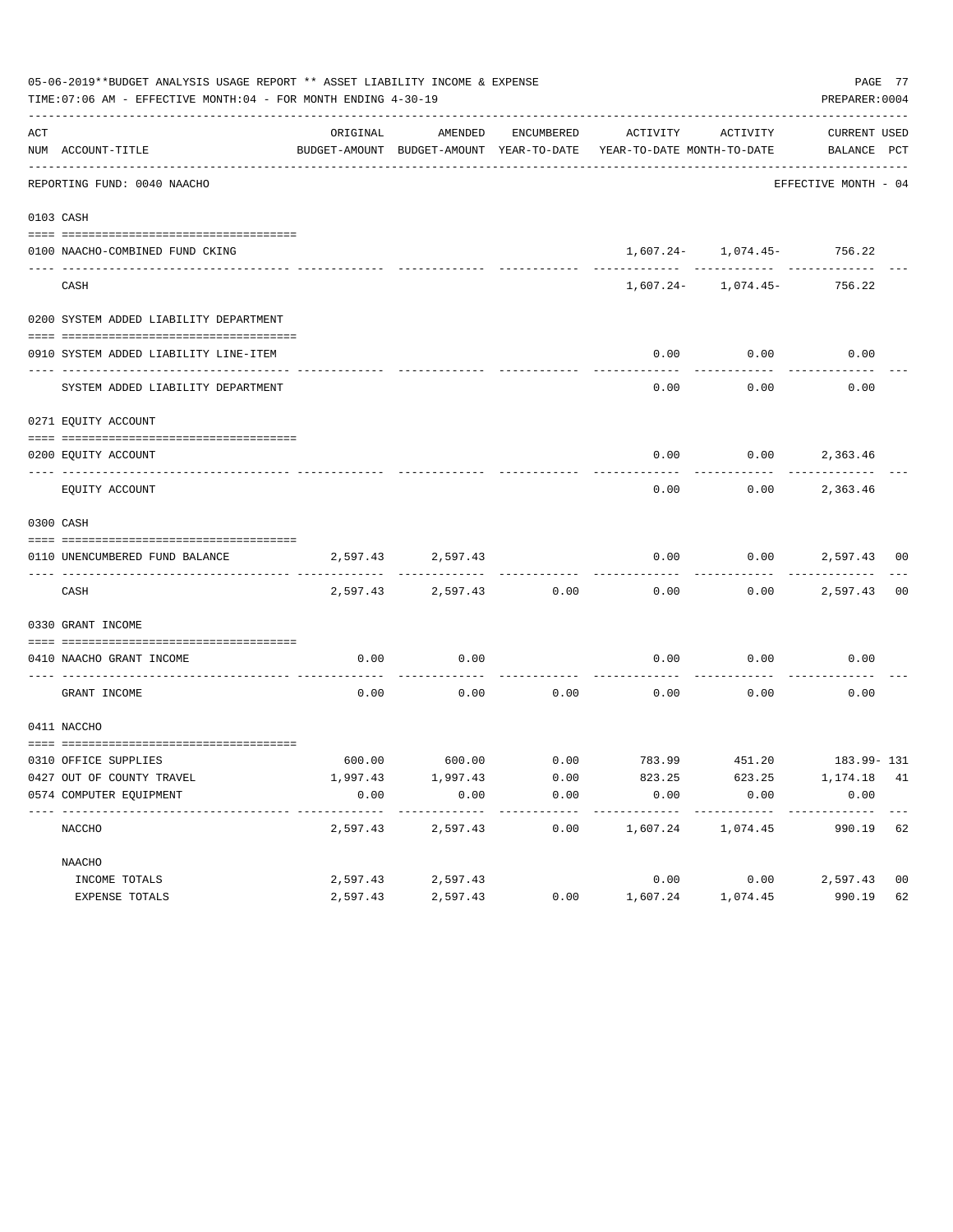|     | 05-06-2019**BUDGET ANALYSIS USAGE REPORT ** ASSET LIABILITY INCOME & EXPENSE<br>TIME: 07:06 AM - EFFECTIVE MONTH: 04 - FOR MONTH ENDING 4-30-19 |                |                                                     |            |                                        |                           | PAGE 78<br>PREPARER: 0004          |
|-----|-------------------------------------------------------------------------------------------------------------------------------------------------|----------------|-----------------------------------------------------|------------|----------------------------------------|---------------------------|------------------------------------|
| ACT | NUM ACCOUNT-TITLE                                                                                                                               | ORIGINAL       | AMENDED<br>BUDGET-AMOUNT BUDGET-AMOUNT YEAR-TO-DATE | ENCUMBERED | ACTIVITY<br>YEAR-TO-DATE MONTH-TO-DATE | ACTIVITY                  | <b>CURRENT USED</b><br>BALANCE PCT |
|     | REPORTING FUND: 0041 CITIZEN CORPS (CERT)                                                                                                       |                |                                                     |            |                                        |                           | EFFECTIVE MONTH - 04               |
|     | 0102 A/P CLEARING                                                                                                                               |                |                                                     |            |                                        |                           |                                    |
|     | 0100 A/P CLEARING                                                                                                                               |                |                                                     |            | 0.00                                   | 0.00                      | 0.00                               |
|     | A/P CLEARING                                                                                                                                    |                |                                                     |            | 0.00                                   | -------<br>0.00           | 0.00                               |
|     | 0103 CASH                                                                                                                                       |                |                                                     |            |                                        |                           |                                    |
|     | 0100 CITIZEN CORPS(CERT)-COMB.FUND CKIN                                                                                                         |                |                                                     |            | 150.00                                 | 0.00                      | 450.00                             |
|     | CASH                                                                                                                                            |                |                                                     |            | 150.00                                 | 0.00                      | 450.00                             |
|     | 0120 RECEIVABLES                                                                                                                                |                |                                                     |            |                                        |                           |                                    |
|     | 0312 DUE FROM OTHER GOVERNMENTS                                                                                                                 |                |                                                     |            | 0.00                                   | 0.00                      | 0.00                               |
|     | RECEIVABLES                                                                                                                                     |                |                                                     |            | 0.00                                   | 0.00                      | 0.00                               |
|     | 0200 SYSTEM ADDED LIABILITY DEPARTMENT                                                                                                          |                |                                                     |            |                                        |                           |                                    |
|     | 0910 SYSTEM ADDED LIABILITY LINE-ITEM                                                                                                           |                |                                                     |            | 0.00                                   | 0.00<br>$- - - - - - - -$ | 0.00                               |
|     | SYSTEM ADDED LIABILITY DEPARTMENT                                                                                                               |                |                                                     |            | 0.00                                   | 0.00                      | 0.00                               |
|     | 0207 DUE TO FUND                                                                                                                                |                |                                                     |            |                                        |                           |                                    |
|     | 0095 DUE TO OTHER FUNDS                                                                                                                         |                |                                                     |            | 0.00                                   | 0.00                      | 0.00                               |
|     | DUE TO FUND                                                                                                                                     |                |                                                     |            | 0.00                                   | 0.00                      | 0.00                               |
|     | 0271 EQUITY ACCOUNT                                                                                                                             |                |                                                     |            |                                        |                           |                                    |
|     | 0200 EQUITY ACCOUNT                                                                                                                             |                |                                                     |            | 0.00                                   |                           | $0.00$ 300.00                      |
|     | EQUITY ACCOUNT                                                                                                                                  |                |                                                     |            | 0.00                                   | 0.00                      | 300.00                             |
|     | 0370 MISCELLANEOUS                                                                                                                              |                |                                                     |            |                                        |                           |                                    |
|     | 0406 DONATIONS                                                                                                                                  | 0.00           | 0.00                                                |            | 150.00                                 | 0.00                      | 150.00+                            |
|     | MISCELLANEOUS                                                                                                                                   | ------<br>0.00 | ----------<br>0.00                                  | 0.00       | 150.00                                 | ----------<br>0.00        | $150.00+$                          |
|     | 0406 CERT DONATIONS                                                                                                                             |                |                                                     |            |                                        |                           |                                    |
|     | 0310 SUPPLIES                                                                                                                                   | 0.00           | 0.00                                                | 0.00       | 0.00                                   | 0.00                      | 0.00                               |
|     | 0330 GAS & OIL                                                                                                                                  | 0.00           | 0.00                                                | 0.00       | 0.00                                   | 0.00                      | 0.00                               |
|     | 0427 TRAINING EXPENSE                                                                                                                           | 0.00           | 0.00                                                | 0.00       | 0.00                                   | 0.00                      | 0.00                               |
|     | CERT DONATIONS                                                                                                                                  | 0.00           | 0.00                                                | 0.00       | 0.00                                   | 0.00                      | 0.00                               |
|     | CITIZEN CORPS (CERT)                                                                                                                            |                |                                                     |            |                                        |                           |                                    |
|     | INCOME TOTALS                                                                                                                                   | 0.00           | 0.00                                                |            | 150.00                                 | 0.00                      | $150.00+$                          |
|     | EXPENSE TOTALS                                                                                                                                  | 0.00           | 0.00                                                | 0.00       | 0.00                                   | 0.00                      | 0.00                               |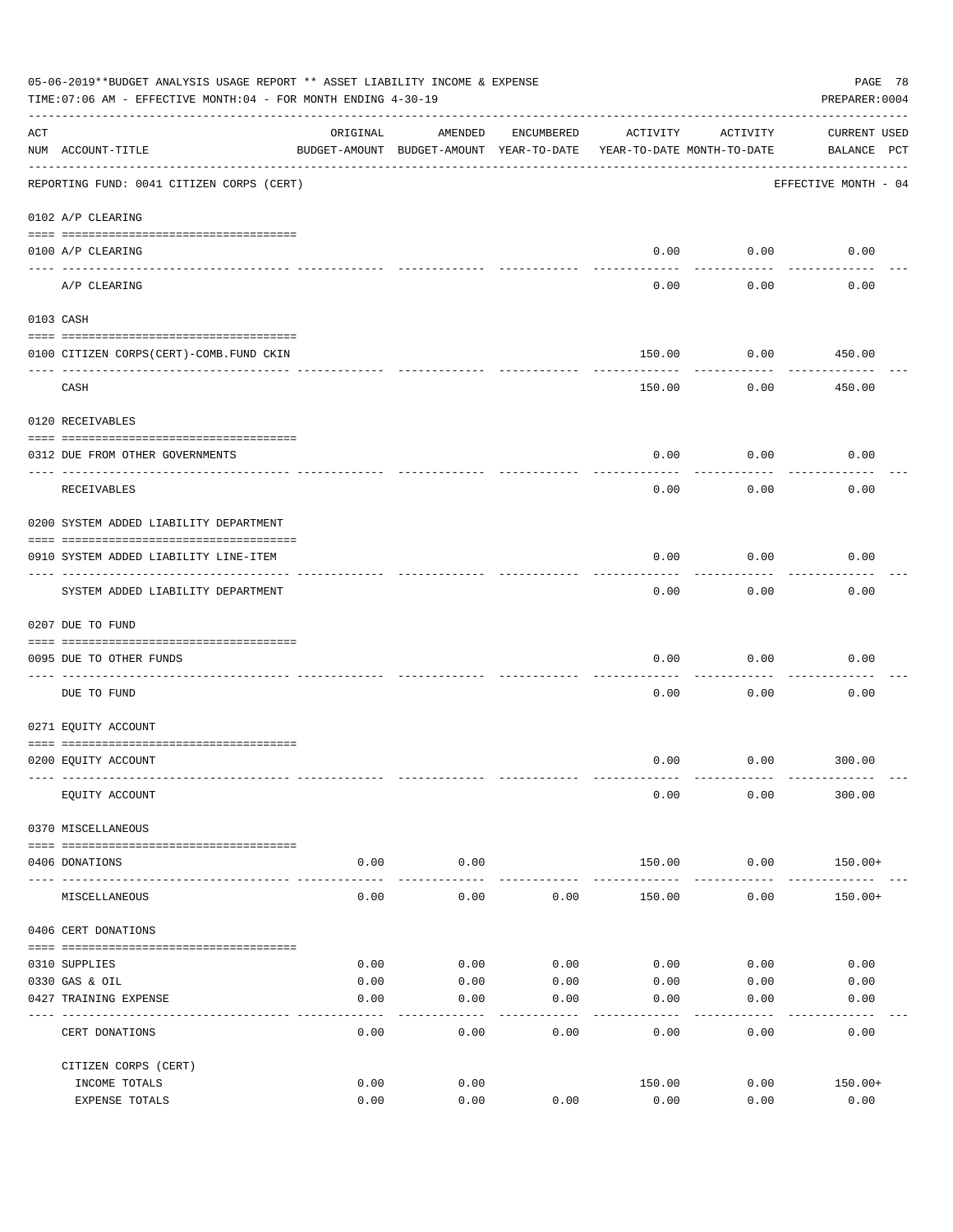|     | 05-06-2019**BUDGET ANALYSIS USAGE REPORT ** ASSET LIABILITY INCOME & EXPENSE<br>TIME: 07:06 AM - EFFECTIVE MONTH: 04 - FOR MONTH ENDING 4-30-19 |          |                                                     |            |          |                                        | PAGE 79<br>PREPARER: 0004               |
|-----|-------------------------------------------------------------------------------------------------------------------------------------------------|----------|-----------------------------------------------------|------------|----------|----------------------------------------|-----------------------------------------|
| ACT | NUM ACCOUNT-TITLE                                                                                                                               | ORIGINAL | AMENDED<br>BUDGET-AMOUNT BUDGET-AMOUNT YEAR-TO-DATE | ENCUMBERED | ACTIVITY | ACTIVITY<br>YEAR-TO-DATE MONTH-TO-DATE | CURRENT USED<br>BALANCE<br>$_{\rm PCT}$ |
|     | REPORTING FUND: 0042 HAZARD MITIGATION PLAN                                                                                                     |          |                                                     |            |          |                                        | EFFECTIVE MONTH - 04                    |
|     | 0103 CASH                                                                                                                                       |          |                                                     |            |          |                                        |                                         |
|     | 0100 HAZARD MITIGATION-COMB.FUND CKING.                                                                                                         |          |                                                     |            | 0.00     | 0.00                                   | $428.64-$                               |
|     | CASH                                                                                                                                            |          |                                                     |            | 0.00     | 0.00                                   | $428.64-$                               |
|     | 0200 SYSTEM ADDED LIABILITY DEPARTMENT                                                                                                          |          |                                                     |            |          |                                        |                                         |
|     | 0910 SYSTEM ADDED LIABILITY LINE-ITEM                                                                                                           |          |                                                     |            | 0.00     | 0.00                                   | 0.00                                    |
|     | SYSTEM ADDED LIABILITY DEPARTMENT                                                                                                               |          |                                                     |            | 0.00     | 0.00                                   | 0.00                                    |
|     | 0271 EQUITY ACCOUNT                                                                                                                             |          |                                                     |            |          |                                        |                                         |
|     | 0200 EQUITY ACCOUNT                                                                                                                             |          |                                                     |            | 0.00     | 0.00                                   | $428.64-$                               |
|     | EQUITY ACCOUNT                                                                                                                                  |          |                                                     |            | 0.00     | 0.00                                   | $428.64-$                               |
|     | 0330 GRANT INCOME                                                                                                                               |          |                                                     |            |          |                                        |                                         |
|     | 0477 HAZARD MITIGATION DR-1999                                                                                                                  | 0.00     | 0.00                                                |            | 0.00     | 0.00                                   | 0.00                                    |
|     | GRANT INCOME                                                                                                                                    | 0.00     | 0.00                                                | 0.00       | 0.00     | 0.00                                   | 0.00                                    |
|     | 0477 HAZARD MITIGATION GRANT                                                                                                                    |          |                                                     |            |          |                                        |                                         |
|     |                                                                                                                                                 |          |                                                     |            |          |                                        |                                         |
|     | 0310 OFFICE SUPPLIES                                                                                                                            | 0.00     | 0.00                                                | 0.00       | 0.00     | 0.00                                   | 0.00                                    |
|     | 0415 CONSULTANT                                                                                                                                 | 0.00     | 0.00                                                | 0.00       | 0.00     | 0.00                                   | 0.00                                    |
|     | 0427 TRAVEL AND TRAINING                                                                                                                        | 0.00     | 0.00                                                | 0.00       | 0.00     | 0.00                                   | 0.00                                    |
|     | 0574 COMPUTER EQUIPMENT                                                                                                                         | 0.00     | 0.00                                                | 0.00       | 0.00     | 0.00                                   | 0.00                                    |
|     | HAZARD MITIGATION GRANT                                                                                                                         | 0.00     | 0.00                                                | 0.00       | 0.00     | 0.00                                   | 0.00                                    |
|     | HAZARD MITIGATION PLAN                                                                                                                          |          |                                                     |            |          |                                        |                                         |
|     | INCOME TOTALS                                                                                                                                   | 0.00     | 0.00                                                |            | 0.00     | 0.00                                   | 0.00                                    |
|     | <b>EXPENSE TOTALS</b>                                                                                                                           | 0.00     | 0.00                                                | 0.00       | 0.00     | 0.00                                   | 0.00                                    |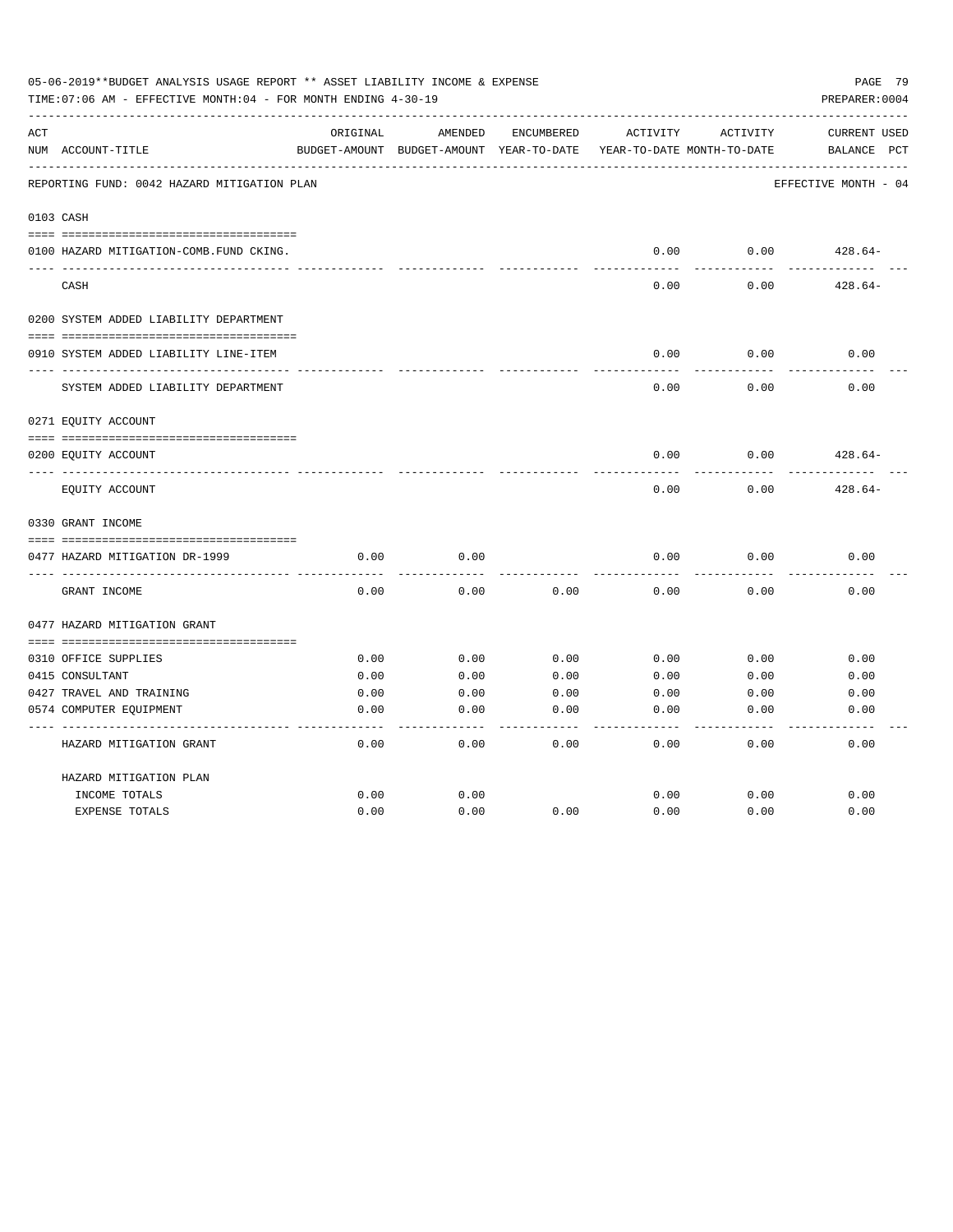|     | 05-06-2019**BUDGET ANALYSIS USAGE REPORT ** ASSET LIABILITY INCOME & EXPENSE<br>TIME: 07:06 AM - EFFECTIVE MONTH: 04 - FOR MONTH ENDING 4-30-19 |               |                                                     |              |                                        |               | PAGE 80<br>PREPARER: 0004          |
|-----|-------------------------------------------------------------------------------------------------------------------------------------------------|---------------|-----------------------------------------------------|--------------|----------------------------------------|---------------|------------------------------------|
| ACT | NUM ACCOUNT-TITLE                                                                                                                               | ORIGINAL      | AMENDED<br>BUDGET-AMOUNT BUDGET-AMOUNT YEAR-TO-DATE | ENCUMBERED   | ACTIVITY<br>YEAR-TO-DATE MONTH-TO-DATE | ACTIVITY      | <b>CURRENT USED</b><br>BALANCE PCT |
|     | REPORTING FUND: 0044 HOMELAND SECURITY                                                                                                          |               |                                                     |              |                                        |               | EFFECTIVE MONTH - 04               |
|     | 0102 A/P CLEARING                                                                                                                               |               |                                                     |              |                                        |               |                                    |
|     | 0100 A/P CLEARING<br>---- ----------                                                                                                            |               |                                                     |              | 0.00                                   | 0.00          | 0.00                               |
|     | A/P CLEARING                                                                                                                                    |               |                                                     |              | 0.00                                   | 0.00          | 0.00                               |
|     | 0103 CASH                                                                                                                                       |               |                                                     |              |                                        |               |                                    |
|     | 0100 HOMELAND SECURITY-COMB.FUND CHKING                                                                                                         |               |                                                     |              | 0.00                                   | 0.00          | 0.00                               |
|     | CASH                                                                                                                                            |               |                                                     |              | 0.00                                   | 0.00          | 0.00                               |
|     | 0120 RECEIVABLES                                                                                                                                |               |                                                     |              |                                        |               |                                    |
|     | 0312 DUE FROM OTHER GOVERNMENT                                                                                                                  |               |                                                     |              | 0.00                                   | 0.00          | 0.00                               |
|     | RECEIVABLES                                                                                                                                     |               |                                                     |              | 0.00                                   | 0.00          | 0.00                               |
|     | 0200 SYSTEM ADDED LIABILITY DEPARTMENT                                                                                                          |               |                                                     |              |                                        |               |                                    |
|     | 0910 SYSTEM ADDED LIABILITY LINE-ITEM                                                                                                           |               |                                                     |              | 0.00                                   | 0.00          | 0.00                               |
|     | SYSTEM ADDED LIABILITY DEPARTMENT                                                                                                               |               |                                                     |              | 0.00                                   | 0.00          | 0.00                               |
|     | 0207 DUE TO FUND                                                                                                                                |               |                                                     |              |                                        |               |                                    |
|     | 0095 DUE TO OTHER FUNDS                                                                                                                         |               |                                                     |              | 0.00                                   | 0.00          | 0.00                               |
|     | DUE TO FUND                                                                                                                                     |               |                                                     |              | 0.00                                   | 0.00          | 0.00                               |
|     | 0271 EQUITY ACCOUNT                                                                                                                             |               |                                                     |              |                                        |               |                                    |
|     | 0200 EQUITY ACCOUNT                                                                                                                             |               |                                                     |              | 0.00                                   | 0.00          | 0.00                               |
|     | EQUITY ACCOUNT                                                                                                                                  |               |                                                     |              | 0.00                                   | 0.00          | 0.00                               |
|     | 0330 GRANTS                                                                                                                                     |               |                                                     |              |                                        |               |                                    |
|     | 0423 2016 HOMELAND SECURITY                                                                                                                     | 0.00          | 0.00                                                |              | 0.00                                   | 0.00          | 0.00                               |
|     | GRANTS                                                                                                                                          | 0.00          | 0.00                                                | 0.00         | 0.00                                   | 0.00          | 0.00                               |
|     | 0412 HOMELAND SECURITY                                                                                                                          |               |                                                     |              |                                        |               |                                    |
|     |                                                                                                                                                 |               |                                                     |              |                                        |               |                                    |
|     | 0578 2011 EQUIPMENT                                                                                                                             | 0.00          | 0.00                                                | 0.00         | 0.00                                   | 0.00          | 0.00                               |
|     | 0579 2012 EQUIPMENT<br>0580 2013 EQUIPMENT                                                                                                      | 0.00<br>0.00  | 0.00<br>0.00                                        | 0.00<br>0.00 | 0.00<br>0.00                           | 0.00<br>0.00  | 0.00<br>0.00                       |
|     | 0581 2014 EQUIPMENT                                                                                                                             | 0.00          | 0.00                                                | 0.00         | 0.00                                   | 0.00          | 0.00                               |
|     | 0582 2015 EQUIPMENT                                                                                                                             | 0.00          | 0.00                                                | 0.00         | 0.00                                   | 0.00          | 0.00                               |
|     | 0583 2016 EQUIPMENT                                                                                                                             | 0.00          | 0.00                                                | 0.00         | 0.00                                   | 0.00          | 0.00                               |
|     | HOMELAND SECURITY                                                                                                                               | $---$<br>0.00 | ----<br>0.00                                        | ----<br>0.00 | $---$<br>0.00                          | $---$<br>0.00 | -----<br>0.00                      |
|     |                                                                                                                                                 |               |                                                     |              |                                        |               |                                    |
|     | HOMELAND SECURITY<br>INCOME TOTALS                                                                                                              | 0.00          | 0.00                                                |              | 0.00                                   | 0.00          | 0.00                               |
|     |                                                                                                                                                 |               |                                                     |              |                                        |               |                                    |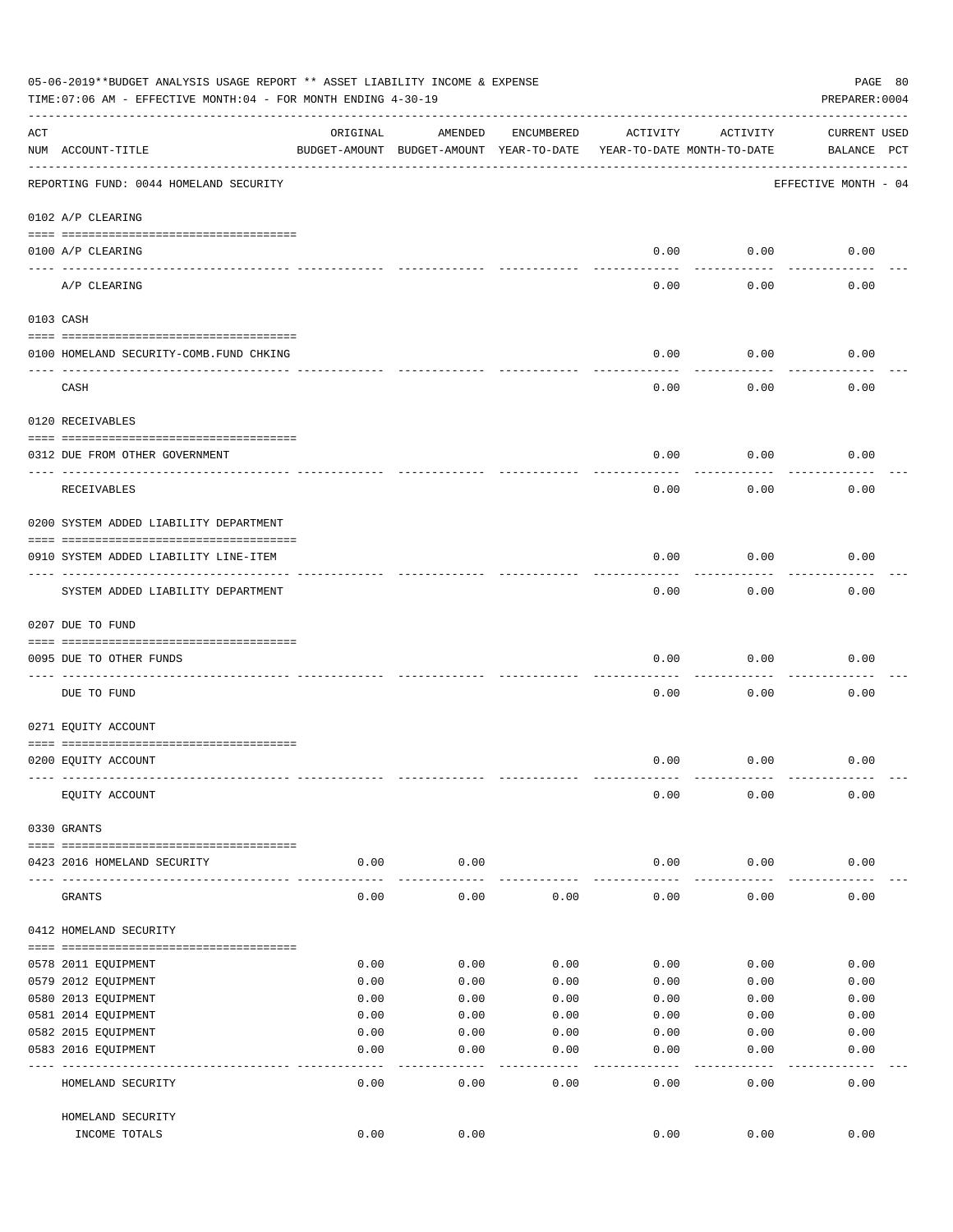| 05-06-2019**BUDGET ANALYSIS USAGE REPORT ** ASSET LIABILITY INCOME & EXPENSE<br>TIME:07:06 AM - EFFECTIVE MONTH:04 - FOR MONTH ENDING 4-30-19 |                           |                          |                                   |                                        |          | PAGE 81<br>PREPARER: 0004             |  |
|-----------------------------------------------------------------------------------------------------------------------------------------------|---------------------------|--------------------------|-----------------------------------|----------------------------------------|----------|---------------------------------------|--|
| ACT<br>NUM ACCOUNT-TITLE                                                                                                                      | ORIGINAL<br>BUDGET-AMOUNT | AMENDED<br>BUDGET-AMOUNT | <b>ENCUMBERED</b><br>YEAR-TO-DATE | ACTIVITY<br>YEAR-TO-DATE MONTH-TO-DATE | ACTIVITY | CURRENT USED<br><b>PCT</b><br>BALANCE |  |
| REPORTING FUND: 0044 HOMELAND SECURITY                                                                                                        |                           |                          |                                   |                                        |          | EFFECTIVE MONTH - 04                  |  |
| <b>EXPENSE TOTALS</b>                                                                                                                         | 0.00                      | 0.00                     | 0.00                              | 0.00                                   | 0.00     | 0.00                                  |  |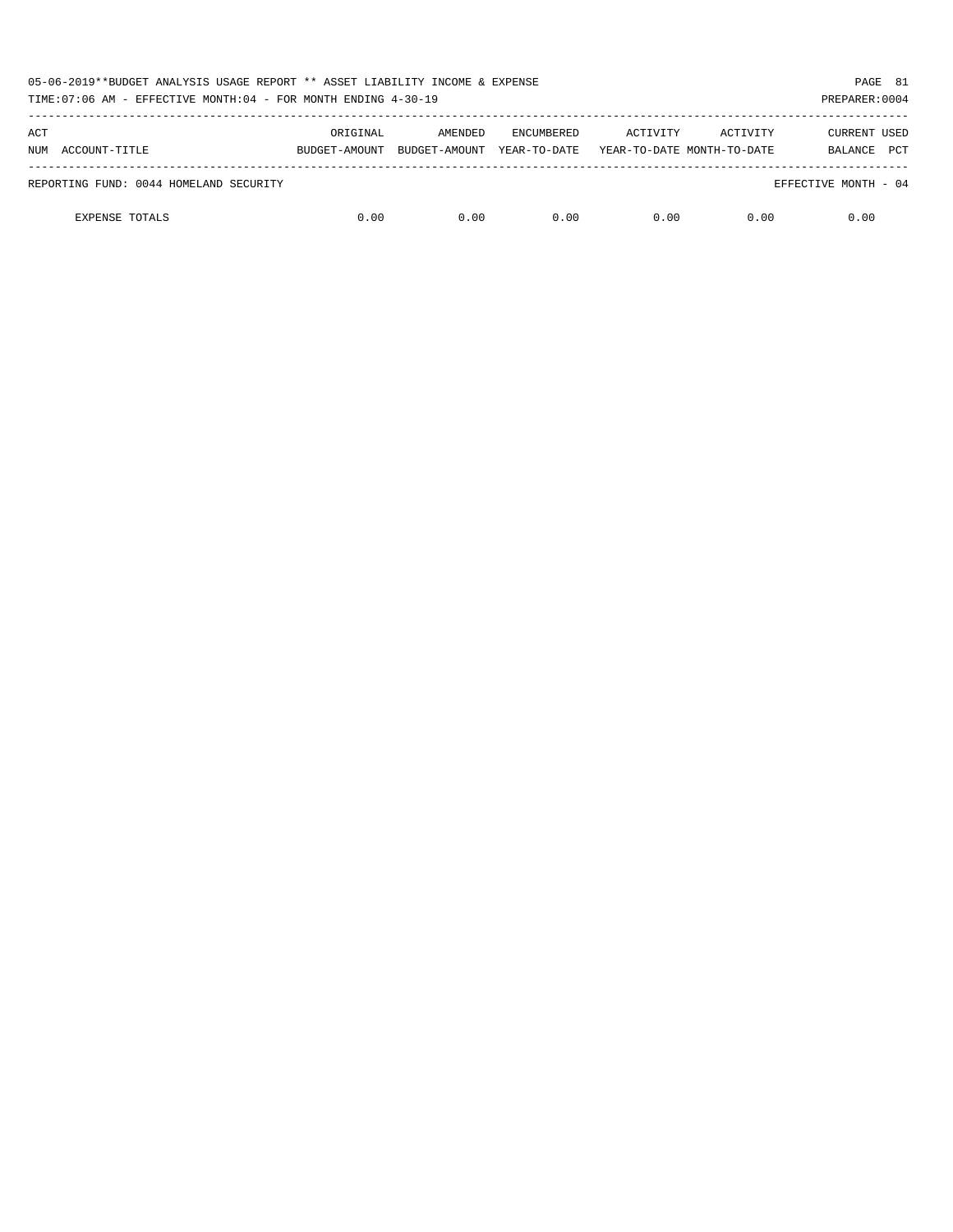|       | 05-06-2019**BUDGET ANALYSIS USAGE REPORT ** ASSET LIABILITY INCOME & EXPENSE<br>TIME: 07:06 AM - EFFECTIVE MONTH: 04 - FOR MONTH ENDING 4-30-19 |              |                                                     |              |                                        |                             | PAGE 82<br>PREPARER: 0004          |
|-------|-------------------------------------------------------------------------------------------------------------------------------------------------|--------------|-----------------------------------------------------|--------------|----------------------------------------|-----------------------------|------------------------------------|
| ACT   | NUM ACCOUNT-TITLE                                                                                                                               | ORIGINAL     | AMENDED<br>BUDGET-AMOUNT BUDGET-AMOUNT YEAR-TO-DATE | ENCUMBERED   | ACTIVITY<br>YEAR-TO-DATE MONTH-TO-DATE | ACTIVITY                    | <b>CURRENT USED</b><br>BALANCE PCT |
|       | REPORTING FUND: 0045 CHAPTER 19 FUNDS                                                                                                           |              |                                                     |              |                                        |                             | EFFECTIVE MONTH - 04               |
|       | 0100 PAYROLL                                                                                                                                    |              |                                                     |              |                                        |                             |                                    |
|       | 0100 PAYROLL                                                                                                                                    |              |                                                     |              | 0.00                                   | 0.00                        | 0.00                               |
|       | PAYROLL                                                                                                                                         |              |                                                     |              | 0.00                                   | 0.00                        | 0.00                               |
|       | 0103 CASH                                                                                                                                       |              |                                                     |              |                                        |                             |                                    |
|       | 0100 CHAPTER 19-COMBINED FUNDS CHECKING                                                                                                         |              |                                                     |              |                                        | 2,749.87- 930.00- 2,841.98- |                                    |
|       | CASH                                                                                                                                            |              |                                                     |              | 2,749.87-                              |                             | $930.00 - 2,841.98 -$              |
|       | 0120 RECEIVABLES                                                                                                                                |              |                                                     |              |                                        |                             |                                    |
|       | 0312 DUE FROM OTHER GOVERNMENT                                                                                                                  |              |                                                     |              | 0.00                                   | 0.00                        | 0.00                               |
|       | RECEIVABLES                                                                                                                                     |              |                                                     |              | 0.00                                   | 0.00                        | 0.00                               |
|       | 0200 SYSTEM ADDED LIABILITY DEPARTMENT                                                                                                          |              |                                                     |              |                                        |                             |                                    |
|       | 0150 ACCRUED SALARY PAYABLE                                                                                                                     |              |                                                     |              | 0.00                                   | 0.00                        | 302.00                             |
|       | 0155 ACCRUED FRINGE BENEFITS                                                                                                                    |              |                                                     |              | 0.00                                   | 0.00                        | 0.00                               |
|       | 0910 SYSTEM ADDED LIABILITY LINE-ITEM                                                                                                           |              |                                                     |              | 0.00                                   | 0.00                        | 0.00                               |
|       | SYSTEM ADDED LIABILITY DEPARTMENT                                                                                                               |              |                                                     |              | 0.00                                   | 0.00                        | 302.00                             |
|       | 0207 DUE TO FUND                                                                                                                                |              |                                                     |              |                                        |                             |                                    |
|       |                                                                                                                                                 |              |                                                     |              |                                        |                             |                                    |
|       | 0095 DUE TO OTHER FUNDS                                                                                                                         |              |                                                     |              | 0.00                                   | 0.00                        | 0.00                               |
|       | DUE TO FUND                                                                                                                                     |              |                                                     |              | 0.00                                   | 0.00                        | 0.00                               |
|       | 0271 EQUITY ACCOUNT                                                                                                                             |              |                                                     |              |                                        |                             |                                    |
|       | 0200 EQUITY ACCOUNT                                                                                                                             |              |                                                     |              | 0.00                                   | 0.00                        | $394.11 -$                         |
|       |                                                                                                                                                 |              |                                                     |              |                                        |                             |                                    |
|       | EQUITY ACCOUNT                                                                                                                                  |              |                                                     |              | 0.00                                   | 0.00                        | $394.11 -$                         |
|       | 0330 GRANT INCOME                                                                                                                               |              |                                                     |              |                                        |                             |                                    |
| $---$ | 0403 CHAPTER 19 FUNDS                                                                                                                           | 0.00         | 0.00                                                |              | 92.11                                  | 0.00                        | $92.11+$                           |
|       | GRANT INCOME                                                                                                                                    | 0.00         | 0.00                                                | 0.00         | 92.11                                  | 0.00                        | $92.11+$                           |
|       | 0403 CHAPTER 19 FUNDS                                                                                                                           |              |                                                     |              |                                        |                             |                                    |
|       | 0103 SALARY                                                                                                                                     | 0.00         | 0.00                                                | 0.00         | 0.00                                   | 0.00                        | 0.00                               |
|       | 0201 SOCIAL SECURITY                                                                                                                            | 0.00         | 0.00                                                | 0.00         | 0.00                                   | 0.00                        | 0.00                               |
|       | 0204 WORKERS COMPENSATION                                                                                                                       | 0.00         | 0.00                                                | 0.00         | 0.00                                   | 0.00                        | 0.00                               |
|       | 0205 MEDICARE TAX                                                                                                                               | 0.00         | 0.00                                                | 0.00         | 0.00                                   | 0.00                        | 0.00                               |
|       | 0310 OFFICE SUPPLIES                                                                                                                            | 0.00         | 0.00                                                | 0.00         | 850.00                                 | 700.00                      | $850.00 -$                         |
|       | 0427 OUT OF COUNTY TRAVEL<br>0481 DUES                                                                                                          | 0.00         | 0.00                                                | 0.00         | 1,791.98                               | 230.00                      | 1,791.98-                          |
|       | 0572 OFFICE EQUIPMENT                                                                                                                           | 0.00<br>0.00 | 0.00<br>0.00                                        | 0.00<br>0.00 | 200.00<br>0.00                         | 0.00<br>0.00                | $200.00 -$<br>0.00                 |
|       | 0573 ELECTION EQUIPMENT                                                                                                                         | 0.00         | 0.00                                                | 0.00         | 0.00                                   | 0.00                        | 0.00                               |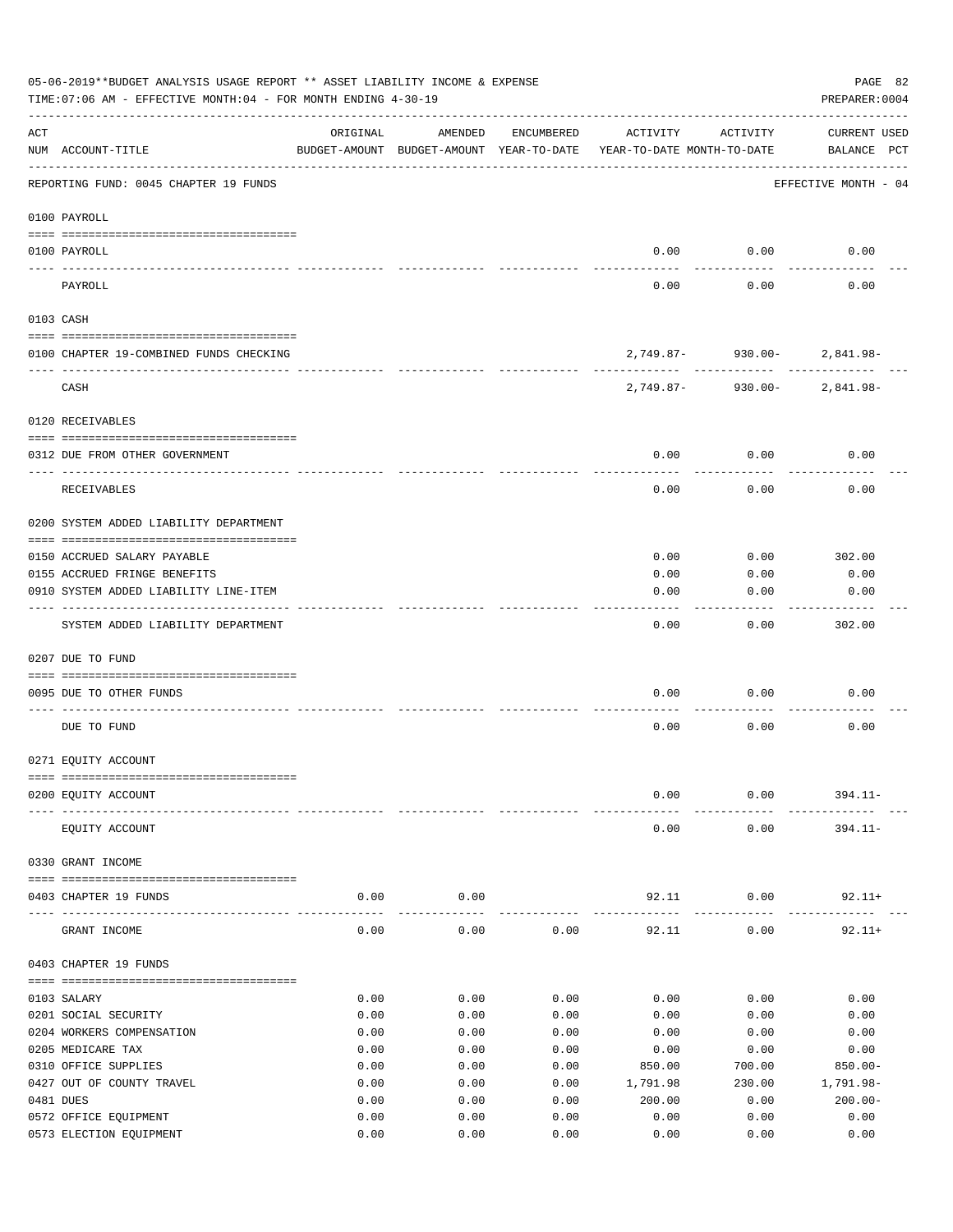| 05-06-2019**BUDGET ANALYSIS USAGE REPORT ** ASSET LIABILITY INCOME & EXPENSE | PAGE 83        |  |
|------------------------------------------------------------------------------|----------------|--|
| TIME:07:06 AM - EFFECTIVE MONTH:04 - FOR MONTH ENDING 4-30-19                | PREPARER: 0004 |  |

| ACT                                   | ORIGINAL      | AMENDED       | <b>ENCUMBERED</b> | ACTIVITY | ACTIVITY                   | <b>CURRENT USED</b>   |
|---------------------------------------|---------------|---------------|-------------------|----------|----------------------------|-----------------------|
| ACCOUNT-TITLE<br>NUM                  | BUDGET-AMOUNT | BUDGET-AMOUNT | YEAR-TO-DATE      |          | YEAR-TO-DATE MONTH-TO-DATE | <b>PCT</b><br>BALANCE |
|                                       |               |               |                   |          |                            |                       |
| REPORTING FUND: 0045 CHAPTER 19 FUNDS |               |               |                   |          |                            | EFFECTIVE MONTH - 04  |
|                                       |               |               |                   |          |                            |                       |
| 0574 COMPUTER EQUIPMENT               | 0.00          | 0.00          | 0.00              | 0.00     | 0.00                       | 0.00                  |
|                                       |               |               |                   |          |                            |                       |
| CHAPTER 19 FUNDS                      | 0.00          | 0.00          | 0.00              | 2,841.98 | 930.00                     | 2,841.98-             |
|                                       |               |               |                   |          |                            |                       |
| CHAPTER 19 FUNDS                      |               |               |                   |          |                            |                       |
| INCOME TOTALS                         | 0.00          | 0.00          |                   | 92.11    | 0.00                       | $92.11+$              |
| <b>EXPENSE TOTALS</b>                 | 0.00          | 0.00          | 0.00              | 2,841.98 | 930.00                     | 2,841.98-             |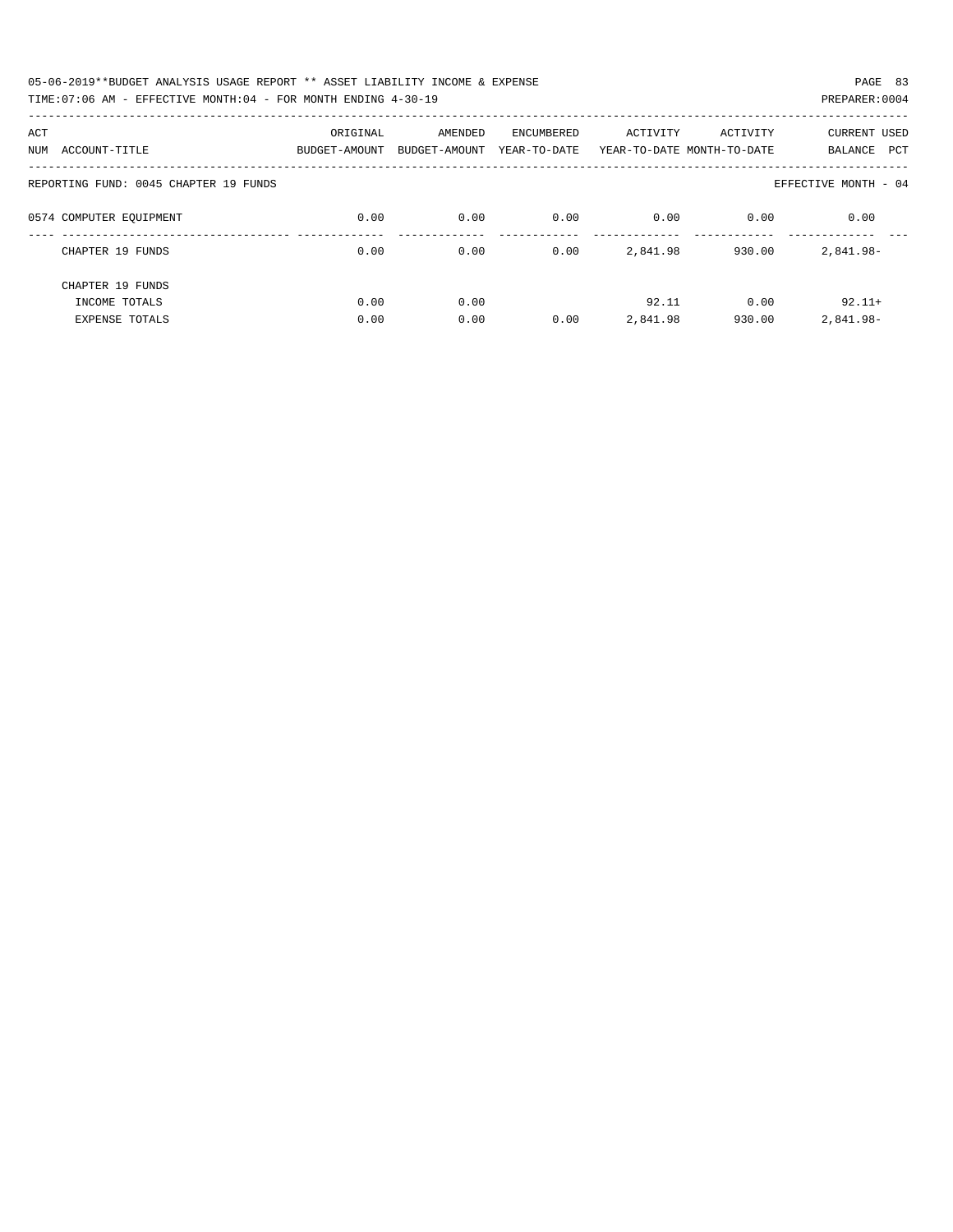| 05-06-2019**BUDGET ANALYSIS USAGE REPORT ** ASSET LIABILITY INCOME & EXPENSE<br>TIME: 07:06 AM - EFFECTIVE MONTH: 04 - FOR MONTH ENDING 4-30-19 |                                                      |           |                                                     |            |           |                                        |                                    |                |  |
|-------------------------------------------------------------------------------------------------------------------------------------------------|------------------------------------------------------|-----------|-----------------------------------------------------|------------|-----------|----------------------------------------|------------------------------------|----------------|--|
| ACT                                                                                                                                             | NUM ACCOUNT-TITLE                                    | ORIGINAL  | AMENDED<br>BUDGET-AMOUNT BUDGET-AMOUNT YEAR-TO-DATE | ENCUMBERED | ACTIVITY  | ACTIVITY<br>YEAR-TO-DATE MONTH-TO-DATE | <b>CURRENT USED</b><br>BALANCE PCT |                |  |
|                                                                                                                                                 | REPORTING FUND: 0046 SAFE ROOM REIMBURSEMENT PROGRAM |           |                                                     |            |           |                                        | EFFECTIVE MONTH - 04               |                |  |
| 0103 CASH                                                                                                                                       |                                                      |           |                                                     |            |           |                                        |                                    |                |  |
|                                                                                                                                                 | 0100 SAFE ROOM REIMB.PROG.-COMB.FUNDS                |           |                                                     |            | 982.01    | 0.00                                   | 6,765.66                           |                |  |
|                                                                                                                                                 | CASH                                                 |           |                                                     |            | 982.01    | 0.00                                   | 6,765.66                           |                |  |
|                                                                                                                                                 | 0120 RECEIVABLES                                     |           |                                                     |            |           |                                        |                                    |                |  |
|                                                                                                                                                 | 0312 DUE FROM OTHER GOVERNMENTS                      |           |                                                     |            | 0.00      | 0.00                                   | 0.00                               |                |  |
|                                                                                                                                                 | RECEIVABLES                                          |           |                                                     |            | 0.00      | 0.00                                   | 0.00                               |                |  |
|                                                                                                                                                 | 0200 SYSTEM ADDED LIABILITY DEPARTMENT               |           |                                                     |            |           |                                        |                                    |                |  |
|                                                                                                                                                 | 0910 SYSTEM ADDED LIABILITY LINE-ITEM                |           |                                                     |            | 0.00      | 0.00                                   | 0.00                               |                |  |
|                                                                                                                                                 | SYSTEM ADDED LIABILITY DEPARTMENT                    |           |                                                     |            | 0.00      | 0.00                                   | 0.00                               |                |  |
|                                                                                                                                                 | 0271 EQUITY ACCOUNT                                  |           |                                                     |            |           |                                        |                                    |                |  |
|                                                                                                                                                 | 0200 EQUITY ACCOUNT                                  |           |                                                     |            | 0.00      | 0.00                                   | 5,783.65                           |                |  |
|                                                                                                                                                 | EQUITY ACCOUNT                                       |           |                                                     |            | 0.00      | 0.00                                   | 5,783.65                           |                |  |
|                                                                                                                                                 | 0300 CASH                                            |           |                                                     |            |           |                                        |                                    |                |  |
|                                                                                                                                                 | 0146 BEGINNING CASH BALANCE                          | 0.00      | 0.00                                                |            | 0.00      | 0.00                                   | 0.00                               |                |  |
|                                                                                                                                                 | CASH                                                 | 0.00      | 0.00                                                | 0.00       | 0.00      | 0.00                                   | 0.00                               |                |  |
|                                                                                                                                                 | 0330 GRANT INCOME                                    |           |                                                     |            |           |                                        |                                    |                |  |
|                                                                                                                                                 | 0475 SAFE ROOM REIMBURSEMENT DR-4029                 | 60,000.00 | 60,000.00                                           |            | 35,527.25 | 0.00                                   | 24,472.75                          | 59             |  |
|                                                                                                                                                 | 0476 ADMINISTRATIVE FEE                              | 2,000.00  | 2,000.00                                            |            | 1,200.01  | 0.00                                   | 799.99                             | 60             |  |
|                                                                                                                                                 | GRANT INCOME                                         |           | 62,000.00 62,000.00                                 |            |           | $0.00$ 36,727.26 0.00                  | 25,272.74                          | 59             |  |
|                                                                                                                                                 | 0475 SAFE ROOM REIMBURSEMENT PROGRAM                 |           |                                                     |            |           |                                        |                                    |                |  |
|                                                                                                                                                 | 0310 OFFICE SUPPLIES                                 | 600.00    | 600.00                                              | 0.00       | 215.25    | 0.00                                   | 384.75                             | 36             |  |
|                                                                                                                                                 | 0314 SAFE ROOM REIMBURSEMENT                         | 60,000.00 | 60,000.00                                           | 0.00       | 35,527.25 | 0.00                                   | 24,472.75                          | 59             |  |
|                                                                                                                                                 | 0330 GAS/OIL                                         | 150.00    | 150.00                                              | 0.00       | 2.75      | 0.00                                   | 147.25                             | 02             |  |
|                                                                                                                                                 | 0427 OUT OF COUNTY TRAVEL                            | 500.00    | 500.00                                              | 0.00       | 0.00      | 0.00                                   | 500.00                             | 0 <sub>0</sub> |  |
|                                                                                                                                                 | 0454 R&M AUTO                                        | 750.00    | 750.00                                              | 0.00       | 0.00      | 0.00                                   | 750.00                             | 0 <sub>0</sub> |  |
|                                                                                                                                                 | 0573 RADIO EQUIPMENT                                 | 0.00      | 0.00                                                | 0.00       | 0.00      | 0.00                                   | 0.00                               |                |  |
|                                                                                                                                                 | 0574 COMPUTER EQUIPMENT                              | 0.00      | 0.00                                                | 0.00       | 0.00      | 0.00                                   | 0.00                               |                |  |
|                                                                                                                                                 | SAFE ROOM REIMBURSEMENT PROGRAM                      | 62,000.00 | 62,000.00                                           | 0.00       | 35,745.25 | 0.00                                   | 26, 254.75                         | 58             |  |
|                                                                                                                                                 | SAFE ROOM REIMBURSEMENT PROGRAM                      |           |                                                     |            |           |                                        |                                    |                |  |
|                                                                                                                                                 | INCOME TOTALS                                        | 62,000.00 | 62,000.00                                           |            | 36,727.26 | 0.00                                   | 25,272.74                          | 59             |  |
|                                                                                                                                                 | EXPENSE TOTALS                                       | 62,000.00 | 62,000.00                                           | 0.00       | 35,745.25 | 0.00                                   | 26, 254.75                         | 58             |  |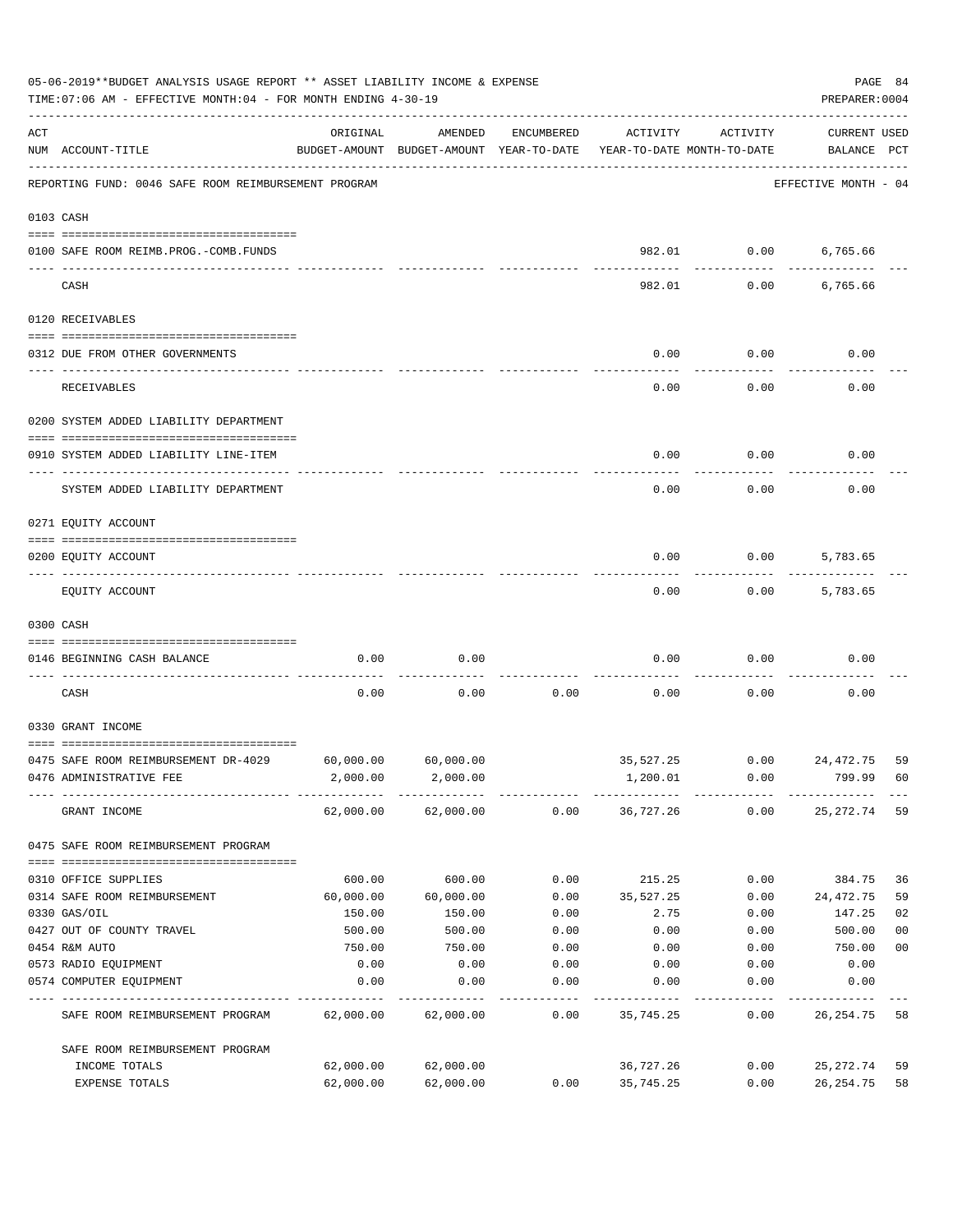|     | 05-06-2019**BUDGET ANALYSIS USAGE REPORT ** ASSET LIABILITY INCOME & EXPENSE<br>TIME: 07:06 AM - EFFECTIVE MONTH: 04 - FOR MONTH ENDING 4-30-19 |           |                                                                                |               |          |                                  | PAGE 85<br>PREPARER: 0004   |                |
|-----|-------------------------------------------------------------------------------------------------------------------------------------------------|-----------|--------------------------------------------------------------------------------|---------------|----------|----------------------------------|-----------------------------|----------------|
| ACT | NUM ACCOUNT-TITLE                                                                                                                               | ORIGINAL  | AMENDED<br>BUDGET-AMOUNT BUDGET-AMOUNT YEAR-TO-DATE YEAR-TO-DATE MONTH-TO-DATE | ENCUMBERED    | ACTIVITY | ACTIVITY                         | CURRENT USED<br>BALANCE PCT |                |
|     | REPORTING FUND: 0048 ELECTION EQUIPMENT FUND                                                                                                    |           |                                                                                |               |          |                                  | EFFECTIVE MONTH - 04        |                |
|     | 0103 CASH                                                                                                                                       |           |                                                                                |               |          |                                  |                             |                |
|     | 0100 ELECTION EQUIP.FUND-COMBINED FUNDS                                                                                                         |           |                                                                                |               |          | 207.16 723.46 31,509.59          |                             |                |
|     | CASH                                                                                                                                            |           |                                                                                |               | 207.16   |                                  | 723.46 31,509.59            |                |
|     | 0200 SYSTEM ADDED LIABILITY DEPARTMENT                                                                                                          |           |                                                                                |               |          |                                  |                             |                |
|     | 0910 SYSTEM ADDED LIABILITY LINE-ITEM                                                                                                           |           |                                                                                |               | 0.00     | 0.00                             | 0.00                        |                |
|     | SYSTEM ADDED LIABILITY DEPARTMENT                                                                                                               |           |                                                                                |               | 0.00     | 0.00                             | 0.00                        |                |
|     | 0271 EQUITY ACCOUNT                                                                                                                             |           |                                                                                |               |          |                                  |                             |                |
|     | 0200 EQUITY ACCOUNT                                                                                                                             |           |                                                                                |               |          |                                  | $0.00$ $0.00$ $31,302.43$   |                |
|     | EQUITY ACCOUNT                                                                                                                                  |           |                                                                                |               | 0.00     | 0.00                             | 31,302.43                   |                |
|     | 0300 CASH                                                                                                                                       |           |                                                                                |               |          |                                  |                             |                |
|     | 0148 BEGINNING CASH BALANCE                                                                                                                     | 7,070.00  | 7,070.00                                                                       |               | 0.00     | 0.00                             | 7,070.00 00                 |                |
|     | CASH                                                                                                                                            | 7,070.00  | 7,070.00                                                                       | 0.00          | 0.00     |                                  | $0.00$ 7,070.00             | 0 <sub>0</sub> |
|     | 0340 INCOME                                                                                                                                     |           |                                                                                |               |          |                                  |                             |                |
|     | 0130 REFUNDS & MISCELLANEOUS                                                                                                                    | 0.00      | 0.00                                                                           |               | 0.00     | 0.00                             | 0.00                        |                |
|     | 0403 CONTRACT ADMINISTRATIVE FEE                                                                                                                | 0.00      | 0.00                                                                           |               | 149.90   | 149.90                           | $149.90+$                   |                |
|     | 0484 ELECTION REIMBURSEMENT                                                                                                                     |           | 4,000.00 4,000.00                                                              |               |          | 573.56<br>573.56<br>---------- - | 3,426.44 14                 |                |
|     | INCOME                                                                                                                                          | 4,000.00  | 4,000.00                                                                       | 0.00          |          | 723.46<br>723.46                 | 3,276.54 18                 |                |
|     | 0403 ELECTION EQUIPMENT FUND                                                                                                                    |           |                                                                                |               |          |                                  |                             |                |
|     | 0421 ELECTION INTERNET                                                                                                                          | 0.00      | 0.00                                                                           | 0.00          | 0.00     | 0.00                             | 0.00                        |                |
|     | 0485 LICENSE/SUPPORT                                                                                                                            | 0.00      | 0.00                                                                           | 0.00          | 0.00     | 0.00                             | 0.00                        |                |
|     | 0573 ELECTION EQUIPMENT                                                                                                                         | 11,070.00 | 11,070.00                                                                      | 0.00<br>$---$ | 516.30   | 0.00                             | 10,553.70                   | 05             |
|     | ELECTION EQUIPMENT FUND                                                                                                                         | 11,070.00 | 11,070.00                                                                      | 0.00          | 516.30   | 0.00                             | 10,553.70 05                |                |
|     | ELECTION EQUIPMENT FUND                                                                                                                         |           |                                                                                |               |          |                                  |                             |                |
|     | INCOME TOTALS                                                                                                                                   | 11,070.00 | 11,070.00                                                                      |               | 723.46   | 723.46                           | 10,346.54                   | 07             |
|     | EXPENSE TOTALS                                                                                                                                  | 11,070.00 | 11,070.00                                                                      | 0.00          | 516.30   | 0.00                             | 10,553.70                   | 05             |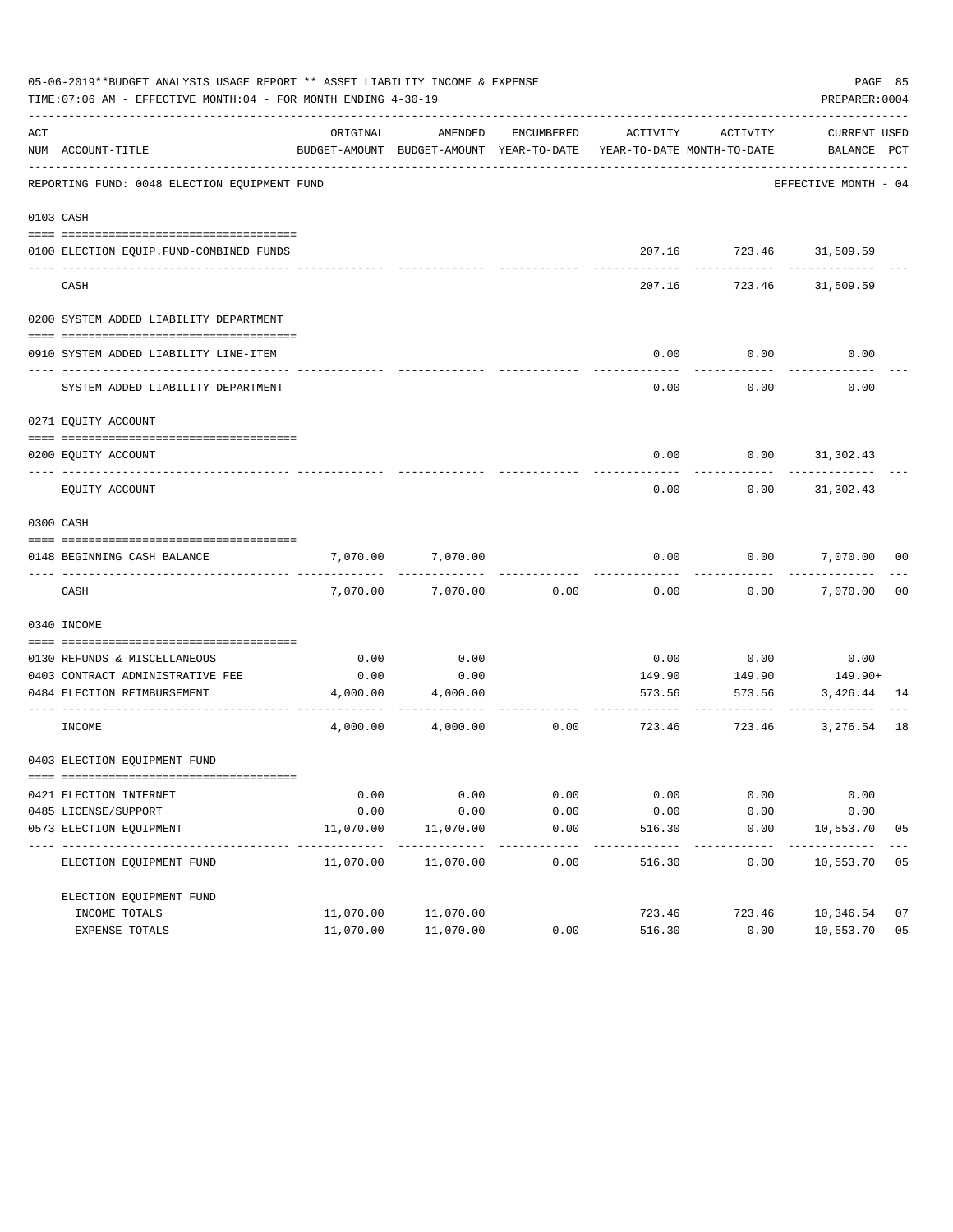|     | 05-06-2019**BUDGET ANALYSIS USAGE REPORT ** ASSET LIABILITY INCOME & EXPENSE<br>PAGE 86<br>TIME: 07:06 AM - EFFECTIVE MONTH: 04 - FOR MONTH ENDING 4-30-19<br>PREPARER: 0004 |              |                                                     |              |                                        |             |                                    |  |  |  |  |
|-----|------------------------------------------------------------------------------------------------------------------------------------------------------------------------------|--------------|-----------------------------------------------------|--------------|----------------------------------------|-------------|------------------------------------|--|--|--|--|
| ACT | NUM ACCOUNT-TITLE                                                                                                                                                            | ORIGINAL     | AMENDED<br>BUDGET-AMOUNT BUDGET-AMOUNT YEAR-TO-DATE | ENCUMBERED   | ACTIVITY<br>YEAR-TO-DATE MONTH-TO-DATE | ACTIVITY    | <b>CURRENT USED</b><br>BALANCE PCT |  |  |  |  |
|     | REPORTING FUND: 0049 INVESTIGATOR/LEOSE GRANT                                                                                                                                |              |                                                     |              |                                        |             | EFFECTIVE MONTH - 04               |  |  |  |  |
|     | 0100 PAYROLL                                                                                                                                                                 |              |                                                     |              |                                        |             |                                    |  |  |  |  |
|     | 0100 PAYROLL                                                                                                                                                                 |              |                                                     |              | 0.00                                   | 0.00        | 0.00                               |  |  |  |  |
|     | PAYROLL                                                                                                                                                                      |              |                                                     |              | 0.00                                   | 0.00        | 0.00                               |  |  |  |  |
|     | 0103 CASH                                                                                                                                                                    |              |                                                     |              |                                        |             |                                    |  |  |  |  |
|     | 0100 INVESTIGATOR/LEOSE-COMB.FUNDS                                                                                                                                           |              |                                                     |              | 61.77                                  | 0.00        | 681.66                             |  |  |  |  |
|     | CASH                                                                                                                                                                         |              |                                                     |              | 61.77                                  | 0.00        | 681.66                             |  |  |  |  |
|     | 0271 EQUITY ACCOUNT                                                                                                                                                          |              |                                                     |              |                                        |             |                                    |  |  |  |  |
|     | 0200 EQUITY ACCOUNT                                                                                                                                                          |              |                                                     |              | 0.00                                   | 0.00        | 619.89                             |  |  |  |  |
|     | EQUITY ACCOUNT                                                                                                                                                               |              |                                                     |              | 0.00                                   | 0.00        | 619.89                             |  |  |  |  |
|     | 0300 CASH                                                                                                                                                                    |              |                                                     |              |                                        |             |                                    |  |  |  |  |
|     | 0149 BEGINNING CASH BALANCE                                                                                                                                                  | 0.00         | 619.89                                              |              | 0.00                                   | 0.00        | 619.89 00                          |  |  |  |  |
|     | CASH                                                                                                                                                                         | 0.00         | 619.89                                              | 0.00         | 0.00                                   | 0.00        | 619.89<br>00                       |  |  |  |  |
|     | 0330 GRANT INCOME                                                                                                                                                            |              |                                                     |              |                                        |             |                                    |  |  |  |  |
|     | 0475 INVESTIGATOR/LEOSE GRANT                                                                                                                                                | 0.00         | 0.00                                                |              | 681.66                                 | 0.00        | 681.66+                            |  |  |  |  |
|     | GRANT INCOME                                                                                                                                                                 | 0.00         | 0.00                                                | 0.00         | 681.66                                 | 0.00        | 681.66+                            |  |  |  |  |
|     | 0475 INVESTIGATOR/LEOSE                                                                                                                                                      |              |                                                     |              |                                        |             |                                    |  |  |  |  |
|     |                                                                                                                                                                              |              |                                                     |              |                                        |             |                                    |  |  |  |  |
|     | 0103 SALARY                                                                                                                                                                  | 0.00         | 0.00                                                | 0.00         |                                        | $0.00$ 0.00 | 0.00                               |  |  |  |  |
|     | 0201 SOCIAL SECURITY                                                                                                                                                         | 0.00         | 0.00                                                | 0.00         | 0.00                                   | 0.00        | 0.00                               |  |  |  |  |
|     | 0202 GROUP HEALTH INSURANCE                                                                                                                                                  | 0.00         | 0.00                                                | 0.00         | 0.00                                   | 0.00        | 0.00                               |  |  |  |  |
|     | 0203 RETIREMENT                                                                                                                                                              | 0.00         | 0.00                                                | 0.00         | 0.00                                   | 0.00        | 0.00                               |  |  |  |  |
|     | 0204 WORKER'S COMPENSATION                                                                                                                                                   | 0.00         | 0.00                                                | 0.00         | 0.00                                   | 0.00        | 0.00                               |  |  |  |  |
|     | 0205 MEDICARE TAX                                                                                                                                                            | 0.00         | 0.00                                                | 0.00         | 0.00                                   | 0.00        | 0.00                               |  |  |  |  |
|     | 0310 OFFICE SUPPLIES                                                                                                                                                         | 0.00         | 0.00                                                | 0.00         | 0.00                                   | 0.00        | 0.00                               |  |  |  |  |
|     | 0427 TRAINING/TUITION/OUT OF COUNTY                                                                                                                                          | 0.00<br>0.00 | 619.89<br>0.00                                      | 0.00<br>0.00 | 619.89                                 | 0.00        | 0.00<br>100                        |  |  |  |  |
|     | 0572 OFFICE EQUIPMENT<br>0574 COMPUTER EQUIPMENT                                                                                                                             |              |                                                     |              | 0.00                                   | 0.00        | 0.00                               |  |  |  |  |
|     |                                                                                                                                                                              | 0.00         | 0.00                                                | 0.00         | 0.00                                   | 0.00        | 0.00                               |  |  |  |  |
|     | INVESTIGATOR/LEOSE                                                                                                                                                           | 0.00         | 619.89                                              | 0.00         | 619.89                                 | 0.00        | 0.00 100                           |  |  |  |  |
|     | INVESTIGATOR/LEOSE GRANT                                                                                                                                                     |              |                                                     |              |                                        |             |                                    |  |  |  |  |
|     | INCOME TOTALS                                                                                                                                                                | 0.00         | 619.89                                              |              | 681.66                                 | 0.00        | $61.77 + 110$                      |  |  |  |  |
|     | EXPENSE TOTALS                                                                                                                                                               | 0.00         | 619.89                                              | 0.00         | 619.89                                 | 0.00        | 0.00 100                           |  |  |  |  |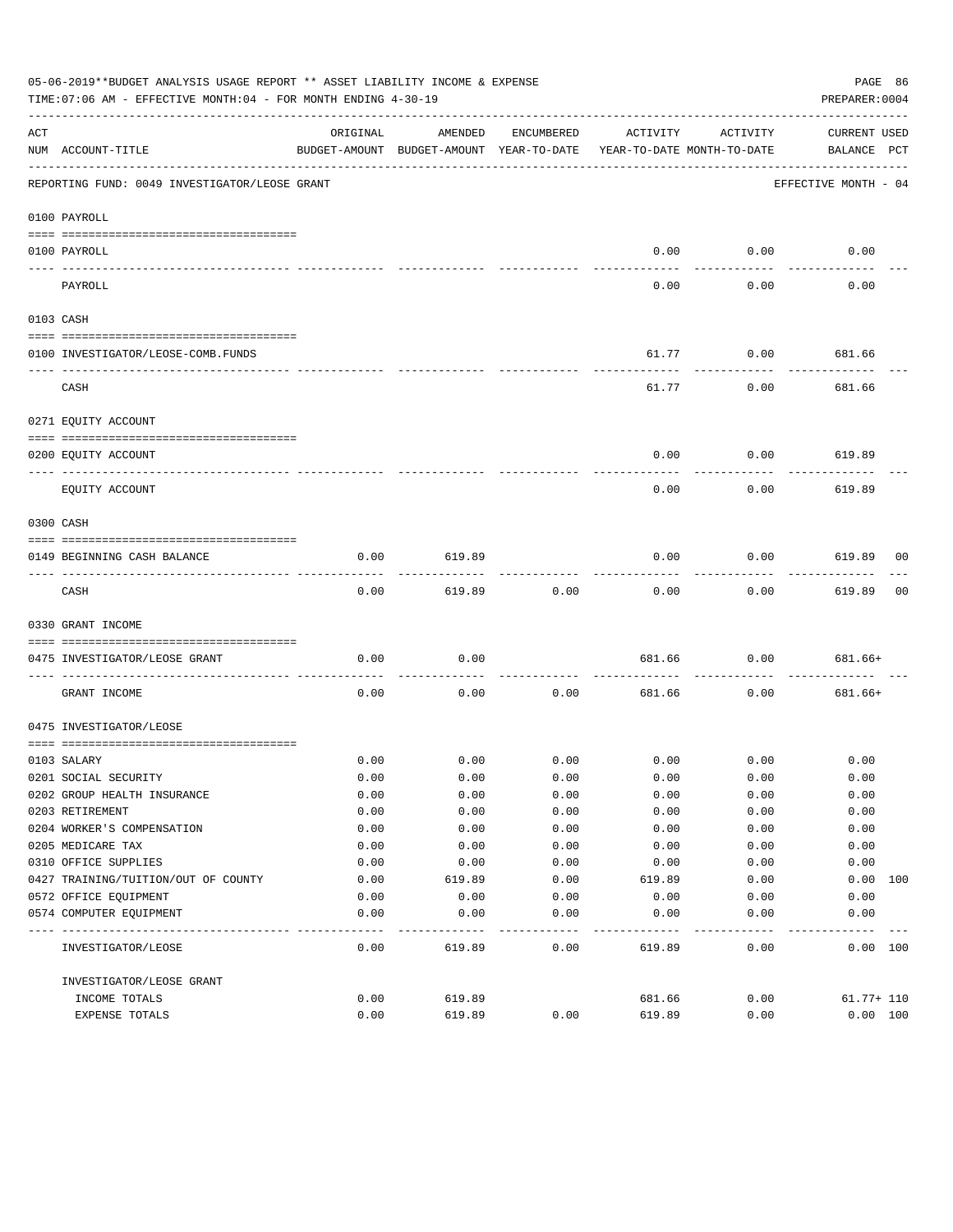|     | 05-06-2019**BUDGET ANALYSIS USAGE REPORT ** ASSET LIABILITY INCOME & EXPENSE<br>TIME: 07:06 AM - EFFECTIVE MONTH: 04 - FOR MONTH ENDING 4-30-19 |          |                                                     |                   |                                        |          |                                    |                |  |  |
|-----|-------------------------------------------------------------------------------------------------------------------------------------------------|----------|-----------------------------------------------------|-------------------|----------------------------------------|----------|------------------------------------|----------------|--|--|
| ACT | NUM ACCOUNT-TITLE                                                                                                                               | ORIGINAL | AMENDED<br>BUDGET-AMOUNT BUDGET-AMOUNT YEAR-TO-DATE | <b>ENCUMBERED</b> | ACTIVITY<br>YEAR-TO-DATE MONTH-TO-DATE | ACTIVITY | <b>CURRENT USED</b><br>BALANCE PCT |                |  |  |
|     | REPORTING FUND: 0051 CO.CLERK CO.& DIST.CT. TECHNOLOGY                                                                                          |          |                                                     |                   |                                        |          | EFFECTIVE MONTH - 04               |                |  |  |
|     | 0103 CASH                                                                                                                                       |          |                                                     |                   |                                        |          |                                    |                |  |  |
|     | 0100 CO.CLK.CO.& DIST.CT.TECHNOLOGY-COM                                                                                                         |          |                                                     |                   | 184.92                                 |          | 80.16 7,914.36                     |                |  |  |
|     | CASH                                                                                                                                            |          |                                                     |                   | 184.92                                 | 80.16    | 7,914.36                           |                |  |  |
|     | 0120 RECEIVABLES                                                                                                                                |          |                                                     |                   |                                        |          |                                    |                |  |  |
|     | 0313 DUE FROM OTHER FUNDS                                                                                                                       |          |                                                     |                   | 0.00                                   | 0.00     | 65.59                              |                |  |  |
|     | RECEIVABLES                                                                                                                                     |          |                                                     |                   | 0.00                                   | 0.00     | 65.59                              |                |  |  |
|     | 0271 EQUITY ACCOUNT                                                                                                                             |          |                                                     |                   |                                        |          |                                    |                |  |  |
|     | 0200 EQUITY ACCOUNT                                                                                                                             |          |                                                     |                   | 0.00                                   | 0.00     | 7,795.03                           |                |  |  |
|     | ---- -----------<br>EQUITY ACCOUNT                                                                                                              |          |                                                     |                   | 0.00                                   | 0.00     | 7,795.03                           |                |  |  |
|     | 0300 CASH                                                                                                                                       |          |                                                     |                   |                                        |          |                                    |                |  |  |
|     | 0151 BEGINNING CASH BALANCE                                                                                                                     | 2,400.00 | 2,400.00                                            |                   | 0.00                                   | 0.00     | 2,400.00                           | 0 <sub>0</sub> |  |  |
|     | CASH                                                                                                                                            | 2,400.00 | 2,400.00                                            | 0.00              | 0.00                                   | 0.00     | 2,400.00                           | 0 <sup>0</sup> |  |  |
|     | 0370 CO.CLK.MISCELLANEOUS INCOME                                                                                                                |          |                                                     |                   |                                        |          |                                    |                |  |  |
|     | 0440 CO.CLK.CO.& DIST.CT.TECHNOLOGY FEE                                                                                                         | 600.00   | 600.00                                              |                   | 184.92                                 | 80.16    | 415.08                             | 31             |  |  |
|     | CO. CLK. MISCELLANEOUS INCOME                                                                                                                   | 600.00   | 600.00                                              | 0.00              | 184.92                                 | 80.16    | 415.08                             | 31             |  |  |
|     | 0440 CO.CLK.COURT TECHNOLOGY EQUIPMENT                                                                                                          |          |                                                     |                   |                                        |          |                                    |                |  |  |
|     | 0572 OFFICE EOUIPMENT                                                                                                                           | 3,000.00 | 3,000.00                                            | 879.99            | 0.00                                   | 0.00     | 2,120.01                           | 29             |  |  |
|     | CO.CLK.COURT TECHNOLOGY EQUIPMENT                                                                                                               | 3,000.00 | 3,000.00                                            | 879.99            | 0.00                                   | 0.00     | 2,120.01                           | 29             |  |  |
|     | CO.CLERK CO.& DIST.CT. TECHNOLOGY                                                                                                               |          |                                                     |                   |                                        |          |                                    |                |  |  |
|     | INCOME TOTALS                                                                                                                                   | 3,000.00 | 3,000.00                                            |                   | 184.92                                 | 80.16    | 2,815.08                           | 06             |  |  |
|     | <b>EXPENSE TOTALS</b>                                                                                                                           | 3,000.00 | 3,000.00                                            | 879.99            | 0.00                                   | 0.00     | 2,120.01                           | 29             |  |  |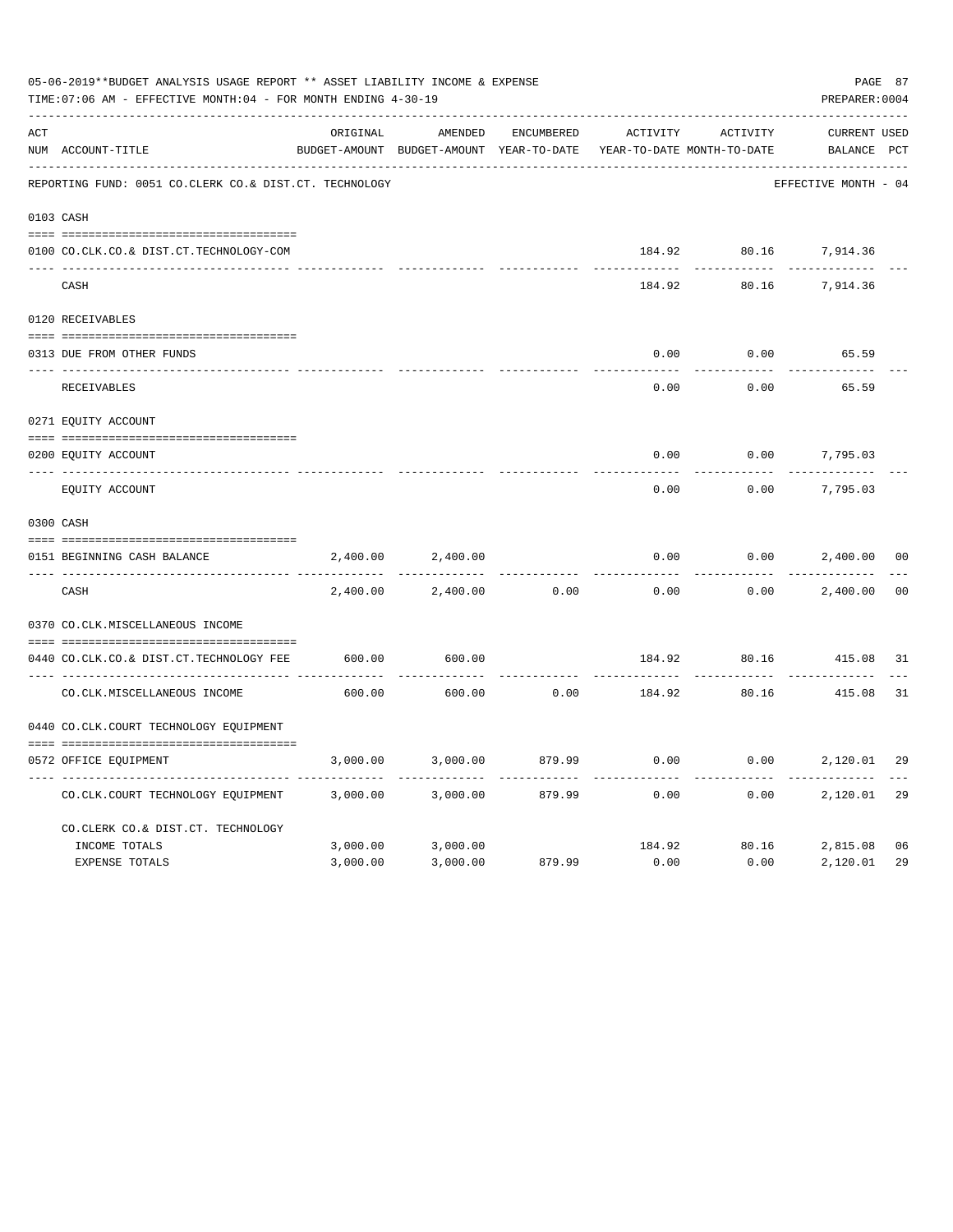|     | 05-06-2019**BUDGET ANALYSIS USAGE REPORT ** ASSET LIABILITY INCOME & EXPENSE<br>TIME: 07:06 AM - EFFECTIVE MONTH: 04 - FOR MONTH ENDING 4-30-19 |          |         |                      |                                                                                 |                    | PAGE 88<br>PREPARER: 0004                   |
|-----|-------------------------------------------------------------------------------------------------------------------------------------------------|----------|---------|----------------------|---------------------------------------------------------------------------------|--------------------|---------------------------------------------|
| ACT | NUM ACCOUNT-TITLE                                                                                                                               | ORIGINAL | AMENDED | ENCUMBERED           | ACTIVITY<br>BUDGET-AMOUNT BUDGET-AMOUNT YEAR-TO-DATE YEAR-TO-DATE MONTH-TO-DATE | ACTIVITY           | CURRENT USED<br>BALANCE PCT                 |
|     | REPORTING FUND: 0052 CO.CLK.COURT RECORDS PRESERVATION                                                                                          |          |         |                      |                                                                                 |                    | EFFECTIVE MONTH - 04                        |
|     | 0103 CASH                                                                                                                                       |          |         |                      |                                                                                 |                    |                                             |
|     | 0100 CO.CLK.COURT RECORDS PRESERVATION-                                                                                                         |          |         |                      |                                                                                 |                    | 116.52- 142.62 12,700.30<br>$- - - - - - -$ |
|     | CASH                                                                                                                                            |          |         |                      |                                                                                 | -------------      | $116.52 - 142.62$ 12,700.30                 |
|     | 0120 RECEIVABLES                                                                                                                                |          |         |                      |                                                                                 |                    |                                             |
|     | 0313 DUE FROM OTHER FUNDS                                                                                                                       |          |         |                      | 0.00                                                                            | 0.00               | 90.00                                       |
|     | RECEIVABLES                                                                                                                                     |          |         |                      | 0.00                                                                            | ---------<br>0.00  | 90.00                                       |
|     | 0200 SYSTEM ADDED LIABILITY DEPARTMENT                                                                                                          |          |         |                      |                                                                                 |                    |                                             |
|     | 0910 SYSTEM ADDED LIABILITY LINE-ITEM                                                                                                           |          |         |                      |                                                                                 |                    | $619.64 - 0.00$ $619.64 -$                  |
|     | SYSTEM ADDED LIABILITY DEPARTMENT                                                                                                               |          |         |                      | 619.64-                                                                         | 0.00               | 619.64-                                     |
|     | 0271 EQUITY ACCOUNT                                                                                                                             |          |         |                      |                                                                                 |                    |                                             |
|     | 0200 EQUITY ACCOUNT                                                                                                                             |          |         |                      | 0.00                                                                            |                    | $0.00$ 12,906.82                            |
|     | EQUITY ACCOUNT                                                                                                                                  |          |         |                      | 0.00                                                                            |                    | $0.00$ 12,906.82                            |
|     | 0360 INTEREST EARNINGS                                                                                                                          |          |         |                      |                                                                                 |                    |                                             |
|     | 0100 INTEREST EARNINGS                                                                                                                          | 0.00     | 0.00    |                      |                                                                                 | 13.12 2.62         | $13.12+$                                    |
|     | ------------------- ---<br>INTEREST EARNINGS                                                                                                    | 0.00     | 0.00    | 0.00                 | ----------- --------------<br>13.12                                             | ----------<br>2.62 | $13.12+$                                    |
|     | 0370 CO.CLK.MISCELLANEOUS INCOME                                                                                                                |          |         |                      |                                                                                 |                    |                                             |
|     | 0133 CO.CLK.COURT RECORDS PRESERVATION                                                                                                          | 0.00     | 0.00    |                      |                                                                                 |                    | 490.00 140.00 490.00+                       |
|     | CO. CLK. MISCELLANEOUS INCOME                                                                                                                   | 0.00     | 0.00    | 0.00                 | 490.00                                                                          | 140.00             | $490.00+$                                   |
|     | 0449 CO.CLK.COURT RECORDS PRES.EQUIPMEN                                                                                                         |          |         |                      |                                                                                 |                    |                                             |
|     | 0572 OFFICE EQUIPMENT                                                                                                                           | 0.00     | 0.00    | 0.00                 |                                                                                 | $0.00$ 0.00        | 0.00                                        |
|     | CO. CLK. COURT RECORDS PRES. EQUIPMEN                                                                                                           | 0.00     | 0.00    | ____________<br>0.00 | 0.00                                                                            | 0.00               | 0.00                                        |
|     | CO. CLK. COURT RECORDS PRESERVATION                                                                                                             |          |         |                      |                                                                                 |                    |                                             |
|     | INCOME TOTALS                                                                                                                                   | 0.00     | 0.00    |                      | 503.12                                                                          | 142.62             | $503.12+$                                   |
|     | EXPENSE TOTALS                                                                                                                                  | 0.00     | 0.00    | 0.00                 | 0.00                                                                            | 0.00               | 0.00                                        |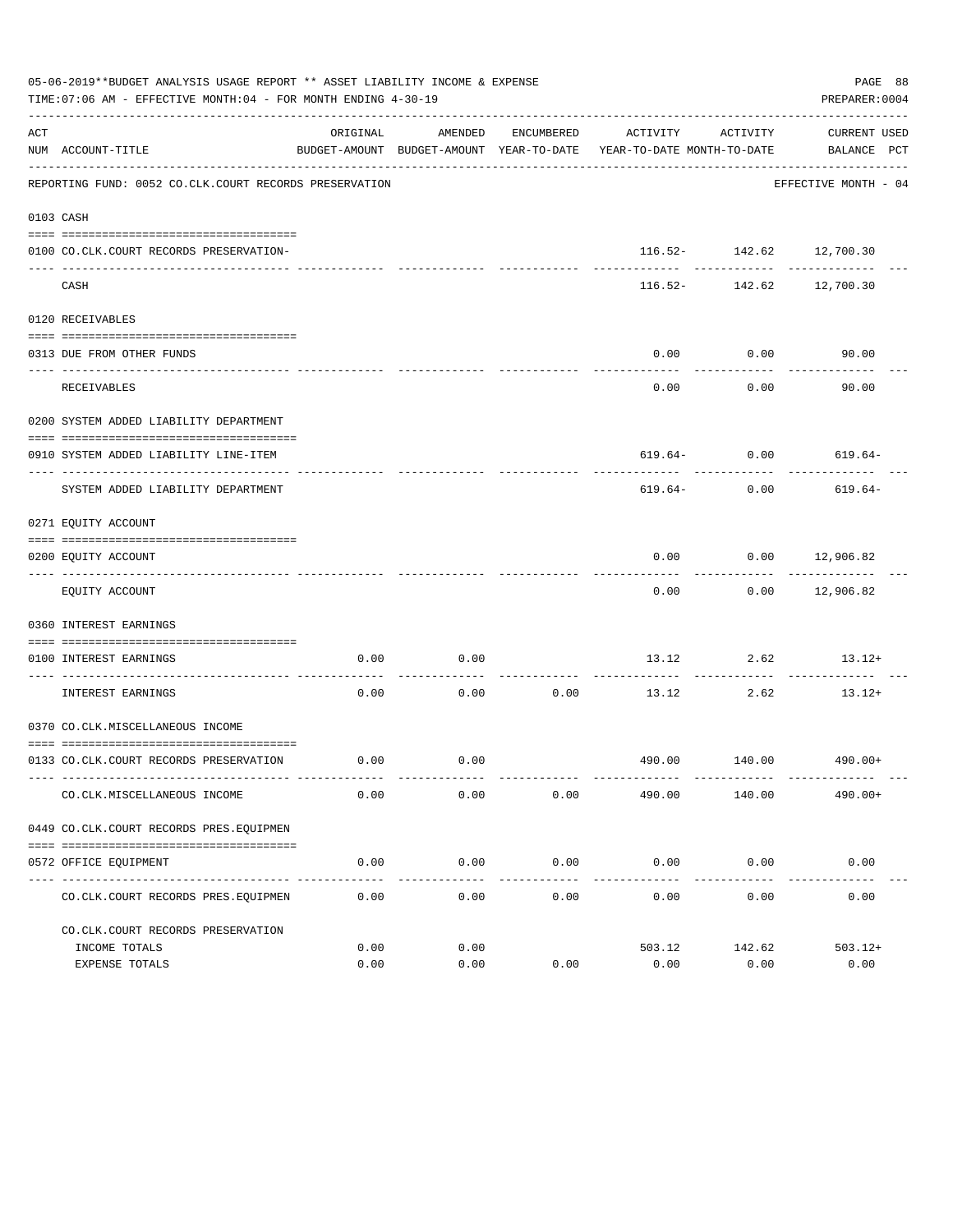|     | 05-06-2019**BUDGET ANALYSIS USAGE REPORT ** ASSET LIABILITY INCOME & EXPENSE<br>TIME:07:06 AM - EFFECTIVE MONTH:04 - FOR MONTH ENDING 4-30-19 |                            |                           |                    |                                                                                                                 |                     | PREPARER: 0004                              | PAGE 89 |
|-----|-----------------------------------------------------------------------------------------------------------------------------------------------|----------------------------|---------------------------|--------------------|-----------------------------------------------------------------------------------------------------------------|---------------------|---------------------------------------------|---------|
| ACT | NUM ACCOUNT-TITLE                                                                                                                             | ORIGINAL                   | AMENDED                   |                    | ENCUMBERED ACTIVITY ACTIVITY<br>BUDGET-AMOUNT BUDGET-AMOUNT YEAR-TO-DATE YEAR-TO-DATE MONTH-TO-DATE BALANCE PCT |                     | CURRENT USED                                |         |
|     | REPORTING FUND: 0053 CO.CLERK RECORDS ARCHIVE                                                                                                 |                            |                           |                    |                                                                                                                 |                     | EFFECTIVE MONTH - 04                        |         |
|     | 0103 CASH                                                                                                                                     |                            |                           |                    |                                                                                                                 |                     |                                             |         |
|     | 0100 CO.CLK.REC.ARCHIVE -COMB.FUNDS CKI                                                                                                       |                            |                           |                    |                                                                                                                 |                     | 40,488.35- 11,360.00 282,274.20             |         |
|     | CASH                                                                                                                                          |                            |                           |                    |                                                                                                                 |                     | 40,488.35- 11,360.00 282,274.20             |         |
|     | 0120 RECEIVABLES                                                                                                                              |                            |                           |                    |                                                                                                                 |                     |                                             |         |
|     |                                                                                                                                               |                            |                           |                    |                                                                                                                 |                     |                                             |         |
|     | 0313 DUE FROM OTHER FUNDS                                                                                                                     |                            |                           |                    | 0.00<br>-------------                                                                                           |                     | $0.00$ 6,410.00                             |         |
|     | RECEIVABLES                                                                                                                                   |                            |                           |                    | 0.00                                                                                                            |                     | $0.00$ 6,410.00                             |         |
|     | 0200 SYSTEM ADDED LIABILITY DEPARTMENT                                                                                                        |                            |                           |                    |                                                                                                                 |                     |                                             |         |
|     |                                                                                                                                               |                            |                           |                    |                                                                                                                 |                     |                                             |         |
|     | 0910 SYSTEM ADDED LIABILITY LINE-ITEM                                                                                                         |                            |                           |                    | ------------ -------------                                                                                      |                     | 37,392.00- 0.00 37,392.00-                  |         |
|     | SYSTEM ADDED LIABILITY DEPARTMENT                                                                                                             |                            |                           |                    |                                                                                                                 |                     | $37,392.00 - 0.00$ $37,392.00 -$            |         |
|     | 0271 EQUITY ACCOUNT                                                                                                                           |                            |                           |                    |                                                                                                                 |                     |                                             |         |
|     |                                                                                                                                               |                            |                           |                    |                                                                                                                 |                     |                                             |         |
|     | 0200 EQUITY ACCOUNT<br>-------------------------------- --                                                                                    |                            |                           |                    | -----------                                                                                                     | ----------          | $0.00$ $0.00$ $329,172.55$<br>------------- |         |
|     | EQUITY ACCOUNT                                                                                                                                |                            |                           |                    | 0.00                                                                                                            |                     | $0.00$ 329,172.55                           |         |
|     | 0300 CASH                                                                                                                                     |                            |                           |                    |                                                                                                                 |                     |                                             |         |
|     | --------------------------------------<br>0153 BEGINNING CASH BALANCE                                                                         |                            | 134,000.00 134,000.00     |                    |                                                                                                                 |                     | $0.00$ $0.00$ $134,000.00$ 00               |         |
|     | CASH                                                                                                                                          |                            |                           |                    | $134,000.00$ $134,000.00$ 0.00 0.00 0.00 0.00 $134,000.00$ 00                                                   |                     |                                             |         |
|     | 0370 MISCELLANEOUS INCOME                                                                                                                     |                            |                           |                    |                                                                                                                 |                     |                                             |         |
|     |                                                                                                                                               |                            |                           |                    |                                                                                                                 |                     |                                             |         |
|     | 0133 CO.CLERK RECORDS ARCHIVE FEE                                                                                                             |                            | $0.00$ $0.00$             |                    |                                                                                                                 |                     | 25,090.00  11,360.00  25,090.00+            |         |
|     | MISCELLANEOUS INCOME                                                                                                                          | 0.00                       | 0.00                      | 0.00               | 25,090.00                                                                                                       | 11,360.00           | $25,090.00+$                                |         |
|     | 0403 CO.CLERK RECORDS ARCHIVE                                                                                                                 |                            |                           |                    |                                                                                                                 |                     |                                             |         |
|     |                                                                                                                                               |                            |                           |                    |                                                                                                                 |                     |                                             |         |
|     | 0437 DIGITAL IMAGING                                                                                                                          |                            | 134,000.00 134,000.00     | 0.00               | 28,186.35                                                                                                       | 0.00                | 105,813.65 21                               |         |
|     | 0490 CO. CLERK MISCELLANEOUS                                                                                                                  | 0.00                       | 0.00                      | 0.00               | 0.00                                                                                                            | 0.00                | 0.00                                        |         |
|     | CO. CLERK RECORDS ARCHIVE                                                                                                                     | ------------<br>134,000.00 | -----------<br>134,000.00 | ----------<br>0.00 | 28,186.35                                                                                                       | -----------<br>0.00 | . <u>.</u><br>105,813.65                    | 21      |
|     | CO. CLERK RECORDS ARCHIVE                                                                                                                     |                            |                           |                    |                                                                                                                 |                     |                                             |         |
|     | INCOME TOTALS                                                                                                                                 | 134,000.00                 | 134,000.00                |                    |                                                                                                                 | 25,090.00 11,360.00 | 108,910.00                                  | 19      |
|     | EXPENSE TOTALS                                                                                                                                |                            | 134,000.00 134,000.00     | 0.00               | 28,186.35                                                                                                       | 0.00                | 105,813.65                                  | 21      |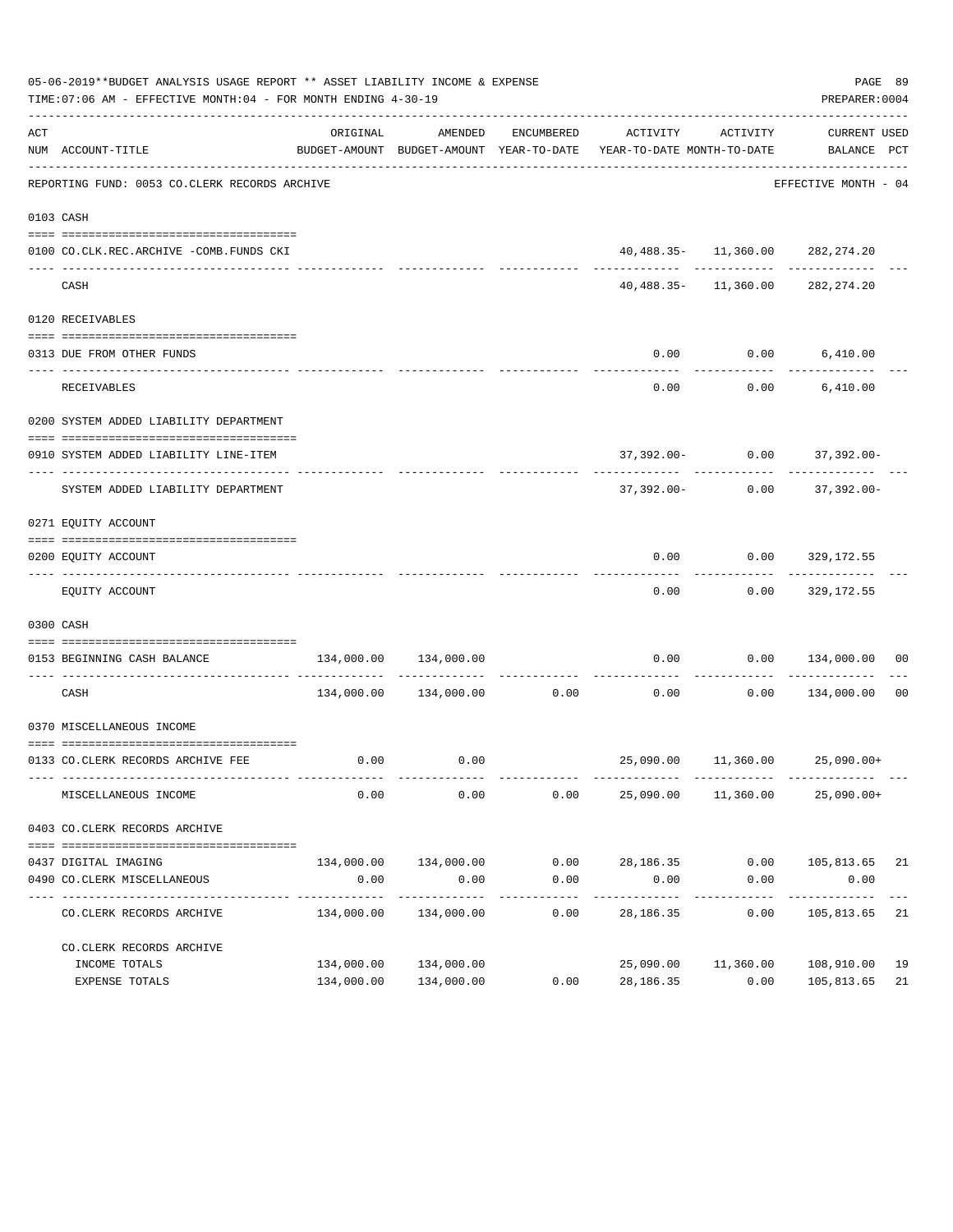|     | 05-06-2019**BUDGET ANALYSIS USAGE REPORT ** ASSET LIABILITY INCOME & EXPENSE<br>TIME: 07:06 AM - EFFECTIVE MONTH: 04 - FOR MONTH ENDING 4-30-19 |                                     |                                                     |               |                                        |                   | PAGE 90<br>PREPARER: 0004           |
|-----|-------------------------------------------------------------------------------------------------------------------------------------------------|-------------------------------------|-----------------------------------------------------|---------------|----------------------------------------|-------------------|-------------------------------------|
| ACT | NUM ACCOUNT-TITLE                                                                                                                               | ORIGINAL                            | AMENDED<br>BUDGET-AMOUNT BUDGET-AMOUNT YEAR-TO-DATE | ENCUMBERED    | ACTIVITY<br>YEAR-TO-DATE MONTH-TO-DATE | ACTIVITY          | <b>CURRENT USED</b><br>BALANCE PCT  |
|     | REPORTING FUND: 0055 F.C. LAW ENFORCEMENT EDUCATION                                                                                             |                                     |                                                     |               |                                        |                   | EFFECTIVE MONTH - 04                |
|     | 0102 A/P CLEARING                                                                                                                               |                                     |                                                     |               |                                        |                   |                                     |
|     | 0100 A/P CLEARING<br>--- ----------                                                                                                             |                                     |                                                     |               | 0.00                                   | 0.00              | 0.00                                |
|     | A/P CLEARING                                                                                                                                    |                                     |                                                     |               | 0.00                                   | 0.00              | 0.00                                |
|     | 0103 CASH                                                                                                                                       |                                     |                                                     |               |                                        |                   |                                     |
|     | 0155 F.C. LAW ENFORCEMENT EDUCATION                                                                                                             |                                     |                                                     |               |                                        |                   | 93.40 1,564.41- 143.20              |
|     | CASH                                                                                                                                            |                                     |                                                     |               | 93.40                                  | ---------         | $1,564.41-$ 143.20                  |
|     | 0200 LIABILITY ACCOUNT                                                                                                                          |                                     |                                                     |               |                                        |                   |                                     |
|     | 0910 SYSTEM ADDED LIABILITY LINE-ITEM                                                                                                           |                                     |                                                     |               | 0.00                                   | 0.00              | 0.00                                |
|     | LIABILITY ACCOUNT                                                                                                                               |                                     |                                                     |               | 0.00                                   | 0.00              | 0.00                                |
|     | 0271 EQUITY ACCOUNT                                                                                                                             |                                     |                                                     |               |                                        |                   |                                     |
|     | 0200 EQUITY ACCOUNT                                                                                                                             |                                     |                                                     |               | 0.00                                   | 0.00              | 49.80                               |
|     | EQUITY ACCOUNT                                                                                                                                  |                                     |                                                     |               | 0.00                                   | 0.00              | 49.80                               |
|     | 0300 CASH                                                                                                                                       |                                     |                                                     |               |                                        |                   |                                     |
|     | 0156 BEGINNING CASH BALANCE                                                                                                                     | 0.00                                | 0.00                                                |               | 0.00                                   | 0.00              | 0.00                                |
|     | CASH                                                                                                                                            | 0.00                                | 0.00                                                | 0.00          | 0.00                                   | 0.00              | 0.00                                |
|     | 0360 INTEREST EARNINGS                                                                                                                          |                                     |                                                     |               |                                        |                   |                                     |
|     | 0100 INTEREST EARNINGS                                                                                                                          | 0.00                                | 0.00                                                |               |                                        | $0.14$ 0.09       | $0.14+$                             |
|     | INTEREST EARNINGS                                                                                                                               | 0.00                                | 0.00                                                | 0.00          | 0.14                                   | 0.09              | $0.14+$                             |
|     | 0370 MISCELLANEOUS                                                                                                                              |                                     |                                                     |               |                                        |                   |                                     |
|     | 0130 REFUNDS & MISCELLANEOUS                                                                                                                    | 0.00                                | 0.00                                                |               | 0.00                                   | 0.00              | 0.00                                |
|     | 0160 PEACE OFFICER ALLOCATION                                                                                                                   | 1,800.00<br>--------- ------------- | 1,800.00<br>-----------                             |               | 2,282.76<br>-----------                | 0.00              | 482.76+ 127                         |
|     | MISCELLANEOUS                                                                                                                                   | 1,800.00                            | 1,800.00                                            |               | $0.00$ 2,282.76                        | 0.00              | 482.76+ 127                         |
|     | 0560 LAW ENFORCEMENT EDUCATION                                                                                                                  |                                     |                                                     |               |                                        |                   |                                     |
|     | 0427 OUT OF COUNTY TRAVEL                                                                                                                       | 0.00                                | 0.00                                                |               | $0.00$ $0.00$ $0.00$                   |                   | 0.00                                |
|     | 0428 TRAINING & TUITION                                                                                                                         | 1,800.00                            | 1,800.00                                            |               |                                        |                   | $0.00$ 2,189.50 1,564.50 389.50-122 |
|     | 0435 PRINTING                                                                                                                                   | 0.00                                | 0.00                                                | 0.00          | 0.00                                   | 0.00              | 0.00                                |
|     | 0490 MISCELLANEOUS                                                                                                                              | 0.00                                | 0.00                                                | 0.00<br>----- | 0.00                                   | 0.00<br>--------- | 0.00                                |
|     | LAW ENFORCEMENT EDUCATION                                                                                                                       | 1,800.00                            | 1,800.00                                            | 0.00          | 2,189.50                               | 1,564.50          | 389.50-122                          |
|     | 0999 ACCOUNTS PAYABLE                                                                                                                           |                                     |                                                     |               |                                        |                   |                                     |
|     | 0100 A/P CLEARING ACCOUNT                                                                                                                       |                                     |                                                     |               | 0.00                                   | 0.00              | 0.00                                |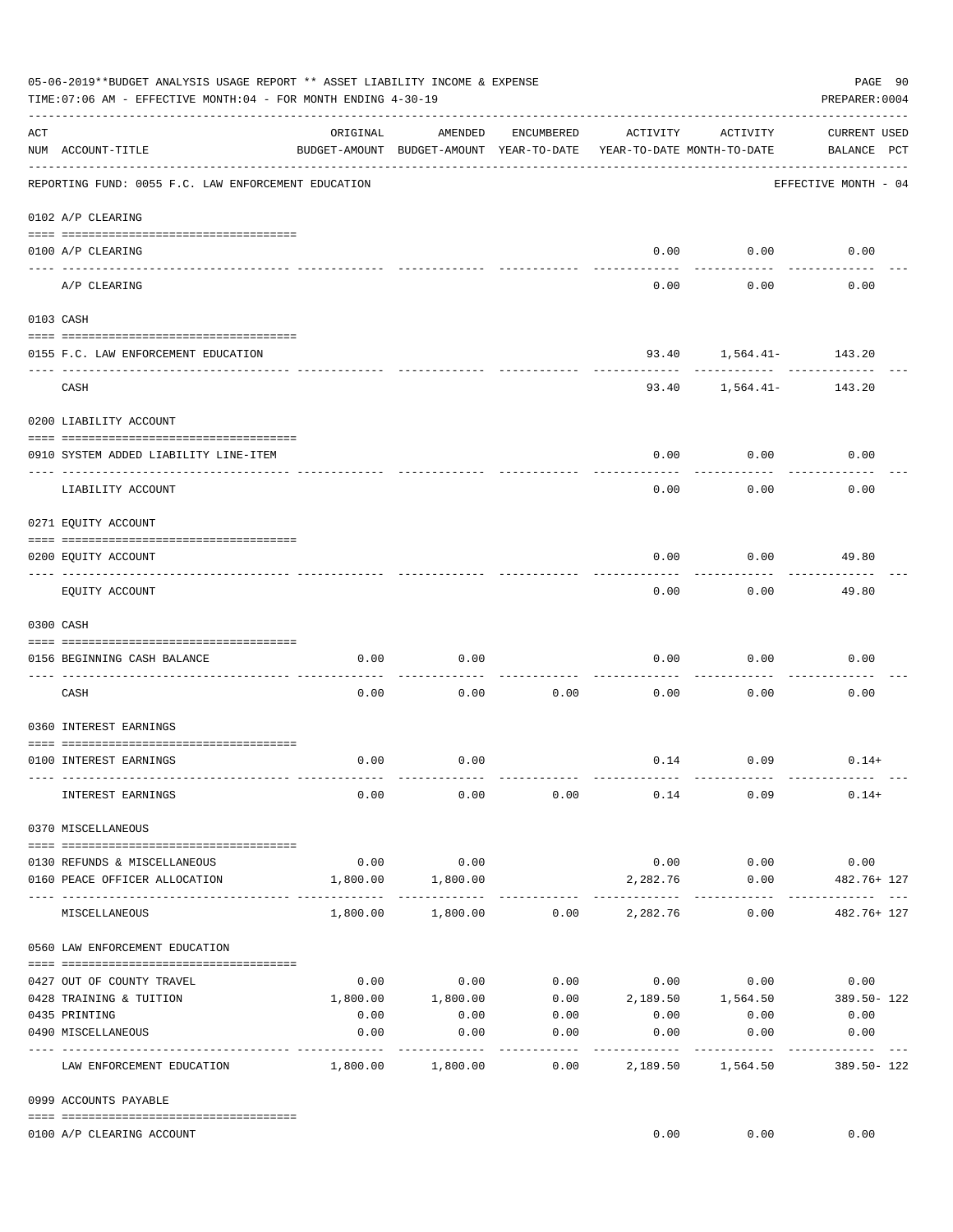|     | 05-06-2019**BUDGET ANALYSIS USAGE REPORT ** ASSET LIABILITY INCOME & EXPENSE<br>TIME: 07:06 AM - EFFECTIVE MONTH: 04 - FOR MONTH ENDING 4-30-19 |                           |                          |                            |                                        |                   | PAGE 91<br>PREPARER: 0004      |
|-----|-------------------------------------------------------------------------------------------------------------------------------------------------|---------------------------|--------------------------|----------------------------|----------------------------------------|-------------------|--------------------------------|
| ACT | NUM ACCOUNT-TITLE                                                                                                                               | ORIGINAL<br>BUDGET-AMOUNT | AMENDED<br>BUDGET-AMOUNT | ENCUMBERED<br>YEAR-TO-DATE | ACTIVITY<br>YEAR-TO-DATE MONTH-TO-DATE | ACTIVITY          | CURRENT USED<br>PCT<br>BALANCE |
|     | REPORTING FUND: 0055 F.C. LAW ENFORCEMENT EDUCATION                                                                                             |                           |                          |                            |                                        |                   | EFFECTIVE MONTH - 04           |
|     | ACCOUNTS PAYABLE                                                                                                                                |                           |                          |                            | 0.00                                   | 0.00              | 0.00                           |
|     | F.C. LAW ENFORCEMENT EDUCATION                                                                                                                  |                           |                          |                            |                                        |                   |                                |
|     | INCOME TOTALS                                                                                                                                   | 1,800.00                  | 1,800.00                 |                            | 2,282.90                               | 0.09              | 482.90+ 127                    |
|     | EXPENSE TOTALS                                                                                                                                  | 1,800.00                  | 1,800.00                 | 0.00                       |                                        | 2,189.50 1,564.50 | 389.50-122                     |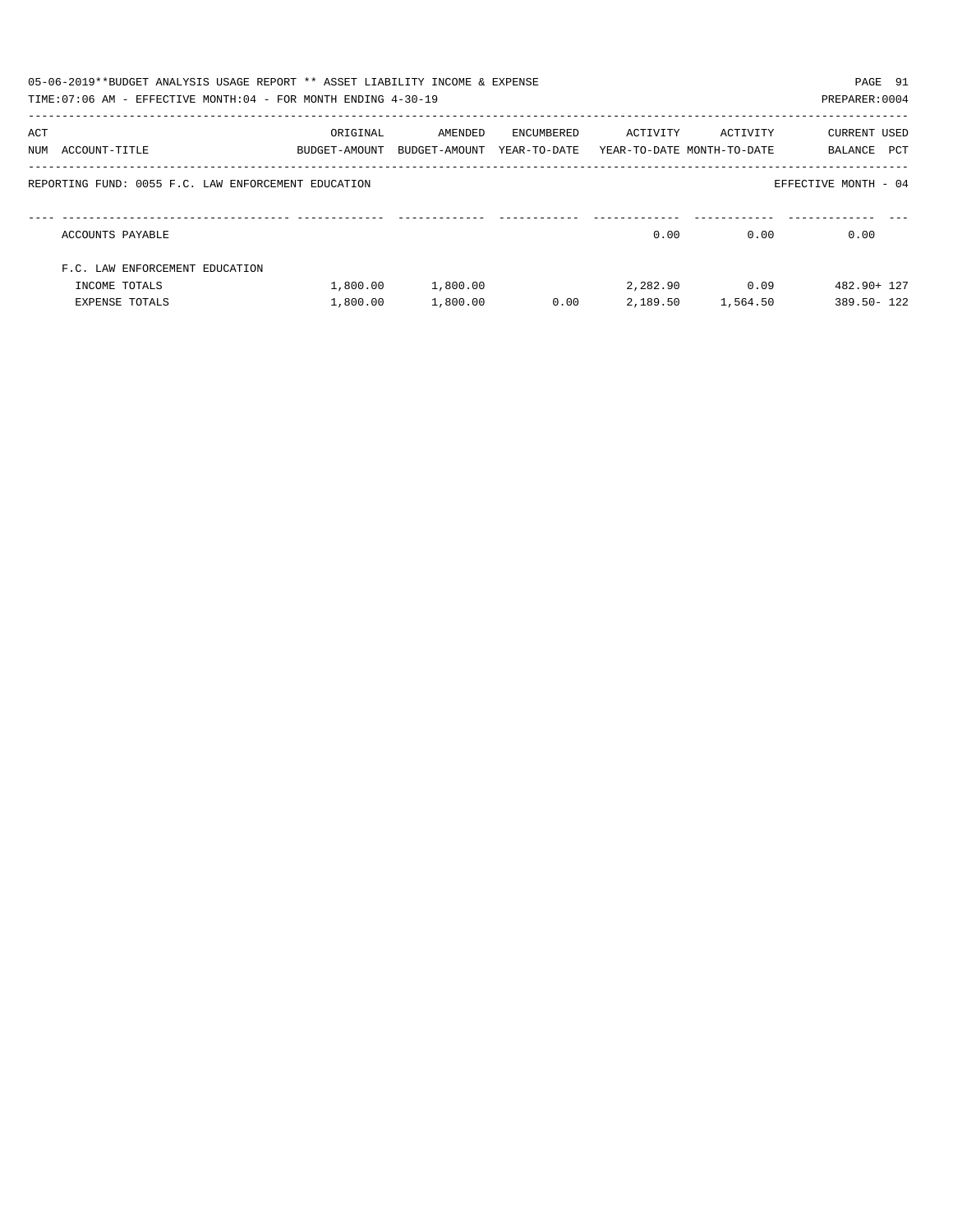|                    | 05-06-2019**BUDGET ANALYSIS USAGE REPORT ** ASSET LIABILITY INCOME & EXPENSE<br>PAGE 92<br>TIME: 07:06 AM - EFFECTIVE MONTH: 04 - FOR MONTH ENDING 4-30-19<br>PREPARER: 0004 |                                                      |                       |                |                                        |                       |                                        |  |  |  |  |
|--------------------|------------------------------------------------------------------------------------------------------------------------------------------------------------------------------|------------------------------------------------------|-----------------------|----------------|----------------------------------------|-----------------------|----------------------------------------|--|--|--|--|
| $\mathop{\rm ACT}$ | NUM ACCOUNT-TITLE                                                                                                                                                            | ORIGINAL<br>BUDGET-AMOUNT BUDGET-AMOUNT YEAR-TO-DATE | AMENDED               | ENCUMBERED     | ACTIVITY<br>YEAR-TO-DATE MONTH-TO-DATE | ACTIVITY              | <b>CURRENT USED</b><br>BALANCE PCT     |  |  |  |  |
|                    | REPORTING FUND: 0056 F C SHERIFF FORFEITURE                                                                                                                                  |                                                      |                       |                |                                        |                       | EFFECTIVE MONTH - 04                   |  |  |  |  |
|                    | 0100 PAYROLL                                                                                                                                                                 |                                                      |                       |                |                                        |                       |                                        |  |  |  |  |
|                    | 0100 PAYROLL                                                                                                                                                                 |                                                      |                       |                | 0.00                                   | 0.00                  | 0.00                                   |  |  |  |  |
|                    | PAYROLL                                                                                                                                                                      |                                                      |                       |                | 0.00                                   | 0.00                  | 0.00                                   |  |  |  |  |
|                    | 0102 A/P CLEARING                                                                                                                                                            |                                                      |                       |                |                                        |                       |                                        |  |  |  |  |
|                    | 0100 A/P CLEARING                                                                                                                                                            |                                                      |                       |                | 0.00                                   | 0.00                  | 0.00                                   |  |  |  |  |
|                    | A/P CLEARING                                                                                                                                                                 |                                                      |                       |                | 0.00                                   | 0.00                  | 0.00                                   |  |  |  |  |
|                    | 0103 CASH                                                                                                                                                                    |                                                      |                       |                |                                        |                       |                                        |  |  |  |  |
|                    | 0156 CASH-F C SHERIFF FORFEITURE                                                                                                                                             |                                                      |                       |                |                                        |                       |                                        |  |  |  |  |
|                    | 0159 CASH-FEDERAL FORFEITURE 2018                                                                                                                                            |                                                      |                       |                | 17,690.33-                             | 0.03                  | 15,370.68- 561.23- 35,509.50<br>260.75 |  |  |  |  |
|                    | CASH                                                                                                                                                                         |                                                      |                       |                | 33,061.01-                             |                       | 561.20- 35,770.25                      |  |  |  |  |
|                    | 0200 LIABILITY ACCOUNT                                                                                                                                                       |                                                      |                       |                |                                        |                       |                                        |  |  |  |  |
|                    |                                                                                                                                                                              |                                                      |                       |                |                                        |                       |                                        |  |  |  |  |
|                    | 0910 SYSTEM ADDED LIABILITY LINE-ITEM                                                                                                                                        |                                                      |                       |                | 0.00                                   | 0.00                  | 0.00                                   |  |  |  |  |
|                    | LIABILITY ACCOUNT                                                                                                                                                            |                                                      |                       |                | 0.00                                   | 0.00                  | 0.00                                   |  |  |  |  |
|                    | 0271 EQUITY ACCOUNT                                                                                                                                                          |                                                      |                       |                |                                        |                       |                                        |  |  |  |  |
|                    | 0200 EQUITY ACCOUNT                                                                                                                                                          |                                                      |                       |                | 0.00                                   | 0.00                  | 68,831.26                              |  |  |  |  |
|                    | EQUITY ACCOUNT                                                                                                                                                               |                                                      |                       |                | 0.00                                   | 0.00                  | 68,831.26                              |  |  |  |  |
|                    | 0300 CASH                                                                                                                                                                    |                                                      |                       |                |                                        |                       |                                        |  |  |  |  |
|                    | 0156 BEGINNING CASH BALANCE                                                                                                                                                  | 0.00                                                 | 33, 303.96            |                | 0.00                                   | 0.00                  | 33,303.96 00                           |  |  |  |  |
|                    | CASH                                                                                                                                                                         | 0.00                                                 |                       | 33,303.96 0.00 | 0.00                                   |                       | $0.00$ 33, 303.96 00                   |  |  |  |  |
|                    | 0330 GRANTS                                                                                                                                                                  |                                                      |                       |                |                                        |                       |                                        |  |  |  |  |
|                    | 0560 BULLETPROOF VEST PARTNERSHIP                                                                                                                                            | 0.00                                                 | 0.00                  |                | 0.00                                   | 0.00                  | 0.00                                   |  |  |  |  |
|                    | GRANTS                                                                                                                                                                       | 0.00                                                 | 0.00                  | 0.00           | 0.00                                   | 0.00                  | 0.00                                   |  |  |  |  |
|                    | 0352 OTHER FOREITURES                                                                                                                                                        |                                                      |                       |                |                                        |                       |                                        |  |  |  |  |
|                    |                                                                                                                                                                              |                                                      |                       |                |                                        |                       |                                        |  |  |  |  |
|                    | 0200 CONTRABAND FOREITURE<br>0300 PLEA BARGAIN AGREEMENT                                                                                                                     | 0.00<br>0.00                                         | 5,640.52<br>0.00      |                | 0.00                                   | 5,640.52 0.00<br>0.00 | 0.00 100<br>0.00                       |  |  |  |  |
|                    | 0432 LIVESTOCK SEIZURE                                                                                                                                                       | 0.00                                                 | 0.00                  |                | 0.00                                   | 0.00                  | 0.00                                   |  |  |  |  |
|                    | --------------------------------- ----<br>OTHER FOREITURES                                                                                                                   | 0.00                                                 | ---------<br>5,640.52 | 0.00           | -----------<br>5,640.52                | 0.00                  | ---------<br>0.00 100                  |  |  |  |  |
|                    | 0355 FEDERAL FORFEITURE FUNDS 2018                                                                                                                                           |                                                      |                       |                |                                        |                       |                                        |  |  |  |  |
|                    |                                                                                                                                                                              |                                                      |                       |                |                                        |                       |                                        |  |  |  |  |
|                    | 0560 FEDERAL FORFEITURE FUNDS 2018                                                                                                                                           | 0.00                                                 | 0.00                  |                | 0.00                                   | 0.00<br>------------- | 0.00<br>--------------                 |  |  |  |  |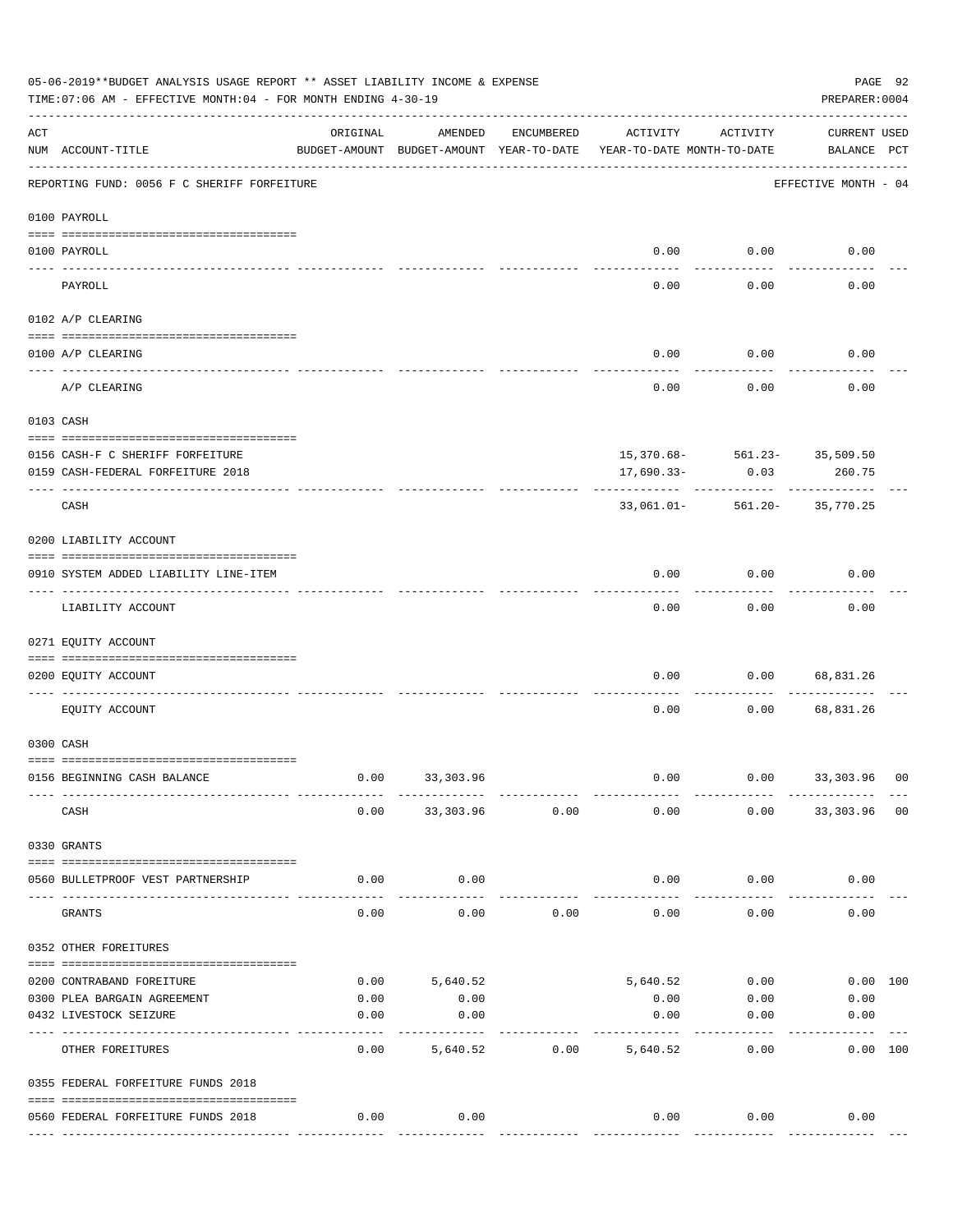TIME:07:06 AM - EFFECTIVE MONTH:04 - FOR MONTH ENDING 4-30-19 PREPARER:0004

| ACT | NUM ACCOUNT-TITLE                                                   | ORIGINAL                               | AMENDED<br>BUDGET-AMOUNT BUDGET-AMOUNT YEAR-TO-DATE YEAR-TO-DATE MONTH-TO-DATE | ENCUMBERED     | ACTIVITY         | ACTIVITY     | CURRENT USED<br>BALANCE PCT   |
|-----|---------------------------------------------------------------------|----------------------------------------|--------------------------------------------------------------------------------|----------------|------------------|--------------|-------------------------------|
|     | REPORTING FUND: 0056 F C SHERIFF FORFEITURE                         |                                        |                                                                                |                |                  |              | EFFECTIVE MONTH - 04          |
|     | FEDERAL FORFEITURE FUNDS 2018                                       | 0.00                                   | 0.00                                                                           | 0.00           | 0.00             | 0.00         | 0.00                          |
|     | 0360 INTEREST EARNINGS                                              |                                        |                                                                                |                |                  |              |                               |
|     |                                                                     |                                        |                                                                                |                |                  |              |                               |
|     | 0100 INTEREST EARNINGS-SO FORFEITURE                                | 0.00                                   | 0.00                                                                           |                | 29.39            |              | 2.89<br>$29.39+$              |
|     | 0159 INTEREST EARNINGS-FEDERAL FORF 201<br>________________________ | 0.00                                   | 0.00                                                                           |                | 0.00             | 0.00         | 0.00                          |
|     | INTEREST EARNINGS                                                   | 0.00                                   | 0.00                                                                           | 0.00           | 29.39            | 2.89         | $29.39+$                      |
|     | 0370 MISCELLANEOUS                                                  |                                        |                                                                                |                |                  |              |                               |
|     | 0108 FEDERAL OT REIMBURSEMENT                                       | 0.00                                   | 0.00                                                                           |                | 0.00             | 0.00         | 0.00                          |
|     | 0130 REFUNDS & MISCELLANEOUS                                        | 0.00                                   | 0.00                                                                           |                | 0.00             | 0.00         | 0.00                          |
|     | MISCELLANEOUS                                                       | 0.00                                   | 0.00                                                                           | 0.00           | 0.00             | 0.00         | 0.00                          |
|     | 0390 TRANSFERS                                                      |                                        |                                                                                |                |                  |              |                               |
|     | 0140 TRANSFERS IN                                                   | 0.00                                   | 0.00                                                                           |                | 0.00             | 0.00         | 0.00                          |
|     | TRANSFERS                                                           | 0.00                                   | 0.00                                                                           | 0.00           | 0.00             | 0.00         | 0.00                          |
|     | 0560 F C SHERIFF FORFEITURE                                         |                                        |                                                                                |                |                  |              |                               |
|     |                                                                     |                                        |                                                                                |                |                  |              |                               |
|     | 0108 SALARY                                                         | 0.00                                   | 0.00                                                                           | 0.00           | 0.00             | 0.00         | 0.00                          |
|     | 0201 SOCIAL SECURITY TAXES                                          | 0.00                                   | 0.00                                                                           | 0.00           | 0.00             | 0.00         | 0.00                          |
|     | 0202 GROUP HEALTH INSURANCE<br>0203 RETIREMENT                      | 0.00<br>0.00                           | 0.00<br>0.00                                                                   | 0.00<br>0.00   | 0.00<br>0.00     | 0.00<br>0.00 | 0.00<br>0.00                  |
|     | 0204 WORKERS COMPENSATION                                           | 0.00                                   | 0.00                                                                           | 0.00           | 0.00             | 0.00         | 0.00                          |
|     | 0205 MEDICARE TAX                                                   | 0.00                                   | 0.00                                                                           | 0.00           | 0.00             | 0.00         | 0.00                          |
|     | 0310 SUPPLIES                                                       | 0.00                                   | 1,997.54                                                                       | 0.00           | 1,997.54         | 0.00         | $0.00$ 100                    |
|     | 0316 EMPLOYEE AWARDS BANQUET                                        | 0.00                                   | 0.00                                                                           | 0.00           | 0.00             | 0.00         | 0.00                          |
|     | 0395 UNIFORMS/PROT.VESTS                                            | 0.00                                   | 0.00                                                                           | 0.00           | 0.00             | 0.00         | 0.00                          |
|     | 0423 INTERNET SERVICE                                               | 0.00                                   | 2,740.00                                                                       | 0.00           | 2,527.25         | 564.09       | 212.75<br>92                  |
|     | 0427 OUT OF COUNTY TRAVEL                                           | 0.00                                   | 0.00                                                                           | 0.00           | 0.00             | 0.00         | 0.00                          |
|     | 0428 TRAINING & TUITION                                             | 0.00                                   | 0.00                                                                           | 0.00           | 0.00             | 0.00         | 0.00                          |
|     | 0452 R & M EQUIPMENT                                                | 0.00                                   | 0.00                                                                           | 0.00           | 0.00             | 0.00         | 0.00                          |
|     | 0454 R&M AUTO                                                       | 0.00                                   | 209.00                                                                         | 0.00           | 208.19           | 0.00         | $0.81$ 100                    |
|     | 0460 EQUIPMENT RENTAL/LEASE                                         | 0.00                                   | 0.00                                                                           | 0.00           | 0.00             | 0.00         | 0.00                          |
|     | 0490 MISCELLANEOUS                                                  | 0.00                                   | 0.00                                                                           | 0.00           | 0.00             | 0.00         | 0.00                          |
|     | 0495 NARCOTICS AND/OR OTHER INVESTIGATI                             | 0.00                                   | 0.00                                                                           | 0.00           | 0.00             | 0.00         | 0.00                          |
|     | 0499 BANK SERVICE FEES                                              | 0.00                                   | 0.00                                                                           | 0.00           | 0.00             | 0.00         | 0.00                          |
|     | 0571 AUTOMOBILES                                                    | 0.00                                   | 0.00                                                                           | 0.00           | 0.00             | 0.00         | 0.00                          |
|     | 0572 OFFICE EQUIPMENT                                               | 0.00                                   | 2,414.00                                                                       | 0.00           | 2,414.00         | 0.00         | 0.00 100                      |
|     | 0573 TELEPHONE EQUIPMENT<br>0574 TECHNOLOGY                         | 0.00<br>0.00                           | 0.00<br>7,149.00                                                               | 0.00<br>0.00   | 0.00<br>7,149.00 | 0.00<br>0.00 | 0.00<br>0.00 100              |
|     | 0579 WEAPONS                                                        | 0.00                                   | 955.92                                                                         | 0.00           | 955.92           | 0.00         | 0.00 100                      |
|     | 0580 INVESTIGATIVE EQUIPMENT                                        | 0.00                                   | 5,785.56                                                                       | 0.00           | 5,785.56         | 0.00         | 0.00 100                      |
|     | ---- --------------------<br>F C SHERIFF FORFEITURE                 | ------------------------------<br>0.00 |                                                                                | 21,251.02 0.00 | 21,037.46        | 564.09       | ------------ ---<br>213.56 99 |
|     | 0565 INVESTIGATOR CRIMES AGAINST CHILDR                             |                                        |                                                                                |                |                  |              |                               |
|     | 0108 SALARY                                                         | 0.00                                   | 0.00                                                                           | 0.00           | 0.00             | 0.00         | 0.00                          |
|     | 0201 SOCIAL SECURITY TAXES                                          | 0.00                                   | 0.00                                                                           | 0.00           | 0.00             | 0.00         | 0.00                          |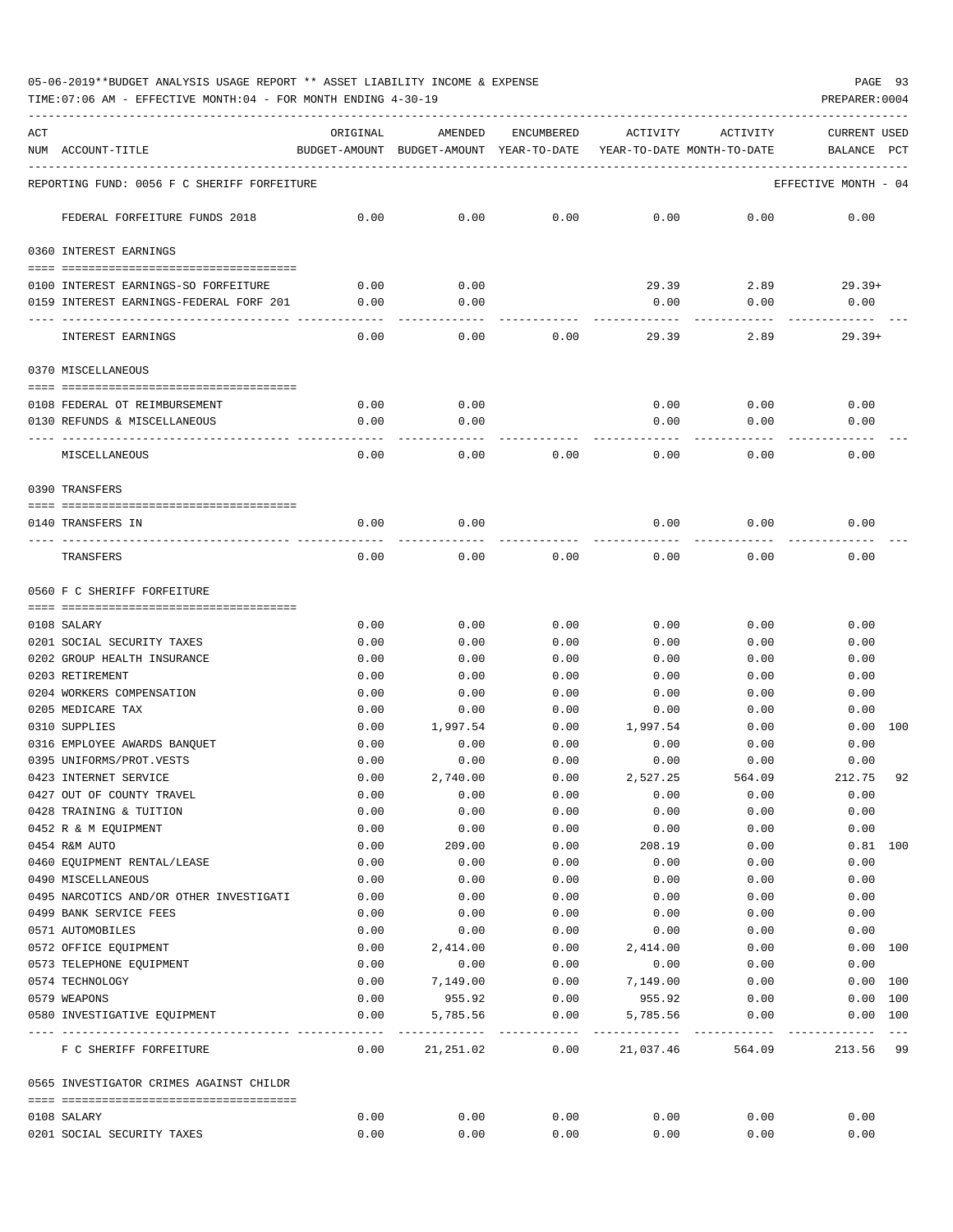TIME:07:06 AM - EFFECTIVE MONTH:04 - FOR MONTH ENDING 4-30-19 PREPARER:0004

| ACT | NUM ACCOUNT-TITLE                           | ORIGINAL            | AMENDED |              | ENCUMBERED ACTIVITY                                                   | ACTIVITY           | <b>CURRENT USED</b><br>BUDGET-AMOUNT BUDGET-AMOUNT YEAR-TO-DATE YEAR-TO-DATE MONTH-TO-DATE BALANCE PCT |    |
|-----|---------------------------------------------|---------------------|---------|--------------|-----------------------------------------------------------------------|--------------------|--------------------------------------------------------------------------------------------------------|----|
|     | REPORTING FUND: 0056 F C SHERIFF FORFEITURE |                     |         |              |                                                                       |                    | EFFECTIVE MONTH - 04                                                                                   |    |
|     | 0202 GROUP HEALTH INSURANCE                 | 0.00                | 0.00    | 0.00         | $0.00$ 0.00                                                           |                    | 0.00                                                                                                   |    |
|     | 0203 RETIREMENT                             | 0.00                | 0.00    |              | $0.00$ $0.00$ $0.00$ $0.00$                                           |                    | 0.00                                                                                                   |    |
|     | 0204 WORKERS COMPENSATION                   | 0.00                | 0.00    | 0.00         |                                                                       | $0.00$ 0.00        | 0.00                                                                                                   |    |
|     | 0205 MEDICARE TAX                           | 0.00                | 0.00    | 0.00         | $0.00$ 0.00                                                           |                    | 0.00                                                                                                   |    |
|     | INVESTIGATOR CRIMES AGAINST CHILDR          | $- - - - -$<br>0.00 |         | . <u>.</u> . | -----------<br>$0.00$ $0.00$ $0.00$ $0.00$ $0.00$                     | ------------       | 0.00                                                                                                   |    |
|     | 0570 FEDERAL FORFEITURE FUNDS 2018          |                     |         |              |                                                                       |                    |                                                                                                        |    |
|     |                                             |                     |         |              |                                                                       |                    |                                                                                                        |    |
|     | 0310 OFFICE & MISC. SUPPLIES                | 0.00                | 0.00    | 0.00         | 0.00                                                                  | 0.00               | 0.00                                                                                                   |    |
|     | 0395 UNIFORMS/PROT. VESTS/BADGES            | 0.00                | 0.00    | 0.00         | 0.00                                                                  | 0.00               | 0.00                                                                                                   |    |
|     | 0571 AUTOMOBILES                            | 0.00                | 0.00    | 0.00         | 0.00                                                                  |                    | 0.00<br>0.00                                                                                           |    |
|     | 0572 EOUIPMENT                              | 0.00                | 0.00    |              | $0.00$ $0.00$ $0.00$ $0.00$                                           |                    | 0.00                                                                                                   |    |
|     | 0574 TECHNOLOGY                             | 0.00                |         |              | 423.16 0.00 423.16                                                    | 0.00               | $0.00$ 100                                                                                             |    |
|     | 0579 WEAPONS                                | 0.00                |         |              | $17,270.30$ $0.00$ $17,270.30$ $0.00$<br>-------------- ------------- |                    | 0.00 100                                                                                               |    |
|     | FEDERAL FORFEITURE FUNDS 2018               |                     |         |              | $0.00$ 17,693.46 0.00 17,693.46 0.00                                  |                    | 0.00 100                                                                                               |    |
|     | 0999 ACCOUNTS PAYABLE                       |                     |         |              |                                                                       |                    |                                                                                                        |    |
|     |                                             |                     |         |              |                                                                       |                    |                                                                                                        |    |
|     | 0100 A/P CLEARING ACCOUNT                   |                     |         |              | 0.00                                                                  | 0.00<br>---------- | 0.00                                                                                                   |    |
|     | ACCOUNTS PAYABLE                            |                     |         |              | 0.00                                                                  |                    | 0.00<br>0.00                                                                                           |    |
|     | F C SHERIFF FORFEITURE                      |                     |         |              |                                                                       |                    |                                                                                                        |    |
|     | INCOME TOTALS                               |                     |         |              |                                                                       |                    | $0.00$ 38,944.48 $5,669.91$ 2.89 33,274.57 15                                                          |    |
|     | <b>EXPENSE TOTALS</b>                       | 0.00                |         |              | 38,944.48 0.00 38,730.92                                              |                    | 564.09 213.56                                                                                          | 99 |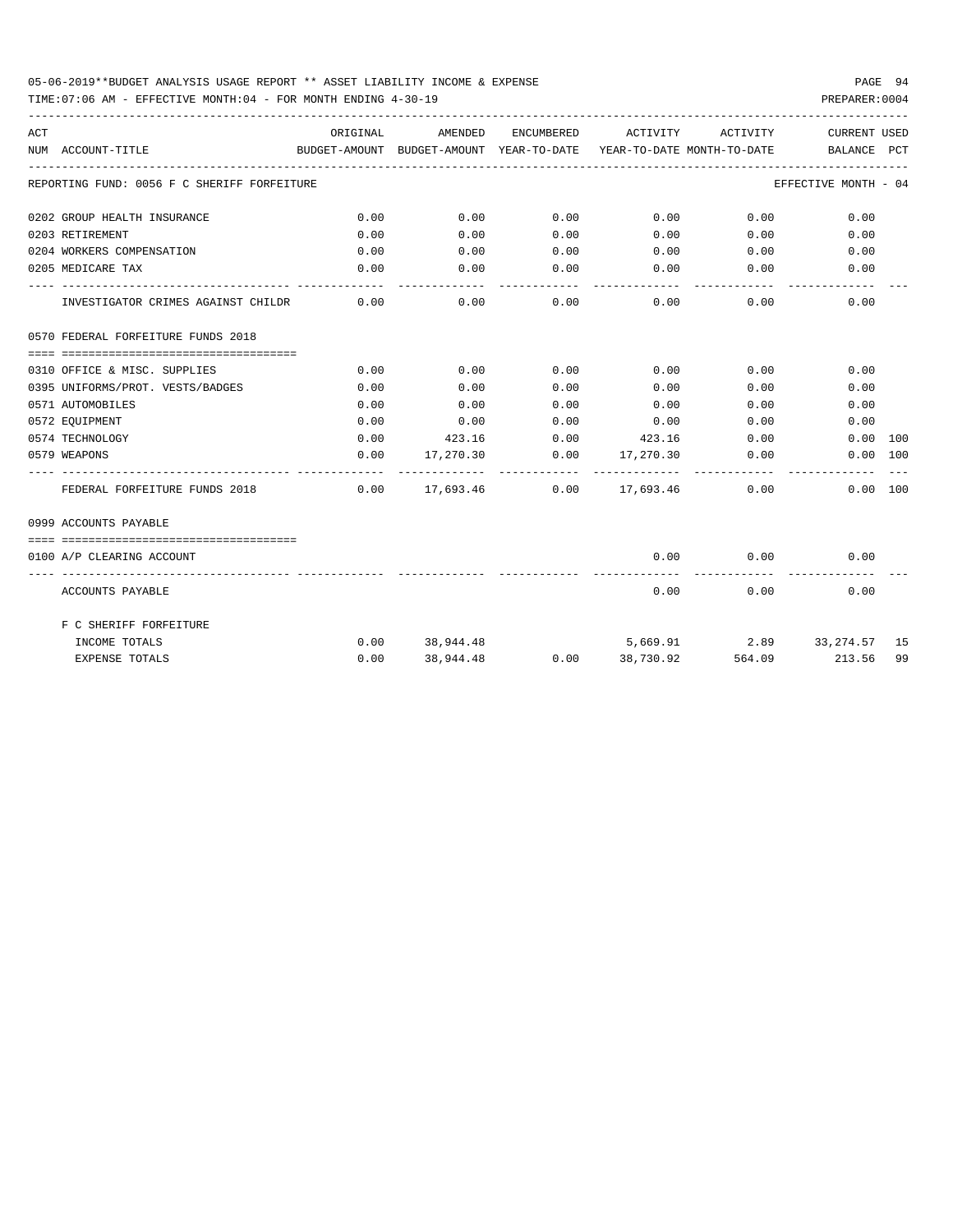|     | 05-06-2019**BUDGET ANALYSIS USAGE REPORT ** ASSET LIABILITY INCOME & EXPENSE<br>TIME: 07:06 AM - EFFECTIVE MONTH: 04 - FOR MONTH ENDING 4-30-19 |          |                                                     |            |                                        |                            | PAGE 95<br>PREPARER: 0004          |
|-----|-------------------------------------------------------------------------------------------------------------------------------------------------|----------|-----------------------------------------------------|------------|----------------------------------------|----------------------------|------------------------------------|
| ACT | NUM ACCOUNT-TITLE                                                                                                                               | ORIGINAL | AMENDED<br>BUDGET-AMOUNT BUDGET-AMOUNT YEAR-TO-DATE | ENCUMBERED | ACTIVITY<br>YEAR-TO-DATE MONTH-TO-DATE | ACTIVITY                   | <b>CURRENT USED</b><br>BALANCE PCT |
|     | REPORTING FUND: 0057 SHERIFF K-9 UNIT                                                                                                           |          |                                                     |            |                                        |                            | EFFECTIVE MONTH - 04               |
|     | 0103 CASH                                                                                                                                       |          |                                                     |            |                                        |                            |                                    |
|     | 0100 SHERIFF K-9 UNIT-COMB. FUND CHECKIN                                                                                                        |          |                                                     |            |                                        | $400.00 - 400.00 - 195.29$ |                                    |
|     | CASH                                                                                                                                            |          |                                                     |            | $400.00 -$                             | 400.00-                    | -------------<br>195.29            |
|     | 0200 SYSTEM ADDED LIABILITY DEPARTMENT                                                                                                          |          |                                                     |            |                                        |                            |                                    |
|     | 0910 SYSTEM ADDED LIABILITY LINE-ITEM                                                                                                           |          |                                                     |            | 0.00                                   | 0.00                       | 0.00                               |
|     | SYSTEM ADDED LIABILITY DEPARTMENT                                                                                                               |          |                                                     |            | 0.00                                   | 0.00                       | 0.00                               |
|     | 0271 EQUITY ACCOUNT                                                                                                                             |          |                                                     |            |                                        |                            |                                    |
|     | 0200 EQUITY ACCOUNT                                                                                                                             |          |                                                     |            | 0.00                                   | 0.00                       | 595.29                             |
|     | EQUITY ACCOUNT                                                                                                                                  |          |                                                     |            | 0.00                                   | 0.00                       | 595.29                             |
|     | 0300 CASH                                                                                                                                       |          |                                                     |            |                                        |                            |                                    |
|     | 0157 BEGINNING CASH BALANCE                                                                                                                     | 0.00     | 0.00                                                |            | 0.00                                   | 0.00                       | 0.00                               |
|     | CASH                                                                                                                                            | 0.00     | 0.00                                                | 0.00       | 0.00                                   | 0.00                       | 0.00                               |
|     | 0360 INTEREST INCOME                                                                                                                            |          |                                                     |            |                                        |                            |                                    |
|     | 0100 INTEREST EARNINGS                                                                                                                          | 0.00     | 0.00                                                |            | 0.00                                   | 0.00                       | 0.00                               |
|     | ------------------ ---<br>INTEREST INCOME                                                                                                       | 0.00     | 0.00                                                | 0.00       | 0.00                                   | 0.00                       | 0.00                               |
|     | 0370 MISCELLANEOUS INCOME                                                                                                                       |          |                                                     |            |                                        |                            |                                    |
|     | 0560 SHERIFF K-9 UNIT                                                                                                                           | 0.00     | 0.00                                                |            | 0.00                                   | 0.00                       | 0.00                               |
|     | MISCELLANEOUS INCOME                                                                                                                            | 0.00     | 0.00                                                | 0.00       | 0.00                                   | 0.00                       | 0.00                               |
|     | 0560 SHERIFF K-9 UNIT                                                                                                                           |          |                                                     |            |                                        |                            |                                    |
|     | 0310 SUPPLIES                                                                                                                                   | 0.00     | 0.00                                                | 0.00       | 0.00                                   | 0.00                       | 0.00                               |
|     | 0395 UNIFORMS                                                                                                                                   | 0.00     | 0.00                                                | 0.00       | 0.00                                   | 0.00                       | 0.00                               |
|     | 0427 OUT OF COUNTY TRAVEL                                                                                                                       | 0.00     | 0.00                                                | 0.00       | 0.00                                   | 0.00                       | 0.00                               |
|     | 0428 TRAINING/TUITION                                                                                                                           | 0.00     | 0.00                                                | 0.00       | 0.00                                   | 0.00                       | 0.00                               |
|     | 0571 EQUIPMENT                                                                                                                                  | 0.00     | 0.00                                                | 0.00       | 400.00                                 | 400.00                     | $400.00 -$                         |
|     | 0580 PURCHASE OF ANIMAL                                                                                                                         | 0.00     | 0.00                                                | 0.00       | 0.00                                   | 0.00                       | 0.00                               |
|     | SHERIFF K-9 UNIT                                                                                                                                | 0.00     | 0.00                                                | 0.00       | 400.00                                 | 400.00                     | $400.00 -$                         |
|     | SHERIFF K-9 UNIT                                                                                                                                |          |                                                     |            |                                        |                            |                                    |
|     | INCOME TOTALS                                                                                                                                   | 0.00     | 0.00                                                |            | 0.00                                   | 0.00                       | 0.00                               |
|     | EXPENSE TOTALS                                                                                                                                  | 0.00     | 0.00                                                | 0.00       | 400.00                                 | 400.00                     | $400.00 -$                         |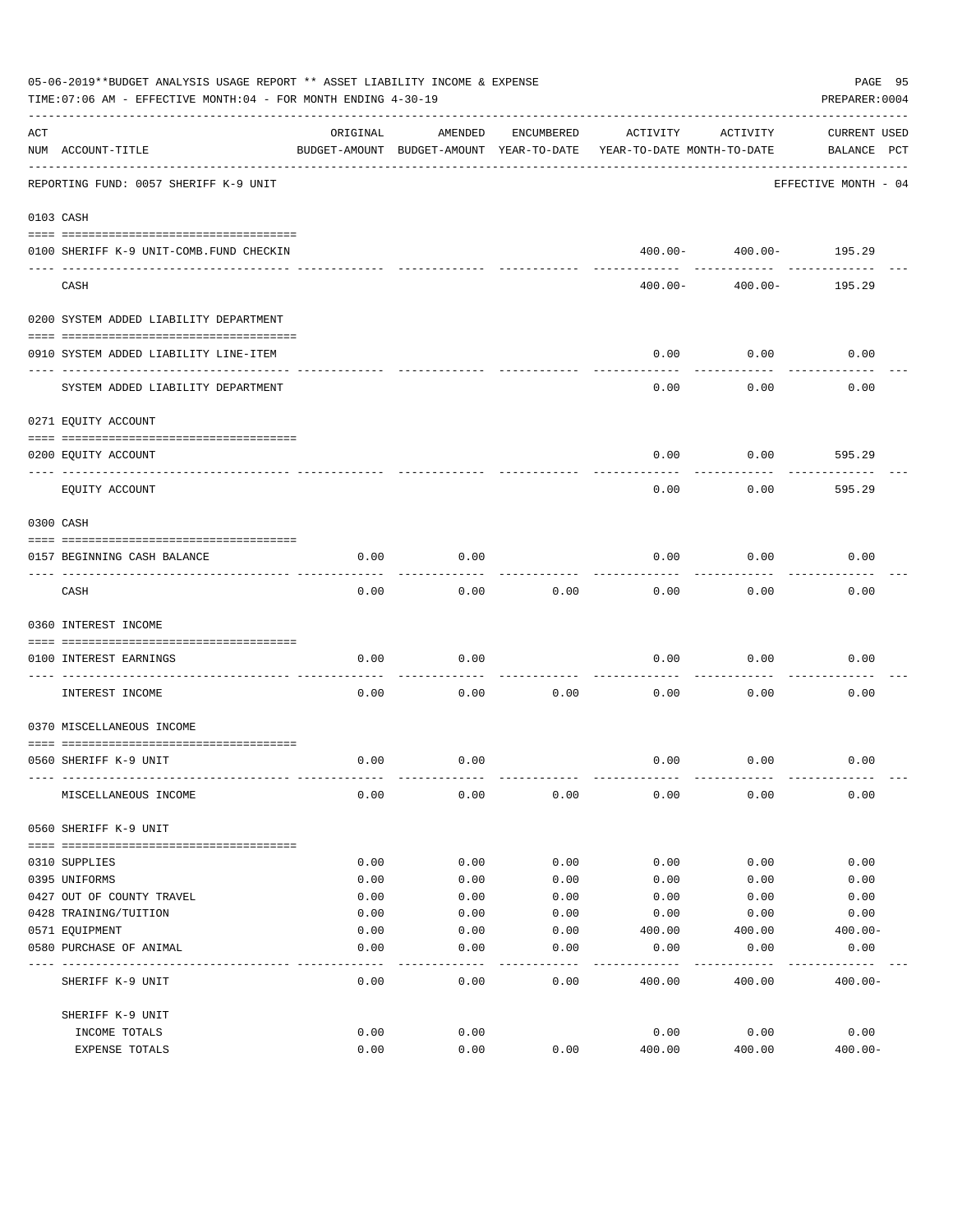|     | 05-06-2019**BUDGET ANALYSIS USAGE REPORT ** ASSET LIABILITY INCOME & EXPENSE<br>TIME: 07:06 AM - EFFECTIVE MONTH: 04 - FOR MONTH ENDING 4-30-19 |                      |                      |                     |                                                                                 |                                          | PAGE 96<br>PREPARER: 0004          |          |
|-----|-------------------------------------------------------------------------------------------------------------------------------------------------|----------------------|----------------------|---------------------|---------------------------------------------------------------------------------|------------------------------------------|------------------------------------|----------|
| ACT | NUM ACCOUNT-TITLE                                                                                                                               | ORIGINAL             | AMENDED              | ENCUMBERED          | ACTIVITY<br>BUDGET-AMOUNT BUDGET-AMOUNT YEAR-TO-DATE YEAR-TO-DATE MONTH-TO-DATE | ACTIVITY                                 | <b>CURRENT USED</b><br>BALANCE PCT |          |
|     | -----------------------------------<br>REPORTING FUND: 0059 DRUG COURT PROGRAM                                                                  |                      |                      |                     |                                                                                 |                                          | EFFECTIVE MONTH - 04               |          |
|     | 0103 CASH                                                                                                                                       |                      |                      |                     |                                                                                 |                                          |                                    |          |
|     | 0100 DRUG COURT-COMBINED FUNDS                                                                                                                  |                      |                      |                     |                                                                                 | 472.40- 455.83 31,803.27<br>------------ |                                    |          |
|     | CASH                                                                                                                                            |                      |                      |                     | 472.40-                                                                         |                                          | 455.83 31,803.27                   |          |
|     | 0120 RECEIVABLES                                                                                                                                |                      |                      |                     |                                                                                 |                                          |                                    |          |
|     | 0313 DUE FROM OTHER FUNDS                                                                                                                       |                      |                      |                     | 0.00                                                                            | 0.00                                     | 325.92                             |          |
|     | RECEIVABLES                                                                                                                                     |                      |                      |                     | 0.00                                                                            | 0.00                                     | 325.92                             |          |
|     | 0200 SYSTEM ADDED LIABILITY DEPARTMENT                                                                                                          |                      |                      |                     |                                                                                 |                                          |                                    |          |
|     | 0910 SYSTEM ADDED LIABILITY LINE-ITEM                                                                                                           |                      |                      |                     | $675.00 - 0.00$                                                                 |                                          | $675.00 -$                         |          |
|     | SYSTEM ADDED LIABILITY DEPARTMENT                                                                                                               |                      |                      |                     | 675.00-                                                                         | 0.00                                     | $675.00 -$                         |          |
|     | 0271 EQUITY ACCOUNT                                                                                                                             |                      |                      |                     |                                                                                 |                                          |                                    |          |
|     | 0200 EQUITY ACCOUNT                                                                                                                             |                      |                      |                     | 0.00                                                                            | $0.00$ 32,601.59                         |                                    |          |
|     | EQUITY ACCOUNT                                                                                                                                  |                      |                      |                     | 0.00                                                                            |                                          | $0.00$ 32,601.59                   |          |
|     | 0300 CASH                                                                                                                                       |                      |                      |                     |                                                                                 |                                          |                                    |          |
|     | 0159 BEGINNING CASH BALANCE                                                                                                                     | 0.00                 | 0.00                 |                     | 0.00                                                                            | 0.00                                     | 0.00                               |          |
|     | CASH                                                                                                                                            | 0.00                 | 0.00                 | 0.00                | 0.00                                                                            | 0.00                                     | 0.00                               |          |
|     | 0360 INTEREST EARNINGS                                                                                                                          |                      |                      |                     |                                                                                 |                                          |                                    |          |
|     | 0100 INTEREST EARNINGS                                                                                                                          | 0.00                 | 0.00                 |                     | 33.33                                                                           | 6.63                                     | $33.33+$                           |          |
|     | INTEREST EARNINGS                                                                                                                               | 0.00                 | 0.00                 | 0.00                | 33.33                                                                           | 6.63                                     | $33.33+$                           |          |
|     | 0370 DRUG COURT INCOME                                                                                                                          |                      |                      |                     |                                                                                 |                                          |                                    |          |
|     | 0425 DRUG COURT FEE                                                                                                                             |                      | 4,000.00 4,000.00    |                     | 1,699.27 449.20                                                                 |                                          | 2,300.73 42                        |          |
|     | DRUG COURT INCOME                                                                                                                               | 4,000.00             | 4,000.00             |                     | $0.00$ 1,699.27                                                                 | 449.20                                   | 2,300.73 42                        |          |
|     | 0425 DRUG COURT EXPENSE                                                                                                                         |                      |                      |                     |                                                                                 |                                          |                                    |          |
|     | 0433 DRUG COURT PROGRAMS                                                                                                                        | 1,143.00             | 1,143.00             | 0.00                | 540.00                                                                          |                                          | $0.00$ 603.00                      | 47       |
|     | 0437 ATTORNEY FEES DRUG COURT                                                                                                                   | 2,857.00             | 2,857.00             | 0.00                | 990.00                                                                          |                                          | $0.00$ 1,867.00                    | 35       |
|     | 0439 INVESTIGATOR EXPENSE                                                                                                                       | 0.00<br>---------    | 0.00<br>----------   | 0.00<br>----------- | 0.00<br>----------                                                              | 0.00<br>----------                       | 0.00                               |          |
|     | DRUG COURT EXPENSE                                                                                                                              | 4,000.00             | 4,000.00             | 0.00                | 1,530.00                                                                        | 0.00                                     | 2,470.00 38                        |          |
|     | DRUG COURT PROGRAM                                                                                                                              |                      |                      |                     |                                                                                 |                                          |                                    |          |
|     | INCOME TOTALS<br>EXPENSE TOTALS                                                                                                                 | 4,000.00<br>4,000.00 | 4,000.00<br>4,000.00 | 0.00                | 1,732.60<br>1,530.00                                                            | 455.83<br>0.00                           | 2,267.40<br>2,470.00               | 43<br>38 |
|     |                                                                                                                                                 |                      |                      |                     |                                                                                 |                                          |                                    |          |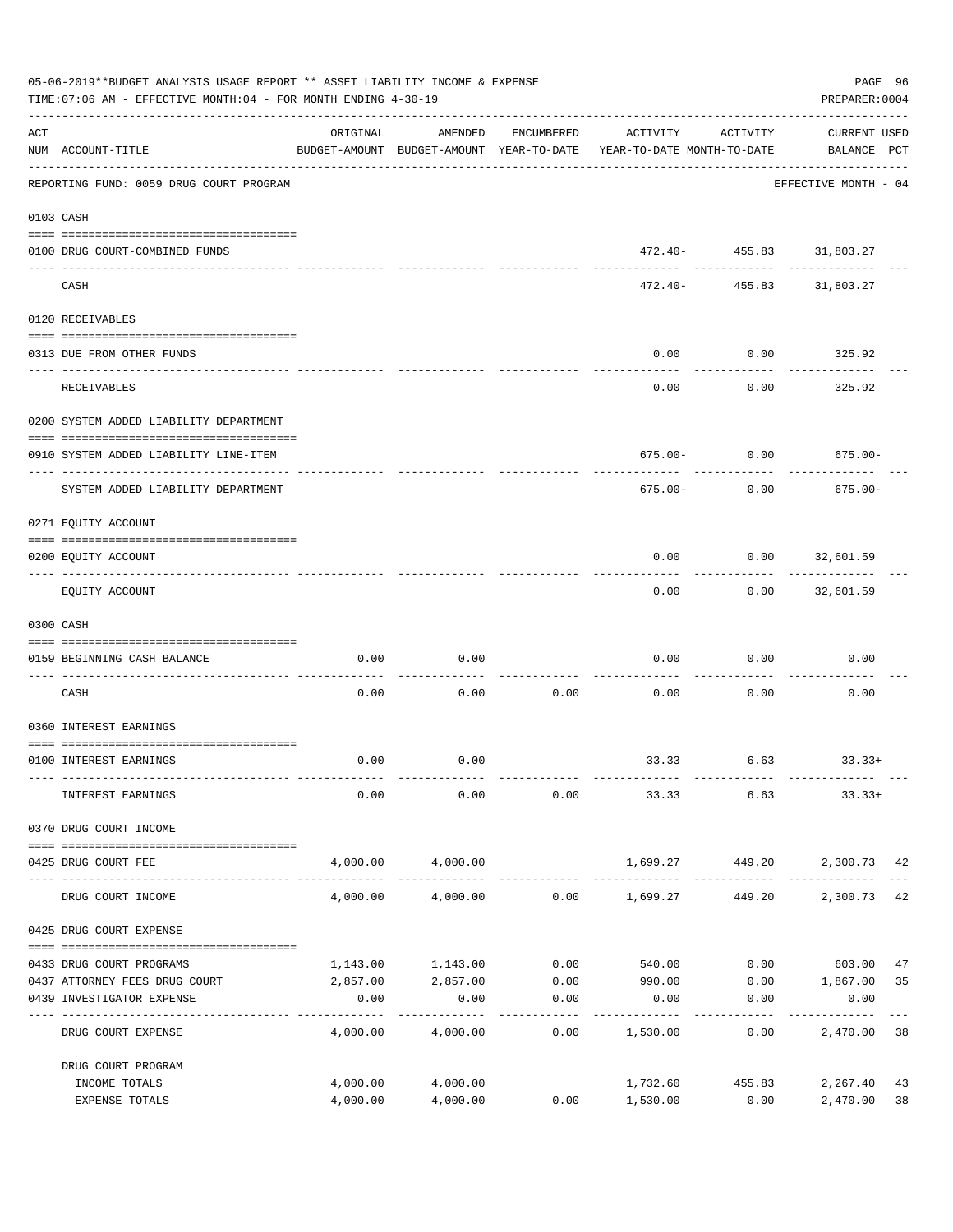|                | 05-06-2019**BUDGET ANALYSIS USAGE REPORT ** ASSET LIABILITY INCOME & EXPENSE<br>TIME: 07:06 AM - EFFECTIVE MONTH: 04 - FOR MONTH ENDING 4-30-19 |                       |                                                     |            |              |                                        | PREPARER: 0004                       | PAGE 97 |
|----------------|-------------------------------------------------------------------------------------------------------------------------------------------------|-----------------------|-----------------------------------------------------|------------|--------------|----------------------------------------|--------------------------------------|---------|
| $\mathtt{ACT}$ | NUM ACCOUNT-TITLE                                                                                                                               | ORIGINAL              | AMENDED<br>BUDGET-AMOUNT BUDGET-AMOUNT YEAR-TO-DATE | ENCUMBERED | ACTIVITY     | ACTIVITY<br>YEAR-TO-DATE MONTH-TO-DATE | <b>CURRENT USED</b><br>BALANCE PCT   |         |
|                | REPORTING FUND: 0060 SINKING FUND                                                                                                               | --------------------- |                                                     |            |              |                                        | EFFECTIVE MONTH - 04                 |         |
|                | 0103 CASH                                                                                                                                       |                       |                                                     |            |              |                                        |                                      |         |
|                | 0100 SINKING-COMBINED FUND CHECKING                                                                                                             |                       |                                                     |            |              |                                        | 157, 554. 21 4, 734. 86 243, 430. 53 |         |
|                | 0175 TEXPOOL                                                                                                                                    |                       |                                                     |            | 0.00         | 0.00                                   | 0.00                                 |         |
|                | CASH                                                                                                                                            |                       |                                                     |            |              | 157,554.21 4,734.86                    | 243,430.53                           |         |
|                | 0120 RECEIVABLES                                                                                                                                |                       |                                                     |            |              |                                        |                                      |         |
|                |                                                                                                                                                 |                       |                                                     |            |              |                                        |                                      |         |
|                | 0311 TAXES RECEIVABLE<br>0312 DUE FROM OTHER GOVERNMENT                                                                                         |                       |                                                     |            | 0.00<br>0.00 | 0.00<br>0.00                           | 0.00<br>0.00                         |         |
|                | 0313 DUE FROM OTHER FUNDS                                                                                                                       |                       |                                                     |            | 0.00         | 0.00                                   | 0.00                                 |         |
|                | RECEIVABLES                                                                                                                                     |                       |                                                     |            | 0.00         | 0.00                                   | 0.00                                 |         |
|                | 0200 LIABILITY ACCOUNT                                                                                                                          |                       |                                                     |            |              |                                        |                                      |         |
|                |                                                                                                                                                 |                       |                                                     |            |              |                                        |                                      |         |
|                | 0200 DEFERRED REVENUE<br>0910 SYSTEM ADDED LIABILITY LINE-ITEM                                                                                  |                       |                                                     |            | 0.00<br>0.00 | 0.00<br>0.00                           | 0.00<br>0.00                         |         |
|                | LIABILITY ACCOUNT                                                                                                                               |                       |                                                     |            | 0.00         | 0.00                                   | 0.00                                 |         |
|                | 0271 EQUITY ACCOUNT                                                                                                                             |                       |                                                     |            |              |                                        |                                      |         |
|                |                                                                                                                                                 |                       |                                                     |            |              |                                        |                                      |         |
|                | 0200 EQUITY ACCOUNT                                                                                                                             |                       |                                                     |            | 0.00         | 0.00                                   | 85,876.32                            |         |
|                | EQUITY ACCOUNT                                                                                                                                  |                       |                                                     |            | 0.00         | 0.00                                   | 85,876.32                            |         |
|                | 0300 CASH                                                                                                                                       |                       |                                                     |            |              |                                        |                                      |         |
|                | 0110 BEGINNING CASH BALANCE                                                                                                                     | 0.00                  | 0.00                                                |            | 0.00         | 0.00                                   | 0.00                                 |         |
|                | CASH                                                                                                                                            | 0.00                  | 0.00                                                | 0.00       | 0.00         | 0.00                                   | 0.00                                 |         |
|                | 0310 PROPERTY TAXES                                                                                                                             |                       |                                                     |            |              |                                        |                                      |         |
|                |                                                                                                                                                 |                       |                                                     |            |              |                                        | 413,905.02 6,608.54 22,114.71 95     |         |
|                | 0110 CURRENT TAXES<br>0120 DELINQUENT TAXES                                                                                                     | 900.00                | 436,019.73 436,019.73<br>900.00                     |            | 4,434.80     | 376.32                                 | 3,534.80+ 493                        |         |
|                | PROPERTY TAXES                                                                                                                                  |                       | 436,919.73 436,919.73 0.00                          |            |              |                                        | 418,339.82 6,984.86 18,579.91 96     |         |
|                | 0318 OTHER TAXES                                                                                                                                |                       |                                                     |            |              |                                        |                                      |         |
|                |                                                                                                                                                 |                       |                                                     |            |              |                                        |                                      |         |
|                | 0120 PAY N LIEU TAX/GRASSLAND                                                                                                                   | 0.00                  | 0.00                                                |            |              |                                        | $0.00$ $0.00$ $0.00$                 |         |
|                | 0121 PAY N LIEU TAX/UPPER TRINITY                                                                                                               | 0.00                  | 0.00                                                |            |              | 178.56 0.00<br>----------              | $178.56+$                            |         |
|                | OTHER TAXES                                                                                                                                     | 0.00                  | 0.00                                                | 0.00       | 178.56       | 0.00                                   | $178.56+$                            |         |
|                | 0360 INTEREST EARNINGS                                                                                                                          |                       |                                                     |            |              |                                        |                                      |         |
|                | 0100 INTEREST EARNINGS                                                                                                                          | 0.00                  | 0.00                                                |            |              |                                        | $0.00$ $0.00$ $0.00$                 |         |
|                | 0200 INTEREST, 2017 GO BONDS                                                                                                                    | 0.00                  | 0.00                                                |            | 0.00         | 0.00                                   | 0.00                                 |         |
|                | 0300 INTEREST, 2018 GO BONDS                                                                                                                    | 0.00                  | 0.00                                                |            | 7,923.33     | 0.00                                   | 7,923.33+                            |         |
|                | INTEREST EARNINGS                                                                                                                               | 0.00                  | 0.00                                                | 0.00       | 7,923.33     | 0.00                                   | 7,923.33+                            |         |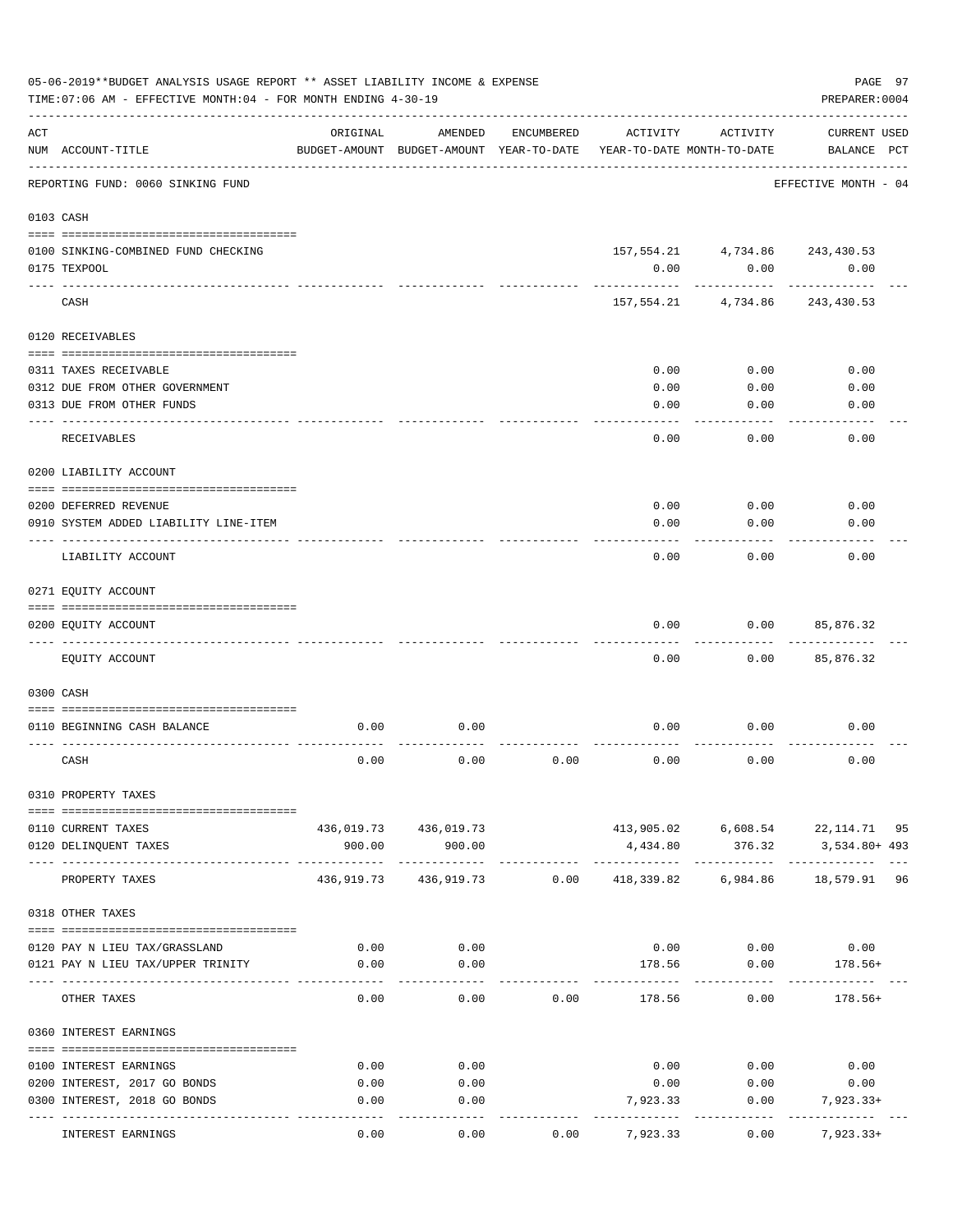|     | 05-06-2019**BUDGET ANALYSIS USAGE REPORT ** ASSET LIABILITY INCOME & EXPENSE<br>TIME: 07:06 AM - EFFECTIVE MONTH: 04 - FOR MONTH ENDING 4-30-19 |            |                                                                                     |             |            |                   | PREPARER: 0004                   | PAGE 98 |
|-----|-------------------------------------------------------------------------------------------------------------------------------------------------|------------|-------------------------------------------------------------------------------------|-------------|------------|-------------------|----------------------------------|---------|
| ACT |                                                                                                                                                 | ORIGINAL   | AMENDED                                                                             | ENCUMBERED  |            | ACTIVITY ACTIVITY | CURRENT USED                     |         |
|     | NUM ACCOUNT-TITLE                                                                                                                               |            | BUDGET-AMOUNT BUDGET-AMOUNT YEAR-TO-DATE YEAR-TO-DATE MONTH-TO-DATE     BALANCE PCT |             |            |                   |                                  |         |
|     | REPORTING FUND: 0060 SINKING FUND                                                                                                               |            |                                                                                     |             |            |                   | EFFECTIVE MONTH - 04             |         |
|     | 0370 MISCELLANEOUS                                                                                                                              |            |                                                                                     |             |            |                   |                                  |         |
|     |                                                                                                                                                 |            |                                                                                     |             |            |                   |                                  |         |
|     | 0130 REFUNDS & MISCELLANEOUS                                                                                                                    | 0.00       | 0.00<br>------------                                                                |             |            | $0.00$ 0.00       | 0.00                             |         |
|     | MISCELLANEOUS                                                                                                                                   | 0.00       |                                                                                     | $0.00$ 0.00 |            | $0.00$ 0.00       | 0.00                             |         |
|     | 0620 DEBT SERVICE                                                                                                                               |            |                                                                                     |             |            |                   |                                  |         |
|     |                                                                                                                                                 |            |                                                                                     |             |            |                   |                                  |         |
|     |                                                                                                                                                 |            |                                                                                     |             |            |                   |                                  |         |
|     | 0400 BOND LEGAL FEES                                                                                                                            | 0.00       | 0.00                                                                                | 0.00        | 0.00       | 0.00              | 0.00                             |         |
|     | 0401 CONTINUING DISCLOSURE FEES $2,250.00$ $2,250.00$ $0.00$ $2,250.00$ $2,250.00$ $2,250.00$ $0.00$ $100$                                      |            |                                                                                     |             |            |                   |                                  |         |
|     | 0490 MISCELLANEOUS                                                                                                                              |            | $64,494.73$ $64,494.73$ $0.00$ $0.00$ $0.00$ $64,494.73$ 00                         |             |            |                   |                                  |         |
|     | 0627 PRINCIPAL, 2017 GO BONDS 6.00 160,000.00 160,000.00 160,000 160,000.00 0.00 0.00                                                           |            |                                                                                     |             |            |                   | $0.00$ 100                       |         |
|     | DEBT SERVICE                                                                                                                                    |            | 227, 244.73 227, 244.73 0.00 162, 450.00 2, 250.00 64, 794.73 71                    |             |            |                   |                                  |         |
|     | 0660 DEBT SERVICE INTEREST                                                                                                                      |            |                                                                                     |             |            |                   |                                  |         |
|     |                                                                                                                                                 |            |                                                                                     |             |            |                   |                                  |         |
|     | 0667 INTEREST, 2017 GO BONDS                                                                                                                    |            | 209,675.00 209,675.00 0.00 106,437.50 0.00 103,237.50 51                            |             |            |                   |                                  |         |
|     | DEBT SERVICE INTEREST 610 209,675.00 209,675.00 0.00 106,437.50 0.00 103,237.50 51                                                              |            |                                                                                     |             |            |                   |                                  |         |
|     | SINKING FUND                                                                                                                                    |            |                                                                                     |             |            |                   |                                  |         |
|     | INCOME TOTALS                                                                                                                                   |            | 436,919.73 436,919.73                                                               |             |            |                   | 426,441.71 6,984.86 10,478.02 98 |         |
|     | <b>EXPENSE TOTALS</b>                                                                                                                           | 436,919.73 | 436,919.73                                                                          | 0.00        | 268,887.50 | 2,250.00          | 168,032.23                       | 62      |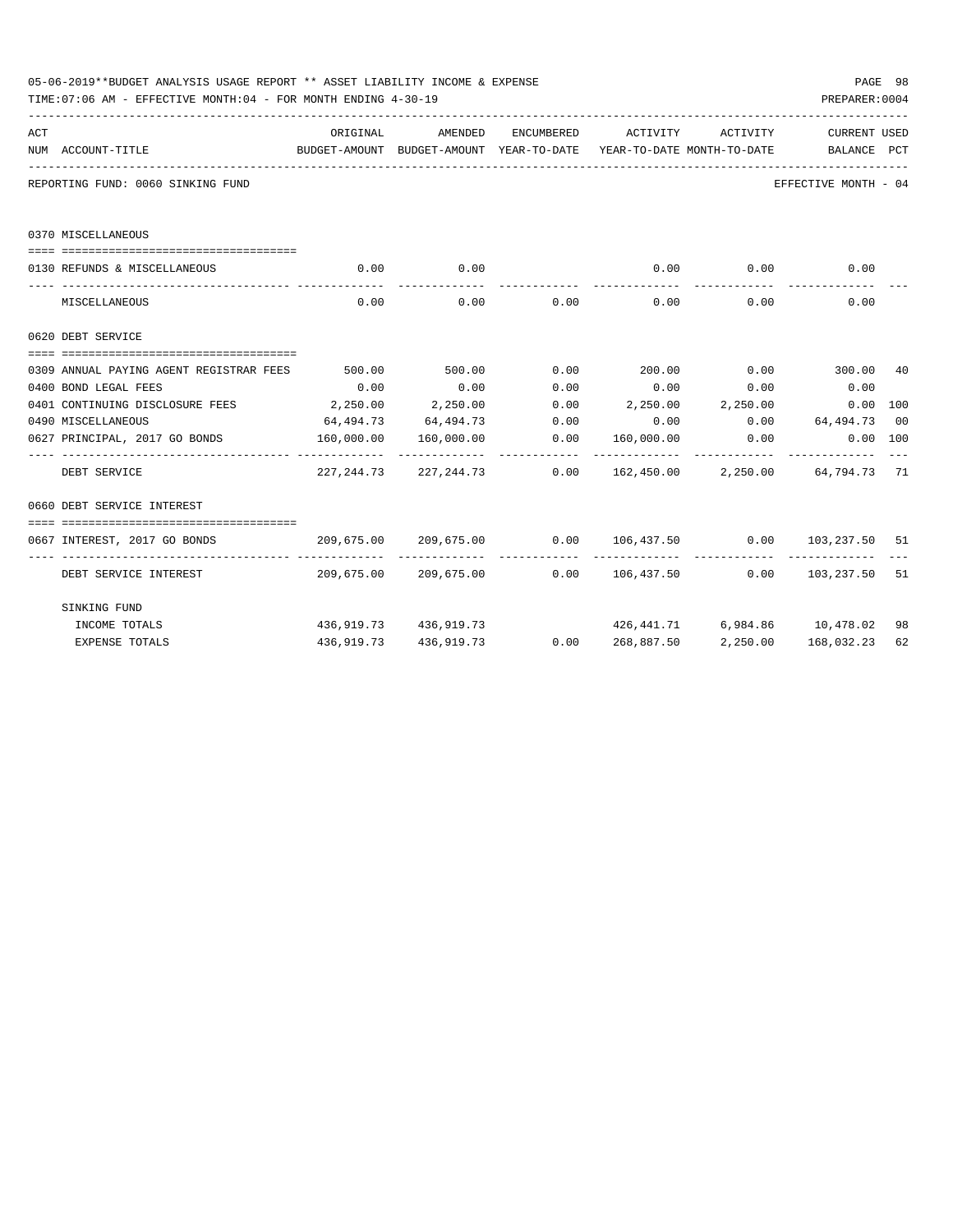|     | 05-06-2019**BUDGET ANALYSIS USAGE REPORT ** ASSET LIABILITY INCOME & EXPENSE<br>TIME: 07:06 AM - EFFECTIVE MONTH: 04 - FOR MONTH ENDING 4-30-19 |          |                                                     |                   |                                        |          | PAGE 99<br>PREPARER: 0004          |                |
|-----|-------------------------------------------------------------------------------------------------------------------------------------------------|----------|-----------------------------------------------------|-------------------|----------------------------------------|----------|------------------------------------|----------------|
| ACT | NUM ACCOUNT-TITLE                                                                                                                               | ORIGINAL | AMENDED<br>BUDGET-AMOUNT BUDGET-AMOUNT YEAR-TO-DATE | <b>ENCUMBERED</b> | ACTIVITY<br>YEAR-TO-DATE MONTH-TO-DATE | ACTIVITY | <b>CURRENT USED</b><br>BALANCE PCT |                |
|     | REPORTING FUND: 0061 DIST.CLK.CO.&DIST.CT.TECH.-COMB.FUN                                                                                        |          |                                                     |                   |                                        |          | EFFECTIVE MONTH - 04               |                |
|     | 0103 CASH                                                                                                                                       |          |                                                     |                   |                                        |          |                                    |                |
|     | 0100 DIST.CLK.CO.& DIST.CT.TECH.-COMBIN                                                                                                         |          |                                                     |                   | 302.68                                 |          | 47.50 3,104.35                     |                |
|     | CASH                                                                                                                                            |          |                                                     |                   | 302.68                                 | 47.50    | 3,104.35                           |                |
|     | 0120 RECEIVABLES                                                                                                                                |          |                                                     |                   |                                        |          |                                    |                |
|     | 0313 DUE FROM OTHER FUNDS                                                                                                                       |          |                                                     |                   | 0.00                                   | 0.00     | 36.57                              |                |
|     | RECEIVABLES                                                                                                                                     |          |                                                     |                   | 0.00                                   | 0.00     | 36.57                              |                |
|     | 0271 EQUITY ACCOUNT                                                                                                                             |          |                                                     |                   |                                        |          |                                    |                |
|     | 0200 EQUITY ACCOUNT                                                                                                                             |          |                                                     |                   | 0.00                                   | 0.00     | 2,838.24                           |                |
|     | ---- -----------<br>EQUITY ACCOUNT                                                                                                              |          |                                                     |                   | 0.00                                   | 0.00     | 2,838.24                           |                |
|     | 0300 CASH                                                                                                                                       |          |                                                     |                   |                                        |          |                                    |                |
|     | 0161 BEGINNING CASH BALANCE                                                                                                                     | 2,000.00 | 2,000.00                                            |                   | 0.00                                   | 0.00     | 2,000.00                           | 0 <sup>0</sup> |
|     | CASH                                                                                                                                            | 2,000.00 | 2,000.00                                            | 0.00              | 0.00                                   | 0.00     | 2,000.00                           | 0 <sup>0</sup> |
|     | 0370 DIST.CLK.MISCELLANEOUS INCOME                                                                                                              |          |                                                     |                   |                                        |          |                                    |                |
|     | 0440 DIST.CLK.CO.& DIST.CT.TECHNOLOGY F                                                                                                         | 0.00     | 0.00                                                |                   | 302.68                                 | 47.50    | $302.68+$                          |                |
|     | DIST.CLK.MISCELLANEOUS INCOME                                                                                                                   | 0.00     | 0.00                                                | 0.00              | 302.68                                 | 47.50    | $302.68+$                          |                |
|     | 0440 DIST.CLK.COURT TECHNOLOGY EQUIPMEN                                                                                                         |          |                                                     |                   |                                        |          |                                    |                |
|     | 0572 OFFICE EOUIPMENT                                                                                                                           | 2,000.00 | 2,000.00                                            | 0.00              | 0.00                                   | 0.00     | 2,000.00                           | 0 <sub>0</sub> |
|     | DIST.CLK.COURT TECHNOLOGY EQUIPMEN                                                                                                              | 2,000.00 | 2,000.00                                            | 0.00              | 0.00                                   | 0.00     | 2,000.00                           | 0 <sub>0</sub> |
|     | DIST.CLK.CO.&DIST.CT.TECH.-COMB.FU                                                                                                              |          |                                                     |                   |                                        |          |                                    |                |
|     | INCOME TOTALS                                                                                                                                   | 2,000.00 | 2,000.00                                            |                   | 302.68                                 | 47.50    | 1,697.32                           | 15             |
|     | <b>EXPENSE TOTALS</b>                                                                                                                           | 2,000.00 | 2,000.00                                            | 0.00              | 0.00                                   | 0.00     | 2,000.00                           | 0 <sub>0</sub> |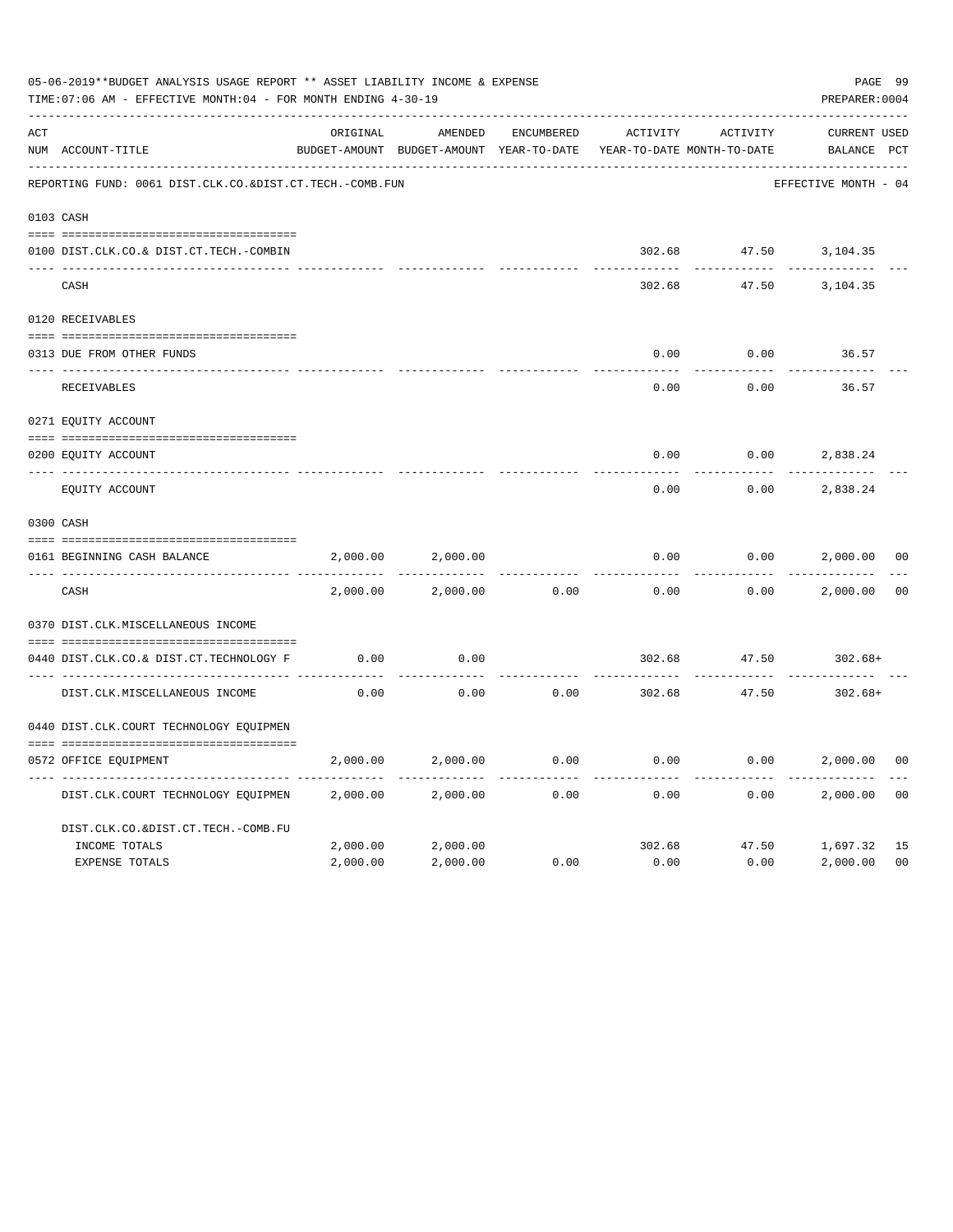|     | 05-06-2019**BUDGET ANALYSIS USAGE REPORT ** ASSET LIABILITY INCOME & EXPENSE<br>TIME: 07:06 AM - EFFECTIVE MONTH: 04 - FOR MONTH ENDING 4-30-19 |                        |                                                                                |            |                  |                                                 | PAGE 100<br>PREPARER: 0004     |                      |
|-----|-------------------------------------------------------------------------------------------------------------------------------------------------|------------------------|--------------------------------------------------------------------------------|------------|------------------|-------------------------------------------------|--------------------------------|----------------------|
| ACT | NUM ACCOUNT-TITLE                                                                                                                               | ORIGINAL               | AMENDED<br>BUDGET-AMOUNT BUDGET-AMOUNT YEAR-TO-DATE YEAR-TO-DATE MONTH-TO-DATE | ENCUMBERED | ACTIVITY         | ACTIVITY                                        | CURRENT USED<br>BALANCE PCT    |                      |
|     | REPORTING FUND: 0062 DIST.CLK.COURT RECORDS PRESERVATION                                                                                        |                        |                                                                                |            |                  |                                                 | EFFECTIVE MONTH - 04           |                      |
|     | 0103 CASH                                                                                                                                       |                        |                                                                                |            |                  |                                                 |                                |                      |
|     | 0100 DIST.CLK.COURT RECORDS PRESERVATIO                                                                                                         |                        |                                                                                |            |                  | 2, 101.15 359.95 32, 500.28                     |                                |                      |
|     | CASH                                                                                                                                            |                        |                                                                                |            |                  | ________________<br>2, 101.15 359.95 32, 500.28 |                                |                      |
|     | 0120 RECEIVABLES                                                                                                                                |                        |                                                                                |            |                  |                                                 |                                |                      |
|     | 0313 DUE FROM OTHER FUNDS                                                                                                                       |                        |                                                                                |            | 0.00             |                                                 | $0.00$ 221.18                  |                      |
|     | RECEIVABLES                                                                                                                                     |                        |                                                                                |            | 0.00             | 0.00                                            | 221.18                         |                      |
|     | 0271 EQUITY ACCOUNT                                                                                                                             |                        |                                                                                |            |                  |                                                 |                                |                      |
|     | 0200 EQUITY ACCOUNT                                                                                                                             |                        |                                                                                |            | 0.00             | 0.00                                            | 30,620.31                      |                      |
|     | EQUITY ACCOUNT                                                                                                                                  |                        |                                                                                |            | 0.00             | 0.00                                            | --------<br>30,620.31          |                      |
|     | 0300 CASH                                                                                                                                       |                        |                                                                                |            |                  |                                                 |                                |                      |
|     | 0162 BEGINNING CASH BALANCE                                                                                                                     | 10,000.00              | 10,000.00                                                                      |            | 0.00             |                                                 | 0.00 10,000.00                 | 00                   |
|     | CASH                                                                                                                                            |                        | 10,000.00 10,000.00 0.00                                                       |            | 0.00             | -----------                                     | ------------<br>0.00 10,000.00 | 0 <sub>0</sub>       |
|     | 0360 INTEREST EARNINGS                                                                                                                          |                        |                                                                                |            |                  |                                                 |                                |                      |
|     | 0100 INTEREST EARNINGS                                                                                                                          | 0.00                   | 0.00                                                                           |            |                  |                                                 | 32.95 6.78 32.95+              |                      |
|     | INTEREST EARNINGS                                                                                                                               | 0.00                   | 0.00                                                                           | 0.00       | 32.95            | 6.78                                            | $32.95+$                       |                      |
|     | 0370 DIST.CLK.COURT MISCELLAEOUS INCOME                                                                                                         |                        |                                                                                |            |                  |                                                 |                                |                      |
|     | 0133 DIST.CLK.COURT RECORDS PRESERVATIO                                                                                                         | 0.00                   | 0.00                                                                           |            |                  |                                                 | 2,068.20 353.17 2,068.20+      |                      |
|     | DIST.CLK.COURT MISCELLAEOUS INCOME                                                                                                              | 0.00                   | 0.00                                                                           | 0.00       | 2,068.20         | 353.17                                          | $2,068.20+$                    |                      |
|     | 0449 DIST.CLK.RECORDS PRES.EQUIPMENT                                                                                                            |                        |                                                                                |            |                  |                                                 |                                |                      |
|     | 0572 OFFICE EQUIPMENT                                                                                                                           | 10,000.00              | 10,000.00                                                                      | 0.00       | 0.00             |                                                 | $0.00$ $10,000.00$ 00          |                      |
|     | DIST.CLK.RECORDS PRES.EQUIPMENT                                                                                                                 | 10,000.00              | 10,000.00                                                                      | 0.00       | 0.00             | 0.00                                            | 10,000.00                      | 0 <sub>0</sub>       |
|     | DIST.CLK.COURT RECORDS PRESERVATIO                                                                                                              |                        |                                                                                |            |                  |                                                 |                                |                      |
|     | INCOME TOTALS<br>EXPENSE TOTALS                                                                                                                 | 10,000.00<br>10,000.00 | 10,000.00<br>10,000.00                                                         | 0.00       | 2,101.15<br>0.00 | 359.95<br>0.00                                  | 7,898.85<br>10,000.00          | 21<br>0 <sub>0</sub> |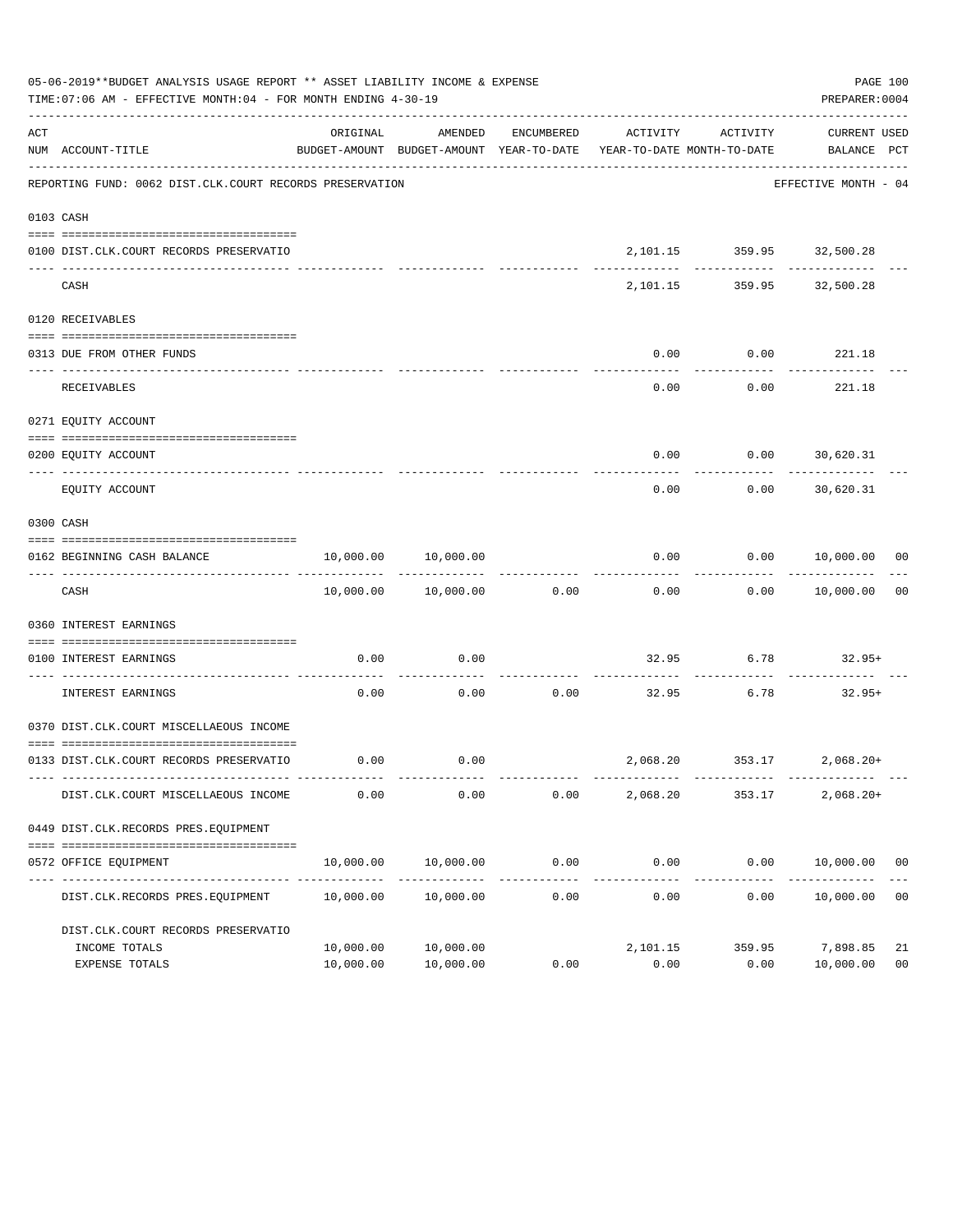|     | 05-06-2019**BUDGET ANALYSIS USAGE REPORT ** ASSET LIABILITY INCOME & EXPENSE<br>TIME: 07:06 AM - EFFECTIVE MONTH: 04 - FOR MONTH ENDING 4-30-19 |          |                                                     |                      |                                        |                          | PAGE 101<br>PREPARER: 0004  |
|-----|-------------------------------------------------------------------------------------------------------------------------------------------------|----------|-----------------------------------------------------|----------------------|----------------------------------------|--------------------------|-----------------------------|
| ACT | NUM ACCOUNT-TITLE                                                                                                                               | ORIGINAL | AMENDED<br>BUDGET-AMOUNT BUDGET-AMOUNT YEAR-TO-DATE | ENCUMBERED           | ACTIVITY<br>YEAR-TO-DATE MONTH-TO-DATE | ACTIVITY                 | CURRENT USED<br>BALANCE PCT |
|     | REPORTING FUND: 0063 LAW ENF. EDUCATION CONST.#1                                                                                                |          |                                                     |                      |                                        |                          | EFFECTIVE MONTH - 04        |
|     | 0103 CASH                                                                                                                                       |          |                                                     |                      |                                        |                          |                             |
|     | 0100 LEOSE CONST.#1-COMBINED FUNDS CHEC                                                                                                         |          |                                                     |                      |                                        | 681.52 0.00 1,688.40     |                             |
|     | CASH                                                                                                                                            |          |                                                     |                      | 681.52                                 | 0.00                     | 1,688.40                    |
|     | 0200 LIABILITY ACCOUNT                                                                                                                          |          |                                                     |                      |                                        |                          |                             |
|     | 0910 SYSTEM ADDED LIABILITY LINE ITEM                                                                                                           |          |                                                     |                      | 0.00                                   | 0.00<br>--------         | 0.00                        |
|     | LIABILITY ACCOUNT                                                                                                                               |          |                                                     |                      | 0.00                                   | 0.00                     | 0.00                        |
|     | 0271 EQUITY ACCOUNT                                                                                                                             |          |                                                     |                      |                                        |                          |                             |
|     | 0200 EQUITY ACCOUNT                                                                                                                             |          |                                                     |                      |                                        | $0.00$ $0.00$ $1,006.88$ |                             |
|     | EQUITY ACCOUNT                                                                                                                                  |          |                                                     |                      | 0.00                                   |                          | $0.00$ 1,006.88             |
|     | 0300 CASH                                                                                                                                       |          |                                                     |                      |                                        |                          |                             |
|     |                                                                                                                                                 |          |                                                     |                      |                                        |                          |                             |
|     | 0151 BEGINNING CASH BALANCE                                                                                                                     | 0.00     | 0.00                                                |                      | 0.00                                   | 0.00                     | 0.00                        |
|     | CASH                                                                                                                                            | 0.00     | 0.00                                                | 0.00                 | 0.00                                   | 0.00                     | 0.00                        |
|     | 0370 MISCELLANEOUS INCOME                                                                                                                       |          |                                                     |                      |                                        |                          |                             |
|     | 0130 REFUNDS & MISCELLANEOUS                                                                                                                    | 0.00     | 0.00                                                |                      |                                        | $0.00$ 0.00              | 0.00                        |
|     | 0160 PEACE OFFICER ALLOCATION<br>---------------------------------                                                                              | 678.30   | 678.30                                              |                      | 681.52                                 | 0.00<br>---------        | $3.22 + 100$                |
|     | MISCELLANEOUS INCOME                                                                                                                            | 678.30   | 678.30                                              | 0.00                 | 681.52                                 | 0.00                     | $3.22 + 100$                |
|     | 0551 LAW ENFORCEMENT EDUCATION                                                                                                                  |          |                                                     |                      |                                        |                          |                             |
|     | 0427 OUT OF COUNTY TRAVEL                                                                                                                       |          | 678.30 678.30                                       | 0.00                 | 0.00                                   |                          | $0.00$ 678.30 00            |
|     | 0428 TRAINING & TUITION                                                                                                                         | 0.00     | 0.00                                                | 0.00<br>------------ | 0.00<br>-------------                  | 0.00                     | 0.00<br>-------------       |
|     | LAW ENFORCEMENT EDUCATION                                                                                                                       | 678.30   | -------------<br>678.30                             | 0.00                 | 0.00                                   | ------------             | 0.00 678.30 00              |
|     | LAW ENF. EDUCATION CONST. #1                                                                                                                    |          |                                                     |                      |                                        |                          |                             |
|     | INCOME TOTALS                                                                                                                                   | 678.30   | 678.30                                              |                      | 681.52                                 | 0.00                     | $3.22 + 100$                |
|     | EXPENSE TOTALS                                                                                                                                  | 678.30   | 678.30                                              | 0.00                 | 0.00                                   | 0.00                     | 678.30 00                   |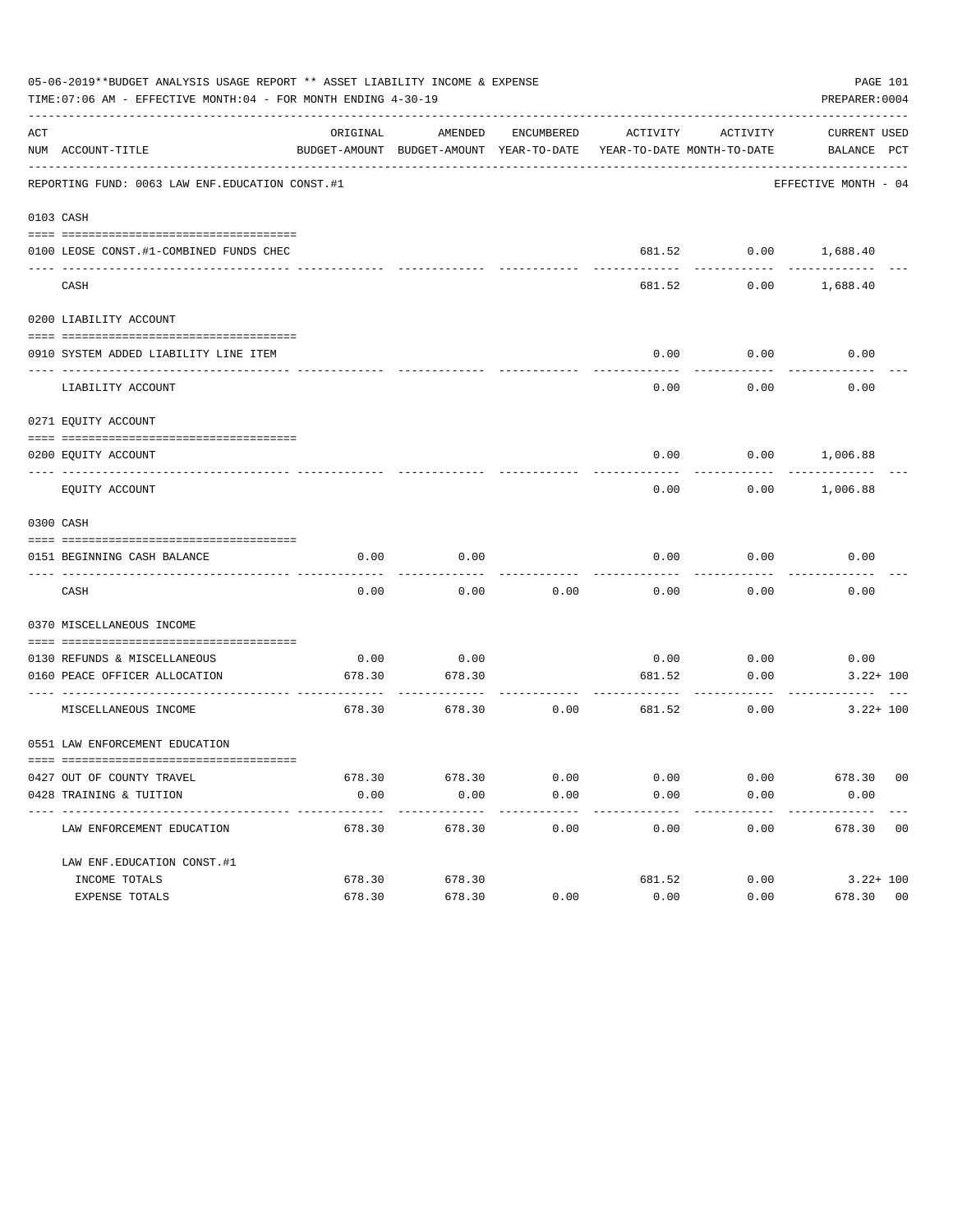|     | 05-06-2019**BUDGET ANALYSIS USAGE REPORT ** ASSET LIABILITY INCOME & EXPENSE<br>TIME: 07:06 AM - EFFECTIVE MONTH: 04 - FOR MONTH ENDING 4-30-19 |          |                                                     |                      |                                        |                      | PAGE 102<br>PREPARER: 0004  |
|-----|-------------------------------------------------------------------------------------------------------------------------------------------------|----------|-----------------------------------------------------|----------------------|----------------------------------------|----------------------|-----------------------------|
| ACT | NUM ACCOUNT-TITLE                                                                                                                               | ORIGINAL | AMENDED<br>BUDGET-AMOUNT BUDGET-AMOUNT YEAR-TO-DATE | ENCUMBERED           | ACTIVITY<br>YEAR-TO-DATE MONTH-TO-DATE | ACTIVITY             | CURRENT USED<br>BALANCE PCT |
|     | REPORTING FUND: 0064 LAW ENF. EDUCATION CONST. #2                                                                                               |          |                                                     |                      |                                        |                      | EFFECTIVE MONTH - 04        |
|     | 0103 CASH                                                                                                                                       |          |                                                     |                      |                                        |                      |                             |
|     | 0100 LEOSE CONST.#2-COMBINED FUNDS CHEC                                                                                                         |          |                                                     |                      |                                        | 681.62 0.00 1,360.10 |                             |
|     | CASH                                                                                                                                            |          |                                                     |                      | 681.62                                 | 0.00                 | 1,360.10                    |
|     | 0200 LIABILITY ACCOUNT                                                                                                                          |          |                                                     |                      |                                        |                      |                             |
|     | 0910 SYSTEM ADDED LIABILITY LINE ITEM                                                                                                           |          |                                                     |                      | 0.00                                   | 0.00<br>--------     | 0.00                        |
|     | LIABILITY ACCOUNT                                                                                                                               |          |                                                     |                      | 0.00                                   | 0.00                 | 0.00                        |
|     | 0271 EQUITY ACCOUNT                                                                                                                             |          |                                                     |                      |                                        |                      |                             |
|     | 0200 EOUITY ACCOUNT                                                                                                                             |          |                                                     |                      | 0.00                                   |                      | $0.00$ 678.48               |
|     | EQUITY ACCOUNT                                                                                                                                  |          |                                                     |                      | 0.00                                   | 0.00                 | 678.48                      |
|     | 0300 CASH                                                                                                                                       |          |                                                     |                      |                                        |                      |                             |
|     | 0152 BEGINNING CASH BALANCE                                                                                                                     | 0.00     | 0.00                                                |                      | 0.00                                   | 0.00                 | 0.00                        |
|     | CASH                                                                                                                                            | 0.00     | 0.00                                                | 0.00                 | 0.00                                   | 0.00                 | 0.00                        |
|     | 0370 MISCELLANEOUS INCOME                                                                                                                       |          |                                                     |                      |                                        |                      |                             |
|     | 0130 REFUNDS & MISCELLANEOUS                                                                                                                    | 0.00     | 0.00                                                |                      |                                        | $0.00$ 0.00          | 0.00                        |
|     | 0160 PEACE OFFICER ALLOCATION<br>-----------------------------------                                                                            | 678.48   | 678.48                                              |                      | 681.62                                 | 0.00<br>---------    | $3.14 + 100$                |
|     | MISCELLANEOUS INCOME                                                                                                                            | 678.48   | 678.48                                              | 0.00                 | 681.62                                 | 0.00                 | $3.14 + 100$                |
|     | 0552 LAW ENFORCEMENT EDUCATION                                                                                                                  |          |                                                     |                      |                                        |                      |                             |
|     | 0427 OUT OF COUNTY TRAVEL                                                                                                                       |          | 678.48 678.48                                       | 0.00                 | 0.00                                   |                      | $0.00$ 678.48 00            |
|     | 0428 TRAINING & TUITION                                                                                                                         | 0.00     | 0.00<br>-------------                               | 0.00<br>------------ | 0.00<br>-------------                  | 0.00<br>------------ | 0.00<br>-------------       |
|     | LAW ENFORCEMENT EDUCATION                                                                                                                       | 678.48   | 678.48                                              | 0.00                 | 0.00                                   |                      | $0.00$ 678.48 00            |
|     | LAW ENF. EDUCATION CONST. #2                                                                                                                    |          |                                                     |                      |                                        |                      |                             |
|     | INCOME TOTALS                                                                                                                                   | 678.48   | 678.48                                              |                      | 681.62                                 |                      | $0.00$ $3.14 + 100$         |
|     | EXPENSE TOTALS                                                                                                                                  | 678.48   | 678.48                                              | 0.00                 | 0.00                                   | 0.00                 | 678.48 00                   |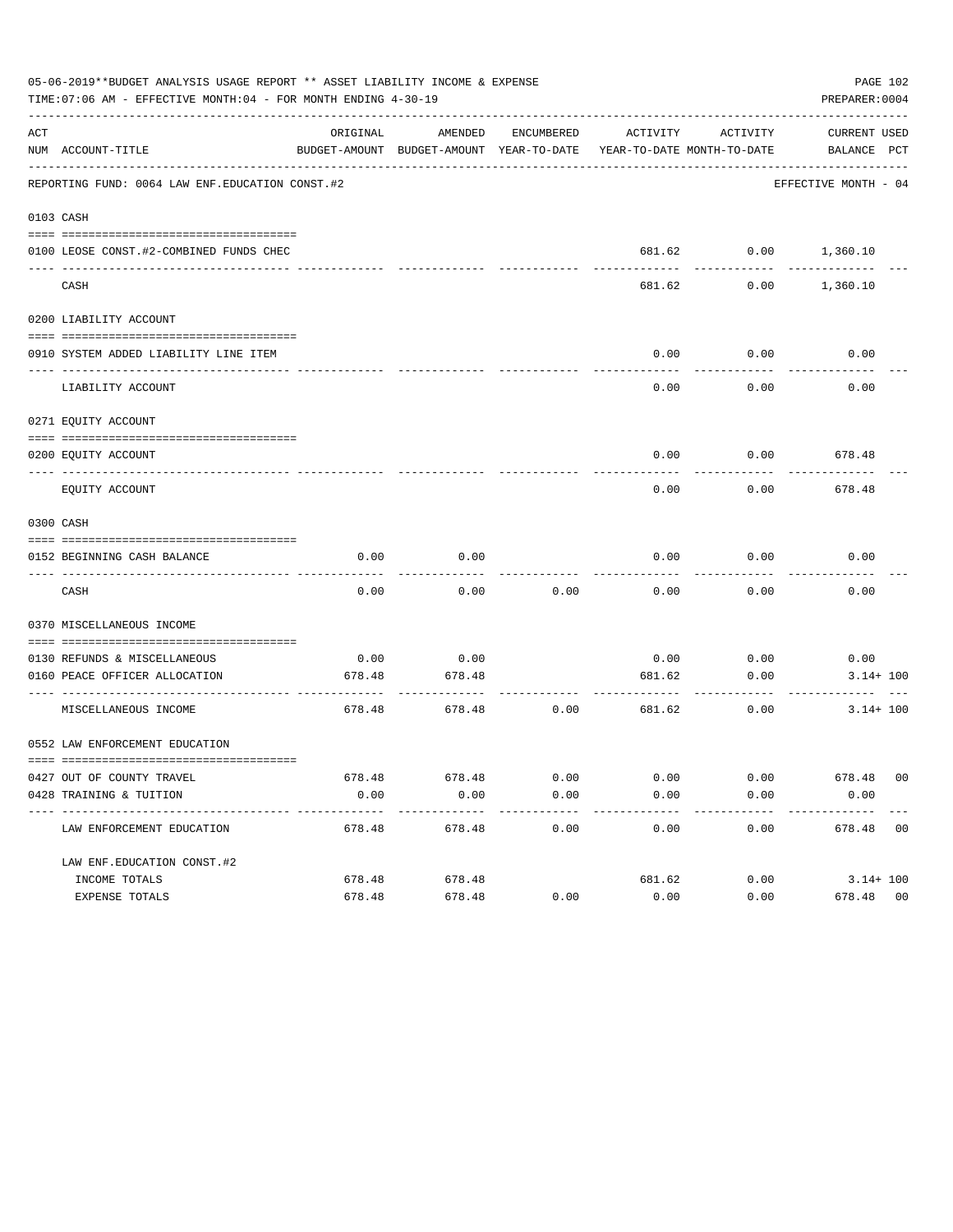|     | 05-06-2019**BUDGET ANALYSIS USAGE REPORT ** ASSET LIABILITY INCOME & EXPENSE<br>TIME: 07:06 AM - EFFECTIVE MONTH: 04 - FOR MONTH ENDING 4-30-19 |          |                                                     |            |                         |                    | PAGE 103<br>PREPARER: 0004                             |  |
|-----|-------------------------------------------------------------------------------------------------------------------------------------------------|----------|-----------------------------------------------------|------------|-------------------------|--------------------|--------------------------------------------------------|--|
| ACT | NUM ACCOUNT-TITLE                                                                                                                               | ORIGINAL | AMENDED<br>BUDGET-AMOUNT BUDGET-AMOUNT YEAR-TO-DATE | ENCUMBERED | ACTIVITY                | ACTIVITY           | CURRENT USED<br>YEAR-TO-DATE MONTH-TO-DATE BALANCE PCT |  |
|     | REPORTING FUND: 0065 LAW ENF. EDUCATION CONST. #3                                                                                               |          |                                                     |            |                         |                    | EFFECTIVE MONTH - 04                                   |  |
|     | 0103 CASH                                                                                                                                       |          |                                                     |            |                         |                    |                                                        |  |
|     | 0100 LEOSE CONST.#3-COMBINED FUNDS CHEC                                                                                                         |          |                                                     |            |                         |                    | 681.52 0.00 2,691.63                                   |  |
|     | CASH                                                                                                                                            |          |                                                     |            | 681.52                  | 0.00               | 2,691.63                                               |  |
|     | 0200 LIABILITY ACCOUNT                                                                                                                          |          |                                                     |            |                         |                    |                                                        |  |
|     | 0910 SYSTEM ADDED LIABILITY LINE ITEM                                                                                                           |          |                                                     |            | 0.00                    | 0.00               | 0.00                                                   |  |
|     | LIABILITY ACCOUNT                                                                                                                               |          |                                                     |            | 0.00                    | 0.00               | 0.00                                                   |  |
|     | 0271 EQUITY ACCOUNT                                                                                                                             |          |                                                     |            |                         |                    |                                                        |  |
|     | 0200 EQUITY ACCOUNT                                                                                                                             |          |                                                     |            |                         |                    | $0.00$ $0.00$ $2,010.11$                               |  |
|     | EQUITY ACCOUNT                                                                                                                                  |          |                                                     |            | 0.00                    |                    | $0.00$ 2,010.11                                        |  |
|     | 0300 CASH                                                                                                                                       |          |                                                     |            |                         |                    |                                                        |  |
|     | 0153 BEGINNING CASH BALANCE                                                                                                                     | 0.00     | 0.00                                                |            | 0.00                    | 0.00               | 0.00                                                   |  |
|     | CASH                                                                                                                                            | 0.00     | 0.00                                                | 0.00       | 0.00                    | -------<br>0.00    | 0.00                                                   |  |
|     | 0370 MISCELLANEOUS                                                                                                                              |          |                                                     |            |                         |                    |                                                        |  |
|     | 0130 REFUNDS & MISCELLANEOUS                                                                                                                    | 0.00     | 0.00                                                |            | 0.00                    | 0.00               | 0.00                                                   |  |
|     | 0160 PEACE OFFICER ALLOCATION<br>-------------------------------------                                                                          | 678.30   | 678.30                                              |            | 681.52<br>------------- | 0.00<br>---------- | $3.22 + 100$                                           |  |
|     | MISCELLANEOUS                                                                                                                                   | 678.30   | 678.30                                              | 0.00       |                         | 681.52<br>0.00     | $3.22 + 100$                                           |  |
|     | 0553 LAW ENFORCEMENT EDUCATION                                                                                                                  |          |                                                     |            |                         |                    |                                                        |  |
|     | 0427 OUT OF COUNTY TRAVEL                                                                                                                       | 678.30   | 678.30                                              | 0.00       | 0.00                    | 0.00               | 678.30 00                                              |  |
|     | 0428 TRAINING & TUITION<br>---------------------------                                                                                          | 0.00     | 0.00                                                | 0.00       | 0.00                    | 0.00               | 0.00                                                   |  |
|     | LAW ENFORCEMENT EDUCATION                                                                                                                       | 678.30   | 678.30                                              | 0.00       | 0.00                    | 0.00               | 678.30 00                                              |  |
|     | LAW ENF. EDUCATION CONST. #3                                                                                                                    |          |                                                     |            |                         |                    |                                                        |  |
|     | INCOME TOTALS                                                                                                                                   | 678.30   | 678.30                                              |            | 681.52                  | 0.00               | $3.22 + 100$                                           |  |
|     | EXPENSE TOTALS                                                                                                                                  | 678.30   | 678.30                                              | 0.00       | 0.00                    | 0.00               | 678.30 00                                              |  |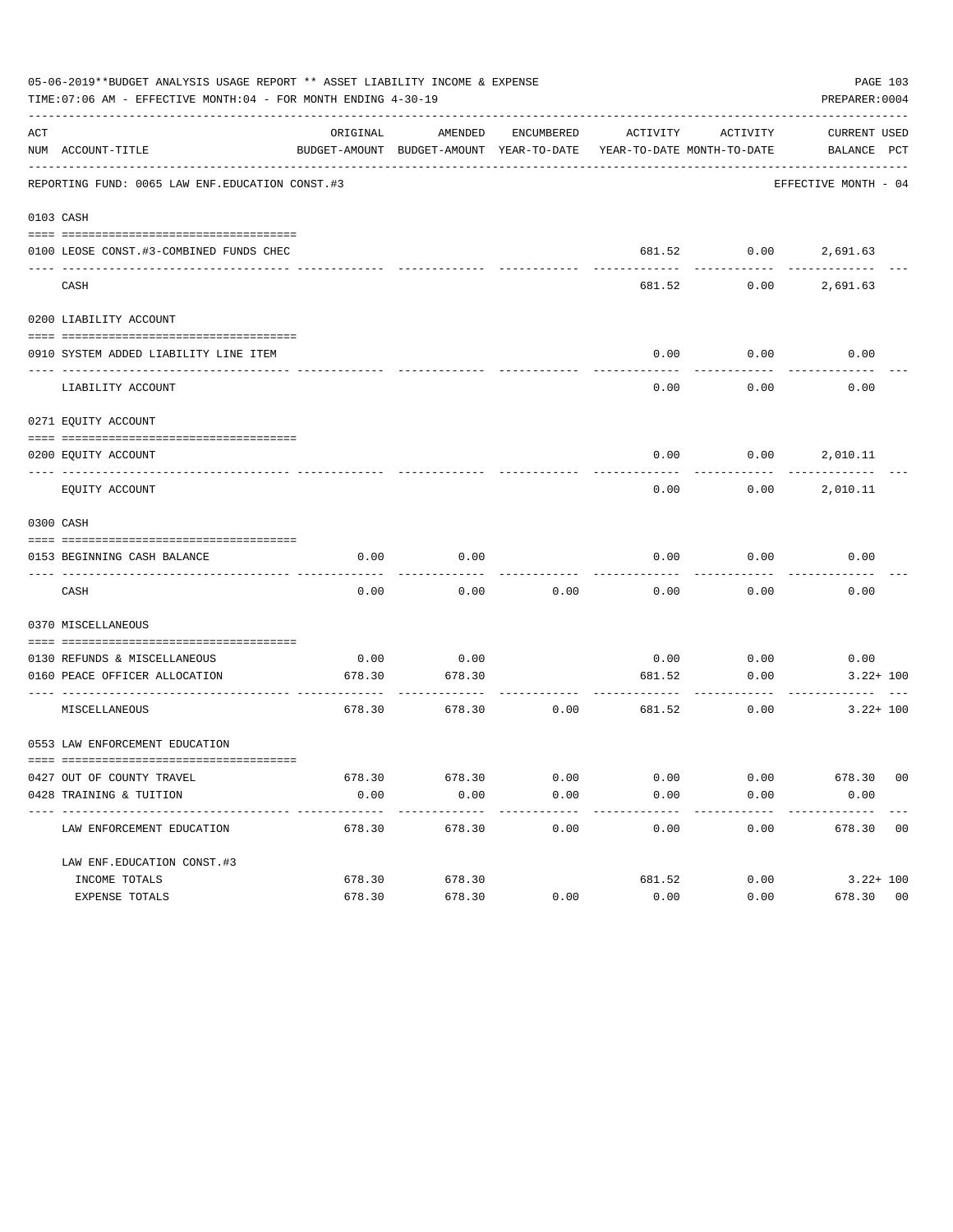|     | 05-06-2019**BUDGET ANALYSIS USAGE REPORT ** ASSET LIABILITY INCOME & EXPENSE<br>TIME: 07:06 AM - EFFECTIVE MONTH: 04 - FOR MONTH ENDING 4-30-19 |          |                                |            |                                                                     |                                             | PREPARER: 0004                                       | PAGE 104       |
|-----|-------------------------------------------------------------------------------------------------------------------------------------------------|----------|--------------------------------|------------|---------------------------------------------------------------------|---------------------------------------------|------------------------------------------------------|----------------|
| ACT | NUM ACCOUNT-TITLE                                                                                                                               | ORIGINAL | AMENDED                        | ENCUMBERED | BUDGET-AMOUNT BUDGET-AMOUNT YEAR-TO-DATE YEAR-TO-DATE MONTH-TO-DATE | ACTIVITY ACTIVITY                           | <b>CURRENT USED</b><br>BALANCE PCT                   |                |
|     | REPORTING FUND: 0066 2017 GO BONDS-CONSTRUCTION FUND                                                                                            |          |                                |            |                                                                     |                                             | EFFECTIVE MONTH - 04                                 |                |
|     | 0103 CASH                                                                                                                                       |          |                                |            |                                                                     |                                             |                                                      |                |
|     |                                                                                                                                                 |          |                                |            |                                                                     |                                             |                                                      |                |
|     | 0100 GO BONDS CONST.2017-COMBINED FUNDS                                                                                                         |          |                                |            |                                                                     |                                             | $53,694.36 - 8,244.16 - 53,694.36 -$                 |                |
|     | 0166 ICS DEPOSIT                                                                                                                                |          |                                |            | 33,480.44                                                           |                                             | 4,861.87 5,560,376.02                                |                |
|     | 0175 TEXPOOL                                                                                                                                    |          |                                |            | 0.00                                                                | 0.00                                        | 0.00                                                 |                |
|     | CASH                                                                                                                                            |          |                                |            |                                                                     | ------------                                | -----------<br>20, 213.92- 3, 382.29- 5, 506, 681.66 |                |
|     | 0200 LIABILITY ACCOUNT                                                                                                                          |          |                                |            |                                                                     |                                             |                                                      |                |
|     | 0910 SYSTEM ADDED LIABILITY LINE-ITEM                                                                                                           |          |                                |            |                                                                     | $4,166.30 - 0.00$                           | $4,166.30-$                                          |                |
|     | ---- ---------------<br>LIABILITY ACCOUNT                                                                                                       |          |                                |            |                                                                     | --------- ------------<br>$4,166.30 - 0.00$ | $4,166.30-$                                          |                |
|     | 0231 2017 GO BONDS PAYABLE                                                                                                                      |          |                                |            |                                                                     |                                             |                                                      |                |
|     | 0200 2017 GO BONDS PAYABLE                                                                                                                      |          |                                |            |                                                                     | $0.00$ $0.00$                               | 0.00                                                 |                |
|     | 2017 GO BONDS PAYABLE                                                                                                                           |          |                                |            | 0.00                                                                | 0.00                                        | 0.00                                                 |                |
|     | 0271 EQUITY ACCOUNT                                                                                                                             |          |                                |            |                                                                     |                                             |                                                      |                |
|     | 0200 EQUITY ACCOUNT                                                                                                                             |          |                                |            |                                                                     | ---------                                   | $0.00$ $0.00$ $5,526,895.58$<br>------------         |                |
|     | EQUITY ACCOUNT                                                                                                                                  |          |                                |            | 0.00                                                                |                                             | $0.00$ 5,526,895.58                                  |                |
|     | 0300 CASH                                                                                                                                       |          |                                |            |                                                                     |                                             |                                                      |                |
|     | 0166 BEGINNING CASH BALANCE                                                                                                                     |          | 5,450,233.00 5,450,233.00      |            |                                                                     |                                             | $0.00$ $0.00$ $5,450,233.00$                         | 00             |
|     | CASH                                                                                                                                            |          | 5,450,233.00 5,450,233.00 0.00 |            |                                                                     |                                             | $0.00$ $0.00$ $5,450,233.00$                         | 0 <sub>0</sub> |
|     | 0360 INTEREST EARNINGS                                                                                                                          |          |                                |            |                                                                     |                                             |                                                      |                |
|     | 0100 INTEREST EARNINGS LEGEND BANK                                                                                                              | 0.00     | 0.00                           |            |                                                                     | 0.00                                        | 0.00<br>0.00                                         |                |
|     | 0166 INTEREST EARNINGS ICS                                                                                                                      | 0.00     | 0.00                           |            |                                                                     |                                             | 33,480.44 4,861.87 33,480.44+                        |                |
|     | INTEREST EARNINGS                                                                                                                               | 0.00     | ---------<br>0.00              | 0.00       | 33,480.44                                                           | 4,861.87                                    | 33,480.44+                                           |                |
|     | 0370 MISCELLANEOUS                                                                                                                              |          |                                |            |                                                                     |                                             |                                                      |                |
|     | 0130 REFUNDS & MISCELLANEOUS                                                                                                                    | 0.00     | 0.00                           |            |                                                                     | 5,179.97 0.00                               | $5,179.97+$                                          |                |
|     | MISCELLANEOUS                                                                                                                                   | 0.00     | 0.00                           | 0.00       | 5,179.97                                                            | 0.00                                        | $5,179.97+$                                          |                |
|     | 0509 CONTINGENCY                                                                                                                                |          |                                |            |                                                                     |                                             |                                                      |                |
|     |                                                                                                                                                 |          |                                |            |                                                                     |                                             |                                                      |                |
|     | 0475 CONTINGENCY                                                                                                                                |          | 520,795.00 520,795.00          | 0.00       |                                                                     |                                             | $0.00$ $0.00$ $520,795.00$ $00$                      |                |
|     | CONTINGENCY                                                                                                                                     |          | 520,795.00 520,795.00          | 0.00       | 0.00                                                                | 0.00                                        | 520,795.00                                           | 0 <sub>0</sub> |
|     | 0666 COURTHOUSE CONSTRUCTION PHASE 1                                                                                                            |          |                                |            |                                                                     |                                             |                                                      |                |
|     | 0165 CONSTRUCTION                                                                                                                               | 0.00     | 0.00                           | 0.00       | 0.00                                                                | 0.00                                        | 0.00                                                 |                |
|     | 0400 ATTORNEY FEES                                                                                                                              | 0.00     | 0.00                           | 0.00       | 0.00                                                                | 0.00                                        | 0.00                                                 |                |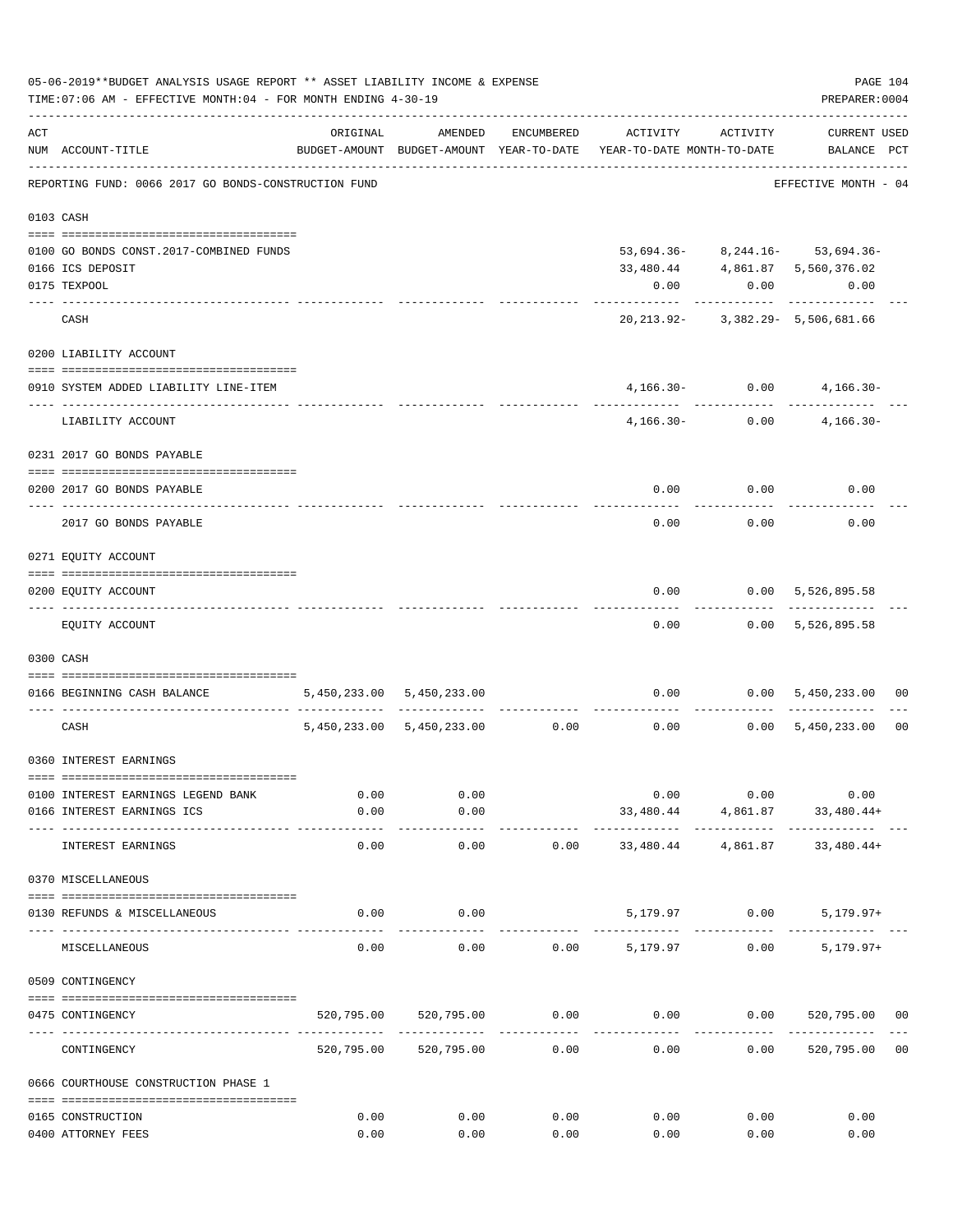TIME:07:06 AM - EFFECTIVE MONTH:04 - FOR MONTH ENDING 4-30-19 PREPARER:0004

| ACT |                                                           | ORIGINAL     | AMENDED                   | ENCUMBERED | ACTIVITY                                                            | ACTIVITY | <b>CURRENT USED</b>                |                |
|-----|-----------------------------------------------------------|--------------|---------------------------|------------|---------------------------------------------------------------------|----------|------------------------------------|----------------|
|     | NUM ACCOUNT-TITLE                                         |              |                           |            | BUDGET-AMOUNT BUDGET-AMOUNT YEAR-TO-DATE YEAR-TO-DATE MONTH-TO-DATE |          | BALANCE                            | PCT            |
|     | REPORTING FUND: 0066 2017 GO BONDS-CONSTRUCTION FUND      |              |                           |            |                                                                     |          | EFFECTIVE MONTH - 04               |                |
|     | 0402 ENGINEERING                                          | 0.00         | 0.00                      | 0.00       | 0.00                                                                | 0.00     | 0.00                               |                |
|     | 0403 ARCHITECTURAL FEES                                   | 2,040.00     | 2,040.00                  | 0.00       | 0.00                                                                | 0.00     | 2,040.00 00                        |                |
|     | 0426 PROFESSIONAL FEES                                    | 0.00         | 0.00                      | 0.00       | 2,230.00                                                            | 2,230.00 | $2,230.00 -$                       |                |
|     | 0430 BIDS & NOTICES                                       | 0.00         | 0.00                      | 0.00       | 81.00                                                               | 0.00     | $81.00 -$                          |                |
|     | 0450 R & M BUILDINGS                                      | 0.00         | 0.00                      | 0.00       | 0.00                                                                | 0.00     | 0.00                               |                |
|     | 0451 ASBESTOS ABATEMENT                                   | 0.00         | 0.00                      | 0.00       | 57.00                                                               | 0.00     | $57.00 -$                          |                |
|     | 0453 IT DESIGN/SECURITY DESIGN                            | 0.00         | 0.00                      | 0.00       | 15,736.00                                                           | 0.00     | 15,736.00-                         |                |
|     | 0482 DEMOLITION                                           | 0.00         | 0.00                      | 0.00       | 0.00                                                                | 0.00     | 0.00                               |                |
|     | 0490 MISCELLANEOUS                                        | 0.00         | 0.00                      | 0.00       | 0.00                                                                | 0.00     | 0.00                               |                |
|     | 0535 BUILDING                                             | 0.00         | 0.00                      | 0.00       | 0.00                                                                | 0.00     | 0.00                               |                |
|     | 0574 TECHNOLOGY                                           | 0.00         | 0.00                      | 0.00       | 0.00                                                                | 0.00     | 0.00                               |                |
|     | 0695 SURVEYING                                            | 0.00         | 0.00                      | 0.00       | 0.00                                                                | 0.00     | 0.00                               |                |
|     | COURTHOUSE CONSTRUCTION PHASE 1                           |              | 2,040.00 2,040.00         | 0.00       |                                                                     |          | 18,104.00 2,230.00 16,064.00 887   |                |
|     | 0667 COURTHOUSE CONSTRUCTION PHASE 2                      |              |                           |            |                                                                     |          |                                    |                |
|     |                                                           |              |                           |            |                                                                     |          |                                    |                |
|     | 0165 CONSTRUCTION                                         | 4,800,000.00 | 4,800,000.00              | 0.00       | 13,223.95                                                           |          | $0.00 \quad 4,786,776.05$          | 00             |
|     | 0400 ATTORNEY FEES                                        | 0.00         | 0.00                      | 0.00       | 0.00                                                                | 0.00     | 0.00                               |                |
|     | 0403 ARCHITECTURAL FEES                                   | 99,960.00    | 99,960.00                 | 0.00       | 23,100.00                                                           |          | 5,750.00 76,860.00                 | 23             |
|     | 0426 PROFESSIONAL FEES                                    | 0.00         | 0.00                      | 0.00       | 0.00                                                                | 0.00     | 0.00                               |                |
|     | 0430 BIDS & NOTICES                                       | 500.00       | 500.00                    | 0.00       | 264.16                                                              | 264.16   | 235.84                             | 53             |
|     | 0451 ASBESTOS & OTHER TESTING                             | 24,320.00    | 24,320.00                 | 0.00       | 0.00                                                                | 0.00     | 24,320.00                          | 0 <sup>0</sup> |
|     | 0453 IT DESIGN/SECURITY DESIGN                            | 1,870.00     | 1,870.00                  | 0.00       | 0.00                                                                | 0.00     | 1,870.00                           | 0 <sup>0</sup> |
|     | 0455 SECURITY                                             | 748.00       | 748.00                    | 0.00       | 0.00                                                                | 0.00     | 748.00                             | 0 <sup>0</sup> |
|     | 0490 MISCELLANEOUS                                        | 0.00         | 0.00                      | 0.00       | 15.92                                                               | 0.00     | 15.92-                             |                |
|     | 0574 TECHNOLOGY                                           | 0.00         | 0.00                      | 0.00       | 0.00                                                                | 0.00     | 0.00                               |                |
|     | COURTHOUSE CONSTRUCTION PHASE 2 4,927,398.00 4,927,398.00 |              |                           | 0.00       |                                                                     |          | 36,604.03 6,014.16 4,890,793.97 01 |                |
|     | 2017 GO BONDS-CONSTRUCTION FUND                           |              |                           |            |                                                                     |          |                                    |                |
|     | INCOME TOTALS                                             |              | 5,450,233.00 5,450,233.00 |            |                                                                     |          | 38,660.41 4,861.87 5,411,572.59    | 01             |
|     | EXPENSE TOTALS                                            |              | 5,450,233.00 5,450,233.00 | 0.00       | 54,708.03                                                           | 8,244.16 | 5,395,524.97                       | 01             |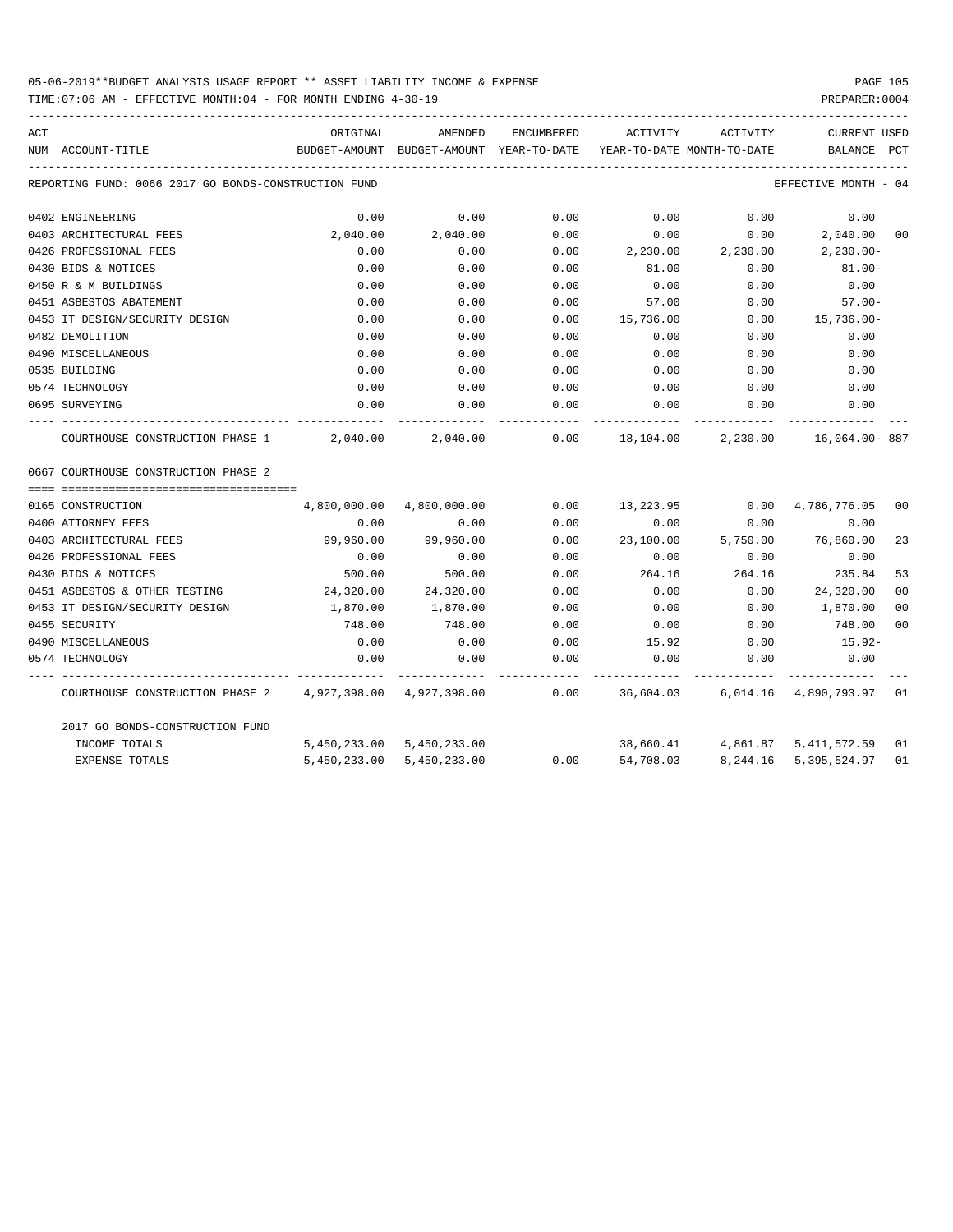| 05-06-2019**BUDGET ANALYSIS USAGE REPORT ** ASSET LIABILITY INCOME & EXPENSE<br>TIME: 07:06 AM - EFFECTIVE MONTH: 04 - FOR MONTH ENDING 4-30-19 |                                                          |           |                                                          |              |           |                                        |                                    |                |
|-------------------------------------------------------------------------------------------------------------------------------------------------|----------------------------------------------------------|-----------|----------------------------------------------------------|--------------|-----------|----------------------------------------|------------------------------------|----------------|
| ACT                                                                                                                                             | NUM ACCOUNT-TITLE                                        | ORIGINAL  | AMENDED<br>BUDGET-AMOUNT BUDGET-AMOUNT YEAR-TO-DATE      | ENCUMBERED   | ACTIVITY  | ACTIVITY<br>YEAR-TO-DATE MONTH-TO-DATE | <b>CURRENT USED</b><br>BALANCE PCT |                |
|                                                                                                                                                 | REPORTING FUND: 0067 F.C. DETENTION CENTER ANNUAL PAYMEN |           |                                                          |              |           |                                        | EFFECTIVE MONTH - 04               |                |
|                                                                                                                                                 | 0103 CASH                                                |           |                                                          |              |           |                                        |                                    |                |
|                                                                                                                                                 | 0100 ANNUAL PAYMENT-COMBINED FUND CKING                  |           | -------------                                            |              |           |                                        | 10,000.00   0.00   4,184.05        |                |
|                                                                                                                                                 | CASH                                                     |           |                                                          |              | 10,000.00 | 0.00                                   | 4,184.05                           |                |
|                                                                                                                                                 | 0200 SYSTEM ADDED LIABILITY DEPARTMENT                   |           |                                                          |              |           |                                        |                                    |                |
|                                                                                                                                                 | 0910 SYSTEM ADDED LIABILITY LINE-ITEM                    |           |                                                          |              | 0.00      | 0.00                                   | 0.00                               |                |
|                                                                                                                                                 | SYSTEM ADDED LIABILITY DEPARTMENT                        |           |                                                          |              | 0.00      | 0.00                                   | 0.00                               |                |
|                                                                                                                                                 | 0271 EQUITY ACCOUNT                                      |           |                                                          |              |           |                                        |                                    |                |
|                                                                                                                                                 | 0200 EQUITY ACCOUNT                                      |           |                                                          |              | 0.00      | 0.00                                   | $5,815.95-$                        |                |
|                                                                                                                                                 | EQUITY ACCOUNT                                           |           |                                                          |              | 0.00      | 0.00                                   | $5,815.95-$                        |                |
|                                                                                                                                                 | 0300 CASH                                                |           |                                                          |              |           |                                        |                                    |                |
|                                                                                                                                                 | 0110 UNENCUMBERED FUND BALANCE                           | 0.00      | 0.00                                                     |              | 0.00      | 0.00                                   | 0.00                               |                |
|                                                                                                                                                 | CASH                                                     | 0.00      | 0.00                                                     | 0.00         | 0.00      | 0.00                                   | 0.00                               |                |
|                                                                                                                                                 | 0319 ANNUAL PAYMENT INCOME                               |           |                                                          |              |           |                                        |                                    |                |
|                                                                                                                                                 | 0551 ANNUAL PAYMENT<br>------------------- ------        | 10,000.00 | 10,000.00                                                | . <u>.</u> . | 10,000.00 | 0.00                                   |                                    | 0.00 100       |
|                                                                                                                                                 | ANNUAL PAYMENT INCOME                                    | 10,000.00 | 10,000.00                                                | 0.00         | 10,000.00 | 0.00                                   |                                    | $0.00$ 100     |
|                                                                                                                                                 | 0560 F.C. SHERIFF ANNUAL PAYMENT                         |           |                                                          |              |           |                                        |                                    |                |
|                                                                                                                                                 | 0428 TRAINING & TUITION                                  |           | $10,000.00$ $10,000.00$ $0.00$ $0.00$ $0.00$ $10,000.00$ |              |           |                                        |                                    | 0 <sub>0</sub> |
|                                                                                                                                                 | 0580 INVESTIGATIVE EQUIPMENT                             | 0.00      | 0.00                                                     | 0.00         | 0.00      | 0.00                                   | 0.00                               |                |
|                                                                                                                                                 | F.C. SHERIFF ANNUAL PAYMENT                              | 10,000.00 | 10,000.00                                                | 0.00         | 0.00      | 0.00                                   | 10,000.00                          | 0 <sub>0</sub> |
|                                                                                                                                                 | F.C. DETENTION CENTER ANNUAL PAYME                       |           |                                                          |              |           |                                        |                                    |                |
|                                                                                                                                                 | INCOME TOTALS                                            | 10,000.00 | 10,000.00                                                |              | 10,000.00 | 0.00                                   |                                    | 0.00 100       |
|                                                                                                                                                 | EXPENSE TOTALS                                           | 10,000.00 | 10,000.00                                                | 0.00         | 0.00      | 0.00                                   | 10,000.00                          | 0 <sub>0</sub> |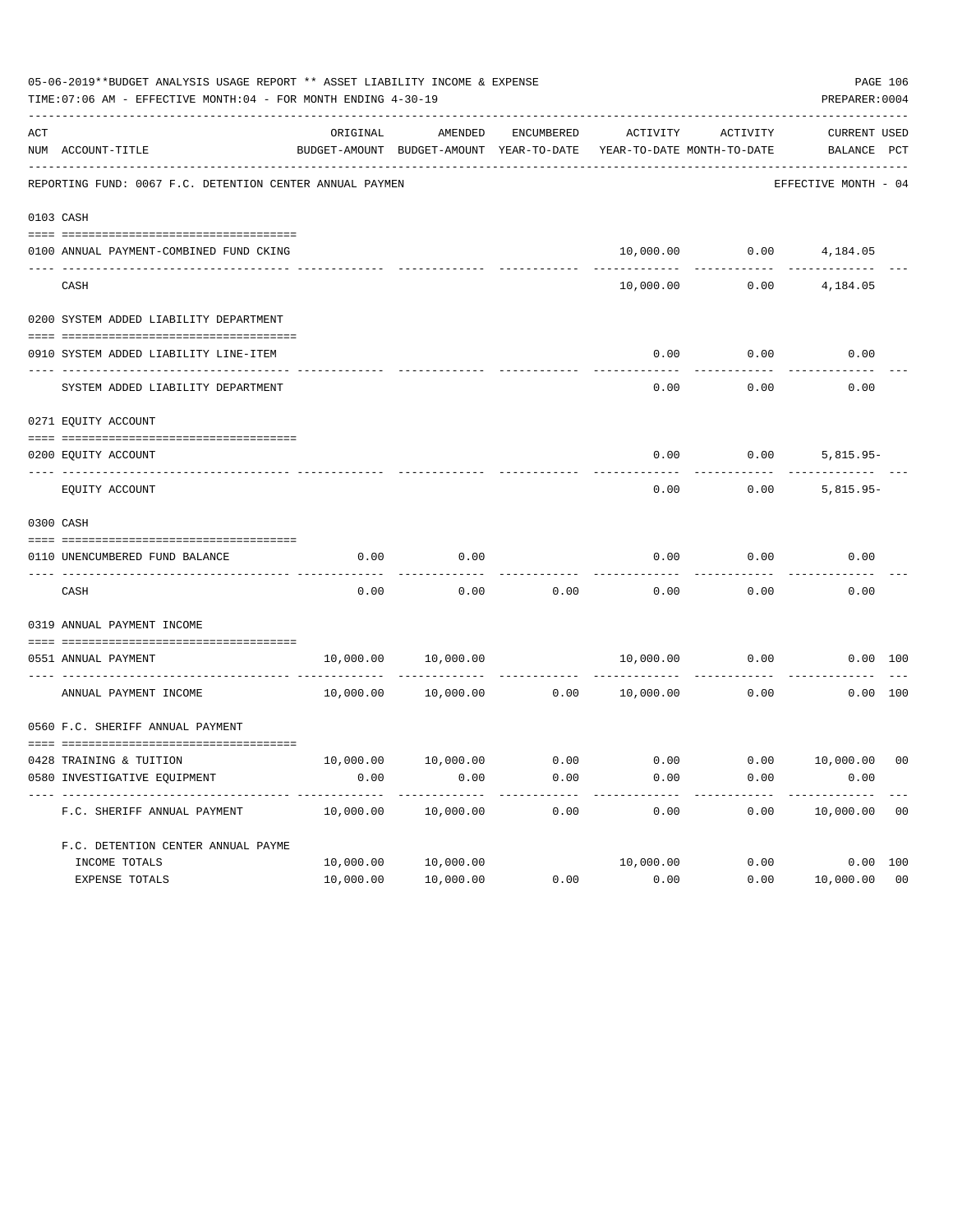|     | 05-06-2019**BUDGET ANALYSIS USAGE REPORT ** ASSET LIABILITY INCOME & EXPENSE<br>TIME: 07:06 AM - EFFECTIVE MONTH: 04 - FOR MONTH ENDING 4-30-19 |               |                                                     |            |           |                                        | PREPARER: 0004                                 | PAGE 107 |
|-----|-------------------------------------------------------------------------------------------------------------------------------------------------|---------------|-----------------------------------------------------|------------|-----------|----------------------------------------|------------------------------------------------|----------|
| ACT | NUM ACCOUNT-TITLE                                                                                                                               | ORIGINAL      | AMENDED<br>BUDGET-AMOUNT BUDGET-AMOUNT YEAR-TO-DATE | ENCUMBERED | ACTIVITY  | ACTIVITY<br>YEAR-TO-DATE MONTH-TO-DATE | <b>CURRENT USED</b><br>BALANCE PCT             |          |
|     | REPORTING FUND: 0068 2018 GO BONDS-CONSTRUCTION FUND                                                                                            |               |                                                     |            |           |                                        | EFFECTIVE MONTH - 04                           |          |
|     | 0103 CASH                                                                                                                                       |               |                                                     |            |           |                                        |                                                |          |
|     |                                                                                                                                                 |               |                                                     |            |           |                                        |                                                |          |
|     | 0100 GO BONDS CONST. 2018-COMB. FUNDS CHE                                                                                                       |               |                                                     |            |           | $0.00$ $0.00$                          | 0.00                                           |          |
|     | 0168 BUSINESS MONEY FUND ACCOUNT                                                                                                                |               |                                                     |            |           |                                        | 6, 269, 527.08    10, 691.46    6, 269, 527.08 |          |
|     | 0175 TEXPOOL                                                                                                                                    |               |                                                     |            | 0.00      | 0.00                                   | 0.00                                           |          |
|     | CASH                                                                                                                                            |               |                                                     |            |           |                                        | 6, 269, 527.08 10, 691.46 6, 269, 527.08       |          |
|     | 0200 LIABILITY ACCOUNT                                                                                                                          |               |                                                     |            |           |                                        |                                                |          |
|     |                                                                                                                                                 |               |                                                     |            |           |                                        |                                                |          |
|     | 0910 SYSTEM ADDED LIABILITY LINE -ITEM                                                                                                          |               |                                                     |            | 0.00      | 0.00                                   | 0.00                                           |          |
|     | LIABILITY ACCOUNT                                                                                                                               |               |                                                     |            | 0.00      | 0.00                                   | 0.00                                           |          |
|     | 0231 2018 GO BONDS PAYABLE                                                                                                                      |               |                                                     |            |           |                                        |                                                |          |
|     | 0200 2018 GO BONDS PAYABLE                                                                                                                      |               |                                                     |            |           |                                        | 6,250,000.00   0.00   6,250,000.00             |          |
|     | 2018 GO BONDS PAYABLE                                                                                                                           |               |                                                     |            |           | ------------                           | $6, 250, 000.00$ $0.00$ $6, 250, 000.00$       |          |
|     | 0271 EQUITY ACCOUNT                                                                                                                             |               |                                                     |            |           |                                        |                                                |          |
|     | --------------------------------------                                                                                                          |               |                                                     |            |           |                                        |                                                |          |
|     | 0200 EQUITY ACCOUNT<br>-------------------- ---------                                                                                           |               |                                                     |            | 0.00      | 0.00                                   | 0.00                                           |          |
|     | EQUITY ACCOUNT                                                                                                                                  |               |                                                     |            | 0.00      | 0.00                                   | 0.00                                           |          |
|     | 0300 CASH                                                                                                                                       |               |                                                     |            |           |                                        |                                                |          |
|     | 0168 BEGINNING CASH BALANCE                                                                                                                     | 0.00          | 0.00                                                |            | 0.00      | 0.00                                   | 0.00                                           |          |
|     |                                                                                                                                                 |               |                                                     |            |           |                                        |                                                |          |
|     | CASH                                                                                                                                            | 0.00          | 0.00                                                | 0.00       | 0.00      | 0.00                                   | 0.00                                           |          |
|     | 0360 INTEREST EARNINGS                                                                                                                          |               |                                                     |            |           |                                        |                                                |          |
|     |                                                                                                                                                 |               |                                                     |            |           |                                        |                                                |          |
|     | 0100 INTEREST EARNING LEGEND BANK                                                                                                               | 0.00          | 0.00                                                |            | 0.00      | 0.00                                   | 0.00                                           |          |
|     | 0168 INTEREST EARNINGS BUSINESS MONEY F                                                                                                         | 0.00<br>----- | 0.00<br>-----                                       |            | 19,527.08 | 10,691.46<br>.                         | 19,527.08+                                     |          |
|     | INTEREST EARNINGS                                                                                                                               | 0.00          | 0.00                                                | 0.00       | 19,527.08 | 10,691.46                              | 19,527.08+                                     |          |
|     | 0370 MISCELLANEOUS                                                                                                                              |               |                                                     |            |           |                                        |                                                |          |
|     | 0130 REFUNDS & MISCELLANEOUS                                                                                                                    | 0.00          | 0.00                                                |            | 0.00      | 0.00                                   | 0.00                                           |          |
|     | MISCELLANEOUS                                                                                                                                   | 0.00          | 0.00                                                | 0.00       | 0.00      | 0.00                                   | 0.00                                           |          |
|     | 0509 CONTINGENCY                                                                                                                                |               |                                                     |            |           |                                        |                                                |          |
|     |                                                                                                                                                 |               |                                                     |            |           |                                        |                                                |          |
|     | 0475 CONTINGENCY                                                                                                                                | 0.00          | 0.00                                                | 0.00       | 0.00      | 0.00                                   | 0.00                                           |          |
|     | CONTINGENCY                                                                                                                                     | 0.00          | 0.00                                                | 0.00       | 0.00      | 0.00                                   | 0.00                                           |          |
|     | 0668 COURTHOUSE CONSTRUCTION PHASE 2                                                                                                            |               |                                                     |            |           |                                        |                                                |          |
|     | 0165 CONSTRUCTION                                                                                                                               | 0.00          | 0.00                                                | 0.00       | 0.00      | 0.00                                   | 0.00                                           |          |
|     | 0400 ATTORNEY FEES                                                                                                                              | 0.00          | 0.00                                                | 0.00       | 0.00      | 0.00                                   | 0.00                                           |          |
|     |                                                                                                                                                 |               |                                                     |            |           |                                        |                                                |          |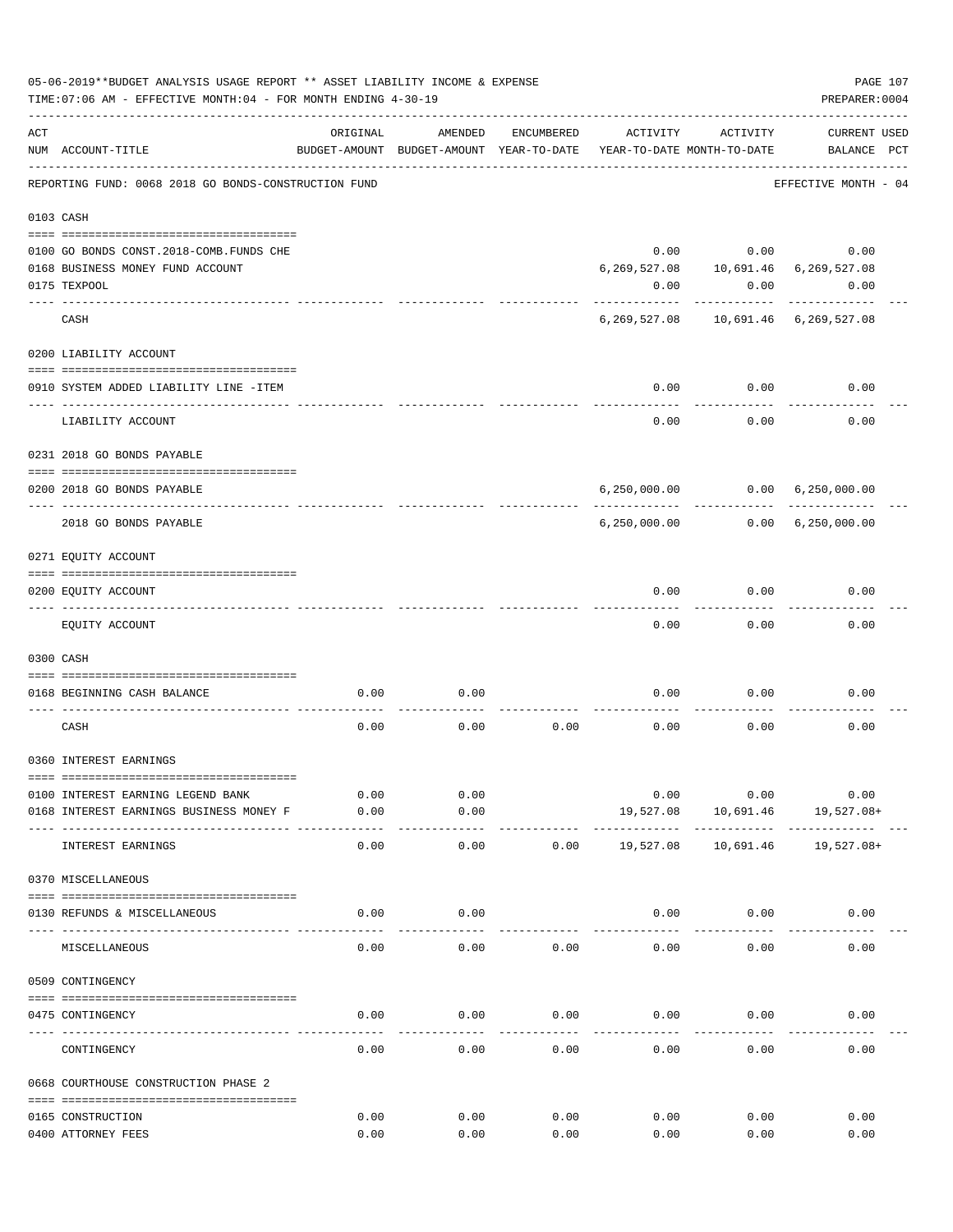| ACT<br>NUM | ACCOUNT-TITLE                                        | ORIGINAL<br>BUDGET-AMOUNT | AMENDED<br>BUDGET-AMOUNT | <b>ENCUMBERED</b><br>YEAR-TO-DATE | ACTIVITY<br>YEAR-TO-DATE MONTH-TO-DATE | ACTIVITY  | <b>CURRENT USED</b><br><b>PCT</b><br>BALANCE |
|------------|------------------------------------------------------|---------------------------|--------------------------|-----------------------------------|----------------------------------------|-----------|----------------------------------------------|
|            | REPORTING FUND: 0068 2018 GO BONDS-CONSTRUCTION FUND |                           |                          |                                   |                                        |           | EFFECTIVE MONTH - 04                         |
|            | 0402 ENGINEERING                                     | 0.00                      | 0.00                     | 0.00                              | 0.00                                   | 0.00      | 0.00                                         |
|            | 0403 ARCHITECTURAL FEES                              | 0.00                      | 0.00                     | 0.00                              | 0.00                                   | 0.00      | 0.00                                         |
|            | 0426 PROFESSIONAL FEES                               | 0.00                      | 0.00                     | 0.00                              | 0.00                                   | 0.00      | 0.00                                         |
|            | 0430 BIDS & NOTICES                                  | 0.00                      | 0.00                     | 0.00                              | 0.00                                   | 0.00      | 0.00                                         |
|            | 0450 R & M BUILDINGS                                 | 0.00                      | 0.00                     | 0.00                              | 0.00                                   | 0.00      | 0.00                                         |
|            | 0490 MISCELLANEOUS                                   | 0.00                      | 0.00                     | 0.00                              | 0.00                                   | 0.00      | 0.00                                         |
|            | 0535 BUILDING                                        | 0.00                      | 0.00                     | 0.00                              | 0.00                                   | 0.00      | 0.00                                         |
|            | 0695 SURVEYING                                       | 0.00                      | 0.00                     | 0.00                              | 0.00                                   | 0.00      | 0.00                                         |
|            | COURTHOUSE CONSTRUCTION PHASE 2                      | 0.00                      | 0.00                     | 0.00                              | 0.00                                   | 0.00      | 0.00                                         |
|            | 2018 GO BONDS-CONSTRUCTION FUND                      |                           |                          |                                   |                                        |           |                                              |
|            | INCOME TOTALS                                        | 0.00                      | 0.00                     |                                   | 19,527.08                              | 10,691.46 | 19,527.08+                                   |
|            | <b>EXPENSE TOTALS</b>                                | 0.00                      | 0.00                     | 0.00                              | 0.00                                   | 0.00      | 0.00                                         |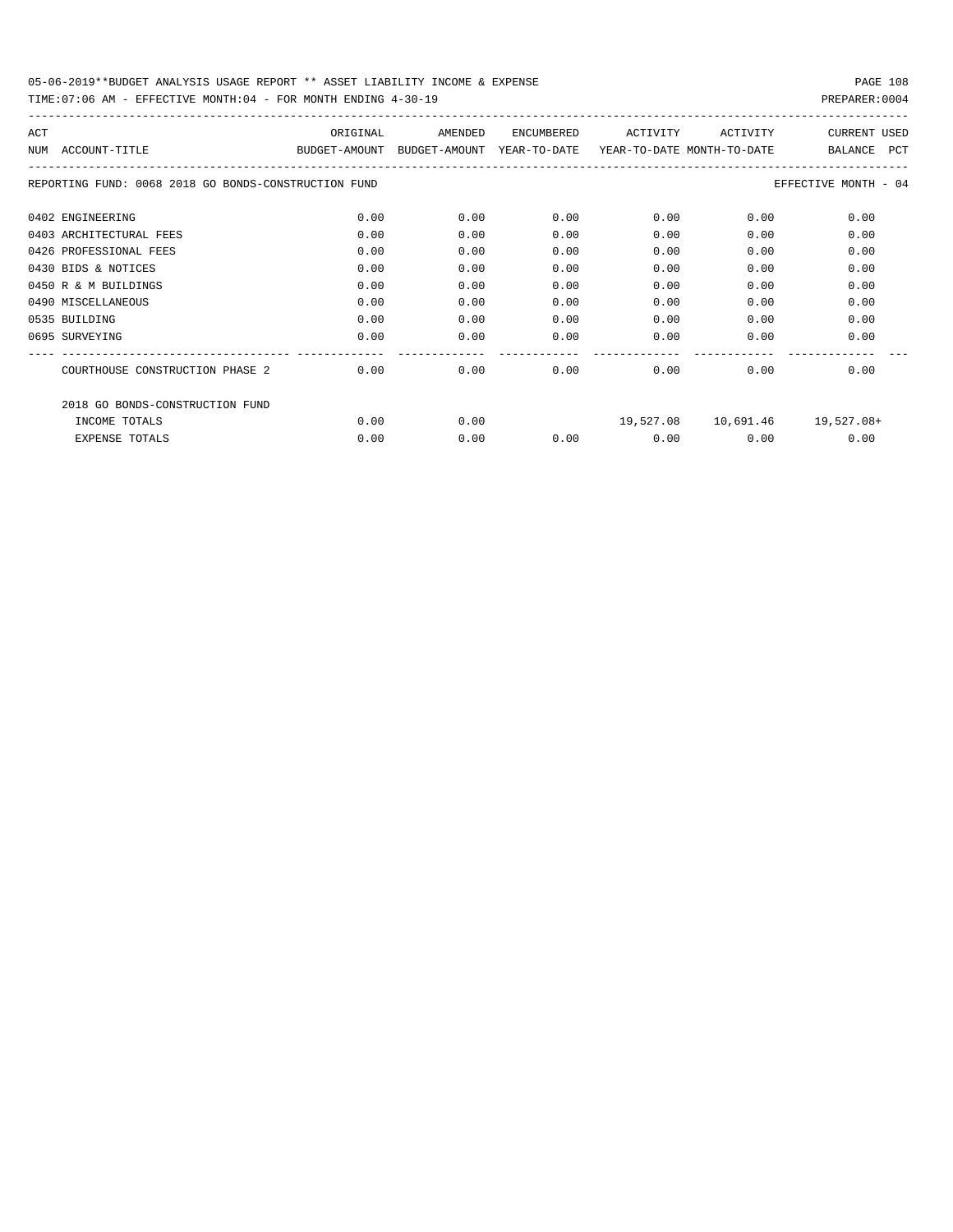|                    | 05-06-2019**BUDGET ANALYSIS USAGE REPORT ** ASSET LIABILITY INCOME & EXPENSE<br>TIME: 07:06 AM - EFFECTIVE MONTH: 04 - FOR MONTH ENDING 4-30-19 |                |                                                                                |              |              |                       | PAGE 109<br>PREPARER: 0004         |
|--------------------|-------------------------------------------------------------------------------------------------------------------------------------------------|----------------|--------------------------------------------------------------------------------|--------------|--------------|-----------------------|------------------------------------|
| $\mathop{\rm ACT}$ | NUM ACCOUNT-TITLE                                                                                                                               | ORIGINAL       | AMENDED<br>BUDGET-AMOUNT BUDGET-AMOUNT YEAR-TO-DATE YEAR-TO-DATE MONTH-TO-DATE | ENCUMBERED   | ACTIVITY     | ACTIVITY              | <b>CURRENT USED</b><br>BALANCE PCT |
|                    | REPORTING FUND: 0070 RIGHT OF WAY FUND                                                                                                          |                |                                                                                |              |              |                       | EFFECTIVE MONTH - 04               |
|                    | 0102 A/P CLEARING                                                                                                                               |                |                                                                                |              |              |                       |                                    |
|                    | 0100 A/P CLEARING<br>---- ----------                                                                                                            |                |                                                                                |              |              | $0.00$ $0.00$         | 0.00                               |
|                    | A/P CLEARING                                                                                                                                    |                |                                                                                |              | 0.00         | 0.00                  | 0.00                               |
|                    | 0103 CASH                                                                                                                                       |                |                                                                                |              |              |                       |                                    |
|                    | 0100 RIGHT OF WAY-COMBINED FUND CHECKIN                                                                                                         |                |                                                                                |              |              |                       | 116.75- 3.39 16,065.91             |
|                    | 0170 RIGHT OF WAY CASH ACCT.                                                                                                                    |                |                                                                                |              | 0.00         | 0.00                  | 0.00                               |
|                    | 0175 TEXPOOL                                                                                                                                    |                |                                                                                |              | 1,217.52     | 170.30                | 83, 142. 34                        |
|                    | CASH                                                                                                                                            |                |                                                                                |              | 1,100.77     | 173.69                | 99,208.25                          |
|                    | 0133 ADVANCE TO FUND                                                                                                                            |                |                                                                                |              |              |                       |                                    |
|                    | 0010 ADVANCE TO GENERAL                                                                                                                         |                |                                                                                |              | 0.00         | 0.00                  | 0.00                               |
|                    | 0021 ADVANCE TO R&B #1                                                                                                                          |                |                                                                                |              | 0.00         | 0.00                  | 0.00                               |
|                    | 0022 ADVANCE TO R&B #2                                                                                                                          |                |                                                                                |              | 0.00         | 0.00                  | 0.00                               |
|                    |                                                                                                                                                 |                |                                                                                |              |              |                       |                                    |
|                    | ADVANCE TO FUND                                                                                                                                 |                |                                                                                |              | 0.00         | 0.00                  | 0.00                               |
|                    | 0200 LIABILITY ACCOUNT                                                                                                                          |                |                                                                                |              |              |                       |                                    |
|                    | 0900 SYSTEM ADDED LIABILITY LINE-ITEM                                                                                                           |                |                                                                                |              | 0.00         | 0.00                  | 0.00                               |
|                    | 0910 SYSTEM ADDED LIABILITY LINE-ITEM                                                                                                           |                |                                                                                |              | 0.00         | 0.00                  | 0.00                               |
|                    |                                                                                                                                                 |                |                                                                                |              |              |                       |                                    |
|                    | LIABILITY ACCOUNT                                                                                                                               |                |                                                                                |              | 0.00         | 0.00                  | 0.00                               |
|                    | 0271 EQUITY ACCOUNT                                                                                                                             |                |                                                                                |              |              |                       |                                    |
|                    | 0200 EQUITY ACCOUNT                                                                                                                             |                |                                                                                |              | 0.00         |                       | $0.00$ 98,107.48                   |
|                    | EQUITY ACCOUNT                                                                                                                                  |                |                                                                                |              | 0.00         | 0.00                  | 98,107.48                          |
|                    | 0360 INTEREST EARNINGS                                                                                                                          |                |                                                                                |              |              |                       |                                    |
|                    | 0100 INTEREST EARNINGS                                                                                                                          | 0.00           | 0.00                                                                           |              |              |                       | 1,100.77 173.69 1,100.77+          |
|                    | INTEREST EARNINGS                                                                                                                               | ------<br>0.00 | --------<br>0.00                                                               | 0.00         | 1,100.77     | -----------<br>173.69 | 1,100.77+                          |
|                    | 0622 RIGHT OF WAY                                                                                                                               |                |                                                                                |              |              |                       |                                    |
|                    |                                                                                                                                                 |                |                                                                                |              |              |                       |                                    |
|                    | 0399 CLAIM SETTLEMENTS<br>0426 APPRAISAL FEES                                                                                                   | 0.00<br>0.00   | 0.00<br>0.00                                                                   | 0.00<br>0.00 | 0.00<br>0.00 | 0.00<br>0.00          | 0.00<br>0.00                       |
|                    | 0429 RELOCATING UTILITIES                                                                                                                       | 0.00           |                                                                                |              |              |                       |                                    |
|                    | 0449 CONTRACT EXPENSES FOR FM87 R.O.W.                                                                                                          | 0.00           | 0.00<br>0.00                                                                   | 0.00<br>0.00 | 0.00<br>0.00 | 0.00<br>0.00          | 0.00<br>0.00                       |
|                    |                                                                                                                                                 |                |                                                                                |              |              |                       |                                    |
|                    | RIGHT OF WAY                                                                                                                                    | 0.00           | 0.00                                                                           | 0.00         | 0.00         | 0.00                  | 0.00                               |
|                    | 0629 RIGHT OF WAY                                                                                                                               |                |                                                                                |              |              |                       |                                    |
|                    | 0500 RIGHT OF WAY PUR HWY #82                                                                                                                   | 0.00           | 0.00                                                                           | 0.00         | 0.00         | 0.00                  | 0.00                               |
|                    | 0501 RIGHT OF WAY PURCHASE FM #87                                                                                                               | 0.00           | 0.00                                                                           | 0.00         | 0.00         | 0.00                  | 0.00                               |
|                    | 0502 RIGHT OF WAY PURCHASE HWY #121                                                                                                             | 0.00           | 0.00                                                                           | 0.00         | 0.00         | 0.00                  | 0.00                               |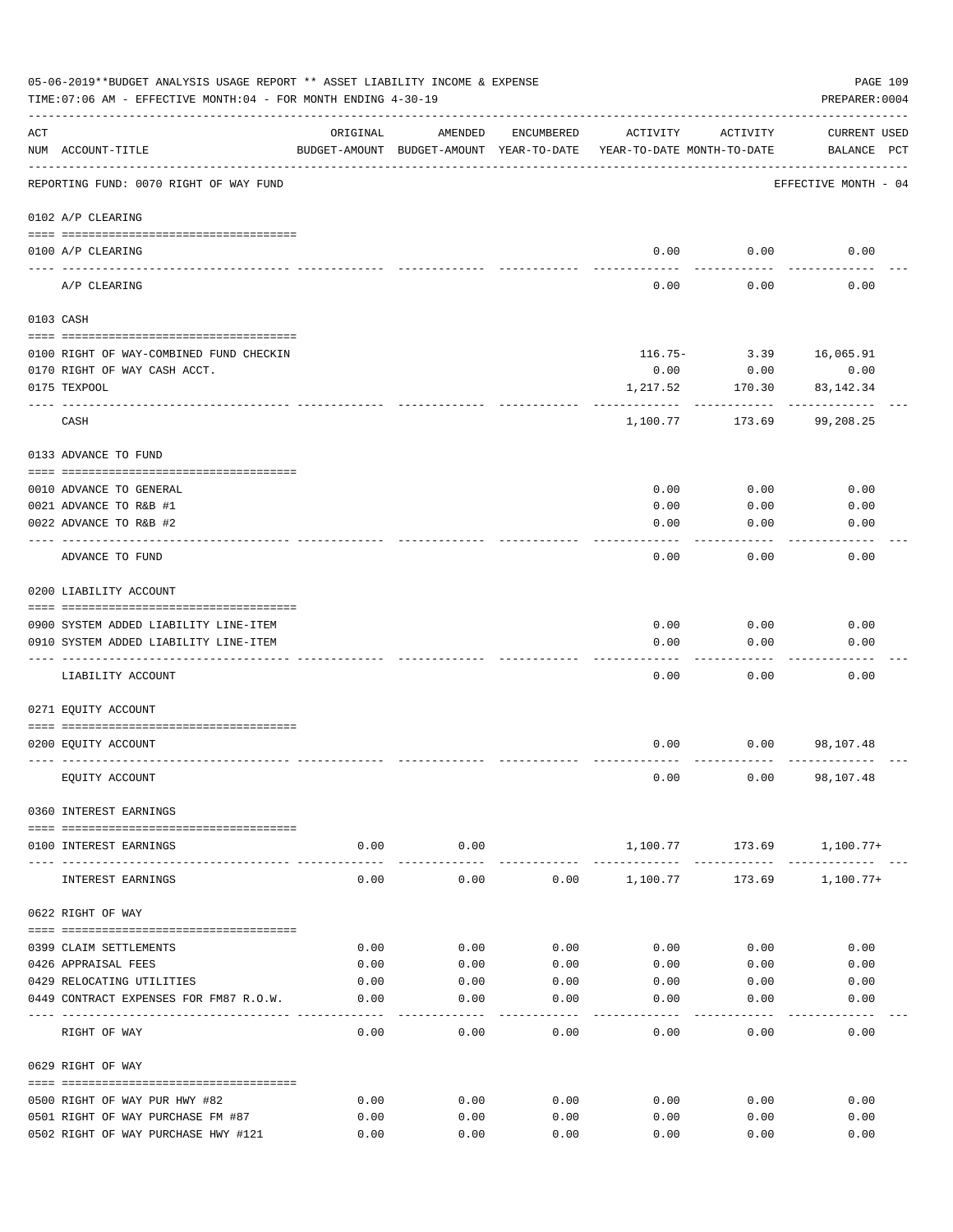| 05-06-2019**BUDGET ANALYSIS USAGE REPORT ** ASSET LIABILITY INCOME & EXPENSE<br>PAGE 110 |             |         |            |             |                           |                           |  |  |  |  |
|------------------------------------------------------------------------------------------|-------------|---------|------------|-------------|---------------------------|---------------------------|--|--|--|--|
| TIME: 07:06 AM - EFFECTIVE MONTH: 04 - FOR MONTH ENDING $4-30-19$                        |             |         |            |             |                           | PREPARER: 0004            |  |  |  |  |
| ACT                                                                                      | ORIGINAL    | AMENDED | ENCUMBERED | ACTIVITY    | ACTIVITY                  | CURRENT USED              |  |  |  |  |
| NUM ACCOUNT-TITLE<br>BUDGET-AMOUNT BUDGET-AMOUNT YEAR-TO-DATE YEAR-TO-DATE MONTH-TO-DATE |             |         |            |             |                           | BALANCE PCT               |  |  |  |  |
| REPORTING FUND: 0070 RIGHT OF WAY FUND                                                   |             |         |            |             |                           | EFFECTIVE MONTH - 04      |  |  |  |  |
| 0503 RIGHT OF WAY PURCHASE HWY.78                                                        | $\sim$ 0.00 | 0.00    | 0.00       | $0.00$ 0.00 |                           | 0.00                      |  |  |  |  |
| RIGHT OF WAY                                                                             | 0.00        | 0.00    | 0.00       |             | $0.00$ and $0.00$<br>0.00 | 0.00                      |  |  |  |  |
| 0999 ACCOUNTS PAYABLE<br>===============================                                 |             |         |            |             |                           |                           |  |  |  |  |
| 0100 A/P CLEARING ACCOUNT                                                                |             |         |            | 0.00        | 0.00                      | 0.00                      |  |  |  |  |
| ACCOUNTS PAYABLE                                                                         |             |         |            | 0.00        | 0.00                      | 0.00                      |  |  |  |  |
| RIGHT OF WAY FUND                                                                        |             |         |            |             |                           |                           |  |  |  |  |
| INCOME TOTALS                                                                            | 0.00        | 0.00    |            |             |                           | 1,100.77 173.69 1,100.77+ |  |  |  |  |
| <b>EXPENSE TOTALS</b>                                                                    | 0.00        | 0.00    | 0.00       | 0.00        | 0.00                      | 0.00                      |  |  |  |  |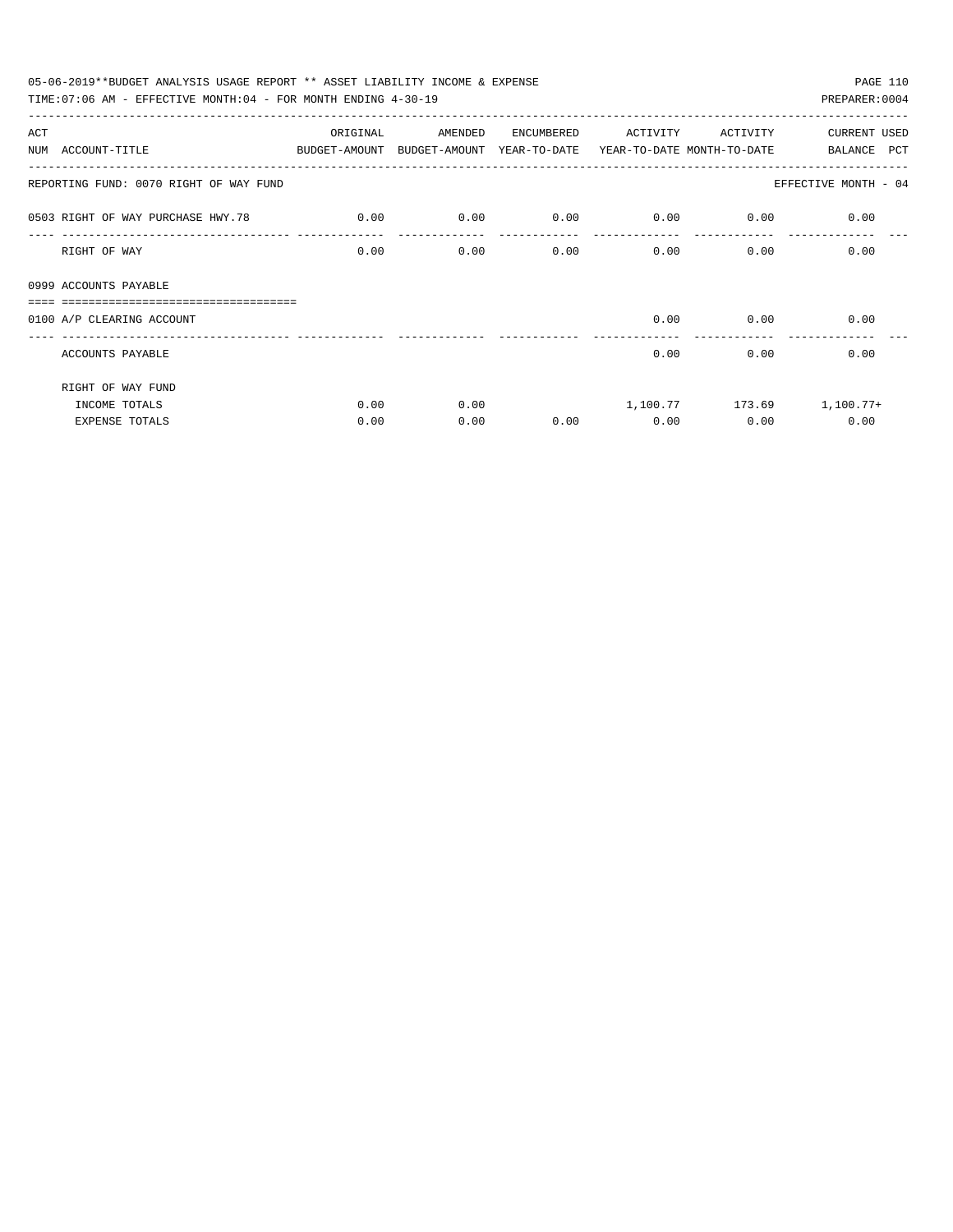|     | 05-06-2019**BUDGET ANALYSIS USAGE REPORT ** ASSET LIABILITY INCOME & EXPENSE<br>TIME: 07:06 AM - EFFECTIVE MONTH: 04 - FOR MONTH ENDING 4-30-19 |          |                                                     |            |          |                                        | PAGE 111<br>PREPARER: 0004         |
|-----|-------------------------------------------------------------------------------------------------------------------------------------------------|----------|-----------------------------------------------------|------------|----------|----------------------------------------|------------------------------------|
| ACT | NUM ACCOUNT-TITLE                                                                                                                               | ORIGINAL | AMENDED<br>BUDGET-AMOUNT BUDGET-AMOUNT YEAR-TO-DATE | ENCUMBERED | ACTIVITY | ACTIVITY<br>YEAR-TO-DATE MONTH-TO-DATE | <b>CURRENT USED</b><br>BALANCE PCT |
|     | REPORTING FUND: 0071 INVESTIGATOR CRIMES AGAINST WOMEN                                                                                          |          |                                                     |            |          |                                        | EFFECTIVE MONTH - 04               |
|     | 0100 PAYROLL                                                                                                                                    |          |                                                     |            |          |                                        |                                    |
|     | 0100 PAYROLL<br>---- ----                                                                                                                       |          |                                                     |            | 0.00     | 0.00                                   | 0.00                               |
|     | PAYROLL                                                                                                                                         |          |                                                     |            | 0.00     | 0.00                                   | 0.00                               |
|     | 0103 CASH                                                                                                                                       |          |                                                     |            |          |                                        |                                    |
|     | 0100 INV. CRIMES AGAINST WOMEN-COMB. FUND                                                                                                       |          |                                                     |            | 0.00     | 0.00                                   | 0.00                               |
|     | CASH                                                                                                                                            |          |                                                     |            | 0.00     | 0.00                                   | 0.00                               |
|     | 0120 RECEIVABLES                                                                                                                                |          |                                                     |            |          |                                        |                                    |
|     | 0312 DUE FROM OTHER GOVERNMENTS                                                                                                                 |          |                                                     |            | 0.00     | 0.00                                   | 0.00                               |
|     | RECEIVABLES                                                                                                                                     |          |                                                     |            | 0.00     | 0.00                                   | 0.00                               |
|     | 0200 SYSTEM ADDED LIABILITY DEPARTMENT                                                                                                          |          |                                                     |            |          |                                        |                                    |
|     | 0910 SYSTEM ADDED LIABILITY LINE-ITEM                                                                                                           |          |                                                     |            | 0.00     | 0.00                                   | 0.00                               |
|     | SYSTEM ADDED LIABILITY DEPARTMENT                                                                                                               |          |                                                     |            | 0.00     | 0.00                                   | 0.00                               |
|     | 0271 EQUITY ACCOUNT                                                                                                                             |          |                                                     |            |          |                                        |                                    |
|     | 0200 EQUITY ACCOUNT                                                                                                                             |          |                                                     |            | 0.00     | 0.00                                   | 0.00                               |
|     | EQUITY ACCOUNT                                                                                                                                  |          |                                                     |            | 0.00     | 0.00                                   | 0.00                               |
|     | 0330 GRANT INCOME                                                                                                                               |          |                                                     |            |          |                                        |                                    |
|     | 0475 INVESTIGATOR CRIMES AGAINST WOMEN                                                                                                          | 0.00     | 0.00                                                |            | 0.00     | 0.00                                   | 0.00                               |
|     | GRANT INCOME                                                                                                                                    | 0.00     | 0.00                                                | 0.00       | 0.00     | 0.00                                   | 0.00                               |
|     | 0475 INVESTIGATOR CRIMES AGAINST WOMEN                                                                                                          |          |                                                     |            |          |                                        |                                    |
|     | 0108 SALARY                                                                                                                                     | 0.00     | 0.00                                                | 0.00       | 0.00     | 0.00                                   | 0.00                               |
|     | 0201 SOCIAL SECURITY TAXES                                                                                                                      | 0.00     | 0.00                                                | 0.00       | 0.00     | 0.00                                   | 0.00                               |
|     | 0202 GROUP HEALTH INSURANCE                                                                                                                     | 0.00     | 0.00                                                | 0.00       | 0.00     | 0.00                                   | 0.00                               |
|     | 0203 RETIREMENT                                                                                                                                 | 0.00     | 0.00                                                | 0.00       | 0.00     | 0.00                                   | 0.00                               |
|     | 0204 WORKERS COMPENSATION                                                                                                                       | 0.00     | 0.00                                                | 0.00       | 0.00     | 0.00                                   | 0.00                               |
|     | 0205 MEDICARE TAX                                                                                                                               | 0.00     | 0.00                                                | 0.00       | 0.00     | 0.00                                   | 0.00                               |
|     | INVESTIGATOR CRIMES AGAINST WOMEN                                                                                                               | 0.00     | 0.00                                                | 0.00       | 0.00     | 0.00                                   | 0.00                               |
|     | INVESTIGATOR CRIMES AGAINST WOMEN                                                                                                               |          |                                                     |            |          |                                        |                                    |
|     | INCOME TOTALS                                                                                                                                   | 0.00     | 0.00                                                |            | 0.00     | 0.00                                   | 0.00                               |
|     | EXPENSE TOTALS                                                                                                                                  | 0.00     | 0.00                                                | 0.00       | 0.00     | 0.00                                   | 0.00                               |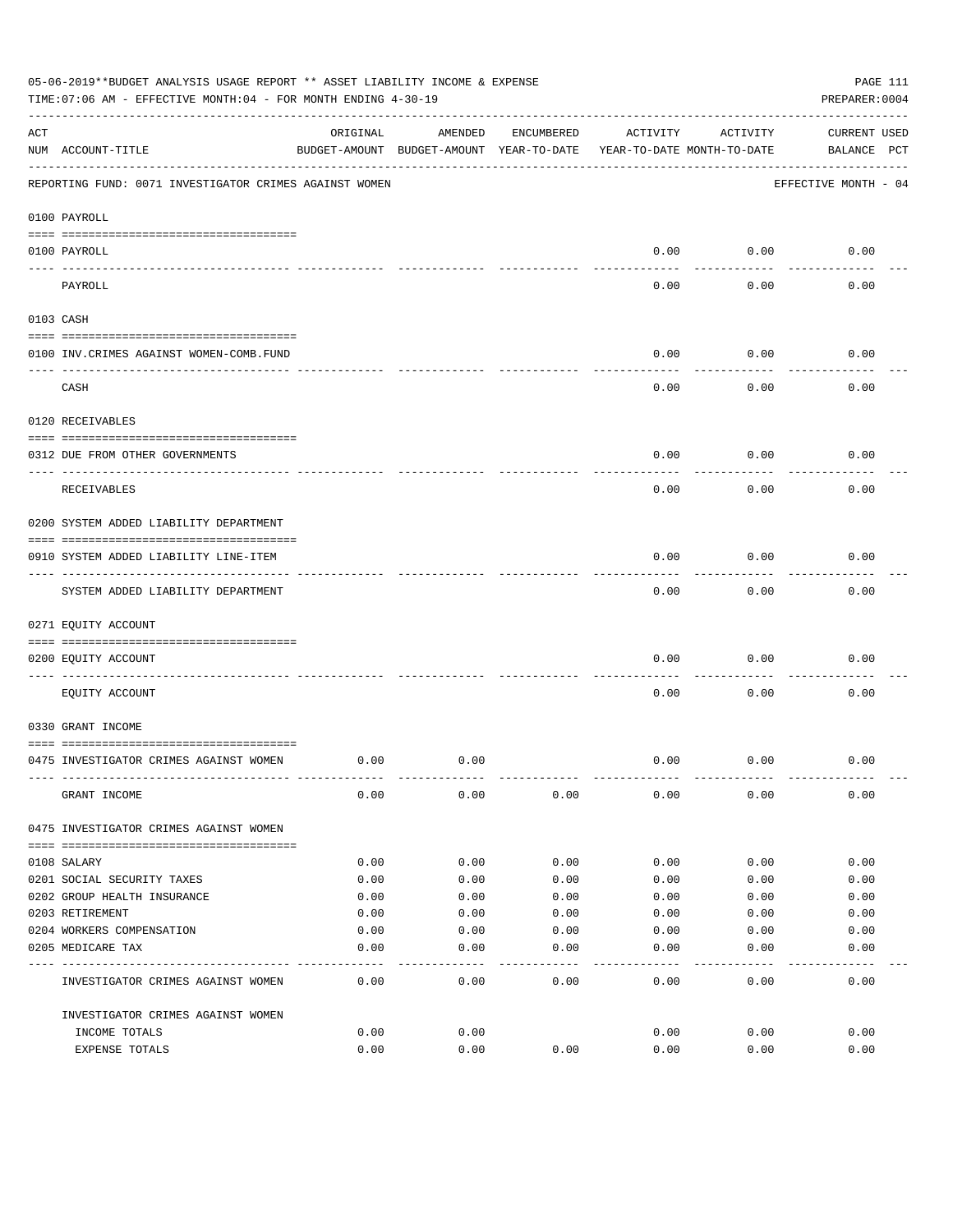|           | 05-06-2019**BUDGET ANALYSIS USAGE REPORT ** ASSET LIABILITY INCOME & EXPENSE<br>TIME: 07:06 AM - EFFECTIVE MONTH: 04 - FOR MONTH ENDING 4-30-19 |          |                                                     |            |          |                                        | PAGE 112<br>PREPARER: 0004         |
|-----------|-------------------------------------------------------------------------------------------------------------------------------------------------|----------|-----------------------------------------------------|------------|----------|----------------------------------------|------------------------------------|
| ACT       | NUM ACCOUNT-TITLE                                                                                                                               | ORIGINAL | AMENDED<br>BUDGET-AMOUNT BUDGET-AMOUNT YEAR-TO-DATE | ENCUMBERED | ACTIVITY | ACTIVITY<br>YEAR-TO-DATE MONTH-TO-DATE | <b>CURRENT USED</b><br>BALANCE PCT |
|           | REPORTING FUND: 0072 INVESTIGATOR CRIMES AGAINST CHILDRE                                                                                        |          |                                                     |            |          |                                        | EFFECTIVE MONTH - 04               |
|           | 0100 PAYROLL                                                                                                                                    |          |                                                     |            |          |                                        |                                    |
|           | 0100 PAYROLL                                                                                                                                    |          |                                                     |            | 0.00     | 0.00                                   | 0.00                               |
| ---- ---- | PAYROLL                                                                                                                                         |          |                                                     |            | 0.00     | 0.00                                   | 0.00                               |
|           | 0103 CASH                                                                                                                                       |          |                                                     |            |          |                                        |                                    |
|           | 0100 INV. CRIMES AGAINST CHILDREN-COMB.F                                                                                                        |          |                                                     |            | 3,297.94 | 0.00                                   | 0.00                               |
|           | CASH                                                                                                                                            |          |                                                     |            | 3,297.94 | 0.00                                   | 0.00                               |
|           | 0120 RECEIVABLES                                                                                                                                |          |                                                     |            |          |                                        |                                    |
|           | 0312 DUE FROM OTHER GOVERNMENTS                                                                                                                 |          |                                                     |            | 0.00     | 0.00                                   | 0.00                               |
|           | RECEIVABLES                                                                                                                                     |          |                                                     |            | 0.00     | 0.00                                   | 0.00                               |
|           | 0200 SYSTEM ADDED LIABILITY DEPARTMENT                                                                                                          |          |                                                     |            |          |                                        |                                    |
|           | 0910 SYSTEM ADDEND LIABILITY LINE-ITEM                                                                                                          |          |                                                     |            | 0.00     | 0.00                                   | 0.00                               |
|           | SYSTEM ADDED LIABILITY DEPARTMENT                                                                                                               |          |                                                     |            | 0.00     | 0.00                                   | 0.00                               |
|           | 0271 EQUITY ACCOUNT                                                                                                                             |          |                                                     |            |          |                                        |                                    |
|           | 0200 EQUITY ACCOUNT                                                                                                                             |          |                                                     |            | 0.00     | 0.00                                   | 3,297.94-                          |
|           | EQUITY ACCOUNT                                                                                                                                  |          |                                                     |            | 0.00     | 0.00                                   | $3,297.94-$                        |
|           | 0330 GRANT INCOME                                                                                                                               |          |                                                     |            |          |                                        |                                    |
|           | 0560 INVESTIGATOR CRIMES AGAINST CHILDR                                                                                                         | 0.00     | 0.00                                                |            | 3,297.94 | 0.00                                   | 3,297.94+                          |
|           | GRANT INCOME                                                                                                                                    | 0.00     | 0.00                                                | 0.00       | 3,297.94 | 0.00                                   | $3,297.94+$                        |
|           | 0560 INVESTIGATOR CRIMES AGAINST CHILDR                                                                                                         |          |                                                     |            |          |                                        |                                    |
|           | 0108 SALARY                                                                                                                                     | 0.00     | 0.00                                                | 0.00       | 0.00     | 0.00                                   | 0.00                               |
|           | 0201 SOCIAL SECURITY TAXES                                                                                                                      | 0.00     | 0.00                                                | 0.00       | 0.00     | 0.00                                   | 0.00                               |
|           | 0202 GROUP HEALTH INSURANCE                                                                                                                     | 0.00     | 0.00                                                | 0.00       | 0.00     | 0.00                                   | 0.00                               |
|           | 0203 RETIREMENT                                                                                                                                 | 0.00     | 0.00                                                | 0.00       | 0.00     | 0.00                                   | 0.00                               |
|           | 0204 WORKERS COMPENSATION                                                                                                                       | 0.00     | 0.00                                                | 0.00       | 0.00     | 0.00                                   | 0.00                               |
|           | 0205 MEDICARE TAX                                                                                                                               | 0.00     | 0.00                                                | 0.00       | 0.00     | 0.00                                   | 0.00                               |
|           | INVESTIGATOR CRIMES AGAINST CHILDR                                                                                                              | 0.00     | 0.00                                                | 0.00       | 0.00     | 0.00                                   | 0.00                               |
|           | INVESTIGATOR CRIMES AGAINST CHILDR                                                                                                              |          |                                                     |            |          |                                        |                                    |
|           | INCOME TOTALS                                                                                                                                   | 0.00     | 0.00                                                |            | 3,297.94 | 0.00                                   | $3,297.94+$                        |
|           | EXPENSE TOTALS                                                                                                                                  | 0.00     | 0.00                                                | 0.00       | 0.00     | 0.00                                   | 0.00                               |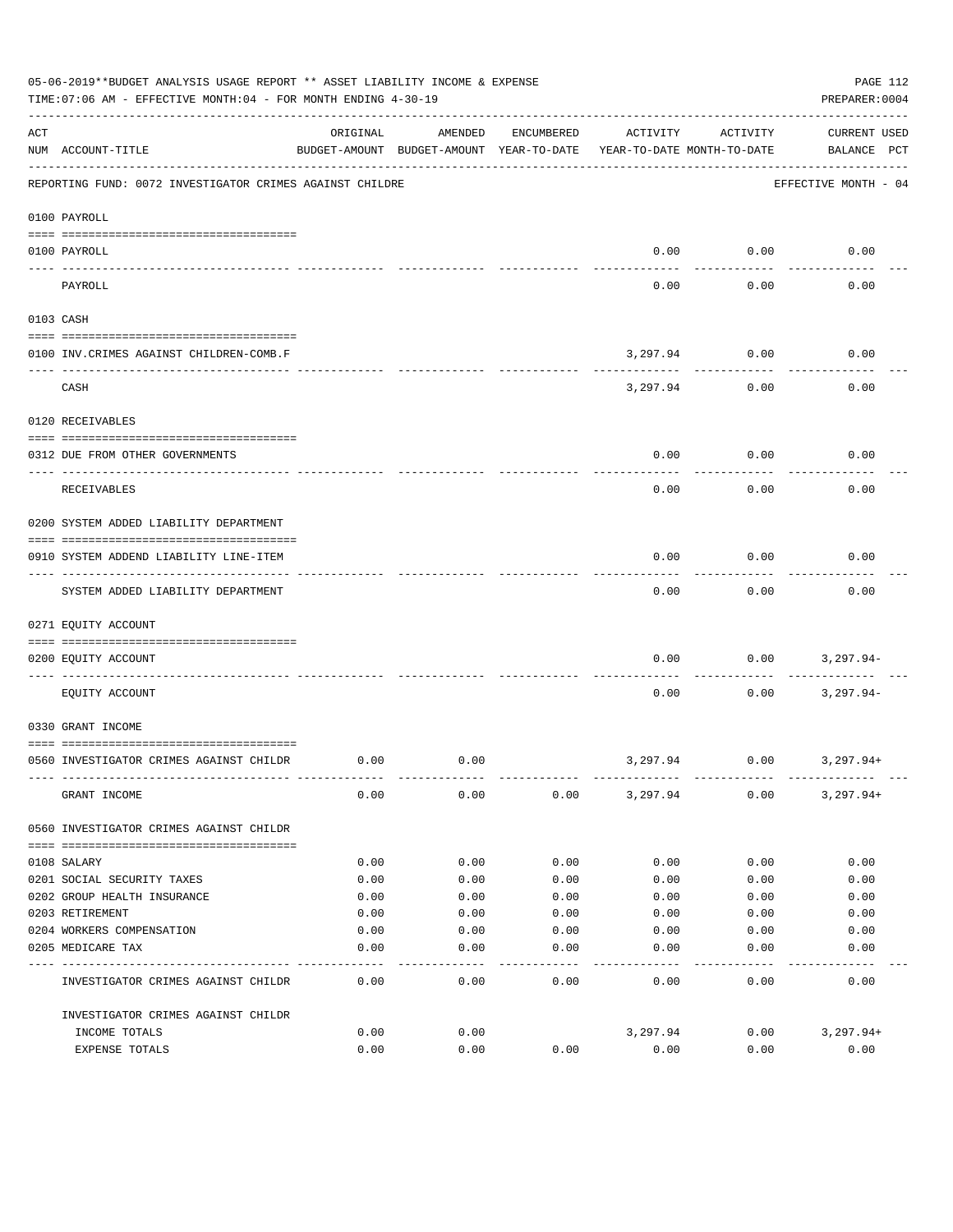|     | 05-06-2019**BUDGET ANALYSIS USAGE REPORT ** ASSET LIABILITY INCOME & EXPENSE<br>TIME: 07:06 AM - EFFECTIVE MONTH: 04 - FOR MONTH ENDING 4-30-19 |          |                                                     |            |                                        |               | PREPARER: 0004              | PAGE 113 |
|-----|-------------------------------------------------------------------------------------------------------------------------------------------------|----------|-----------------------------------------------------|------------|----------------------------------------|---------------|-----------------------------|----------|
| ACT | NUM ACCOUNT-TITLE                                                                                                                               | ORIGINAL | AMENDED<br>BUDGET-AMOUNT BUDGET-AMOUNT YEAR-TO-DATE | ENCUMBERED | ACTIVITY<br>YEAR-TO-DATE MONTH-TO-DATE | ACTIVITY      | CURRENT USED<br>BALANCE PCT |          |
|     | REPORTING FUND: 0080 VETERANS COURT PROGRAM                                                                                                     |          |                                                     |            |                                        |               | EFFECTIVE MONTH - 04        |          |
|     | 0103 CASH                                                                                                                                       |          |                                                     |            |                                        |               |                             |          |
|     | 0180 CASH-VETERANS COURT PROGRAM                                                                                                                |          |                                                     |            |                                        | 350.00 350.00 | 600.00                      |          |
|     | CASH                                                                                                                                            |          |                                                     |            | 350.00                                 | 350.00        | 600.00                      |          |
|     | 0200 LIABILITY ACCOUNT                                                                                                                          |          |                                                     |            |                                        |               |                             |          |
|     | 0910 SYSTEM ADDED LIABILITY LINE-ITEM                                                                                                           |          |                                                     |            | 0.00                                   | 0.00          | 0.00                        |          |
|     | LIABILITY ACCOUNT                                                                                                                               |          |                                                     |            | 0.00                                   | 0.00          | 0.00                        |          |
|     | 0271 EQUITY ACCOUNT                                                                                                                             |          |                                                     |            |                                        |               |                             |          |
|     | 0200 EQUITY ACCOUNT                                                                                                                             |          |                                                     |            | 0.00                                   | 0.00          | 250.00                      |          |
|     | EQUITY ACCOUNT                                                                                                                                  |          |                                                     |            | 0.00                                   | 0.00          | 250.00                      |          |
|     | 0300 CASH                                                                                                                                       |          |                                                     |            |                                        |               |                             |          |
|     | 0180 BEGINNING CASH BALANCE                                                                                                                     | 0.00     | 0.00                                                |            | 0.00                                   | 0.00          | 0.00                        |          |
|     | _______________________________<br>CASH                                                                                                         | 0.00     | 0.00                                                | 0.00       | 0.00                                   | 0.00          | 0.00                        |          |
|     | 0370 VETERANS COURT INCOME                                                                                                                      |          |                                                     |            |                                        |               |                             |          |
|     | 0130 MISCELLANEOUS                                                                                                                              | 0.00     | 0.00                                                |            | 0.00                                   | 0.00          | 0.00                        |          |
|     | 0180 PROGRAM FEES                                                                                                                               | 0.00     | 0.00                                                |            | 350.00                                 | 350.00        | $350.00+$                   |          |
|     | VETERANS COURT INCOME                                                                                                                           | 0.00     | 0.00                                                | 0.00       | 350.00                                 | 350.00        | $350.00+$                   |          |
|     | 0570 VETERANS COURT EXPENSE                                                                                                                     |          |                                                     |            |                                        |               |                             |          |
|     | 0490 MISCELLANEOUS                                                                                                                              | 0.00     | 0.00                                                | 0.00       | 0.00                                   | 0.00          | 0.00                        |          |
|     | VETERANS COURT EXPENSE                                                                                                                          | 0.00     | 0.00                                                | 0.00       | 0.00                                   | 0.00          | 0.00                        |          |
|     | VETERANS COURT PROGRAM                                                                                                                          |          |                                                     |            |                                        |               |                             |          |
|     | INCOME TOTALS                                                                                                                                   | 0.00     | 0.00                                                |            | 350.00                                 | 350.00        | $350.00+$                   |          |
|     | EXPENSE TOTALS                                                                                                                                  | 0.00     | 0.00                                                | 0.00       | 0.00                                   | 0.00          | 0.00                        |          |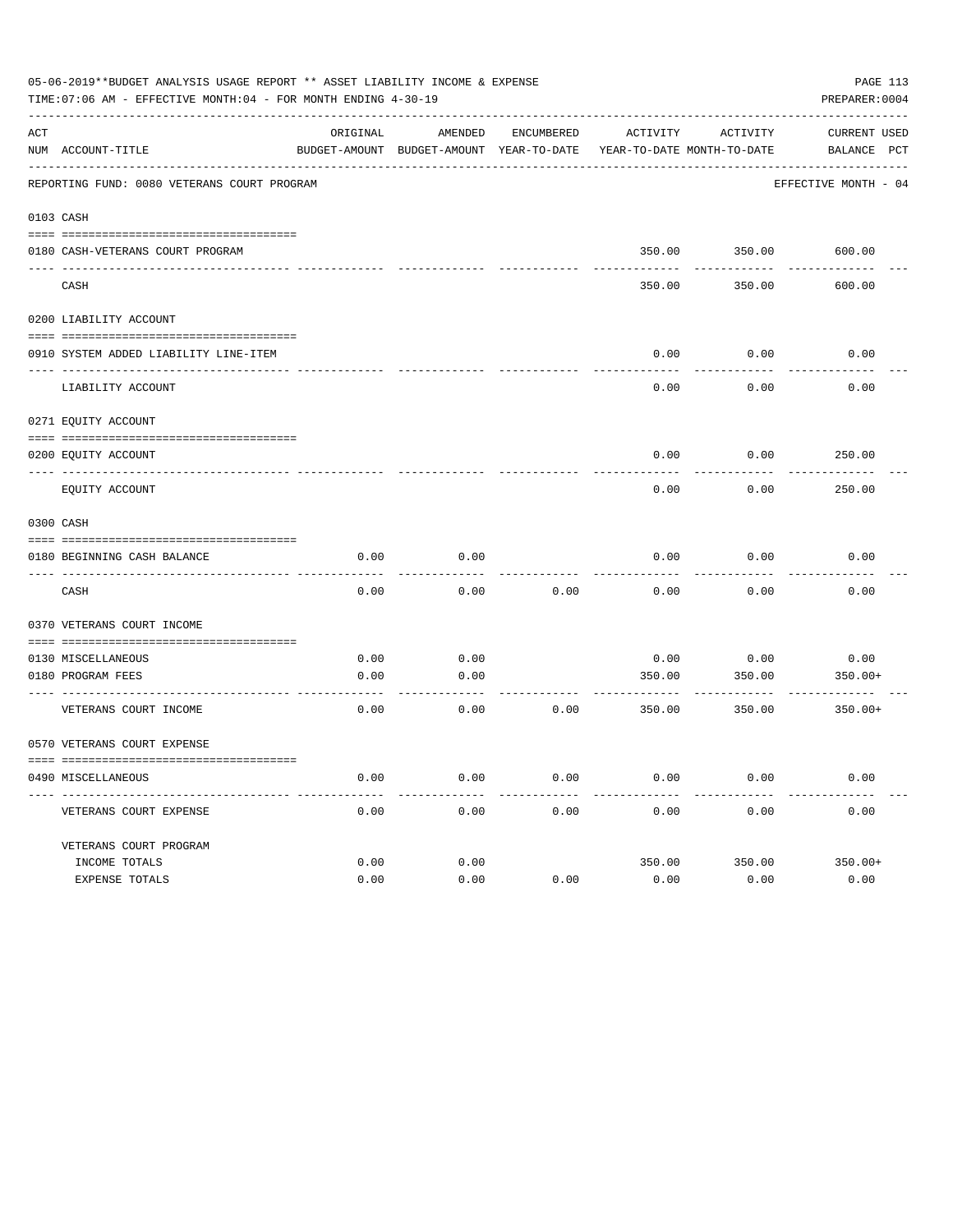|     | 05-06-2019**BUDGET ANALYSIS USAGE REPORT ** ASSET LIABILITY INCOME & EXPENSE<br>TIME: 07:06 AM - EFFECTIVE MONTH: 04 - FOR MONTH ENDING 4-30-19 |                                                      |                       |            |                                                                           |                    | PREPARER: 0004                   | PAGE 114       |
|-----|-------------------------------------------------------------------------------------------------------------------------------------------------|------------------------------------------------------|-----------------------|------------|---------------------------------------------------------------------------|--------------------|----------------------------------|----------------|
| ACT | NUM ACCOUNT-TITLE                                                                                                                               | ORIGINAL<br>BUDGET-AMOUNT BUDGET-AMOUNT YEAR-TO-DATE | AMENDED               | ENCUMBERED | ACTIVITY<br>YEAR-TO-DATE MONTH-TO-DATE                                    | ACTIVITY           | CURRENT USED<br>BALANCE PCT      |                |
|     | REPORTING FUND: 0081 LAKE ROAD IMPACT FUND                                                                                                      |                                                      |                       |            |                                                                           |                    | EFFECTIVE MONTH - 04             |                |
|     | 0103 CASH                                                                                                                                       |                                                      |                       |            |                                                                           |                    |                                  |                |
|     | 0100 LAKE-COMBINED FUNDS CHECKING                                                                                                               |                                                      |                       |            |                                                                           |                    | $30,992.00 - 0.00$ 4,021.21      |                |
|     | CASH                                                                                                                                            |                                                      |                       |            |                                                                           | $30,992.00 - 0.00$ | 4,021.21                         |                |
|     | 0200 SYSTEM ADDED LIABILITY DEPT.                                                                                                               |                                                      |                       |            |                                                                           |                    |                                  |                |
|     | 0910 SYSTEM ADDED LIABILITY LINE ITEM                                                                                                           |                                                      |                       |            |                                                                           |                    | $30,992.00 - 0.00$ 30,992.00-    |                |
|     | SYSTEM ADDED LIABILITY DEPT.                                                                                                                    |                                                      |                       |            |                                                                           |                    | $30,992.00 - 0.00$ $30,992.00 -$ |                |
|     | 0271 EQUITY ACCOUNT                                                                                                                             |                                                      |                       |            |                                                                           |                    |                                  |                |
|     | 0200 EQUITY ACCOUNT                                                                                                                             |                                                      |                       |            |                                                                           |                    | $0.00$ $0.00$ $35,013.21$        |                |
|     | EQUITY ACCOUNT                                                                                                                                  |                                                      |                       |            | 0.00                                                                      | 0.00               | 35,013.21                        |                |
|     | 0300 CASH                                                                                                                                       |                                                      |                       |            |                                                                           |                    |                                  |                |
|     | 0110 UNENCUMBERED FUND BALANCE                                                                                                                  | $100,000.00$ $100,000.00$                            |                       |            | 0.00                                                                      |                    | $0.00$ $100,000.00$ 00           |                |
|     | CASH                                                                                                                                            |                                                      | 100,000.00 100,000.00 | 0.00       | 0.00                                                                      |                    | 0.00 100,000.00                  | 0 <sub>0</sub> |
|     | 0318 NORTH TEX MUNICIPAL WATER DIST                                                                                                             |                                                      |                       |            |                                                                           |                    |                                  |                |
|     | 0181 YEAR 1 PAYMENT<br>--------------------------- ----------                                                                                   | 0.00                                                 | 0.00                  |            | 0.00                                                                      |                    | $0.00$ 0.00                      |                |
|     | NORTH TEX MUNICIPAL WATER DIST                                                                                                                  | 0.00                                                 | 0.00                  | 0.00       | 0.00                                                                      | 0.00               | 0.00                             |                |
|     | 0590 MISCELLANEOUS                                                                                                                              |                                                      |                       |            |                                                                           |                    |                                  |                |
|     | 0490 MISCELLANEOUS                                                                                                                              |                                                      |                       |            | $100,000.00$ $100,000.00$ $0.00$ $0.00$ $0.00$ $0.00$ $0.00$ $100,000.00$ |                    |                                  | 00             |
|     | 0576 LUCAS CHEST COMPRESSION SYSTEM                                                                                                             | 0.00                                                 | 0.00                  | 0.00       | 0.00                                                                      | 0.00               | 0.00                             |                |
|     | 0579 WEAPONS/TASERS                                                                                                                             | 0.00                                                 | 0.00                  | 0.00       | 0.00                                                                      | 0.00               | 0.00                             |                |
|     | MISCELLANEOUS                                                                                                                                   | 100,000.00                                           | 100,000.00            | 0.00       | 0.00                                                                      | 0.00               | 100,000.00                       | 0 <sub>0</sub> |
|     | LAKE ROAD IMPACT FUND                                                                                                                           |                                                      |                       |            |                                                                           |                    |                                  |                |
|     | INCOME TOTALS                                                                                                                                   | 100,000.00                                           | 100,000.00            |            | 0.00                                                                      | 0.00               | 100,000.00                       | 0 <sub>0</sub> |
|     | EXPENSE TOTALS                                                                                                                                  | 100,000.00                                           | 100,000.00            | 0.00       | 0.00                                                                      | 0.00               | 100,000.00                       | 0 <sub>0</sub> |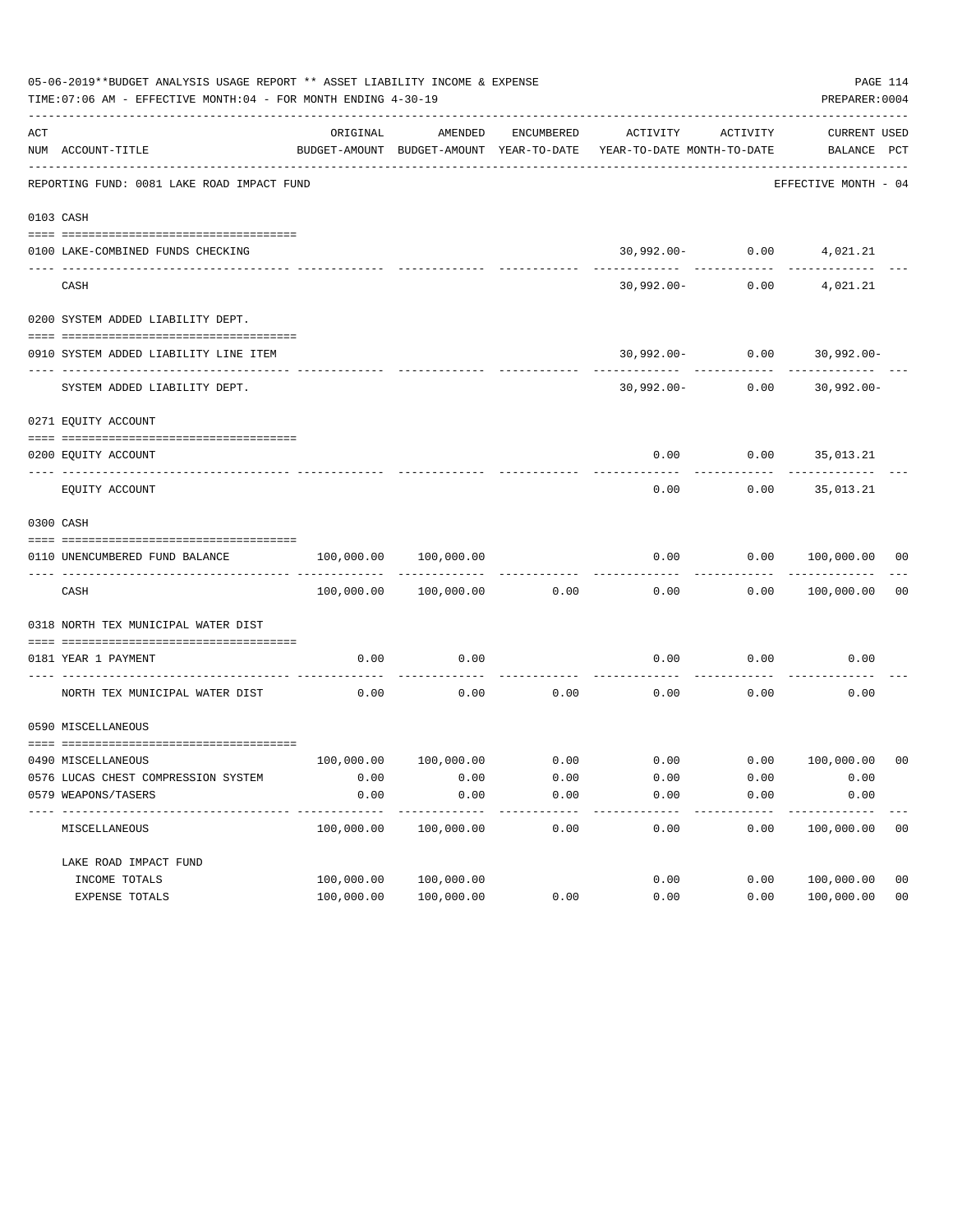|     | 05-06-2019**BUDGET ANALYSIS USAGE REPORT ** ASSET LIABILITY INCOME & EXPENSE<br>TIME: 07:06 AM - EFFECTIVE MONTH: 04 - FOR MONTH ENDING 4-30-19 |                    |                                                     |                       |                       |                                        | PREPARER: 0004              | PAGE 115                |
|-----|-------------------------------------------------------------------------------------------------------------------------------------------------|--------------------|-----------------------------------------------------|-----------------------|-----------------------|----------------------------------------|-----------------------------|-------------------------|
| ACT | NUM ACCOUNT-TITLE                                                                                                                               | ORIGINAL           | AMENDED<br>BUDGET-AMOUNT BUDGET-AMOUNT YEAR-TO-DATE | ENCUMBERED            | ACTIVITY              | ACTIVITY<br>YEAR-TO-DATE MONTH-TO-DATE | CURRENT USED<br>BALANCE PCT |                         |
|     | REPORTING FUND: 0082 LAKE ROAD IMPACT FUND PCT.3                                                                                                |                    |                                                     |                       |                       |                                        | EFFECTIVE MONTH - 04        |                         |
|     | 0103 CASH                                                                                                                                       |                    |                                                     |                       |                       |                                        |                             |                         |
|     |                                                                                                                                                 |                    |                                                     |                       |                       |                                        |                             |                         |
|     | 0100 LAKE PCT 3-COMBINED FUNDS CKING                                                                                                            |                    |                                                     |                       |                       | $0.00$ $0.00$ $484,263.00$             |                             |                         |
|     | CASH                                                                                                                                            |                    |                                                     |                       | 0.00                  | 0.00                                   | 484,263.00                  |                         |
|     | 0200 SYSTEM ADDED LIABILITY DEPT.                                                                                                               |                    |                                                     |                       |                       |                                        |                             |                         |
|     | 0910 SYSTEM ADDED LIABILITY LINE ITEM                                                                                                           |                    |                                                     |                       | 0.00                  | 0.00                                   | 0.00                        |                         |
|     |                                                                                                                                                 |                    |                                                     |                       |                       |                                        |                             |                         |
|     | SYSTEM ADDED LIABILITY DEPT.                                                                                                                    |                    |                                                     |                       | 0.00                  | 0.00                                   | 0.00                        |                         |
|     | 0271 EQUITY ACCOUNT                                                                                                                             |                    |                                                     |                       |                       |                                        |                             |                         |
|     |                                                                                                                                                 |                    |                                                     |                       |                       |                                        |                             |                         |
|     | 0200 EQUITY ACCOUNT                                                                                                                             |                    |                                                     |                       | 0.00                  | 0.00                                   | 484,263.00                  |                         |
|     | EQUITY ACCOUNT                                                                                                                                  |                    |                                                     |                       | 0.00                  | 0.00                                   | 484,263.00                  |                         |
|     | 0300 CASH                                                                                                                                       |                    |                                                     |                       |                       |                                        |                             |                         |
|     | 0123 UNENCUMBERED FUND BALANCE                                                                                                                  | 484,263.00         | 484,263.00                                          |                       | 0.00                  | 0.00                                   | 484,263.00                  | 00                      |
|     | CASH                                                                                                                                            | 484,263.00         | 484,263.00                                          | 0.00                  | 0.00                  | 0.00                                   | 484,263.00                  | 00                      |
|     | 0318 NORTH TEX MUNICIPAL WATER DIST                                                                                                             |                    |                                                     |                       |                       |                                        |                             |                         |
|     | 0182 YEAR 1 PAYMENT                                                                                                                             | 0.00               | 0.00                                                |                       | 0.00                  | 0.00                                   | 0.00                        |                         |
|     | NORTH TEX MUNICIPAL WATER DIST                                                                                                                  | 0.00               | 0.00                                                | 0.00                  | 0.00                  | 0.00                                   | 0.00                        |                         |
|     | 0623 ROAD & BRIDGE #3 LAKE ROAD EXPENSE                                                                                                         |                    |                                                     |                       |                       |                                        |                             |                         |
|     |                                                                                                                                                 |                    |                                                     |                       |                       |                                        |                             |                         |
|     | 0341 R & B MAT. ROCK & GRAVEL                                                                                                                   | 0.00               | 0.00                                                | 0.00                  |                       | $0.00$ 0.00                            | 0.00                        |                         |
|     | 0344 R & B MAT. ASPHALT/ROAD OIL<br>0490 MISCELLANEOUS                                                                                          | 0.00<br>484,263.00 | 0.00<br>484,263.00                                  | 0.00<br>0.00          | 0.00<br>0.00          | 0.00<br>0.00                           | 0.00<br>484,263.00          | 0 <sub>0</sub>          |
|     | ROAD & BRIDGE #3 LAKE ROAD EXPENSE                                                                                                              | 484,263.00         | --------------<br>484,263.00                        | -------------<br>0.00 | -------------<br>0.00 | ------------<br>0.00                   | -------------<br>484,263.00 | $---$<br>0 <sub>0</sub> |
|     | LAKE ROAD IMPACT FUND PCT.3                                                                                                                     |                    |                                                     |                       |                       |                                        |                             |                         |
|     | INCOME TOTALS                                                                                                                                   | 484,263.00         | 484,263.00                                          |                       | 0.00                  | 0.00                                   | 484,263.00                  | 0 <sub>0</sub>          |
|     | EXPENSE TOTALS                                                                                                                                  | 484,263.00         | 484,263.00                                          | 0.00                  | 0.00                  | 0.00                                   | 484,263.00                  | 0 <sub>0</sub>          |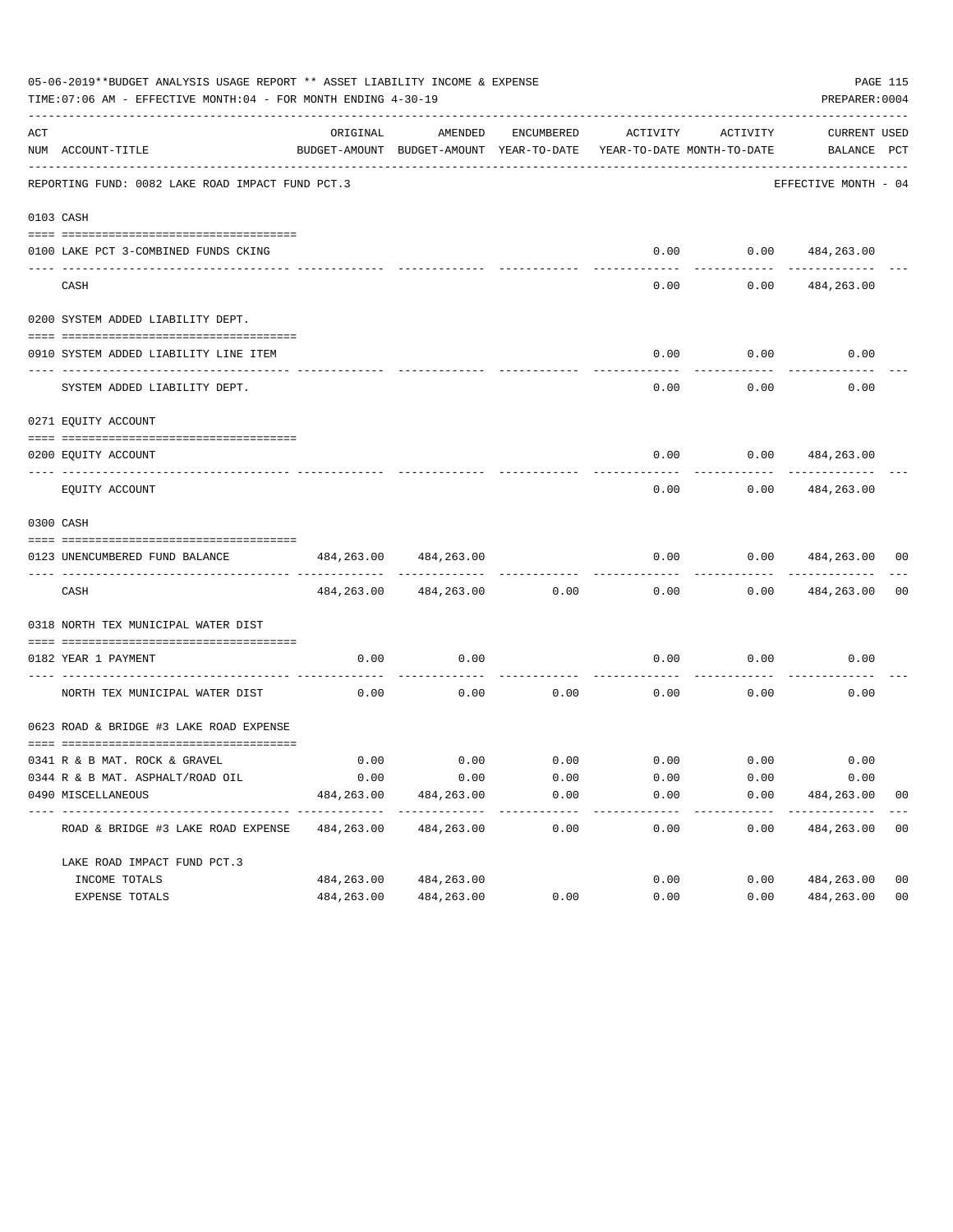|     | 05-06-2019**BUDGET ANALYSIS USAGE REPORT ** ASSET LIABILITY INCOME & EXPENSE<br>TIME: 07:06 AM - EFFECTIVE MONTH: 04 - FOR MONTH ENDING 4-30-19 |            |                           |                     |                                                                                 |                                          | PAGE 116<br>PREPARER: 0004  |                |
|-----|-------------------------------------------------------------------------------------------------------------------------------------------------|------------|---------------------------|---------------------|---------------------------------------------------------------------------------|------------------------------------------|-----------------------------|----------------|
| ACT | NUM ACCOUNT-TITLE                                                                                                                               | ORIGINAL   | AMENDED                   | ENCUMBERED          | ACTIVITY<br>BUDGET-AMOUNT BUDGET-AMOUNT YEAR-TO-DATE YEAR-TO-DATE MONTH-TO-DATE | ACTIVITY                                 | CURRENT USED<br>BALANCE PCT |                |
|     | REPORTING FUND: 0083 LAKE ROAD IMPACT FUND PCT.4                                                                                                |            |                           |                     |                                                                                 |                                          | EFFECTIVE MONTH - 04        |                |
|     | 0103 CASH                                                                                                                                       |            |                           |                     |                                                                                 |                                          |                             |                |
|     |                                                                                                                                                 |            |                           |                     |                                                                                 |                                          |                             |                |
|     | 0100 LAKE PCT 4-COMBINED FUNDS CKING                                                                                                            |            |                           |                     |                                                                                 | 43, 773. 73 - 26, 038. 90 - 343, 226. 27 |                             |                |
|     | CASH                                                                                                                                            |            |                           |                     |                                                                                 | 43, 773. 73 - 26, 038. 90 - 343, 226. 27 |                             |                |
|     | 0200 SYSTEM ADDED LIABILITY DEPT.                                                                                                               |            |                           |                     |                                                                                 |                                          |                             |                |
|     | 0910 SYSTEM ADDED LIABILITY LINE ITEM                                                                                                           |            |                           |                     | 0.00                                                                            | 0.00                                     | 0.00                        |                |
|     | SYSTEM ADDED LIABILITY DEPT.                                                                                                                    |            |                           |                     | 0.00                                                                            | 0.00                                     | 0.00                        |                |
|     | 0271 EQUITY ACCOUNT                                                                                                                             |            |                           |                     |                                                                                 |                                          |                             |                |
|     | 0200 EQUITY ACCOUNT                                                                                                                             |            |                           |                     |                                                                                 | $0.00$ $0.00$ $387,000.00$               |                             |                |
|     | EOUITY ACCOUNT                                                                                                                                  |            |                           |                     | 0.00                                                                            | 0.00                                     | 387,000.00                  |                |
|     | 0300 CASH                                                                                                                                       |            |                           |                     |                                                                                 |                                          |                             |                |
|     | 0124 UNENCUMBERED FUND BALANCE                                                                                                                  | 387,000.00 | 387,000.00                |                     | 0.00                                                                            | 0.00                                     | 387,000.00                  | 00             |
|     | CASH                                                                                                                                            |            | 387,000.00 387,000.00     | 0.00                | 0.00                                                                            |                                          | 0.000387,000.00             | 0 <sub>0</sub> |
|     | 0318 NORTH TEXAS MUNICIPAL WATER DIST                                                                                                           |            |                           |                     |                                                                                 |                                          |                             |                |
|     | 0183 YEAR 1 PAYMENT                                                                                                                             | 0.00       | 0.00                      |                     | 0.00                                                                            | 0.00                                     | 0.00                        |                |
|     | NORTH TEXAS MUNICIPAL WATER DIST                                                                                                                | 0.00       | 0.00                      |                     | $0.00$ 0.00                                                                     | 0.00                                     | 0.00                        |                |
|     | 0624 ROAD & BRIDGE #4 LAKE ROAD EXPENSE                                                                                                         |            |                           |                     |                                                                                 |                                          |                             |                |
|     | 0341 R & B MAT. ROCK & GRAVEL                                                                                                                   |            |                           |                     | $30,000.00$ $30,000.00$ $0.00$ $43,773.73$ $26,038.90$ $13,773.73$ $146$        |                                          |                             |                |
|     | 0344 R & B MAT. ASPHALT/ROAD OIL                                                                                                                | 20,000.00  | 20,000.00                 | 0.00                | 0.00                                                                            | 0.00                                     | 20,000.00                   | 00             |
|     | 0490 MISCELLANEOUS                                                                                                                              | 287,000.00 | 287,000.00                | 0.00                | 0.00                                                                            | 0.00                                     | 287,000.00                  | 0 <sub>0</sub> |
|     | 0571 PURCHASE OF MACH./EQUIP.                                                                                                                   | 50,000.00  | 50,000.00                 | 0.00                | 0.00                                                                            | 0.00                                     | 50,000.00                   | 0 <sub>0</sub> |
|     | ROAD & BRIDGE #4 LAKE ROAD EXPENSE                                                                                                              | 387,000.00 | -----------<br>387,000.00 | -----------<br>0.00 | ---------<br>43,773.73                                                          | 26,038.90                                | -----------<br>343, 226. 27 | $---$<br>-11   |
|     | LAKE ROAD IMPACT FUND PCT. 4                                                                                                                    |            |                           |                     |                                                                                 |                                          |                             |                |
|     | INCOME TOTALS                                                                                                                                   | 387,000.00 | 387,000.00                |                     | 0.00                                                                            | 0.00                                     | 387,000.00                  | 0 <sub>0</sub> |
|     | EXPENSE TOTALS                                                                                                                                  | 387,000.00 | 387,000.00                | 0.00                | 43,773.73                                                                       | 26,038.90                                | 343,226.27                  | 11             |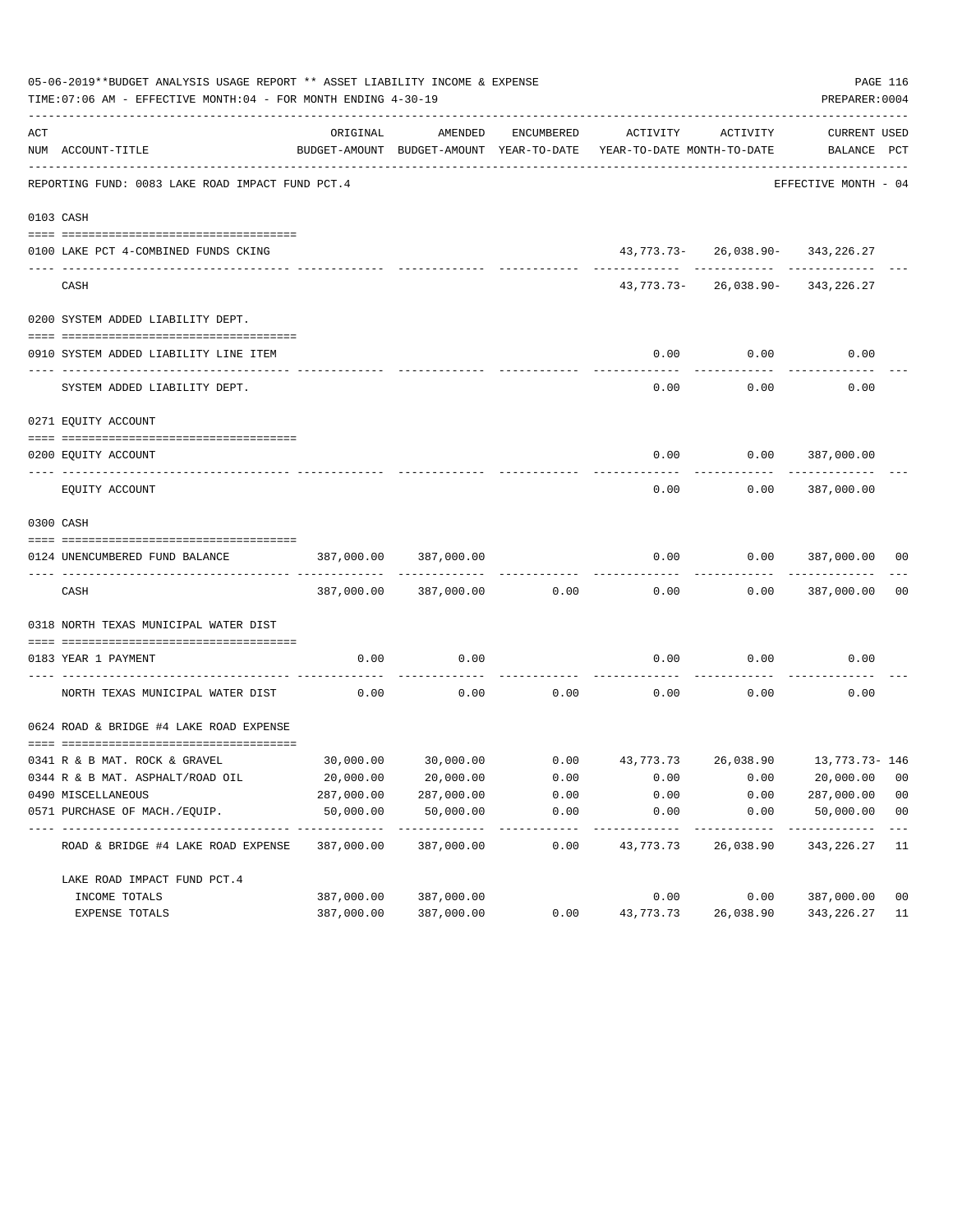|     | 05-06-2019**BUDGET ANALYSIS USAGE REPORT ** ASSET LIABILITY INCOME & EXPENSE<br>TIME: 07:06 AM - EFFECTIVE MONTH: 04 - FOR MONTH ENDING 4-30-19 |              |                                                     |            |                                        |              | PAGE 117<br>PREPARER: 0004         |
|-----|-------------------------------------------------------------------------------------------------------------------------------------------------|--------------|-----------------------------------------------------|------------|----------------------------------------|--------------|------------------------------------|
| ACT | NUM ACCOUNT-TITLE                                                                                                                               | ORIGINAL     | AMENDED<br>BUDGET-AMOUNT BUDGET-AMOUNT YEAR-TO-DATE | ENCUMBERED | ACTIVITY<br>YEAR-TO-DATE MONTH-TO-DATE | ACTIVITY     | <b>CURRENT USED</b><br>BALANCE PCT |
|     | REPORTING FUND: 0084 BOIS D'ARC LAKE RESERVOIR                                                                                                  |              |                                                     |            |                                        |              | EFFECTIVE MONTH - 04               |
|     | 0103 CASH                                                                                                                                       |              |                                                     |            |                                        |              |                                    |
|     | 0100 BOIS D'ARC-COMBINED FUNDS CHECKING                                                                                                         |              |                                                     |            | 602,500.00                             | 0.00         | 602,500.00                         |
|     | CASH                                                                                                                                            |              |                                                     |            | 602,500.00                             | 0.00         | 602,500.00                         |
|     | 0200 SYSTEM ADDED LIABILITY DEPT.                                                                                                               |              |                                                     |            |                                        |              |                                    |
|     | 0910 SYSTEM ADDED LIABILITY LINE ITEM                                                                                                           |              |                                                     |            | 0.00                                   | 0.00         | 0.00                               |
|     | SYSTEM ADDED LIABILITY DEPT.                                                                                                                    |              |                                                     |            | 0.00                                   | 0.00         | 0.00                               |
|     | 0271 EQUITY ACCOUNT                                                                                                                             |              |                                                     |            |                                        |              |                                    |
|     |                                                                                                                                                 |              |                                                     |            |                                        |              |                                    |
|     | 0200 EQUITY ACCOUNT                                                                                                                             |              |                                                     |            | 0.00                                   | 0.00         | 0.00                               |
|     | EQUITY ACCOUNT                                                                                                                                  |              |                                                     |            | 0.00                                   | 0.00         | 0.00                               |
|     | 0300 CASH                                                                                                                                       |              |                                                     |            |                                        |              |                                    |
|     | 0110 UNENCUMBERED FUND BALANCE                                                                                                                  | 0.00         | 0.00                                                |            | 0.00                                   | 0.00         | 0.00                               |
|     | CASH                                                                                                                                            | 0.00         | 0.00                                                | 0.00       | 0.00                                   | 0.00         | 0.00                               |
|     | 0318 NORTH TEXAS MUNICIPAL WATER DIST                                                                                                           |              |                                                     |            |                                        |              |                                    |
|     | 0184 PERSONNEL INCOME YEAR 1                                                                                                                    | 0.00         | 0.00                                                |            |                                        | 0.00         |                                    |
|     | 0185 EMERGENCY RADIO IMP. INC. YEAR 1                                                                                                           | 0.00         | 0.00                                                |            | 108,900.00<br>400,000.00               | 0.00         | $108,900.00+$<br>$400,000.00+$     |
|     | 0186 VEHICLE OR SPEC EQUIP INC YEAR 1                                                                                                           | 0.00         | 0.00                                                |            | 80,000.00                              | 0.00         | $80,000.00+$                       |
|     | 0250 DRUG SCREENING/PSYCHOLOGICAL INC Y                                                                                                         | 0.00         | 0.00                                                |            | 600.00                                 | 0.00         | $600.00+$                          |
|     | 0395 UNIFORMS INCOME YEAR 1                                                                                                                     | 0.00         | 0.00                                                |            | 3,000.00                               | 0.00         | 3,000.00+                          |
|     | 0427 TRAINING INCOME YEAR 1                                                                                                                     | 0.00         | 0.00                                                |            | 10,000.00                              | 0.00         | $10,000.00+$                       |
|     | NORTH TEXAS MUNICIPAL WATER DIST                                                                                                                | 0.00         | 0.00                                                | 0.00       | 602,500.00                             | 0.00         | $602,500.00+$                      |
|     | 0560 BOIS D'ARC LAKE EXPENSES                                                                                                                   |              |                                                     |            |                                        |              |                                    |
|     | 0104 SALARIES DEPUTIES                                                                                                                          |              | 0.00                                                | 0.00       |                                        |              | 0.00                               |
|     | 0201 SOCIAL SECURITY TAXES                                                                                                                      | 0.00<br>0.00 | 0.00                                                | 0.00       | 0.00<br>0.00                           | 0.00<br>0.00 | 0.00                               |
|     | 0202 GROUP HEALTH INSURANCE                                                                                                                     | 0.00         | 0.00                                                | 0.00       | 0.00                                   | 0.00         | 0.00                               |
|     | 0203 RETIREMENT                                                                                                                                 | 0.00         | 0.00                                                | 0.00       | 0.00                                   | 0.00         | 0.00                               |
|     | 0204 WORKERS' COMPENSATION                                                                                                                      | 0.00         | 0.00                                                | 0.00       | 0.00                                   | 0.00         | 0.00                               |
|     | 0205 MEDICARE TAX                                                                                                                               | 0.00         | 0.00                                                | 0.00       | 0.00                                   | 0.00         | 0.00                               |
|     | 0206 UNEMPLOYMENT EXPENSE                                                                                                                       | 0.00         | 0.00                                                | 0.00       | 0.00                                   | 0.00         | 0.00                               |
|     | 0250 EMPLOYEE PHYSICALS                                                                                                                         | 0.00         | 0.00                                                | 0.00       | 0.00                                   | 0.00         | 0.00                               |
|     | 0320 WEAPONS SUPPLIES                                                                                                                           | 0.00         | 0.00                                                | 0.00       | 0.00                                   | 0.00         | 0.00                               |
|     | 0321 PATROL SUPPLIES                                                                                                                            | 0.00         | 0.00                                                | 0.00       | 0.00                                   | 0.00         | 0.00                               |
|     | 0395 UNIFORMS/OTHER                                                                                                                             | 0.00         | 0.00                                                | 0.00       | 0.00                                   | 0.00         | 0.00                               |
|     | 0421 CELL PHONE                                                                                                                                 | 0.00         | 0.00                                                | 0.00       | 0.00                                   | 0.00         | 0.00                               |
|     | 0422 R & M RADIO                                                                                                                                | 0.00         | 0.00                                                | 0.00       | 0.00                                   | 0.00         | 0.00                               |
|     | 0427 TRAVEL AND TRAINING                                                                                                                        | 0.00         | 0.00                                                | 0.00       | 0.00                                   | 0.00         | 0.00                               |
|     | 0452 R & M EQUIPMENT                                                                                                                            | 0.00         | 0.00                                                | 0.00       | 0.00                                   | 0.00         | 0.00                               |
|     | 0453 TYLER/CAD MAINTENANCE                                                                                                                      | 0.00         | 0.00                                                | 0.00       | 0.00                                   | 0.00         | 0.00                               |
|     | 0454 R & M AUTO, BOATS, ATV                                                                                                                     | 0.00         | 0.00                                                | 0.00       | 0.00                                   | 0.00         | 0.00                               |
|     | 0487 AUTO & OTHER EQUIPMENT INSURANCE                                                                                                           | 0.00         | 0.00                                                | 0.00       | 0.00                                   | 0.00         | 0.00                               |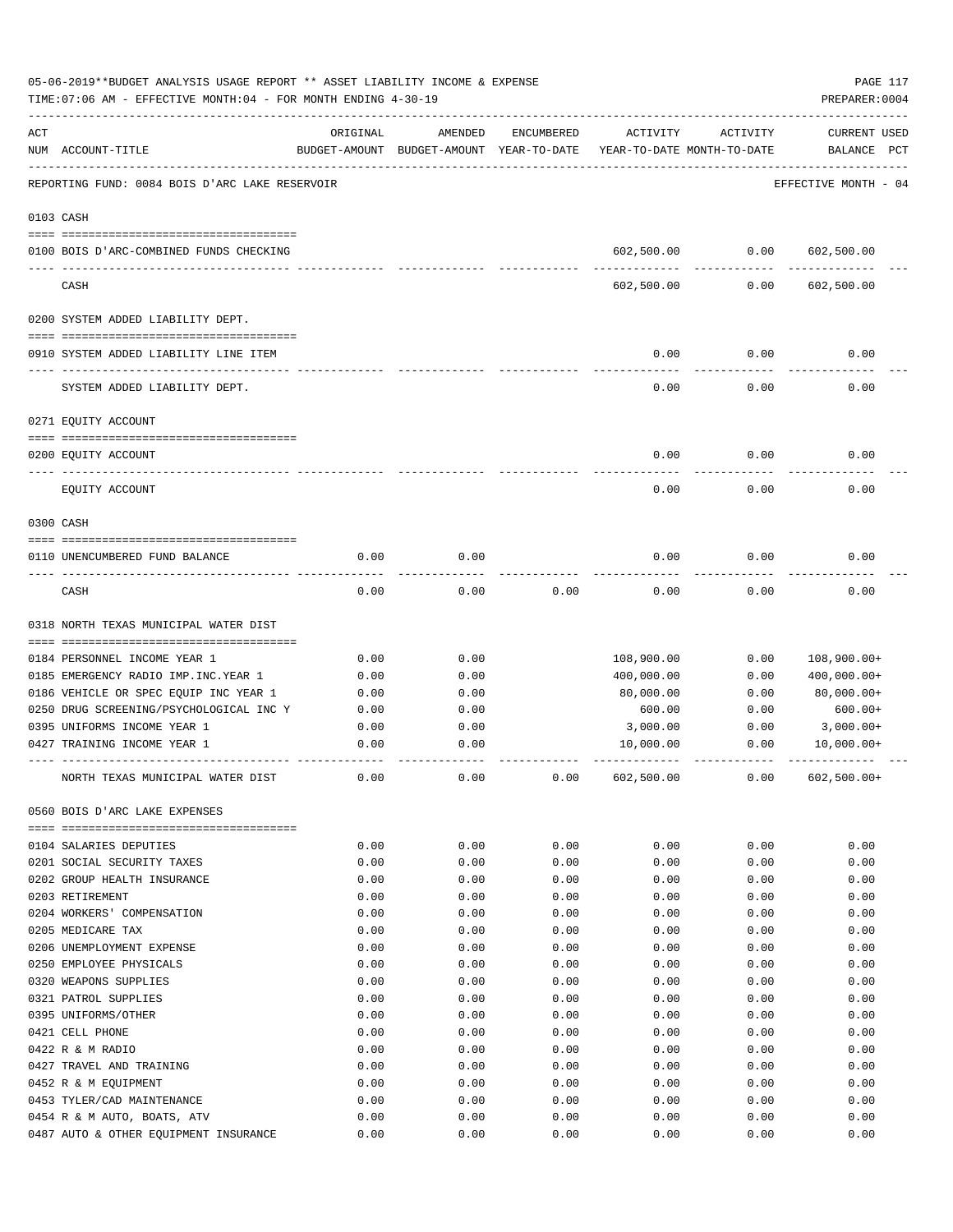| ACT |                                                | ORIGINAL                    | AMENDED | ENCUMBERED   | ACTIVITY                   | ACTIVITY | <b>CURRENT USED</b>  |
|-----|------------------------------------------------|-----------------------------|---------|--------------|----------------------------|----------|----------------------|
|     | NUM ACCOUNT-TITLE                              | BUDGET-AMOUNT BUDGET-AMOUNT |         | YEAR-TO-DATE | YEAR-TO-DATE MONTH-TO-DATE |          | BALANCE PCT          |
|     | REPORTING FUND: 0084 BOIS D'ARC LAKE RESERVOIR |                             |         |              |                            |          | EFFECTIVE MONTH - 04 |
|     | 0488 LAW ENFORCEMENT INSURANCE                 | 0.00                        | 0.00    | 0.00         | 0.00                       | 0.00     | 0.00                 |
|     | 0573 EMERGENCY RADIO IMPROVEMENTS              | 0.00                        | 0.00    | 399,800.00   | 0.00                       | 0.00     | $399,800.00 -$       |
|     | 0574 TECHNOLOGY                                | 0.00                        | 0.00    | 0.00         | 0.00                       | 0.00     | 0.00                 |
|     | 0575 PURCHASE AUTOS, BOATS, ATV'S              | 0.00                        | 0.00    | 0.00         | 0.00                       | 0.00     | 0.00                 |
|     | 0579 WEAPONS                                   | 0.00                        | 0.00    | 0.00         | 0.00                       | 0.00     | 0.00                 |
|     | BOIS D'ARC LAKE EXPENSES                       | 0.00                        | 0.00    | 399,800.00   | 0.00                       | 0.00     | $399,800.00 -$       |
|     | BOIS D'ARC LAKE RESERVOIR                      |                             |         |              |                            |          |                      |
|     | INCOME TOTALS                                  | 0.00                        | 0.00    |              | 602,500.00                 | 0.00     | $602,500.00+$        |
|     | <b>EXPENSE TOTALS</b>                          | 0.00                        | 0.00    | 399,800.00   | 0.00                       | 0.00     | $399,800.00 -$       |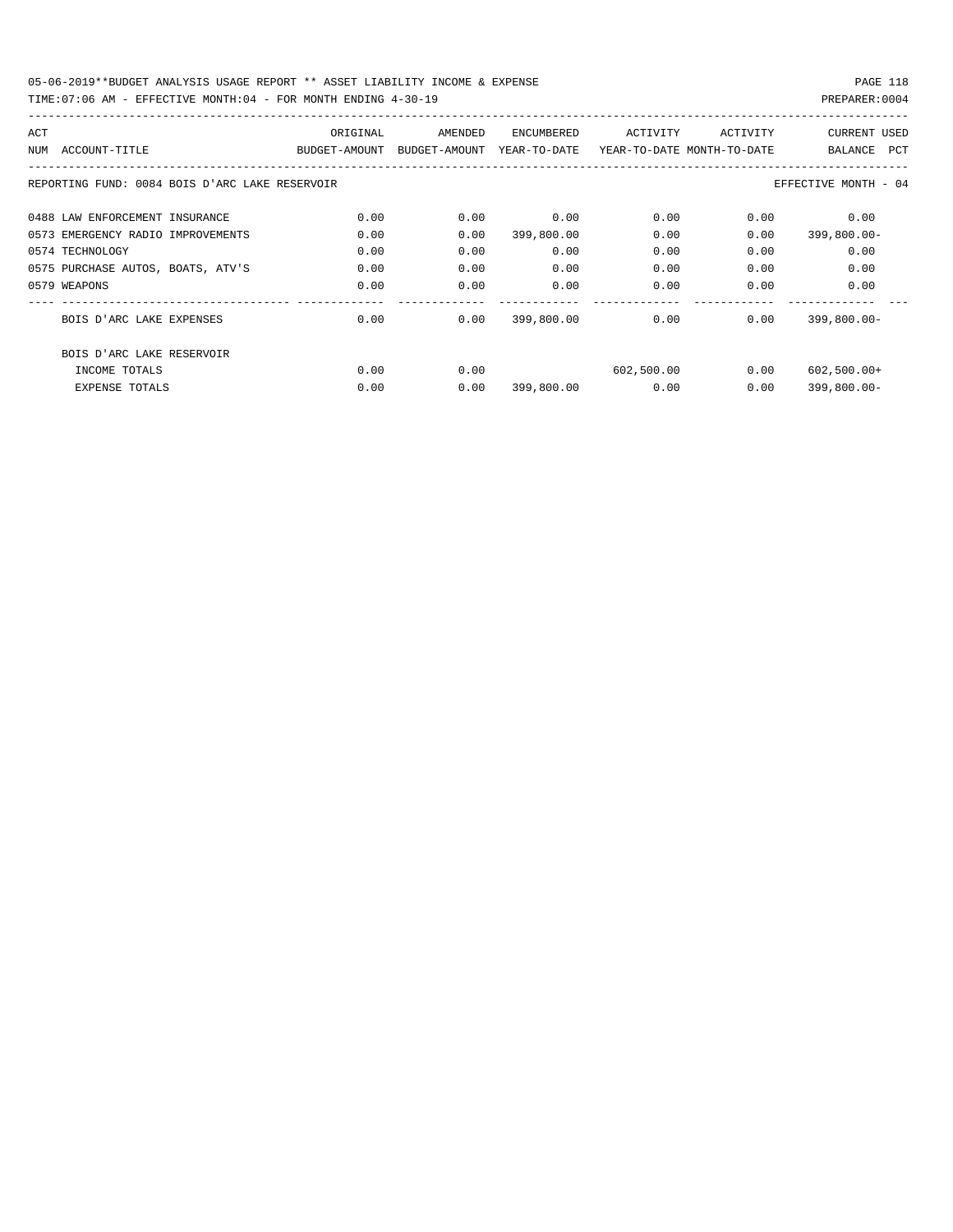| 05-06-2019**BUDGET ANALYSIS USAGE REPORT ** ASSET LIABILITY INCOME & EXPENSE<br>PAGE 119<br>TIME: 07:06 AM - EFFECTIVE MONTH: 04 - FOR MONTH ENDING 4-30-19<br>PREPARER: 0004 |                                         |          |                                                     |            |                 |                                        |                                                |  |
|-------------------------------------------------------------------------------------------------------------------------------------------------------------------------------|-----------------------------------------|----------|-----------------------------------------------------|------------|-----------------|----------------------------------------|------------------------------------------------|--|
| ACT                                                                                                                                                                           | NUM ACCOUNT-TITLE                       | ORIGINAL | AMENDED<br>BUDGET-AMOUNT BUDGET-AMOUNT YEAR-TO-DATE | ENCUMBERED | <b>ACTIVITY</b> | ACTIVITY<br>YEAR-TO-DATE MONTH-TO-DATE | <b>CURRENT USED</b><br>BALANCE<br>$_{\rm PCT}$ |  |
|                                                                                                                                                                               | REPORTING FUND: 0085 LAKE FANNIN        |          |                                                     |            |                 |                                        | EFFECTIVE MONTH - 04                           |  |
| 0103 CASH                                                                                                                                                                     |                                         |          |                                                     |            |                 |                                        |                                                |  |
|                                                                                                                                                                               | 0100 LAKE FANNIN-COMBINED FUNDS CHECKIN |          |                                                     |            | 500.00          | 0.00                                   | 500.00                                         |  |
|                                                                                                                                                                               | CASH                                    |          |                                                     |            | 500.00          | 0.00                                   | 500.00                                         |  |
|                                                                                                                                                                               | 0200 SYSTEM ADDED LIABILITY DEPARTMENT  |          |                                                     |            |                 |                                        |                                                |  |
|                                                                                                                                                                               | 0910 SYSTEM ADDED LIABILITY LINE-ITEM   |          |                                                     |            | 0.00            | 0.00                                   | 0.00                                           |  |
|                                                                                                                                                                               | SYSTEM ADDED LIABILITY DEPARTMENT       |          |                                                     |            | 0.00            | 0.00                                   | 0.00                                           |  |
|                                                                                                                                                                               | 0271 EQUITY ACCOUNT                     |          |                                                     |            |                 |                                        |                                                |  |
|                                                                                                                                                                               | 0200 EQUITY ACCOUNT                     |          |                                                     |            | 0.00            | 0.00                                   | 0.00                                           |  |
|                                                                                                                                                                               | ---- ------------<br>EQUITY ACCOUNT     |          |                                                     |            | 0.00            | 0.00                                   | 0.00                                           |  |
|                                                                                                                                                                               | 0300 CASH                               |          |                                                     |            |                 |                                        |                                                |  |
|                                                                                                                                                                               | 0110 UNENCUMBERED FUND BALANCE          | 0.00     | 0.00                                                |            | 0.00            | 0.00                                   | 0.00                                           |  |
|                                                                                                                                                                               | CASH                                    | 0.00     | 0.00                                                | 0.00       | 0.00            | 0.00                                   | 0.00                                           |  |
|                                                                                                                                                                               | 0370 MISCELLANEOUS                      |          |                                                     |            |                 |                                        |                                                |  |
|                                                                                                                                                                               | 0150 DONATIONS                          | 0.00     | 0.00                                                |            | 500.00          | 0.00                                   | $500.00+$                                      |  |
|                                                                                                                                                                               | MISCELLANEOUS                           | 0.00     | 0.00                                                | 0.00       | 500.00          | 0.00                                   | $500.00+$                                      |  |
|                                                                                                                                                                               | 0520 LAKE FANNIN EXPENSES               |          |                                                     |            |                 |                                        |                                                |  |
|                                                                                                                                                                               | 0490 MISCELLANEOUS EXPENSE              | 0.00     | 0.00                                                | 0.00       | 0.00            | 0.00                                   | 0.00                                           |  |
|                                                                                                                                                                               |                                         |          |                                                     |            |                 |                                        |                                                |  |
|                                                                                                                                                                               | LAKE FANNIN EXPENSES                    | 0.00     | 0.00                                                | 0.00       | 0.00            | 0.00                                   | 0.00                                           |  |
|                                                                                                                                                                               | LAKE FANNIN                             |          |                                                     |            |                 |                                        |                                                |  |
|                                                                                                                                                                               | INCOME TOTALS                           | 0.00     | 0.00                                                |            | 500.00          | 0.00                                   | $500.00+$                                      |  |
|                                                                                                                                                                               | EXPENSE TOTALS                          | 0.00     | 0.00                                                | 0.00       | 0.00            | 0.00                                   | 0.00                                           |  |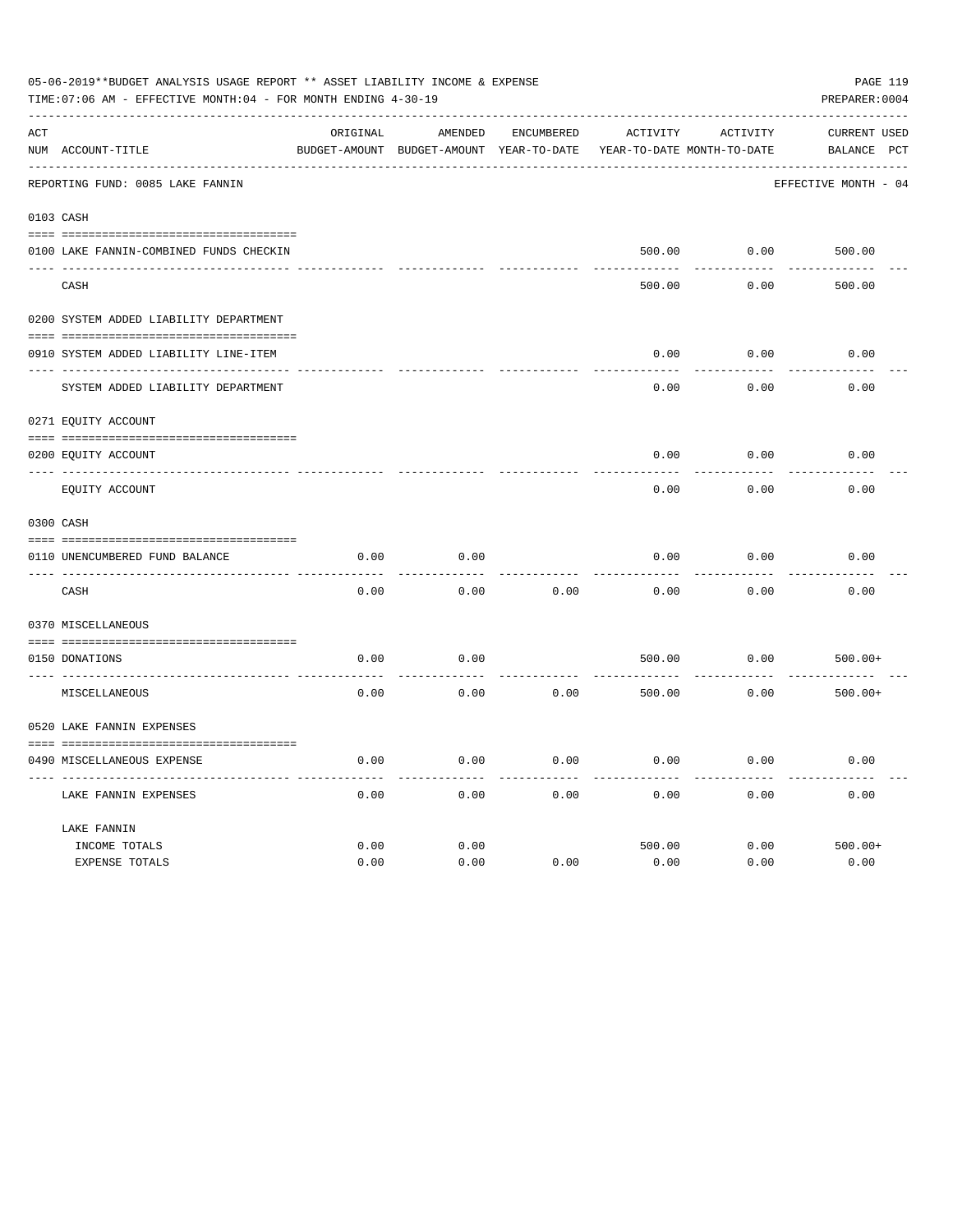|           | 05-06-2019**BUDGET ANALYSIS USAGE REPORT ** ASSET LIABILITY INCOME & EXPENSE<br>PAGE 120<br>TIME: 07:06 AM - EFFECTIVE MONTH: 04 - FOR MONTH ENDING 4-30-19<br>PREPARER: 0004 |          |                                                     |            |                                        |               |                                    |  |  |  |  |
|-----------|-------------------------------------------------------------------------------------------------------------------------------------------------------------------------------|----------|-----------------------------------------------------|------------|----------------------------------------|---------------|------------------------------------|--|--|--|--|
| ACT       | NUM ACCOUNT-TITLE                                                                                                                                                             | ORIGINAL | AMENDED<br>BUDGET-AMOUNT BUDGET-AMOUNT YEAR-TO-DATE | ENCUMBERED | ACTIVITY<br>YEAR-TO-DATE MONTH-TO-DATE | ACTIVITY      | <b>CURRENT USED</b><br>BALANCE PCT |  |  |  |  |
|           | REPORTING FUND: 0087 JUVENILE PROBATION                                                                                                                                       |          |                                                     |            |                                        |               | EFFECTIVE MONTH - 04               |  |  |  |  |
| 0103 CASH |                                                                                                                                                                               |          |                                                     |            |                                        |               |                                    |  |  |  |  |
|           | 0187 CASH-JUVENILE PROBATION                                                                                                                                                  |          |                                                     |            |                                        | 237.47 115.00 | 2,669.04                           |  |  |  |  |
|           | CASH                                                                                                                                                                          |          |                                                     |            | 237.47                                 | 115.00        | 2,669.04                           |  |  |  |  |
|           | 0200 SYSTEM ADDED LIABILITY DEPARTMENT                                                                                                                                        |          |                                                     |            |                                        |               |                                    |  |  |  |  |
|           | 0910 SYSTEM ADDED LIABILITY LINE-ITEM                                                                                                                                         |          |                                                     |            | 0.00                                   | 0.00          | 0.00                               |  |  |  |  |
|           | SYSTEM ADDED LIABILITY DEPARTMENT                                                                                                                                             |          |                                                     |            | 0.00                                   | 0.00          | 0.00                               |  |  |  |  |
|           | 0202 ACCOUNTS PAYABLE                                                                                                                                                         |          |                                                     |            |                                        |               |                                    |  |  |  |  |
|           | 0319 A/P RESTITUTION-JUVENILE PROBATION                                                                                                                                       |          |                                                     |            | 0.00                                   | 0.00          | 0.00                               |  |  |  |  |
|           | ACCOUNTS PAYABLE                                                                                                                                                              |          |                                                     |            | 0.00                                   | 0.00          | 0.00                               |  |  |  |  |
|           | 0271 EQUITY                                                                                                                                                                   |          |                                                     |            |                                        |               |                                    |  |  |  |  |
|           | 0200 EQUITY ACCOUNT                                                                                                                                                           |          |                                                     |            | 0.00                                   | 0.00          | 2,431.57                           |  |  |  |  |
|           | EQUITY                                                                                                                                                                        |          |                                                     |            | 0.00                                   | 0.00          | 2,431.57                           |  |  |  |  |
|           | 0340 FEES OF OFFICE                                                                                                                                                           |          |                                                     |            |                                        |               |                                    |  |  |  |  |
|           | 0575 JUVENILE PROBATION FEES                                                                                                                                                  | 0.00     | 0.00                                                |            | 785.75                                 | 115.00        | 785.75+                            |  |  |  |  |
|           | 0576 JUVENILE PROBATION RESTITUTION                                                                                                                                           | 0.00     | 0.00                                                |            | 623.50                                 | 0.00          | $623.50+$                          |  |  |  |  |
|           | 0577 JUVENILE PROBATION COURT COSTS                                                                                                                                           | 0.00     | 0.00                                                |            | 200.00                                 | 0.00          | $200.00+$                          |  |  |  |  |
|           | 0578 FEES RECEIVED FOR OTHER COUNTIES                                                                                                                                         | 0.00     | 0.00                                                |            | 0.00                                   | 0.00          | 0.00                               |  |  |  |  |
|           | FEES OF OFFICE                                                                                                                                                                | 0.00     | 0.00                                                | 0.00       | 1,609.25                               | 115.00        | $1,609.25+$                        |  |  |  |  |
|           | 0575 JUVENILE PROBATION                                                                                                                                                       |          |                                                     |            |                                        |               |                                    |  |  |  |  |
|           |                                                                                                                                                                               |          |                                                     |            |                                        |               |                                    |  |  |  |  |
|           | 0310 OFFICE SUPP./MISC.                                                                                                                                                       | 0.00     | 0.00                                                | 0.00       | 548.28                                 | 0.00          | $548.28 -$                         |  |  |  |  |
|           | 0319 RESTITUTION                                                                                                                                                              | 0.00     | 0.00                                                | 0.00       | 623.50                                 | 0.00          | $623.50 -$                         |  |  |  |  |
|           | 0320 COURT COSTS                                                                                                                                                              | 0.00     | 0.00                                                | 0.00       | 200.00                                 | 0.00          | $200.00 -$                         |  |  |  |  |
|           | 0321 REIMBURSEMENT OF FEES FOR OTHER CO                                                                                                                                       | 0.00     | 0.00                                                | 0.00       | 0.00                                   | 0.00          | 0.00                               |  |  |  |  |
|           | 0353 COMPUTER EXPENSE                                                                                                                                                         | 0.00     | 0.00                                                | 0.00       | 0.00                                   | 0.00          | 0.00                               |  |  |  |  |
|           | 0416 STRUCTURAL FAMILY THERAPY                                                                                                                                                | 0.00     | 0.00                                                | 0.00       | 0.00                                   | 0.00          | 0.00                               |  |  |  |  |
| ----      | 0427 TRAVEL AND TRAINING                                                                                                                                                      | 0.00     | 0.00                                                | 0.00       | 0.00                                   | 0.00          | 0.00                               |  |  |  |  |
|           | JUVENILE PROBATION                                                                                                                                                            | 0.00     | 0.00                                                | 0.00       | 1,371.78                               | 0.00          | 1,371.78-                          |  |  |  |  |
|           | JUVENILE PROBATION                                                                                                                                                            |          |                                                     |            |                                        |               |                                    |  |  |  |  |
|           | INCOME TOTALS                                                                                                                                                                 | 0.00     | 0.00                                                |            | 1,609.25                               | 115.00        | $1,609.25+$                        |  |  |  |  |
|           | EXPENSE TOTALS                                                                                                                                                                | 0.00     | 0.00                                                | 0.00       | 1,371.78                               | 0.00          | 1,371.78-                          |  |  |  |  |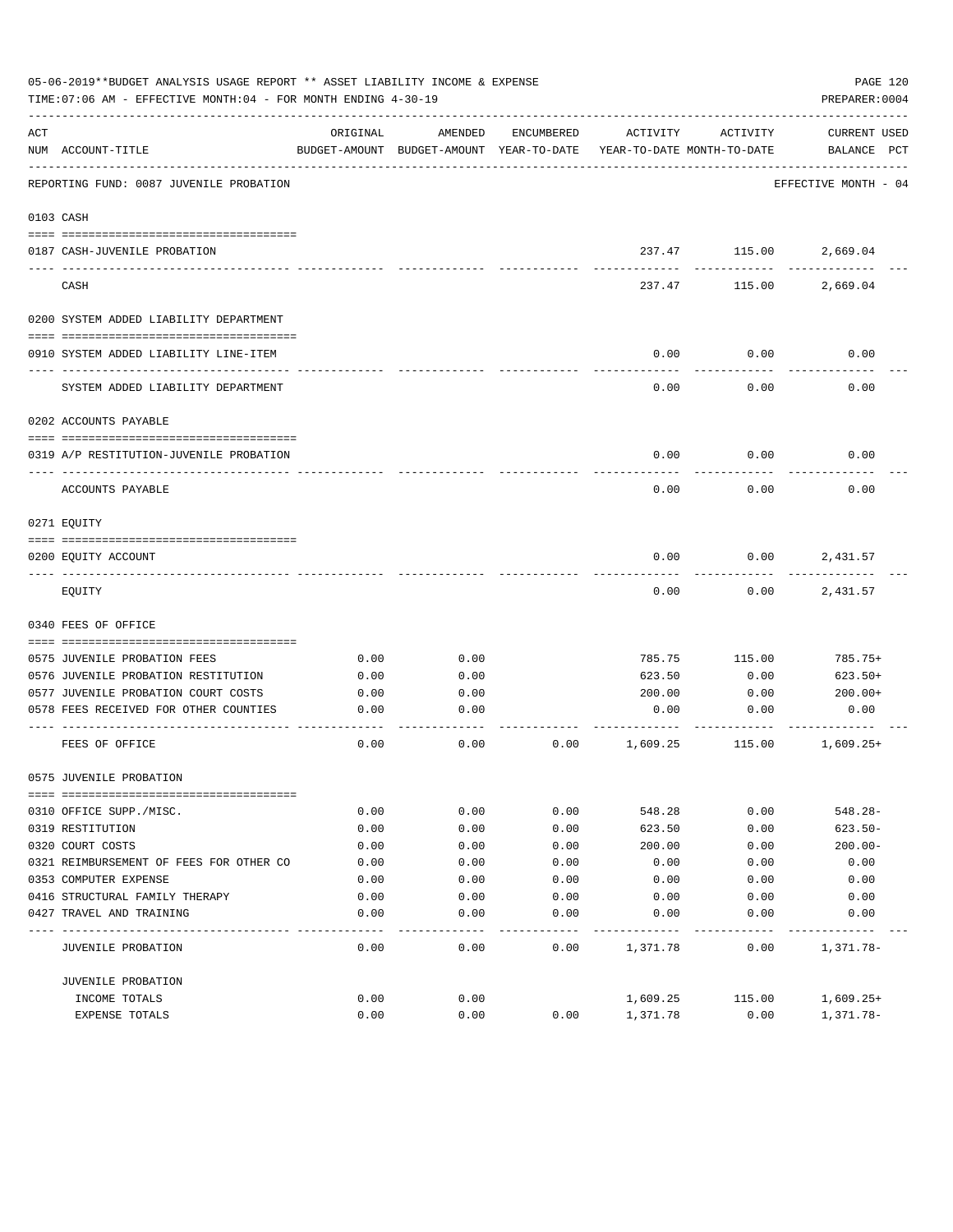|     | 05-06-2019**BUDGET ANALYSIS USAGE REPORT ** ASSET LIABILITY INCOME & EXPENSE<br>TIME: 07:06 AM - EFFECTIVE MONTH: 04 - FOR MONTH ENDING 4-30-19<br>PREPARER: 0004 |          |                                          |            |              |                            |                      |  |  |
|-----|-------------------------------------------------------------------------------------------------------------------------------------------------------------------|----------|------------------------------------------|------------|--------------|----------------------------|----------------------|--|--|
| ACT |                                                                                                                                                                   | ORIGINAL | AMENDED                                  | ENCUMBERED | ACTIVITY     | ACTIVITY                   | CURRENT USED         |  |  |
|     | NUM ACCOUNT-TITLE                                                                                                                                                 |          | BUDGET-AMOUNT BUDGET-AMOUNT YEAR-TO-DATE |            |              | YEAR-TO-DATE MONTH-TO-DATE | BALANCE PCT          |  |  |
|     | REPORTING FUND: 0088 IHC NEEDS/OR OTHER RELATED HEALTHCA                                                                                                          |          |                                          |            |              |                            | EFFECTIVE MONTH - 04 |  |  |
|     | 0103 CASH                                                                                                                                                         |          |                                          |            |              |                            |                      |  |  |
|     |                                                                                                                                                                   |          |                                          |            |              |                            |                      |  |  |
|     | 0100 IHC - COMBINED FUNDS CHECKING                                                                                                                                |          |                                          |            | 0.00         | 0.00                       | 0.00                 |  |  |
|     | CASH                                                                                                                                                              |          |                                          |            | 0.00         | 0.00                       | 0.00                 |  |  |
|     | 0271 EQUITY ACCOUNT                                                                                                                                               |          |                                          |            |              |                            |                      |  |  |
|     | 0200 EQUITY ACCOUNT                                                                                                                                               |          |                                          |            | 0.00         | 0.00                       | 0.00                 |  |  |
|     | ______________________________<br>EQUITY ACCOUNT                                                                                                                  |          |                                          |            | 0.00         | 0.00                       | 0.00                 |  |  |
|     | 0367 HOSPITAL AUTHORITY - IHC                                                                                                                                     |          |                                          |            |              |                            |                      |  |  |
|     |                                                                                                                                                                   |          |                                          |            |              |                            |                      |  |  |
|     | 0100 HOSPITAL QUARTERLY PAYMENT                                                                                                                                   | 0.00     | 0.00                                     |            | 0.00         | 0.00                       | 0.00                 |  |  |
|     | HOSPITAL AUTHORITY - IHC                                                                                                                                          | 0.00     | 0.00                                     | 0.00       | 0.00         | 0.00                       | 0.00                 |  |  |
|     | 0645 INDIGENT CARE                                                                                                                                                |          |                                          |            |              |                            |                      |  |  |
|     |                                                                                                                                                                   |          |                                          |            |              |                            |                      |  |  |
|     | 0409 DIABETIC SUPPLIES                                                                                                                                            | 0.00     | 0.00                                     | 0.00       | 0.00         | 0.00                       | 0.00                 |  |  |
|     | 0410 CERT. REG. NURSE ANES.                                                                                                                                       | 0.00     | 0.00                                     | 0.00       | 0.00         | 0.00                       | 0.00                 |  |  |
|     | 0411 PHYSICIAN, NON-EMERGENCY                                                                                                                                     | 0.00     | 0.00                                     | 0.00       | 0.00         | 0.00                       | 0.00                 |  |  |
|     | 0412 PRESCRIPTIONS, DRUGS                                                                                                                                         | 0.00     | 0.00                                     | 0.00       | 0.00         | 0.00                       | 0.00                 |  |  |
|     | 0413 HOSPITAL, INPATIENT                                                                                                                                          | 0.00     | 0.00                                     | 0.00       | 0.00         | 0.00                       | 0.00                 |  |  |
|     | 0414 HOSPITAL, OUTPATIENT                                                                                                                                         | 0.00     | 0.00                                     | 0.00       | 0.00         | 0.00                       | 0.00                 |  |  |
|     | 0415 LABORATORY/X-RAY                                                                                                                                             | 0.00     | 0.00                                     | 0.00       | 0.00         | 0.00                       | 0.00                 |  |  |
|     | 0418 FED. OUALIFIED HEALTH CENTER                                                                                                                                 | 0.00     | 0.00                                     | 0.00       | 0.00         | 0.00                       | 0.00                 |  |  |
|     | 0420 RURAL HEALTH CLINIC                                                                                                                                          | 0.00     | 0.00                                     | 0.00       | 0.00         | 0.00                       | 0.00                 |  |  |
|     | 0422 AMBULATORY SURGICAL CENTER                                                                                                                                   | 0.00     | 0.00                                     | 0.00       | 0.00         | 0.00                       | 0.00                 |  |  |
|     | 0423 MEDICAL EQUIP. PURCHASE                                                                                                                                      | 0.00     | 0.00                                     | 0.00       | 0.00         | 0.00                       | 0.00                 |  |  |
|     | INDIGENT CARE                                                                                                                                                     | 0.00     | 0.00                                     | 0.00       | ----<br>0.00 | ----<br>0.00               | -----<br>0.00        |  |  |
|     | IHC NEEDS/OR OTHER RELATED HEALTHC                                                                                                                                |          |                                          |            |              |                            |                      |  |  |
|     | INCOME TOTALS                                                                                                                                                     | 0.00     | 0.00                                     |            | 0.00         | 0.00                       | 0.00                 |  |  |
|     | <b>EXPENSE TOTALS</b>                                                                                                                                             | 0.00     | 0.00                                     | 0.00       | 0.00         | 0.00                       | 0.00                 |  |  |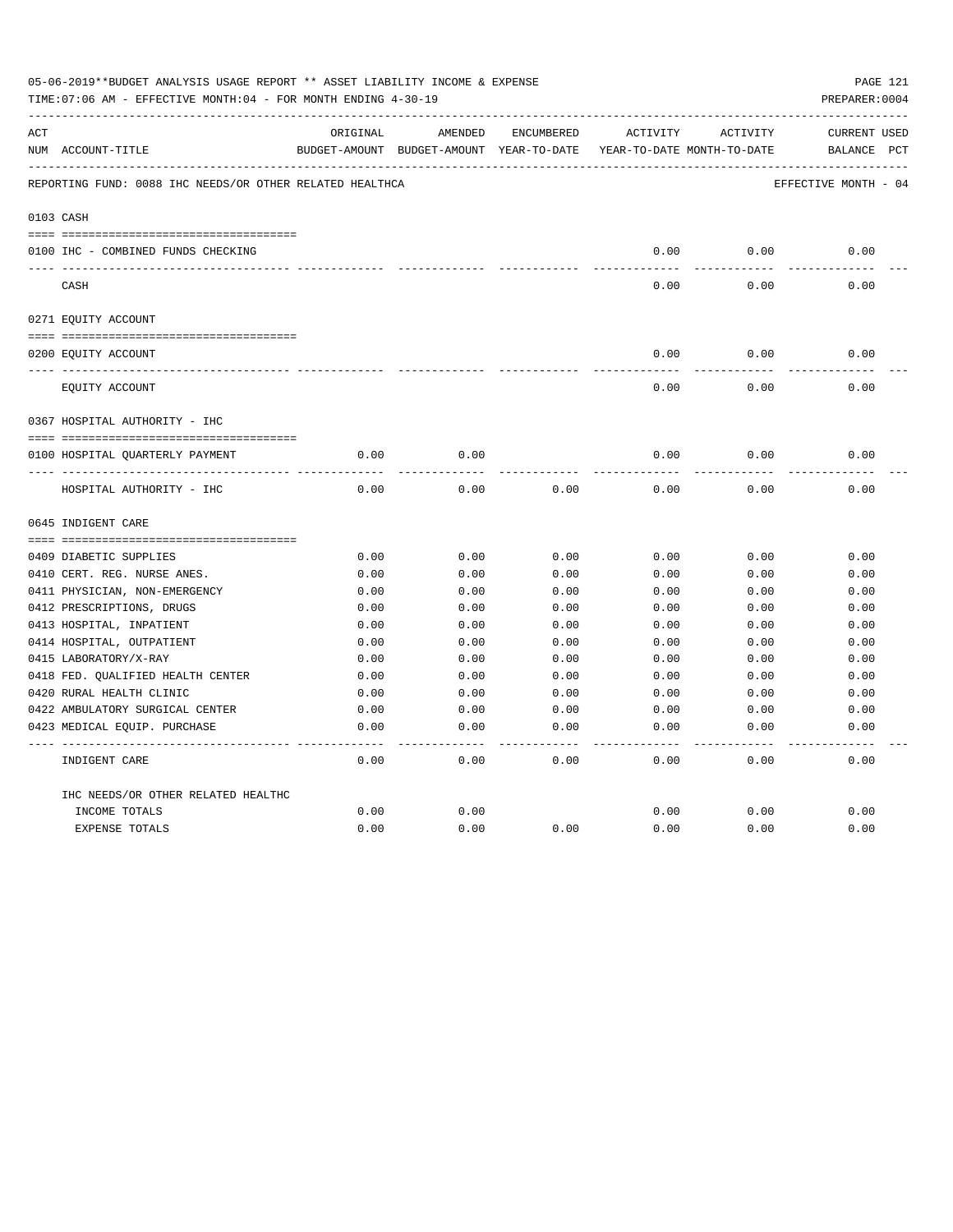|     | 05-06-2019**BUDGET ANALYSIS USAGE REPORT ** ASSET LIABILITY INCOME & EXPENSE<br>TIME: 07:06 AM - EFFECTIVE MONTH: 04 - FOR MONTH ENDING 4-30-19 |            |            |            |                                                                                 |                           | PREPARER: 0004                     | PAGE 122 |
|-----|-------------------------------------------------------------------------------------------------------------------------------------------------|------------|------------|------------|---------------------------------------------------------------------------------|---------------------------|------------------------------------|----------|
| ACT | NUM ACCOUNT-TITLE                                                                                                                               | ORIGINAL   | AMENDED    | ENCUMBERED | ACTIVITY<br>BUDGET-AMOUNT BUDGET-AMOUNT YEAR-TO-DATE YEAR-TO-DATE MONTH-TO-DATE | ACTIVITY                  | <b>CURRENT USED</b><br>BALANCE PCT |          |
|     | REPORTING FUND: 0089 TEXAS JUVENILE JUSTICE DEPT.                                                                                               |            |            |            |                                                                                 |                           | EFFECTIVE MONTH - 04               |          |
|     | 0100 PAYROLL                                                                                                                                    |            |            |            |                                                                                 |                           |                                    |          |
|     | 0100 PAYROLL                                                                                                                                    |            |            |            | 0.00                                                                            | 577.97                    | 0.00                               |          |
|     | ---- ------<br>PAYROLL                                                                                                                          |            |            |            | 0.00                                                                            | 577.97                    | 0.00                               |          |
|     | 0103 CASH                                                                                                                                       |            |            |            |                                                                                 |                           |                                    |          |
|     | 0689 CASH-STRUCTURAL FAM.THER.GRANT OOG                                                                                                         |            |            |            | $12,500.00 -$                                                                   | 12,500.00                 | 12,500.00-                         |          |
|     | 0988 CASH-LOCAL FUNDS CARRIED FORWARD                                                                                                           |            |            |            | 6,631.75                                                                        | 5,011.30-                 | 35,623.58                          |          |
|     | 0992 CASH-INTEREST INCOME                                                                                                                       |            |            |            | 103.05                                                                          | 11.94                     | 13,170.53                          |          |
|     | 0993 CASH-BASIC PROBATION SUPERVISION                                                                                                           |            |            |            | 28,239.20                                                                       | 1,874.87                  | 20,248.27                          |          |
|     | 0994 CASH-COMMUNITY PROGRAMS                                                                                                                    |            |            |            | 14,142.37                                                                       | 505.60                    | 7,936.07                           |          |
|     | 0995 CASH-LOCAL FUNDING FY 2019                                                                                                                 |            |            |            | 62,439.84                                                                       | 1,733.91-                 | 86,433.51                          |          |
|     | 0996 CASH-PRE/POST ADJUDICATION                                                                                                                 |            |            |            | 1,441.74                                                                        | 52.28                     | 808.62                             |          |
|     | 0997 CASH-COMMITMENT DIVERSION                                                                                                                  |            |            |            | 1,755.04                                                                        | 62.82                     | 984.36                             |          |
|     | 0998 CASH-MENTAL HEALTH SERVICES                                                                                                                |            |            |            | 3,258.26                                                                        | 761.42                    | 2,853.42                           |          |
|     | 0999 CASH-REGIONALS DIVERSIONS ALTERNAT                                                                                                         |            |            |            | 1,429.00                                                                        | 1,548.00                  | 1,429.00                           |          |
|     | CASH                                                                                                                                            |            |            |            | 106,940.25                                                                      | ------------<br>10,571.72 | 156,987.36                         |          |
|     | 0220 DEFERRED REVENUE                                                                                                                           |            |            |            |                                                                                 |                           |                                    |          |
|     |                                                                                                                                                 |            |            |            |                                                                                 |                           |                                    |          |
|     | 0189 DEFERRED REVENUE                                                                                                                           |            |            |            | 0.00                                                                            | 0.00                      | 0.00                               |          |
|     | ---- -------------<br>DEFERRED REVENUE                                                                                                          |            |            |            | 0.00                                                                            | 0.00                      | 0.00                               |          |
|     | 0271 EQUITY ACCOUNT                                                                                                                             |            |            |            |                                                                                 |                           |                                    |          |
|     | 0200 EQUITY ACCOUNT                                                                                                                             |            |            |            | 0.00                                                                            | 0.00                      | 50,047.11                          |          |
|     | EQUITY ACCOUNT                                                                                                                                  |            |            |            | 0.00                                                                            | 0.00                      | 50,047.11                          |          |
|     | 0300 CASH                                                                                                                                       |            |            |            |                                                                                 |                           |                                    |          |
|     |                                                                                                                                                 |            |            |            |                                                                                 |                           |                                    |          |
|     | 0110 UNENCUMBERED FUND BALANCE                                                                                                                  | 0.00       | 0.00       |            | 0.00                                                                            | 0.00                      | 0.00                               |          |
|     | CASH                                                                                                                                            | 0.00       | 0.00       | 0.00       | 0.00                                                                            | 0.00                      | 0.00                               |          |
|     | 0330 GRANTS                                                                                                                                     |            |            |            |                                                                                 |                           |                                    |          |
|     |                                                                                                                                                 |            |            |            |                                                                                 |                           |                                    |          |
|     | 0908 STRUCTURAL FAM. THER. GRANT OOG                                                                                                            | 0.00       | 0.00       |            | 12,500.00                                                                       | 12,500.00                 | 12,500.00+                         |          |
|     | 0915 BASIC PROBATION SUPERVISION                                                                                                                | 120,983.00 | 120,983.00 |            | 90,737.00                                                                       | 10,082.00                 | 30,246.00                          | 75       |
|     | 0916 COMMUNITY PROGRAMS                                                                                                                         | 80,500.00  | 80,500.00  |            | 60,375.00                                                                       | 6,708.00                  | 20,125.00                          | 75       |
|     | 0917 PRE/POST ADJUDICATION                                                                                                                      | 8,210.00   | 8,210.00   |            | 6,158.00                                                                        | 685.00                    | 2,052.00                           | 75       |
|     | 0918 COMMITMENT DIVERSION                                                                                                                       | 9,995.00   | 9,995.00   |            | 7,496.00                                                                        |                           | 833.00 2,499.00                    | 75       |
|     | 0919 MENTAL HEALTH SERVICES                                                                                                                     | 15,312.00  | 15,312.00  |            | 11,484.00                                                                       |                           | 1,276.00 3,828.00                  | 75       |
|     | 0920 REGIONAL DIVERSIONS ALTERNATIVES                                                                                                           | 0.00<br>.  | 18,572.00  |            | 13,929.00                                                                       | 1,548.00                  | 4,643.00                           | 75       |
|     | GRANTS                                                                                                                                          | 235,000.00 | 253,572.00 | 0.00       | 202,679.00                                                                      | 33,632.00                 | 50,893.00                          | 80       |
|     | 0360 INTEREST INCOME                                                                                                                            |            |            |            |                                                                                 |                           |                                    |          |
|     |                                                                                                                                                 |            |            |            |                                                                                 |                           |                                    |          |
|     | 0189 INTEREST INCOME                                                                                                                            | 0.00       | 0.00       |            |                                                                                 |                           | 103.05 11.94 103.05+               |          |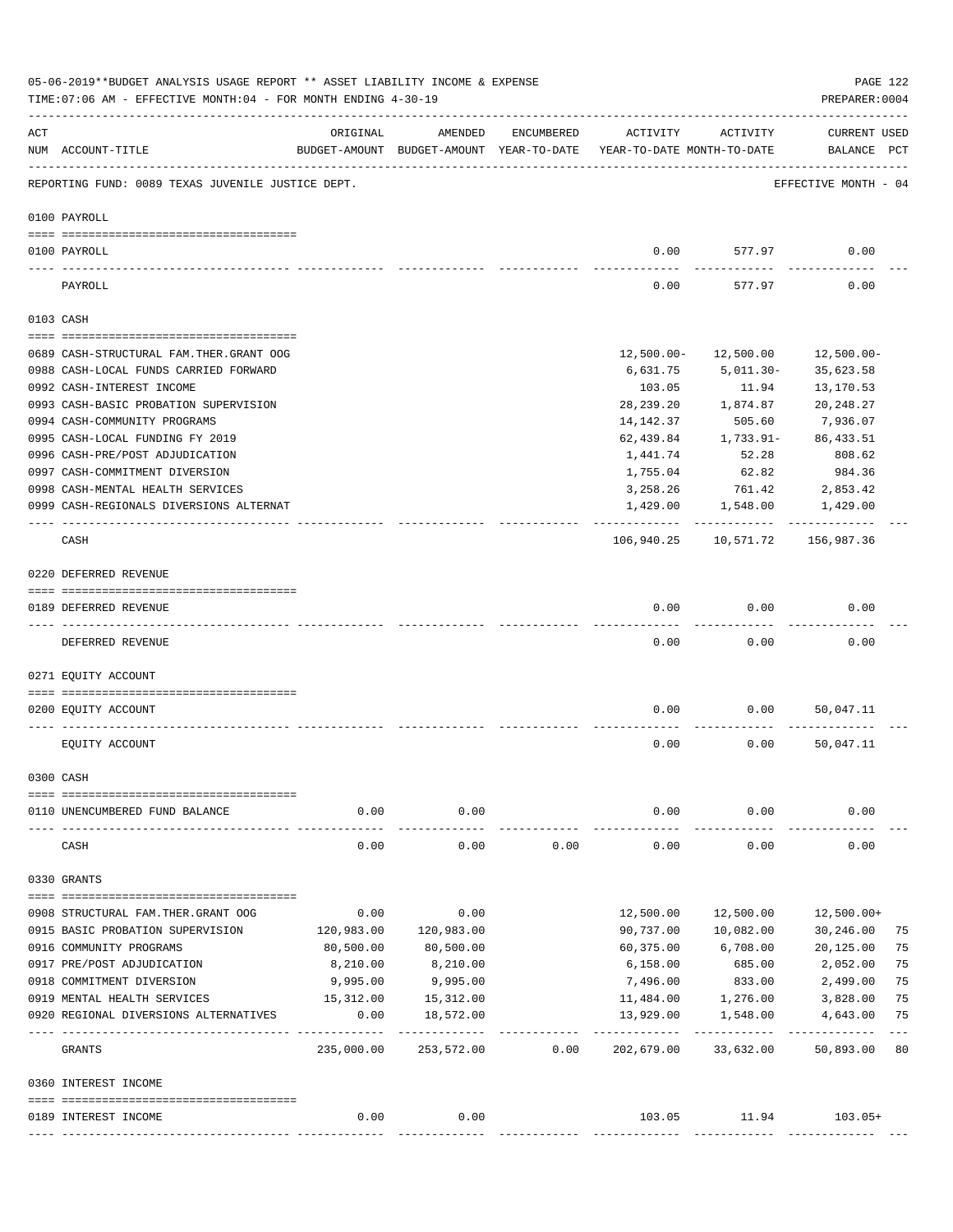| 05-06-2019**BUDGET ANALYSIS USAGE REPORT ** ASSET LIABILITY INCOME & EXPENSE |  |  | PAGE 123 |
|------------------------------------------------------------------------------|--|--|----------|
|                                                                              |  |  |          |

| ACT<br>NUM ACCOUNT-TITLE                                                | ORIGINAL<br>BUDGET-AMOUNT | AMENDED<br>BUDGET-AMOUNT YEAR-TO-DATE | ENCUMBERED   | ACTIVITY<br>YEAR-TO-DATE MONTH-TO-DATE | ACTIVITY                        | <b>CURRENT USED</b><br>BALANCE | PCT      |
|-------------------------------------------------------------------------|---------------------------|---------------------------------------|--------------|----------------------------------------|---------------------------------|--------------------------------|----------|
| REPORTING FUND: 0089 TEXAS JUVENILE JUSTICE DEPT.                       |                           |                                       |              |                                        |                                 | EFFECTIVE MONTH - 04           |          |
| INTEREST INCOME                                                         | 0.00                      | 0.00                                  | 0.00         | 103.05                                 | 11.94                           | 103.05+                        |          |
| 0370 MISCELLANEOUS                                                      |                           |                                       |              |                                        |                                 |                                |          |
| 0130 REFUNDS & MISCELLANEOUS                                            | 0.00                      | 0.00                                  |              | 120.00                                 | 20.00                           | 120.00+                        |          |
| 0995 LOCAL FUNDING                                                      | 160,000.00                | 160,000.00                            |              | 160,000.00                             | 0.00                            | $0.00$ 100                     |          |
| MISCELLANEOUS                                                           | 160,000.00                | 160,000.00                            | 0.00         | 160,120.00                             | 20.00                           | 120.00+ 100                    |          |
| 0581 STRUCTURAL FAMILY THERAPY OOG                                      |                           |                                       |              |                                        |                                 |                                |          |
| 0416 STRUCTURAL FAMILY THERAPY                                          | 0.00                      | 0.00                                  | 0.00         | 25,000.00                              | 0.00                            | $25,000.00 -$                  |          |
| STRUCTURAL FAMILY THERAPY OOG                                           | 0.00                      | 0.00                                  | 0.00         | 25,000.00                              | 0.00                            | $25,000.00-$                   |          |
| 0588 INTEREST INCOME EXPENSE                                            |                           |                                       |              |                                        |                                 |                                |          |
| 0103 SALARY COMM.CORR.OFFICERS                                          | 0.00                      | 0.00                                  | 0.00         | 0.00                                   | 0.00                            | 0.00                           |          |
| 0201 SOCIAL SECURITY TAX                                                | 0.00                      | 0.00                                  | 0.00         | 0.00                                   | 0.00                            | 0.00                           |          |
| 0202 GROUP HEALTH INSURANCE                                             | 0.00                      | 0.00                                  | 0.00         | 0.00                                   | 0.00                            | 0.00                           |          |
| 0203 RETIREMENT                                                         | 0.00                      | 0.00                                  | 0.00         | 0.00                                   | 0.00                            | 0.00                           |          |
| 0204 WORKERS COMPENSATION                                               | 0.00                      | 0.00                                  | 0.00         | 0.00                                   | 0.00                            | 0.00                           |          |
| 0205 MEDICARE TAX                                                       | 0.00                      | 0.00                                  | 0.00         | 0.00                                   | 0.00                            | 0.00                           |          |
| 0310 OFFICE SUPPLIES                                                    | 0.00                      | 0.00                                  | 0.00         | 0.00                                   | 0.00                            | 0.00                           |          |
| 0574 COMPUTER EQUIPMENT                                                 | 0.00                      | 0.00                                  | 0.00         | 0.00                                   | 0.00                            | 0.00                           |          |
| INTEREST INCOME EXPENSE                                                 | 0.00                      | 0.00                                  | ----<br>0.00 | 0.00                                   | 0.00                            | 0.00                           |          |
| 0589 REGIONAL DIVERSIONS ALTERNATIVES                                   |                           |                                       |              |                                        |                                 |                                |          |
| -200000000000000000000000000000000000<br>0416 STRUCTURAL FAMILY THERAPY | 0.00                      | 18,572.00                             |              | $0.00$ 12,500.00                       | 0.00                            | 6,072.00                       | 67       |
| 0469 UNEXPENDED FUNDS                                                   | 0.00                      | 0.00                                  | 0.00         | 0.00                                   | 0.00                            | 0.00                           |          |
|                                                                         |                           |                                       |              |                                        |                                 |                                |          |
| REGIONAL DIVERSIONS ALTERNATIVES                                        | 0.00                      | 18,572.00                             | 0.00         | 12,500.00                              | 0.00                            | 6,072.00                       | 67       |
| 0590 BASIC PROBATION SUPERVISION                                        |                           |                                       |              |                                        |                                 |                                |          |
| 0102 SALARY APPOINTED OFFICIAL                                          | 32,143.01                 | 32,143.01                             | 0.00         | 18,544.05                              | 2,472.54                        | 13,598.96                      | 58       |
| 0103 SALARY COMM.CORR.OFFICERS                                          | 38,416.11                 | 38,416.11                             | 0.00         | 22,163.10                              | 2,955.08                        | 16,253.01                      | 58       |
| 0201 SOCIAL SECURITY TAX                                                | 4,374.66                  | 4,374.66                              | 0.00         | 2,459.89                               | 327.54                          | 1,914.77                       | 56       |
| 0202 GROUP HEALTH INSURANCE                                             | 15,791.33                 | 15,791.33                             | 0.00         | 9,209.34                               | 1,315.62                        | 6,581.99                       | 58       |
| 0203 RETIREMENT                                                         | 8,071.96                  | 8,071.96                              | 0.00         | 4,660.79                               | 619.18                          | 3,411.17                       | 58       |
| 0204 WORKERS COMPENSATION                                               | 987.82                    | 987.82                                | 0.00         | 279.38                                 | 0.00                            | 708.44                         | 28       |
| 0205 MEDICARE TAX                                                       | 1,023.11                  | 1,023.11                              | 0.00         | 575.43                                 | 76.62                           | 447.68                         | 56       |
| 0310 OPERATING/TRAVEL EXPENSES                                          | 20,175.00                 | 20,175.00                             | 0.00         | 4,605.82                               |                                 | 440.55 15,569.18               | 23       |
| 0469 UNEXPENDED FUNDS                                                   | 0.00                      | 0.00                                  | 0.00         | -----------------------------          | $0.00$ 0.00                     | 0.00                           |          |
| BASIC PROBATION SUPERVISION 120,983.00 120,983.00 0.00                  |                           |                                       |              |                                        | 62,497.80 8,207.13 58,485.20 52 |                                |          |
| 0591 COMMUNITY PROGRAMS                                                 |                           |                                       |              |                                        |                                 |                                |          |
| 0102 SALARY APPOINTED OFFICIAL                                          | 25,667.72                 | 25,667.72                             | 0.00         |                                        | 14,808.30 1,974.44              | 10,859.42                      |          |
| 0103 SALARY COMM.CORR.OFFICERS                                          | 30,677.10                 | 30,677.10                             | 0.00         |                                        | 17,698.35 2,359.78              | 12,978.75                      | 58<br>58 |
| 0201 SOCIAL SECURITY TAX                                                | 3,492.68                  | 3,492.68                              | 0.00         | 1,964.83                               | 261.62                          | 1,527.85                       | 56       |
| 0202 GROUP HEALTH INSURANCE                                             | 12,610.83                 | 12,610.83                             | 0.00         |                                        | 7,355.88 1,050.84               | 5,254.95                       | 58       |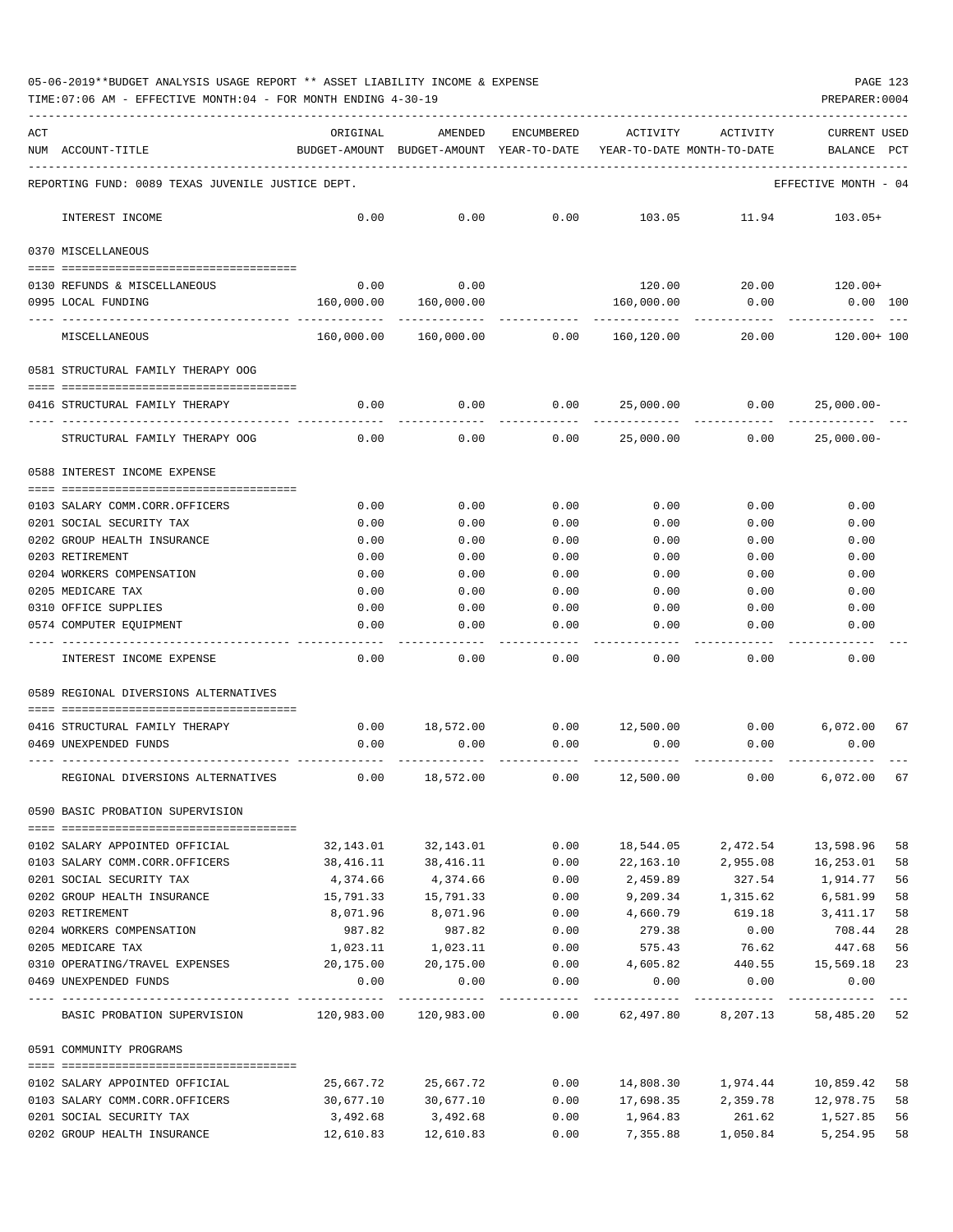| ACT                                                 | ORIGINAL                                   | AMENDED                                  | ENCUMBERED          | ACTIVITY              | ACTIVITY                     | CURRENT USED         |          |
|-----------------------------------------------------|--------------------------------------------|------------------------------------------|---------------------|-----------------------|------------------------------|----------------------|----------|
| NUM ACCOUNT-TITLE                                   |                                            | BUDGET-AMOUNT BUDGET-AMOUNT YEAR-TO-DATE |                     |                       | YEAR-TO-DATE MONTH-TO-DATE   | BALANCE              | PCT      |
| REPORTING FUND: 0089 TEXAS JUVENILE JUSTICE DEPT.   |                                            |                                          |                     |                       |                              | EFFECTIVE MONTH - 04 |          |
| 0203 RETIREMENT                                     | 6,445.85                                   | 6,445.85                                 | 0.00                | 3,722.55              | 494.52 2,723.30              |                      | 58       |
| 0204 WORKERS COMPENSATION                           | 788.82                                     | 788.82                                   | 0.00                | 223.10                | 0.00                         | 565.72               | 28       |
| 0205 MEDICARE TAX                                   | 817.00                                     | 817.00                                   | 0.00                | 459.62                | 61.20                        | 357.38               | 56       |
| 0469 UNEXPENDED FUNDS                               | 0.00                                       | 0.00                                     | 0.00                | 0.00                  | 0.00                         | 0.00                 |          |
| COMMUNITY PROGRAMS                                  |                                            | 80,500.00 80,500.00 0.00                 |                     |                       | 46,232.63 6,202.40 34,267.37 |                      | 57       |
| 0592 PRE/POST ADJUDICATION FACILITIES               |                                            |                                          |                     |                       |                              |                      |          |
|                                                     |                                            |                                          |                     |                       |                              |                      |          |
| 0102 SALARY APPOINTED OFFICIAL                      | 2,617.79                                   | 2,617.79                                 | 0.00                | 1,510.20              | 201.36                       | 1,107.59             | 58       |
| 0103 SALARY COMM.CORR.OFFICERS                      | 3,128.68                                   | 3,128.68                                 | 0.00                | 1,804.95              | 240.66                       | 1,323.73             | 58       |
| 0201 SOCIAL SECURITY TAX                            | 356.28                                     | 356.28                                   | 0.00                | 200.53                | 26.70                        | 155.75               | 56       |
| 0202 GROUP HEALTH INSURANCE                         | 1,286.08                                   | 1,286.08<br>657.40                       | 0.00                | 750.96                | 107.28                       | 535.12               | 58<br>58 |
| 0203 RETIREMENT                                     | 657.40                                     |                                          | 0.00                | 380.00<br>22.75       | 50.48                        | 277.40               |          |
| 0204 WORKERS COMPENSATION<br>0205 MEDICARE TAX      | 80.45<br>83.32                             | 80.45<br>83.32                           | 0.00<br>0.00        | 46.87                 | 0.00<br>6.24                 | 57.70<br>36.45       | 28<br>56 |
| 0408 DETENTION                                      | 0.00                                       | 0.00                                     | 0.00                |                       |                              | 0.00                 |          |
| 0469 UNEXPENDED FUNDS                               | 0.00                                       | 0.00                                     | 0.00                | 0.00<br>0.00          | 0.00<br>0.00                 | 0.00                 |          |
| PRE/POST ADJUDICATION FACILITIES                    | 8,210.00                                   | 8,210.00                                 | 0.00                |                       | 4,716.26 632.72              | 3,493.74             | 57       |
| 0593 COMMITMENT DIVERSION                           |                                            |                                          |                     |                       |                              |                      |          |
|                                                     |                                            |                                          |                     |                       |                              |                      |          |
| 0102 SALARY APPOINTED OFFICIAL                      | 3,186.94                                   | 3,186.94                                 | 0.00                | 1,838.55              | 245.14                       | 1,348.39             | 58       |
| 0103 SALARY COMM.CORR.OFFICERS                      | 3,808.92                                   | 3,808.92                                 | 0.00                | 2,197.50              | 293.00                       | 1,611.42             | 58       |
| 0201 SOCIAL SECURITY TAX                            | 433.73                                     | 433.73                                   | 0.00                | 244.23                | 32.52                        | 189.50               | 56       |
| 0202 GROUP HEALTH INSURANCE                         | 1,565.70                                   | 1,565.70                                 | 0.00                | 913.50                | 130.50                       | 652.20               | 58       |
| 0203 RETIREMENT                                     | 800.33                                     | 800.33                                   | 0.00                | 462.40                | 61.42                        | 337.93               | 58       |
| 0204 WORKERS COMPENSATION                           | 97.94                                      | 97.94                                    | 0.00                | 27.70                 | 0.00                         | 70.24                | 28       |
| 0205 MEDICARE TAX                                   | 101.44                                     | 101.44                                   | 0.00                | 57.08                 | 7.60                         | 44.36                | 56       |
| 0415 RESIDENTIAL PLACEMENT                          | 0.00                                       | 0.00                                     | 0.00                | 0.00                  | 0.00                         | 0.00                 |          |
| 0469 UNEXPENDED FUNDS                               | 0.00                                       | 0.00                                     | 0.00                | 0.00                  | 0.00                         | 0.00                 |          |
| COMMITMENT DIVERSION                                |                                            | 9,995.00 9,995.00                        | 0.00                | 5,740.96              | 770.18                       | 4,254.04             | 57       |
| 0594 MENTAL HEALTH SERVICES                         |                                            |                                          |                     |                       |                              |                      |          |
| 0102 SALARY APPOINTED OFFICIAL                      | 1,673.98                                   | 1,673.98                                 | 0.00                | 965.70                | 128.76                       | 708.28               | 58       |
| 0103 SALARY COMM.CORR.OFFICERS                      | 2,000.68                                   | 2,000.68                                 | 0.00                | 1,154.25              | 153.90                       | 846.43               | 58       |
| 0201 SOCIAL SECURITY TAX                            | 227.83                                     | 227.83                                   | 0.00                | 128.28                | 17.08                        | 99.55                | 56       |
| 0202 GROUP HEALTH INSURANCE                         | 822.41                                     | 822.41                                   | 0.00                | 480.06                | 68.58                        | 342.35               | 58       |
| 0203 RETIREMENT                                     | 420.38                                     | 420.38                                   | 0.00                | 242.86                | 32.26                        | 177.52               | 58       |
| 0204 WORKERS COMPENSATION                           | 51.44                                      | 51.44                                    | 0.00                | 14.55                 | 0.00                         | 36.89                | 28       |
| 0205 MEDICARE TAX                                   | 53.28                                      | 53.28                                    | 0.00                | 30.04                 | 4.00                         | 23.24                | 56       |
| 0413 PSYCHOLOGICAL                                  | 5,550.00                                   | 5,550.00                                 | 0.00                | 1,075.00              | 0.00                         | 4,475.00             | 19       |
| 0414 COUNSELING                                     | 4,512.00                                   | 4,512.00                                 | 0.00                | 4,135.00              | 110.00                       | 377.00               | 92       |
| 0415 RESIDENTIAL PLACEMENT                          | 0.00                                       | 0.00                                     | 0.00                | 0.00                  | 0.00                         | 0.00                 |          |
| 0469 UNEXPENDED FUNDS                               | 0.00                                       | 0.00                                     | 0.00                | 0.00                  | 0.00                         | 0.00                 |          |
| ---- --------------------<br>MENTAL HEALTH SERVICES | --------------- -------------<br>15,312.00 | ----------<br>15,312.00                  | $- - - - -$<br>0.00 | ---------<br>8,225.74 | ------------<br>514.58       | 7,086.26             | 54       |
| 0994 LOCAL FUNDS CARRIED FORWARD                    |                                            |                                          |                     |                       |                              |                      |          |
| 0415 RESIDENTIAL PLACEMENT                          | 0.00                                       | 0.00                                     |                     | $0.00$ 17,915.60      | 5,031.30                     | 17,915.60-           |          |
| 0488 LAW ENFORCEMENT INSURANCE                      | 0.00                                       | 0.00                                     | 0.00                | 723.00                | 0.00                         | 723.00-              |          |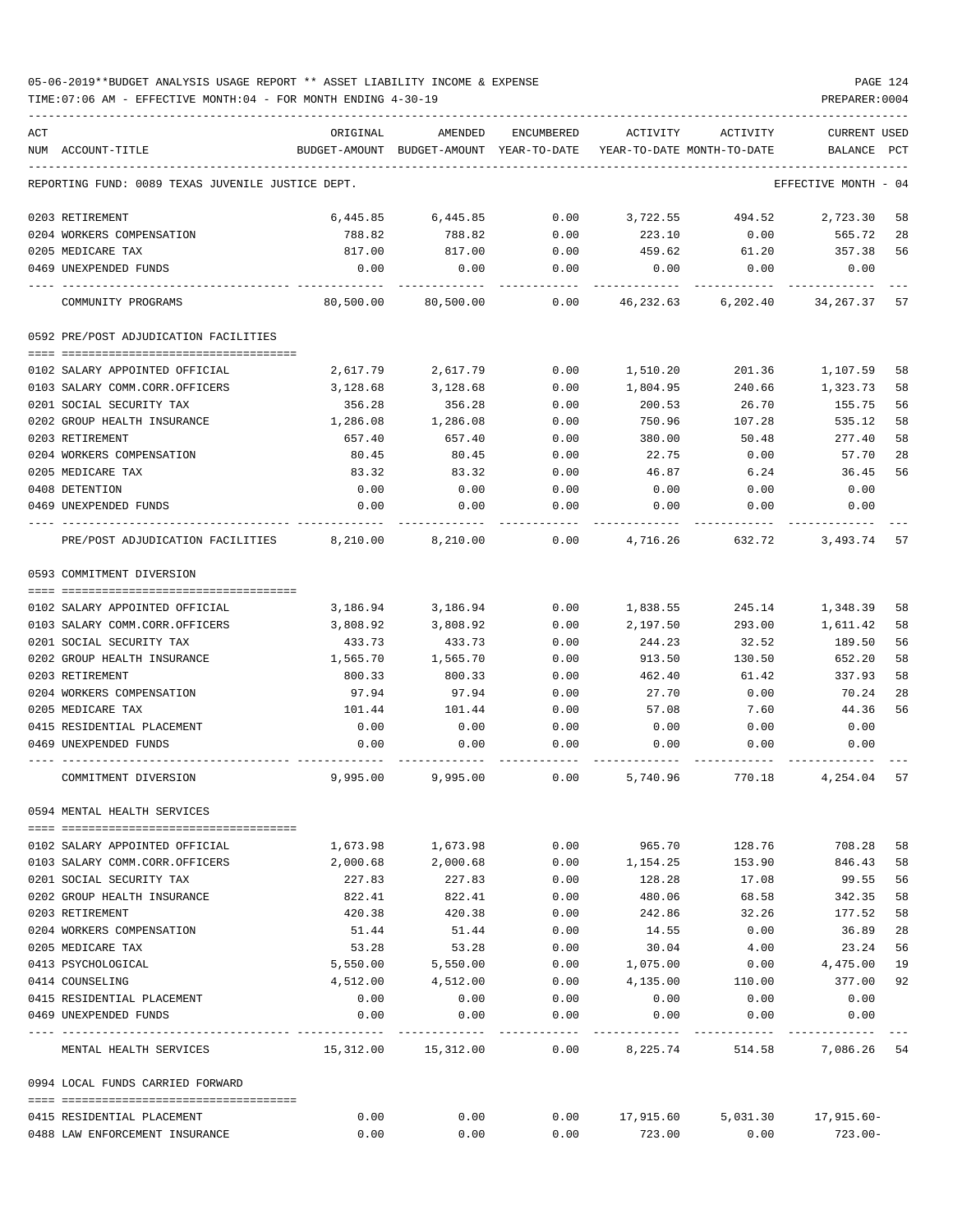|     | 05-06-2019**BUDGET ANALYSIS USAGE REPORT ** ASSET LIABILITY INCOME & EXPENSE<br>PAGE 125<br>TIME: 07:06 AM - EFFECTIVE MONTH: 04 - FOR MONTH ENDING 4-30-19<br>PREPARER: 0004 |                                                                                     |                   |      |                       |        |                                                                |    |  |  |  |
|-----|-------------------------------------------------------------------------------------------------------------------------------------------------------------------------------|-------------------------------------------------------------------------------------|-------------------|------|-----------------------|--------|----------------------------------------------------------------|----|--|--|--|
| ACT |                                                                                                                                                                               | ORIGINAL                                                                            |                   |      |                       |        | AMENDED ENCUMBERED ACTIVITY ACTIVITY CURRENT USED              |    |  |  |  |
|     | NUM ACCOUNT-TITLE                                                                                                                                                             | BUDGET-AMOUNT BUDGET-AMOUNT YEAR-TO-DATE YEAR-TO-DATE MONTH-TO-DATE     BALANCE PCT |                   |      |                       |        |                                                                |    |  |  |  |
|     | REPORTING FUND: 0089 TEXAS JUVENILE JUSTICE DEPT.                                                                                                                             |                                                                                     |                   |      |                       |        | EFFECTIVE MONTH - 04                                           |    |  |  |  |
|     | LOCAL FUNDS CARRIED FORWARD                                                                                                                                                   | $0.00$ $0.00$ $0.00$ $18.638.60$ $5.031.30$ $18.638.60$ $18.638.60$                 |                   |      |                       |        |                                                                |    |  |  |  |
|     | 0995 LOCAL FUNDING                                                                                                                                                            |                                                                                     |                   |      |                       |        |                                                                |    |  |  |  |
|     |                                                                                                                                                                               |                                                                                     |                   |      |                       |        |                                                                |    |  |  |  |
|     | 0102 SALARY APPOINTED OFFICIAL                                                                                                                                                |                                                                                     |                   |      |                       |        | 4,782.81 4,782.81 0.00 2,759.25 367.90 2,023.56                | 58 |  |  |  |
|     | 0103 SALARY COMM.CORR.OFFICERS                                                                                                                                                |                                                                                     | 5,716.23 5,716.23 | 0.00 | 3,297.75 439.70       |        | 2,418.48                                                       | 58 |  |  |  |
|     | 0105 OFFICE MANAGER                                                                                                                                                           | 0.00                                                                                | 0.00              | 0.00 | 0.00                  | 0.00   | 0.00                                                           |    |  |  |  |
|     | 0201 SOCIAL SECURITY TAX                                                                                                                                                      |                                                                                     | 650.92 650.92     | 0.00 |                       |        | 366.35 48.78 284.57                                            | 56 |  |  |  |
|     | 0202 GROUP HEALTH INSURANCE                                                                                                                                                   | 2,349.72                                                                            | 2,349.72          | 0.00 | 1,371.72              | 195.96 | 978.00                                                         | 58 |  |  |  |
|     | 0203 RETIREMENT                                                                                                                                                               | 1,201.09                                                                            | 1,201.09          | 0.00 | 694.09                | 92.20  | 507.00                                                         | 58 |  |  |  |
|     | 0204 WORKERS COMPENSATION                                                                                                                                                     | 146.99                                                                              | 146.99            | 0.00 | 41.57                 | 0.00   | 105.42                                                         | 28 |  |  |  |
|     | 0205 MEDICARE TAX                                                                                                                                                             | 152.24                                                                              | 152.24            | 0.00 | 85.62                 |        | 11.40 66.62                                                    | 56 |  |  |  |
|     | 0401 AUDIT EXPENSE                                                                                                                                                            | 3,000.00                                                                            | 3,000.00          | 0.00 | 0.00                  | 0.00   | 3,000.00                                                       | 00 |  |  |  |
|     | 0405 DETENTION OPERATING COST FY19 132,000.00                                                                                                                                 |                                                                                     | 132,000.00        |      | $0.00$ 53,793.46 0.00 |        | 78,206.54                                                      | 41 |  |  |  |
|     | 0406 DETENTION OPERATING COST FY18                                                                                                                                            | $\sim$ 0.00                                                                         | 0.00              | 0.00 | 0.00                  | 0.00   | 0.00                                                           |    |  |  |  |
|     | 0407 DETENTION OPERATING COST FY17                                                                                                                                            | 0.00                                                                                | 0.00              | 0.00 | 0.00                  | 0.00   | 0.00                                                           |    |  |  |  |
|     | 0414 COUNSELING                                                                                                                                                               | 0.00                                                                                | 0.00              | 0.00 | 0.00                  | 0.00   | 0.00                                                           |    |  |  |  |
|     | 0415 RESIDENTIAL PLACEMENT                                                                                                                                                    | 10,000.00                                                                           | 10,000.00         |      | 0.00 10,000.00        | 0.00   | $0.00$ 100                                                     |    |  |  |  |
|     | 0416 STRUCTURAL FAMILY THERAPY                                                                                                                                                | 0.00                                                                                | 0.00              | 0.00 | 0.00                  | 0.00   | 0.00                                                           |    |  |  |  |
|     | 0427 TRAVEL AND TRAINING                                                                                                                                                      | 0.00                                                                                | 0.00              | 0.00 | 0.00                  | 0.00   | 0.00                                                           |    |  |  |  |
|     | 0453 COMPUTER SOFTWARE                                                                                                                                                        | 0.00                                                                                | 0.00              | 0.00 | 0.00                  | 0.00   | 0.00                                                           |    |  |  |  |
|     | LOCAL FUNDING                                                                                                                                                                 |                                                                                     |                   |      |                       |        | $160,000.00$ $160,000.00$ 0.00 72,409.81 1,155.94 87,590.19 45 |    |  |  |  |

| TEXAS JUVENILE JUSTICE DEPT. |            |            |      |            |           |               |    |
|------------------------------|------------|------------|------|------------|-----------|---------------|----|
| INCOME TOTALS                | 395,000.00 | 413,572.00 |      | 362,902.05 | 33,663.94 | 50,669.95     | 88 |
| EXPENSE TOTALS               | 395,000.00 | 413,572.00 | 0.00 | 255,961.80 | 22,514.25 | 157,610.20 62 |    |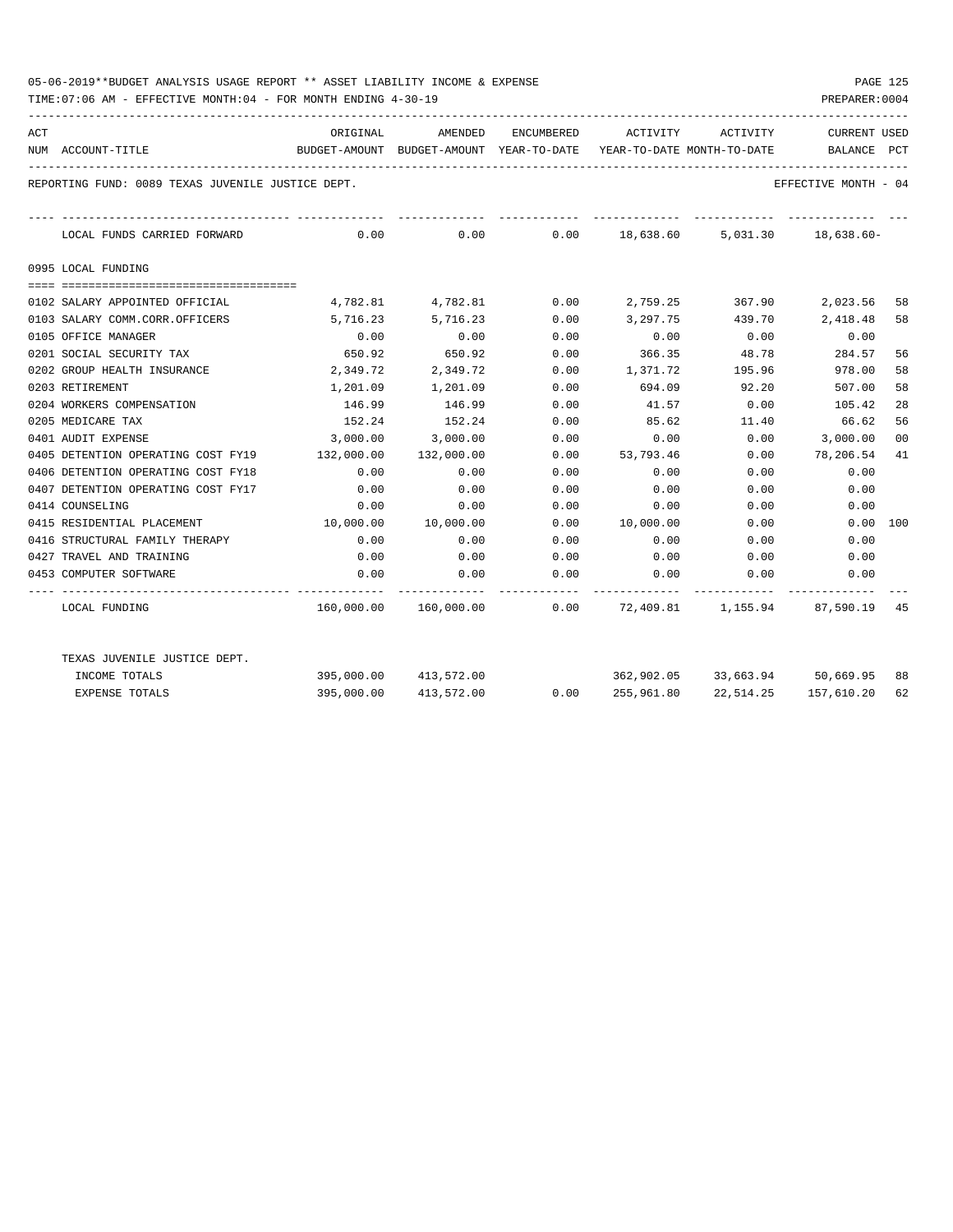|     | 05-06-2019**BUDGET ANALYSIS USAGE REPORT ** ASSET LIABILITY INCOME & EXPENSE<br>TIME: 07:06 AM - EFFECTIVE MONTH: 04 - FOR MONTH ENDING 4-30-19 |          |                                                     |               |                                        |                | PAGE 126<br>PREPARER: 0004         |                |
|-----|-------------------------------------------------------------------------------------------------------------------------------------------------|----------|-----------------------------------------------------|---------------|----------------------------------------|----------------|------------------------------------|----------------|
| ACT | NUM ACCOUNT-TITLE                                                                                                                               | ORIGINAL | AMENDED<br>BUDGET-AMOUNT BUDGET-AMOUNT YEAR-TO-DATE | ENCUMBERED    | ACTIVITY<br>YEAR-TO-DATE MONTH-TO-DATE | ACTIVITY       | <b>CURRENT USED</b><br>BALANCE PCT |                |
|     | REPORTING FUND: 0092 STATZER FUND                                                                                                               |          |                                                     |               |                                        |                | EFFECTIVE MONTH - 04               |                |
|     | 0103 CASH                                                                                                                                       |          |                                                     |               |                                        |                |                                    |                |
|     | 0100 STATZER-COMBINED FUNDS CHECKING                                                                                                            |          |                                                     |               |                                        | $60.54 - 0.92$ | 4,549.07                           |                |
|     | 0175 TEXPOOL                                                                                                                                    |          |                                                     |               | 593.76                                 | 82.99          | 40,554.56                          |                |
|     | CASH                                                                                                                                            |          |                                                     |               | 533.22                                 | 83.91          | 45,103.63                          |                |
|     | 0200 SYSTEM ADDED LIABILITY DEPARTMENT                                                                                                          |          |                                                     |               |                                        |                |                                    |                |
|     | 0900 SYSTEM ADDED LIABILITY LINE-ITEM                                                                                                           |          |                                                     |               | 0.00                                   | 0.00           | 0.00                               |                |
|     | 0910 SYSTEM ADDED LIABILITY LINE-ITEM                                                                                                           |          |                                                     |               | 0.00                                   | 0.00           | 0.00                               |                |
|     | SYSTEM ADDED LIABILITY DEPARTMENT                                                                                                               |          |                                                     |               | 0.00                                   | 0.00           | 0.00                               |                |
|     | 0271 EQUITY ACCOUNT                                                                                                                             |          |                                                     |               |                                        |                |                                    |                |
|     | 0200 EQUITY ACCOUNT                                                                                                                             |          |                                                     |               | 0.00                                   | 0.00           | 44,570.41                          |                |
|     | EQUITY ACCOUNT                                                                                                                                  |          |                                                     |               | 0.00                                   | 0.00           | 44,570.41                          |                |
|     | 0360 INTEREST EARNINGS                                                                                                                          |          |                                                     |               |                                        |                |                                    |                |
|     | 0100 INTEREST EARNINGS                                                                                                                          | 50.00    | 50.00                                               |               | 533.22                                 | 83.91          | 483.22+ 66                         |                |
|     | 0350 GOV. COMMODITY PROG. ASCS                                                                                                                  | 0.00     | 0.00                                                |               | 0.00                                   | 0.00           | 0.00                               |                |
|     | INTEREST EARNINGS                                                                                                                               | 50.00    | 50.00                                               | 0.00          | 533.22                                 | 83.91          | $483.22+66$                        |                |
|     | 0370 RENT                                                                                                                                       |          |                                                     |               |                                        |                |                                    |                |
|     |                                                                                                                                                 |          |                                                     |               |                                        |                |                                    |                |
|     | 0100 RENT                                                                                                                                       | 560.00   | 560.00                                              |               | 0.00                                   | 0.00           | 560.00                             | 00             |
|     | 0130 REFUNDS & MISCELLANEOUS                                                                                                                    | 0.00     | 0.00                                                |               | 0.00                                   | 0.00           | 0.00                               |                |
|     | RENT                                                                                                                                            | 560.00   | 560.00                                              | 0.00          | 0.00                                   | 0.00           | 560.00                             | 0 <sub>0</sub> |
|     | 0700 STATZER FARM                                                                                                                               |          |                                                     |               |                                        |                |                                    |                |
|     | 0310 OFFICE SUPPLIES                                                                                                                            | 0.00     | 0.00                                                | 0.00          | 0.00                                   | 0.00           | 0.00                               |                |
|     | 0430 BIDS AND NOTICES                                                                                                                           | 110.00   | 110.00                                              | 0.00          | 0.00                                   | 0.00           | 110.00                             | 0 <sub>0</sub> |
|     | 0484 APPRAISALS                                                                                                                                 | 0.00     | 0.00                                                | 0.00          | 0.00                                   | 0.00           | 0.00                               |                |
|     | 0490 LITERACY COUNCIL DONATION<br>---------------------                                                                                         | 500.00   | 500.00                                              | 0.00<br>$---$ | 0.00                                   | 0.00           | 500.00                             | 0 <sub>0</sub> |
|     | STATZER FARM                                                                                                                                    | 610.00   | 610.00                                              | 0.00          | 0.00                                   | 0.00           | 610.00                             | 0 <sub>0</sub> |
|     | 0999 ACCOUNTS PAYABLE                                                                                                                           |          |                                                     |               |                                        |                |                                    |                |
|     | 0100 A/P CLEARING ACCOUNT                                                                                                                       |          |                                                     |               | 0.00                                   | 0.00           | 0.00                               |                |
|     | ACCOUNTS PAYABLE                                                                                                                                |          |                                                     |               | 0.00                                   | 0.00           | 0.00                               |                |
|     | STATZER FUND                                                                                                                                    |          |                                                     |               |                                        |                |                                    |                |
|     | INCOME TOTALS                                                                                                                                   | 610.00   | 610.00                                              |               | 533.22                                 | 83.91          | 76.78                              | 87             |
|     | EXPENSE TOTALS                                                                                                                                  | 610.00   | 610.00                                              | 0.00          | 0.00                                   | 0.00           | 610.00                             | 0 <sub>0</sub> |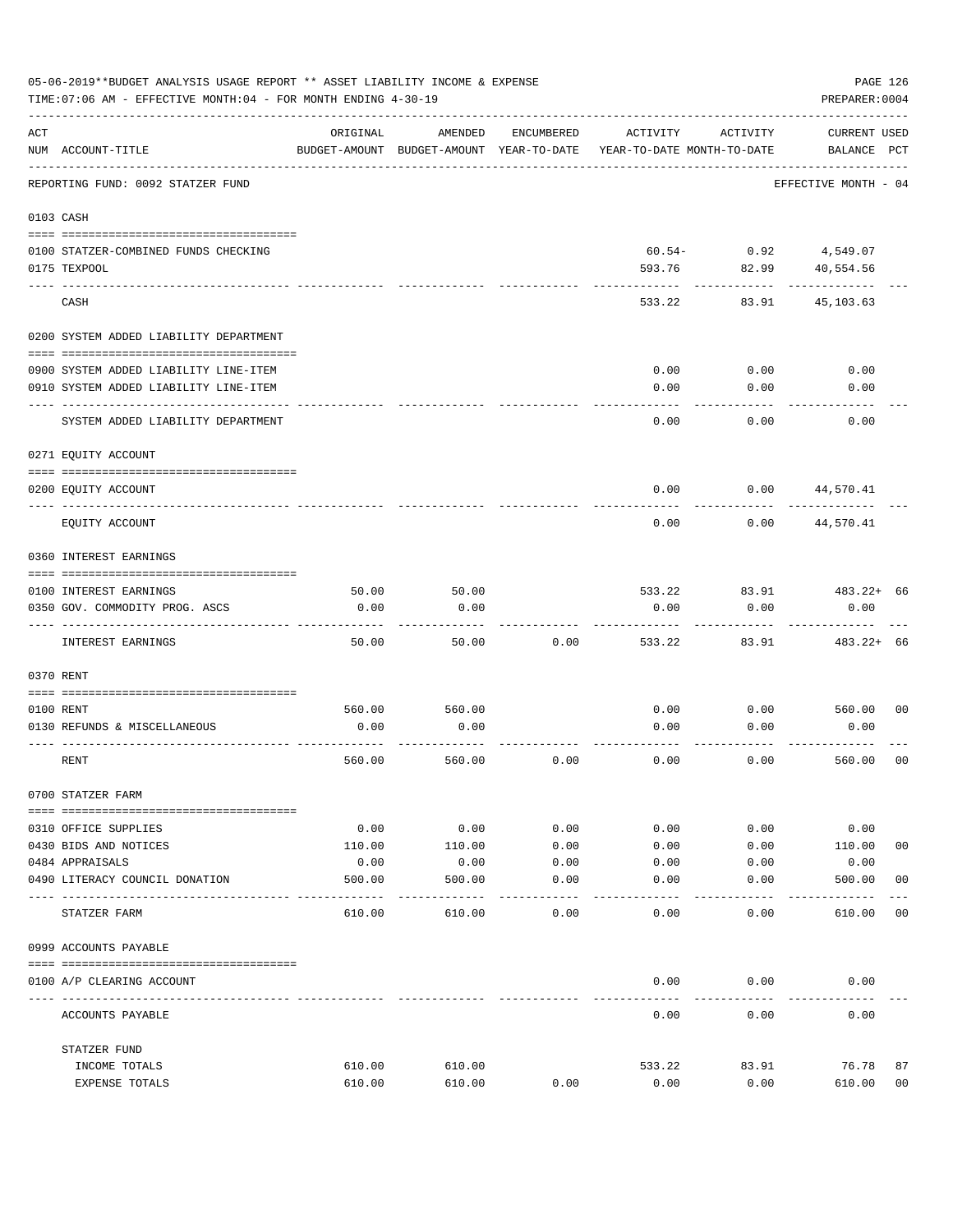|     | 05-06-2019**BUDGET ANALYSIS USAGE REPORT ** ASSET LIABILITY INCOME & EXPENSE<br>PAGE 127<br>TIME: 07:06 AM - EFFECTIVE MONTH: 04 - FOR MONTH ENDING 4-30-19<br>PREPARER: 0004 |          |                                                     |            |                                        |                   |                             |  |  |  |
|-----|-------------------------------------------------------------------------------------------------------------------------------------------------------------------------------|----------|-----------------------------------------------------|------------|----------------------------------------|-------------------|-----------------------------|--|--|--|
| ACT | NUM ACCOUNT-TITLE                                                                                                                                                             | ORIGINAL | AMENDED<br>BUDGET-AMOUNT BUDGET-AMOUNT YEAR-TO-DATE | ENCUMBERED | ACTIVITY<br>YEAR-TO-DATE MONTH-TO-DATE | ACTIVITY          | CURRENT USED<br>BALANCE PCT |  |  |  |
|     | REPORTING FUND: 0093 TX. COMM. DEVELOPMENT PGM                                                                                                                                |          |                                                     |            |                                        |                   | EFFECTIVE MONTH - 04        |  |  |  |
|     | 0103 CASH                                                                                                                                                                     |          |                                                     |            |                                        |                   |                             |  |  |  |
|     | 0909 CASH- #713169 RANDOLPH                                                                                                                                                   |          |                                                     |            | 0.00                                   |                   | $0.00$ 100.00               |  |  |  |
|     | CASH                                                                                                                                                                          |          |                                                     |            | -----<br>0.00                          | ---------<br>0.00 | 100.00                      |  |  |  |
|     | 0120 RECEIVABLES                                                                                                                                                              |          |                                                     |            |                                        |                   |                             |  |  |  |
|     | 0312 DUE FROM OTHER GOVERNMENT                                                                                                                                                |          |                                                     |            | 0.00                                   | 0.00              | 0.00                        |  |  |  |
|     | RECEIVABLES                                                                                                                                                                   |          |                                                     |            | 0.00                                   | ---------<br>0.00 | 0.00                        |  |  |  |
|     | 0200 LIABILITY ACCOUNT                                                                                                                                                        |          |                                                     |            |                                        |                   |                             |  |  |  |
|     | 0910 SYSTEM ADDED LIABILITY                                                                                                                                                   |          |                                                     |            | 0.00                                   | 0.00              | 0.00                        |  |  |  |
|     | ---- ---------------<br>LIABILITY ACCOUNT                                                                                                                                     |          |                                                     |            | 0.00                                   | 0.00              | 0.00                        |  |  |  |
|     | 0271 EQUITY ACCOUNT                                                                                                                                                           |          |                                                     |            |                                        |                   |                             |  |  |  |
|     | 0200 EQUITY ACCOUNT                                                                                                                                                           |          |                                                     |            | 0.00                                   | 0.00              | 100.00                      |  |  |  |
|     | ---------------------------------<br>EQUITY ACCOUNT                                                                                                                           |          |                                                     |            | 0.00                                   | ---------<br>0.00 | . <u>.</u> .<br>100.00      |  |  |  |
|     | 0330 GRANT INCOME                                                                                                                                                             |          |                                                     |            |                                        |                   |                             |  |  |  |
|     | 0909 GRANT #713169 RANDOLPH                                                                                                                                                   | 0.00     | 0.00                                                |            | 0.00                                   | 0.00              | 0.00                        |  |  |  |
|     | -------------------- -<br>GRANT INCOME                                                                                                                                        | 0.00     | 0.00                                                | 0.00       | 0.00                                   | 0.00              | 0.00                        |  |  |  |
|     | 0370 REFUNDS & MISCELLANEOUS                                                                                                                                                  |          |                                                     |            |                                        |                   |                             |  |  |  |
|     |                                                                                                                                                                               |          |                                                     |            |                                        |                   |                             |  |  |  |
|     | 0130 REFUNDS & MISCELLANEOUS                                                                                                                                                  | 0.00     | 0.00                                                |            | 0.00                                   | 0.00              | 0.00                        |  |  |  |
|     | REFUNDS & MISCELLANEOUS                                                                                                                                                       | 0.00     | 0.00                                                | 0.00       | 0.00                                   | 0.00              | 0.00                        |  |  |  |
|     | 0909 GRANT #713169 RANDOLPH                                                                                                                                                   |          |                                                     |            |                                        |                   |                             |  |  |  |
|     | 0414 GRANT ADMINISTRATION                                                                                                                                                     | 0.00     | 0.00                                                | 0.00       | 0.00                                   | 0.00              | 0.00                        |  |  |  |
|     | 0415 CONSTRUCTION EXPENSE                                                                                                                                                     | 0.00     | 0.00                                                | 0.00       | 0.00                                   | 0.00              | 0.00                        |  |  |  |
|     | 0416 ENGINEERING                                                                                                                                                              | 0.00     | 0.00                                                | 0.00       | 0.00                                   | 0.00              | 0.00                        |  |  |  |
|     | GRANT #713169 RANDOLPH                                                                                                                                                        | 0.00     | 0.00                                                | 0.00       | -----<br>0.00                          | 0.00              | 0.00                        |  |  |  |
|     |                                                                                                                                                                               |          |                                                     |            |                                        |                   |                             |  |  |  |
|     | TX. COMM. DEVELOPMENT PGM<br>INCOME TOTALS                                                                                                                                    | 0.00     | 0.00                                                |            | 0.00                                   | 0.00              | 0.00                        |  |  |  |
|     | EXPENSE TOTALS                                                                                                                                                                | 0.00     | 0.00                                                | 0.00       | 0.00                                   | 0.00              | 0.00                        |  |  |  |
|     |                                                                                                                                                                               |          |                                                     |            |                                        |                   |                             |  |  |  |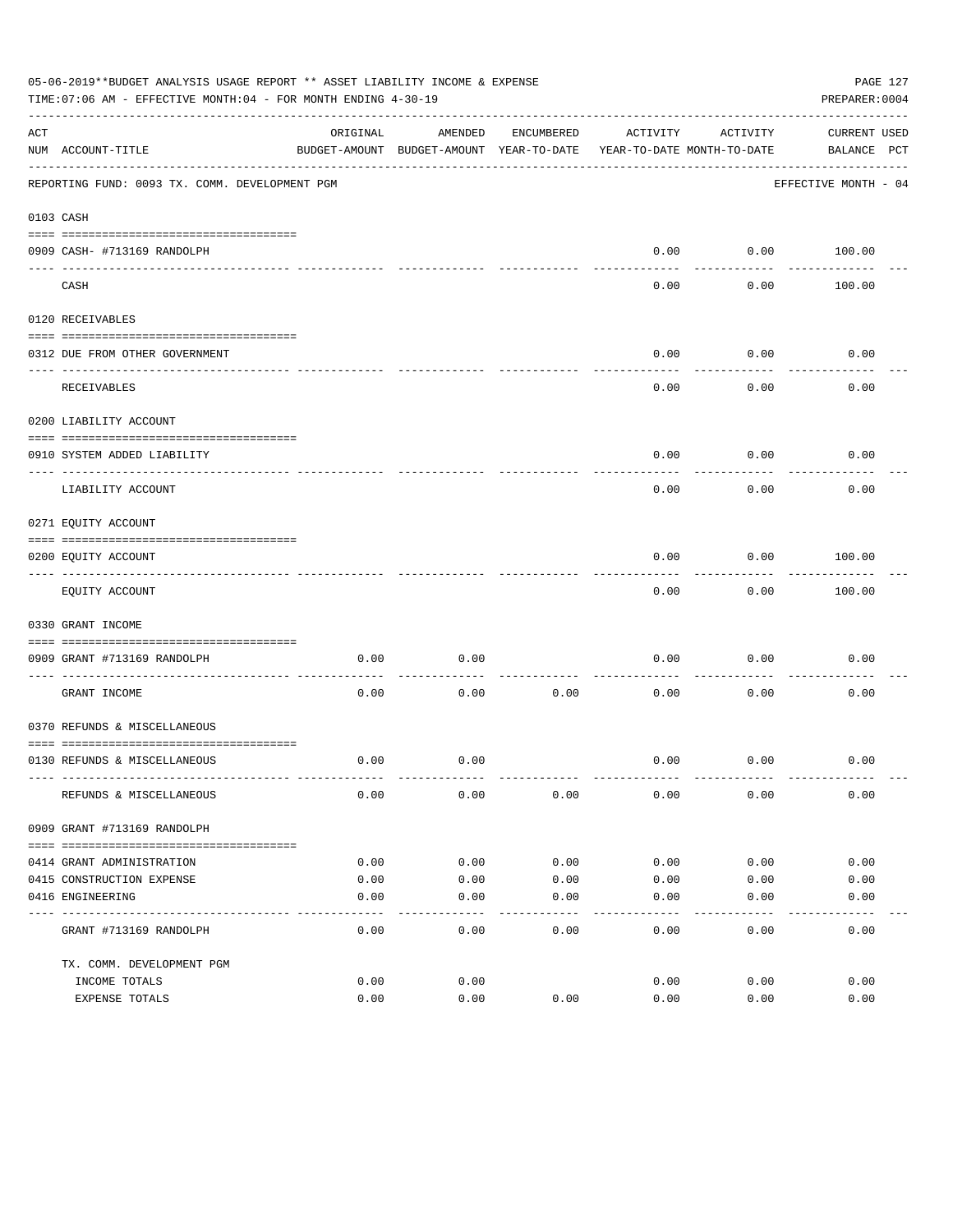|     | 05-06-2019**BUDGET ANALYSIS USAGE REPORT ** ASSET LIABILITY INCOME & EXPENSE<br>TIME: 07:06 AM - EFFECTIVE MONTH: 04 - FOR MONTH ENDING 4-30-19 |          |                       |            |                                                                                          |                   | PAGE 128<br>PREPARER: 0004  |
|-----|-------------------------------------------------------------------------------------------------------------------------------------------------|----------|-----------------------|------------|------------------------------------------------------------------------------------------|-------------------|-----------------------------|
| ACT | NUM ACCOUNT-TITLE                                                                                                                               | ORIGINAL | AMENDED               | ENCUMBERED | ACTIVITY ACTIVITY<br>BUDGET-AMOUNT BUDGET-AMOUNT YEAR-TO-DATE YEAR-TO-DATE MONTH-TO-DATE |                   | CURRENT USED<br>BALANCE PCT |
|     | REPORTING FUND: 0095 PAYROLL                                                                                                                    |          |                       |            |                                                                                          |                   | EFFECTIVE MONTH - 04        |
|     | 0100 PAYROLL CLEARING ACCOUNT                                                                                                                   |          |                       |            |                                                                                          |                   |                             |
|     | 0100 PAYROLL CASH                                                                                                                               |          |                       |            | ----------- ------------                                                                 | $3.37 - 0.01$     | 20.99<br>---------          |
|     | PAYROLL CLEARING ACCOUNT                                                                                                                        |          |                       |            | $3.37 -$                                                                                 | 0.01              | 20.99                       |
|     | 0200 SYSTEM ADDED LIABILITY DEPARTMENT                                                                                                          |          |                       |            |                                                                                          |                   |                             |
|     | 0910 SYSTEM ADDED LIABILITY LINE-ITEM                                                                                                           |          |                       |            | 0.00                                                                                     | 0.00              | 0.00                        |
|     | SYSTEM ADDED LIABILITY DEPARTMENT                                                                                                               |          |                       |            | 0.00                                                                                     | 0.00              | 0.00                        |
|     | 0271 EOUITY ACCOUNT                                                                                                                             |          |                       |            |                                                                                          |                   |                             |
|     | 0200 DEPOSITS                                                                                                                                   |          |                       |            | 0.00                                                                                     | 0.00              | 24.36                       |
|     |                                                                                                                                                 |          |                       |            |                                                                                          |                   |                             |
|     | EQUITY ACCOUNT                                                                                                                                  |          |                       |            | 0.00                                                                                     | 0.00              | 24.36                       |
|     | 0360 INTEREST EARNINGS                                                                                                                          |          |                       |            |                                                                                          |                   |                             |
|     |                                                                                                                                                 |          |                       |            |                                                                                          |                   |                             |
|     | 0100 INTEREST EARNINGS                                                                                                                          | 0.00     | 0.00                  |            | 0.00                                                                                     | 0.00              | 0.00                        |
|     | INTEREST EARNINGS                                                                                                                               | 0.00     | 0.00                  | 0.00       | 0.00                                                                                     | 0.00              | 0.00                        |
|     | 0370 MISCELLANEOUS                                                                                                                              |          |                       |            |                                                                                          |                   |                             |
|     |                                                                                                                                                 |          |                       |            |                                                                                          |                   |                             |
|     | 0125 AFLAC FSA CLEARING                                                                                                                         | 0.00     | 0.00                  |            | 0.00                                                                                     | 0.00              | 0.00                        |
|     | 0130 REFUNDS & MISCELLANEOUS                                                                                                                    | 0.00     | 0.00<br>$\frac{1}{2}$ |            | $3.37-$                                                                                  | 0.01<br>--------- | 3.37                        |
|     | MISCELLANEOUS                                                                                                                                   | 0.00     | 0.00                  | 0.00       | $3.37 -$                                                                                 | 0.01              | 3.37                        |
|     | PAYROLL                                                                                                                                         |          |                       |            |                                                                                          |                   |                             |
|     | INCOME TOTALS                                                                                                                                   | 0.00     | 0.00                  |            | $3.37-$                                                                                  | 0.01              | 3.37                        |
|     | <b>EXPENSE TOTALS</b>                                                                                                                           | 0.00     | 0.00                  | 0.00       | 0.00                                                                                     | 0.00              | 0.00                        |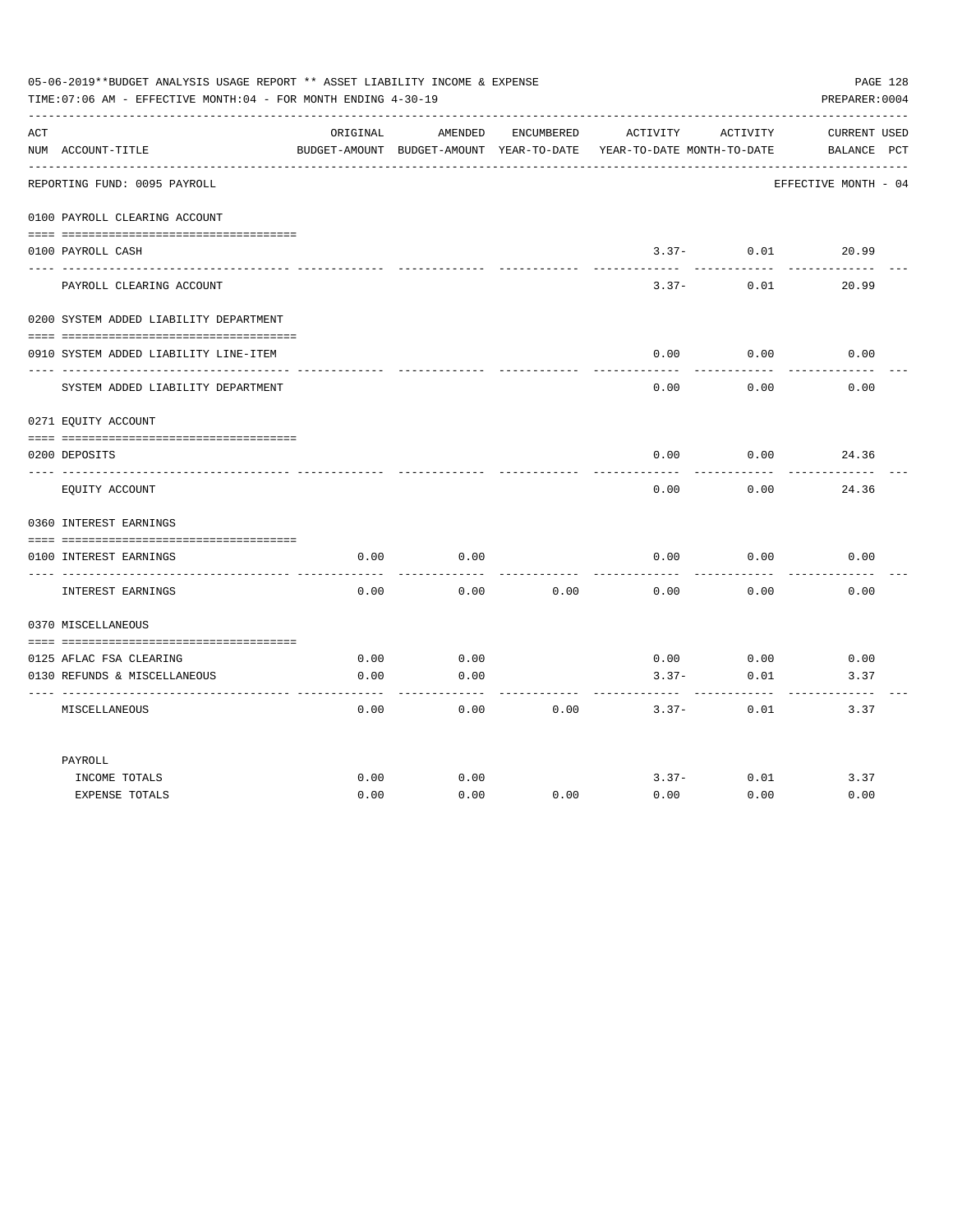|     | 05-06-2019''SUDGET ANALYSIS USAGE REPORT '' ASSET LIABILITY INCOME & EXPENSE<br>PAGE 149<br>TIME: 07:06 AM - EFFECTIVE MONTH: 04 - FOR MONTH ENDING 4-30-19<br>PREPARER: 0004 |          |         |            |                                                                     |          |                                             |  |  |  |  |
|-----|-------------------------------------------------------------------------------------------------------------------------------------------------------------------------------|----------|---------|------------|---------------------------------------------------------------------|----------|---------------------------------------------|--|--|--|--|
| ACT |                                                                                                                                                                               | ORIGINAL | AMENDED | ENCUMBERED | ACTIVITY                                                            | ACTIVITY | <b>CURRENT USED</b>                         |  |  |  |  |
|     | NUM ACCOUNT-TITLE                                                                                                                                                             |          |         |            | BUDGET-AMOUNT BUDGET-AMOUNT YEAR-TO-DATE YEAR-TO-DATE MONTH-TO-DATE |          | BALANCE PCT                                 |  |  |  |  |
|     | REPORTING FUND: 0098 CAPITAL ASSETS                                                                                                                                           |          |         |            |                                                                     |          | EFFECTIVE MONTH - 04                        |  |  |  |  |
|     | 0160 CAPITAL ASSETS                                                                                                                                                           |          |         |            |                                                                     |          |                                             |  |  |  |  |
|     |                                                                                                                                                                               |          |         |            |                                                                     |          |                                             |  |  |  |  |
|     | 0100 LAND                                                                                                                                                                     |          |         |            | 0.00                                                                |          | $0.00$ $341,561.30$                         |  |  |  |  |
|     | 0200 BUILDINGS                                                                                                                                                                |          |         |            | 0.00                                                                | 0.00     | 4,737,000.00                                |  |  |  |  |
|     | 0201 ACCUM.DEPRECIATION-BUILDINGS                                                                                                                                             |          |         |            | 0.00                                                                | 0.00     | $3,376,677.74-$                             |  |  |  |  |
|     | 0210 AUTOMOBILES AND TRUCKS                                                                                                                                                   |          |         |            | 0.00                                                                | 0.00     | 2,013,774.80                                |  |  |  |  |
|     | 0211 ACCUM.DEPR.AUTOS AND TRUCKS                                                                                                                                              |          |         |            | 0.00                                                                | 0.00     | 1,436,261.71-                               |  |  |  |  |
|     | 0215 COMPUTER EQUIPMENT                                                                                                                                                       |          |         |            | 0.00                                                                | 0.00     | 647,940.20                                  |  |  |  |  |
|     | 0216 ACCUM.DEPR.-COMPUTER EQUIPMENT                                                                                                                                           |          |         |            | 0.00                                                                | 0.00     | 647,940.20-                                 |  |  |  |  |
|     | 0220 OFFICE EQUIPMENT                                                                                                                                                         |          |         |            | 0.00                                                                | 0.00     | 99,653.24                                   |  |  |  |  |
|     | 0221 ACCUM. DEPR. - OFFICE EQUIPMENT                                                                                                                                          |          |         |            | 0.00                                                                | 0.00     | 99,653.24-                                  |  |  |  |  |
|     | 0225 RADIO EQUIPMENT                                                                                                                                                          |          |         |            | 0.00                                                                | 0.00     | 213, 359.45                                 |  |  |  |  |
|     | 0226 ACCUM.DEPR.-RADIO EQUIPMENT                                                                                                                                              |          |         |            | 0.00                                                                | 0.00     | 201,161.84-                                 |  |  |  |  |
|     | 0227 SECURITY EQUIPMENT                                                                                                                                                       |          |         |            | 0.00                                                                | 0.00     | 5,578.00                                    |  |  |  |  |
|     | 0228 ACCUM.DEP. - SECURITY EQUIPMENT                                                                                                                                          |          |         |            | 0.00                                                                | 0.00     | 464.83-                                     |  |  |  |  |
|     | 0230 ROADS                                                                                                                                                                    |          |         |            | 0.00                                                                | 0.00     | 17,817,815.13                               |  |  |  |  |
|     | 0231 ACCUM. DEPRECIATION-ROADS                                                                                                                                                |          |         |            | 0.00                                                                | 0.00     | 14, 344, 578.06-                            |  |  |  |  |
|     | 0235 BRIDGES                                                                                                                                                                  |          |         |            | 0.00                                                                |          | 0.00 10,687,643.03                          |  |  |  |  |
|     | 0236 ACCUM. DEPRECIATION-BRIDGES                                                                                                                                              |          |         |            | 0.00                                                                |          | $0.00 \quad 4,936,832.54-$                  |  |  |  |  |
|     | 0300 ROAD EQUIPMENT                                                                                                                                                           |          |         |            | 0.00                                                                |          | $0.00 \quad 3,376,053.43$                   |  |  |  |  |
|     | 0301 ACCUM.DEPRECIATION-ROAD EOUIPMENT                                                                                                                                        |          |         |            | 0.00                                                                |          | $0.00 \quad 2.684.312.76 -$                 |  |  |  |  |
|     | CAPITAL ASSETS                                                                                                                                                                |          |         |            | 0.00                                                                | -------- | -------------<br>$0.00 \quad 12,212,495.66$ |  |  |  |  |
|     | 0271 EQUITY ACCOUNT                                                                                                                                                           |          |         |            |                                                                     |          |                                             |  |  |  |  |
|     |                                                                                                                                                                               |          |         |            |                                                                     |          |                                             |  |  |  |  |
|     | 0200 EQUITY ACCOUNT                                                                                                                                                           |          |         |            | 0.00                                                                |          | $0.00 \quad 12,212,495.66 -$                |  |  |  |  |
|     | EQUITY ACCOUNT                                                                                                                                                                |          |         |            | 0.00                                                                |          | $0.00 \quad 12,212,495.66-$                 |  |  |  |  |
|     | CAPITAL ASSETS                                                                                                                                                                |          |         |            |                                                                     |          |                                             |  |  |  |  |
|     | INCOME TOTALS                                                                                                                                                                 | 0.00     | 0.00    |            | 0.00                                                                | 0.00     | 0.00                                        |  |  |  |  |
|     | <b>EXPENSE TOTALS</b>                                                                                                                                                         | 0.00     | 0.00    | 0.00       | 0.00                                                                | 0.00     | 0.00                                        |  |  |  |  |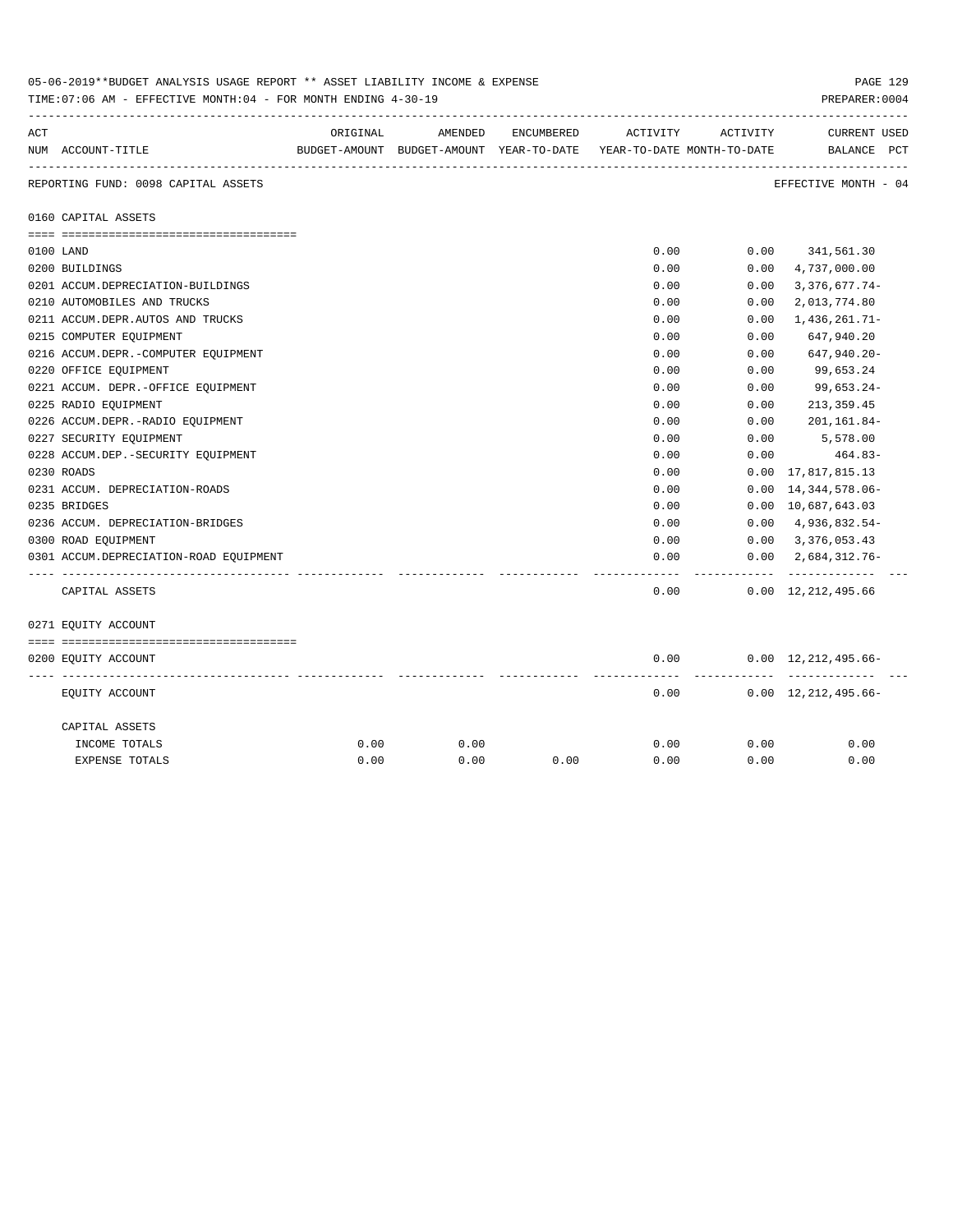| 05-06-2019**BUDGET ANALYSIS USAGE REPORT ** ASSET LIABILITY INCOME & EXPENSE<br>PAGE 130<br>TIME: 07:06 AM - EFFECTIVE MONTH: 04 - FOR MONTH ENDING 4-30-19<br>PREPARER: 0004 |                                                      |          |         |            |                                                                     |               |                                      |  |
|-------------------------------------------------------------------------------------------------------------------------------------------------------------------------------|------------------------------------------------------|----------|---------|------------|---------------------------------------------------------------------|---------------|--------------------------------------|--|
| ACT                                                                                                                                                                           |                                                      | ORIGINAL | AMENDED | ENCUMBERED | ACTIVITY                                                            | ACTIVITY      | CURRENT USED                         |  |
|                                                                                                                                                                               | NUM ACCOUNT-TITLE                                    |          |         |            | BUDGET-AMOUNT BUDGET-AMOUNT YEAR-TO-DATE YEAR-TO-DATE MONTH-TO-DATE |               | BALANCE PCT                          |  |
|                                                                                                                                                                               | REPORTING FUND: 0099 GOVERNMENTAL DEBT               |          |         |            |                                                                     |               | EFFECTIVE MONTH - 04                 |  |
|                                                                                                                                                                               | 0170 DEFERRED PENSION OUTFLOW                        |          |         |            |                                                                     |               |                                      |  |
|                                                                                                                                                                               |                                                      |          |         |            |                                                                     |               |                                      |  |
|                                                                                                                                                                               | 0200 DEFERRED PENSION OUTFLOW<br>------------------- |          |         |            | 0.00<br>-----                                                       | ---------     | $0.00 \quad 1,805,395.00$            |  |
|                                                                                                                                                                               | DEFERRED PENSION OUTFLOW                             |          |         |            | 0.00                                                                |               | $0.00 \quad 1,805,395.00$            |  |
|                                                                                                                                                                               | 0200 GOVERNMENTAL DEBT                               |          |         |            |                                                                     |               |                                      |  |
|                                                                                                                                                                               |                                                      |          |         |            |                                                                     |               |                                      |  |
|                                                                                                                                                                               | 0240 ACCRUED INTEREST                                |          |         |            | 0.00                                                                | 0.00          | 109,948.00                           |  |
|                                                                                                                                                                               | 0250 GENERAL OBLIGATION BOND                         |          |         |            | 0.00                                                                | 0.00          | 6,090,000.00                         |  |
|                                                                                                                                                                               | 0251 GOB-CURRENT PORTION                             |          |         |            | 0.00                                                                | 0.00          | 60,000.00                            |  |
|                                                                                                                                                                               | 0255 BOND DISCOUNT CURRENT                           |          |         |            | 0.00                                                                | 0.00          | 2,699.60-                            |  |
|                                                                                                                                                                               | 0256 BOND DISCOUNT                                   |          |         |            | 0.00                                                                | 0.00          | $63,440.69-$                         |  |
|                                                                                                                                                                               | 0257 BOND PREMIUM CURRENT                            |          |         |            | 0.00                                                                | 0.00          | 10,976.99                            |  |
|                                                                                                                                                                               | 0258 BOND PREMIUM                                    |          |         |            | 0.00                                                                | 0.00          | 257,959.36                           |  |
|                                                                                                                                                                               | 0275 NOTES PAYABLE                                   |          |         |            | 0.00                                                                | 0.00          | 0.00                                 |  |
|                                                                                                                                                                               | 0277 NOTE #16240648-SHERIFF                          |          |         |            | 0.00                                                                | 0.00          | 0.00                                 |  |
|                                                                                                                                                                               | 0278 NOTE #16308936-SHERIFF                          |          |         |            | 0.00                                                                | 0.00          | 0.00                                 |  |
|                                                                                                                                                                               | 0279 NOTE #16291000-R&B#3                            |          |         |            | 0.00                                                                | 0.00          | 0.00                                 |  |
|                                                                                                                                                                               | 0280 NOTE #16295968-R&B#3                            |          |         |            | 0.00                                                                | 0.00          | 0.00                                 |  |
|                                                                                                                                                                               | 0281 ODYSSEY #16235752-GENERAL                       |          |         |            | 0.00                                                                | 0.00          | 0.00                                 |  |
|                                                                                                                                                                               | 0310 CAPITAL LEASE-CURRENT PORTION                   |          |         |            | 0.00                                                                | 0.00          | 89,024.03                            |  |
|                                                                                                                                                                               | 0350 ACCRUED COMPENSATION                            |          |         |            | 0.00                                                                | 0.00          | 179,813.42                           |  |
|                                                                                                                                                                               | 0400 NET PENSION LIABILITY                           |          |         |            | 0.00                                                                | 0.00          | 2,174,592.00                         |  |
|                                                                                                                                                                               | 0450 DEFERRED PENSION IN FLOW                        |          |         |            | 0.00                                                                | 0.00          | 204,393.00                           |  |
|                                                                                                                                                                               | GOVERNMENTAL DEBT                                    |          |         |            | 0.00                                                                | $- - - - - -$ | -----------<br>$0.00$ 9, 110, 566.51 |  |
|                                                                                                                                                                               | 0271 EOUITY                                          |          |         |            |                                                                     |               |                                      |  |
|                                                                                                                                                                               |                                                      |          |         |            |                                                                     |               |                                      |  |
|                                                                                                                                                                               | 0200 EQUITY ACCOUNT                                  |          |         |            | 0.00                                                                |               | $0.00$ 7, 305, 171.51-               |  |
|                                                                                                                                                                               | EOUITY                                               |          |         |            | 0.00                                                                |               | $0.00$ 7, 305, 171.51-               |  |
|                                                                                                                                                                               | GOVERNMENTAL DEBT                                    |          |         |            |                                                                     |               |                                      |  |
|                                                                                                                                                                               | INCOME TOTALS                                        | 0.00     | 0.00    |            | 0.00                                                                | 0.00          | 0.00                                 |  |
|                                                                                                                                                                               | <b>EXPENSE TOTALS</b>                                | 0.00     | 0.00    | 0.00       | 0.00                                                                | 0.00          | 0.00                                 |  |